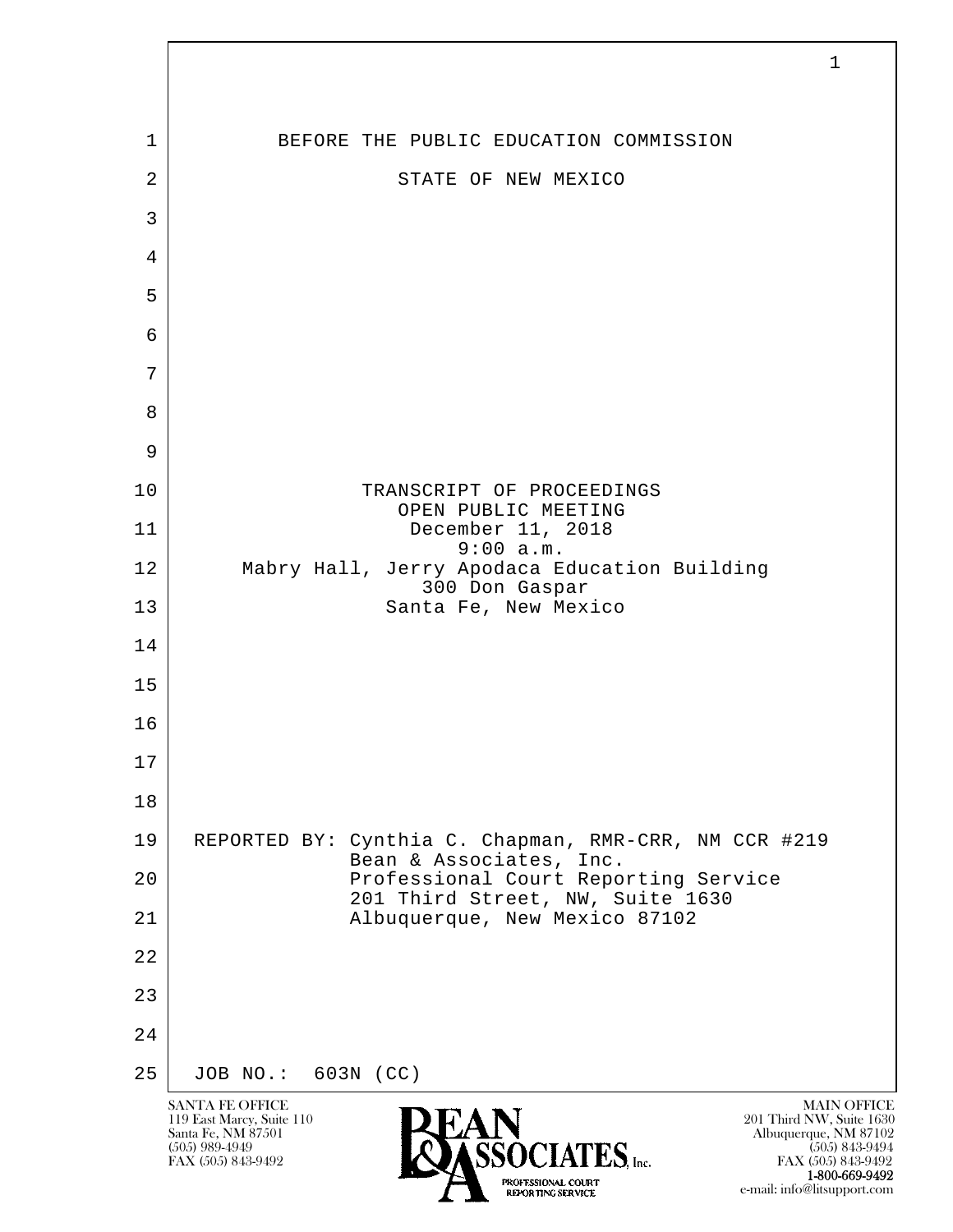| $\mathbf 1$    | A P P E A R A N C E S                                                                                                                                                                                                                                                                                                                                       |
|----------------|-------------------------------------------------------------------------------------------------------------------------------------------------------------------------------------------------------------------------------------------------------------------------------------------------------------------------------------------------------------|
| $\overline{2}$ | COMMISSIONERS:                                                                                                                                                                                                                                                                                                                                              |
| 3              | MS. PATRICIA GIPSON, Chair<br>MR. GILBERT PERALTA, Vice Chair                                                                                                                                                                                                                                                                                               |
| 4              | MS. KARYL ANN ARMBRUSTER, Secretary<br>MR. R. CARLOS CABALLERO, Member                                                                                                                                                                                                                                                                                      |
| 5              | MR. TIM CRONE, Member<br>MR. DAVID ROBBINS, Member                                                                                                                                                                                                                                                                                                          |
| 6              | MS. TRISH RUIZ, Member<br>MS. CARMIE TOULOUSE, Member                                                                                                                                                                                                                                                                                                       |
| 7              |                                                                                                                                                                                                                                                                                                                                                             |
| 8              | PED STAFF:                                                                                                                                                                                                                                                                                                                                                  |
| 9              | MS. KAREN WOERNER, Deputy Director, Options for<br>Parents and Families Division                                                                                                                                                                                                                                                                            |
| 10             | MS. MELISSA BROWN, Director, Technical Assistance<br>& Training, CSD                                                                                                                                                                                                                                                                                        |
| 11             | MS. BEVERLY FRIEDMAN, PED Custodian of Record<br>and Liaison to the PEC                                                                                                                                                                                                                                                                                     |
| 12             | PEC COUNSEL:                                                                                                                                                                                                                                                                                                                                                |
| 13             | MS. AMI JAEGER, Attorney at Law                                                                                                                                                                                                                                                                                                                             |
| 14             | MR. MARK CHAIKEN, Attorney at Law                                                                                                                                                                                                                                                                                                                           |
| 15             |                                                                                                                                                                                                                                                                                                                                                             |
| 16             |                                                                                                                                                                                                                                                                                                                                                             |
| 17             |                                                                                                                                                                                                                                                                                                                                                             |
| 18             |                                                                                                                                                                                                                                                                                                                                                             |
| 19             |                                                                                                                                                                                                                                                                                                                                                             |
| 20             |                                                                                                                                                                                                                                                                                                                                                             |
| 21             |                                                                                                                                                                                                                                                                                                                                                             |
| 22             |                                                                                                                                                                                                                                                                                                                                                             |
| 23             |                                                                                                                                                                                                                                                                                                                                                             |
| 24             |                                                                                                                                                                                                                                                                                                                                                             |
| 25             |                                                                                                                                                                                                                                                                                                                                                             |
|                | <b>SANTA FE OFFICE</b><br><b>MAIN OFFICE</b><br>201 Third NW, Suite 1630<br>119 East Marcy, Suite 110<br>Santa Fe, NM 87501<br>Albuquerque, NM 87102<br>$(505)$ 989-4949<br>$(505)$ 843-9494<br>OCIATES Inc.<br>FAX (505) 843-9492<br>FAX (505) 843-9492<br>1-800-669-9492<br>PROFESSIONAL COURT<br>e-mail: info@litsupport.com<br><b>REPORTING SERVICE</b> |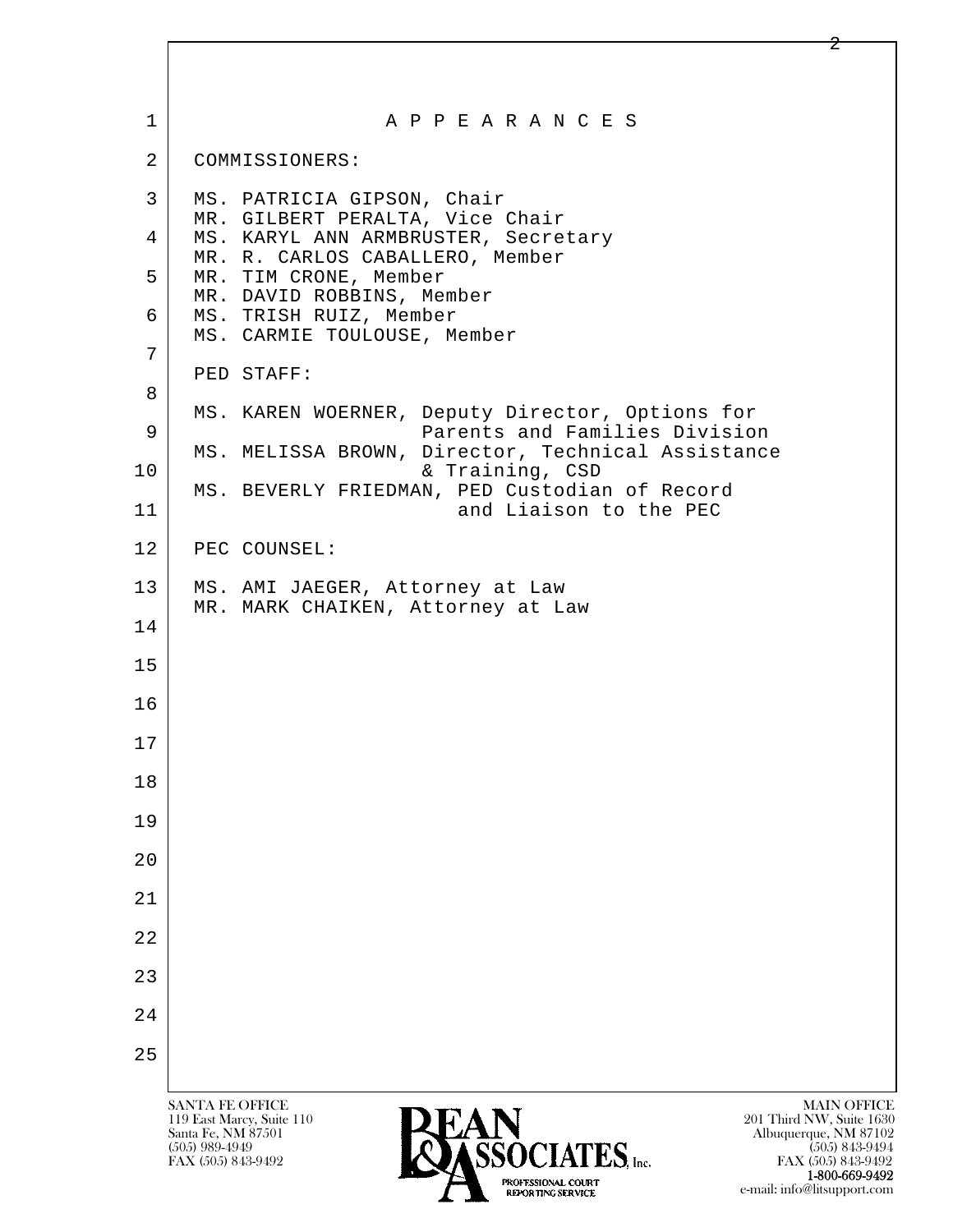| $\mathbf 1$       |              |    | INDEX TO PROCEEDINGS                                                                        |      |
|-------------------|--------------|----|---------------------------------------------------------------------------------------------|------|
| $\overline{a}$    |              |    |                                                                                             | PAGE |
| $\mathbf{3}$<br>4 | $\mathbf{1}$ |    | Call to Order, Roll Call, Pledge of<br>Allegiance and Salute to the New Mexico Flag         | 5    |
|                   | 2            |    | Approval of Agenda                                                                          | 7    |
| 5                 | 3            |    | Open Forum - Announced Only                                                                 | 9    |
| 6                 | 4            |    | Consent Agenda                                                                              | 9    |
| 7                 | 5            |    | Executive Session: Pursuant to NMSA 1978                                                    | 10   |
| 8                 |              |    | Section 10-15-1(H)(7) Discussion Subject to<br>Attorney-Client Privilege Pertaining to      |      |
| 9                 |              |    | Threatened or Pending Litigation in which the<br>Public Body is or May Become a Participant |      |
| 10                |              |    | 6-7 Action on Closed Session Items                                                          | 14   |
| 11                | 8            |    | Discussion and Action on Charter                                                            | 15   |
| 12                |              |    | School Renewal Applications                                                                 |      |
| 13                |              | 8A | Southwest Secondary Learning<br>Center (ABQ)                                                | 16   |
| 14<br>15          |              | 8B | La Academia de Dolores Huerta<br>(Las Cruces)                                               | 78   |
| 16                |              | 8C | Explore Academy (ABQ)                                                                       | 126  |
| 17                |              | 8D | Cesar Chavez Community School (ABQ)                                                         | 151  |
| 18                |              | 8E | Southwest Aeronautics, Math and<br>Science Academy, SAM (ABQ)                               | 174  |
| 19                |              | 8F | Alma d'Arte Charter School                                                                  | 199  |
| 20                |              |    | (Las Cruces)                                                                                |      |
| 21                |              |    | REPORTER'S CERTIFICATE                                                                      | 271  |
| 22                |              |    |                                                                                             |      |
| 23                |              |    |                                                                                             |      |
| 24                |              |    |                                                                                             |      |
| 25                |              |    |                                                                                             |      |
|                   |              |    |                                                                                             |      |

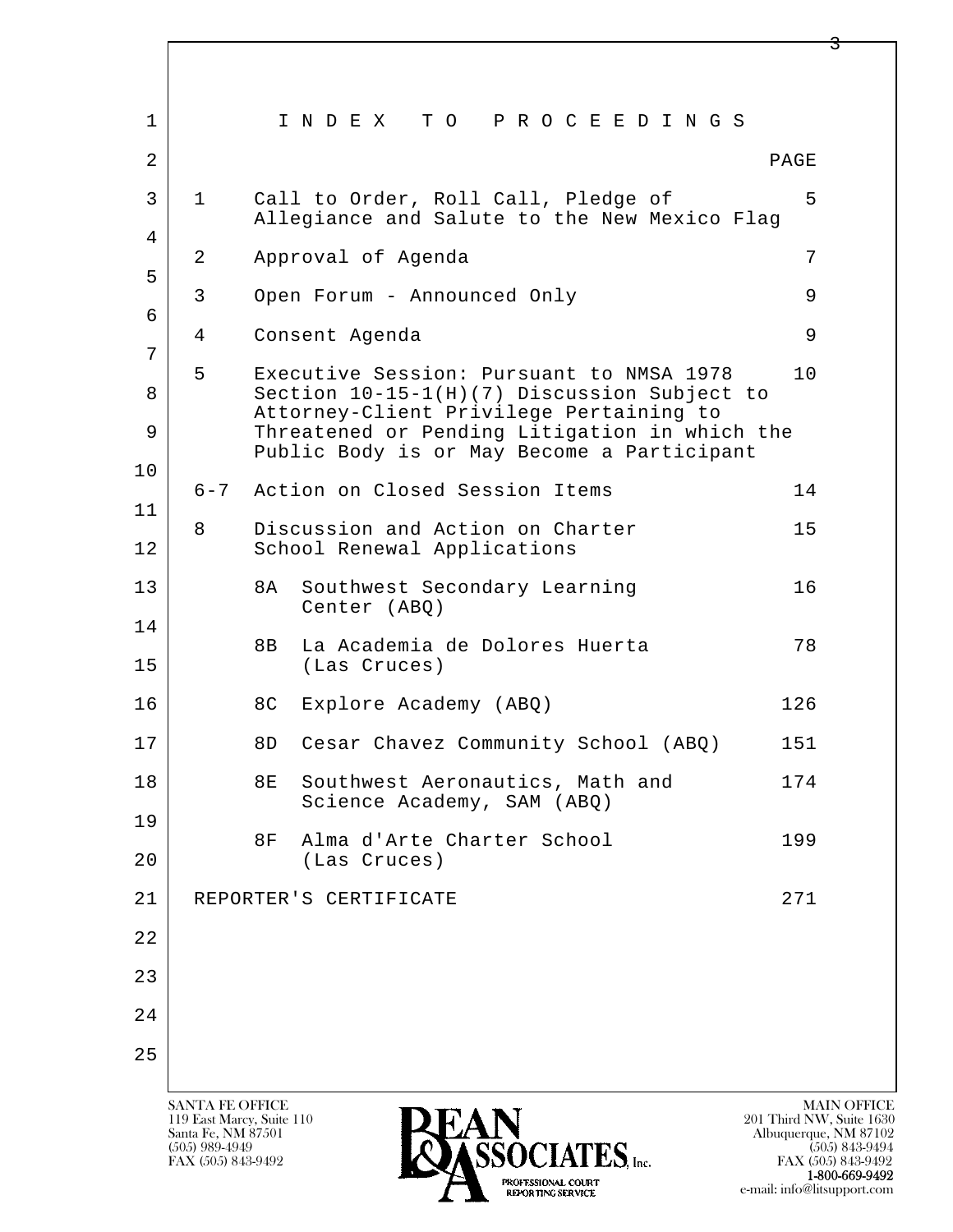| $\mathbf 1$    | INDEX TO PROCEEDINGS, Continued                                                                                                                              |
|----------------|--------------------------------------------------------------------------------------------------------------------------------------------------------------|
| $\overline{a}$ | ATTACHMENTS:                                                                                                                                                 |
| $\mathbf{3}$   | 1. Visitor Sign-In Sheets                                                                                                                                    |
| $\overline{4}$ | Speaker Sign-In Sheet - La Academia de Dolores<br>$2$ .<br>Huerta                                                                                            |
| 5              |                                                                                                                                                              |
| 6              | Speaker Sign-In Sheet - Cesar Chavez Community<br>3.<br>School                                                                                               |
| 7              | Written Presentation by Cesar Chavez Community<br>4.<br>School                                                                                               |
| 8              |                                                                                                                                                              |
| 9              |                                                                                                                                                              |
| $10$           |                                                                                                                                                              |
| 11             |                                                                                                                                                              |
| 12             |                                                                                                                                                              |
| 13             |                                                                                                                                                              |
| 14             |                                                                                                                                                              |
| 15             |                                                                                                                                                              |
| 16             |                                                                                                                                                              |
| 17             |                                                                                                                                                              |
| 18             |                                                                                                                                                              |
| 19             |                                                                                                                                                              |
| 20             |                                                                                                                                                              |
| 21             |                                                                                                                                                              |
| 22             |                                                                                                                                                              |
| 23             |                                                                                                                                                              |
| 24             |                                                                                                                                                              |
| 25             |                                                                                                                                                              |
|                | <b>MAIN OFFICE</b><br>SANTA FE OFFICE<br><b>PEAN</b><br>201 Third NW, Suite 1630<br>119 East Marcy, Suite 110<br>Santa Fe, NM 87501<br>Albuquerque, NM 87102 |

 $\bullet$  (505) 989-4949 (505) 843-9494 FAX (505) 843-9492 **FAX (505) 843-9492** FAX (505) 843-9492 **1-800-669-9492**<br> **EXALTERIONAL CN BT** e-mail: info@litsupport.com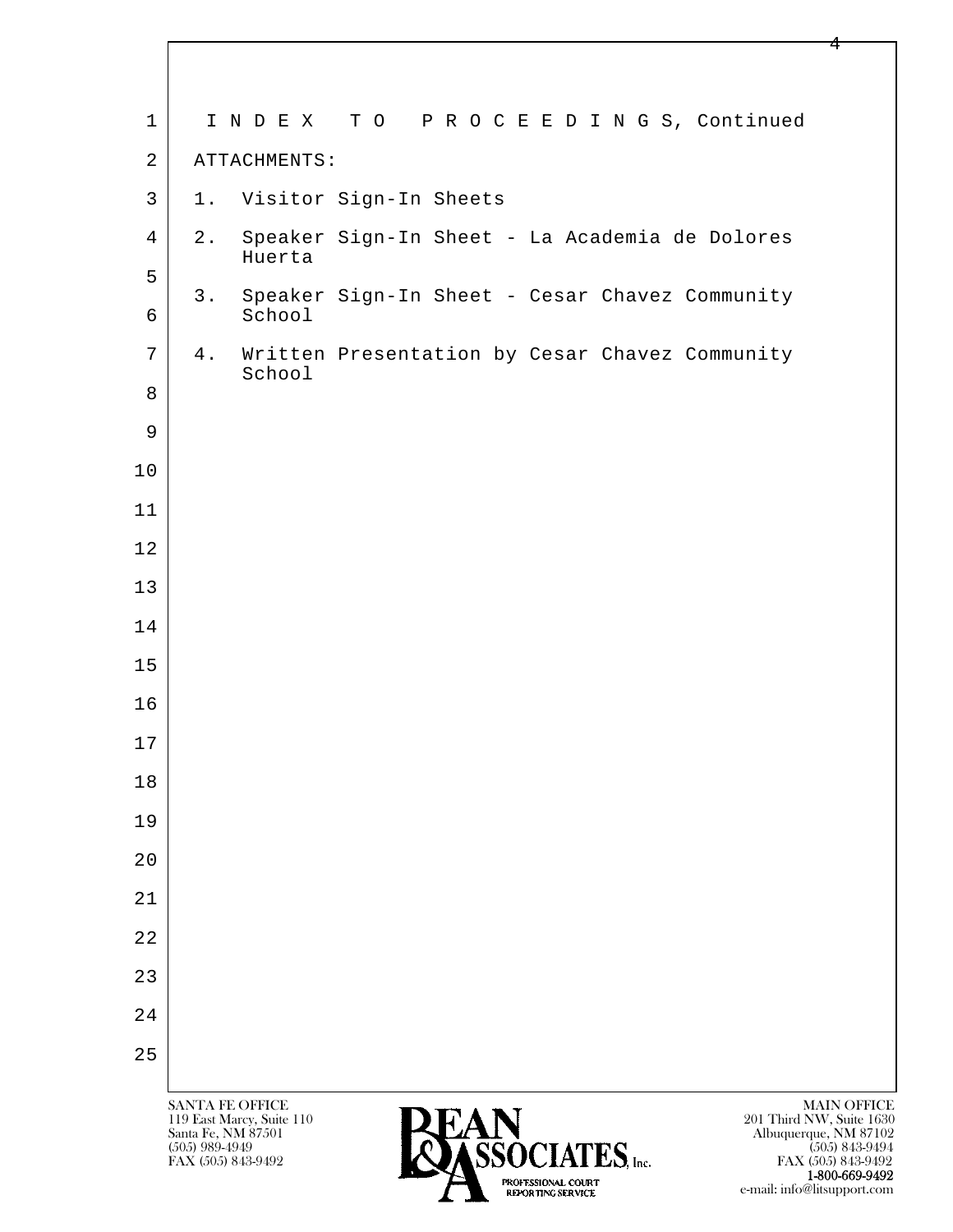l  $\overline{\phantom{a}}$ 1 THE CHAIR: Good morning. I'm going to 2 bring to order this meeting of the Public Education 3 Commission. It is Tuesday, December 11th. It's  $4 \mid 9:01 \text{ a.m.}$  5 Commissioner Armbruster, will you do roll 6 call, please? 7 COMMISSIONER ARMBRUSTER: Yes. 8 Commissioner Robbins? 9 | COMMISSIONER ROBBINS: Present. 10 COMMISSIONER ARMBRUSTER: Commissioner 11 Toulouse? 12 COMMISSIONER TOULOUSE: Present. 13 COMMISSIONER ARMBRUSTER: Commissioner 14 Armbruster is here. 15 | Commissioner Conyers is not here. 16 Commissioner Peralta? 17 COMMISSIONER PERALTA: Here. 18 COMMISSIONER ARMBRUSTER: Commissioner 19 Gipson? 20 THE CHAIR: Here. 21 COMMISSIONER ARMBRUSTER: Commissioner 22 Crone is not yet here. 23 Commissioner Ruiz? 24 COMMISSIONER RUIZ: Here. 25 COMMISSIONER ARMBRUSTER: Commissioner

119 East Marcy, Suite 110<br>Santa Fe, NM 87501



FAX (505) 843-9492 FAX (505) 843-9492 e-mail: info@litsupport.com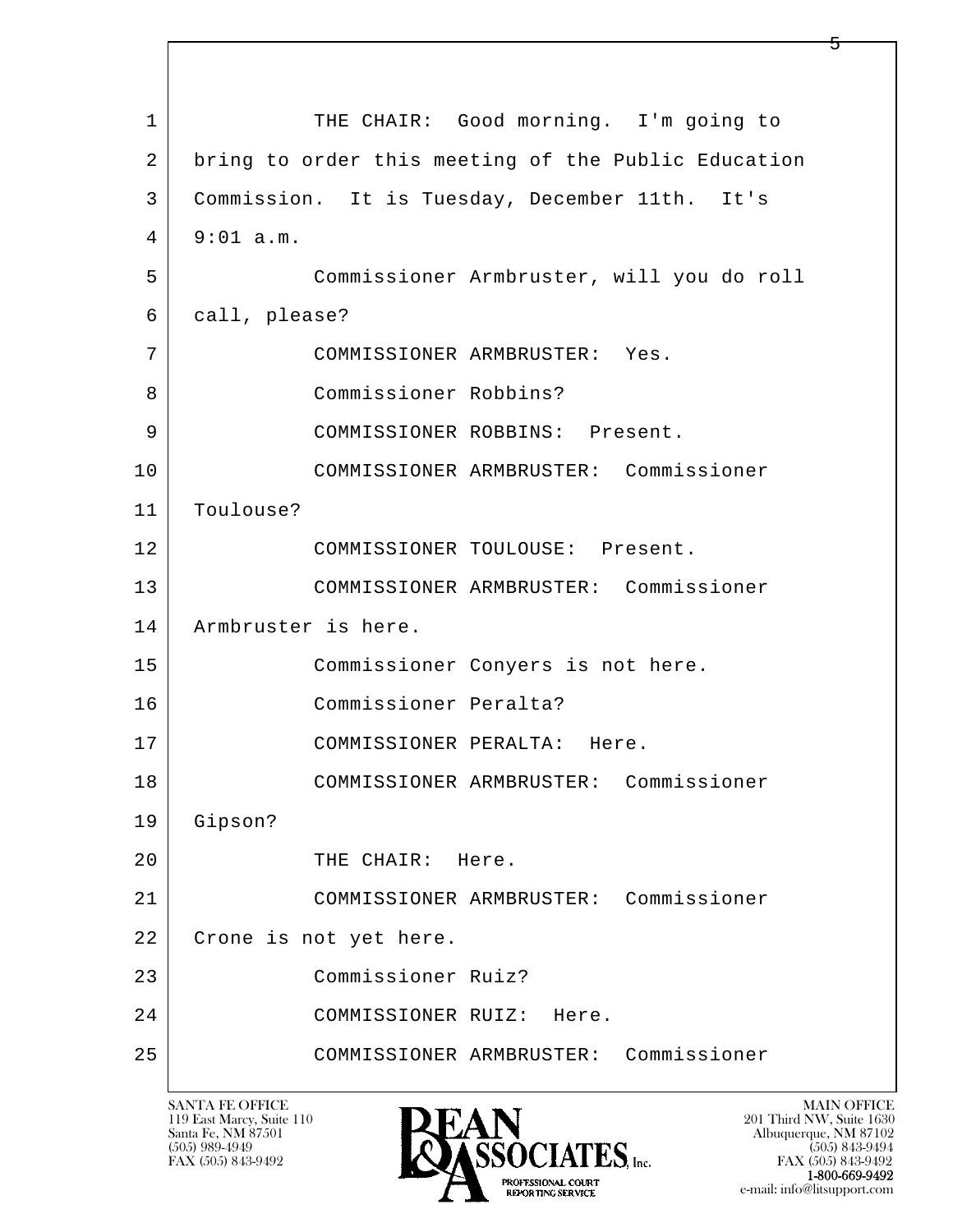1 | Caballero, not yet.

2 So we have five -- six.

l  $\overline{\phantom{a}}$ 3 THE CHAIR: Six. Please make it six. 4 So we do have a quorum so we can proceed. 5 So just a little -- a couple of points of 6 order. I know I spoke to some people this morning 7 as they were coming in. But if you're wishing to 8 speak for a school during the time they are up for 9 their renewal, there's a separate sign-in sheet by 10 school over here by our liaison, Beverly Friedman. 11 So we would appreciate if you signed up there, 12 because if you signed up just out back, that's for 13 general public comment. 14 So if there's any -- sure. And you --15 they can do it when we go into Executive Session, 16 even. So there's time to do it. But just be aware 17 | that the separate sign-in sheet is -- is over there. 18 And before we continue on, I want to, once 19 again -- this is a bittersweet meeting, because we 20 get to welcome our new Commissioners. And day by 21 day, we've got new Commissioners that will be 22 joining us. 23 And we have Glenna Voigt here, once again, 24 today, who is taking Commissioner Toulouse's 25 place -- spot, not place.



FAX (505) 843-9492<br>1-800-669-9492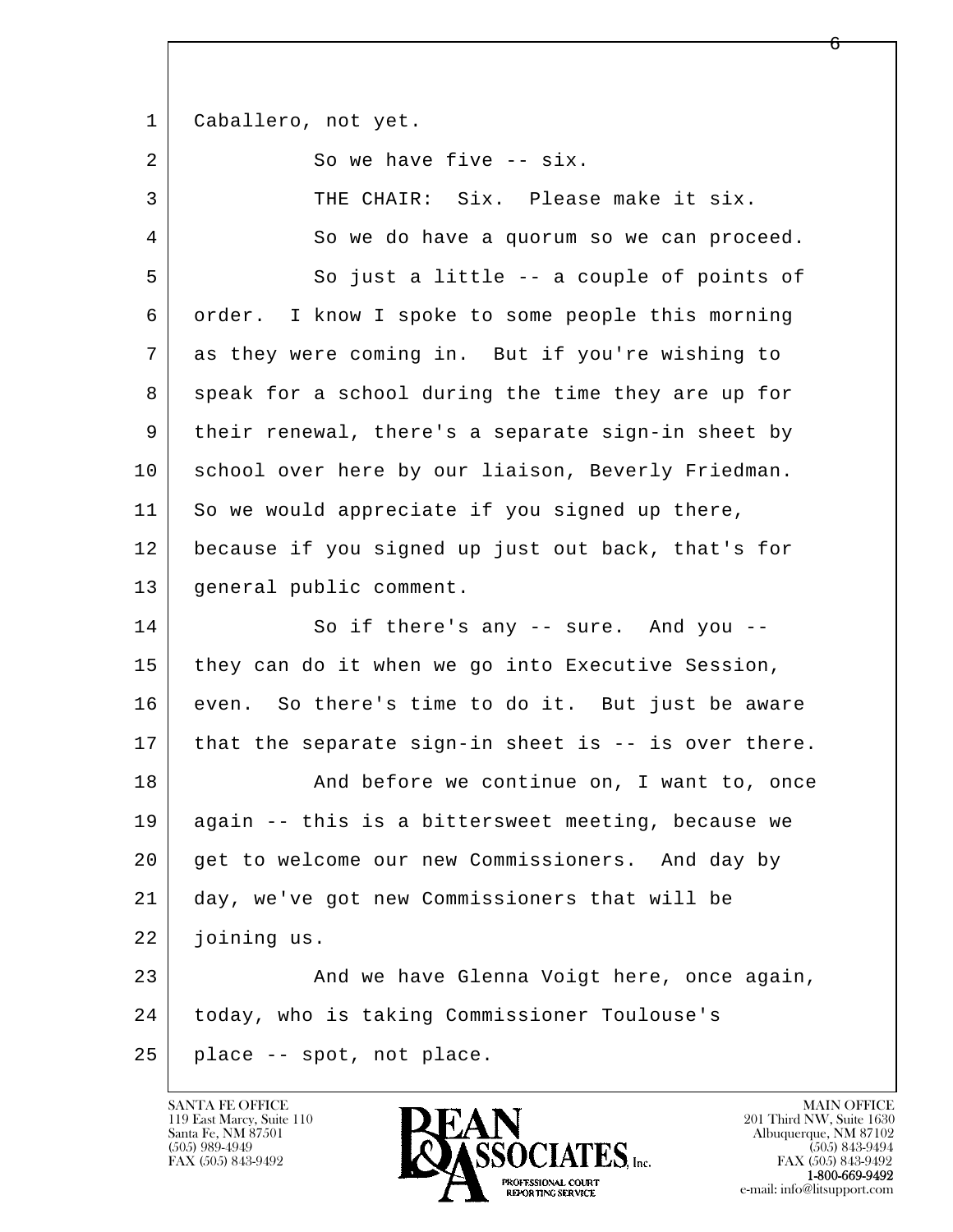| $\mathbf{1}$ | COMMISSIONER TOULOUSE: Hopefully, both.              |
|--------------|------------------------------------------------------|
| 2            | THE CHAIR: But this arduous task of this             |
| 3            | week is also the final hurrah, the thank-you to all  |
| 4            | of our Commissioners for the time that they've put   |
| 5            | in; so Commissioner Toulouse and Commissioner        |
| 6            | Peralta. And we have -- I've lost my train of        |
| 7            | thought -- Commissioner Conyers -- I apologize --    |
| 8            | who is not here today, and that's why I lost my      |
| 9            | train of thought with him -- this is their last      |
| 10           | meetings. So -- and we'll spend some time this week  |
| 11           | saying goodbye and thanking them further; but I      |
| 12           | wanted to recognize that as we started the meeting   |
| 13           | today.                                               |
| 14           | But we'd like to continue now, seeing as             |
| 15           | we do have a quorum.                                 |
| 16           | So we'll start with the Pledge of                    |
| 17           | Allegiance, led by Commissioner Robbins, and the     |
| 18           | Salute to the New Mexico Flag, by Commissioner Ruiz. |
| 19           | (Pledge of Allegiance and Salute to the              |
| 20           | New Mexico Flag conducted.)                          |
| 21           | THE CHAIR: So we are on to Item No. 2,               |
| 22           | which is Approval of the Agenda.                     |
| 23           | Do we have any changes to that agenda? I             |
| 24           | know I don't. Maybe.                                 |
| 25           | Move for approval.<br>COMMISSIONER ROBBINS:          |

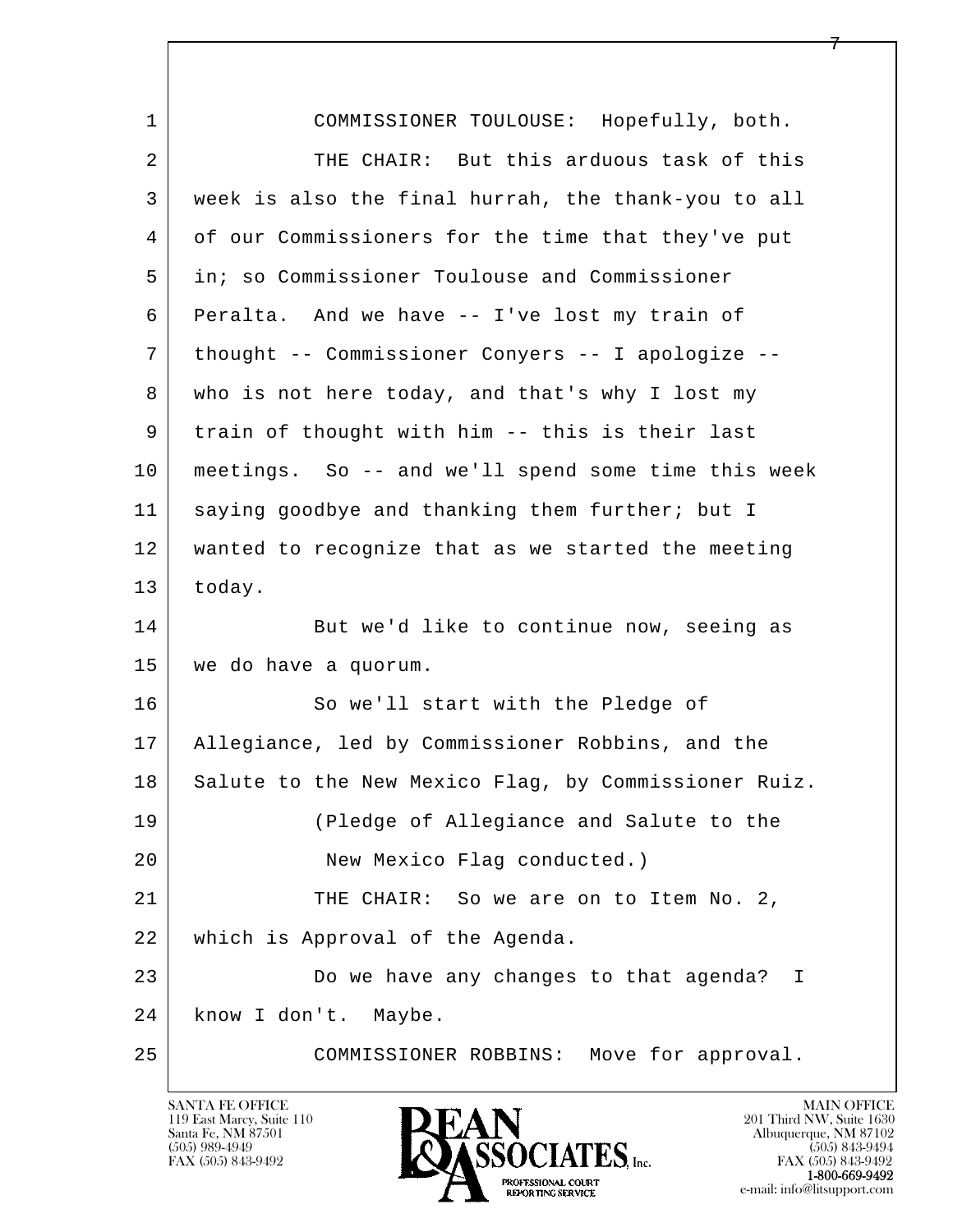l  $\overline{\phantom{a}}$  1 COMMISSIONER ARMBRUSTER: Hold that 2 thought. 3 THE CHAIR: I had to take back the -- 4 (Chair consults with counsel.) 5 THE CHAIR: Okay. I do have one change. 6 At this moment in time, I'm going to recommend that 7 we remove Item No. 12 from the agenda. 8 COMMISSIONER ROBBINS: I move for approval 9 | with that amendment. 10 COMMISSIONER RUIZ: Second. 11 THE CHAIR: There's a motion by 12 Commissioner Robbins, a second by Commissioner -- 13 | oh, I'm sorry. I was looking at the wrong thing. I 14 am sorry. I have to amend that. 15 COMMISSIONER ROBBINS: Go back? 16 THE CHAIR: Yes. 11. It is Item No. 11. 17 I was looking at the wrong paper. So I am going to 18 ask that the agenda be amended and the removal of 19 Item No. 11. 20 COMMISSIONER ROBBINS: I move that we 21 approve the amended agenda. 22 COMMISSIONER RUIZ: Second. 23 | THE CHAIR: There's an amendment --24 | there's a motion by Commissioner Robbins, a second 25 by Commissioner Ruiz.

119 East Marcy, Suite 110<br>Santa Fe, NM 87501

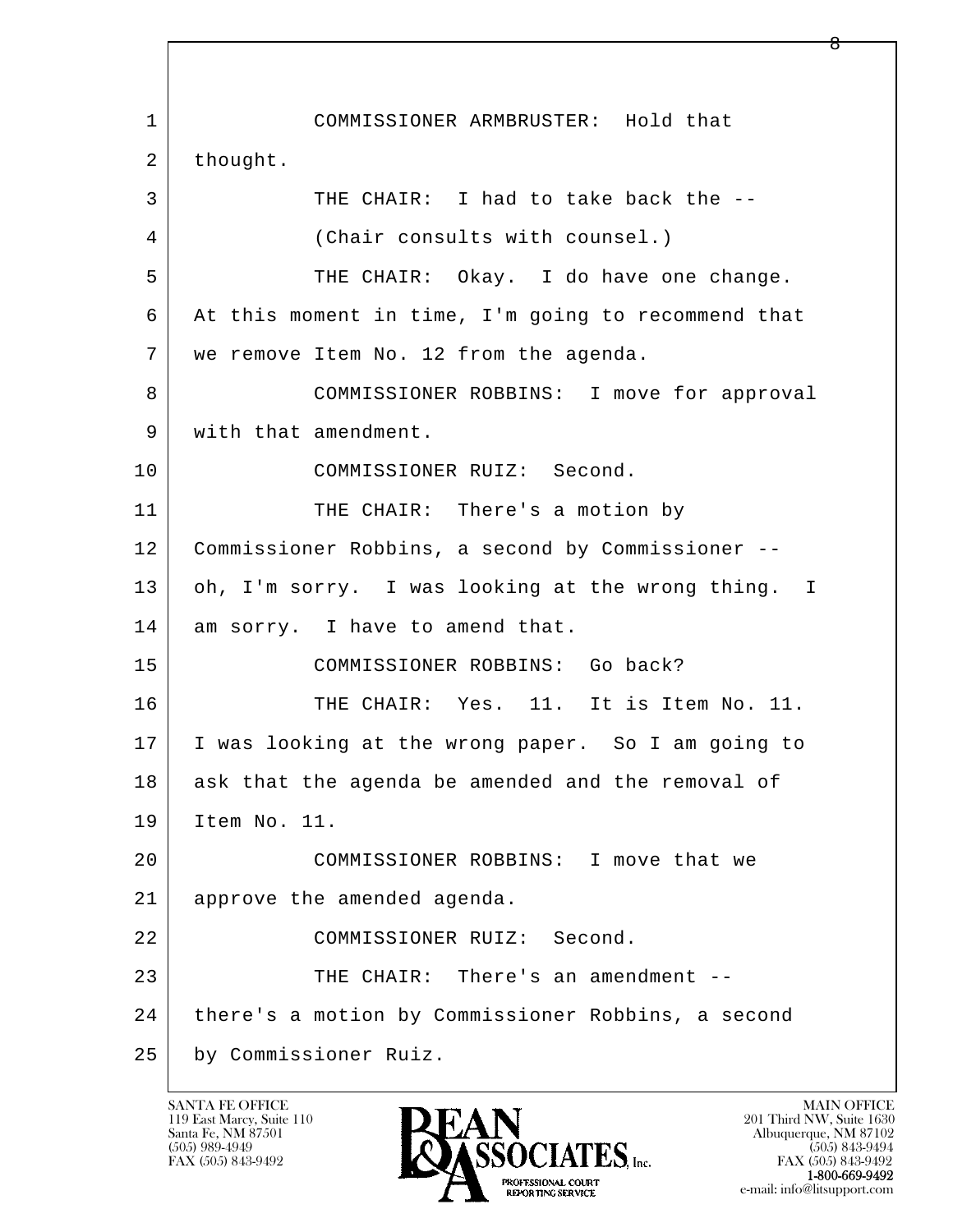l  $\overline{\phantom{a}}$ 1 any discussion? 2 (No response.) 3 THE CHAIR: All in favor? 4 (Commissioners so indicate.) 5 THE CHAIR: Opposed? 6 (No response.) 7 THE CHAIR: Hearing no opposition, the 8 | motion passes. 9 We are now onto -- and I do believe that 10 this individual who signed up here for Open Forum is 11 for Southwest Secondary. So that name is going to 12 go on that list. 13 Okay. So there is no one who has signed 14 | up for Public Comment. 15 We are on to Item No. 4, which is the 16 Consent Agenda. And we have all been e-mailed the 17 materials for these schools. 18 Do I have a motion to approve the -- 19 COMMISSIONER RUIZ: So move. 20 THE CHAIR: There's a motion to approve 21 | the consent agenda. 22 COMMISSIONER TOULOUSE: Second. 23 THE CHAIR: A second by Commissioner 24 | Toulouse. 25 All in favor?

119 East Marcy, Suite 110<br>Santa Fe, NM 87501



FAX (505) 843-9492 FAX (505) 843-9492 e-mail: info@litsupport.com

Q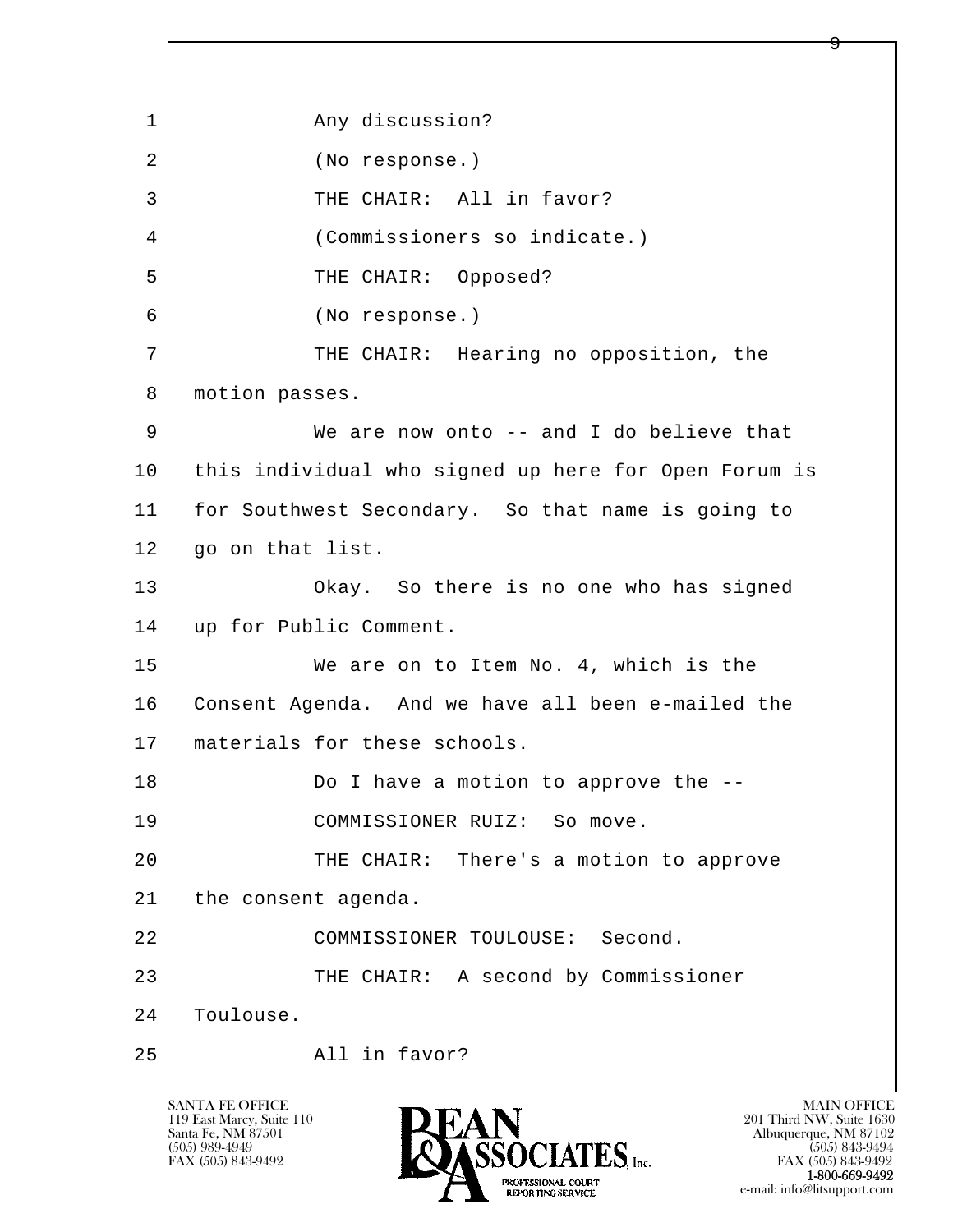l  $\overline{\phantom{a}}$  1 (Commissioners so indicate.) 2 | THE CHAIR: Opposed? 3 (No response.) 4 THE CHAIR: Hearing no opposition, the 5 motion passes. 6 So we are on to Item No. 5. And I'm going 7 to move the Public Education Commission enter into a 8 closed session. The items discussed will be 9 attorney-client privilege pertaining to threatened 10 or pending litigation in which the PEC is or may 11 become a participant, pursuant to NMSA 1978, Section  $12$  |  $10-15-1$  (H)(7), specifically: 13 | A. Christopher Ruszkowski, in his 14 Official Capacity as the Secretary of the New Mexico 15 Public Education Department and the New Mexico 16 Public Education Department's Decision and Order to 17 Reject the Public Education Commission's Decision to 18 Grant Raíces Del Saber Xinachtli Community School 19 Charter with Conditions. 20 B. Appeal of the Governing Council of the 21 New Mexico Connections Academy, and the New Mexico 22 Connections Academy v. Christopher Ruszkowski, in 23 his Official Capacity as the Secretary of the 24 | New Mexico Public Education Department. 25 Do I have a second?

119 East Marcy, Suite 110<br>Santa Fe, NM 87501



 $10 \,$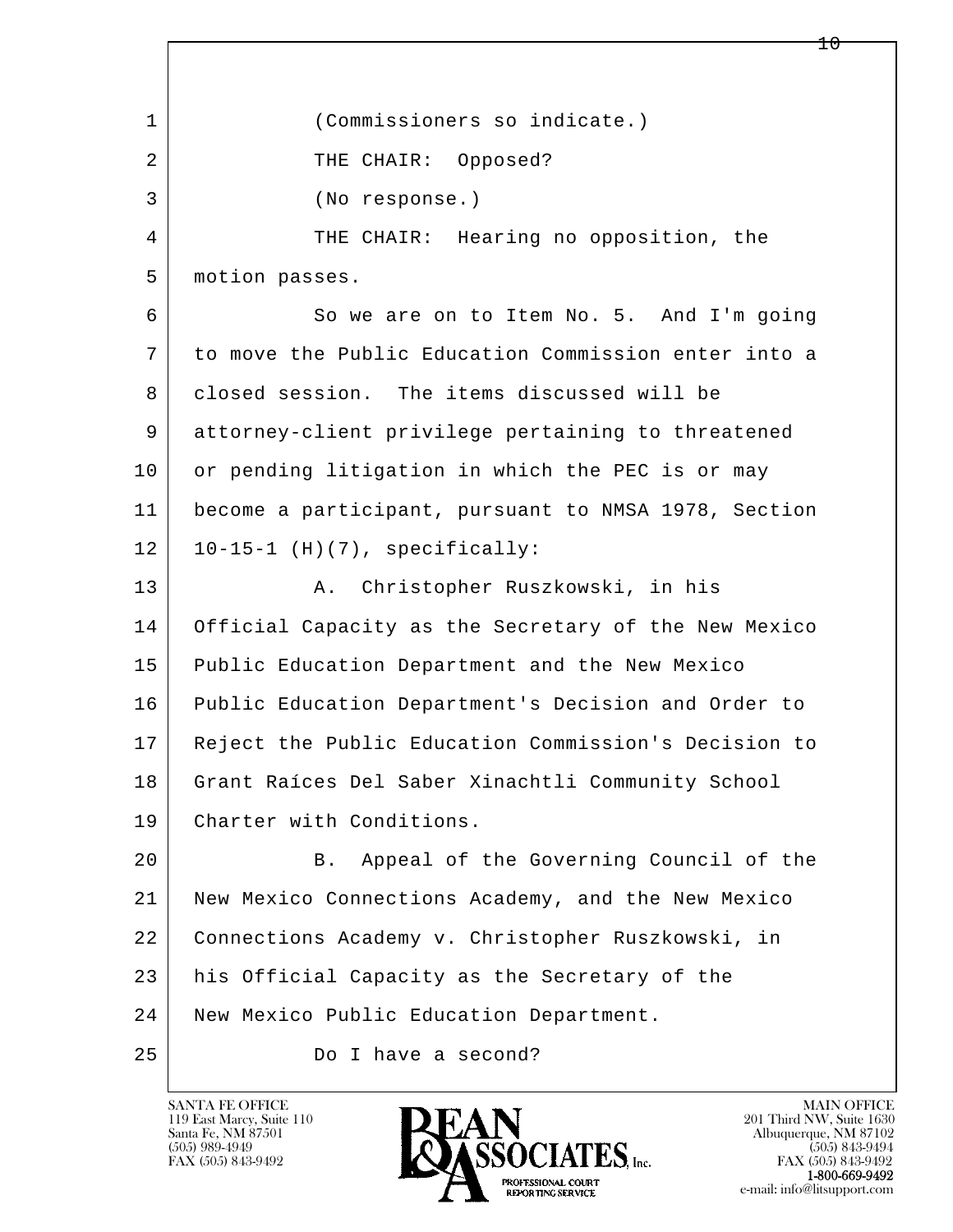l  $\overline{\phantom{a}}$  1 COMMISSIONER RUIZ: Second. 2 THE CHAIR: There's a second by 3 Commissioner Ruiz. 4 Roll-call vote, please. 5 COMMISSIONER ARMBRUSTER: Commissioner 6 Ruiz? 7 COMMISSIONER RUIZ: Yes. 8 COMMISSIONER ARMBRUSTER: Commissioner 9 Gipson? 10 THE CHAIR: Yes. 11 COMMISSIONER ARMBRUSTER: Commissioner 12 Peralta? 13 COMMISSIONER PERALTA: Yes. 14 COMMISSIONER ARMBRUSTER: Commissioner 15 | Armbruster votes "Yes." 16 Commissioner Toulouse? 17 COMMISSIONER TOULOUSE: Yes. 18 COMMISSIONER ARMBRUSTER: Commissioner 19 Robbins? 20 COMMISSIONER ROBBINS: Yes. 21 THE CHAIR: Motion passes, six-zero. 22 COMMISSIONER ARMBRUSTER: Six-zero. 23 THE CHAIR: We're -- I thought Bev said 24 | she had 110. Is -- I thought Bev said that she had 25 | 110 available for us to move.

119 East Marcy, Suite 110<br>Santa Fe, NM 87501



 $\pm\pm$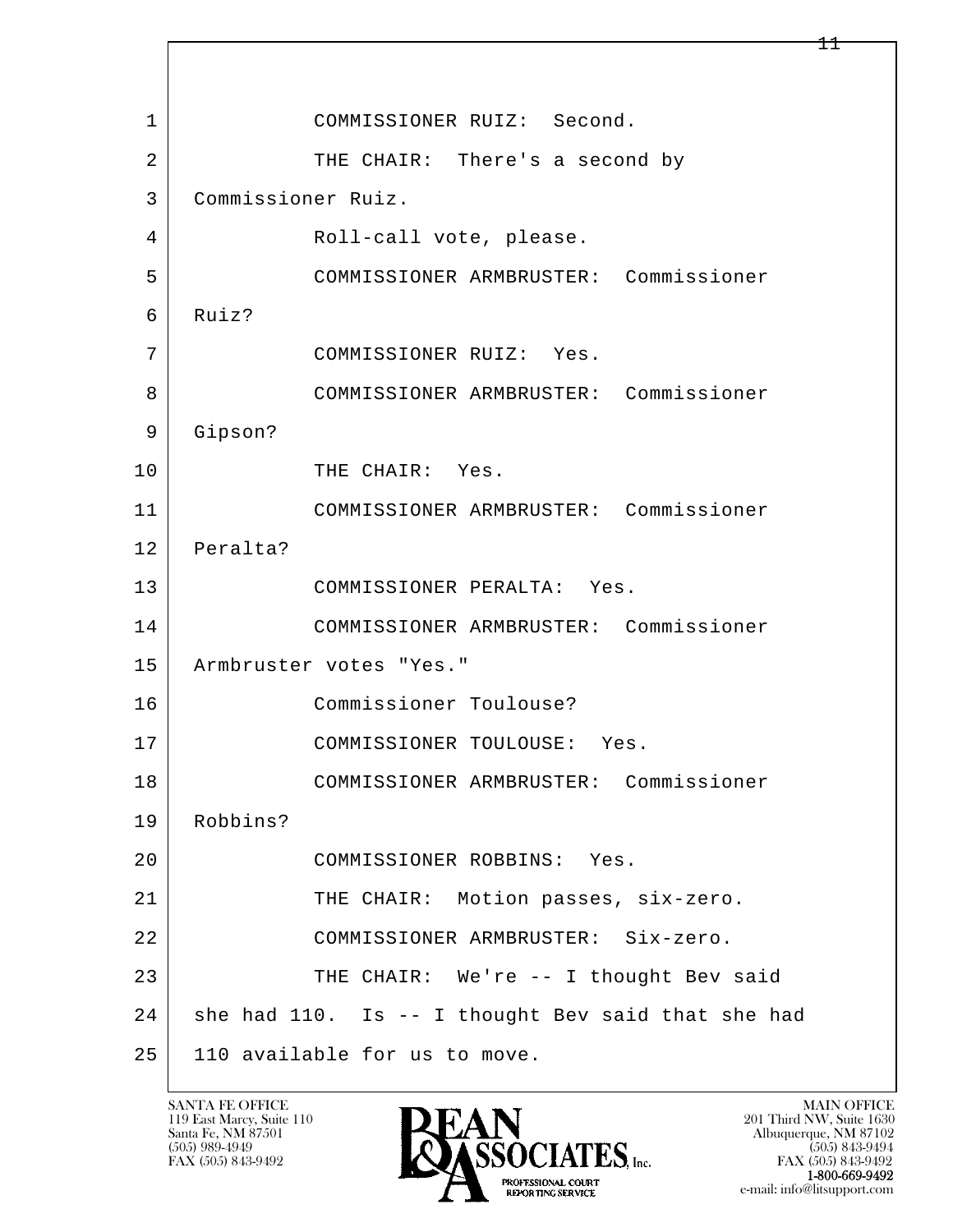l  $\overline{\phantom{a}}$ 1 | MS. KAREN WOERNER: I know we discussed  $2$  it. I don't  $-$  3 THE CHAIR: Because there would be more 4 people, so that it would be easier for us to move 5 than everyone else leave. I know when we had the 6 agenda conference, she said she would check on 110. 7 Yeah. 8 (A discussion was held off the record.) 9 FROM THE FLOOR: Commissioner Gipson, it's 10 Room 128. 11 THE CHAIR: So you folks can stay here. 12 Please be sure you bring the draft with you. 13 (Executive Session conducted.) 14 THE CHAIR: I move to end Closed Session. 15 The matters discussed in the closed meeting were 16 limited only to those specified in the motion for 17 closure, and no vote was taken during the Closed 18 Session. 19 COMMISSIONER RUIZ: Second. 20 | THE CHAIR: There's a second by 21 Commissioner Ruiz. 22 Any discussion? 23 (No response.) 24 THE CHAIR: And will the record please 25 reflect that Commissioner Caballero is now present?

119 East Marcy, Suite 110<br>Santa Fe, NM 87501



FAX (505) 843-9492<br>1-800-669-9492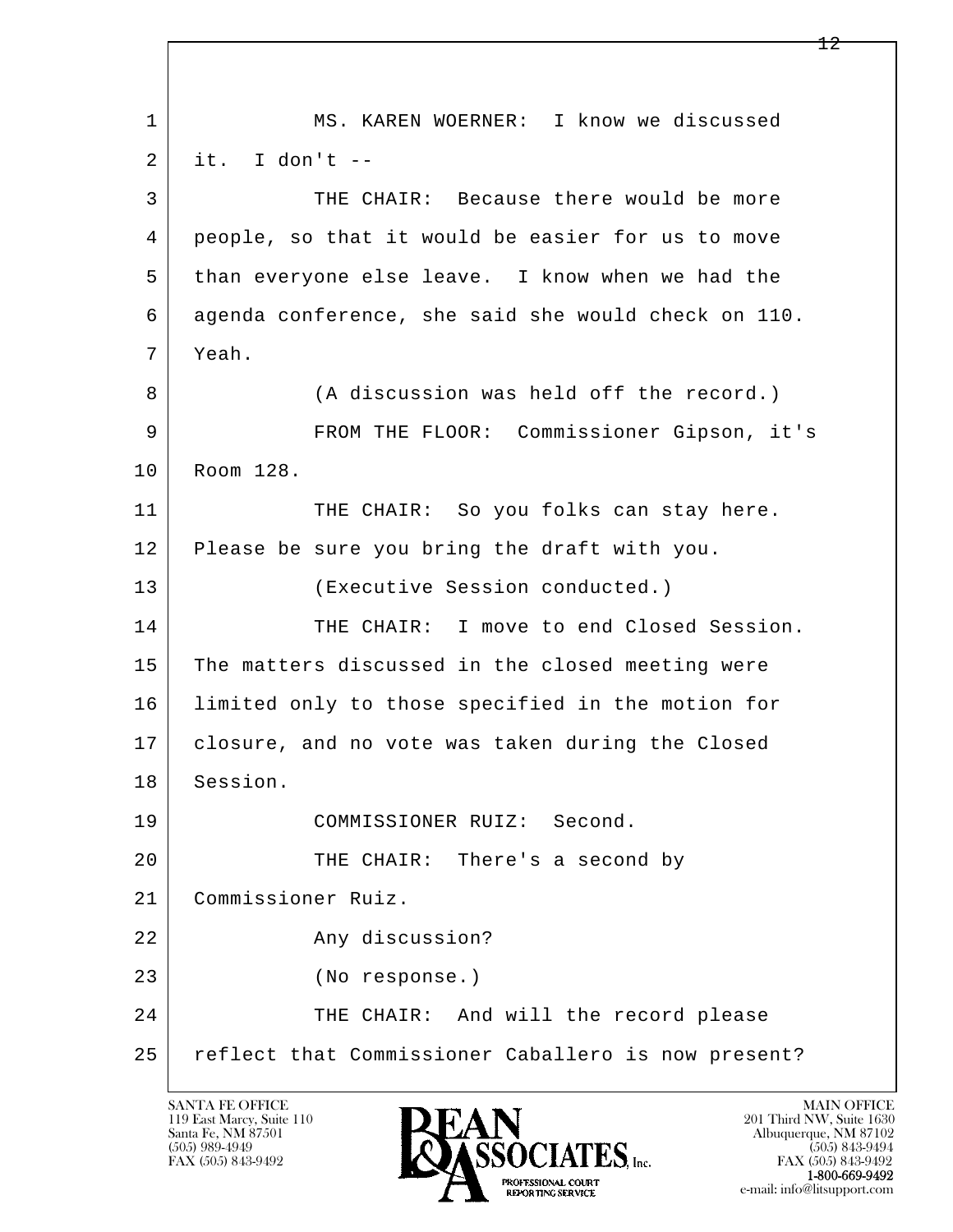l  $\overline{\phantom{a}}$ 1 | Commissioner Armbruster, roll-call vote, 2 please. 3 COMMISSIONER ARMBRUSTER: Commissioner 4 Robbins? 5 COMMISSIONER ROBBINS: Yes. 6 COMMISSIONER ARMBRUSTER: Commissioner 7 Toulouse? 8 | COMMISSIONER TOULOUSE: Yes. 9 COMMISSIONER ARMBRUSTER: Commissioner 10 | Armbruster votes "Yes." 11 Commissioner Peralta? 12 COMMISSIONER PERALTA: Yes. 13 COMMISSIONER ARMBRUSTER: Commissioner 14 Gipson? 15 THE CHAIR: Yes. 16 COMMISSIONER ARMBRUSTER: Commissioner 17 Ruiz? 18 COMMISSIONER RUIZ: Yes. 19 COMMISSIONER ARMBRUSTER: Commissioner 20 Caballero? 21 COMMISSIONER CABALLERO: Yes. 22 COMMISSIONER ARMBRUSTER: That's seven 23 votes for and none against. 24 THE CHAIR: Motion passes, seven-zero. 25 Thank you.

119 East Marcy, Suite 110<br>Santa Fe, NM 87501



FAX (505) 843-9492<br>**1-800-669-9492** e-mail: info@litsupport.com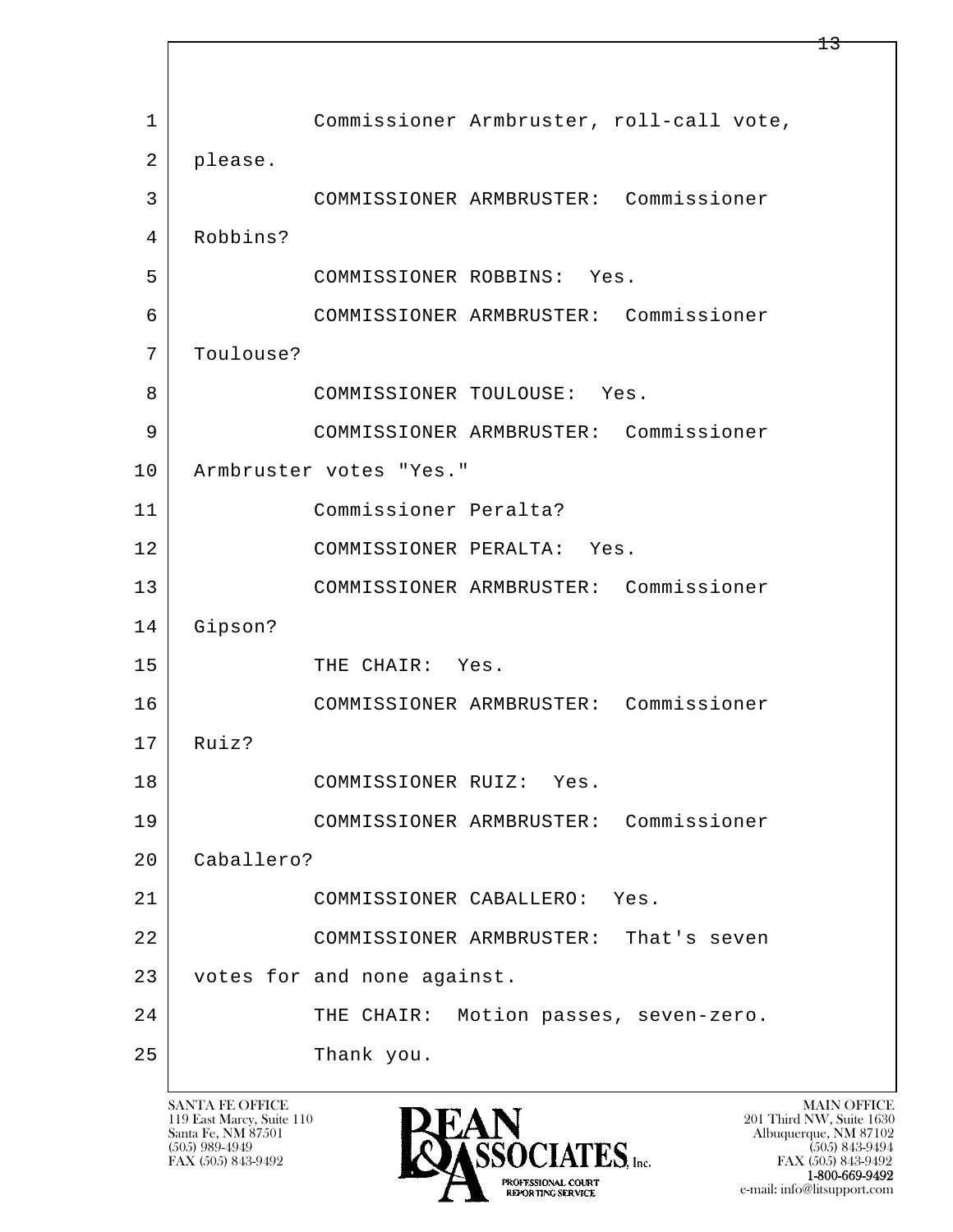l  $\overline{\phantom{a}}$ 1 I am now going to move that the Public 2 Education Commission appeal the decision and order 3 of Secretary Designate Ruszkowski and the Public 4 | Education Department. 5 COMMISSIONER PERALTA: Second. 6 THE CHAIR: There's a second by 7 Commissioner Peralta. 8 Any discussion? 9 (No response.) 10 THE CHAIR: Commissioner Armbruster, 11 roll-call vote, please. 12 COMMISSIONER ARMBRUSTER: Commissioner 13 Peralta? 14 COMMISSIONER PERALTA: Yes. 15 COMMISSIONER ARMBRUSTER: Commissioner 16 Robbins? 17 COMMISSIONER ROBBINS: Yes. 18 COMMISSIONER ARMBRUSTER: Commissioner 19 Caballero? 20 COMMISSIONER CABALLERO: Yes. 21 COMMISSIONER ARMBRUSTER: Commissioner 22 Toulouse? 23 COMMISSIONER TOULOUSE: Very definitely 24 yes. 25 COMMISSIONER ARMBRUSTER: I'll put two

119 East Marcy, Suite 110<br>Santa Fe, NM 87501

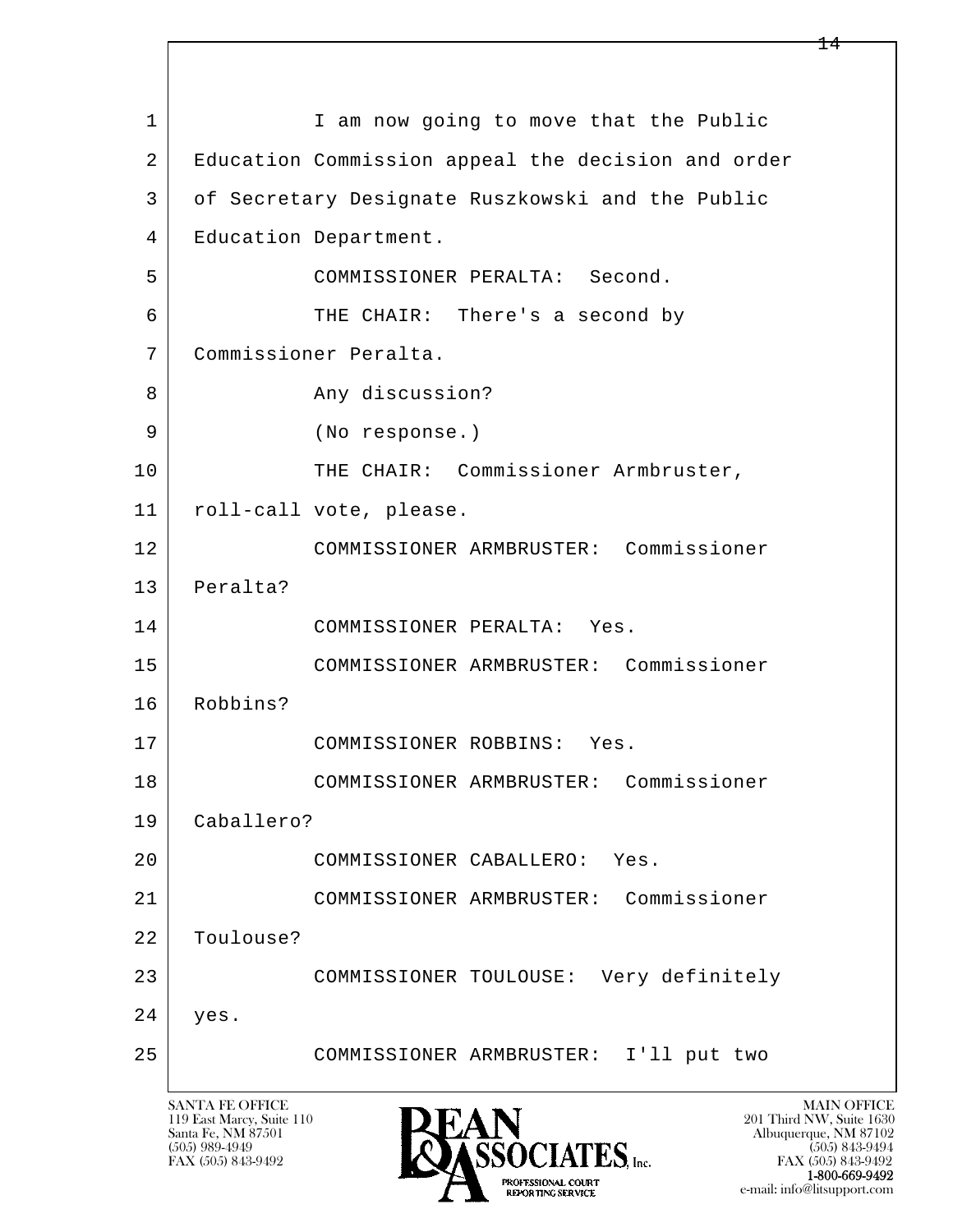l  $\overline{\phantom{a}}$ 1 checks. 2 Commissioner Ruiz? 3 COMMISSIONER RUIZ: Yes. 4 COMMISSIONER ARMBRUSTER: Commissioner 5 Armbruster votes "Yes." 6 Commissioner Gipson? 7 THE CHAIR: Yes. 8 COMMISSIONER ARMBRUSTER: Seven-zero vote. 9 THE CHAIR: Motion passes, seven-zero. 10 Thank you very much. 11 | And we are now on to the meat of the 12 meeting, which is Item No. 8, and that is the 13 | charter school renewal applications. 14 So just so that I will remind anyone who 15 may have come in in the meantime, if you're wishing 16 to speak for a particular school, there are separate 17 sign-up sheets over here for each school with our 18 liaison, Ms. Friedman. So you may -- you need to 19 sign up there. 20 There is an eight-minute total allowed for 21 that public comment, so that I will divide up as 22 evenly as I can calculate the time; so that if there 23 are a number of you that wish to speak, you might 24 want to think about what you're all going to say and 25 divide it out so you make sure that you've got all

119 East Marcy, Suite 110<br>Santa Fe, NM 87501

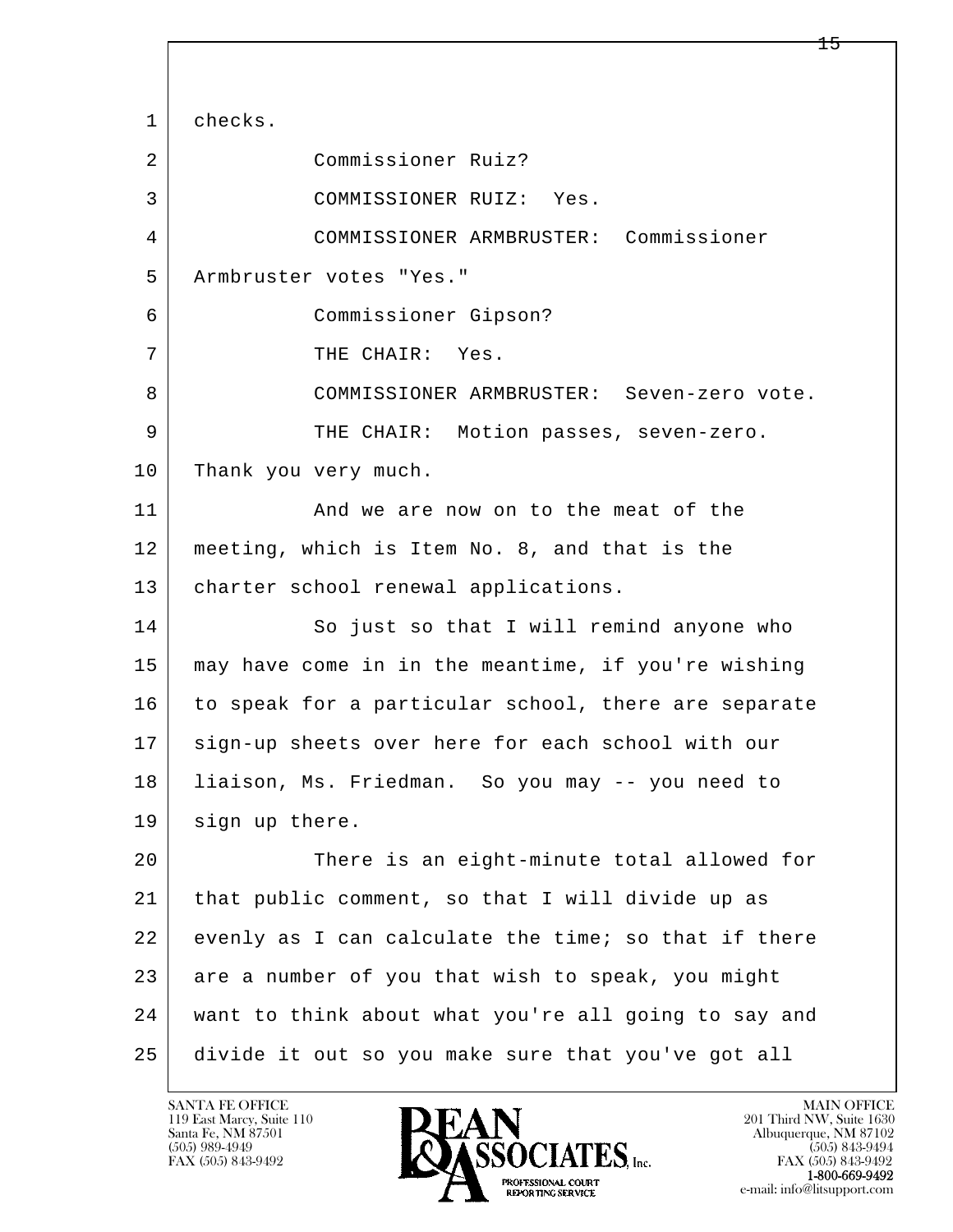l  $\overline{\phantom{a}}$  1 the points covered that you wish for a school that 2 will fit into that eight minutes. So if anyone 3 still needs to sign up, please do so. 4 So that the format that we take is fairly 5 simple. CSD will offer their remarks. Then we will 6 allow the school 15 minutes. Then we go into the 7 public comment time period. And then it's our 8 opportunity to ask any questions that we wish, and 9 then we will take a vote before you folks leave. 10 Okay? 11 So the first up is Southwest Secondary 12 | Learning Center. 13 | FROM THE FLOOR: Madam Chair, Savannah has 14 a folder for each Commissioner. She's just going to 15 bring those around, and we're ready. 16 THE CHAIR: And you can move seats from 17 | this -- around the middle table here, if you need, 18 for additional seating. 19 FROM THE FLOOR: We're ready for you. 20 | THE CHAIR: Thank you so much. 21 | Okay. I guess we're ready. 22 MS. KAREN WOERNER: Thank you. Thank you, 23 Madam Chair, members of the Commission. 24 Good morning, everyone. My name is Karen 25 Woerner. And I'm pleased and honored to have

119 East Marcy, Suite 110<br>Santa Fe, NM 87501

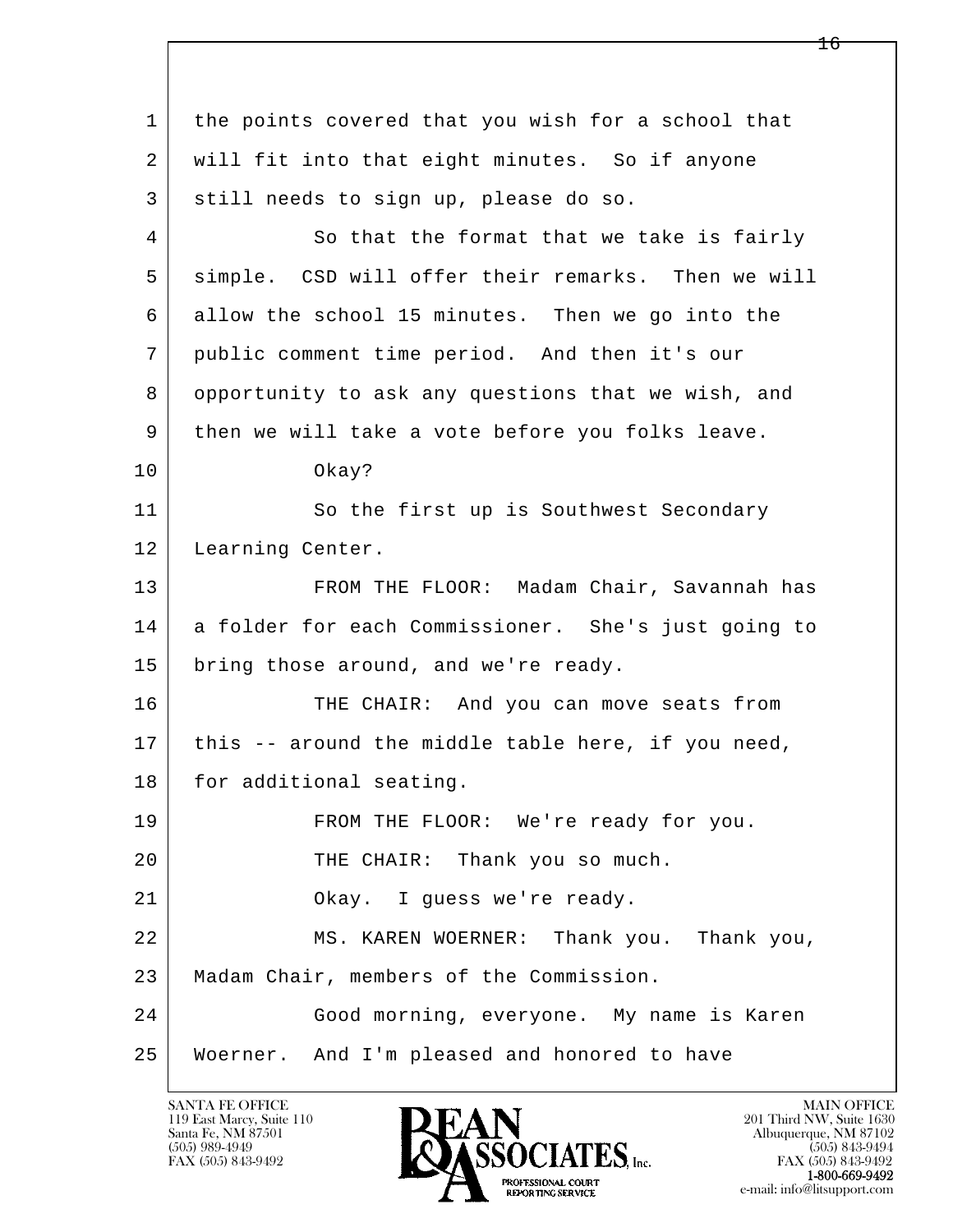l  $\overline{\phantom{a}}$  1 recently been selected as the Deputy Director of the 2 Options for Parents and Families Division. And with 3 me is Melissa Brown. She's the administrator of the 4 Technical Assistance and Training side of the house 5 in Charter Schools Division. 6 Most of the Charter School staff members 7 are present here today and are prepared to answer 8 questions, if there are any. 9 And first, I'd like to just take a minute, 10 | since this is the first school up for this week, to 11 just describe what's -- briefly what's in your 12 packet and the materials that are in the binders. 13 Obviously, those are the recommendations 14 | from the PED with a brief summary. 15 | Conthe second page of each school's 16 section, there is a chart providing evaluation 17 | ratings of the school's progress report, which is 18 otherwise known as "Part B." These ratings were 19 determined from the school's Part B, as confirmed at 20 the site visit using the rubric that was in the 21 application. 22 Commissioners, if you would like to see a 23 copy of that, it's in the back of your binder for 24 your reference, that rubric is. 25 Following that is an outline of the entire

119 East Marcy, Suite 110<br>Santa Fe, NM 87501

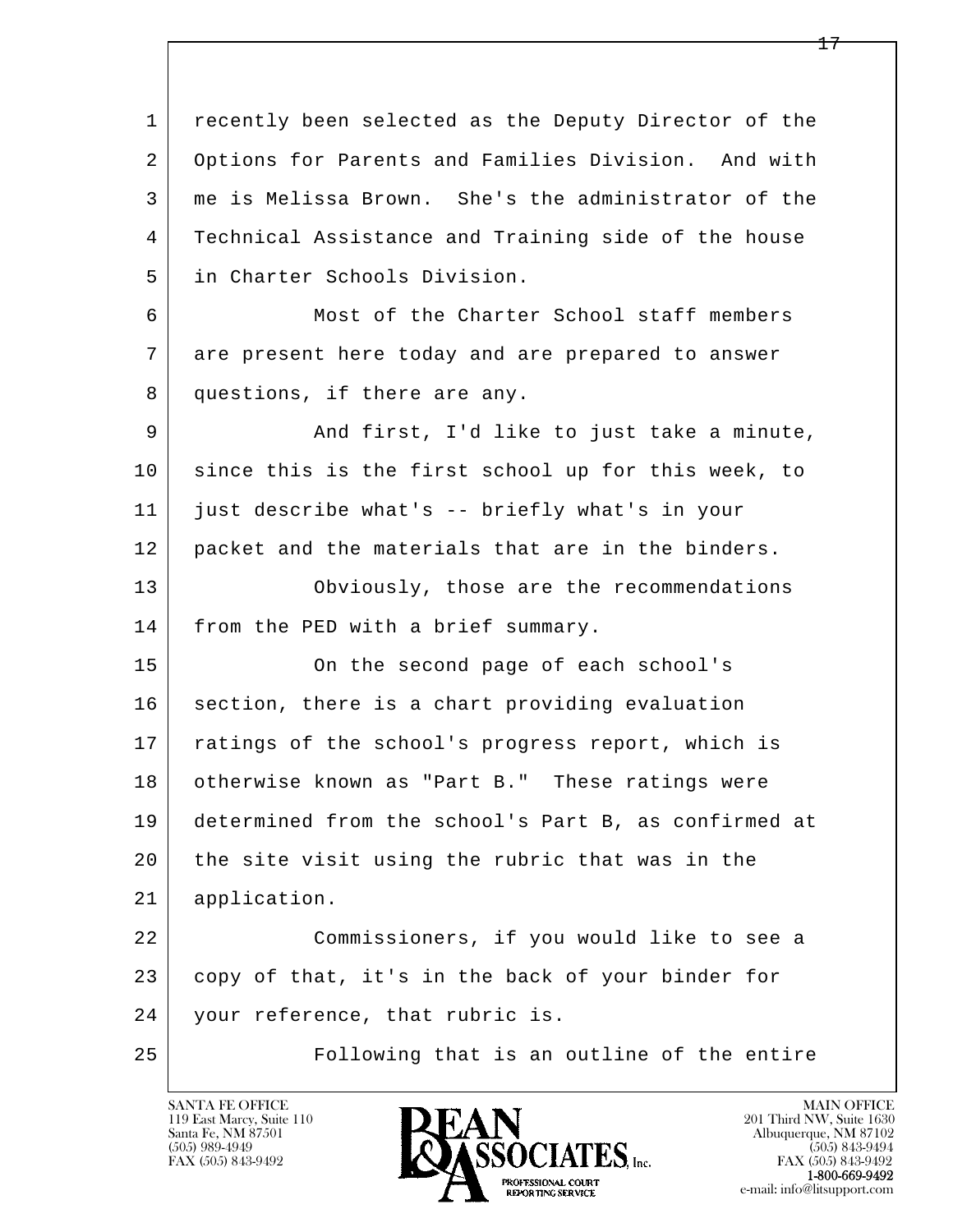1 application, Parts A through F, which those folks 2 here at the schools are very familiar with, with a 3 chart listing -- if you look close to Page 5 in each 4 | packet, there is a chart that lists -- for each 5 school, it lists the performance framework 6 indicators from the PEC's performance framework and 7 how the school was rated during the annual site 8 visits. 9 And then the documents go sort of 10 backwards in time, if you will. The school's

 11 response to the preliminary analysis. Prior to that 12 was the preliminary analysis. I should point out 13 that that section provides the rationale for the 14 ratings that were listed on Page 2.

15 | The Rand, lastly, you have the Part A data 16 analysis conducted by the CSD from the school grade 17 information and the S.T.A.R.S. data. Each packet, 18 of course, for each school is set up the same way.

l  $\overline{\phantom{a}}$ 19 | As was decided by the PEC and advised by 20 Chairwoman Gipson, Parts B through F were not copied 21 for the binder; but we do have one set for each 22 school here by Melissa in case the Commission has 23 questions or wants to reference those materials. 24 Of course, all of those sections were 25 provided electronically to the PEC and were posted

119 East Marcy, Suite 110<br>Santa Fe, NM 87501



FAX (505) 843-9492<br>**1-800-669-9492**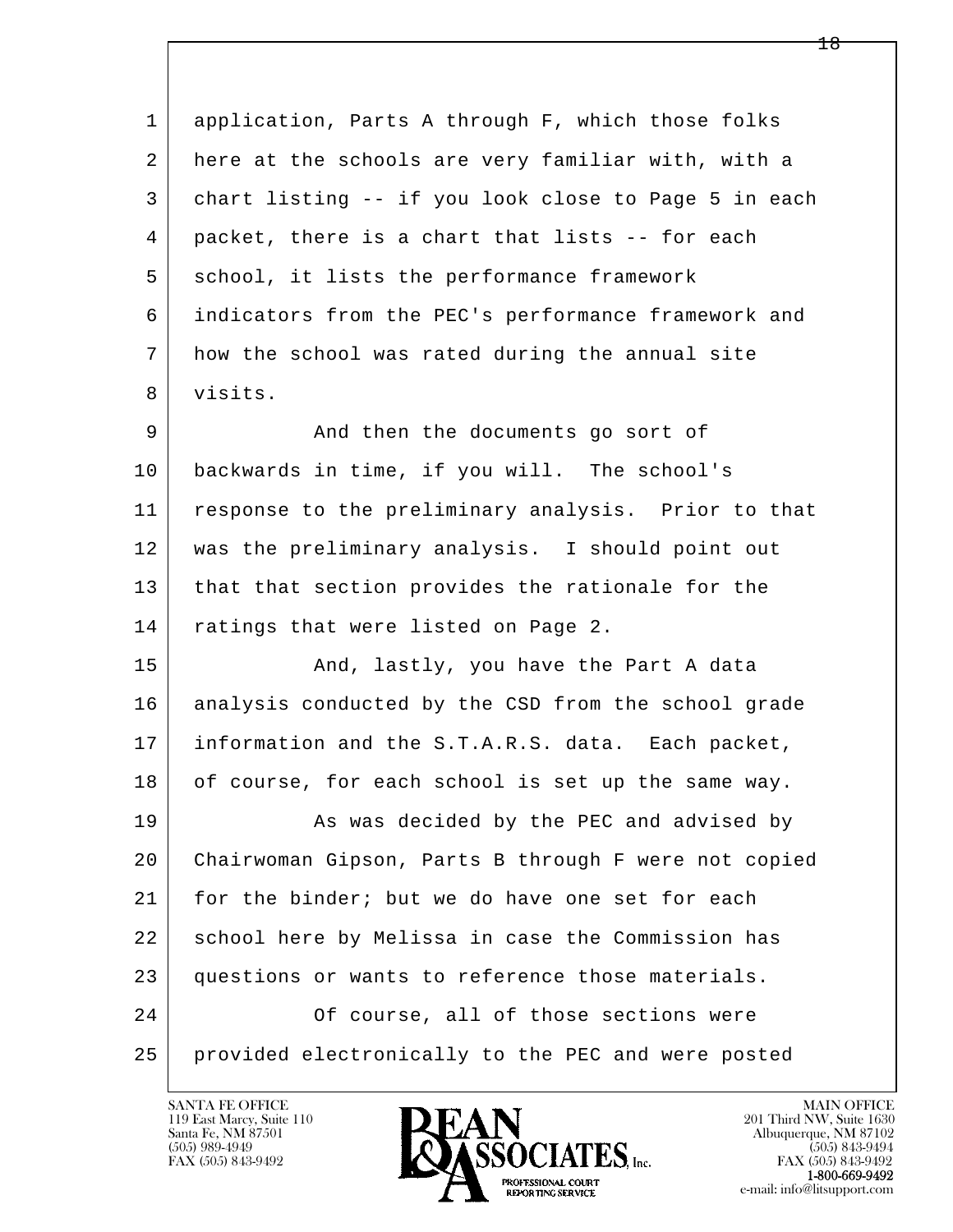l  $\overline{\phantom{a}}$  1 on the PEC Web pages. But we want you to know 2 | there's a hard copy here in case you need reference  $3$  to it. 4 And with that, I will proceed with our 5 first school before you today. Southwest Secondary 6 Learning Center. 7 As you know, the Southwest Secondary 8 Learning Center was on a short-term two-year 9 contract and, therefore, has only completed one 10 school year under the current contract. 11 The school was on a temporary contract for 12 '17-'18 and recently signed the 2018 version of your 13 contract for '18-'19. And I say all that to explain 14 the lack of trend data in Part A, because, 15 | technically, they were only under this current 16 contract one year thus far. 17 One of the conditions of the short-term 18 contract was regarding financial concerns due to the 19 unfortunate history of the school in this area. The 20 Board of Finance was returned to the school by PED 21 in January of 2018, almost one year ago, which 22 demonstrates a lot of hard work by the governing 23 board and the school staff. 24 The school's letter grade for 2017-'18 was  $25$  a "C"; but I want to point out that the school

119 East Marcy, Suite 110<br>Santa Fe, NM 87501

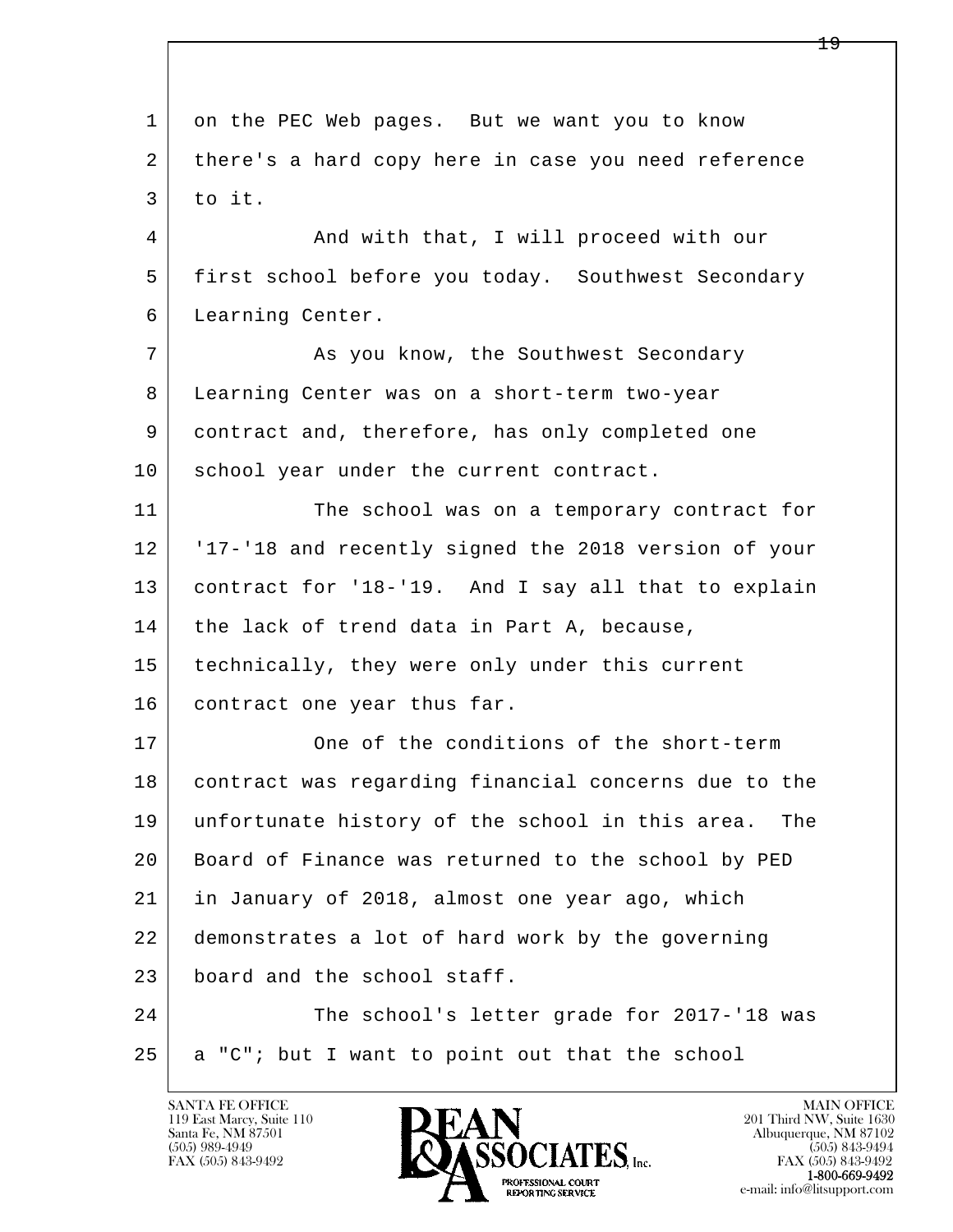1 actually earned a "B," indicating strong academic 2 outcomes for its students. The grade was lowered a 3 full letter grade due to penalty for not meeting the 4 95 percent participation rate in their PARCC math 5 testing. They did test 99 percent in the ELA; but 6 | they didn't meet the 95 percent in the math. 7 The students are demonstrating growth more 8 than expected in both reading and math. And if I

 9 could refer Commissioners to Page 15 of -- I do 10 apologize. Some of these have dual page numbers, 11 because they were various things combined. But if 12 you look at the lower right corner on Page 15 of 25, 13 you will see there that the growth index in both 14 reading and math are above the line.

15 | So zero means they're meeting the expected 16 growth on these growth indexes. In this case, the 17 school is exceeding expected growth in both reading 18 and math.

l  $\overline{\phantom{a}}$ 19 | There was one area -- all of their 20 component grades for their school grade were good. 21 One -- there was one area that was pointed out as in 22 need of attention, and that was simply the points 23 earned for graduation, where the Secondary School 24 Learning Center earned fewer than the statewide 25 benchmark. And that's on Page 17. I think it's 17.

119 East Marcy, Suite 110<br>Santa Fe, NM 87501

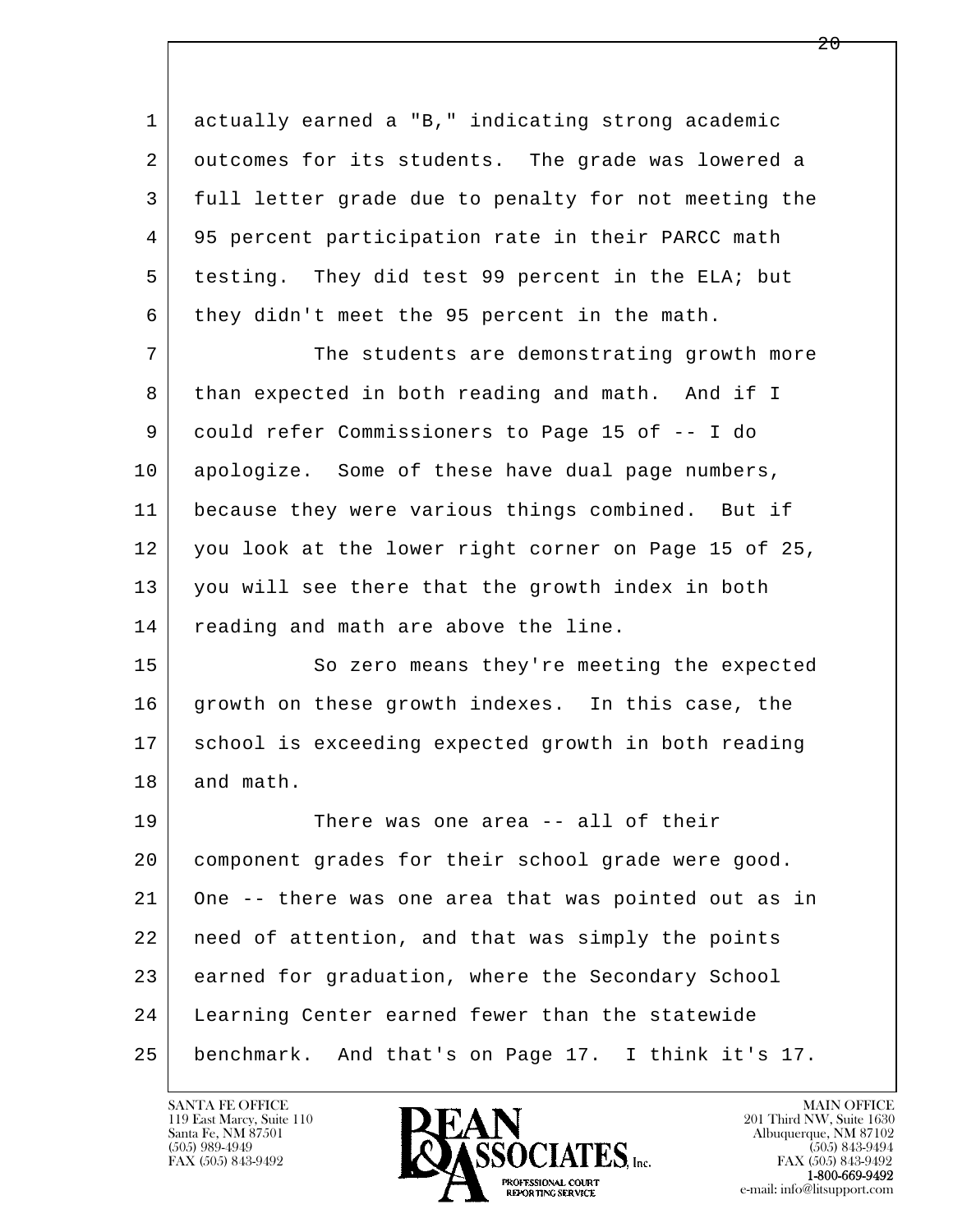l  $\overline{\phantom{a}}$ 1 Yes. At the bottom of Page 17 in Chart 11. 2 Regarding the performance framework 3 indicators that are weighted during our annual site 4 visits, please go back to Page 5. And as I pointed 5 out earlier, you will see that ratings for last 6 school year, I will tell you that the two Falls Far 7 Below ratings in red are due to the audit findings. 8 But please remember that these reports 9 lagged by one year. So the audit report rated here 10 was for '16-'17 school year. The remainder of the 11 ratings, as you can see, are either Meets Standard 12 or Working to Meet Standard. 13 I also would like to comment on the 14 school's response on Page -- 15 | THE CHAIR: You've lost your microphone. 16 MS. KAREN WOERNER: It's still on. 17 Beverly turned it down because I'm yelling. I'm 18 probably talking too loud. Just tell me. I'm 19 sorry. 20 I also would like to comment on the 21 school's response. 22 The school did, indeed, address each of 23 the concerns identified during the site visit and 24 took the steps as indicated on Page 7. And that is 25 how the school actually earned the Working to Meet

119 East Marcy, Suite 110<br>Santa Fe, NM 87501

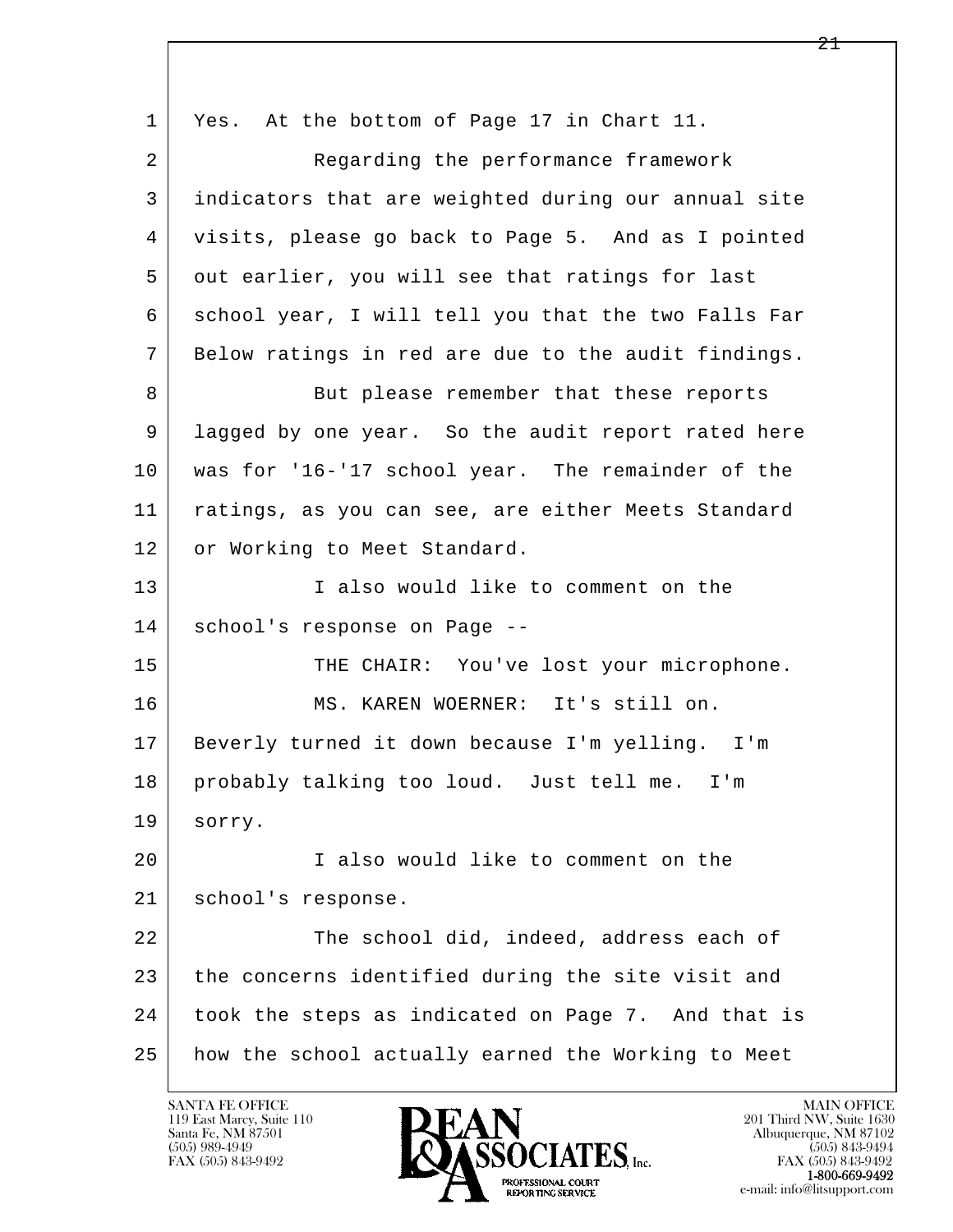| 1  | Standard that you see on the rating sheet. As a      |
|----|------------------------------------------------------|
| 2  | result, the school did earn the Demonstrates         |
| 3  | Substantial Progress back on Page 2, No. 3B.         |
| 4  | So that chart on Page 2 shows the school             |
| 5  | has Demonstrated Substantial Progress or Met the     |
| 6  | Standard in each area. And as a reminder, in order   |
| 7  | to earn a Meet Standard in this section, the rubric  |
| 8  | states, quote, "In each year of the contract term,   |
| 9  | the school has demonstrated a record of meeting all  |
| 10 | standards, which is supported by evidence."          |
| 11 | In this case, though the school may not              |
| 12 | have been meeting all standards at the site visit,   |
| 13 | they did institute remedies to get into compliance.  |
| 14 | Finally, the school did provide a complete           |
| 15 | and timely application, including the E-Occupancy    |
| 16 | Certificate.                                         |
| 17 | And as a result of all of that, the PED              |
| 18 | recommendation is for a five-year renewal, with      |
| 19 | conditions that they implement a plan to address the |
| 20 | graduation points and receive an unmodified audit    |
| 21 | finding with no material weaknesses -- excuse me --  |
| 22 | significant deficiency or repeat findings, as listed |
| 23 | on Page 1.                                           |
| 24 | Thank you.                                           |
| 25 | Thank you. Can I just stop --<br>THE CHAIR:          |
|    |                                                      |

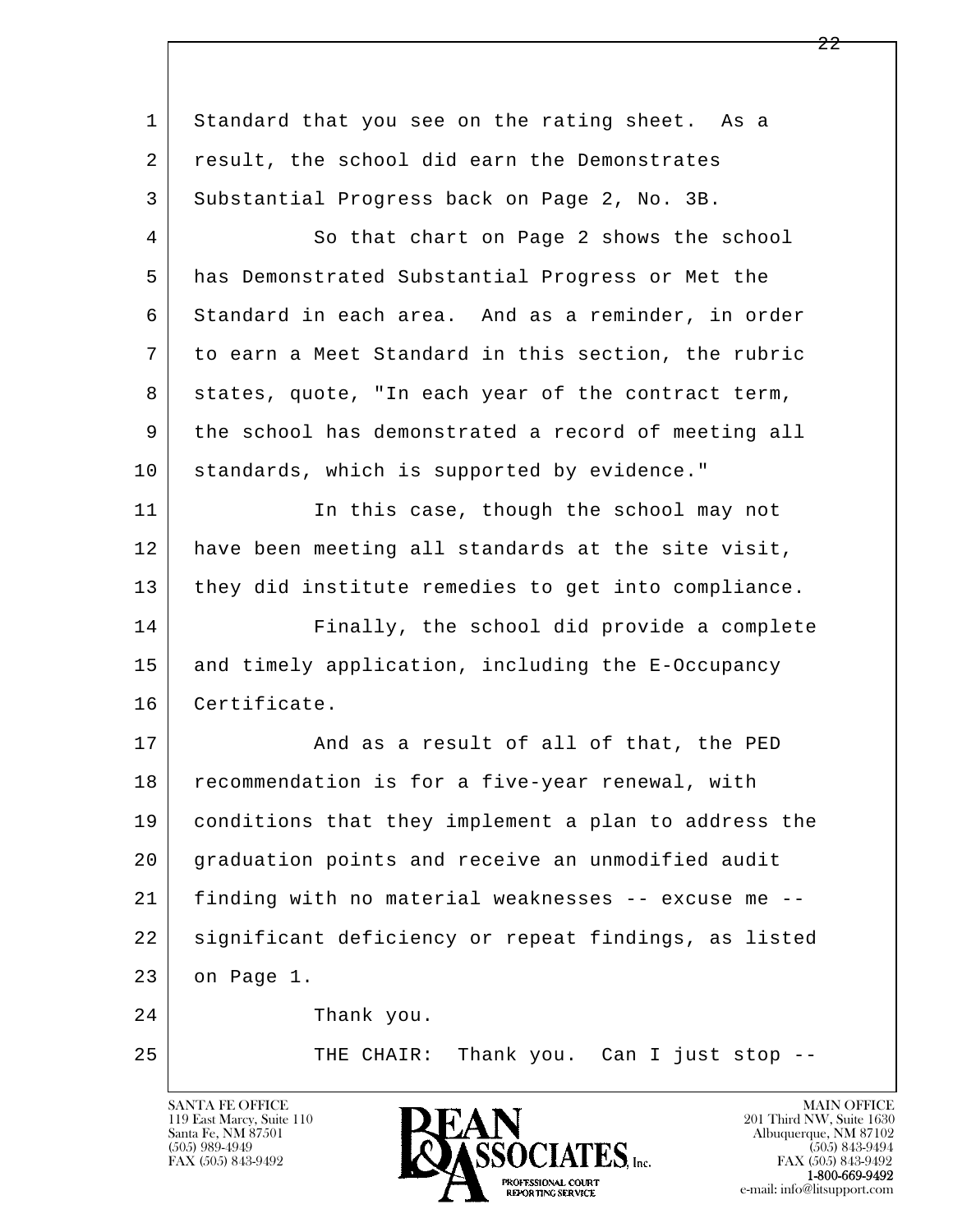l  $\overline{\phantom{a}}$  1 I don't have the Wi-Fi password. I thought I got 2 the Wi-Fi when I came in this morning. And I 3 apologize. I left my notes with questions for this 4 school at home. I had to have someone take pictures 5 of it last night for me so I would be able to get -- 6 MS. MELISSA BROWN: Here it comes. 7 THE CHAIR: I thought I was being so good 8 with having everything. I'll take just a second. 9 COMMISSIONER ARMBRUSTER: I brought the 10 computer and realized I can't get on. 11 THE CHAIR: Thank you for your patience. 12 And I'll just ask you to please identify yourself 13 | for the record and spell your last name. 14 MS. CHRISTINE LUTZ: To begin with? 15 THE CHAIR: Yeah. 16 | MS. CHRISTINE LUTZ: Christine Lutz, 17 L-U-T-Z, Head Administrator of Southwest Secondary. 18 | MS. REBECCA WELDON: Rebecca Weldon, 19 W-E-L-D-O-N, math teacher and test coordinator. 20 MS. DENISE DIXSON: And Denise Dixson, 21 D-I-X-S-O-N, SMART Lab teacher and Academic Dean. 22 MS. CHRISTINE LUTZ: Are you ready? 23 THE CHAIR: Yeah, whenever you're ready. 24 Sorry. 25 MS. CHRISTINE LUTZ: We're ready.

119 East Marcy, Suite 110<br>Santa Fe, NM 87501

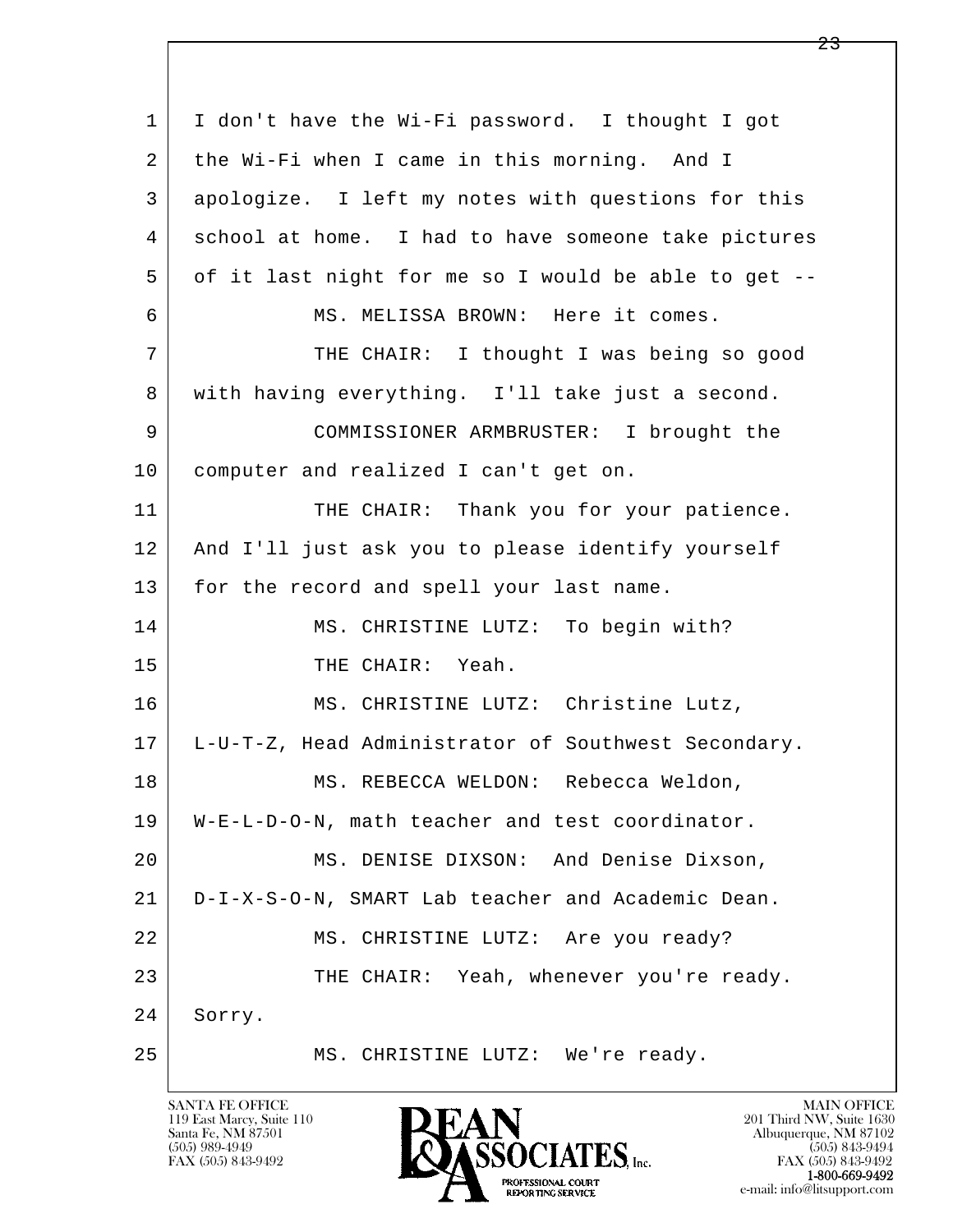l  $\overline{\phantom{a}}$ 1 Good morning, Chairwoman Gipson and 2 members of the Commission. My name is Christine 3 Lutz, and I am the Head Administrator for Southwest 4 Secondary Learning Center. With me today I have 5 Denise Dixson; SMART Lab teacher and Academic Dean, 6 and Rebecca Weldon, math teacher and test 7 coordinator. 8 | The audience, we have our business 9 | manager, Justine Vigil; Interim Administrator, 10 Walter Feldman, and legal counsel, Patricia 11 Matthews. 12 I am here today to request a five-year 13 renewal without conditions. 14 In spite of all our difficulties in the 15 past, we have maintained a student-centered 16 community that never lost sight of the school's 17 | mission. I have teachers and staff that are 18 dedicated to the long-term success of each child. 19 They, along with our students and parents, are the 20 faces of Southwest Secondary Learning Center. 21 | T could not be prouder of the staff and 22 | need to honor them with the greatest degree of 23 respect and reverence. 24 Whereas, I would like to begin with our 25 students and our academic programs, because they are

119 East Marcy, Suite 110<br>Santa Fe, NM 87501



FAX (505) 843-9492<br>1-800-669-9492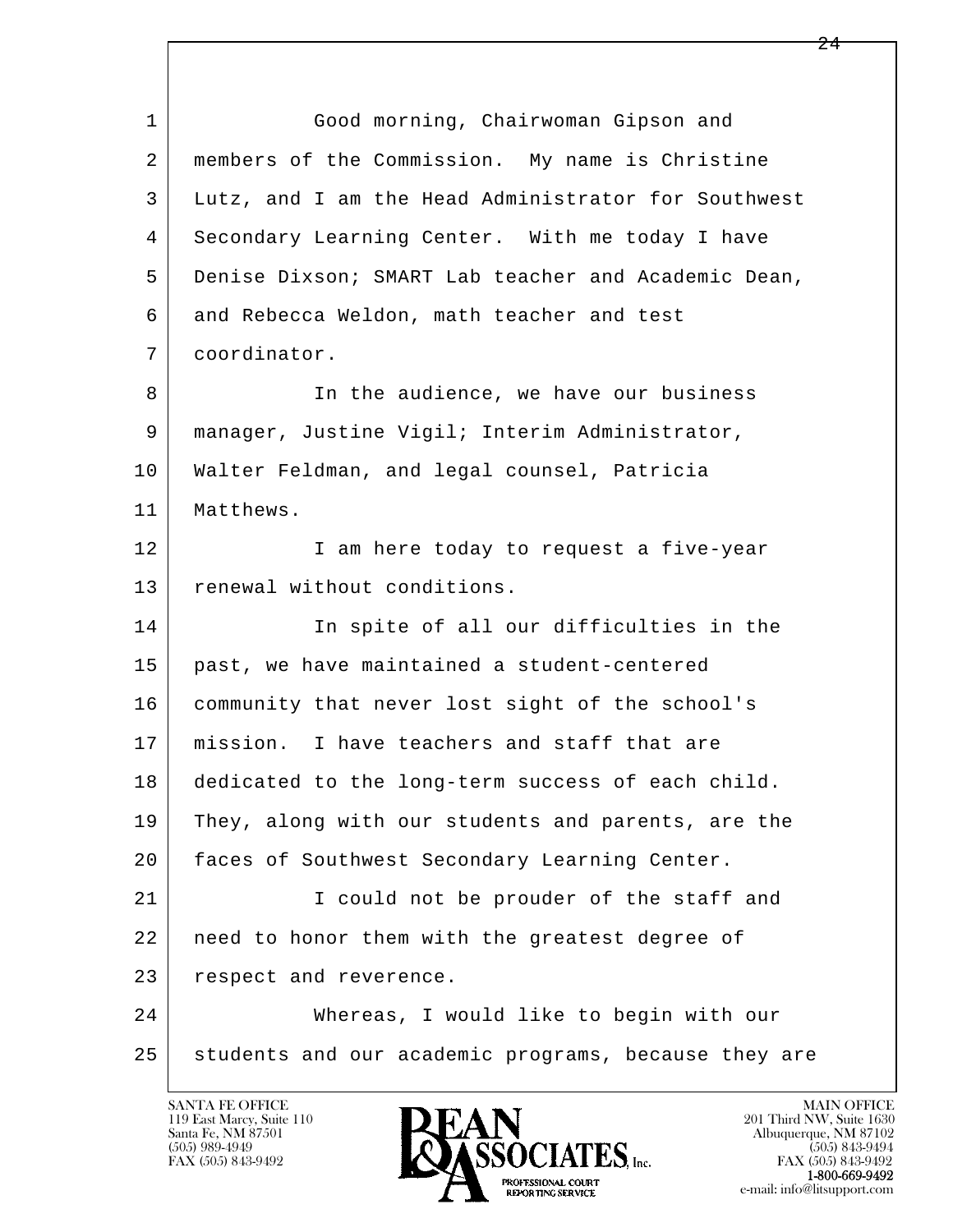l  $\overline{\phantom{a}}$ 1 our strength, it is best to address what concerns 2 both the Commission and the public first. As we all 3 know, of greatest concern is solid financial 4 management on the part of the school and audit 5 results. 6 On January 1, 2018, Secretary Christopher 7 Ruszkowski fully reinstated Southwest Secondary 8 Learning Center's Board of Finance authority to our 9 governance council. We have supplied the letter in 10 | your folder for reference. 11 | In that letter, Secretary Ruszkowski 12 stated that all financial improvements have been 13 completed. SSLC now has sound policies and 14 procedures to guide our daily practices and strong 15 internal controls that include our governance 16 council. 17 | SSLC received an unmodified audit opinion 18 in 2017 with minor findings which were immediately 19 corrected. 20 Our Fiscal Year '18 audit was completed in 21 August. I think that you will be pleased with the 22 results when they are released in January. The 23 results best serve the children of this state. 24 Southwest Secondary Learning Center first 25 opened its doors in 2001 and originally served

119 East Marcy, Suite 110<br>Santa Fe, NM 87501

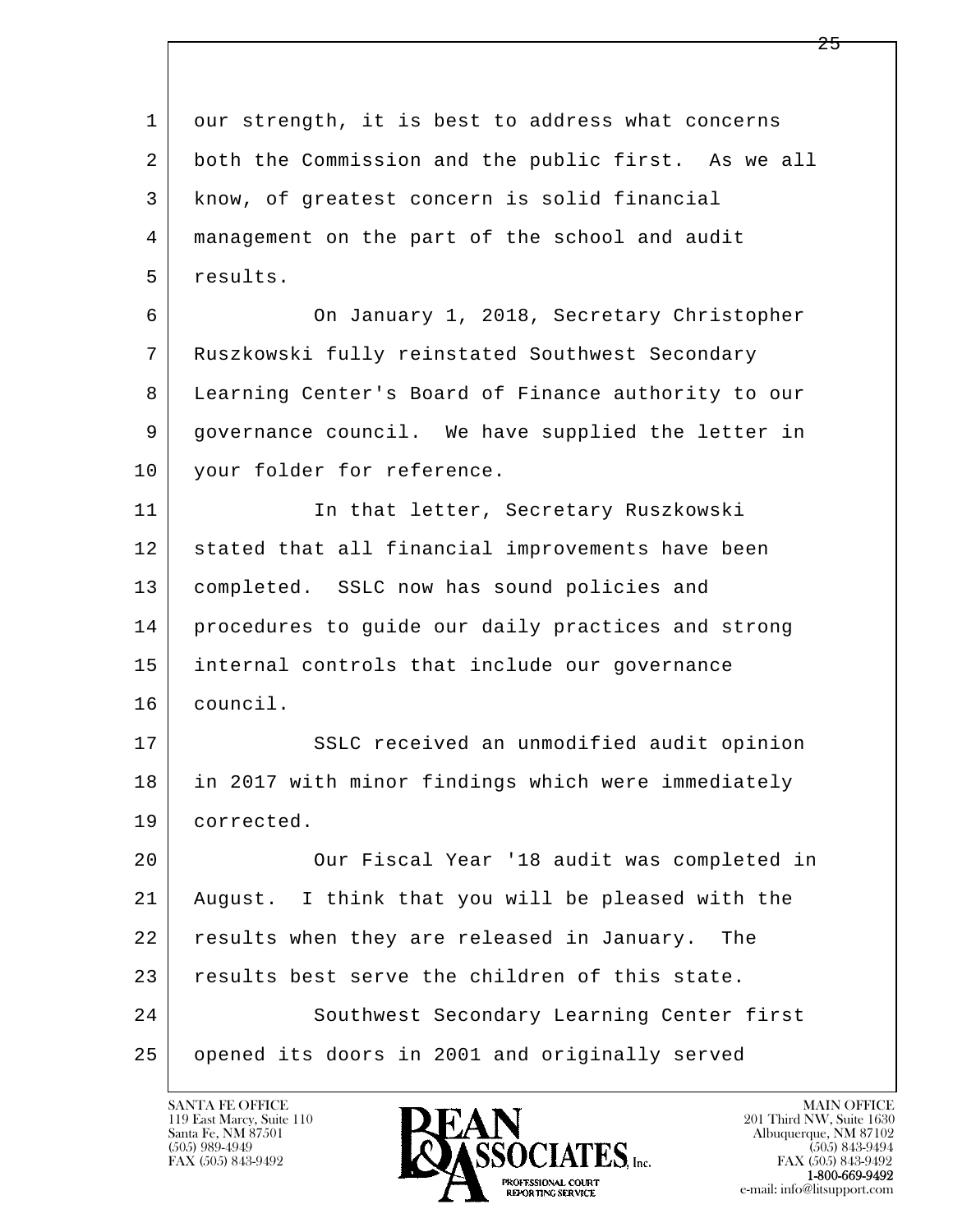| 1  | Grades 7 through 12. After nine years with APS, the  |
|----|------------------------------------------------------|
| 2  | school chartered with the State in 2010 and renewed  |
| 3  | in 2015 and '17. Per recommendations set forth by    |
| 4  | the PEC at our last renewal, SSLC now serves         |
| 5  | Grades 9 through 12.                                 |
| 6  | Southwest Secondary uses a highly                    |
| 7  | successful hybrid model that integrates technology   |
| 8  | with personal responsibility and access to           |
| 9  | dual-credit coursework to motivate and educate       |
| 10 | students. With the support of parents and sponsor    |
| 11 | teachers, students create an individualized program  |
| 12 | that seeks to prepare them for dual enrollment,      |
| 13 | post-secondary endeavors, and career.                |
| 14 | This semester alone, we have 44 students             |
| 15 | taking 323 credit hours at CNM. The majority of      |
| 16 | these students earn "A"s and "B"s in their college   |
| 17 | coursework. Last May, one graduate earned four       |
| 18 | Associate degrees, and we honored two finalists in   |
| 19 | the National Merit Scholarship program.              |
| 20 | Our growth over time indicators and test             |
| 21 | results show that our highest performing students    |
| 22 | are making steady gains.                             |
| 23 | Like any society, a school community must            |
| 24 | also be judged on how it serves -- services those    |
| 25 | that need extra support and encouragement.<br>In the |
|    |                                                      |

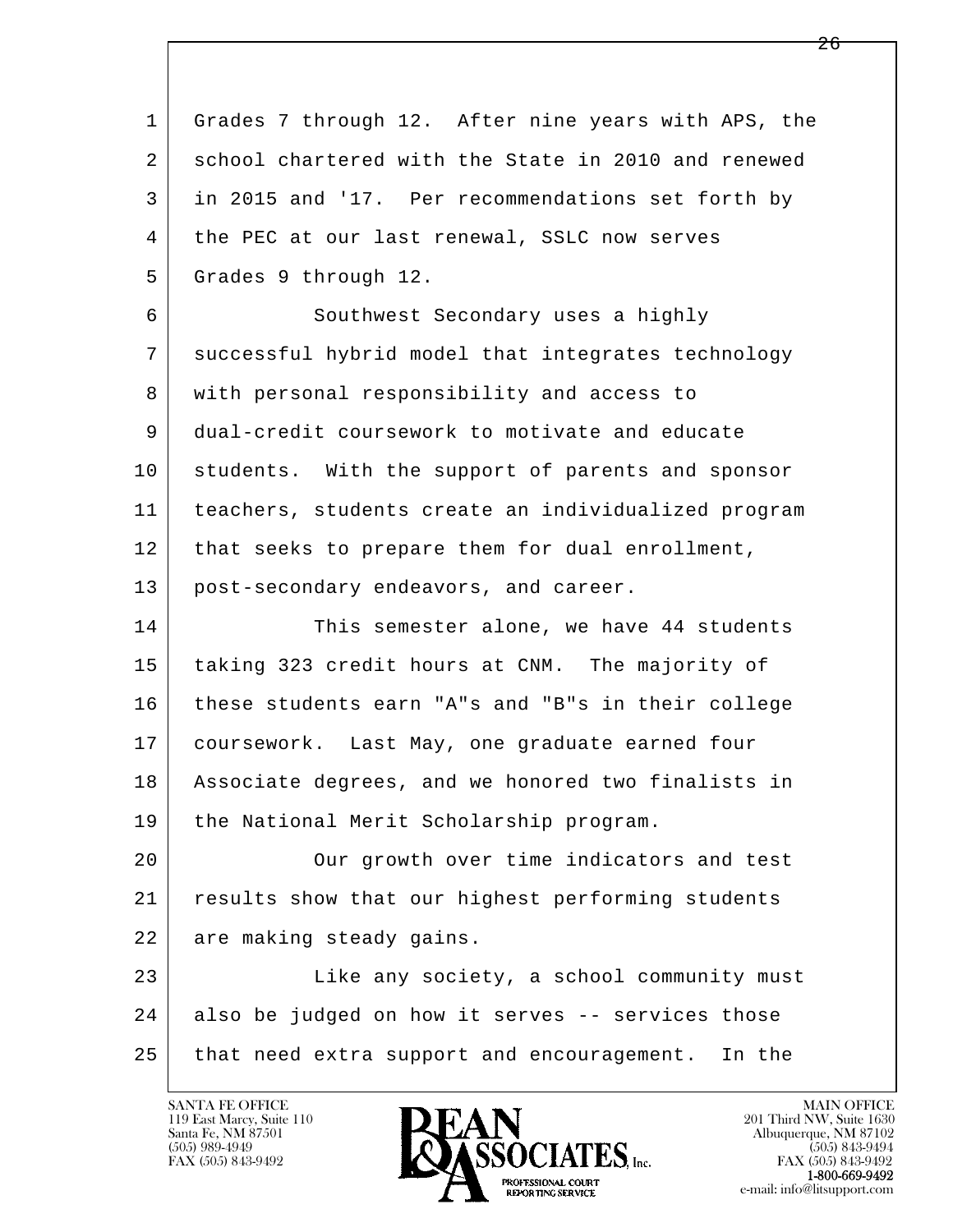l  $\overline{\phantom{a}}$  1 last two years, we have added an intensive support 2 lab to assist those struggling in math and English 3 language arts. This lab is staffed by two certified 4 special education teachers, one of which is TESOL 5 endorsed. This staff member has been instrumental 6 in the proper identification, assessment, and 7 servicing of students with ELL needs. 8 The intensive support lab is open to any 9 student and is an integral component to our SAT 10 process and early intervention programs. 11 Certified math and English teachers rotate 12 through this lab to provide content-specific 13 assistance. 14 Our Q1 growth rates in reading and math 15 have shown a downward trend. However, the majority 16 of indicators for our subgroups remain positive. 17 | Over the next contract period, it will be our 18 responsibility to address and support all student 19 | subgroups. To support progress towards graduation, 20 new policies were developed, and we have hired an 21 additional math teacher for the spring of 2019. 22 As I get ready to turn the mic over to my 23 trusted team, I would like to address SSLC's overall 24 | grade for the 2017 and 2018 school years. 25 In 2017, SSLC earned 72 points for a "B"

119 East Marcy, Suite 110<br>Santa Fe, NM 87501

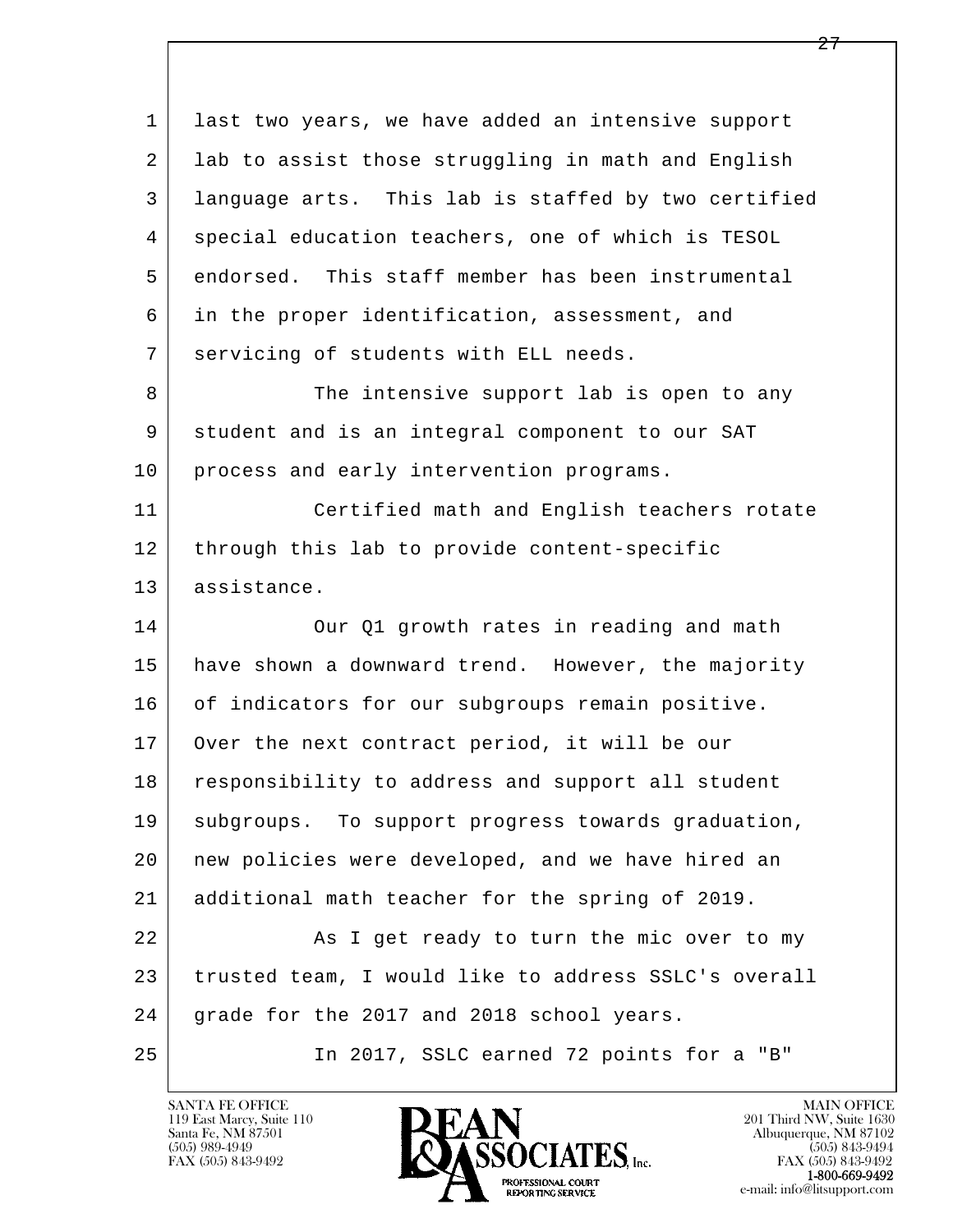| $\mathbf{1}$ | and was 2.41 points away from an "A." In 2018, SSLC  |
|--------------|------------------------------------------------------|
| 2            | earned 70 points for a solid "B."                    |
| 3            | In both years, our "B" letter grades were            |
| 4            | reduced a fuller grade to a "C" due to a PARCC math  |
| 5            | participation rate of less than 95 percent. During   |
| 6            | those two years, we had participation rates of 100   |
| 7            | and 99 percent in reading. Due to this fact, we      |
| 8            | felt it was prudent to investigate the discrepancy   |
| 9            | between our reading and math participation rates.    |
| 10           | Prior to the appeal process, we asked the            |
| 11           | Assessment Bureau to provide a comprehensive list of |
| 12           | students identified as not tested. In August, we     |
| 13           | were denied that information and were instructed to  |
| 14           | submit our appeal without the ability to defend our  |
| 15           | in-house testing rate.                               |
| 16           | Only by identifying those students who               |
| 17           | were not tested could we address and fix the problem |
| 18           | for the future. By our calculations and with         |
| 19           | supporting documentation, a testing rate of          |
| 20           | 90 percent in math for last year is in error and     |
| 21           | should be corrected.                                 |
| 22           | I will turn the specifics over to                    |
| 23           | Mrs. Weldon.                                         |
| 24           | MS. REBECCA WELDON: Madam Chairwoman,                |
| 25           | members of the PEC, my name is Rebecca Weldon, math  |
|              |                                                      |

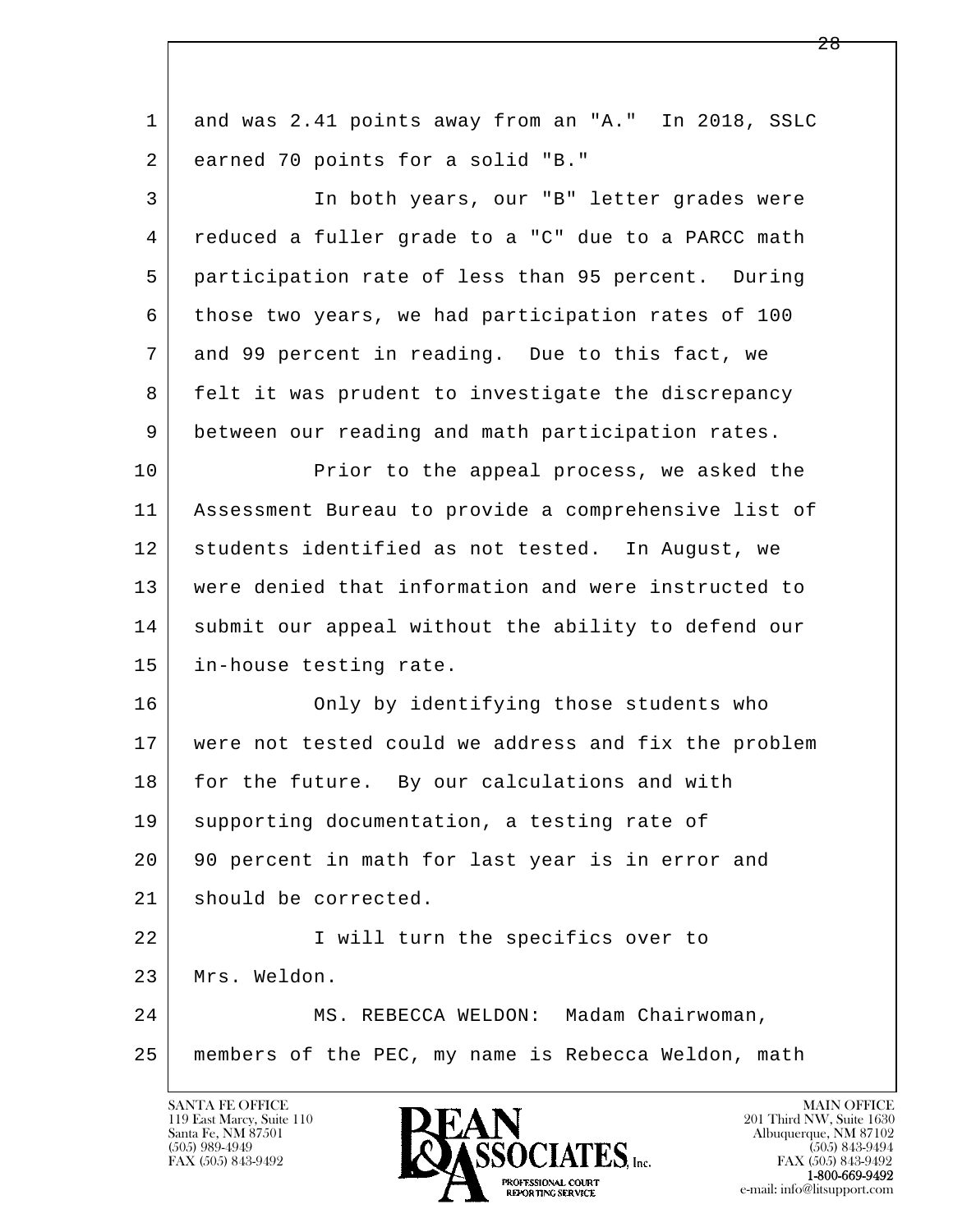1 teacher and test coordinator.

| 2  | According to our school grade, we did not            |
|----|------------------------------------------------------|
| 3  | make our participation rate in math. The             |
| 4  | Accountability Division of the PED believes that we  |
| 5  | failed to test 38 students, or approximately         |
| 6  | 10 percent of our population.                        |
| 7  | After being supplied the SSID numbers of             |
| 8  | the students not tested in November of 2018, we      |
| 9  | found four students that had, in fact, been tested   |
| 10 | in their expected classes.                           |
| 11 | The biggest discrepancy we discovered was            |
| 12 | in 26 of our students marked Code 5, as instructed   |
| 13 | by the Assessment Bureau in an e-mail dated          |
| 14 | March 21st, 2018. Code 5 is designed to address the  |
| 15 | inequity caused by testing students that have        |
| 16 | completed less than 50 percent of the course at the  |
| 17 | time of testing.                                     |
| 18 | It is bad for students to test over                  |
| 19 | 100 percent of the course material when they have    |
| 20 | only seen half or less of the total lessons for the  |
| 21 | In a traditional classroom, if a student<br>course.  |
| 22 | fails Semester 1, they would automatically be moved  |
| 23 | to Semester 2 and be expected to take the PARCC test |
| 24 | due to being exposed to the material of the full     |
| 25 | course.                                              |

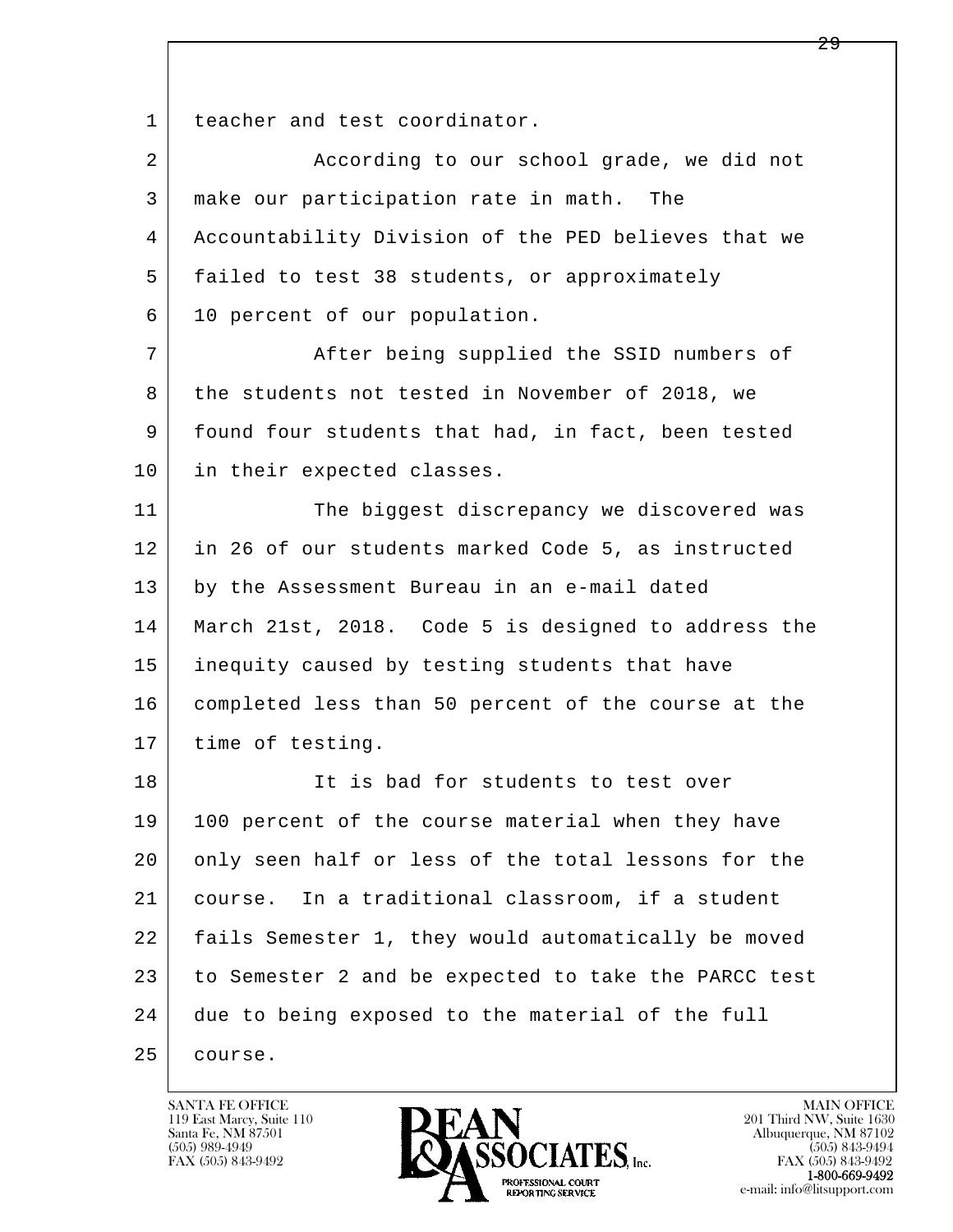l  $\overline{\phantom{a}}$ 1 We operate on a mastery system. The 2 student does not move on to Semester 2 until they 3 have completed and passed Semester 1. During the 4 2017-2018 school year, these 26 students either only 5 completed the first semester of the PARCC-aligned 6 course or failed to complete that semester's worth 7 of material at all. 8 | Code 5 excuses these students from math 9 testing altogether. We should have earned a 10 95.6 percent participation rate in math for the 11 2017-2018 school year. 12 I Will now turn it over to Mrs. Dixson to 13 | address any concerns about our graduation rate. 14 MS. DENISE DIXSON: Madam Chair, members 15 of the Commission, good morning. My name is Denise 16 Dixson. I'm currently in my 18th year of teaching 17 at Southwest Secondary Learning Center. In addition 18 to my duties as SMART Lab teacher, this year, I took 19 on the position of Academic Dean. 20 Since 2014, our school has had five head 21 administrators. With the appointment of Christine 22 Lutz, we now have the continuity and stability that 23 our school has been severely lacking the last few 24 years. 25 With that said, I and Ms. Lutz and the

119 East Marcy, Suite 110<br>Santa Fe, NM 87501

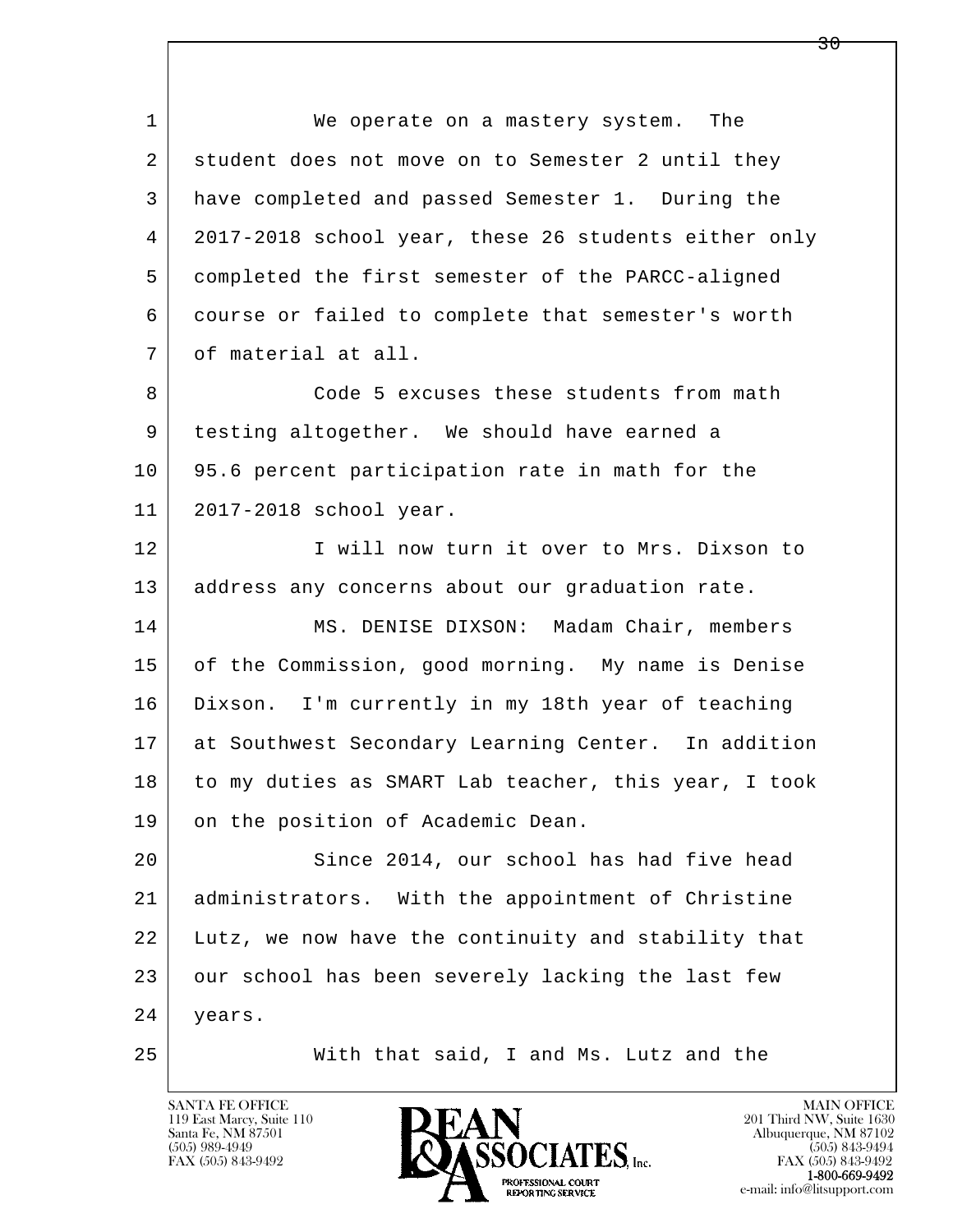1 entire staff are very aware of the school's current 2 standing and began this school year with our eyes 3 wide open to the work ahead of us. We put in a lot 4 of effort over the summer to draft and implement new 5 policies to address specifically our graduation 6 rate.

7 Our virtual absence policy and our 8 monitored enrollment policy was written with the 9 goal of increasing our graduation rate by improving 10 our course completion rate. By doing so, we have 11 instituted, in policy, a proactive approach to 12 students not completing coursework. Instead of 13 waiting until they are already behind, we are 14 catching them immediately; interventions are put in 15 place to ensure their progress is consistent with 16 | successful course completion.

l  $\overline{\phantom{a}}$ 17 | Our virtual absence policy addresses the 18 hybrid nature of our program. Full-time students 19 need to be working a minimum of 30 hours on their 20 coursework. A portion of those hours are done on 21 campus, and a portion are completed at home. All 22 assessments are proctored on campus, but students 23 can access lectures and assessments outside of 24 school.

25 Students who are behind are generally not

119 East Marcy, Suite 110<br>Santa Fe, NM 87501

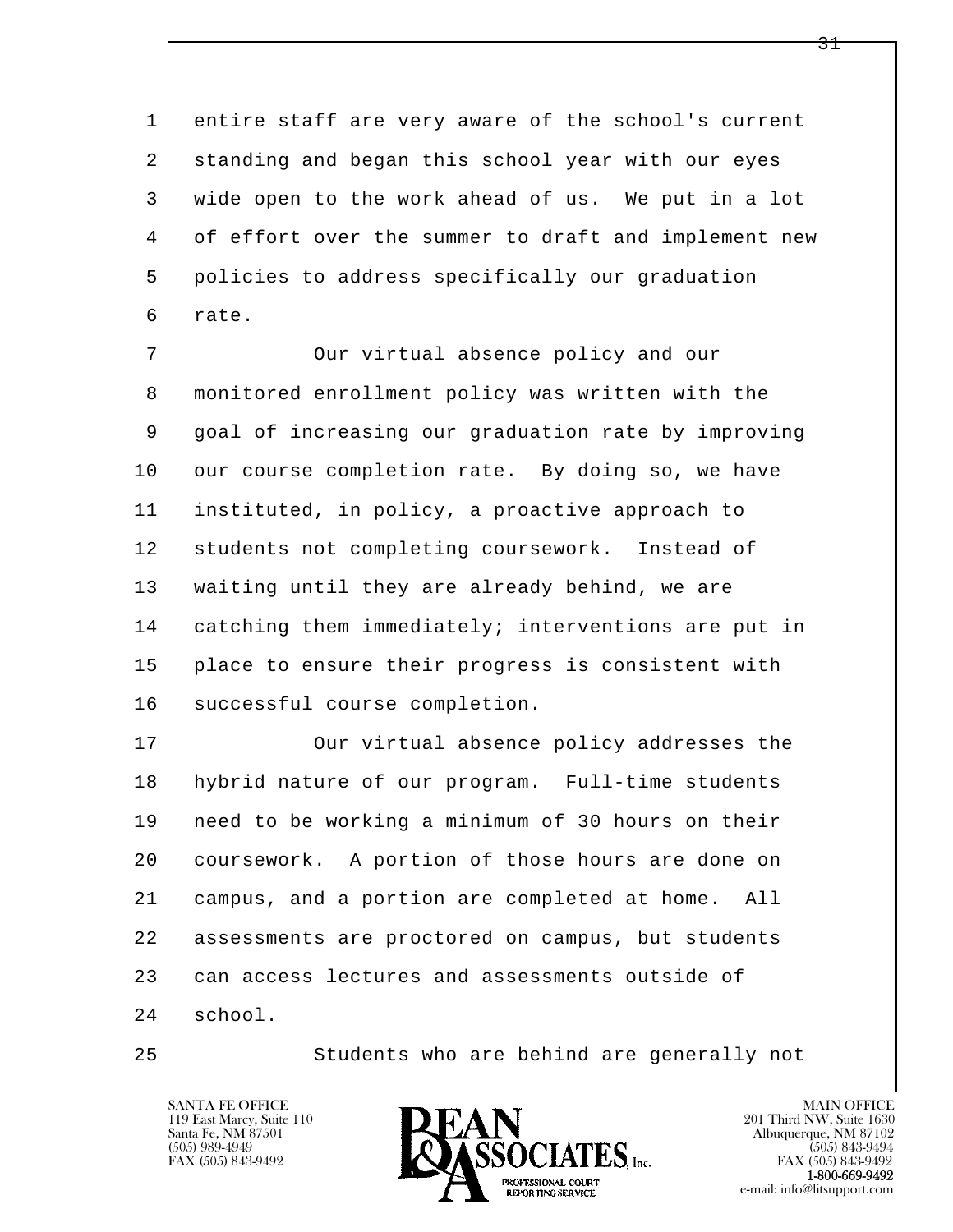l  $\overline{\phantom{a}}$  1 putting in enough hours. We have established a 2 strict schedule for collecting data to determine who 3 is behind, intervene early, and track progress 4 towards completion. 5 We have always had sponsor teachers who 6 have collected, analyzed, and communicated data from 7 the students they were assigned. Never before have 8 we had a true administrative position that also 9 collects weekly course data and analyzes it quite 10 the way I'm doing it now. 11 This data has shown many of our students 12 do not put in the required time at home and, thus, 13 require more time on campus in order to stay on 14 track. I began with an early identification of 15 these students that are behind. At three weeks into 16 the semester, students who are identified as behind 17 are given an early intervention in the form of 18 | additional scheduled sessions on campus in our main 19 lab, as well as other potential interventions, such 20 as small-group setting in our support lab. 21 Our initial three-back data cycle resulted 22 in a 47 percent decrease in students behind in 23 current courses. This data analysis continues every 24 week. And as students are identified, I personally 25 meet with them and parents and create a personalized

119 East Marcy, Suite 110<br>Santa Fe, NM 87501

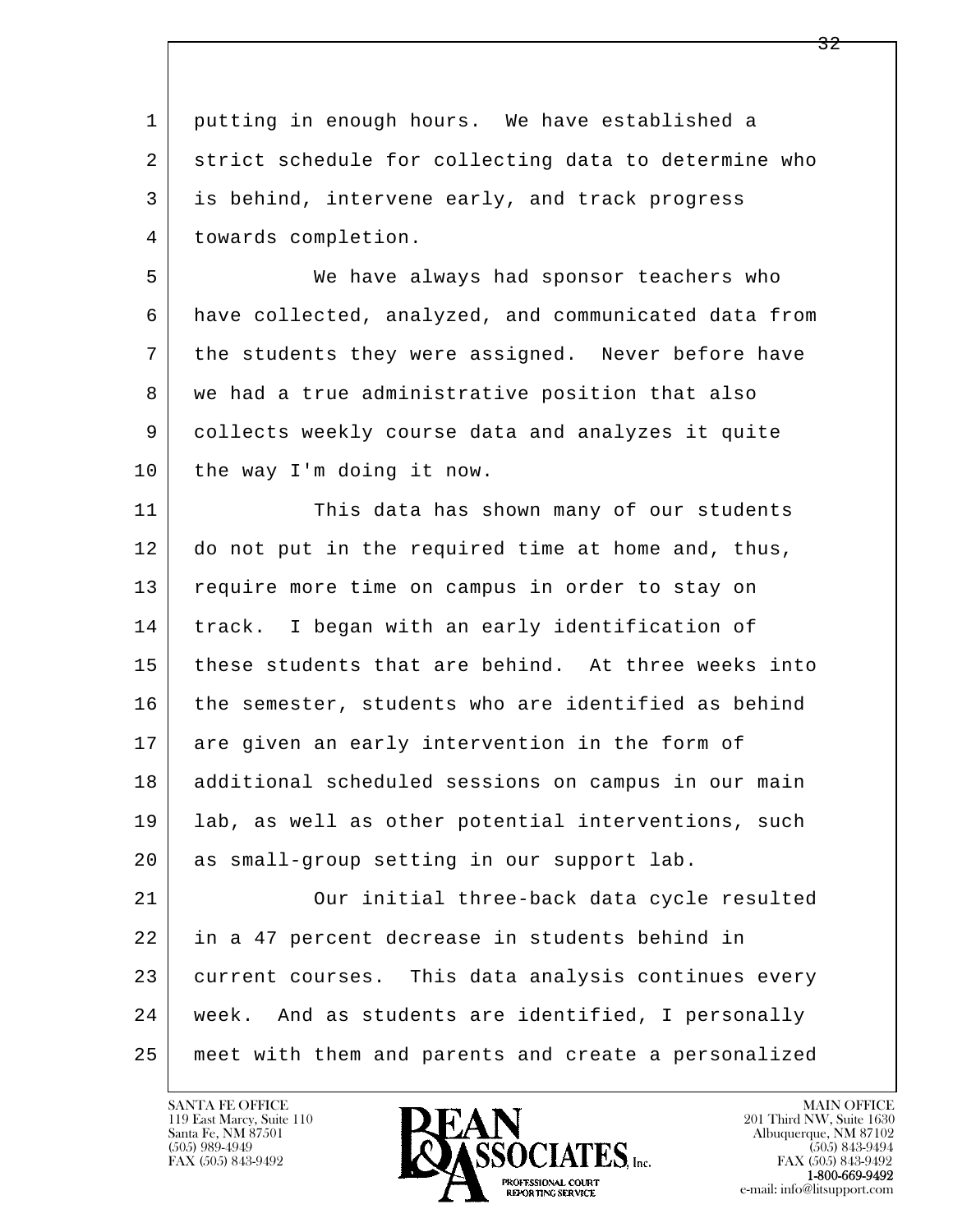1 | plan to get them on track.

| $\overline{a}$ | As of December 6th, 83 students have been           |
|----------------|-----------------------------------------------------|
| 3              | placed on a student virtual attendance contract. Of |
| 4              | those 83, 42 are now on track to completing their   |
| 5              | courses on time at semester's end.                  |
| 6              | One recent trend that we have noticed in            |
| 7              | the last few years is the number of students        |
| 8              | enrolled lacking credits to be on track with our    |
| 9              | graduation cohort. To address this, we implemented  |
| 10             | our monitored enrollment policy, which identifies,  |
| 11             | upon enrollment, students behind on credits and     |
| 12             | institute a plan to get them graduated.             |
| 13             | Parents and students are monitored by               |
| 14             | their sponsor teacher as well as myself.            |
| 15             | Additionally, I schedule a mid-semester and         |
| 16             | end-of-semester meeting for students and parents to |
| 17             | check on progress and adjust the plan, if needed,   |
| 18             | going forward.                                      |
| 19             | While nothing is a quick fix, the                   |
| 20             | preliminary data collected does show incremental    |
| 21             | gains. We will, of course, not know the true        |
| 22             | results of these policies until a later date. I am, |
| 23             | however, confident that given enough time to show   |
| 24             | meaningful impact, the creation of these policies   |
| 25             | and procedures will subsequently show positive      |

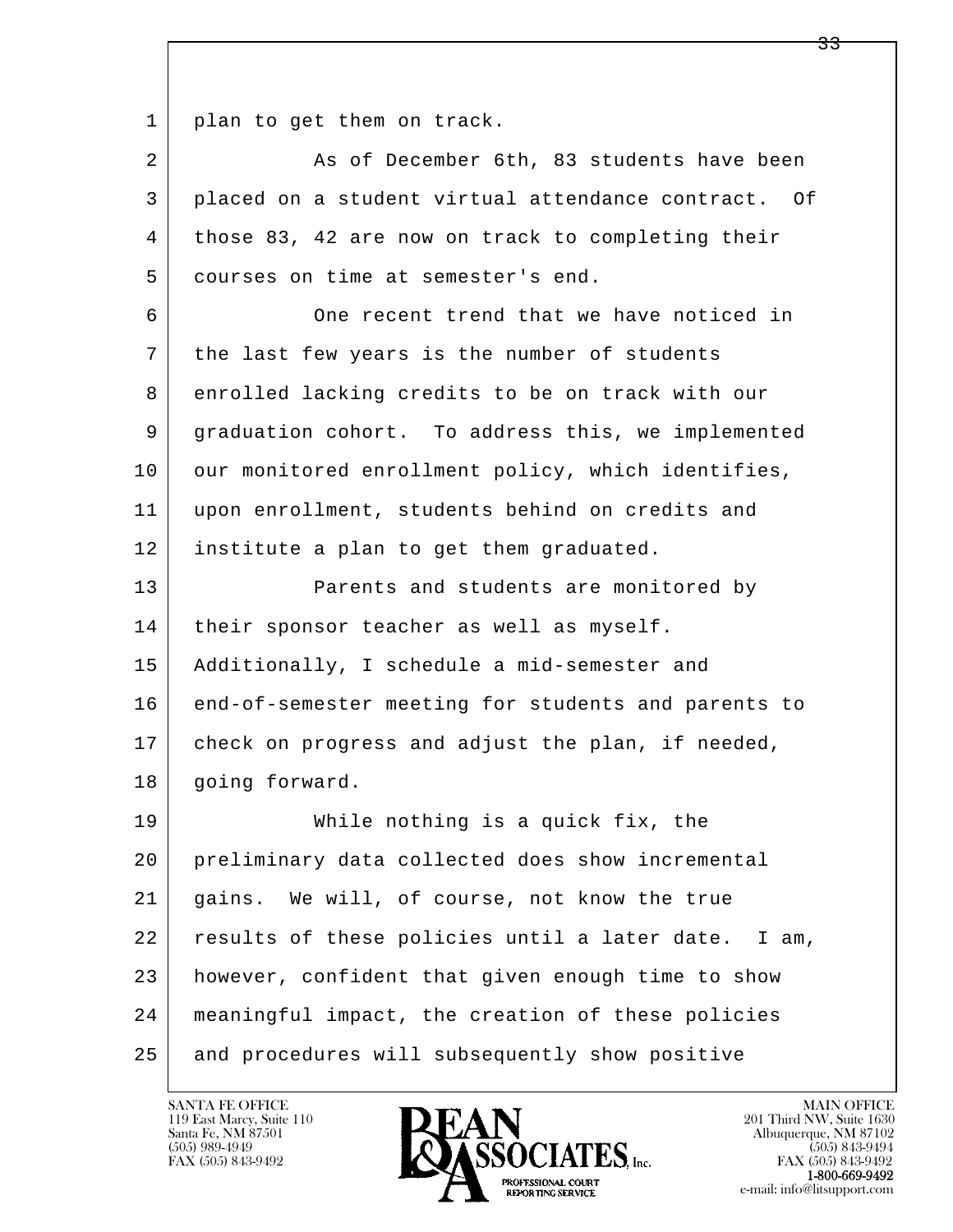1 growth in our graduation rate.

| 2  | That said, I would like to address the PED           |
|----|------------------------------------------------------|
| 3  | renewal recommendation of the following condition,   |
| 4  | which is to implement a Continuous Improvement Plan, |
| 5  | such as NM DASH, to improve graduation points        |
| 6  | resulting in the letter grade of at least a "C" in   |
| 7  | the category in the A-to-F school grading report     |
| 8  | during each year of its contract.                    |
| 9  | According to the Public Education                    |
| 10 | Commission approved academic performance framework,  |
| 11 | graduation is worth 10 percent of approved           |
| 12 | indicators and measures of a successful academic     |
| 13 | program. The PEC's academic framework is tied to     |
| 14 | the tier rating system, which is tied to the         |
| 15 | criteria for renewal decisions.                      |
| 16 | Imposing a condition for our next renewal            |
| 17 | that requires SSLC to maintain a "C" for graduation  |
| 18 | rate conflicts with PEC's approved framework,        |
| 19 | because it disproportionately weighs the category of |
| 20 | graduation in comparison to the rest of the          |
| 21 | indicators. SSLC would respectfully ask that this    |
| 22 | condition be removed altogether.                     |
| 23 | In closing, I would like to end on a                 |
| 24 | positive note and mention that although we have work |
| 25 | to do in some areas, we have and have been           |

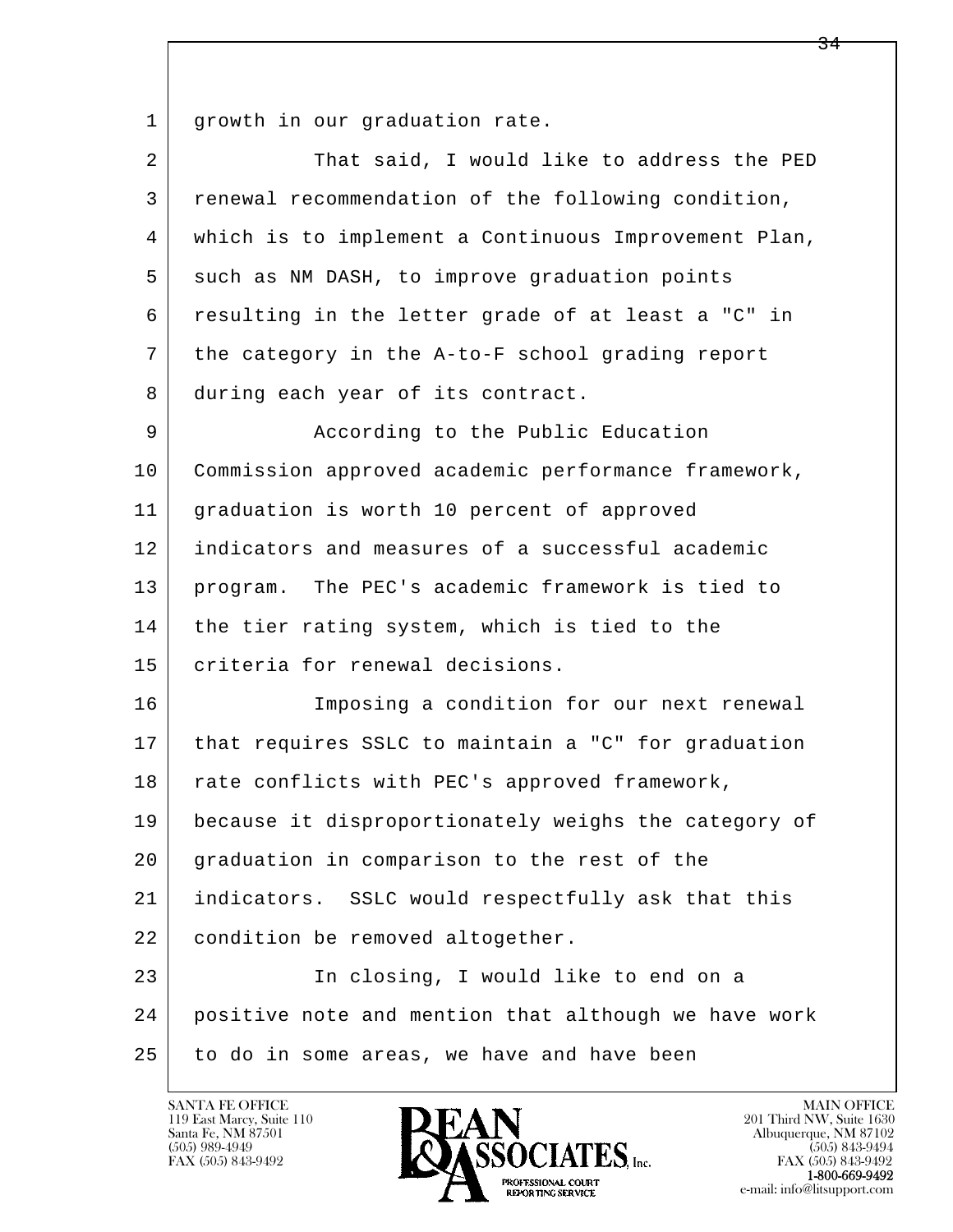l  $\overline{\phantom{a}}$ 1 consistently doing well in many other areas. 2 | The I could point you to the graph we gave 3 you in your blue folder, Exhibit A, '17-'18 math 4 proficiency, and Exhibit B, reading proficiency 5 graphs, our students perform better the longer they 6 are with us, signifying that we are having a 7 positive impact overall on our students' academic 8 growth in the long-term. 9 Looking at Exhibit C, PARCC Comparison 10 SSLC to State graph, our students are performing 11 significantly better than other students in the 12 state and on par with neighboring states. 13 And last, on the back, our SSLC average 14 | ACT scores five-year trend data shows our scores 15 have improved every year in almost all areas. For 16 reference, our overall composite for 2018 was 24.9, 17 while the state was 19.4. 18 We are very proud of the scores our 19 students have earned and the hard work our students 20 and entire staff have put into our school successes, 21 and we thank you. 22 THE CHAIR: I think you got that done 23 in -- do we want to tell them how much time they 24 have left? 25 MS. FRIEDMAN: 20 seconds.

119 East Marcy, Suite 110<br>Santa Fe, NM 87501



FAX (505) 843-9492<br>1-800-669-9492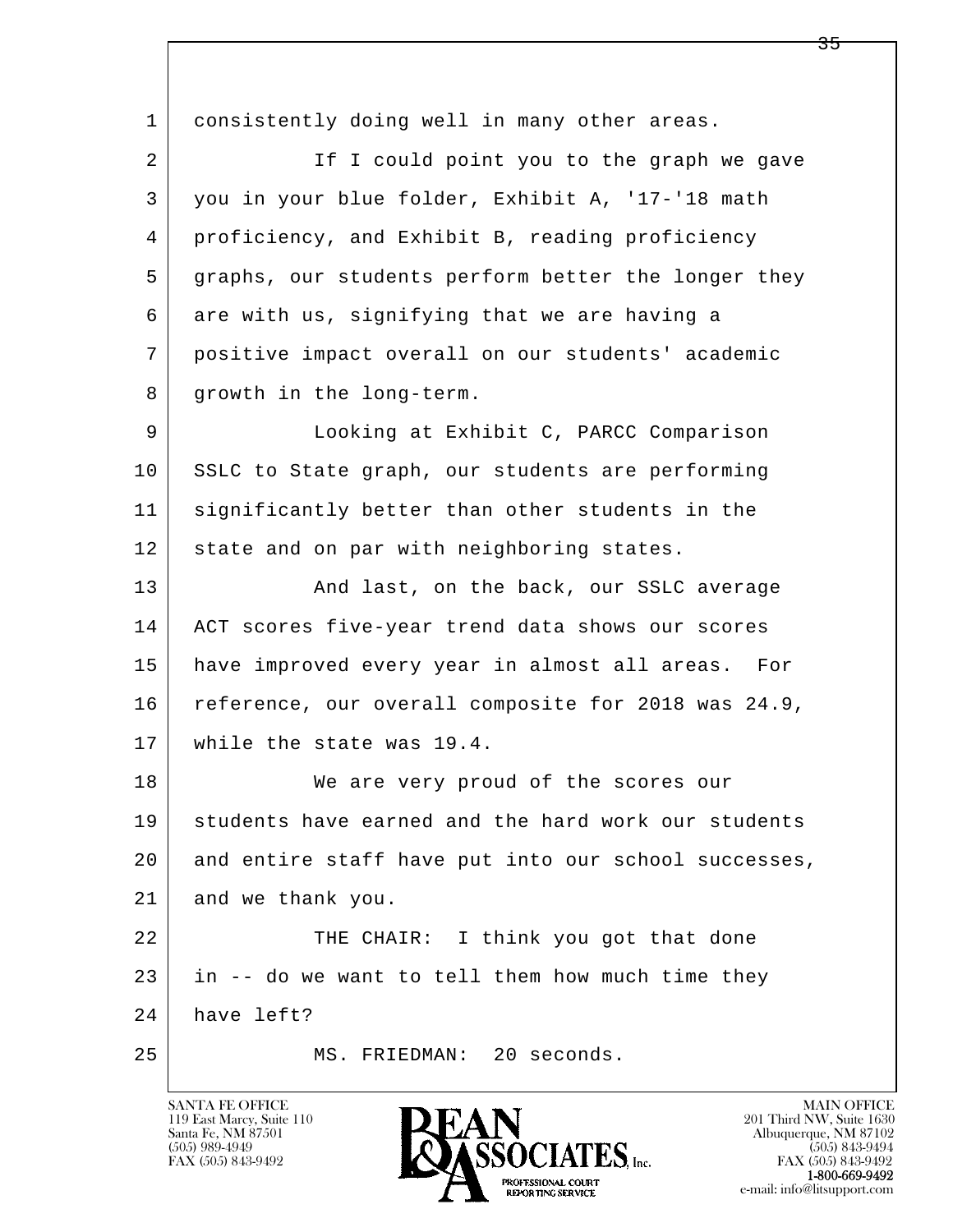| $\mathbf{1}$ | MS. CHRISTINE LUTZ: We practiced. Thank                |
|--------------|--------------------------------------------------------|
| 2            | you.                                                   |
| 3            | THE CHAIR: Thank you. And, as always, I                |
| 4            | appreciate everything that you do every day, most      |
| 5            | importantly; but, certainly, the time and effort. I    |
| 6            | expressed concern with the two-year contract when we   |
| 7            | did this. And the reason is exactly this, that         |
| 8            | we're just dealing with one year's worth of, you       |
| 9            | know, information. And it just -- I don't think it     |
| 10           | does any of us the service that -- but we're here.     |
| 11           | So we're going to move on with it.                     |
| 12           | So I have a couple of questions. And I                 |
| 13           | apologize, because my handwriting is awful. And now    |
| 14           | that I'm looking at a picture, it's really even        |
| 15           | worse.                                                 |
| 16           | But I had a question. There was -- and                 |
| 17           | I'm going to try to find, if I can, my picture of      |
| 18           | So that there was a -- a piece in your contract<br>it. |
| 19           | that talked about the special ed hours. And there      |
| 20           | was a -- and I'm trying to find it, and I can't pull   |
| 21           | a picture up.                                          |
| 22           | Page 61 of the kit. And it was a Page 77               |
| 23           | of 536 on my PDF. So I don't know what you're --       |
| 24           | exactly you're looking at. But there was a time        |
| 25           | when special ed students were only required to do      |

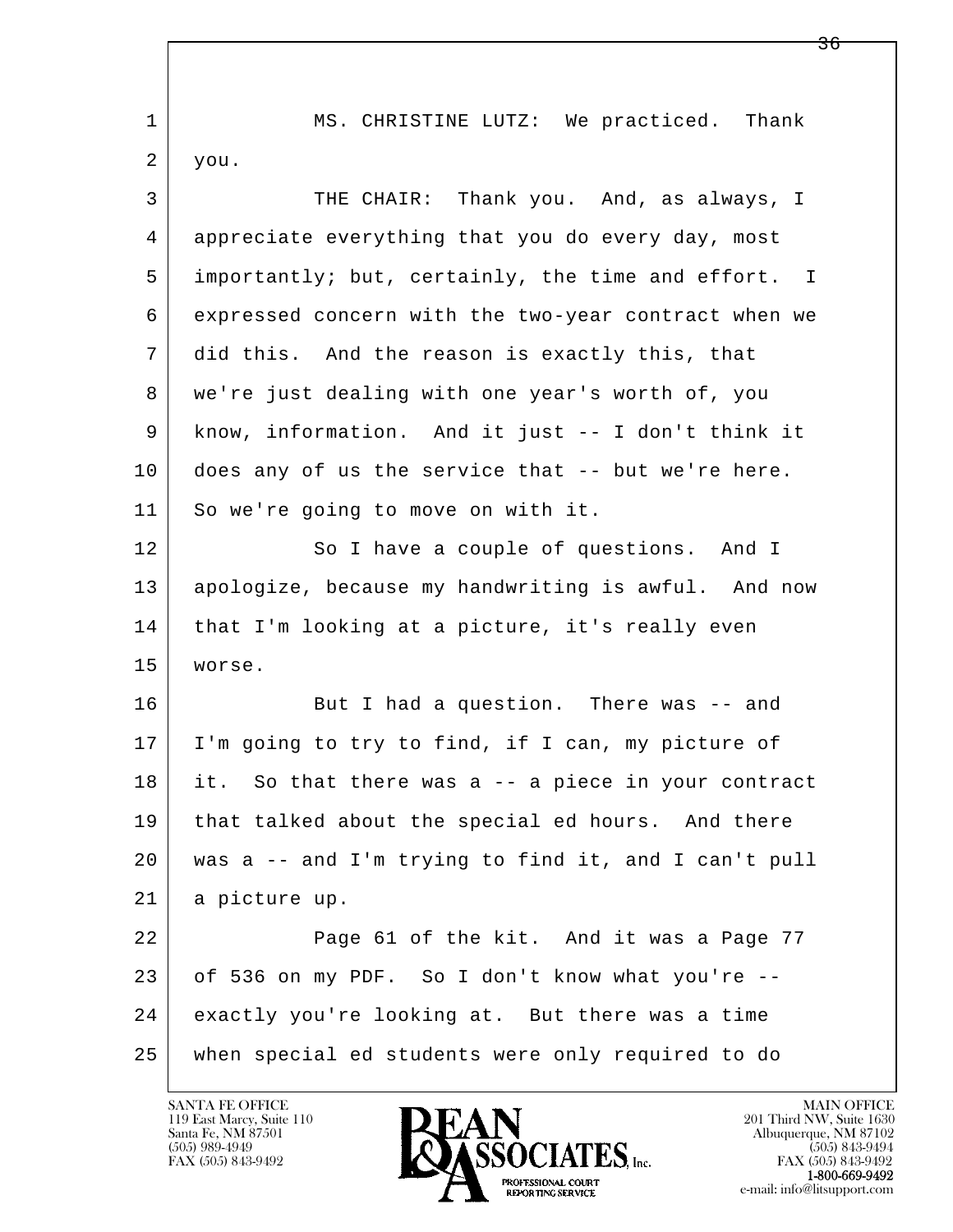l  $\overline{\phantom{a}}$  1 17-and-a-half hours of instruction, and regular ed 2 students were doing 28. That's how I read it. And  $3$  | I -- I wasn't -- I was confused by that. So is that 4 the case? 5 MS. CHRISTINE LUTZ: No. And that was 6 brought up at our site visit. I was wondering if we 7 wanted to back up to public comment before I answer. 8 Or would you like me to answer? 9 THE CHAIR: Oh, I'm sorry. I missed that, 10 didn't I? I absolutely apologize. That's my error, 11 because we did not -- 12 MS. CHRISTINE LUTZ: And I'd be glad to 13 answer. 14 THE CHAIR: And I don't -- yeah -- because 15 I was looking at this. And I knew -- I didn't have 16 anyone on this anymore. Because this is the wrong 17 one. Thank you. 18 | The South Mand we still have that same person. So 19 there's one person that did sign up for public 20 comment. And that is Rebecca Weldon. Oh, I'm 21 sorry. 22 MS. REBECCA WELDON: It's a letter. 23 THE CHAIR: You can't do -- you can't do 24 public comment. 25 MS. REBECCA WELDON: Can we have another

119 East Marcy, Suite 110<br>Santa Fe, NM 87501

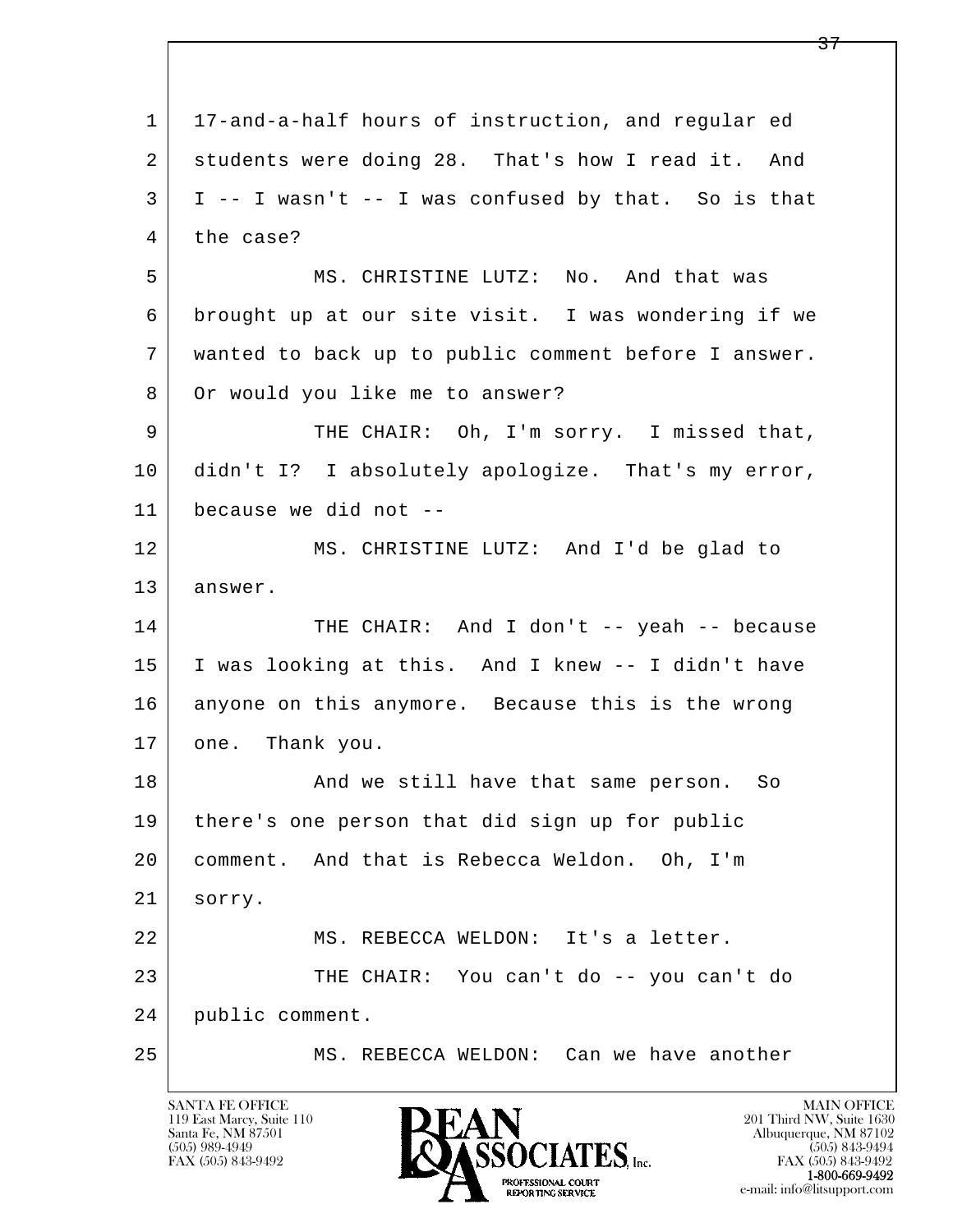l  $\overline{\phantom{a}}$  1 person read the letter from the board president? 2 It's not a letter from me. It's from the board 3 president. 4 THE CHAIR: Right. I'd prefer that 5 someone else read it. 6 MS. REBECCA WELDON: Sure. 7 MS. CHRISTINE LUTZ: We had checked, and 8 we thought that was okay; so -- 9 THE CHAIR: And I'll remind you to please 10 just state your name and spell your last name. 11 MS. SAVANNAH LOPEZ: My name is Savannah 12 Lopez, L-O-P-E-Z. And I'm reading a letter from our 13 school president, Deborah Lansdell. 14 "Dear Public Education Commission. As the 15 governing council president of Southwest Secondary 16 Learning Center and due to the conflicting 17 priorities, I am unable to attend the renewal for 18 our charter school's renewal in Santa Fe, 19 New Mexico. However, I did not want my work 20 commitment to negate the importance of communicating 21 my support. No. 22 | Tam also a parent to a sophomore at SSLC 23 who has attended since her seventh-grade school 24 year. Over the last charter term, July 1, 2017, to 25 present, Southwest Secondary Learning Center has

119 East Marcy, Suite 110<br>Santa Fe, NM 87501

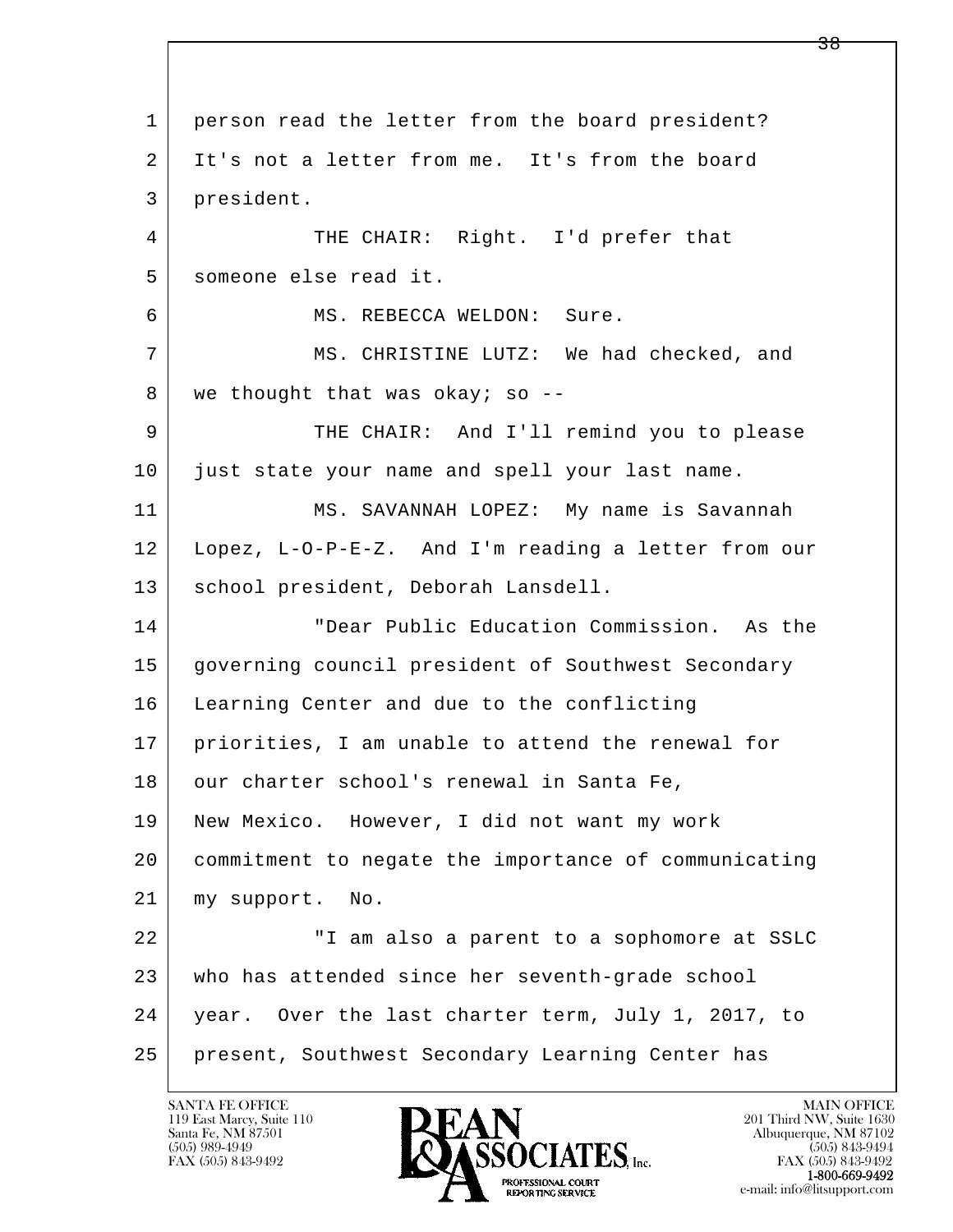1 made significant strides in demonstrating 2 substantial progress in various areas: Academic 3 performance, financial compliance, contractual, 4 organizational, and governance, which, lessons 5 learned, have contributed toward successful outcomes 6 and will continue.

 7 "SSLC is committed toward an innovative 8 educational program for its students via high 9 expectations in a blended education model based on 10 computer literacy through an individualized, 11 self-directed, and flexible learning environment 12 | that empowers students to attain their full 13 potential as responsible, ethical, and productive 14 citizens in this diverse and ever-changing world.

l  $\overline{\phantom{a}}$ 15 | Within the last two years, I have served 16 as a governing council member and believe we have 17 made it our mission to facilitate, coordinate, and 18 guide toward identifying and utilizing resources 19 essential towards SSLC's transformation of 20 instructional practices, offering initiatives that 21 support personalized learning, school culture, 22 professional development, and extended learning 23 opportunities for all students. 24 Within the last six to seven months, SSLC

25 has also consulted with many resources toward

119 East Marcy, Suite 110<br>Santa Fe, NM 87501

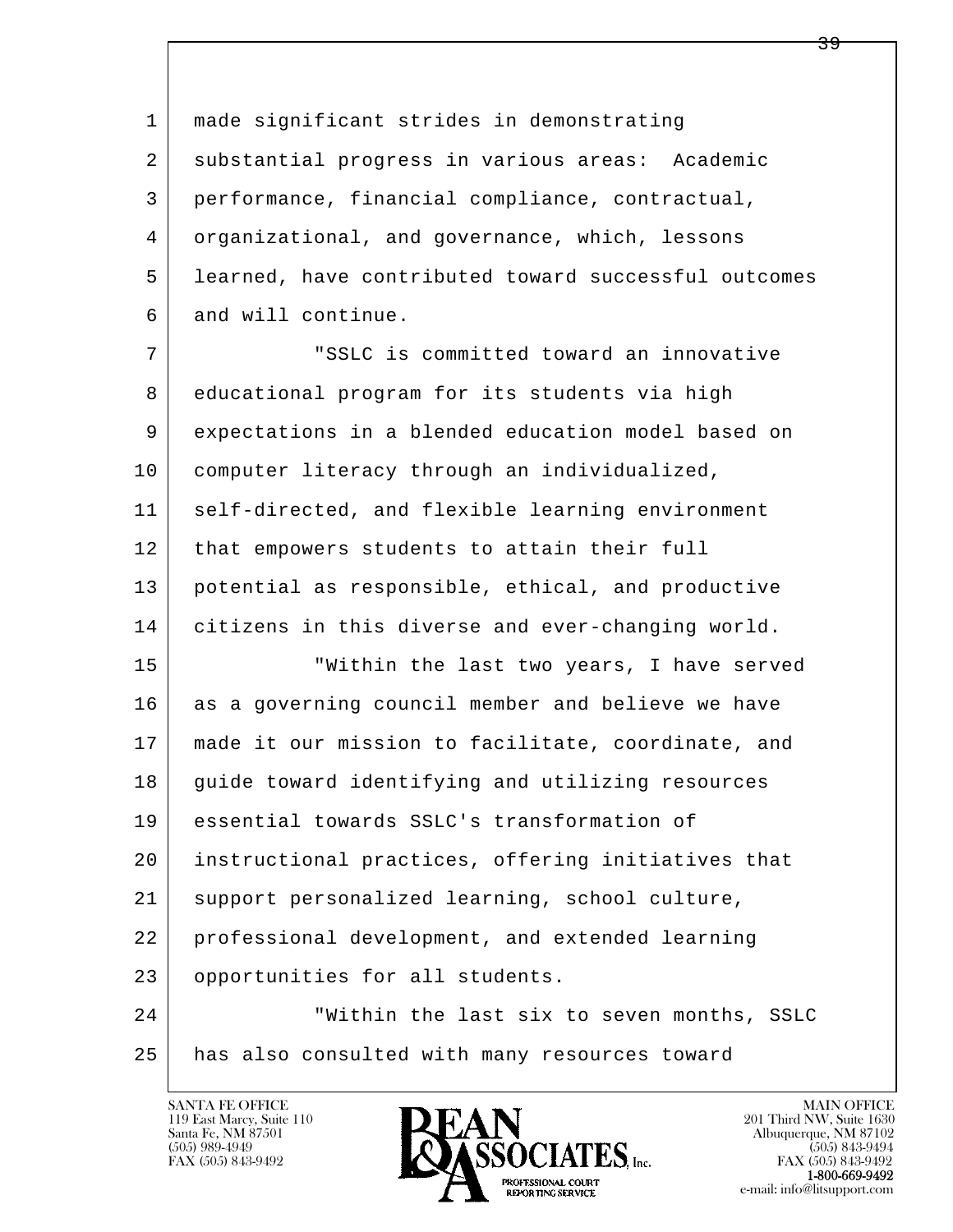l  $\overline{\phantom{a}}$  1 improving student accountability with engagement and 2 expectation. In addition to communicating with 3 parents and guardians, which is a key contributor to 4 current student performance, resources include, but 5 are not limited to, Brian Carpenter, from BASIS 6 Schools, Incorporation [verbatim], of Arizona, and 7 Naviance. 8 | Through information gathered from 9 resources, SSLC has made improvements through 10 monitoring, evaluating, and reviewing curriculum and 11 methods in addition to implementation of revisions 12 to various policies and procedures. 13 **No. 2.** "Over the last year, we, the governing 14 council, PED, and the Charter School Division, have 15 formed partnerships to work collaboratively to 16 establish expectations and accountabilities in areas 17 | that will reduce irresponsibilities and 18 unacceptabilities within SSLC's charter, that will 19 strengthen relationships to enhance and strengthen 20 | overall performance of staff and students. 21 "Without a doubt, my fellow governing 22 council members and I are committed to continuously 23 supporting all aspects of the transformation of SSLC 24 under the leadership of its new Head Administrator, 25 Ms. Christine Lutz.

119 East Marcy, Suite 110<br>Santa Fe, NM 87501

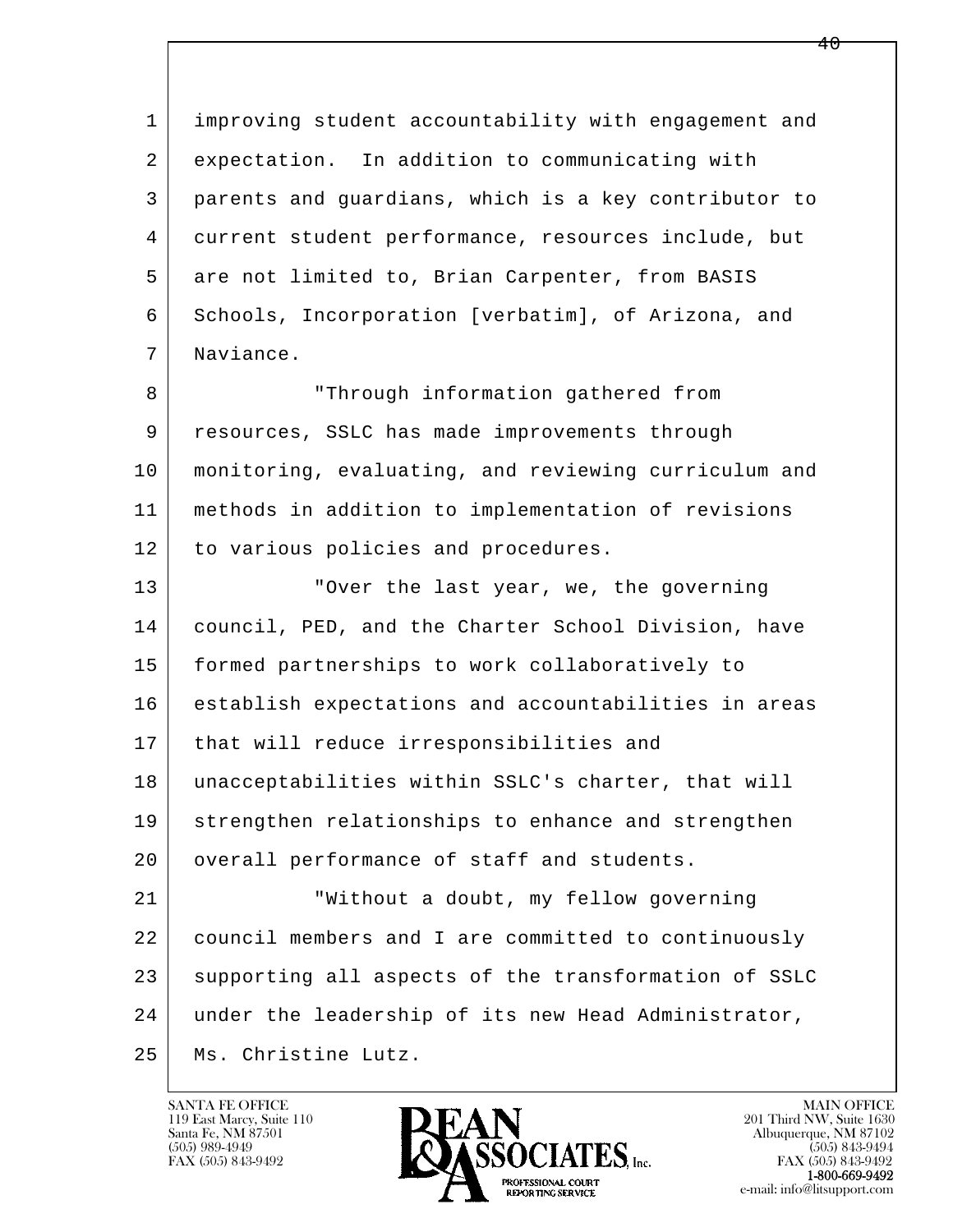l  $\overline{\phantom{a}}$ 1 This a leading advocate for improvements, I 2 believe this next charter term will bring the 3 following: Full and effective implementation of 4 initiatives proposed and recommended by PED and CSD 5 within the renewal term with support from SSLC's 6 leadership team and the governing council. 7 "Data driven from decision-making that 8 informs instructional practices, identifies student 9 needs, and is used to make adjustments to better 10 | meet those needs. 11 | Schedules that build time for teachers, 12 | analysis and use of data. 13 | The Student Learning Communities for student 14 and teacher collaboration and learning. 15 "And a variety of opportunities for 16 extended learning to meet individual student needs. 17 And confidence in SSLC's Head 18 Administrator, Christine Lutz, to lead the important 19 initiatives proposed within this charter renewal, 20 and increases in student academic achievement. 21 | The behalf of SSLC, I pledge my support 22 for the renewal of the SSLC's charter renewal. And 23 thank you for the opportunity to submit this letter 24 in lieu of my inability to attend in person. 25 "In closing, please note that I honestly

119 East Marcy, Suite 110<br>Santa Fe, NM 87501

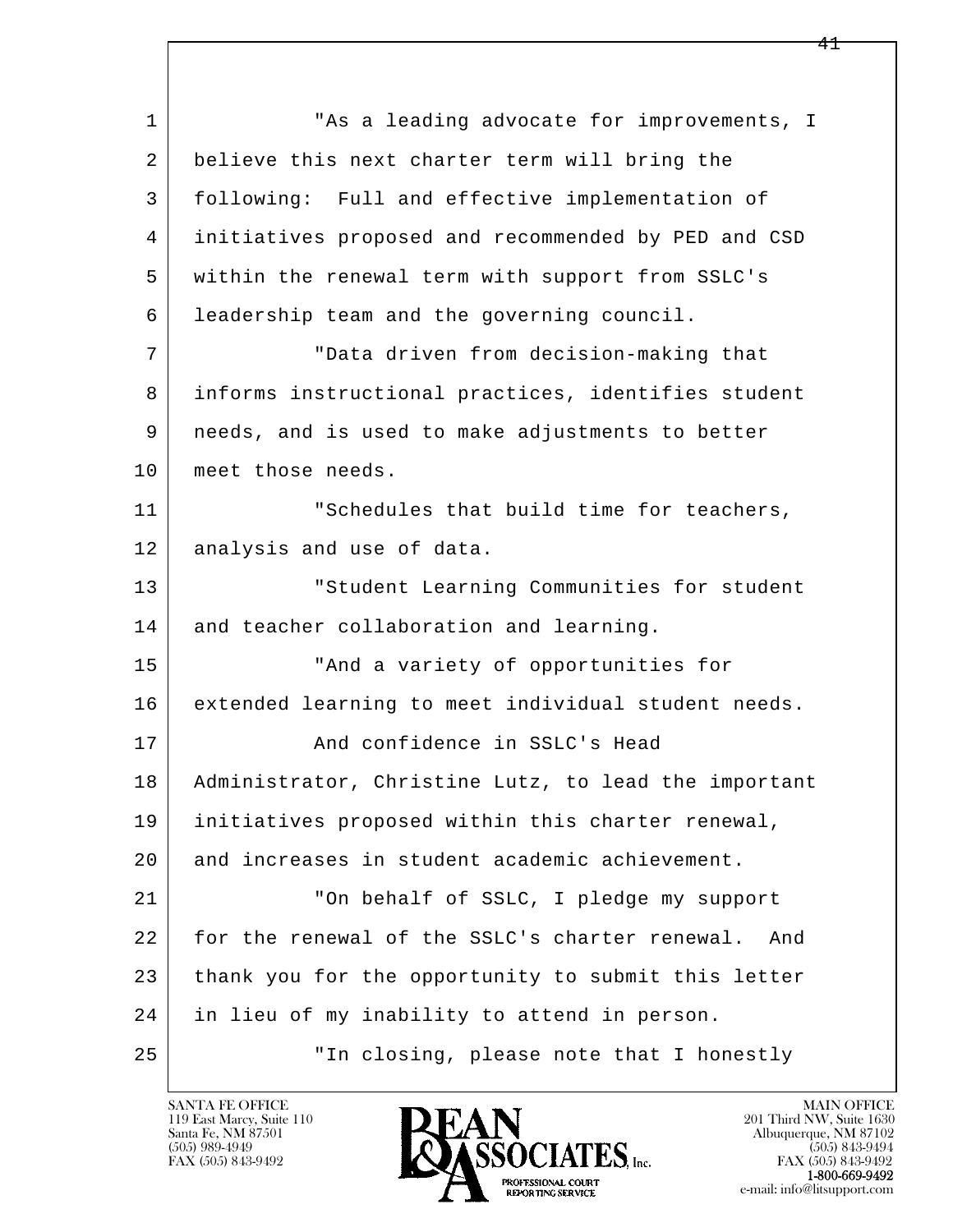l  $\overline{\phantom{a}}$ 1 believe that we could not have achieved any 2 improvement without collaboration and assistance 3 from former and current members of the PED and CSD. 4 "Thank you for your commitment toward 5 student success by providing practices and support 6 that provides initiative and quality education for 7 SSLC's students, staff, and our community. 8 "Very respectfully, Deborah Lansdell." 9 | THE CHAIR: Thank you. Okay. 10 MS. CHRISTINE LUTZ: Shall I go back to 11 your question? 12 THE CHAIR: Yeah. 13 | MS. CHRISTINE LUTZ: So, yes, previously 14 our special education director used 17-and-a-half 15 hours to calculate ancillary services. So the 16 17-and-a-half hours came from 10-and-a-half hours in 17 our main lab, three-and-a-half hours of PE, and 18 another three-and-a-half from SMART Lab. 19 So those would be the actual hours on 20 campus. But she did not include the 10-and-a-half 21 hours they're required outside the building. 22 Immediately after that site visit, 23 actually, Baylor was very instrumental in helping 24 us. We sent out a letter, opened our lab for extra 25 time for those students. And this year, going

119 East Marcy, Suite 110<br>Santa Fe, NM 87501

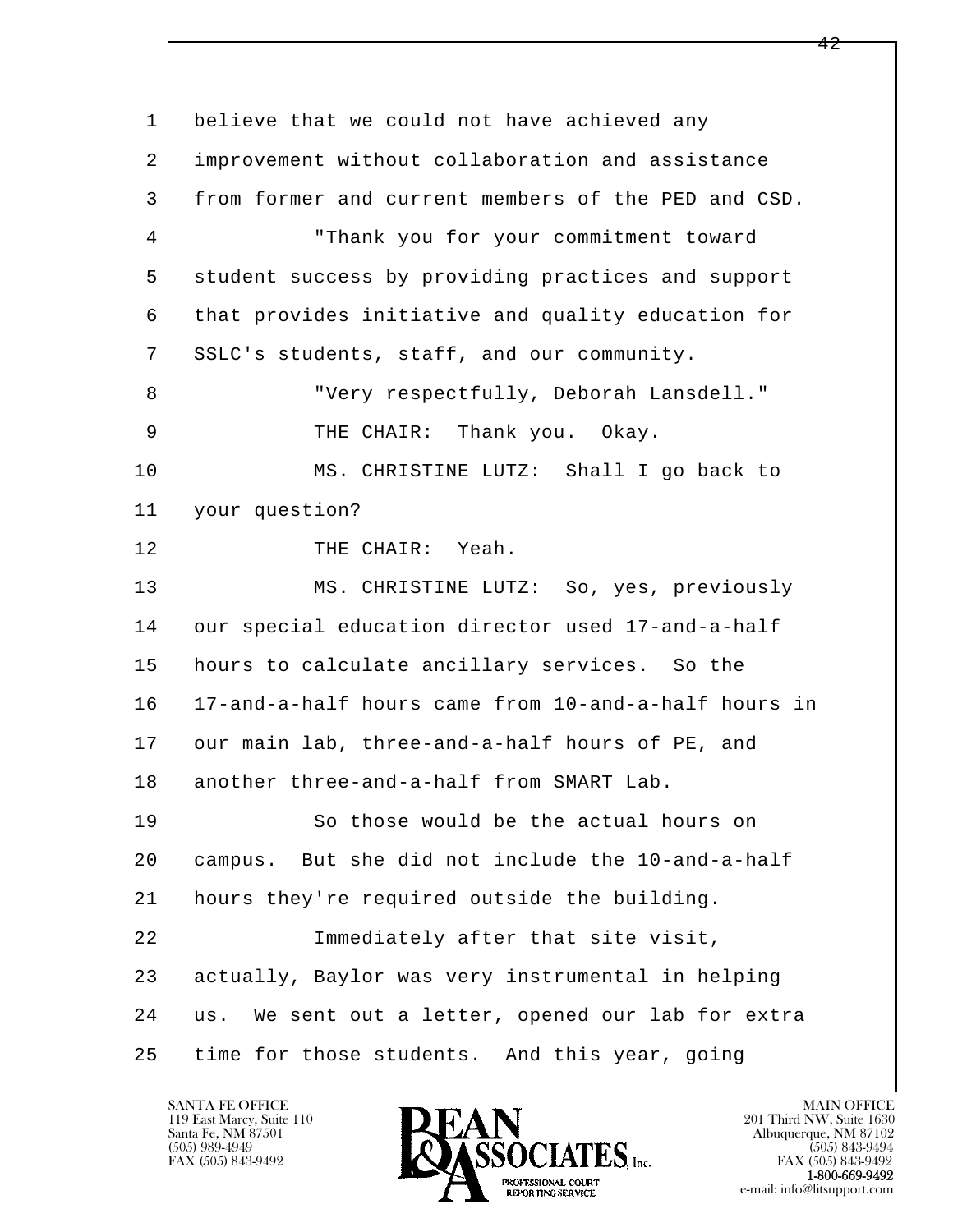l  $\overline{\phantom{a}}$  1 forward, we're basing all services on 28 hours, 2 which includes the 10-and-a-half and which 3 | Ms. Dixson is now monitoring. 4 THE CHAIR: Thank you. I appreciate, 5 because it was -- 6 MS. CHRISTINE LUTZ: It was a little 7 cryptic in my response to -- 8 | THE CHAIR: It was, like, "What?" 9 | MS. CHRISTINE LUTZ: So I figured -- yeah. 10 So that's how we're calculating them now and going 11 forward. 12 THE CHAIR: Okay. All right. Just a 13 quick question. Your educational technology plan 14 was labeled under Southwest Primary in the packet. 15 | And I didn't know whether that was because of 16 facilities or -- I was confused by that. 17 MS. CHRISTINE LUTZ: I'm thinking it's an 18 error. 19 THE CHAIR: The packet that I have, the 20 educational technology plan was headed "Southwest 21 Primary." So I don't know whether I -- there was 22 the wrong paperwork that was put into our packets or 23 what ended up happening. But -- so I don't know 24 whether you can answer that for me or not, whether 25 that was something you did or that was something

119 East Marcy, Suite 110<br>Santa Fe, NM 87501



FAX (505) 843-9492<br>1-800-669-9492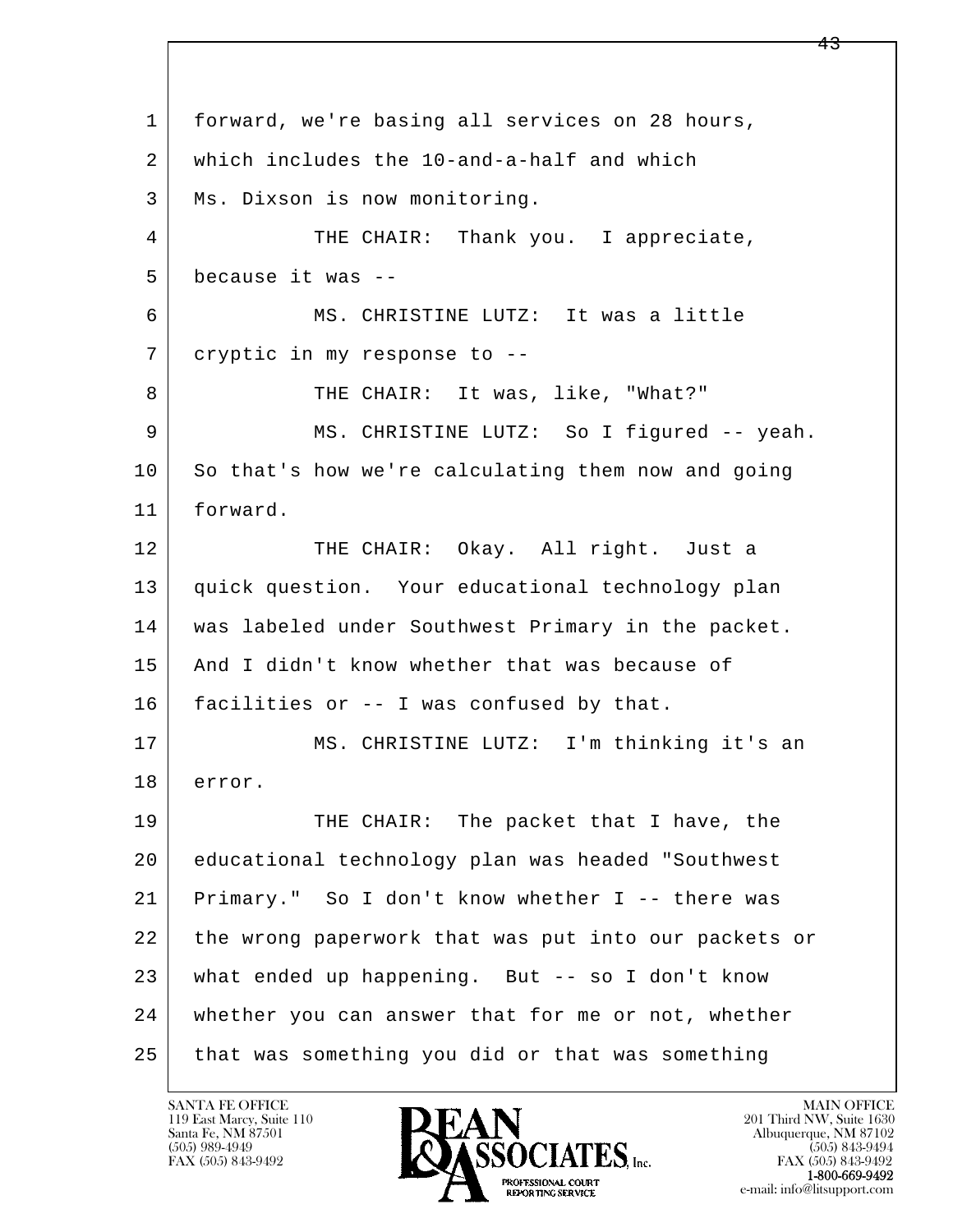l  $\overline{\phantom{a}}$  $1$  that  $-$ 2 MS. CHRISTINE LUTZ: In which packet? 3 | THE CHAIR: The --4 MS. CHRISTINE LUTZ: The renewal packet? 5 THE CHAIR: Right, the renewal packet that 6 we were -- and we were -- we received electronic 7 copies of them. So my question is, did we get -- 8 did someone else's get put into that electronic,  $9$  but  $-$ 10 | MS. KAREN WOERNER: May I? 11 THE CHAIR: Uh-huh. 12 MS. KAREN WOERNER: So the facilities plan 13 that was submitted for both schools included a 14 section that has a technology plan as part of the 15 Facilities Master Plan, I believe -- because it was 16 all together in that facilities plan -- that 17 included a technology piece. So I think it may 18 apply to both schools; but it was in both schools' 19 packets. 20 THE CHAIR: And that was incredibly 21 confusing that it's labeled "Southwest Primary." 22 MS. CHRISTINE LUTZ: Well, they don't 23 exist anymore. And --24 THE CHAIR: And I understand that. And 25 that's why I was confused that that was part of the

119 East Marcy, Suite 110<br>Santa Fe, NM 87501

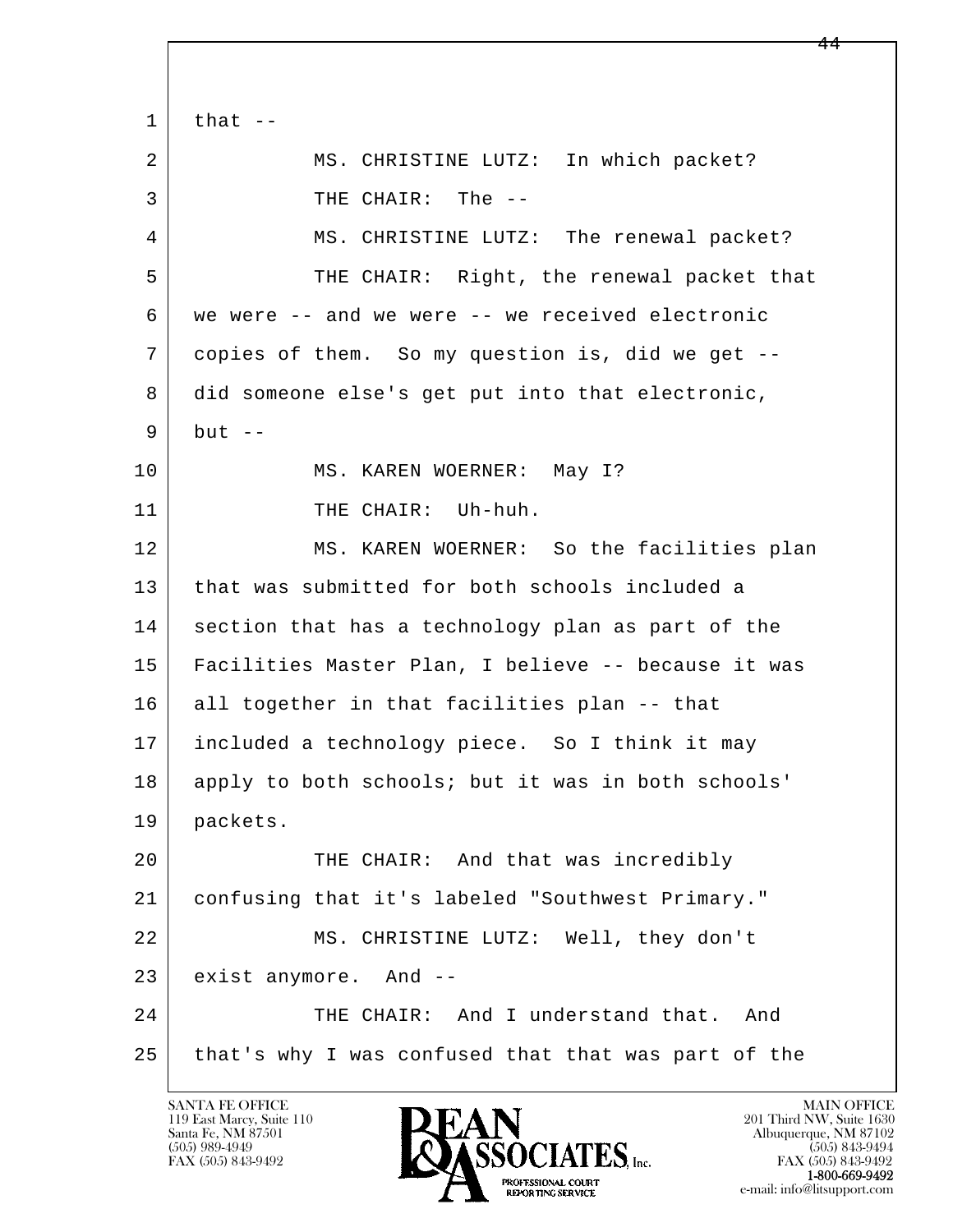l  $\overline{\phantom{a}}$  1 packet, something that was labeled "Southwest 2 Primary." 3 MS. CHRISTINE LUTZ: If it was our 4 Facilities Master Plan -- 5 THE CHAIR: Right. 6 MS. CHRISTINE LUTZ: -- it's an old one. 7 | THE CHAIR: Right. 8 MS. CHRISTINE LUTZ: And our new one is 9 due to us in January. So we didn't pull it apart. 10 We put it in as a whole. So that one was done five 11 years ago with Southwest Primary. 12 | THE CHAIR: Right. Okay. 13 MS. CHRISTINE LUTZ: We have a new one 14 coming in January. 15 THE CHAIR: Right. If I'm not incorrect, 16 you've had four new governance members recently? 17 MS. CHRISTINE LUTZ: We have one new one 18 | this school year that I'm --19 THE CHAIR: Oh, I was looking at that 20 chart. 21 MS. CHRISTINE LUTZ: And we -- for this 22 school year, since the fiscal year, we have one. 23 THE CHAIR: I'm assuming it's probably the 24 two years. And I have to apologize, because we got  $25$  these -- I have -- we've had, like, four different

119 East Marcy, Suite 110<br>Santa Fe, NM 87501

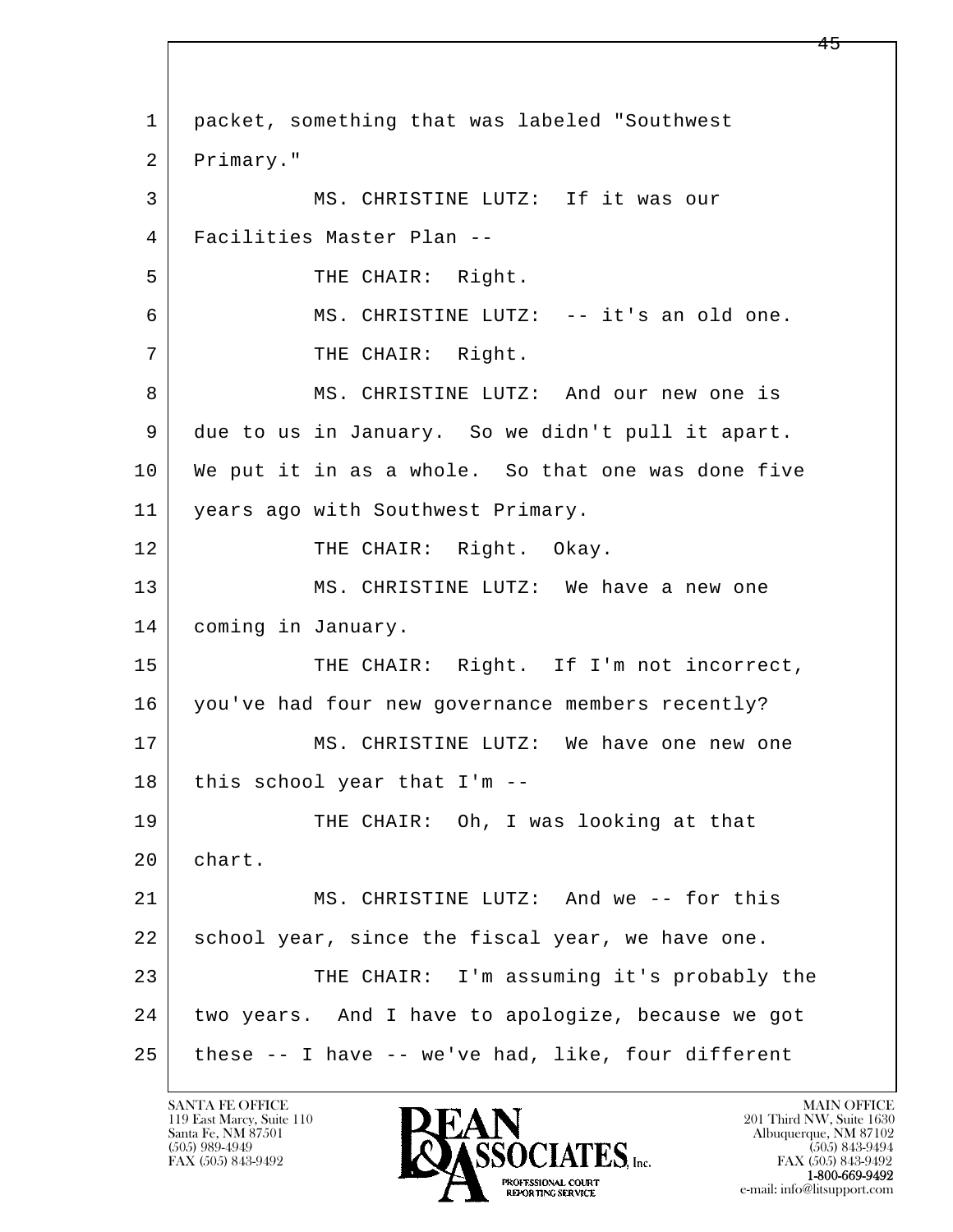l  $\overline{\phantom{a}}$ 1 versions of -- of these. 2 So I am -- I can't even truly identify to 3 you exactly which version I looked at to find that. 4 It's been a -- it's been a concern that we had that 5 we had multiple versions of materials sent to us.  $6$  And it's  $-$  but that's  $-$  7 MS. CHRISTINE LUTZ: With -- I can't 8 answer from my recollections this year. We had a 9 new board member in September of this year. And our 10 board president resigned in June of 2018, our 11 previous one. She has a senior in high school, and 12 she wanted to just be a mom this last year. 13 THE CHAIR: Okay. 14 MS. CHRISTINE LUTZ: So she did resign. 15 Other than that, I'd have to say, considering what 16 we've been through, I really cannot be more grateful 17 to our boards for the time they've invested in the 18 school. 19 THE CHAIR: Okay. Thank you. And in the 20 narrative in your kit, you mention that part of the 21 rationale for your declining graduation rate was 22 students requiring special ed has changed. And 23 economically disadvantaged. 24 But your -- the demographic charts that we 25 have don't show us any significant changes in the

119 East Marcy, Suite 110<br>Santa Fe, NM 87501

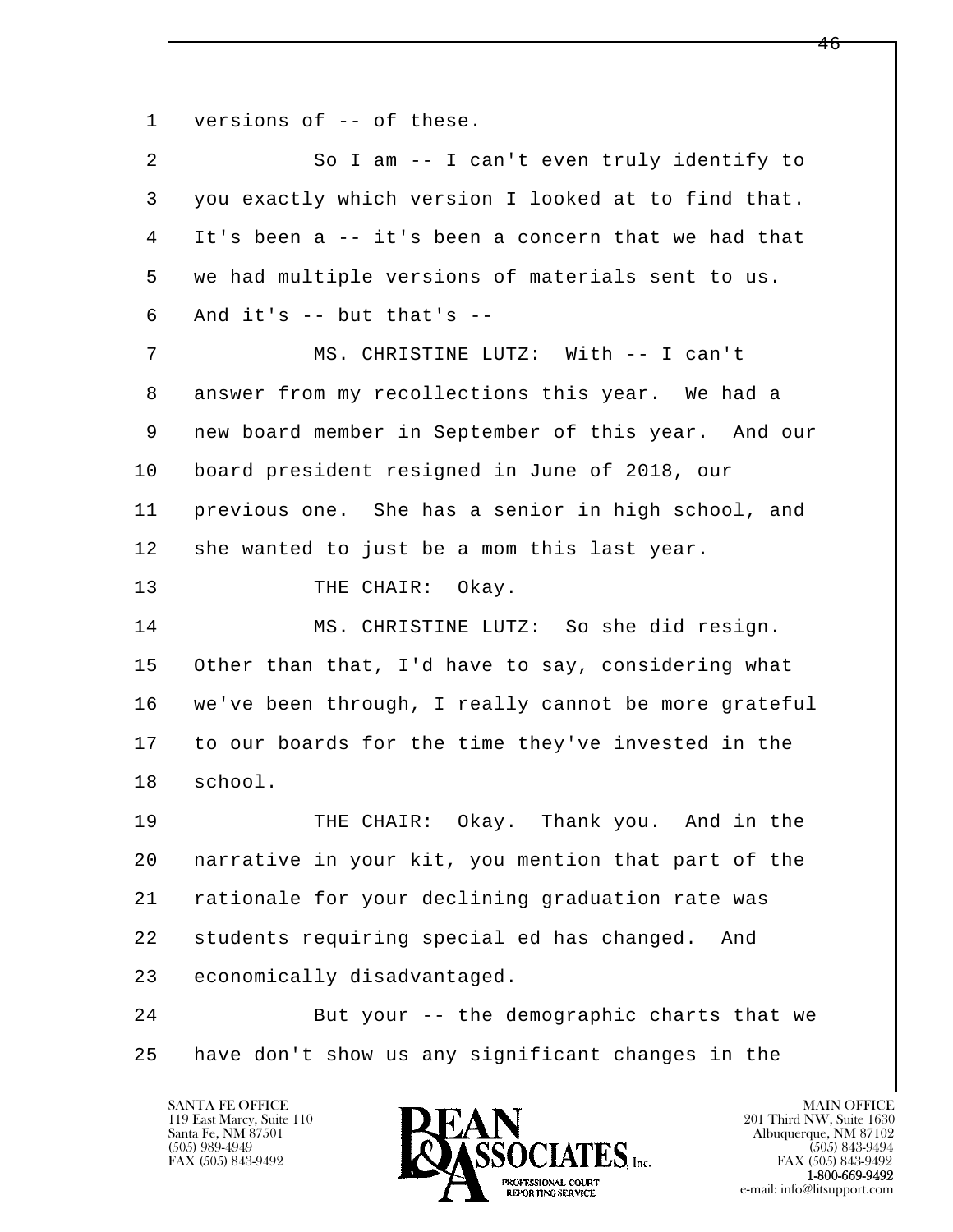l  $\overline{\phantom{a}}$ 1 economically disadvantaged, in particular; so... 2 MS. CHRISTINE LUTZ: Meaning our -- how 3 many students we have? 4 THE CHAIR: I'm assuming -- because your 5 rationale for why your graduation rate has not been 6 what it should be, the rationale was, A, students 7 requiring special ed services, and, B, economically 8 disadvantaged. 9 MS. CHRISTINE LUTZ: I know that our -- we 10 have a downward trend, certainly, for our 11 economically disadvantaged. 12 THE CHAIR: Right. 13 MS. CHRISTINE LUTZ: We did go from 14 38 percent to -- I just calculated it yesterday -- 15 to 42 percent in free and reduced. I would say the 16 school is very much in transition, learning how to 17 deal with our new populations. I don't think it's 18 because of them. It's our ability to service them, 19 and for our staff to adjust and give them more 20 support. 21 That's why we added the support lab, a 22 TESOL-endorsed teacher, and now, we have -- we 23 doubled from one to two special education teachers. 24 MS. DENISE DIXSON: Can I add to that? 25 Another -- which I kind of referenced the trend of

119 East Marcy, Suite 110<br>Santa Fe, NM 87501



FAX (505) 843-9492<br>1-800-669-9492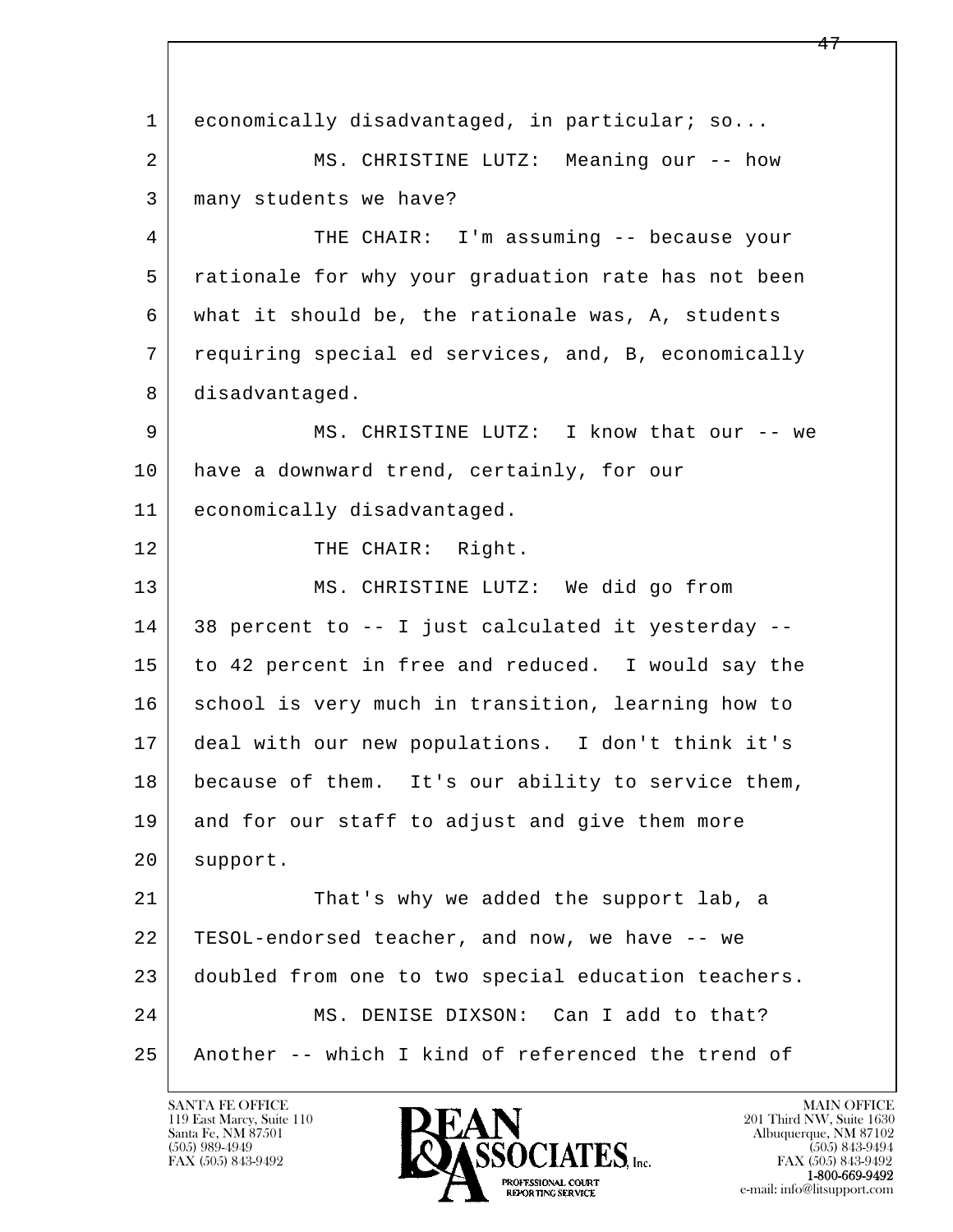l  $\overline{\phantom{a}}$  1 enrolling students that are coming to us behind 2 their cohort year. 3 This year, for 2018, we have 53 cohort -- 4 2019 cohort students. 33 of those are on track with 5 their cohort. 20 of those are behind. Of the 20 6 that are behind, 13 of them came to us with less 7 than one or two years' impact on us, meaning they've 8 only been here -- this is their first year or this 9 is their second year, and they're six or more 10 credits behind when they enrolled. 11 So when we enroll a lot of these students 12 that come to us two or three years behind their 13 | cohort, we'll get them graduated; but they're not 14 | going to graduate on time. So that's another trend. 15 THE CHAIR: And I understand that. But 16 the rationale that was provided was those two areas, 17 in particular. And I just had -- you know, I had -- 18 I also had a question as to why you -- you know, 19 have you looked at why you think maybe a particular 20 type of student is not attracted to your school than 21 other schools, and that's why you don't seem to have 22 the number of economically disadvantaged -- you 23 know, a number of your demographics don't match the 24 | rest of your local schools. 25 MS. CHRISTINE LUTZ: Well, we -- so we did

119 East Marcy, Suite 110<br>Santa Fe, NM 87501



FAX (505) 843-9492<br>**1-800-669-9492**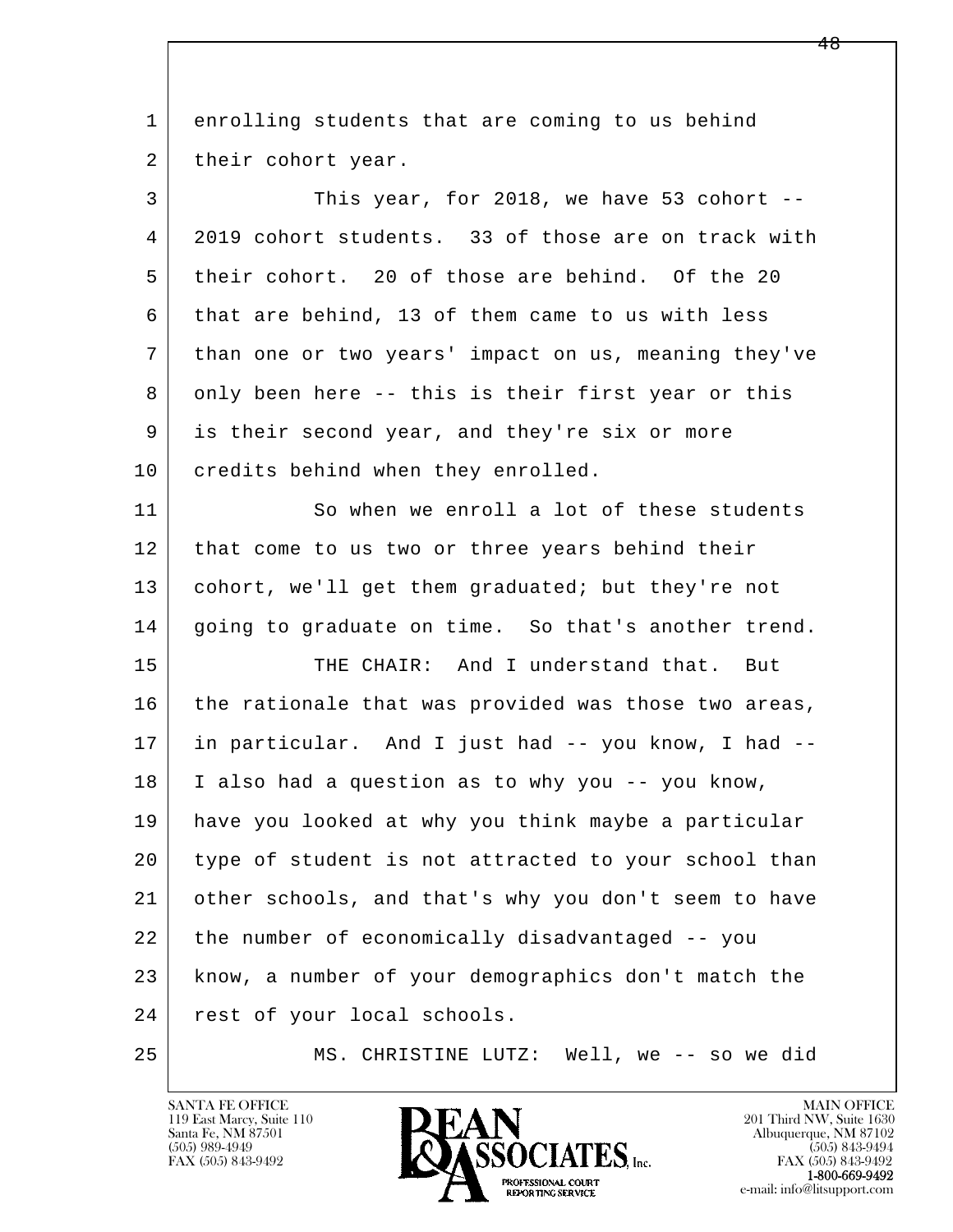l  $\overline{\phantom{a}}$ 1 qo, and we looked at PARCC data from the other 2 | schools, the surrounding high schools. And our 3 demographics actually very much mirror the three 4 large high schools in our area. And say the rest of 5 your question. 6 THE CHAIR: No. I was just -- because the 7 information that we received doesn't show that. So 8 that was my -- that was my -- so you're saying that 9 | that information isn't really accurate? 10 MS. CHRISTINE LUTZ: Well, I think we're 11 not attracting the students, partially because where 12 we've been, and a letter grade of a "C" that's 13 really a "B." I will say parents actually really go 14 to that website. They look it up, and they see  $15$  that. 16 I would say there's a greater competition 17 amongst charter schools, too. There's a lot of good 18 opportunities out there. And we need to make sure 19 that we are now advertising, addressing those -- and 20 attracting those kinds of students, rather than just 21 credit recovery or their -- sometimes we're their 22 last chance. 23 THE CHAIR: Right. 24 MS. CHRISTINE LUTZ: We are. And with 25 fidelity to the lottery, we take them where they

119 East Marcy, Suite 110<br>Santa Fe, NM 87501

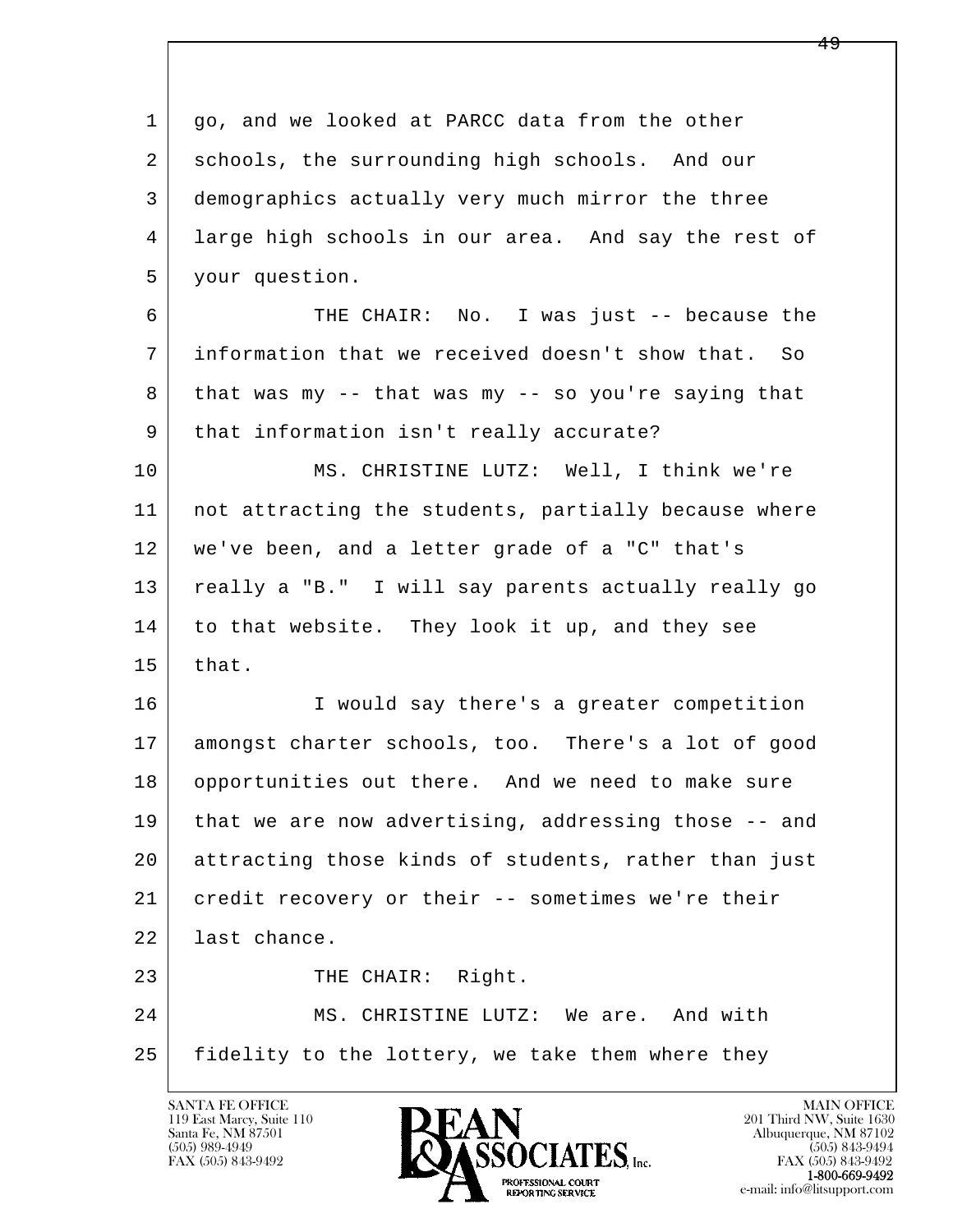l  $\overline{\phantom{a}}$  1 are, when they come to us, and we do our best to 2 service them at any point in the year, actually. 3 So, yes, I would love for us -- we're 4 actually looking at a new building where we might be 5 able to offer some additional services and more 6 intensive support in reading and math to help boost 7 | that graduation rate. 8 THE CHAIR: A new building close to where  $9$  you are, or  $-$  10 MS. CHRISTINE LUTZ: Well, we're just in 11 | the very preliminary stages. It might mean 12 lease-to-purchase of our own building. It might 13 mean a different spot. We're just simply out of 14 space to do much of anything else right now. 15 THE CHAIR: Okay. All right. 16 Commissioners? 17 Commissioner Ruiz? 18 COMMISSIONER RUIZ: Yes. I just want you 19 to -- I know you've kind of addressed this a little 20 bit with Commissioner Gipson. But I guess I need a 21 little more in-depth analysis from you. 22 You have Merit Scholars there, and that's 23 wonderful. But you still are lower in Hispanics, 24 ELLs. You have a lower percentage of disadvantaged 25 students. You have a lower percentage of students

119 East Marcy, Suite 110<br>Santa Fe, NM 87501

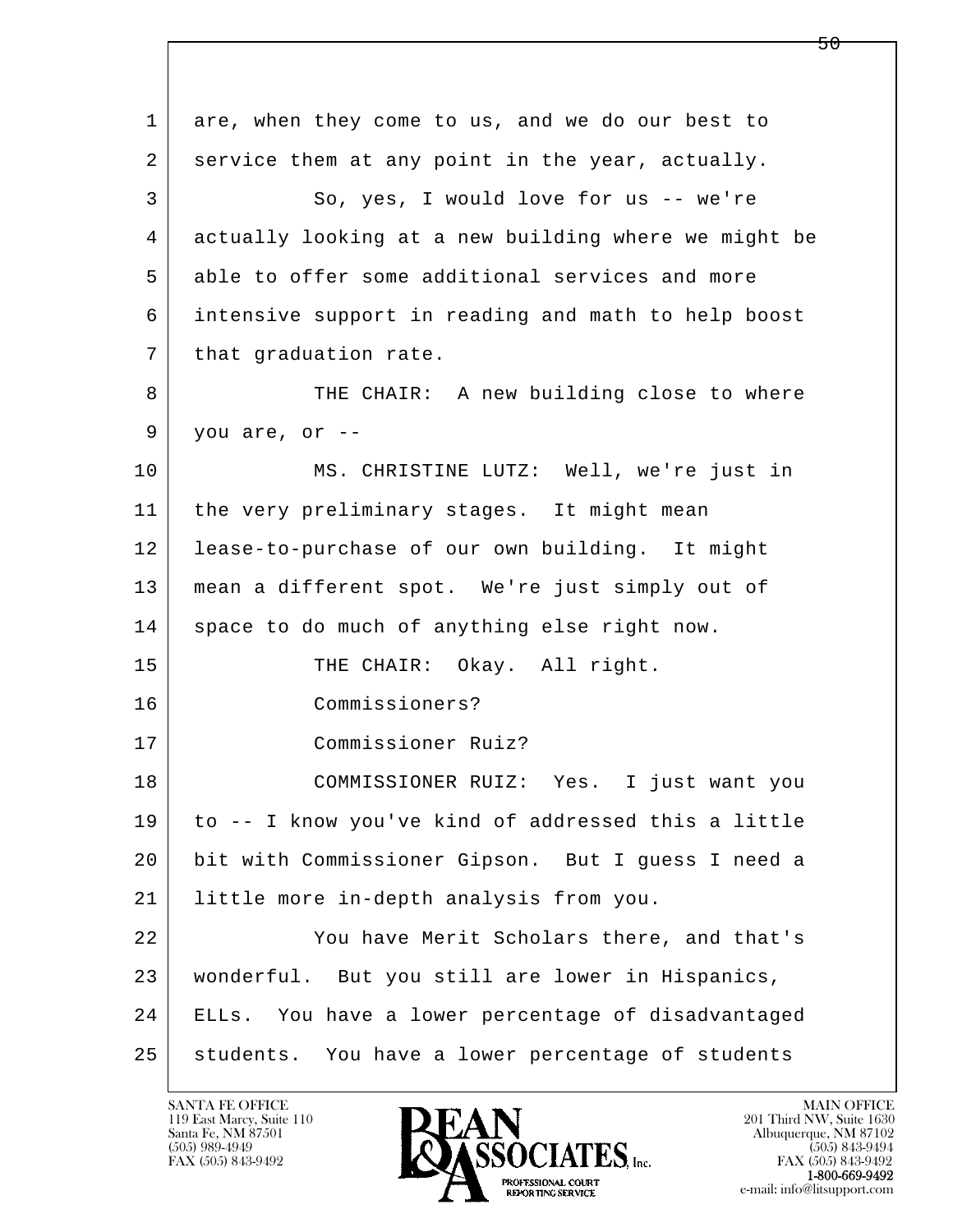| $\mathbf 1$    | with disabilities. That's a big concern for me.        |
|----------------|--------------------------------------------------------|
| $\overline{a}$ | And so what I want to know is I know you               |
| 3              | said you advertise. But what are you doing as far      |
| 4              | as community outreach to make sure that you're         |
| 5              | engaging ELL kids and disadvantaged kids and kids      |
| 6              | with physical challenges, please?                      |
| 7              | MS. CHRISTINE LUTZ: So right now, I will               |
| 8              | tell you the last two or three years, we have been     |
| 9              | in survival mode and really haven't had the            |
| 10             | opportunity to reach out to the community members.     |
| 11             | I will say we draw students from all over              |
| 12             | the city. And, again, our demographics very much       |
| 13             | mirror the high schools that are -- that surround      |
| 14             | Interestingly, our Hispanic graduation rate was<br>us. |
| 15             | higher than our Caucasian graduation rate. So          |
| 16             | that's a positive.                                     |
| 17             | I'm not sure how much we differ. But as                |
| 18             | of yesterday, we have 11 percent special education.    |
| 19             | We have 18 percent students on 504 plans.<br>Our       |
| 20             | gifted IEP rate is 8 percent. And, again, our          |
| 21             | free-and-reduced population stands at 42 percent.      |
| 22             | THE CHAIR: So can I just interrupt a                   |
| 23             | second, because I'm still confused. The information    |
| 24             | that we're provided shows basically a statewide        |
| 25             | average.                                               |

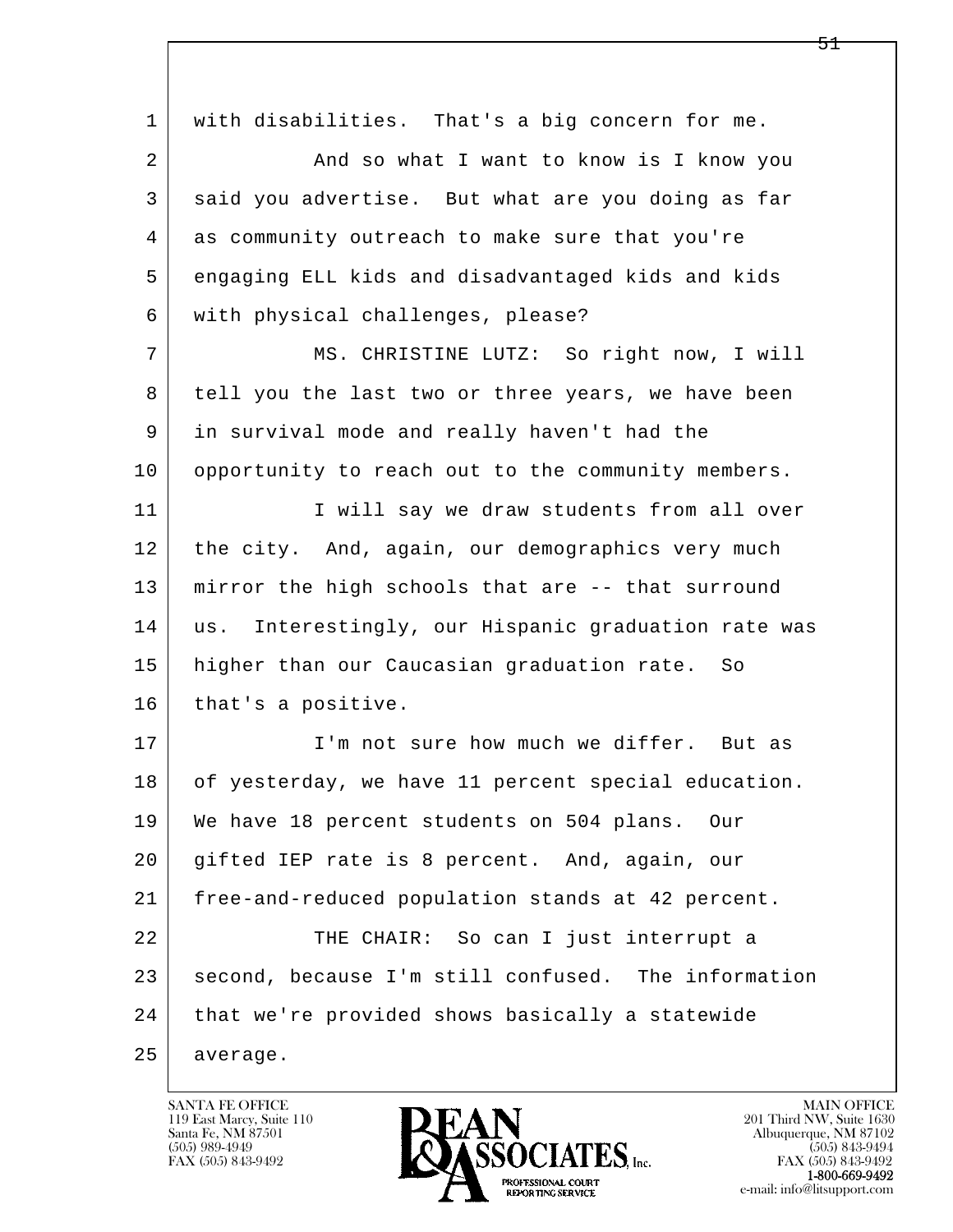| $\mathbf 1$ | MS. CHRISTINE LUTZ: Okay.                           |
|-------------|-----------------------------------------------------|
| 2           | THE CHAIR: So are we saying that the                |
| 3           | three very large schools that are close to you also |
| 4           | don't mirror the statewide average? Because there   |
| 5           | seems to be a disconnect somewhere. So that is it   |
| 6           | true your surrounding community doesn't reflect the |
| 7           | demographics as shown in the average in the state,  |
| 8           | so that -- 'cause we're looking at that chart which |
| 9           | shows state -- you in comparison with the state.    |
| 10          | You're also saying that those three larger          |
| 11          | high schools in your area are -- also do not mirror |
| 12          | the state?                                          |
| 13          | MS. CHRISTINE LUTZ: Correct. Correct.<br>I          |
| 14          | have it in here. And as soon as I find it, I do     |
| 15          | have $my - -$                                       |
| 16          | THE CHAIR: Commissioner Toulouse?                   |
| 17          | COMMISSIONER TOULOUSE: Madam Chair,                 |
| 18          | they're located in a part of town that is more      |
| 19          | upscale, but also is harder to get to with buses or |
| 20          | with other directions. And they are close to Sandia |
| 21          | High School, which has the International            |
| 22          | Baccalaureate and some of the others.               |
| 23          | So it is a different demographic than over          |
| 24          | in the Southeast, where I live, and where you would |
| 25          | get -- at MAS and some of those other schools,      |

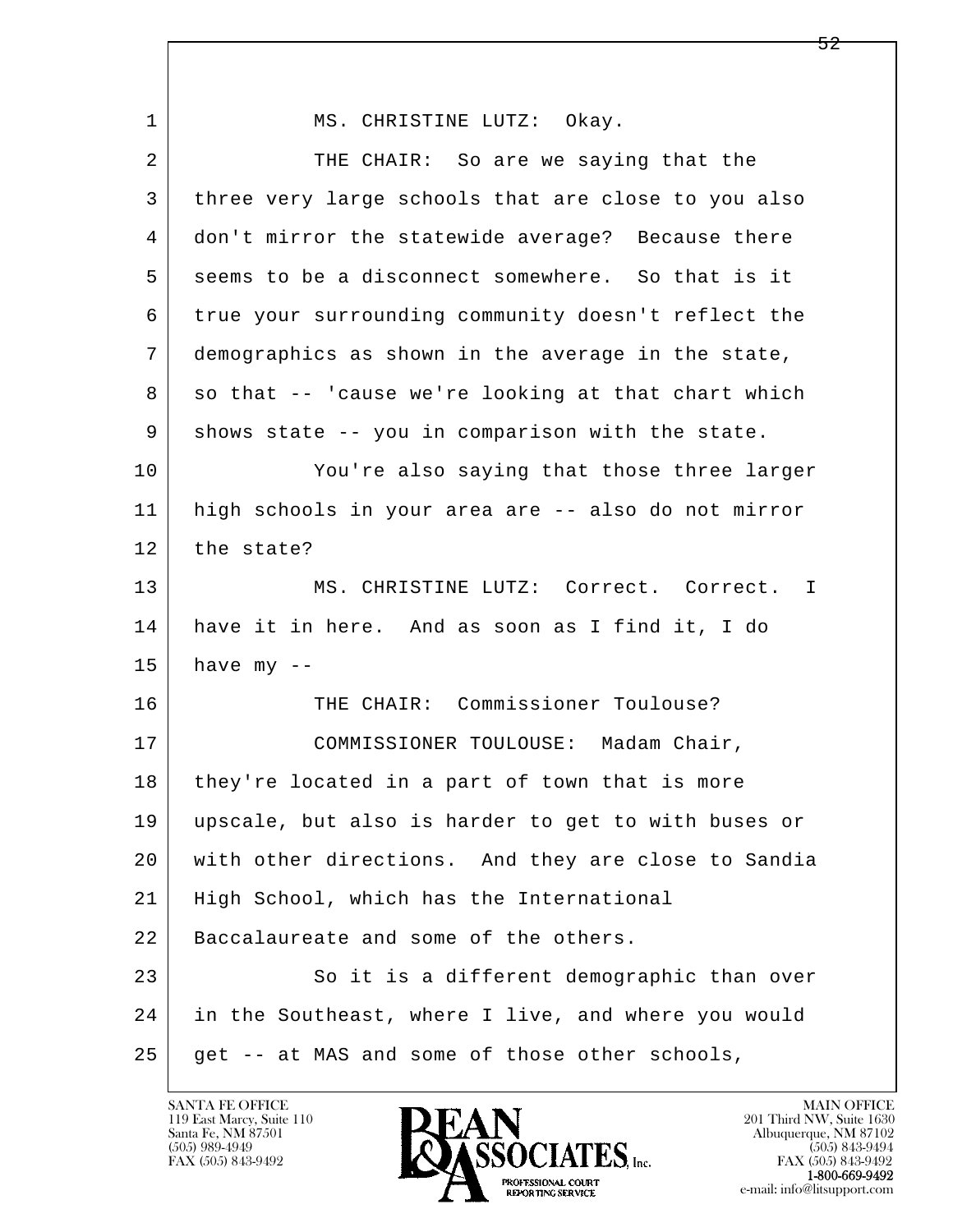| $\mathbf 1$ | because I've been in there for basketball games and  |
|-------------|------------------------------------------------------|
| 2           | whatever; so it is.                                  |
| 3           | MS. CHRISTINE LUTZ: We do serve our                  |
| 4           | surrounding -- some of our kids walk to school. And  |
| 5           | I did find it.                                       |
| 6           | Hispanic, in particular, SSLC, we have               |
| 7           | 45 percent. La Cueva and Eldorado High School are    |
| 8           | at 36 and 38 percent, respectively. So we -- you     |
| 9           | know, we do take kids from all over the city.        |
| 10          | Sometimes they can't get there. I think we would     |
| 11          | have more if there were -- we do have one bus coming |
| 12          | from the Westside. But the majority of our kids      |
| 13          | that come from the South Valley, et cetera, are      |
| 14          | providing their own transportation.                  |
| 15          | THE CHAIR: But -- yeah. But I think it               |
| 16          | clears it up better that the local high schools,     |
| 17          | also, you're reflecting what would be the community  |
| 18          | that would most likely fill in your student          |
| 19          | population.                                          |
| 20          | MS. CHRISTINE LUTZ: We did specifically              |
| 21          | go look at that, because we felt it seemed negative  |
| 22          | in our Part A. And, really, we're pretty proud that  |
| 23          | our Hispanics have a graduation rate higher than our |
| 24          | Caucasian.                                           |
| 25          | Okay. Thank you. I think<br>THE CHAIR:               |

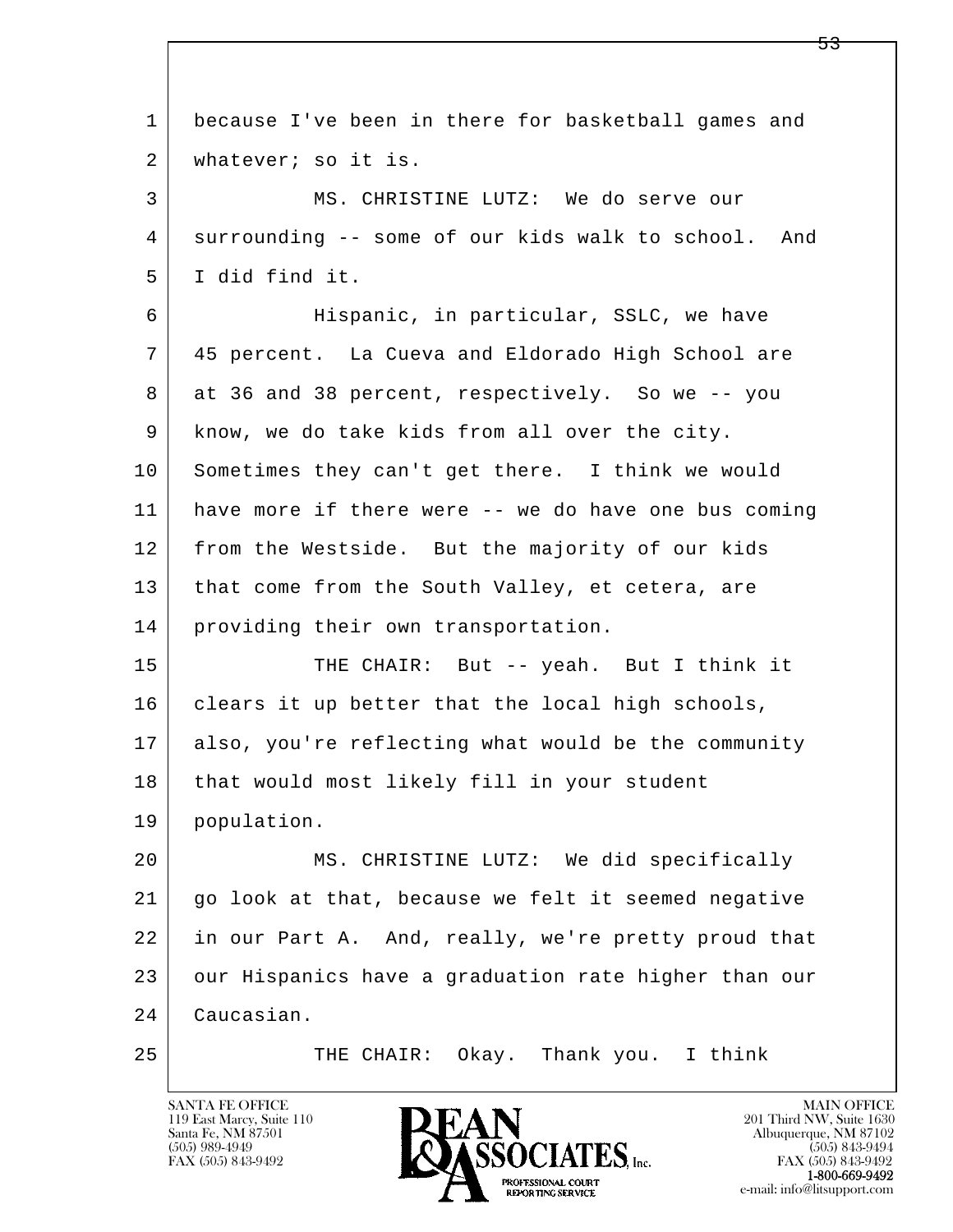l  $\overline{\phantom{a}}$ 1 | that sort of clears it up. Yeah. 2 COMMISSIONER RUIZ: Uh-huh. 3 THE CHAIR: Commissioners, any other 4 questions? 5 Commissioner Robbins? 6 COMMISSIONER ROBBINS: I did have a 7 question for Ms. Lutz in terms of the PED 8 recommendations with conditions. And what you were 9 putting -- as far as the recommendation requiring an 10 improvement plan such as NM DASH, that you wanted to 11 resist that, that it was wanting to have -- and I 12 understand what you were saying -- is that it tends 13 to overemphasize that one score. And I would tend 14 to probably agree. 15 | But based upon the last few years, is it 16 maybe reasonable to have that -- I mean a "C" is not 17 that hard, I don't think, for the school to attain. 18 Your results and what you're doing right now, I 19 don't think the "C" is going to be hard to attain. 20 So sometimes if it's a big leap, that might be a 21 challenge. 22 The one thing in -- I just wanted -- that 23 was more of a comment than anything. 24 For Ms. Woerner, I wanted to ask, on the 25 second condition, receiving an unmodified audit to

119 East Marcy, Suite 110<br>Santa Fe, NM 87501

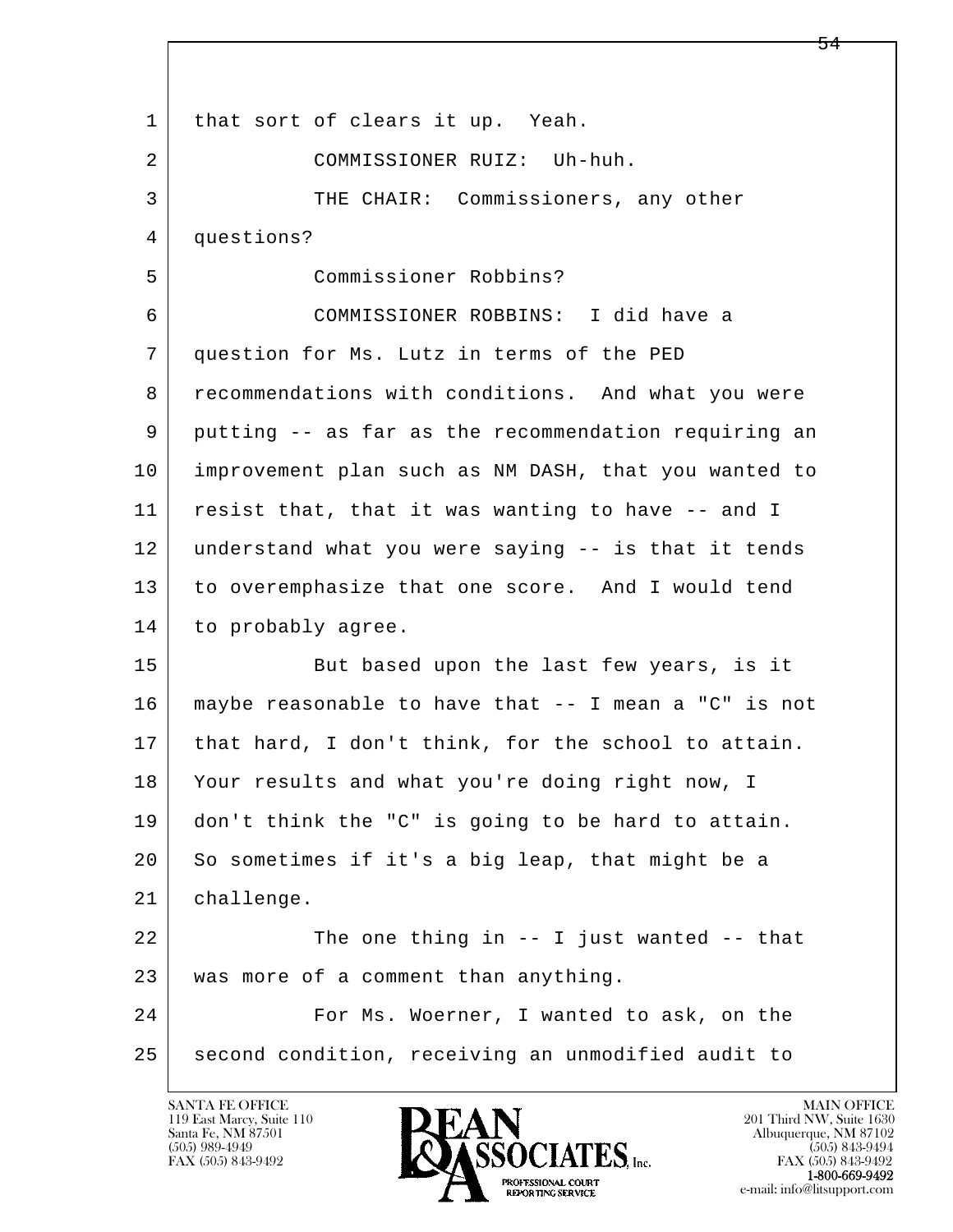| $\mathbf 1$    | avoid material weakness, significant deficiency      |
|----------------|------------------------------------------------------|
| $\overline{a}$ | findings -- that's great, wonderful. And B, repeat   |
| 3              | findings at any classification level one year prior  |
| 4              | to -- at any classification level?                   |
| 5              | So a repeat finding -- so if they                    |
| 6              | misplaced one invoice. If they misplace -- you       |
| 7              | know, if they had one minor \$10 purchase that they  |
| 8              | couldn't -- the auditors couldn't find, they'd fail  |
| 9              | this?                                                |
| 10             | MS. KAREN WOERNER: So, Commissioner                  |
| 11             | Robbins, you're certainly welcome to modify that     |
| 12             | condition based on what you just pointed out there.  |
| 13             | That was a condition that was provided for us as a   |
| 14             | recommendation. But maybe, from what I hear from     |
| 15             | you, you're finding that to be too harsh. So I       |
| 16             | recommend that you --                                |
| 17             | COMMISSIONER ROBBINS: With the number of             |
| 18             | purchases, the number of payments that are being     |
| 19             | made by any school, if it happens to come across     |
| 20             | one, and it's not a material or significant finding, |
| 21             | I would hate to put a black mark on any school       |
| 22             | simply because of something that is very, very       |
| 23             | minor, very, very -- really insignificant. You'd     |
| 24             | note it and everything like that. But it can         |
| 25             | happen, I mean, a repeat finding on something minor. |

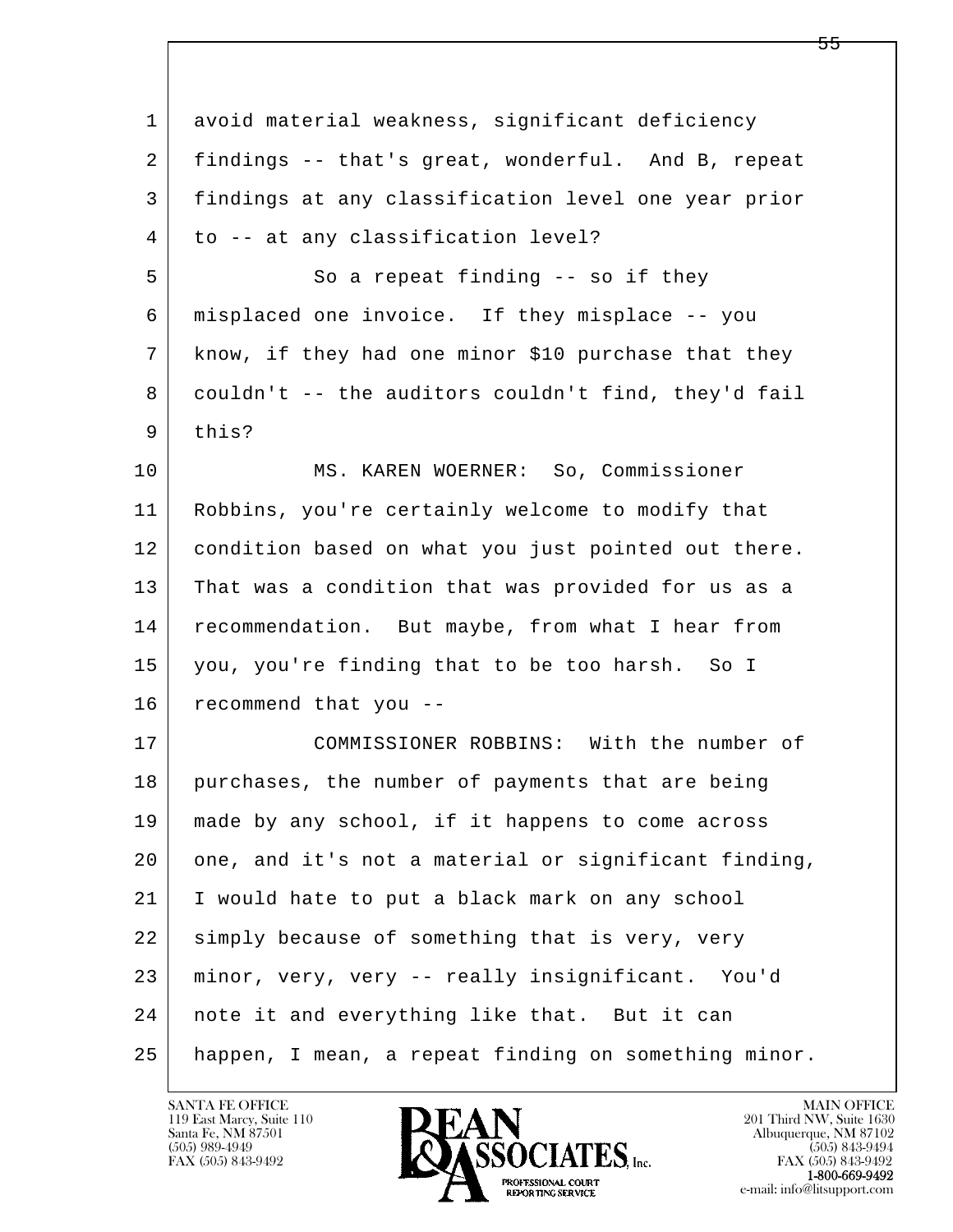l  $\overline{\phantom{a}}$  1 My issue is if they have a repeat finding 2 on a material or significant, that would be cause 3 for concern -- 4 | MS. STEWART: Absolutely. 5 | COMMISSIONER ROBBINS: -- that there 6 should be no material significant findings that's 7 repeated. 8 But minor findings -- you can have process 9 findings that are really not anything to do -- you 10 may have a policy that says, "You do A, B, and C," 11 and you forgot to do C, something happened, and that 12 could be a process finding, and it could happen the 13 next year because you have a new employee and that 14 employee doesn't learn. 15 | So I'm really concerned about that second 16 one. I'm not concerned about the requirement for 17 New Mexico DASH. 18 | I would -- the no material or significant 19 deficiency findings and no repeat findings of those, 20 | that's how I would probably phrase that. 21 In the first condition, you know, 22 Ms. Lutz, if you could address -- you know, would it 23 be an overreach or a burden, you know, to have that 24 imposed upon the school? 25 MS. CHRISTINE LUTZ: I think the school's

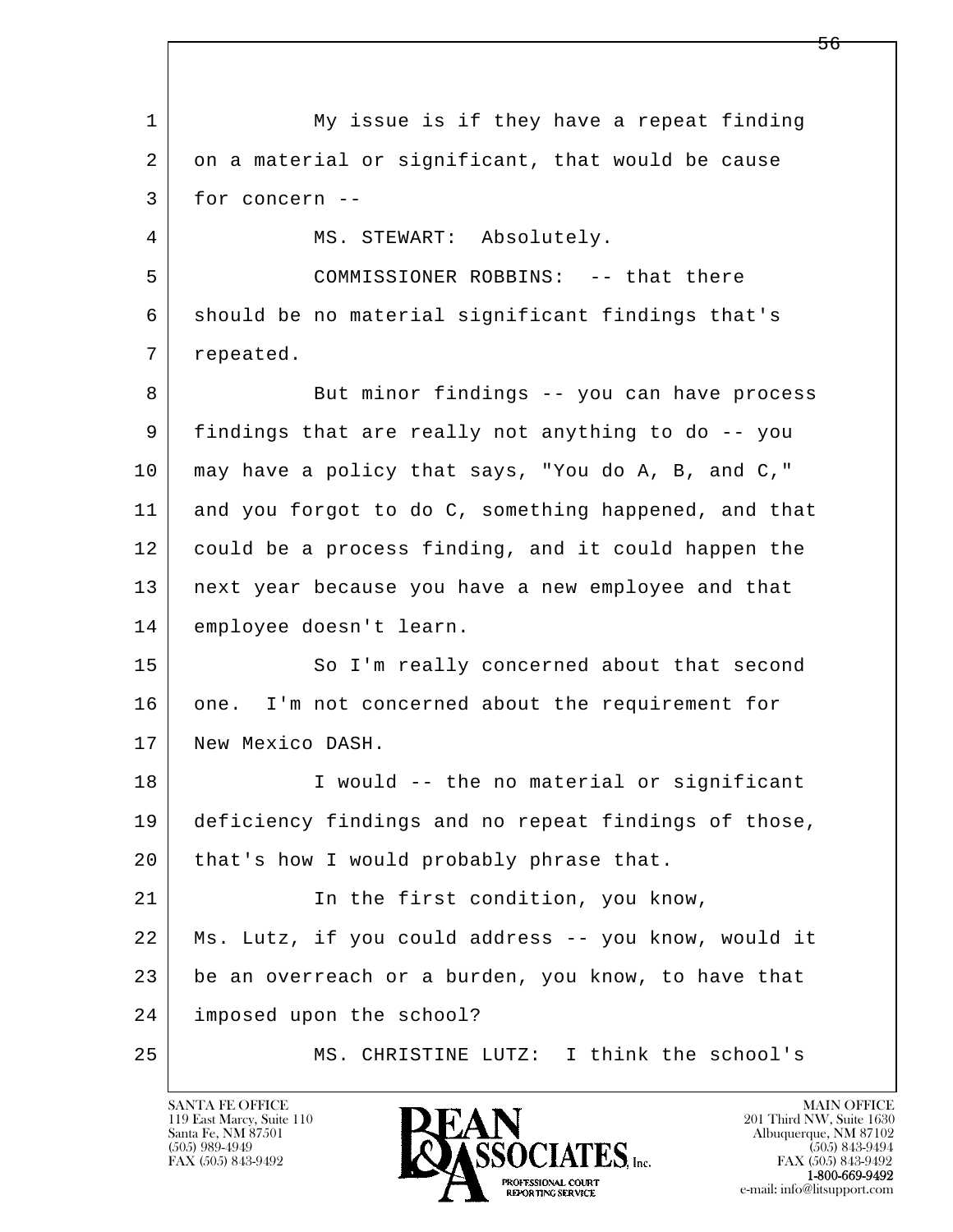l  $\overline{\phantom{a}}$  1 concern is that it will create some confusion at our 2 next renewal. And I expect that we're here at our 3 next renewal. The performance framework already 4 addresses graduation rate. And when I look at it, 5 it says, "Improvement, improvement." 6 So I did read this. I believe that it is 7 addressed in the performance framework. It is our 8 sincerest hope. When we got our report cards, the 9 very next week my staff met. And I was so proud of 10 them about the suggestions they came up with for 11 improving our graduation rate. If you want to hear 12 | them, I'll share them. But I'm sure you have more 13 | things to do today. 14 So that's up to you. I would really --15 | that's a condition I think that has already been 16 addressed in the performance framework. 17 | THE CHAIR: Right. And I just -- I have a 18 question tied on to that. Because you mentioned 19 that that was a recommend- -- that the condition was  $20$  a  $-$  a recommendation by whom? 21 MS. KAREN WOERNER: Well, it's from the 22 CSD. Initially, it was written by Baylor Del 23 Rosario in his initial recommendations. And so it's 24 | from the Charter Schools Division. 25 THE CHAIR: Because the way you couched

119 East Marcy, Suite 110<br>Santa Fe, NM 87501

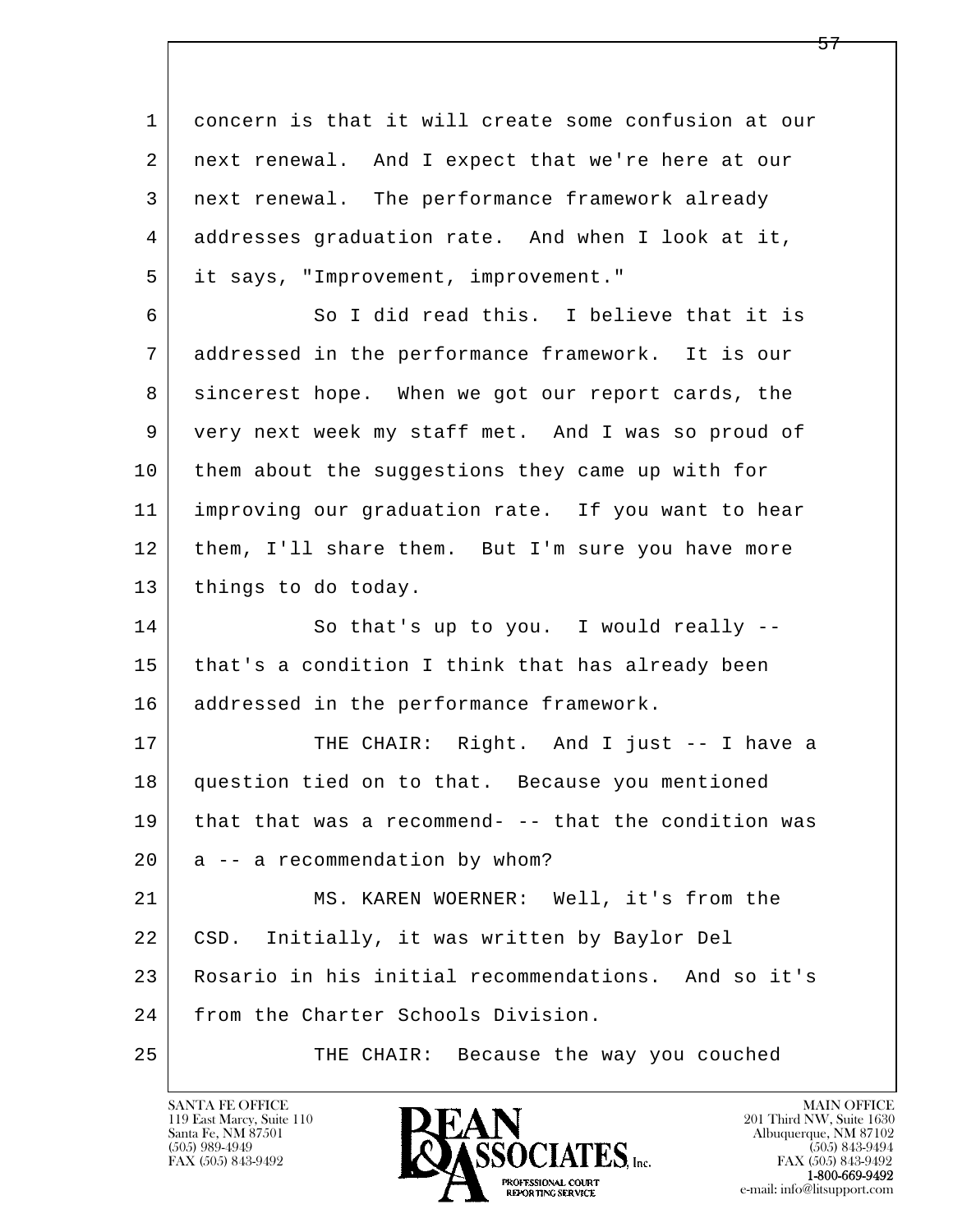l  $\overline{\phantom{a}}$  1 it, it sounded like that condition was coming from 2 some -- when Commissioner Robbins asked you, you 3 said that was a -- that was a condition that was 4 provided or something. And I -- and it didn't sound 5 like it was coming from CSD. It sounded like it was 6 coming from someplace else. 7 | MS. KAREN WOERNER: My apologies. I 8 understand. 9 | THE CHAIR: All right. 10 | MS. CHRISTINE LUTZ: Commissioner Gipson, 11 we have Ms. Matthews with us as well. If she could 12 make a comment? 13 THE CHAIR: About? 14 MS. CHRISTINE LUTZ: Graduation rate. 15 | MS. MATTHEWS: The condition, Madam Chair. 16 THE CHAIR: I don't think we're at that at 17 this point in time. I don't -- 18 MS. MATTHEWS: I just want to make sure 19 that Commissioner Robbins didn't get left out, 20 because I'd really like to address it. 21 COMMISSIONER ROBBINS: I wasn't left out. 22 THE CHAIR: I understand. But I don't 23 think we're at a point yet where we're having a 24 discussion about potential conditions with the vote. 25 | That's the only thing I'm saying. I think that's a

119 East Marcy, Suite 110<br>Santa Fe, NM 87501

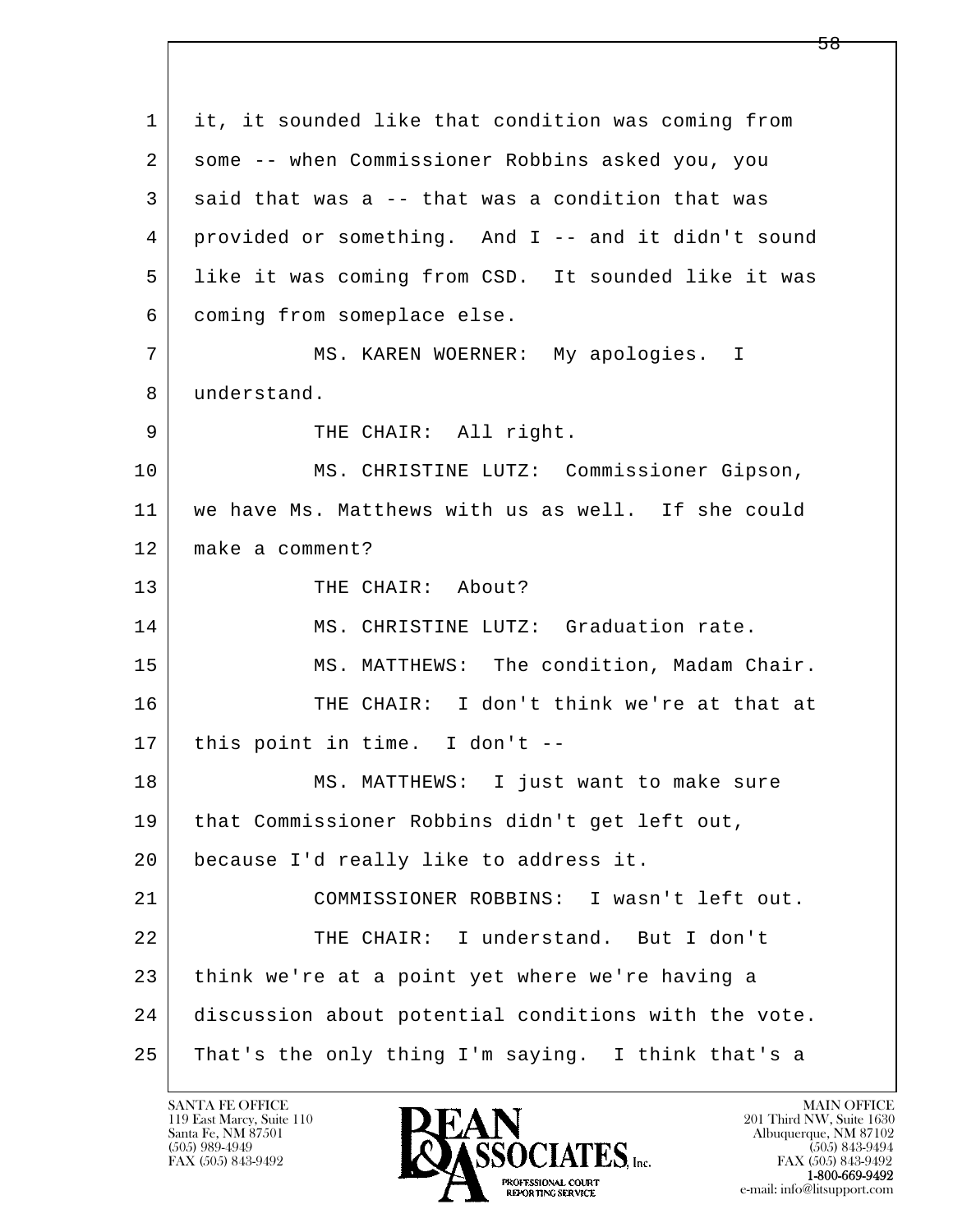```
l 
  \overline{\phantom{a}}1 little - 2 MS. MATTHEWS: Could we reserve the 
 3 opportunity to speak to it then? 
4 THE CHAIR: Certainly, yes. If the need
 5 be, absolutely. 
6 | MS. MATTHEWS: Thank you.
 7 COMMISSIONER ROBBINS: Just for 
 8 clarification, I wanted to point out that Ms. Lutz' 
 9 response, I think, clarified it, that it may be 
10 redundant to have this as a condition since it's
 11 already in the performance framework. 
12 THE CHAIR: Right.
13 MS. CHRISTINE LUTZ: And I have no problem
14 with the performance framework.
15 THE CHAIR: Thank you.
 16 Commissioner Toulouse? 
 17 COMMISSIONER TOULOUSE: Madam Chair, I'm a 
 18 little concerned that you don't have a governance 
 19 council member here speaking with you and doing this 
 20 presentation; because, you know, when it comes time 
 21 for the contract, this Commission contracts with the 
 22 governance council, who then employ you and oversee 
23 the school.
24 And I will tell you, personally, I have
 25 received a complaint on your governance council
```
119 East Marcy, Suite 110<br>Santa Fe, NM 87501

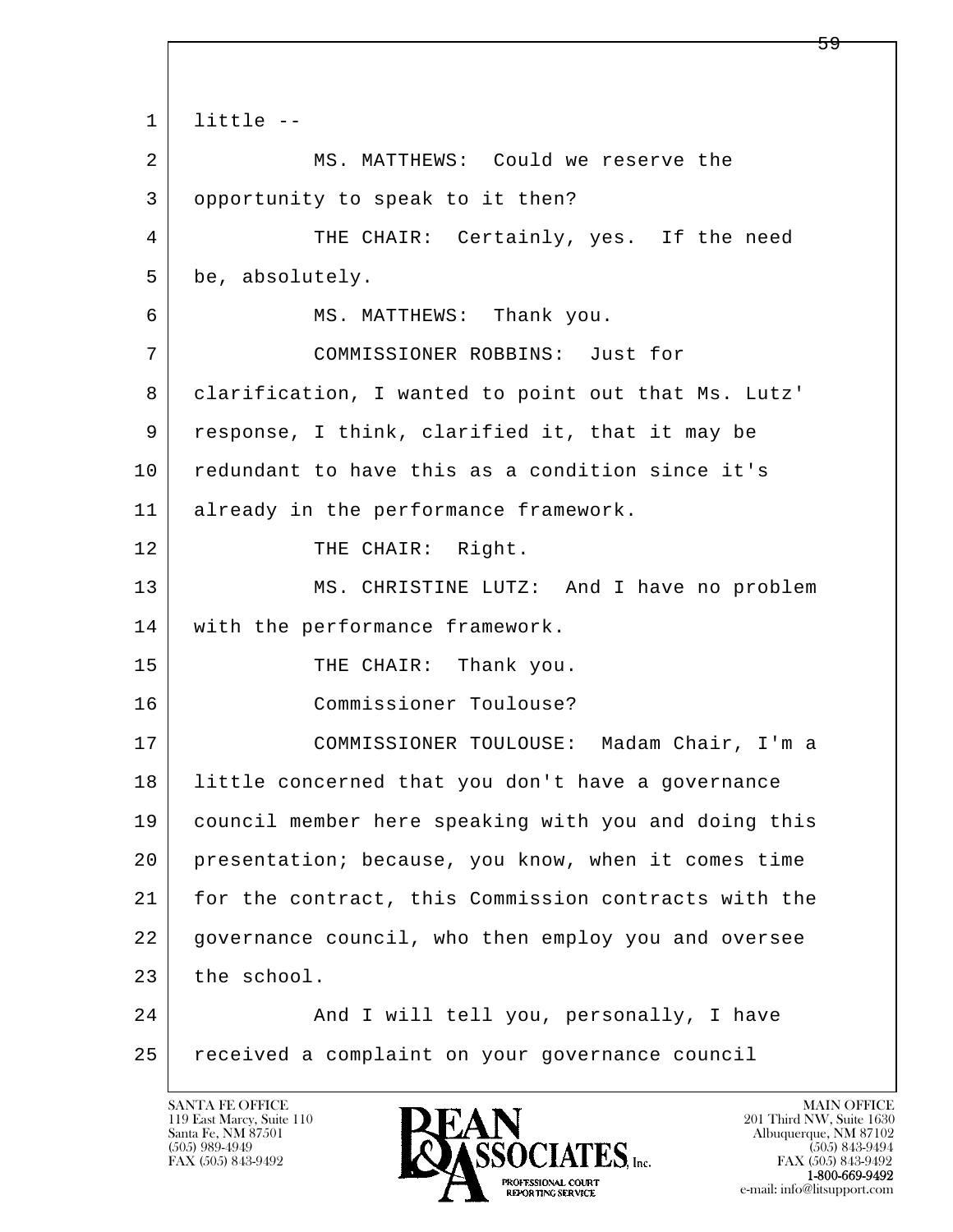l  $\overline{\phantom{a}}$  1 chair. And it was a fairly difficult one, but I 2 didn't know where to take it, because no one really 3 | oversees governing councils. 4 So it is very hard to take a complaint on 5 how a governance council is being run by a chair 6 or -- by their child's involvement at being at 7 meetings and those kinds of things that we really 8 don't have a way to address that. 9 But I had hoped that she would be here and 10 | I could ask her some questions. 11 | And that's just a comment. I -- you don't 12 have anything to do, I know, with that side of it. 13 But I am concerned, with all of the problems we 14 had -- because, well, yes, the original problems we 15 had, clearly everybody in this room, I'm sure, knows 16 and has still read about it on the paper and seen it 17 on TV recently. 18 | The Rand I'm really, really tired editorially 19 of Mr. Glasrud trying to do the mea culpa when he 20 still got away with tremendous amount of money and 21 his wife, or his ex-wife, got away scot-free. But 22 that's over and done with. But I would like to hope 23 | now that he's been sentenced and whatever, that 24 | that's passed. 25 But when I came on the Commission, we were

119 East Marcy, Suite 110<br>Santa Fe, NM 87501

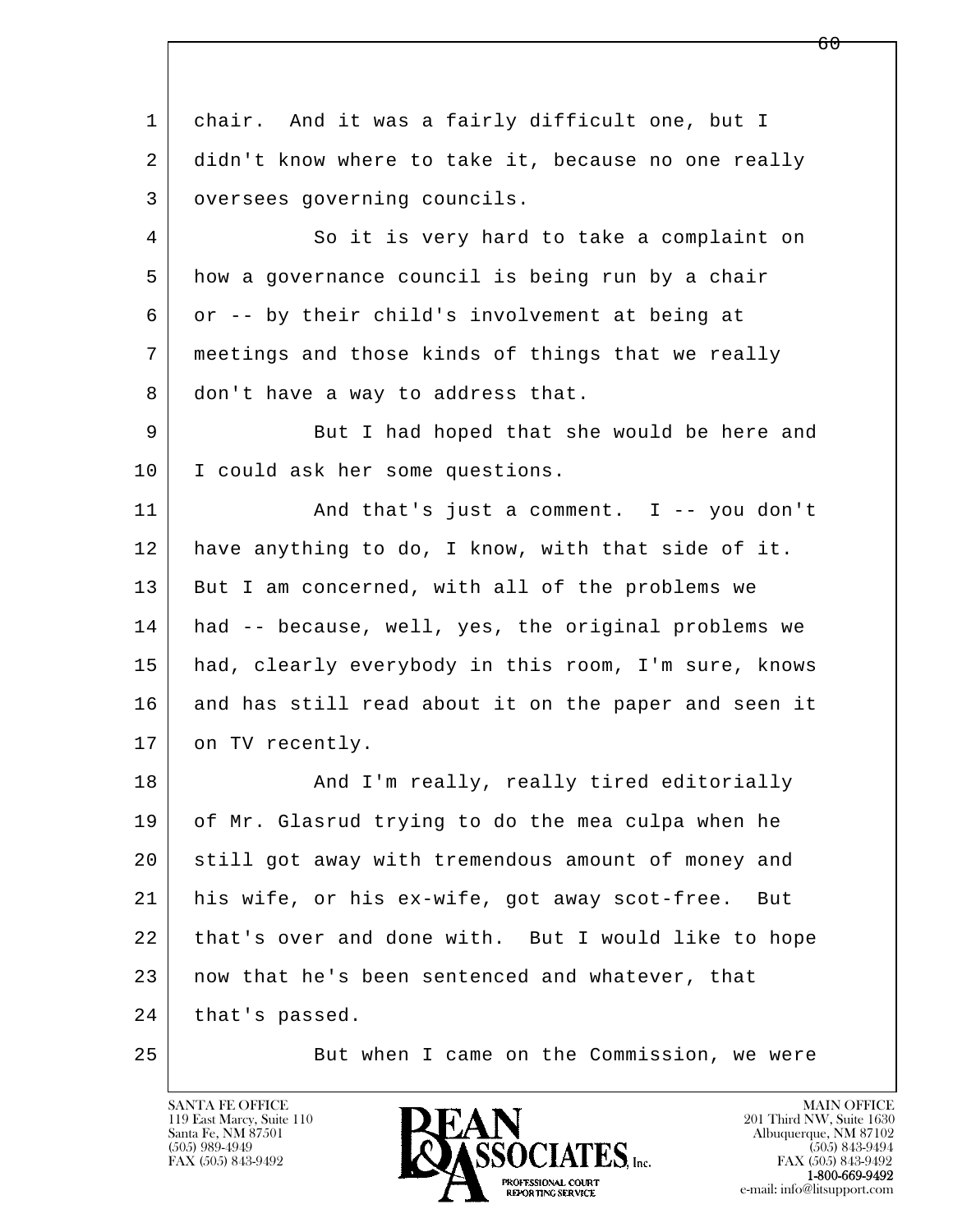1 having to deal with that. And it has been very 2 difficult, because we still -- the FBI still has not 3 released any of the records or anything for us to 4 know. So you can understand, too, why we were 5 suspicious and we were only doing a couple of years 6 at a time.

 7 We would sort of like to have closed the 8 schools. But without any documentary proof, we 9 couldn't go with newspaper reports. And when the 10 FBI refused to tell us anything -- I do appreciate 11 how far you have come with all of this. But I, like 12 the others, do have an ongoing concern about the 13 makeup of your students; because I talked to some 14 people who have come and gone and come back. And I 15 don't know how you address those students who are 16 more interested in not being there, but getting the 17 credit.

l  $\overline{\phantom{a}}$ 18 Because that's what I hear. Because I -- 19 I have younger students, kids in my family and 20 people who know that that's one of the things -- 21 "Oh, I like going there, because, oh, well, they 22 tell me I need to be here: But they don't always 23 know whether I'm here or whether I'm doing the 24 work."

25 And it sounds like you're trying to

119 East Marcy, Suite 110<br>Santa Fe, NM 87501



FAX (505) 843-9492<br>**1-800-669-9492**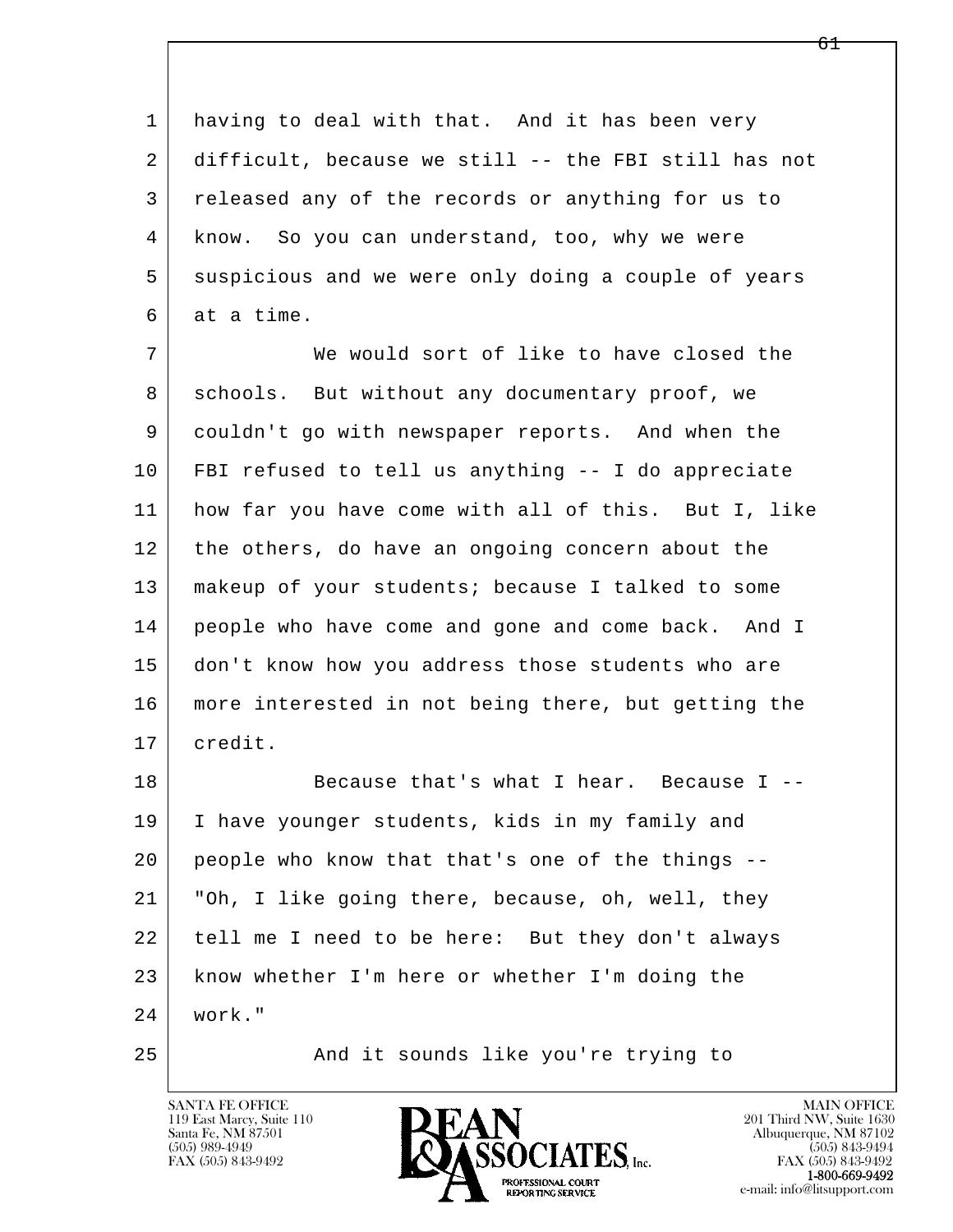l  $\overline{\phantom{a}}$ 1 address that. Is that still a problem? 2 MS. DENISE DIXSON: If I could address 3 | that briefly? 4 We are -- have been dealing with the 5 perception that our school is self-paced. You can 6 come -- the perception is there from some of the 7 students. 8 COMMISSIONER TOULOUSE: That's coming from 9 your students. 10 MS. DENISE DIXSON: Absolutely. That's 11 one of the struggles we have. That's why we have 12 the policies that we're doing now. We're not 13 self-paced. We're self-directed. We're flexible. 14 And you have to graduate in four years. You need to 15 graduate on time. The only way you're going to do 16 that is to put in the work. 17 They're not doing assessments at home. 18 Everything is proctored. They're in the building. 19 And when you're not working at home -- because some 20 students, they won't work at home, and they don't 21 have a computer, then you're putting your 30 hours 22 in the building. 23 And we're working really hard to change 24 | that perception. We know it's out there. 25 COMMISSIONER TOULOUSE: Change in student

119 East Marcy, Suite 110<br>Santa Fe, NM 87501

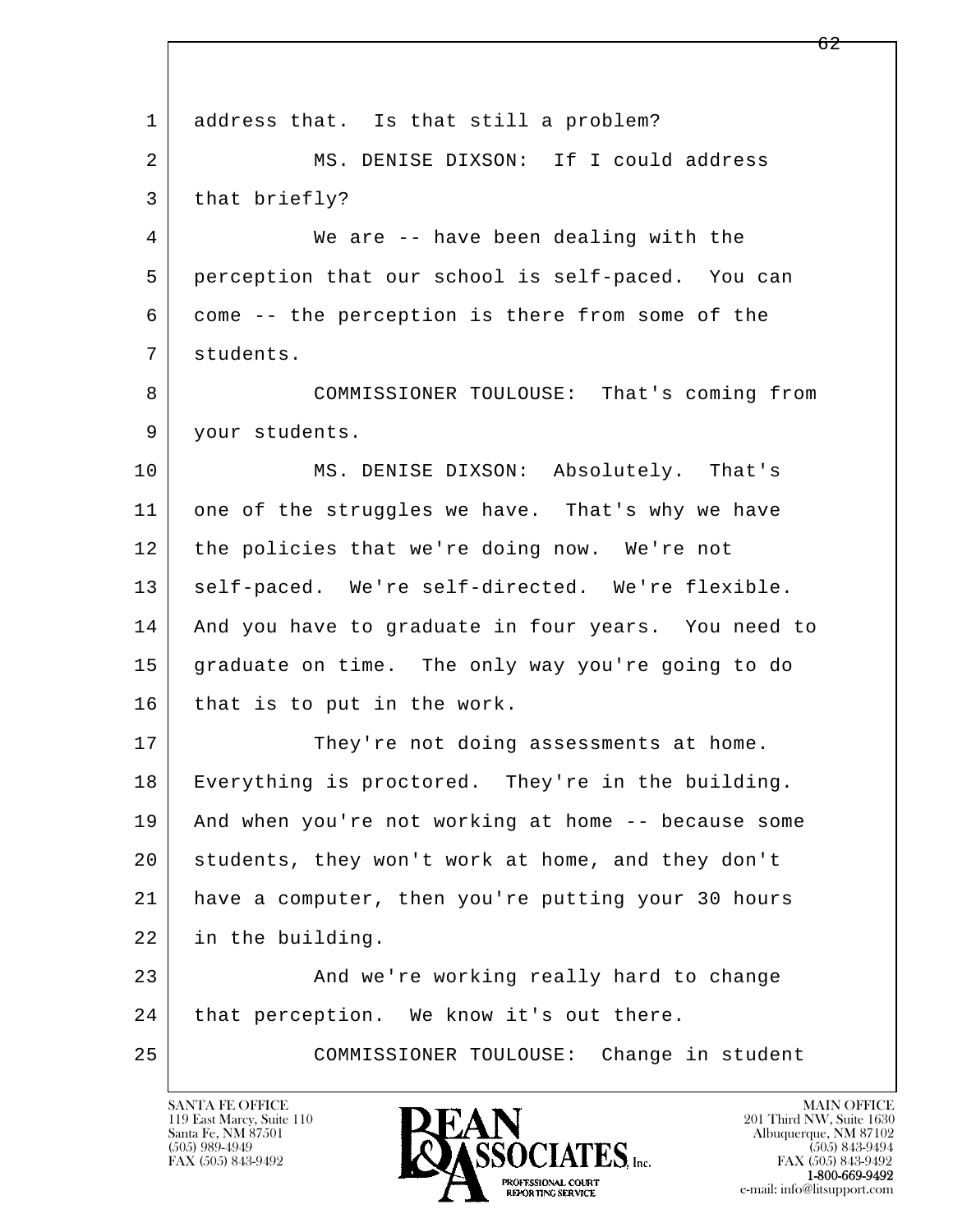1 turnover, then.

2 MS. DENISE DIXSON: Absolutely, yes. 3 We've lost students this semester for that exact 4 reason. "Now it's too hard. We don't want to do  $5$  that." 6 COMMISSIONER TOULOUSE: You may want to 7 keep track of that for your statistics, too, as time 8 goes on, to show you've made this improvement. 9 Another thing is just a comment. I'm not 10 sure I agree with either of the conditions we've put 11 on, first of all. On audits, it takes so long to 12 get them back, get them cleared. Yes, you get an 13 exit interview, and you certainly should use that 14 exit interview to fix everything up by the time -- a 15 year, even two years, depending on how the State 16 Auditor releases it for everyone to look at. You 17 don't have to wait to fix it till then. 18 | Report A good auditor's job is to find something. 19 If I had an auditor -- and I spent 30 years in State  $20$  government and 12 years, all of which I -- at CNM, 21 all of which I chaired our finance committee on the 22 CNM board -- I am very suspicious of an audit that, 23 more than one year, comes out with nothing. Then I

25 their job is to catch something before it becomes a

l  $\overline{\phantom{a}}$ 

119 East Marcy, Suite 110<br>Santa Fe, NM 87501



24 wonder about the quality of that audit, because

FAX (505) 843-9492<br>**1-800-669-9492**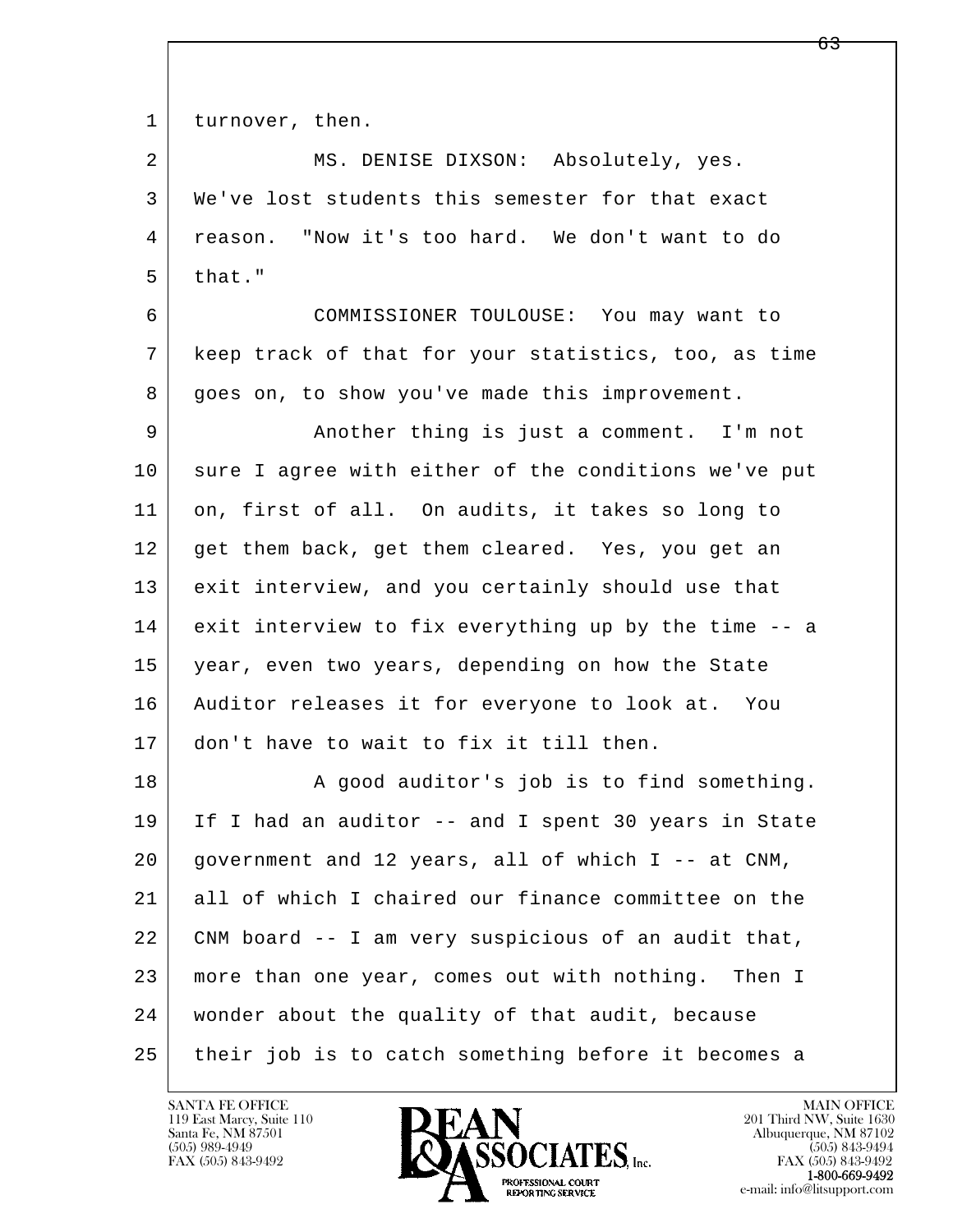1 huge problem so that it gets fixed before you have 2 the findings that have us in here saying, "Okay. 3 What are we going to do now? You need a Corrective 4 Action Plan. You need to fix this." Maybe you're 5 in enough trouble you're going to get closed.

 6 And so I'm not as concerned -- I don't 7 like repeat audit findings. Anybody who was at CNM 8 while I was there and we had public discussions in 9 the meetings, they didn't want to come because I was 10 the first one on the board after all my time -- 11 because 20 of my 30 years in State government, 21 of 12 them were in management -- I called people on their 13 repeat findings, because I don't believe any repeat 14 findings -- yes, you can have your employees; but 15 they should have been told, "This happened last 16 time; you don't do it again."

17 But a one-time or something minor, we have 18 other ways here to deal with those. And these are 19 sort of generic conditions that were looking like 20 they were being put on most of the schools.

l  $\overline{\phantom{a}}$  21 I don't see any specific condition I would 22 want to impose on this school, because you're 23 already doing it. And if you're following all of 24 what's already in the contract and you will be doing 25 in the new contract, there's not a problem. That's

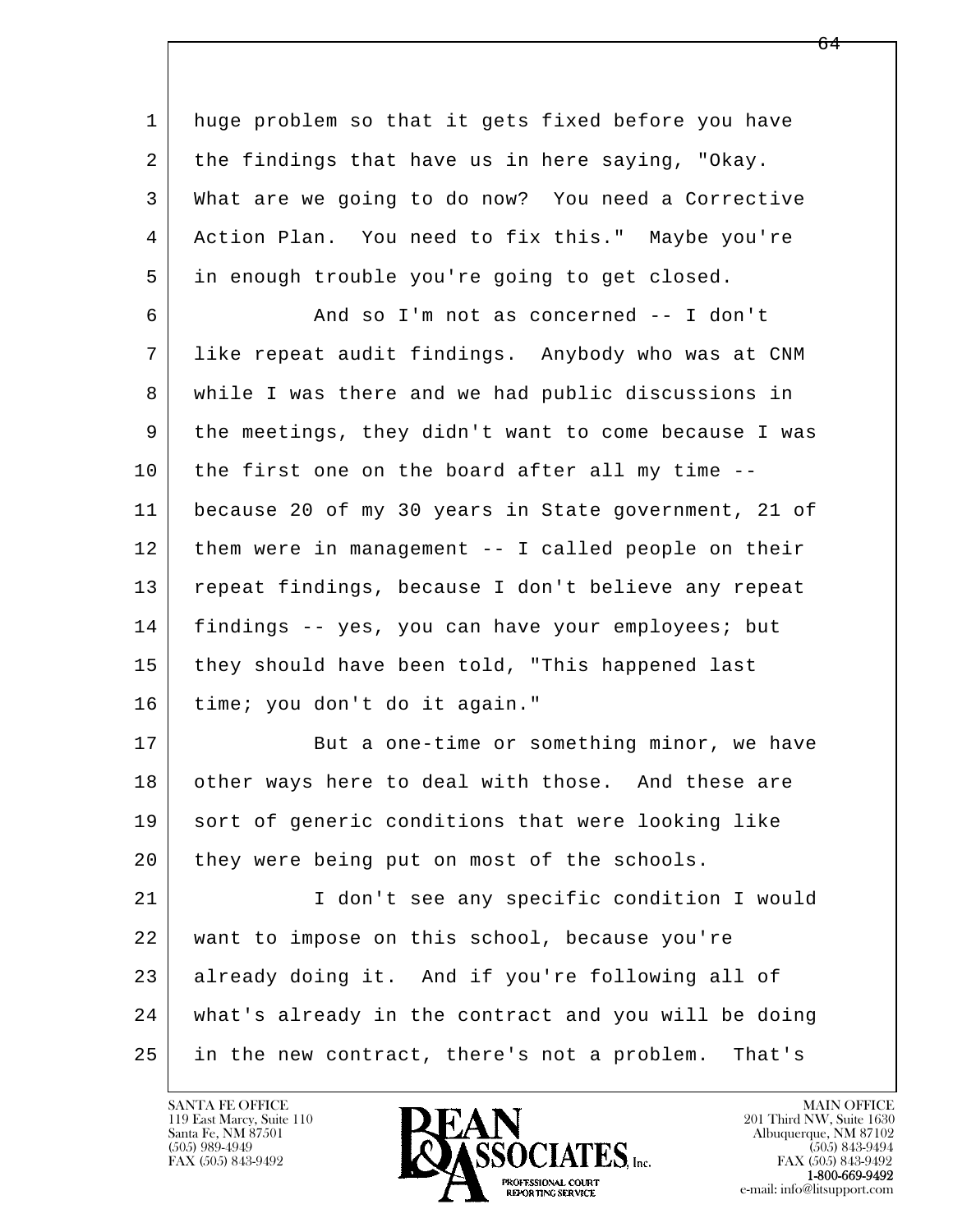1 | my feeling; so...

| $\overline{2}$ | COMMISSIONER ROBBINS: If I could tag on              |
|----------------|------------------------------------------------------|
| 3              | to what Commissioner Toulouse said, a couple of      |
| 4              | years ago at Workforce Solutions, we had an audit    |
| 5              | finding because we have to -- State rules say if you |
| 6              | have people that travel, and they're going to have   |
| 7              | more than \$1,500 dollars in a single year in total  |
| 8              | travel expenses. Now, you can do that in one         |
| 9              | travel, depending upon if it's a weeklong or         |
| 10             | whatever, or if you're in New York City for a week   |
| 11             | for a conference, you could hit that. But during     |
| 12             | the course of the year, you accumulate \$1,500 worth |
| 13             | of travel expenses.                                  |
| 14             | And we have some people that are traveling           |
| 15             | every month. Figure in New Mexico. If they're not    |
| 16             | on a letter that goes to DFA indicating that they're |
| 17             | going to go over \$1,500 that gets signed by the     |
| 18             | Secretary, that's an audit finding.                  |
| 19             | We have almost 200 people on the letter.             |
| 20             | It's easy to miss one. So I'm just saying that's an  |
| 21             | example that could be a repeat finding. Yes, I       |
| 22             | address it with the staff and things like that,      |
| 23             | saying, "Hey, we have to stay on top of this."       |
| 24             | But it's very easy for something like that           |
| 25             | to slip through as a repeat. And so, to me, a        |

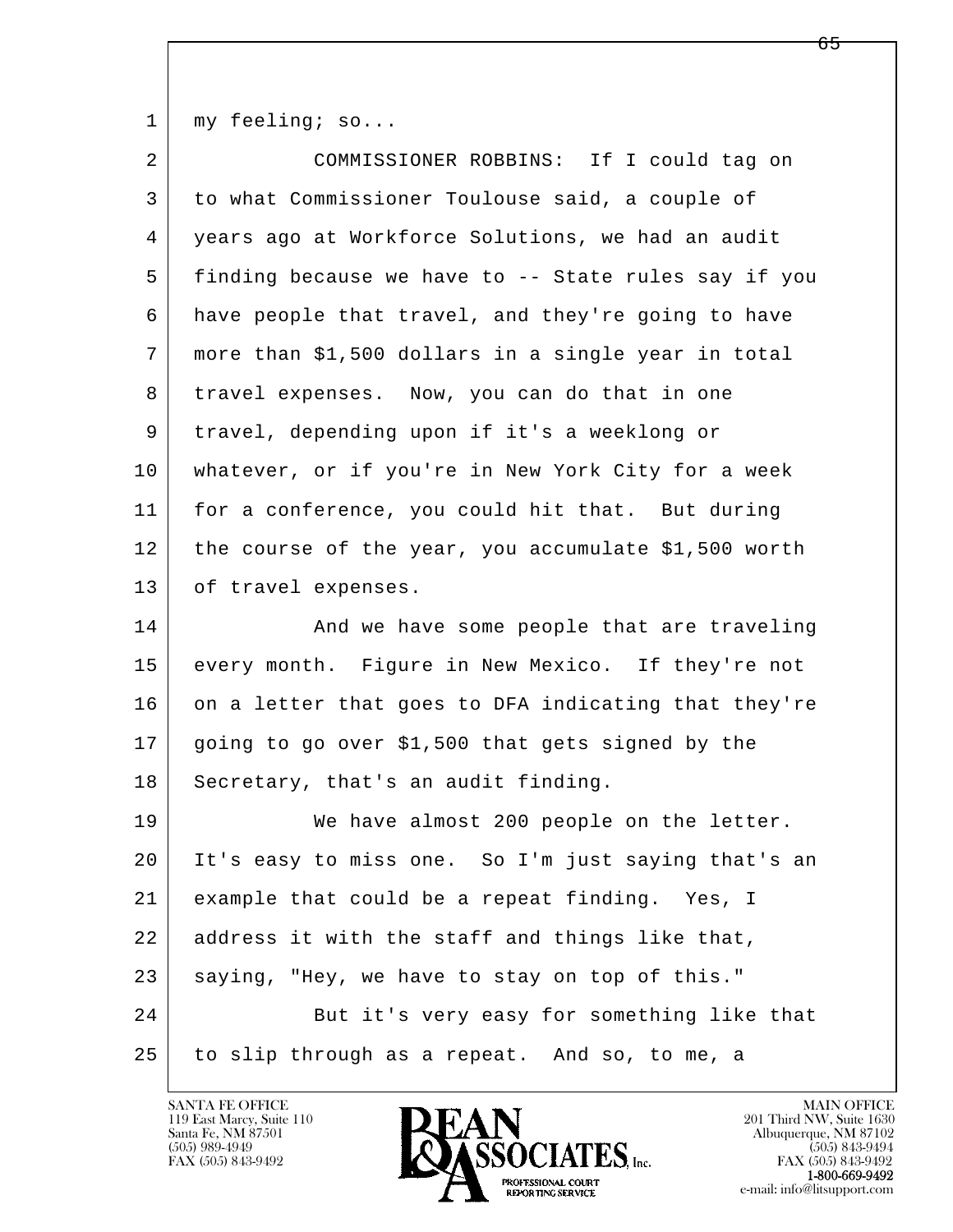l  $\overline{\phantom{a}}$  1 repeat finding, if it's not material, if it's not 2 significant, to me, yeah, you have to do a better 3 job. And you're right. You have to train better. 4 To me if you get three or four years of that repeat, 5 yeah, that seems to be a systemic issue. But a 6 single repeat finding on a very minor thing, I think 7 | we need to maybe not look at that. 8 | I would like to modify the second 9 condition to say that there shall be no material or 10 significant findings, in part, because I think that 11 represents fiscal laxity, for lack of a better word. 12 It's not really staying on top of the fiscal things, 13 that that should be something in a charter school 14 and because -- partly because of the history of this 15 school, I think that may be a caution that we want 16 to add as a condition here. But I think, in 17 general, I wouldn't want any other conditions. 18 COMMISSIONER TOULOUSE: My problem with 19 all of this is the delay in us getting the audit 20 findings. When I first came on this Commission, we 21 weren't getting them at all. And we asked for them, 22 and it took us two years from the first time -- 23 didn't it, Gilbert? We even asked to get it. And 24 then we only got a summary of them. 25 So it's only been the last couple of years

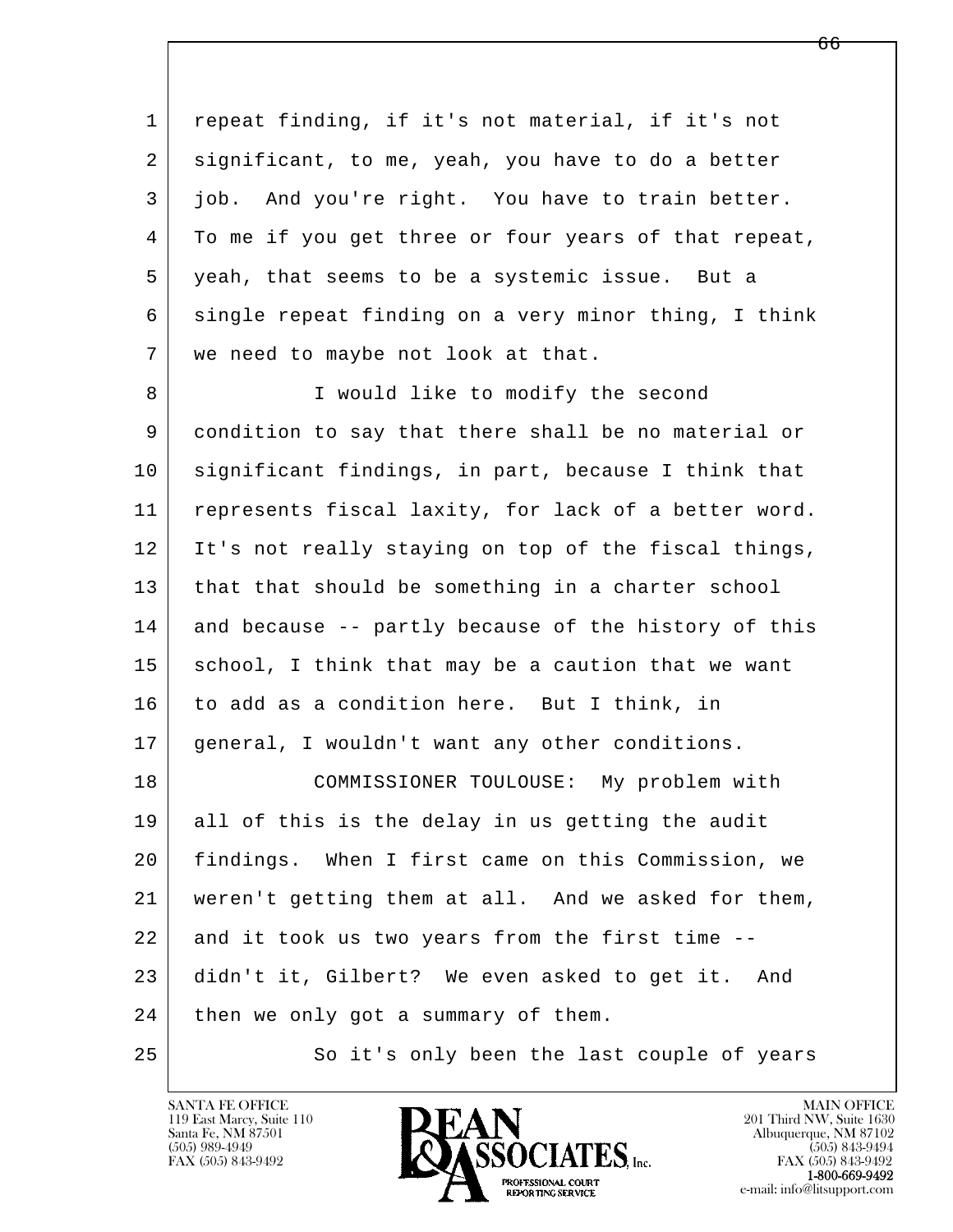| $\mathbf{1}$ | we've been able to get access, in a timely fashion, |
|--------------|-----------------------------------------------------|
| 2            | to them.                                            |
| 3            | Yes, I know any one of us could                     |
| 4            | eventually, when they're posted, go on the State    |
| 5            | Auditor's website. But by then -- I mean, it's late |
| 6            | enough, we shouldn't have to be looking. And it's   |
| 7            | not that easy, always, to find those audits on that |
| 8            | website.                                            |
| 9            | So I think -- that's another one of my              |
| 10           | reasons. If we don't get it in a timely way to deal |
| 11           | with it, I expect that's something the governance   |
| 12           | council had better be dealing with. And I would     |
| 13           | hope we have more training for governing councils.  |
| 14           | COMMISSIONER ROBBINS: And I also believe            |
| 15           | that there are things statutorily and procedurally  |
| 16           | to address material and significant findings when   |
| 17           | they do arise by the time that they're made known   |
| 18           | that can be addressed, other than putting a         |
| 19           | condition in the contract.                          |
| 20           | COMMISSIONER TOULOUSE: Right. And we                |
| 21           | have done that. Madam Chair?                        |
| 22           | THE CHAIR: Yes, we have.                            |
| 23           | Commissioner Caballero?                             |
| 24           | COMMISSIONER CABALLERO: Thank you. Thank            |
| 25           | you, Madam Chair. And I learn a lot from our        |

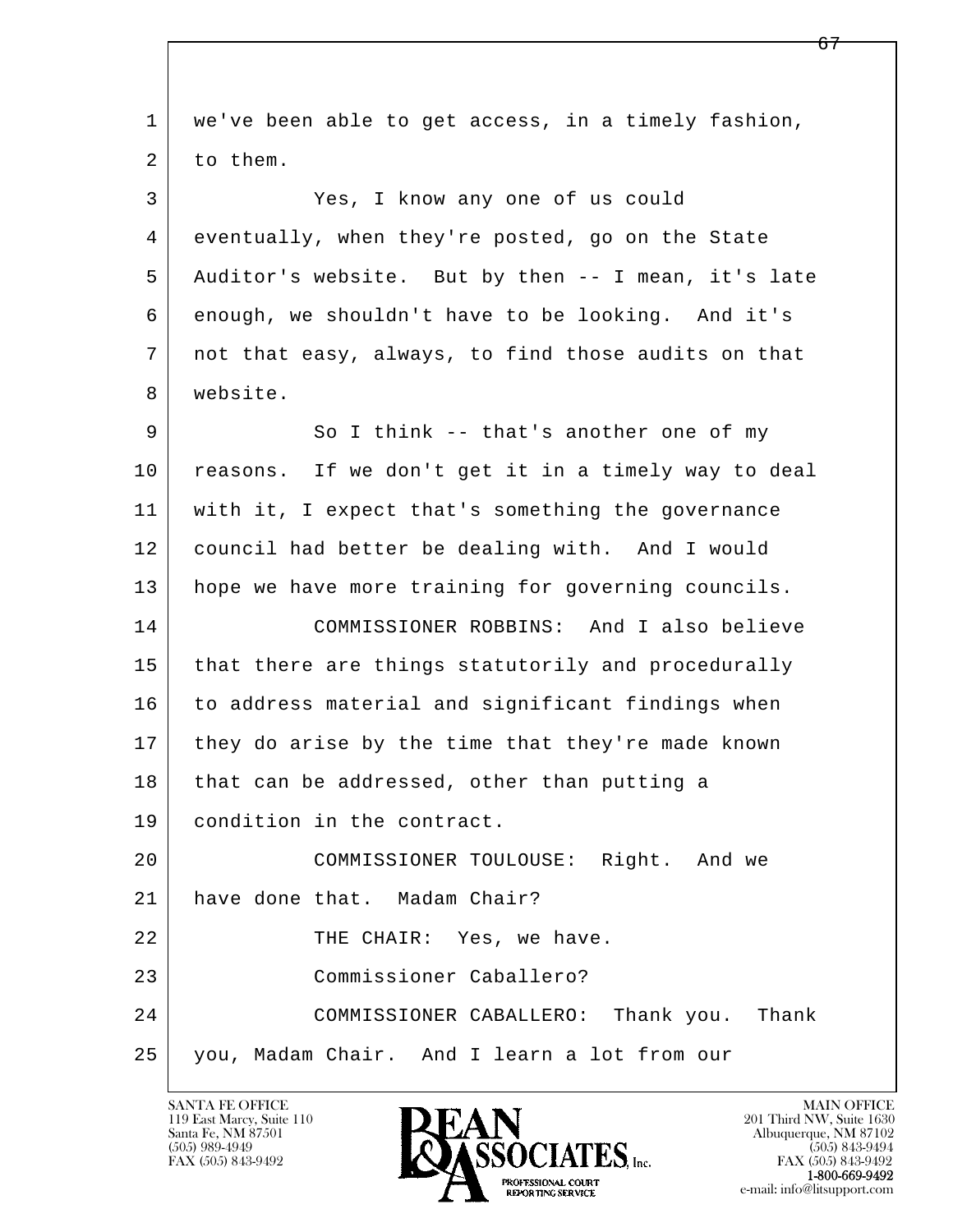l  $\overline{\phantom{a}}$  1 Commissioners. And so I am curious if you, as a 2 staff now, have an idea how the ethnicity breakdown 3 has moved from some years back to now. Do you have 4 an idea what that was before? 5 You shared your information about the 6 surrounding schools. And I was very concerned, 7 because I understand APS -- and so your percentages 8 don't match. But if they're in the neighborhood -- 9 your neighborhood, the students you serve. But how 10 has that -- has that moved? Has that changed in the 11 years prior? 12 | MS. CHRISTINE LUTZ: I would say we have 13 pretty stable ethnicity ratios. I've been there 14 since 2010. And I haven't seen a huge shift from 15 one direction. I will say we are getting more 16 Native American students. We appreciate that. Our 17 African-American enrollment, APS is 3. Statewide is 18 2 percent. SSLC currently is at 5 percent. 19 | It's not gigantic. I really believe it 20 mirrors our neighborhood. And we are a neighborhood 21 school. 22 As we consider maybe moving, my greatest 23 heartbreak is leaving our little community there. 24 We are one of the few -- we are the only charter 25 school in the Northeast Heights. And it's very much

119 East Marcy, Suite 110<br>Santa Fe, NM 87501



FAX (505) 843-9492<br>**1-800-669-9492**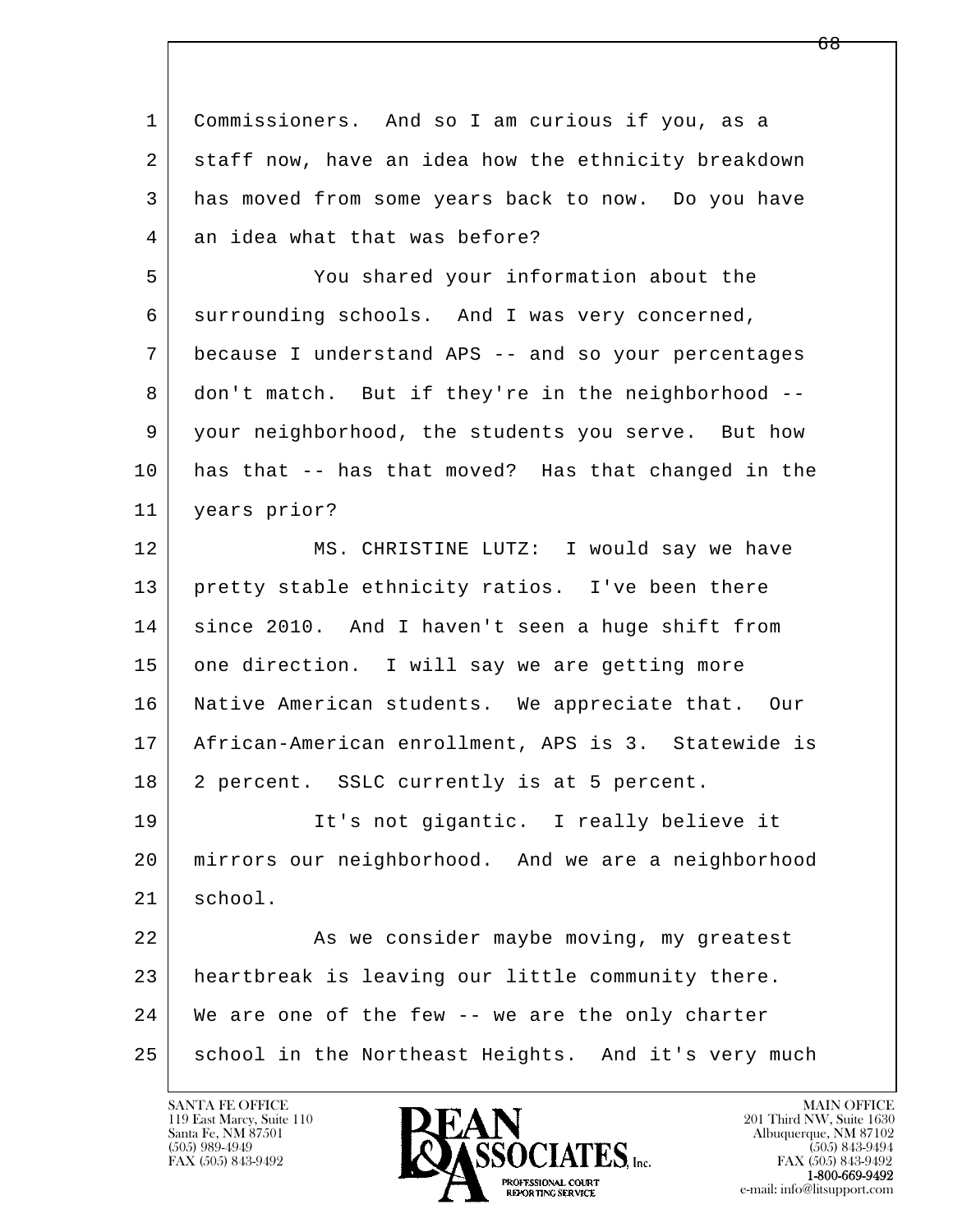l  $\overline{\phantom{a}}$  1 a little community school. I really believe that. 2 Did that help? 3 COMMISSIONER CABALLERO: That does help. 4 Thank you. 5 | MS. CHRISTINE LUTZ: Okay. 6 COMMISSIONER CABALLERO: And I do agree 7 with what has been said on the conditions. When I 8 first came to the -- to PEC, we did not have the 9 performance framework. But with that, I truly don't 10 believe we need to have conditions. 11 But all of that is in statute. And the 12 performance framework allows us to be more proactive 13 | throughout the five-year term. Everybody has to 14 improve. Everybody has to move the students higher. 15 Everybody has to zero in at the bottom and move them 16 up. 17 So I'm not all in tune with the 18 conditions. I think that they're -- they serve no 19 purpose. 20 I thought at the time we were doing a lot 21 of conditions that if we put a condition, we set up 22 the school to failure. Because in the contract, it 23 gives a condition -- once you don't meet that 24 | condition, your contract automatically drops. 25 But not everybody agrees with my

119 East Marcy, Suite 110<br>Santa Fe, NM 87501

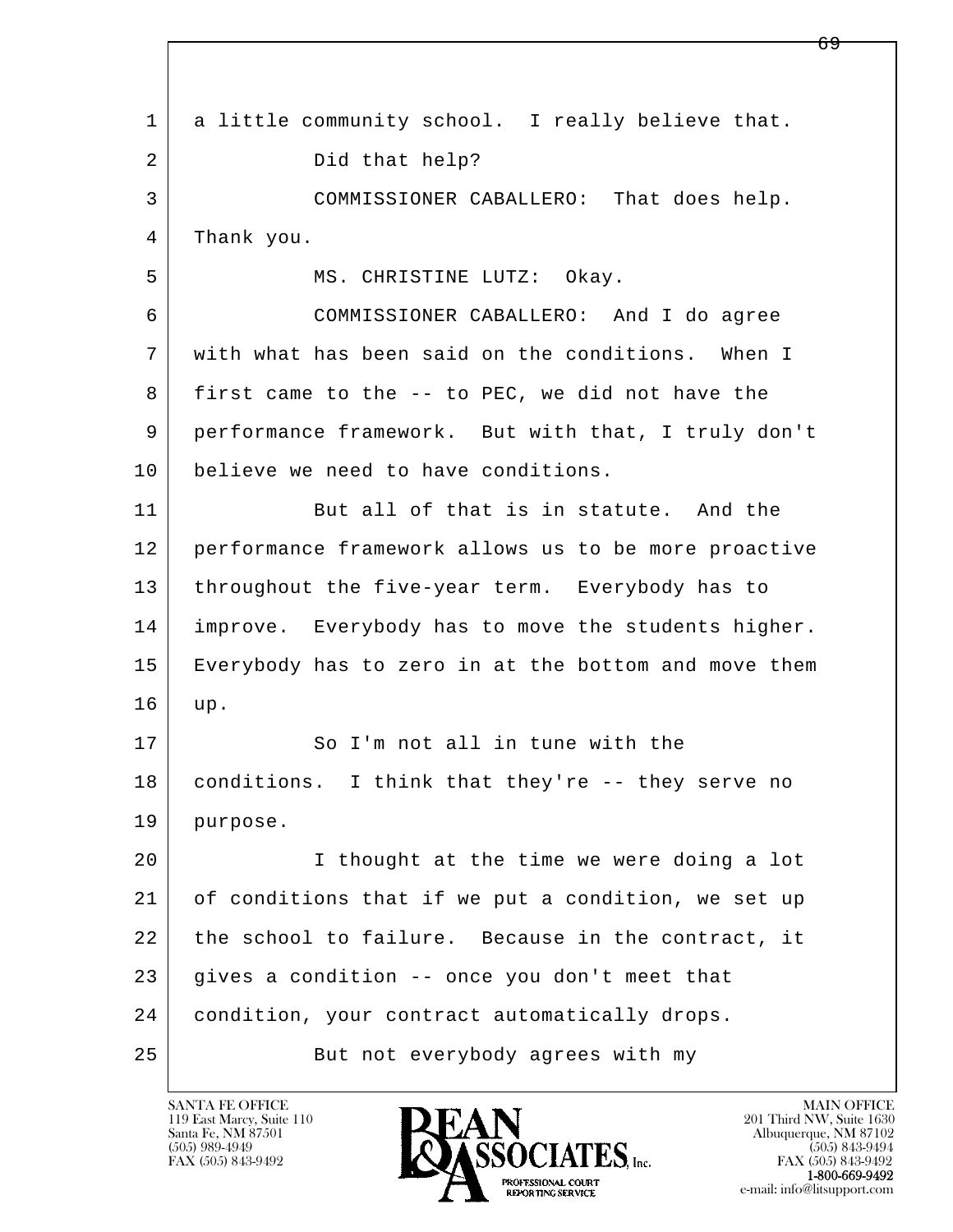l  $\overline{\phantom{a}}$  1 assessment of how that is. And they say, "No, 2 Carlos, that's not how it works." 3 | But I'm still very leery. 4 The thing that I do want to ask is what is 5 SMART, the program? 6 MS. CHRISTINE LUTZ: SMART Lab? You're 7 talking to her right here. 8 MS. DENISE DIXSON: Absolutely. That's 9 our STEAM program. It's Science, Technology, 10 Engineering, Art, and Math Lab. It's project-based 11 learning. It's career-and-college preparation. So 12 I've been the SMART Lab teacher for 13 of my 13 | 18 years. Is that -- is that good? 14 COMMISSIONER CABALLERO: That's good. 15 Thank you, Madam Chair. 16 THE CHAIR: And I'm going to -- going 17 along with what everyone else has said in terms of 18 conditions, I think with all of the work that we've 19 done with the performance framework, with the 20 accountability ladder, and, in particular, because 21 the -- in all likelihood, the letter grade system is 22 going to change, to put a condition that would place 23 it on a specific letter grade, we're spinning our 24 wheels with that at this moment in time. 25 I think we have all of the systems in

119 East Marcy, Suite 110<br>Santa Fe, NM 87501



7 በ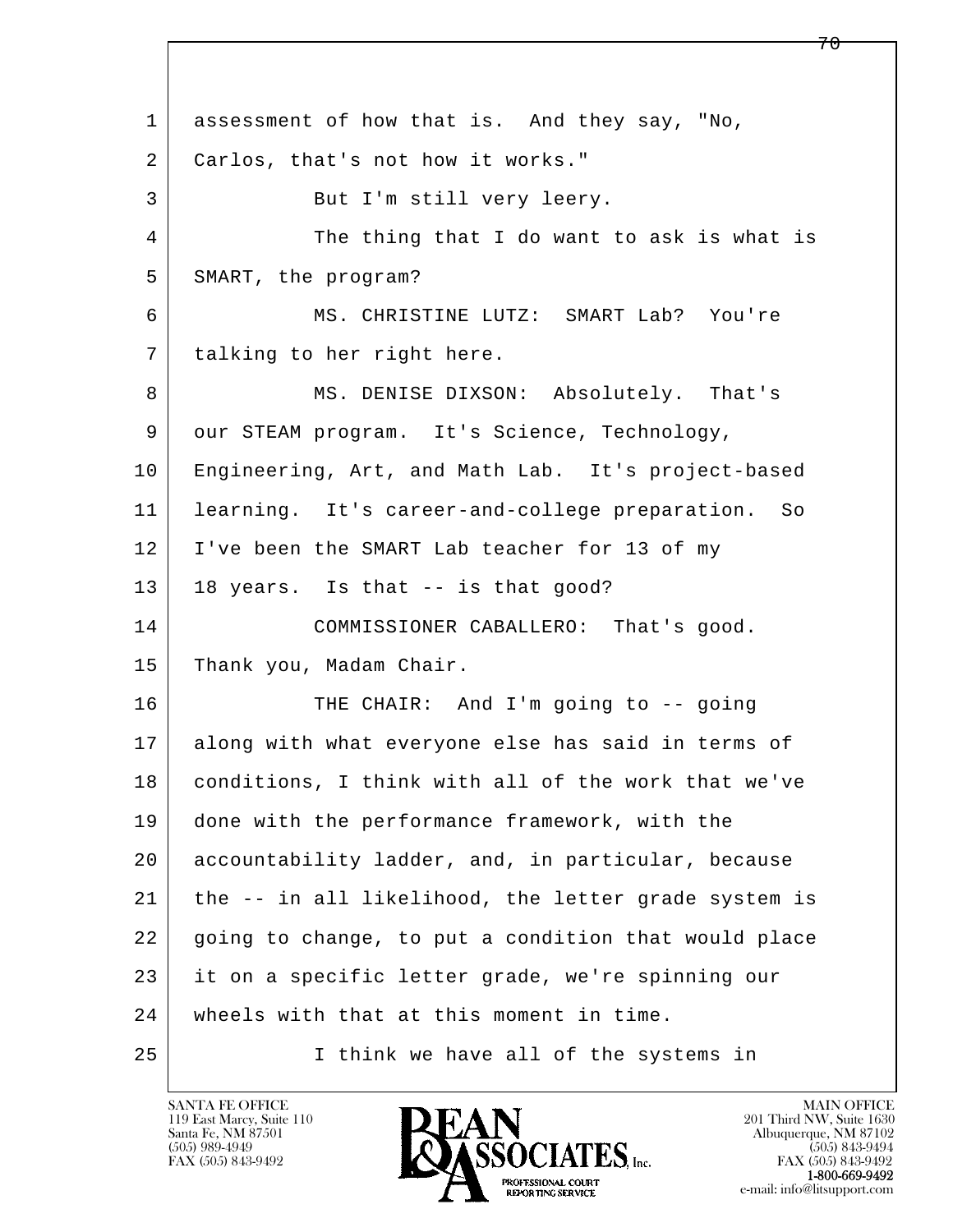| $\mathbf{1}$ | place to catch any material violations of this       |
|--------------|------------------------------------------------------|
| 2            | contract through your year-end summary report, that  |
| 3            | placing conditions and any other concerns that have  |
| 4            | been publicly addressed here can be addressed        |
| 5            | through the contract negotiations that,              |
| 6            | unfortunately, you just went through and are going   |
| 7            | to have to go through, hopefully, again; so that I   |
| 8            | think we can -- we can deal with those in that       |
| 9            | appropriate manner.                                  |
| 10           | Commissioner Armbruster?                             |
| 11           | COMMISSIONER ARMBRUSTER: I just had some             |
| 12           | questions. It's not about whether or not -- but I    |
| 13           | just need to understand some things.                 |
| 14           | MS. CHRISTINE LUTZ: Sure.                            |
| 15           | COMMISSIONER ARMBRUSTER: So do you have              |
| 16           | only four ELL students? I was reading that you       |
| 17           | hired a TESOL-endorsed special education teacher for |
| 18           | the -- you're serving four ELL students? So you      |
| 19           | only have four?                                      |
| 20           | MS. CHRISTINE LUTZ: That's correct.<br>We            |
| 21           | do check. One of our biggest concerns has been, as   |
| 22           | we take these new students in, is identifying them.  |
| 23           | It's very difficult. I think the Language and        |
| 24           | Cultural Bureau has done a much better job of        |
| 25           | helping us know how to get that information on them. |

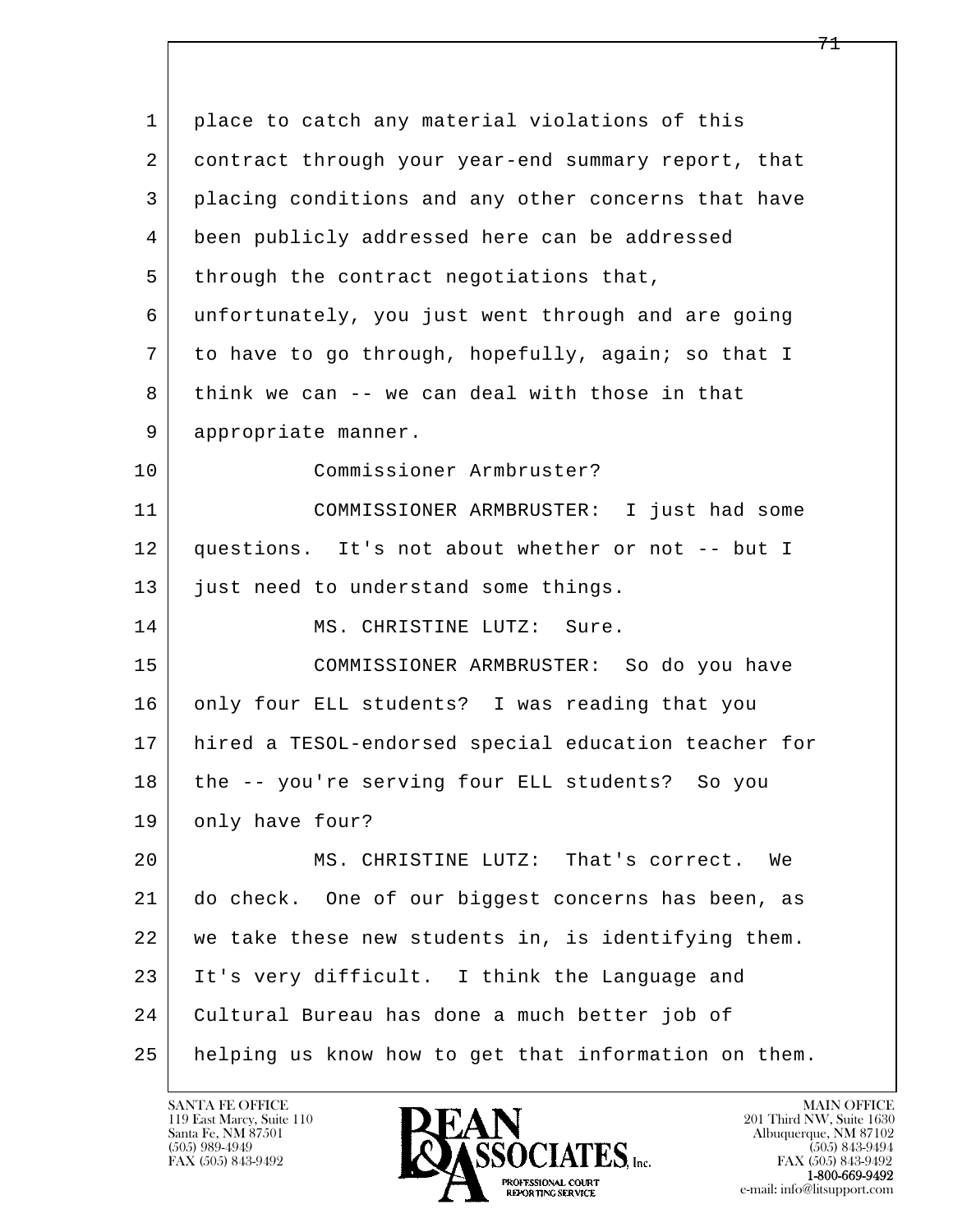l  $\overline{\phantom{a}}$  1 Currently, we only have four students 2 right now. 3 COMMISSIONER ARMBRUSTER: Okay. Second. 4 So you, I'm sure, have some students arriving who 5 have an IEP, and then you are doing identification 6 | of students in need of special education services, 7 whether that's GATE or needs. And so I didn't 8 understand what you meant by 28 hours; because each 9 IEP would require so many whatever in whatever area 10 they need. And so how do they get that, and how do 11 they get that online? 12 MS. CHRISTINE LUTZ: So service -- we're 13 not supplying 28 hours of service. That's the 14 | number of hours we base their services upon. 15 | So we -- the students are on campus up to 16 17-and-a-half hours a week. And then we also 17 require at least 10 outside of school. 18 So they -- we are basing -- with Baylor's 19 recommendation, it looked like that we were telling 20 regular ed kids they had 28 hours, and they were 21 only getting 17-and-a-half hours to base their 22 services upon. Did that help? 23 COMMISSIONER ARMBRUSTER: No. 24 MS. CHRISTINE LUTZ: Ms. Weldon. Here. 25 COMMISSIONER ARMBRUSTER: When the

119 East Marcy, Suite 110<br>Santa Fe, NM 87501

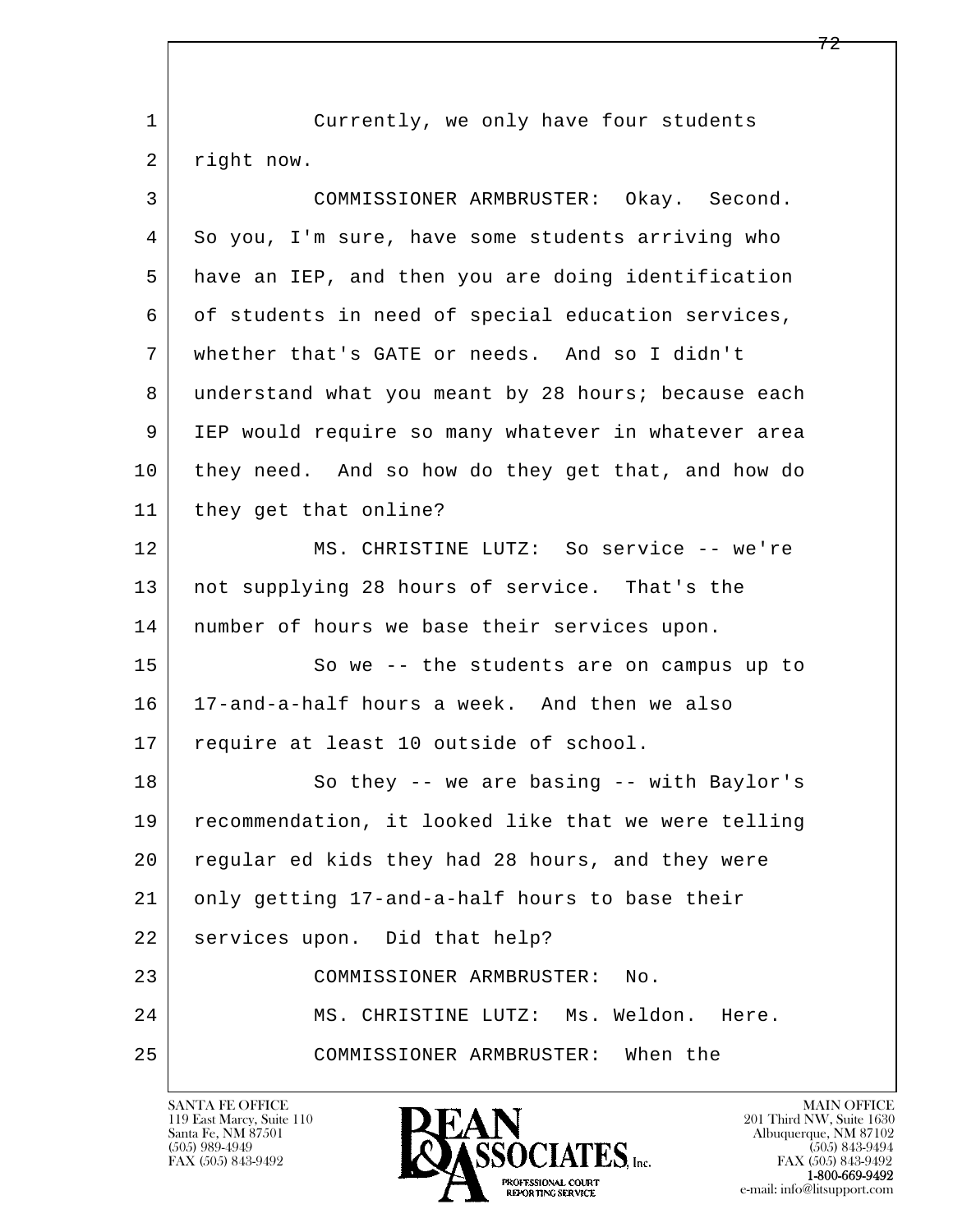l  $\overline{\phantom{a}}$  1 17-and-a-half hours that a special education student 2 is on campus, that student is getting extra help 3 with whatever need that child has. 4 MS. CHRISTINE LUTZ: That's when they're 5 being serviced, correct. 6 COMMISSIONER ARMBRUSTER: So you wouldn't  $7$  have  $-$  so you wouldn't have more than 17  $-$ 8 MS. REBECCA WELDON: Do you remember when 9 we used to classify special ed students as B-level? 10 B-level? C-level? D-level? 11 So D-level students would be getting 12 essentially full-time special ed services. However, 13 as you progress up the categorization, A-level 14 students essentially in a regular school would be 15 getting two or three hours of service per week, 16 total. 17 COMMISSIONER ARMBRUSTER: Right. 18 MS. REBECCA WELDON: So our students take 19 | the 28 hours as their denominator versus how many 20 hours they are in our support lab or have social 21 work services or other things to then determine what 22 their percentage of their time is in receiving 23 services. 24 COMMISSIONER ARMBRUSTER: And I'm assuming 25 that you probably don't have many D-level students.

119 East Marcy, Suite 110<br>Santa Fe, NM 87501

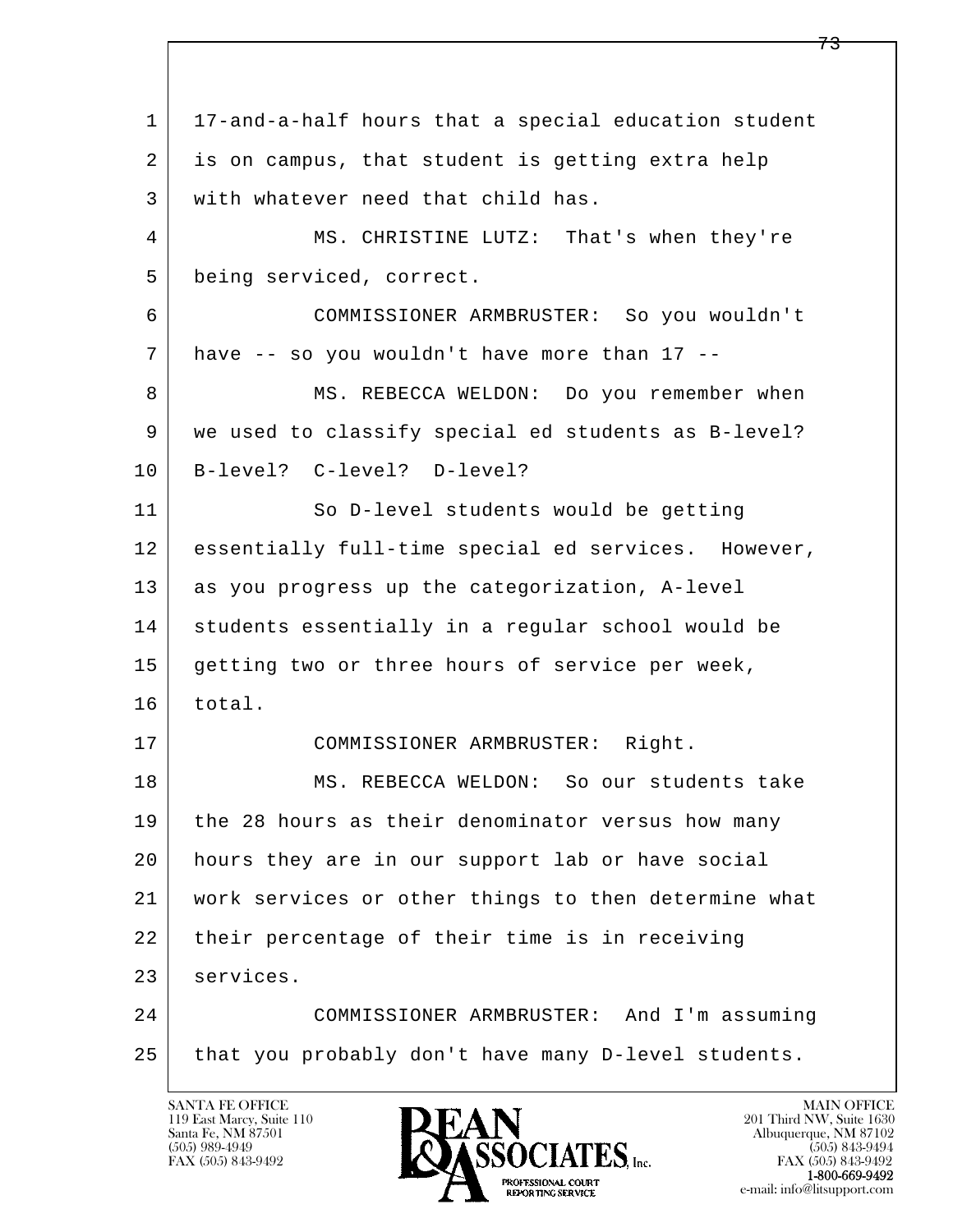l  $\overline{\phantom{a}}$ 1 | MS. REBECCA WELDON: We have one student 2 on ability pathway. 3 MS. CHRISTINE LUTZ: We had two last year. 4 We're down -- one moved out of state, and we're down 5 to one this year. 6 MS. REBECCA WELDON: Correct. And she 7 does spend more hours on campus than -- 8 COMMISSIONER ARMBRUSTER: Okay. Just one 9 second here. 10 My other two comments are -- I quess in a 11 sense, I don't care how you improve your graduation 12 rate. You can do it however you want. My 13 experience on PEC is that when schools -- and I'm 14 not necessarily saying it's yours -- do their own 15 Corrective Action Plan, they don't seem to be as 16 effective as this New Mexico DASH. 17 | And I will be totally honest that I 18 haven't done it. I've been to workshops talking 19 about it. And so I think it's something you might 20 at least consider, because in the end, it's the 21 recommendation that you do that. If you don't do 22 it, you don't do it. We can't make you do 23 something. But the results could end in disaster if 24 you don't or don't do something that's at least that 25 rigorous.

119 East Marcy, Suite 110<br>Santa Fe, NM 87501

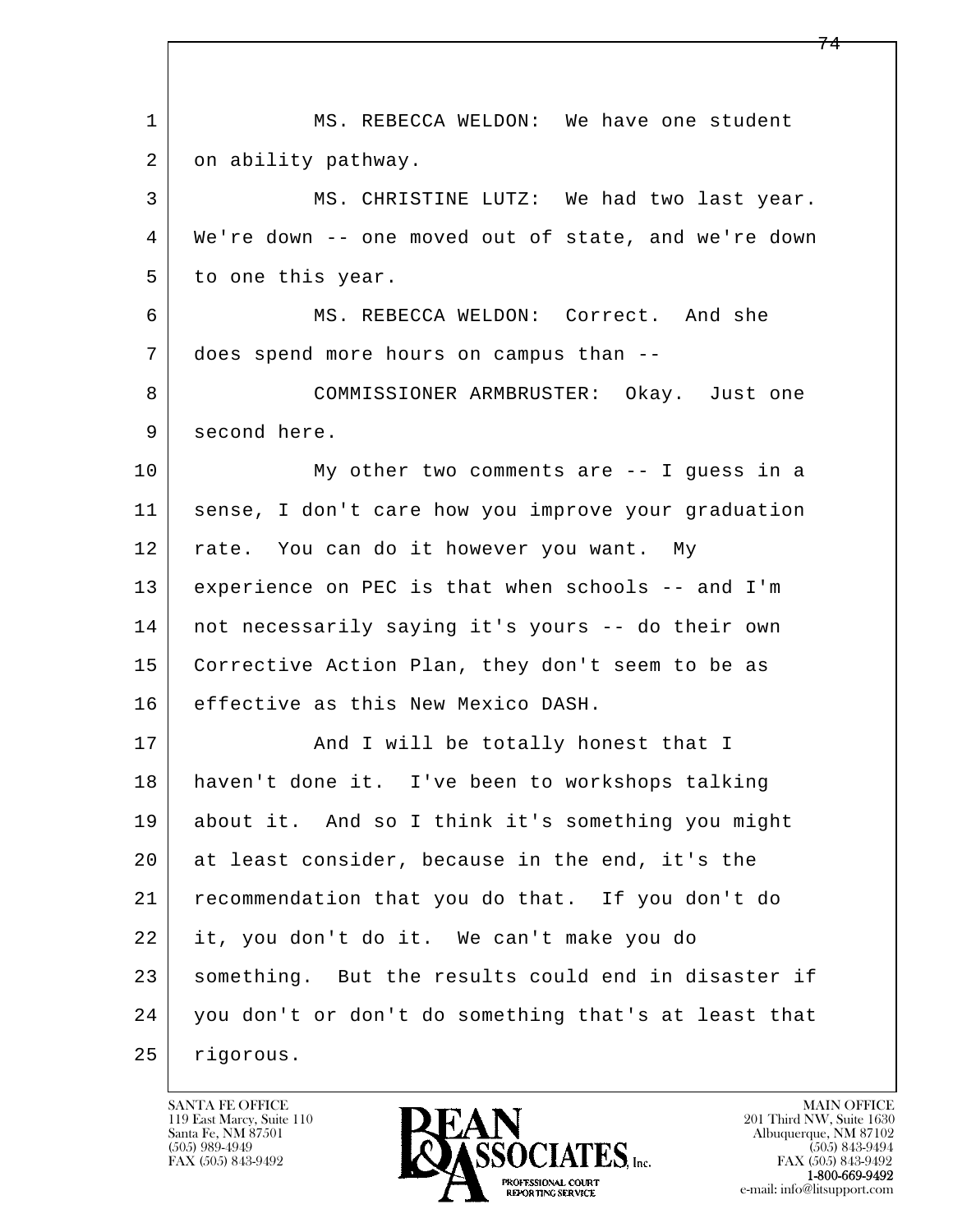l  $\overline{\phantom{a}}$ 1 and it's an interesting thing, a comment 2 that you made regarding the increase in special 3 ed -- special needs, special ed, as well as in other 4 | students with more needs. The demographic changes. 5 Because that's probably the third school I've heard, 6 both not necessarily charter schools, who have said 7 exactly the same thing. And the directors of the 8 schools are saying, "The teachers aren't used to 9 working with these students. We have to look at 10 some professional development to see how are 11 successful schools doing whatever to make these -- 12 to help the students be more successful." 13 So I just thought that was an interesting 14 comment because you just said it. 15 | The Mondow Chird and last comment is just -- 16 quickly -- is, again, it's not affecting my vote. 17 But it's -- but the findings that -- under School 18 Response seem like they're so easy to do. Like, 19 missing background checks. It's -- like, that's not 20 a huge thing like, "All of our kids are failing in 21 the school." It's just, like, these are very small 22 little emergency drills. Extremely important. 23 | And so I just -- make that as a comment, 24 because it seems like those should be pretty easy to 25 do, as opposed to many things, much of what

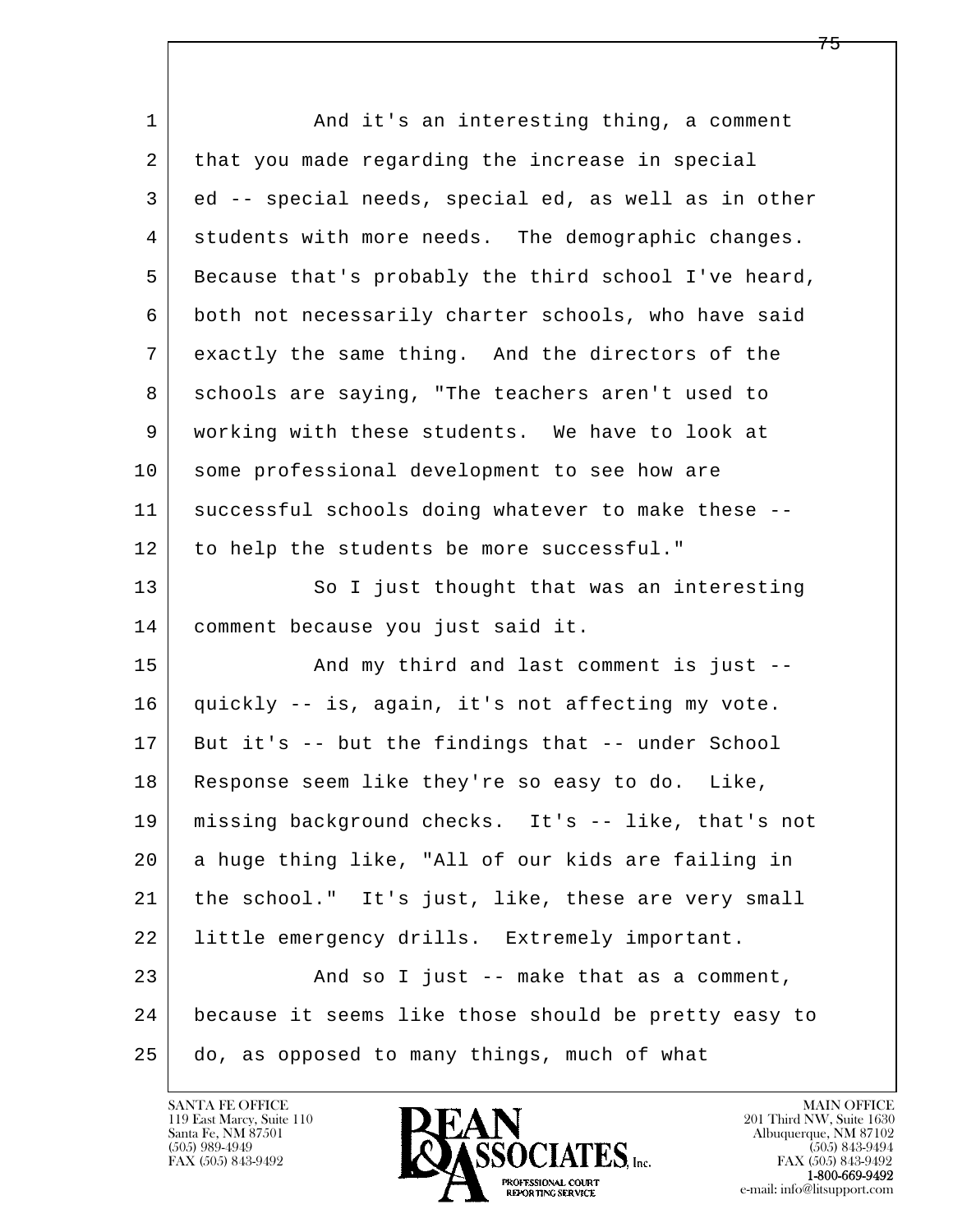l  $\overline{\phantom{a}}$  1 Commissioner Robbins has said are not easy. But 2 these are pretty easy checkoff-list kinds of things  $3$  that  $-$  thank you. 4 THE CHAIR: Okay. Ready? 5 COMMISSIONER PERALTA: Thank you, 6 Madam Chair. 7 I move that the PEC renew the charter 8 contract between PEC and Southwest Secondary 9 | Learning Center for a term of five years. 10 COMMISSIONER RUIZ: Second. 11 COMMISSIONER CABALLERO: Second. 12 THE CHAIR: There's a motion by 13 Commissioner Peralta, a second by Commissioner Ruiz 14 and Commissioner Caballero. 15 COMMISSIONER CABALLERO: I'll take mine as  $16$  a third. 17 THE CHAIR: Is there any discussion? 18 (No response.) 19 | THE CHAIR: Commissioner Armbruster, 20 | roll-call vote, please? 21 COMMISSIONER ARMBRUSTER: Commissioner 22 Toulouse? 23 COMMISSIONER TOULOUSE: Yes. 24 COMMISSIONER ARMBRUSTER: Commissioner  $25$  Ruiz?

119 East Marcy, Suite 110<br>Santa Fe, NM 87501



FAX (505) 843-9492 FAX (505) 843-9492 e-mail: info@litsupport.com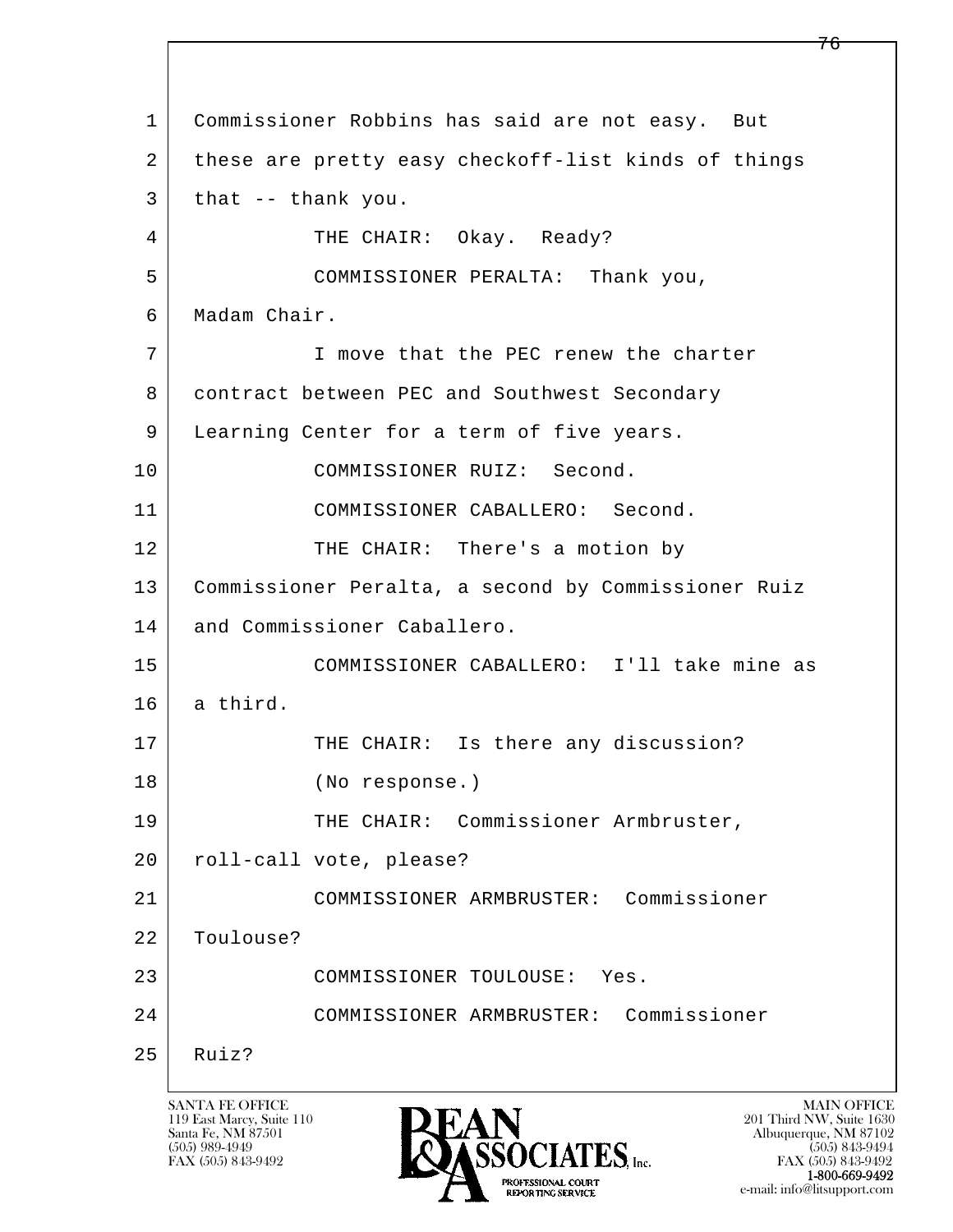l  $\overline{\phantom{a}}$ 1 COMMISSIONER RUIZ: Yes. 2 COMMISSIONER ARMBRUSTER: Commissioner 3 Robbins? 4 COMMISSIONER ROBBINS: Yes. 5 COMMISSIONER ARMBRUSTER: Commissioner 6 Peralta? 7 COMMISSIONER PERALTA: Yes. 8 COMMISSIONER ARMBRUSTER: Commissioner 9 Gipson? 10 THE CHAIR: Yes. 11 COMMISSIONER ARMBRUSTER: Commissioner 12 Caballero? 13 COMMISSIONER CABALLERO: Yes. 14 COMMISSIONER ARMBRUSTER: Commissioner 15 | Armbruster votes "Yes." 16 THE CHAIR: Motion passes seven-zero. 17 | Thank you very much. Congratulations. 18 COMMISSIONER ROBBINS: Congratulations. 19 | MS. CHRISTINE LUTZ: May I? 20 THE CHAIR: Certainly. 21 MS. CHRISTINE LUTZ: So with our two 22 seconds left, I, being a newbie, I had a whole 23 section of thank-yous. And one of them was to thank 24 the CSD. There hasn't been a time that I haven't 25 been able to turn to them. I'm brand new at this.

119 East Marcy, Suite 110<br>Santa Fe, NM 87501



FAX (505) 843-9492 FAX (505) 843-9492 e-mail: info@litsupport.com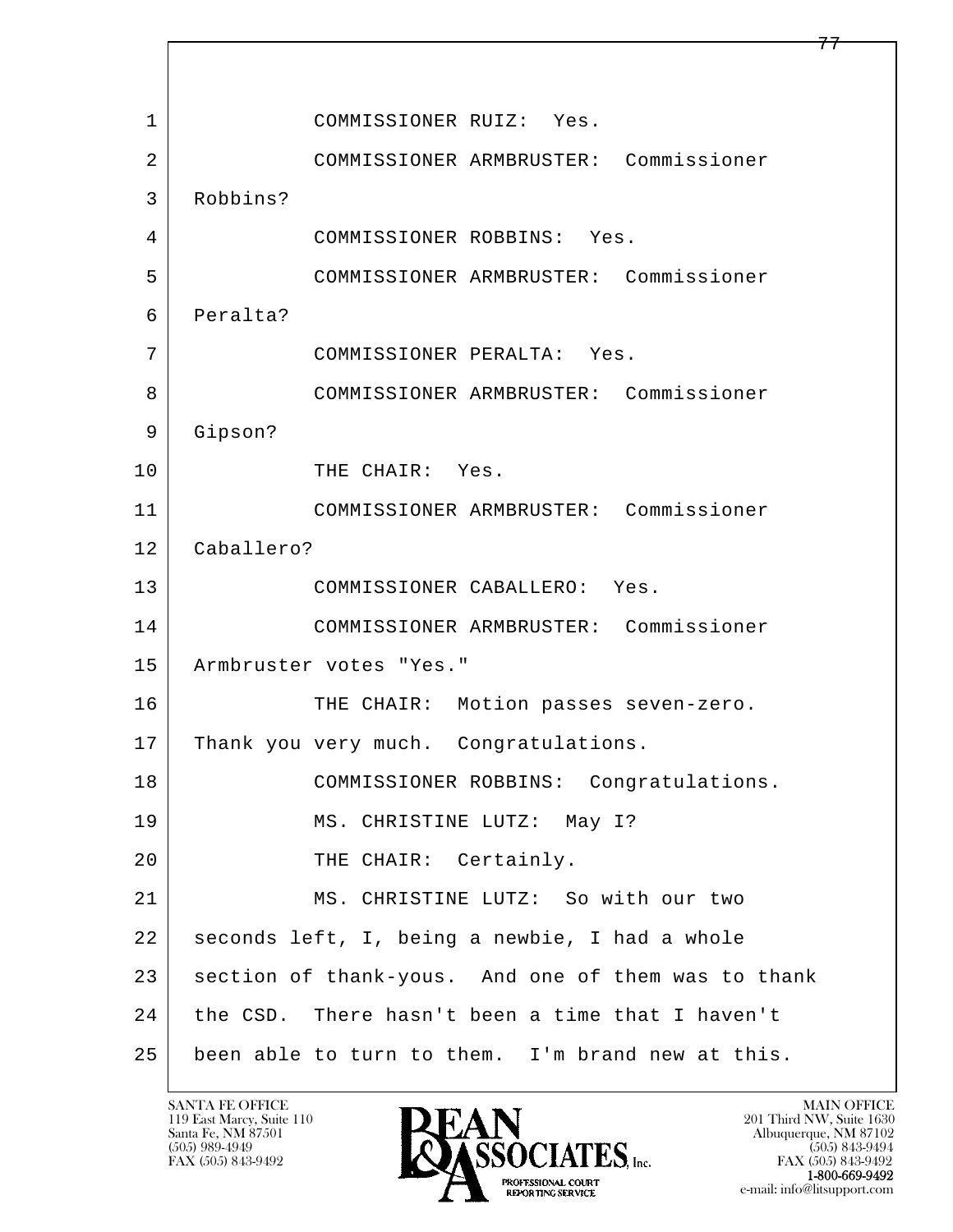l  $\overline{\phantom{a}}$ 1 And they have been wonderful. They have been very 2 helpful. But mostly, thank you to the Commission 3 for standing by us. Our philosophy this year is, 4 "Moving forward." It's time. 5 Thank you. Thank you for standing by us. 6 MS. DENISE DIXSON: Thank you. 7 MS. CHRISTINE LUTZ: I couldn't mean that 8 from deeper in my heart. Thank you. The school 9 deserves it. 10 THE CHAIR: Thank you. We appreciate 11 that. And we will see you at contract negotiations. 12 MS. CHRISTINE LUTZ: Thank you. 13 THE CHAIR: Thank you. 14 Commissioners, we're going to take a short 15 break before we -- 16 COMMISSIONER RUIZ: Thank you. 17 (Recess taken, 10:56 a.m. to 11:10 a.m.) 18 THE CHAIR: So thank you, once again, for 19 your patience and sitting in there with us. We 20 certainly appreciate that and all the work that 21 you've put into the application. So -- and I do see 22 that there's three people that have signed up; so I 23 do have that. So we're good to go with that. 24 So we will start once again with the CSD 25 summary, and then you'll have your 15 minutes to

119 East Marcy, Suite 110<br>Santa Fe, NM 87501



FAX (505) 843-9492 FAX (505) 843-9492 e-mail: info@litsupport.com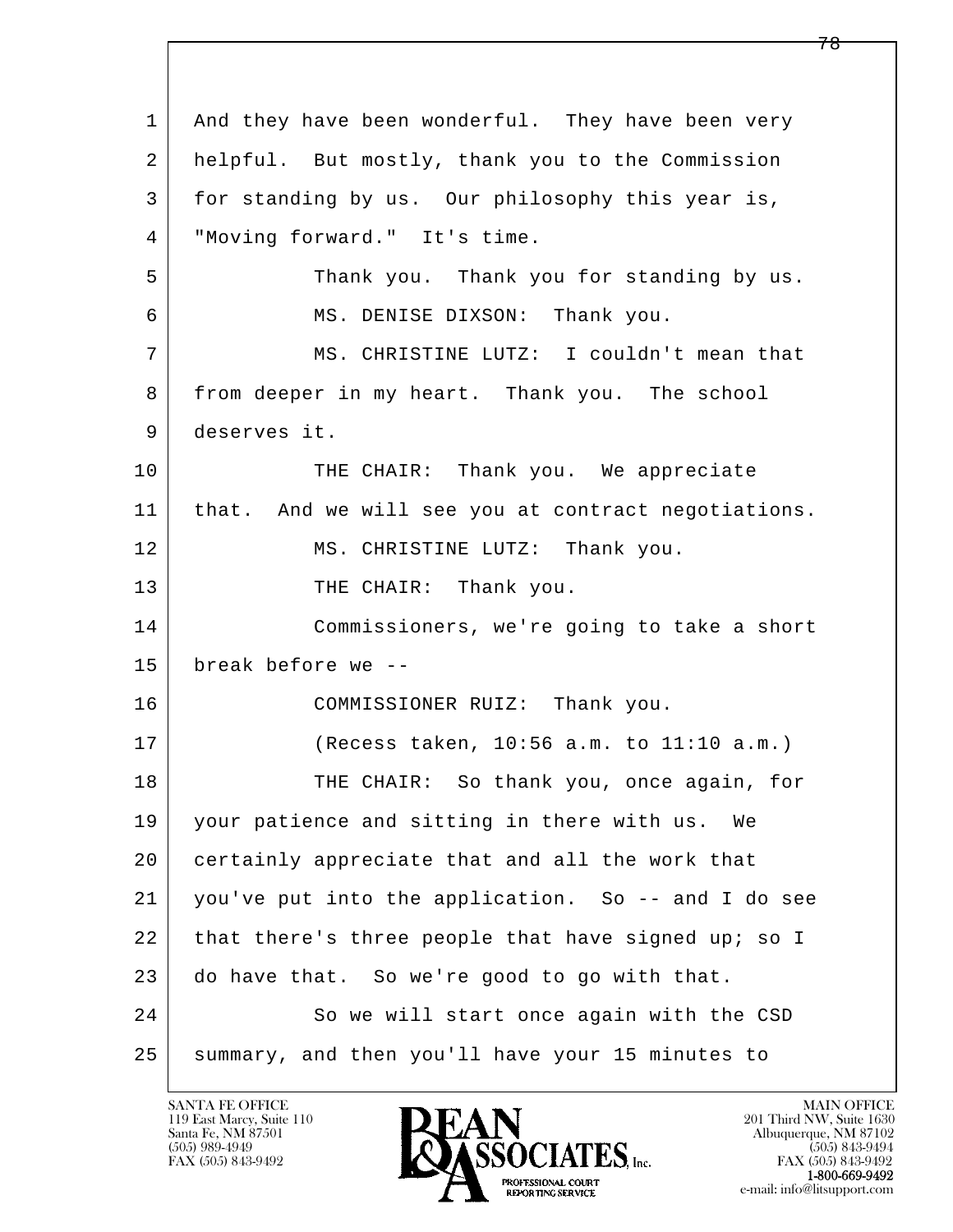l  $\overline{\phantom{a}}$  1 present. 2 MS. KAREN WOERNER: Thank you, 3 Madam Chair, Commissioners. 4 La Academia de Dolores Huerta has 5 unfortunately not made substantial progress during 6 the current term of its contract. In fact, the 7 school has been on a downward trend over the last 8 four years, as indicated on Page 32 of 46 in your 9 packets in the binder. 10 If you -- if I can refer the Commissioners 11 to that page, 32 of 46, you will see that the 12 overall grade, the proficiency rates, and the 13 current standing points have all declined fairly 14 dramatically over the last four years. 15 The same is true of the school improvement 16 points in Chart 4 shown on Page 33. Chart 5 shows a 17 negative growth index each year in both math and 18 reading, which indicates that the students are 19 growing less than expected, with zero being an 20 expected year's worth of growth. You can see in 21 | this chart that some of that growth are negative by 22 quite a significant amount, negative-2 and 23 negative-3 in some areas, showing far less than 24 expected year's growth. 25 The school overall grade for the last four

119 East Marcy, Suite 110<br>Santa Fe, NM 87501

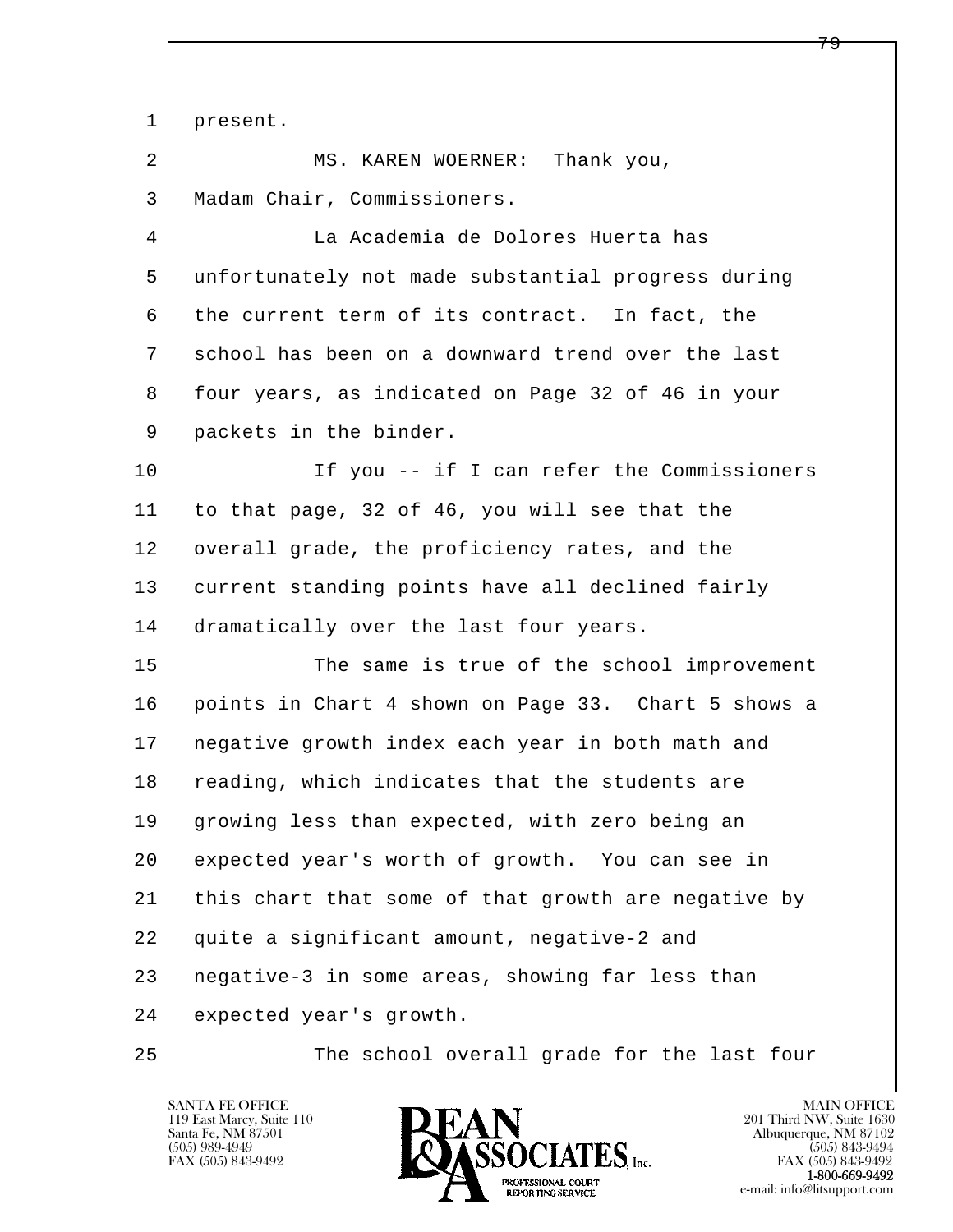l  $\overline{\phantom{a}}$  1 years has been an "F," as was the score in four of 2 the five components. The one area that did not earn 3 an "F" was the Opportunity to Learn component, which 4 represents attendance and surveys. 5 The school has also failed to meet most of 6 the mission-specific goals over the last few years, 7 which you can see on Page 38 of 46. There's a chart  $8$  there showing the  $-$ - summarizing the 9 | mission-specific goals. 10 Back on Page 5, as we talked about 11 earlier, your performance indicators and a chart of 12 those -- performance over the last two years is on 13 Page 5. 14 The school has shown improvement in the 15 | organizational, financial, and governance aspects. 16 However, as I just described, the school is not 17 making progress in its academic outcomes for 18 | students. In fact, the data, as I indicated 19 earlier, shows that the school is on a downward 20 trend in all academic areas. 21 Going back to Page 2, evaluation based on 22 the rubric shows that the school is failing to 23 demonstrate progress, again, in the academic 24 performance. 25 The school did submit a complete and

119 East Marcy, Suite 110<br>Santa Fe, NM 87501



FAX (505) 843-9492<br>**1-800-669-9492**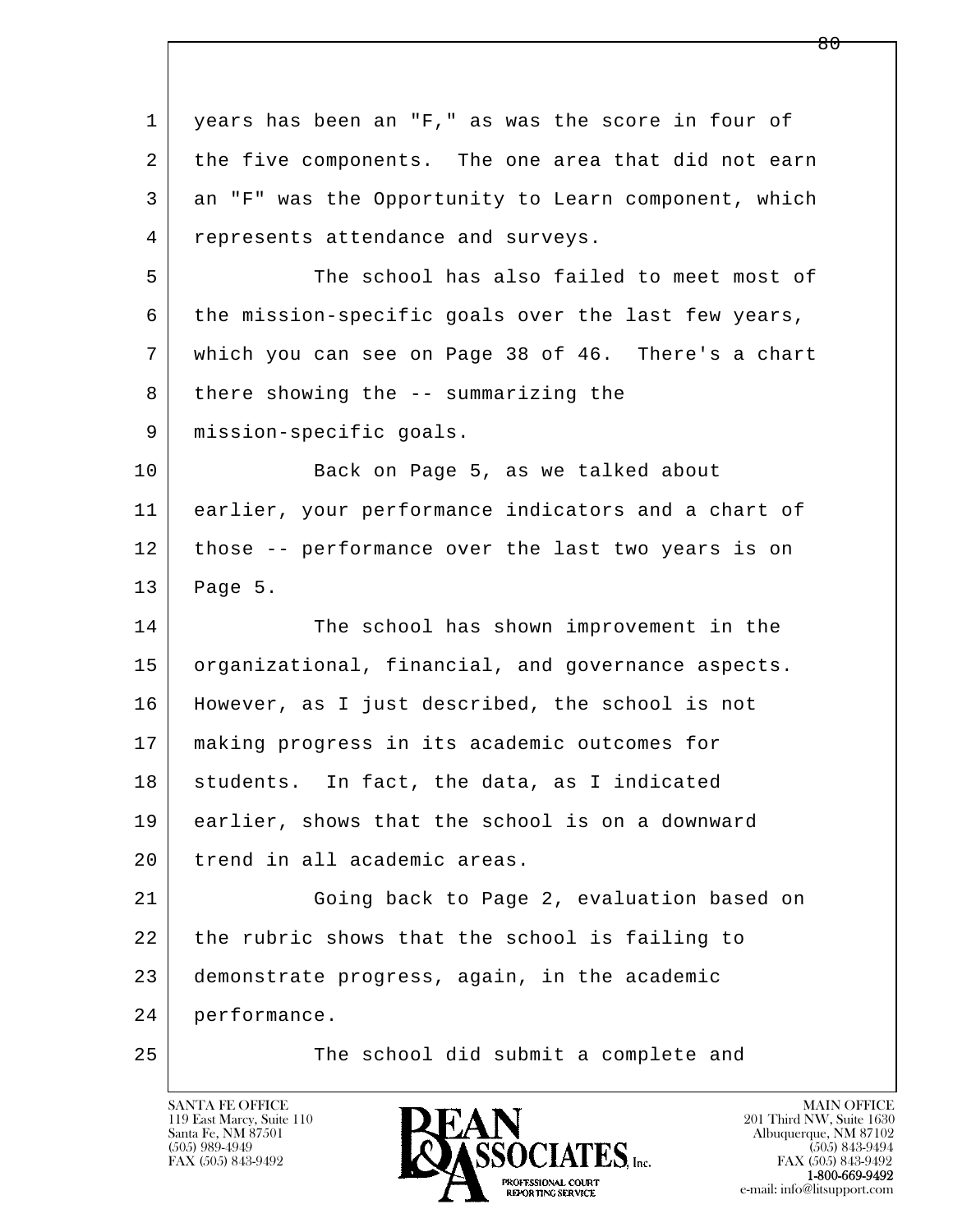l  $\overline{\phantom{a}}$  1 timely application, including obtaining a copy of 2 the E-Occupancy Certificate. However, due to the 3 fact that the school has failed to meet or make 4 substantial progress toward achievement of the 5 Department's standards of excellence and student 6 performance standards, the PED does recommend 7 non-renewal of this school's charter. 8 Thank you. 9 THE CHAIR: Thank you. And I'll remind 10 you to identify yourself and spell your last name 11 for the record. 12 MS. MELISSA MIRANDA: My name is Melissa 13 Miranda. M-I-R-A-N-D-A. And I'm the Head 14 | Administrator of La Academia for the past two years. 15 | MS. GALVAN DE LUCERO: My name is Sylvy 16 Galvan de Lucero. G-A-L-V-A-N, space, D-E, space,  $17$  L-U-C-E-R-O. 18 | T am the assistant principal and 19 instructional coach at La Academia as of August of 20 this year. 21 MS. MELISSA MIRANDA: We also have in 22 attendance Mirna Rodriguez, who is our business 23 | specialist. We have Alberto Prieto, who is our 24 | social studies teacher, and Roberto Renteria, who is 25 our creative media/conjunto Norteño teacher as well.

119 East Marcy, Suite 110<br>Santa Fe, NM 87501

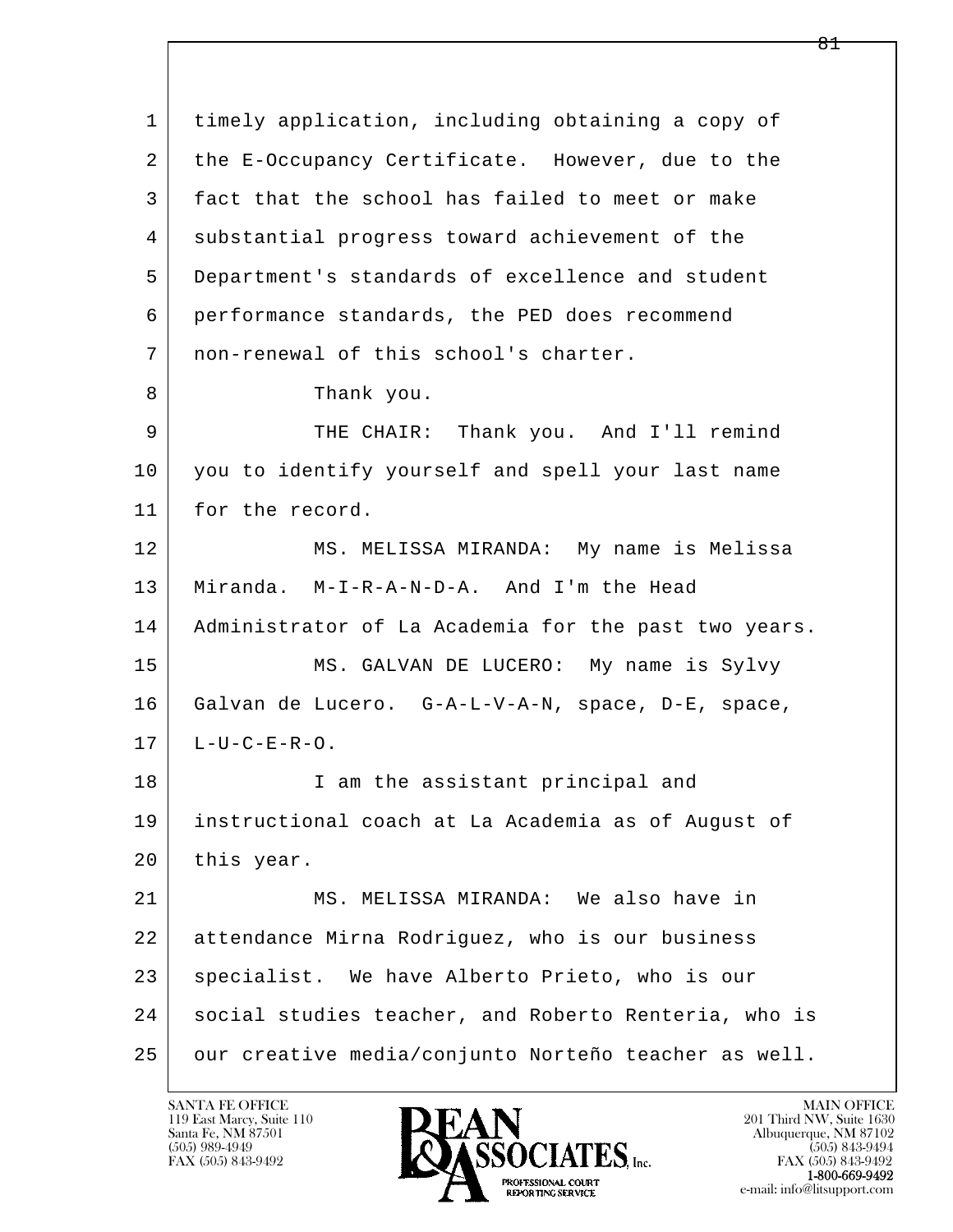| $\mathbf 1$ | Do I need to spell our last names? No?               |
|-------------|------------------------------------------------------|
| 2           | THE CHAIR: Are you okay?                             |
| 3           | THE REPORTER: I'm fine. Thank you.                   |
| 4           | MS. MELISSA MIRANDA: So as you know, we              |
| 5           | have -- you know, we have not been meeting our       |
| 6           | academic goals or our school-specific goals. But we  |
| 7           | have made several changes this school year. One of   |
| 8           | the changes -- and it's all outlined all in the      |
| 9           | application -- is we hired an instructional coach.   |
| 10          | We have common planning time. We also                |
| 11          | have implemented Professional Learning Communities.  |
| 12          | And our teachers receive weekly PD to address our    |
| 13          | academics.                                           |
| 14          | In addition, we have submitted a                     |
| 15          | New Mexico DASH plan, and we do analyze our data.    |
| 16          | We also have several students -- well, all           |
| 17          | students and several staff -- who were unable to     |
| 18          | attend.<br>However, they wanted their voices heard.  |
| 19          | So we do have a video presentation that was put      |
| 20          | together by students, our creative media students;   |
| 21          | so we would like to present that at this time.       |
| 22          | THE CHAIR:<br>Certainly.                             |
| 23          | (Media presentation.)                                |
| 24          | MS. MELISSA MIRANDA: Thank you for taking            |
| 25          | the time to listen to some of our students and staff |

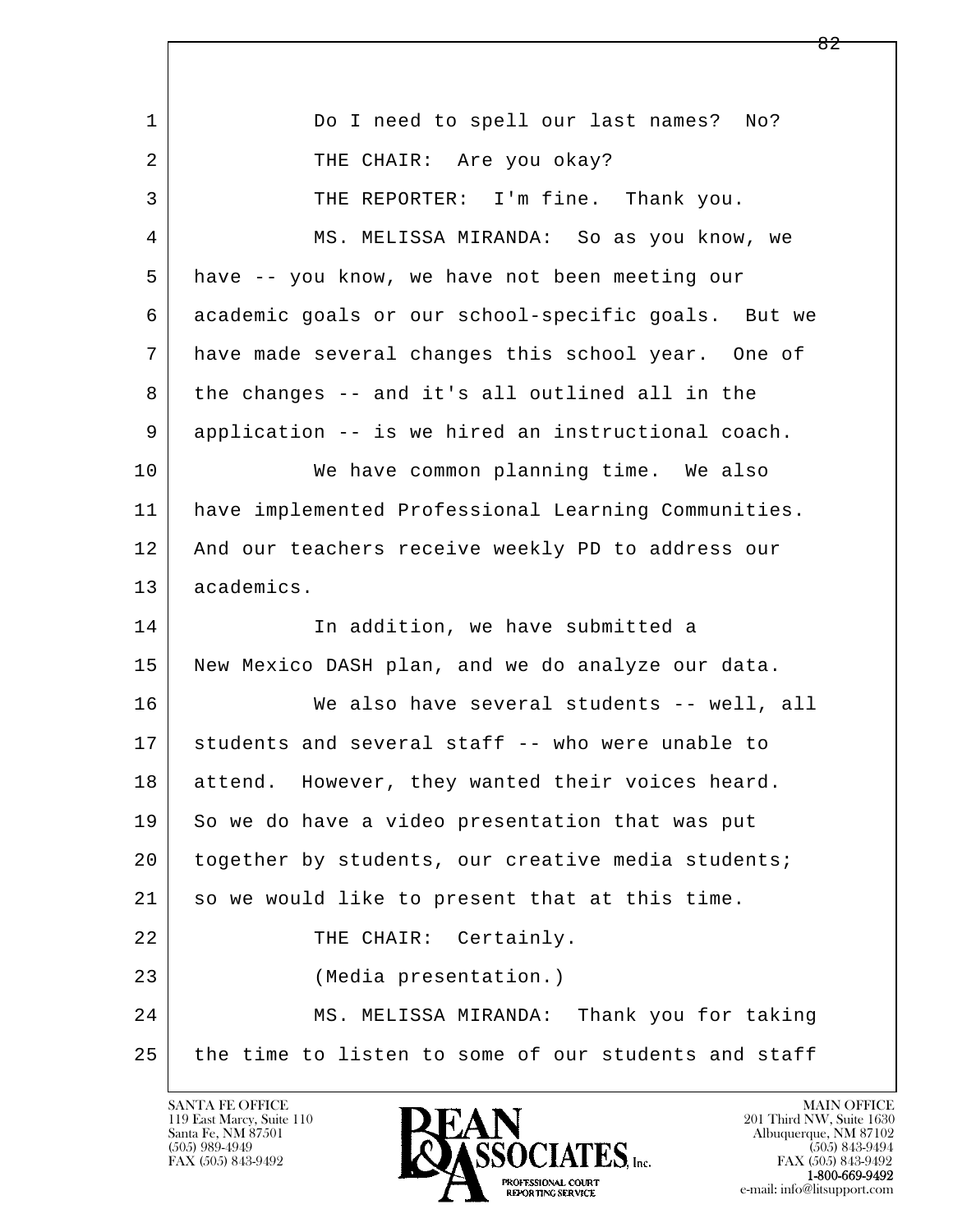l  $\overline{\phantom{a}}$  1 at La Academia. As you can see, we do gear towards 2 the Mexican culture. And we do understand that our 3 academics has been an issue. 4 We have overcome several issues, which was 5 our facility. To my knowledge, we were the worst  $6$  state  $-$  I mean  $-$  "the worst state"  $-$  the worst 7 facility for the last couple of years. And we did 8 | move into a new facility this year. 9 We have -- again, as stated in the 10 application, we have made a lot of changes. And 11 | right now, I'm just here to request time, time to 12 demonstrate that the changes that we're implementing 13 | will yield student success. 14 MS. GALVAN DE LUCERO: As Ms. Miranda 15 stated, the school itself -- I'm new to La Academia 16 as of August of this year. I came from the Gadsden 17 Independent School District where I've been an 18 instructional coach for the past six years and a 19 teacher within the District in language arts for 20 12 years prior to that. So I've been in education 21 for a while, and I love our kids. 22 And I agreed to come to La Academia 23 because I love the vision and the goal of the school 24 to help these students build self-esteem through 25 performance, through embracing their culture and who

119 East Marcy, Suite 110<br>Santa Fe, NM 87501

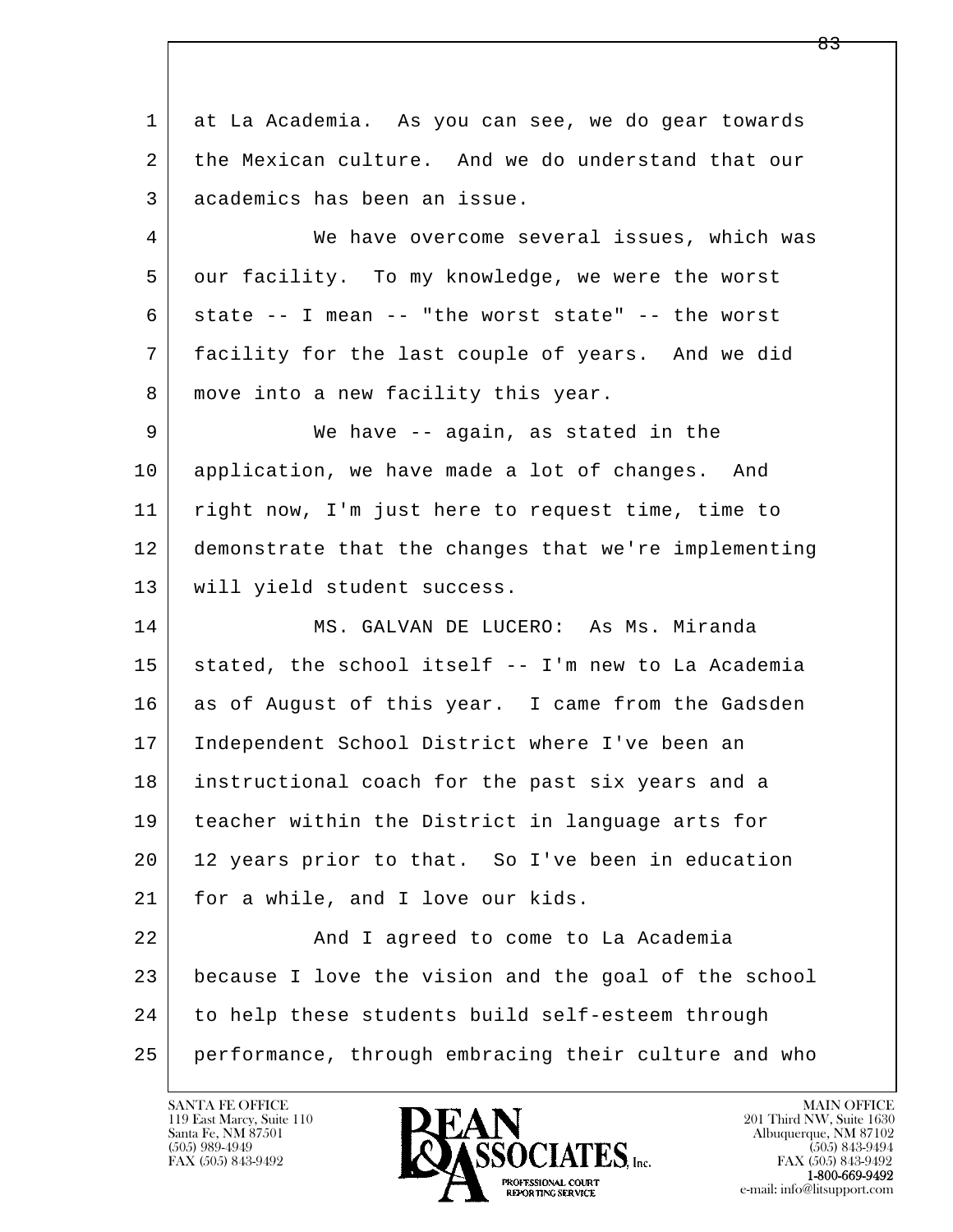1 they are.

| $\overline{2}$ | However, I do know that La Academia had              |
|----------------|------------------------------------------------------|
| 3              | struggled for a while due to various different       |
| 4              | reasons. And Ms. Miranda has had to go through a     |
| 5              | bit of a housecleaning process. And now that that    |
| 6              | is taken care of, we have been able to focus on      |
| 7              | academics as of this year.                           |
| 8              | As the instructional coach, I've come in             |
| 9              | to kind of help guide that process. We've developed  |
| 10             | common lesson planning time. We meet regularly with  |
| 11             | our core teachers. We've also created consistent     |
| 12             | expectations throughout the campus for all of our    |
| 13             | teachers, which were not in place before, from       |
| 14             | lesson planning to how students are assessed on a    |
| 15             | regular basis.                                       |
| 16             | We've also implemented performance                   |
| 17             | contracts that also address the academic performance |
| 18             | of our students in those performance groups so that  |
| 19             | they want to continue to take advantage of those     |
| 20             | opportunities, that they need to take care of their  |
| 21             | academic performance as well.                        |
| 22             | We've also brought in the Illuminate                 |
| 23             | assessment system, which is PARCC-aligned and will   |
| 24             | help give us more regular snapshots of how our       |
| 25             | students are performing. And it gives us data which  |

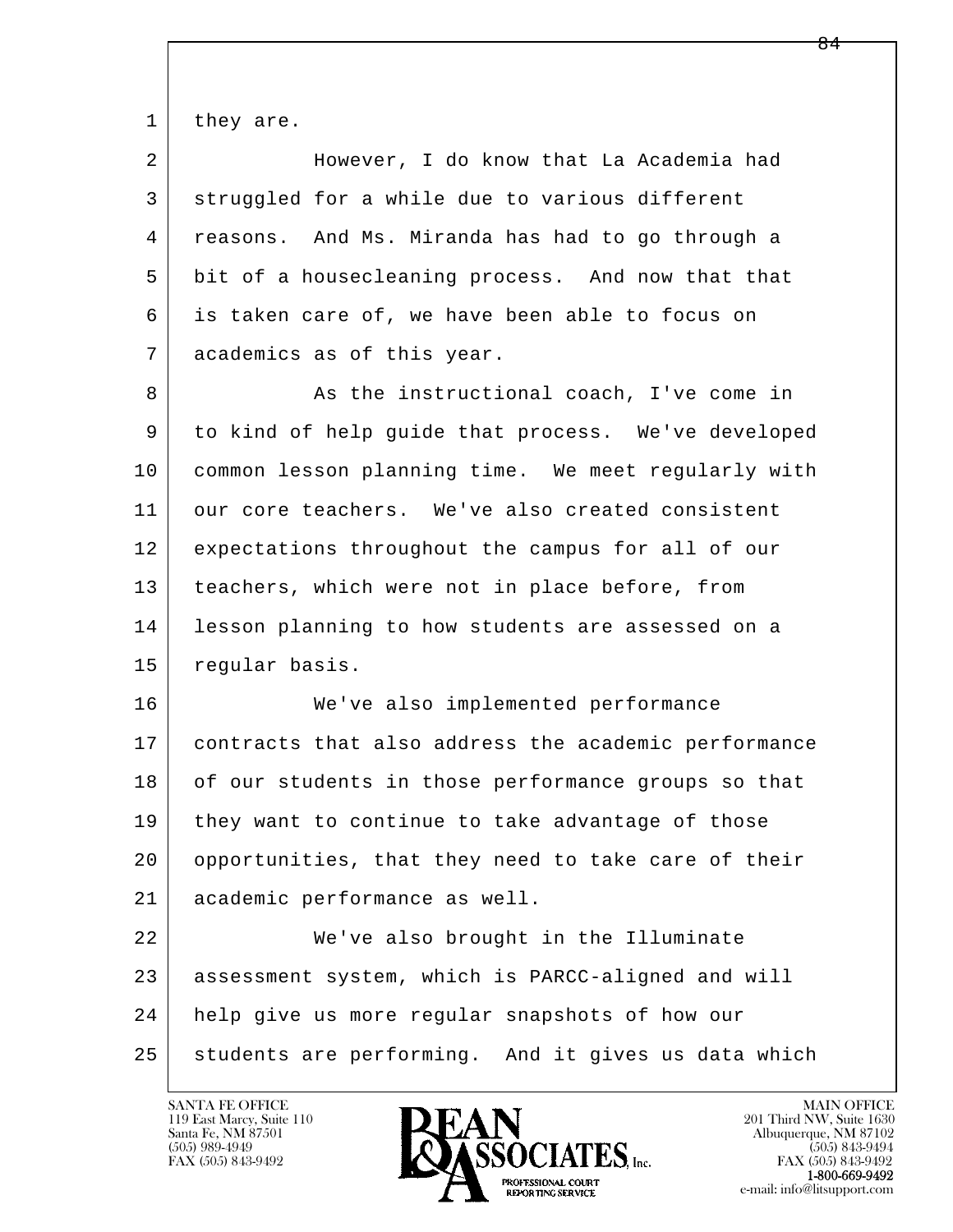l  $\overline{\phantom{a}}$  1 we can use in our PD to address the deficits with 2 our students and guide instruction in the classroom, 3 as well as make recommendations for interventions or 4 after-school tutoring that students might benefit 5 from in order to increase their academic 6 performance. 7 | Another thing that we are working towards 8 this year, I'm completing the Verizon grant for 9 Project Lead the Way to bring in more of the science 10 and technology component to our campus as well. 11 MS. MELISSA MIRANDA: I think we're done. 12 Thank you. 13 THE CHAIR: That's fine. That's fine. 14 MS. GALVAN DE LUCERO: We like to keep it 15 | short and simple. 16 THE CHAIR: There are three people that 17 signed up for public comment. So you've got about 18 two-and-a-half minutes apiece. You're not obligated 19 to take the two-and-a-half minutes; but you are 20 afforded that time. 21 And the first person on the list is Albert 22 Prieto. 23 FROM THE FLOOR: Madam Chair and PEC 24 Commission members, first of all, thank you for 25 taking the time and doing this work that you do for

119 East Marcy, Suite 110<br>Santa Fe, NM 87501



FAX (505) 843-9492<br>1-800-669-9492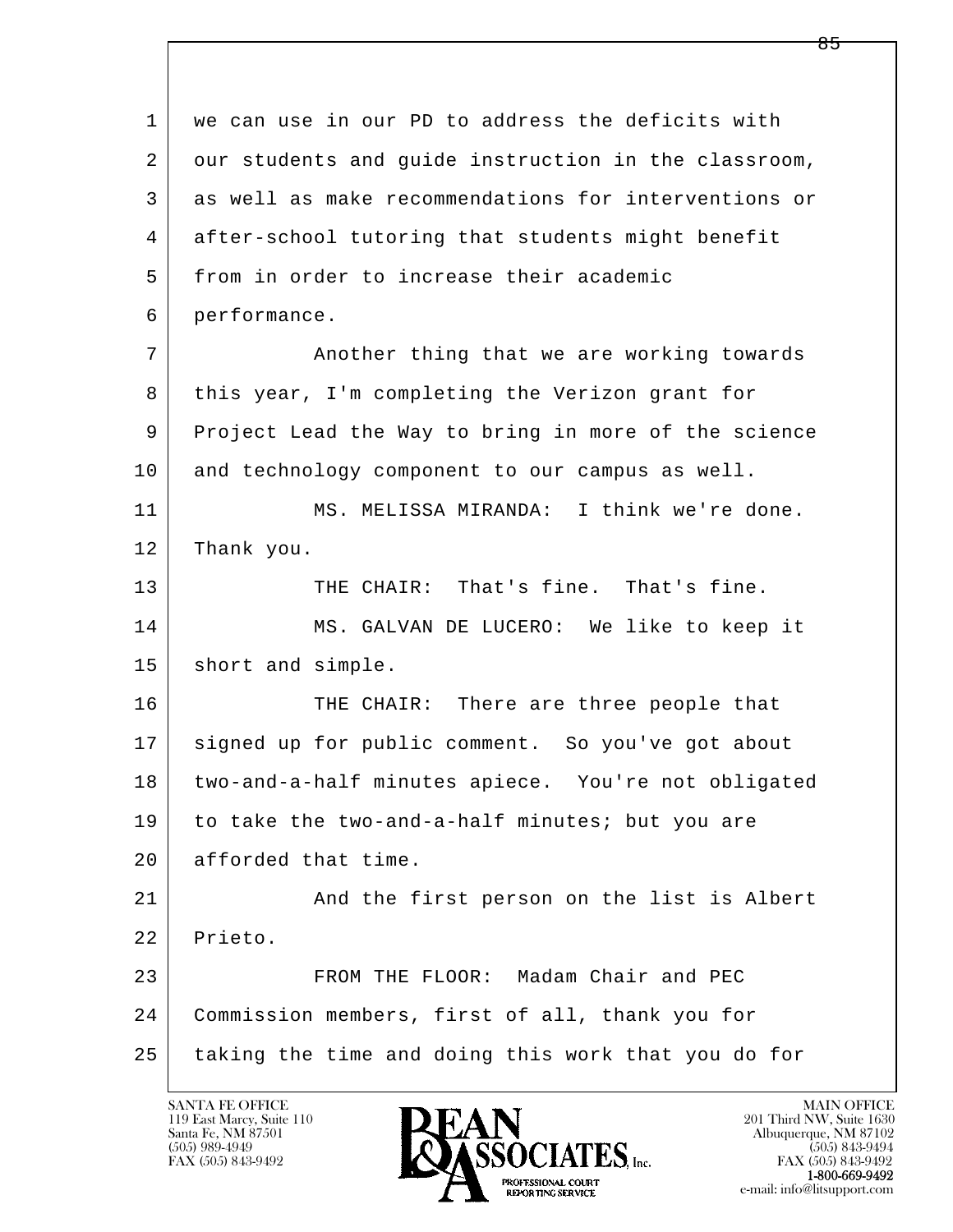1 all the schools.

2 | I don't know if I have to repeat my name 3 and spell my last name?

4 THE REPORTER: (Reporter Indicates.) 5 | FROM THE FLOOR: No? Okay.

 6 I'm here just to share a little bit about 7 our students. And as you can see in the video, our 8 student population is very unique. Most are of 9 Mexican-American descent. Not that we don't have 10 other ethnic backgrounds; but the majority are 11 Mexican Americans.

12 So we have students that are Gab-ree-EL, 13 not GA-bree-el; right? Natalia, not Natalie. And 14 I'm not saying that those latter names are bad; it's 15 just that those first names are unique to our 16 student population. So what I'm trying to say is 17 | that our school provides a positive and proud 18 cultural identity through the performing arts and 19 the close relationships that we build with our small 20 population of students.

l  $\overline{\phantom{a}}$ 21 So part of our school mission is to 22 instill a strong identity so it can lend itself to 23 the academic success. And we have achieved the 24 first part, but have fallen short on the academics 25 for now, as we all understand.

119 East Marcy, Suite 110<br>Santa Fe, NM 87501

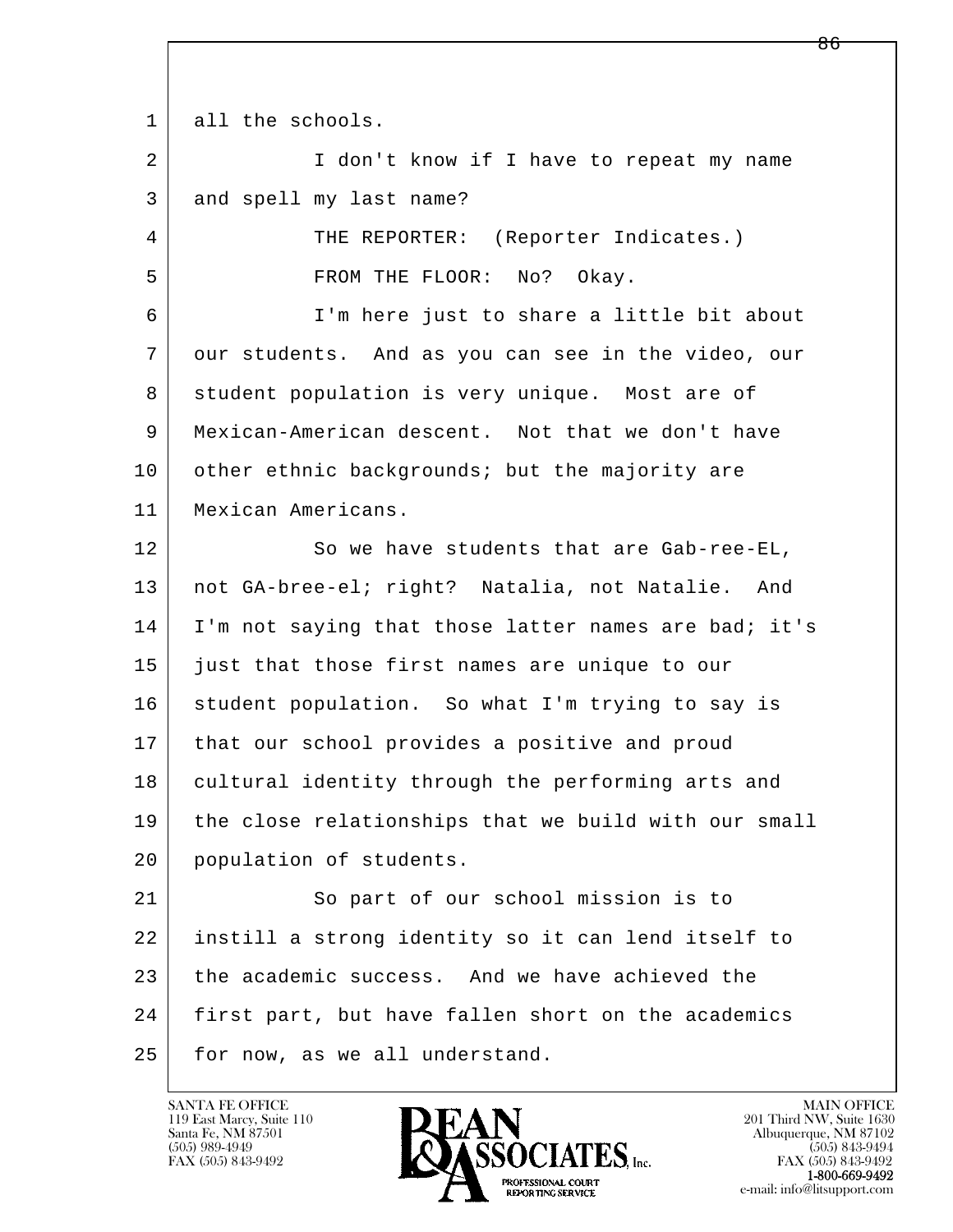1 But, again, with the changes that have 2 occurred, just the -- the new building that we are 3 in. Previously, I was in a little 10-by-20 area 4 with about 23 students; so classroom management was 5 very difficult, and the facilities did not lend 6 themselves to a classroom. So this new building we 7 are in, it was built as a school. So that's one of 8 the things that we have new. 9 Our head administrator, of course, is 10 striving to make positive changes so we can become 11 in compliance. 12 | The Mand then, like Ms. De Lucero was saying, 13 she is with us starting in January. So she is the 14 assistant principal -- August, I'm sorry -- the 15 assistant principal and instructional coach. And 16 with her -- and she has lots of great ideas and 17 strategies that are -- or arrows starting to align 18 so we can have a more systemic approach, especially 19 with the academics.

l  $\overline{\phantom{a}}$ 20 So I'm not going to go over the PLCs and 21 Illuminate and everything else that she has started. 22 But I just wanted to state that any colleagues and I 23 are confident that with a bit more time, we can 24 hopefully reverse this downward trend that we know 25 we are in.

119 East Marcy, Suite 110<br>Santa Fe, NM 87501

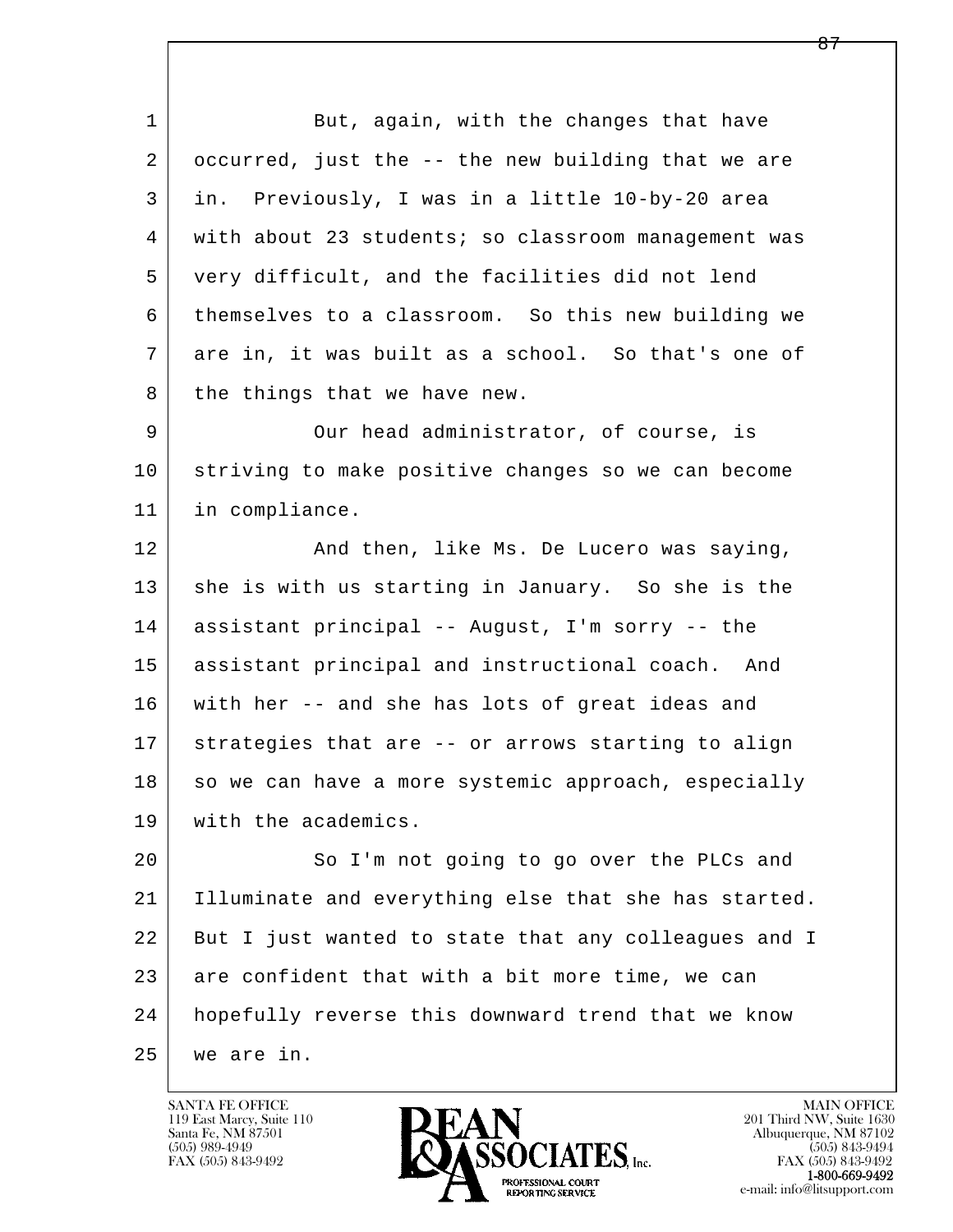l  $\overline{\phantom{a}}$ 1 Thank you. 2 THE CHAIR: Thank you. Next on the list 3 is Mirna Rodriguez. 4 MS. FRIEDMAN: You have five minutes left. 5 FROM THE FLOOR: Good morning, Commission 6 members. I am here to state that I have been 7 employed at La Academia for the past nine years. I 8 have been one of the staff members that has been 9 there the longest, and I have seen the various 10 struggles that the school has had. 11 I work in the office; so I work directly 12 with the head administrator. And I have worked with 13 three different administrators. I can share with 14 you that one of the concerns of every administrator 15 has been the moving of our facility. The concern 16 was the rating of the State, us being the worst 17 building in the state. 18 | The Mand I was very proud and excited to know 19 that we actually were able to move and that I had 20 the opportunity to experience that move into the new 21 facility that we are able to accomplish last school 22 year. 23 I have also been able to observe the 24 Stability of La Academia through the new head 25 administrator. I can see that the hiring of the

119 East Marcy, Suite 110<br>Santa Fe, NM 87501

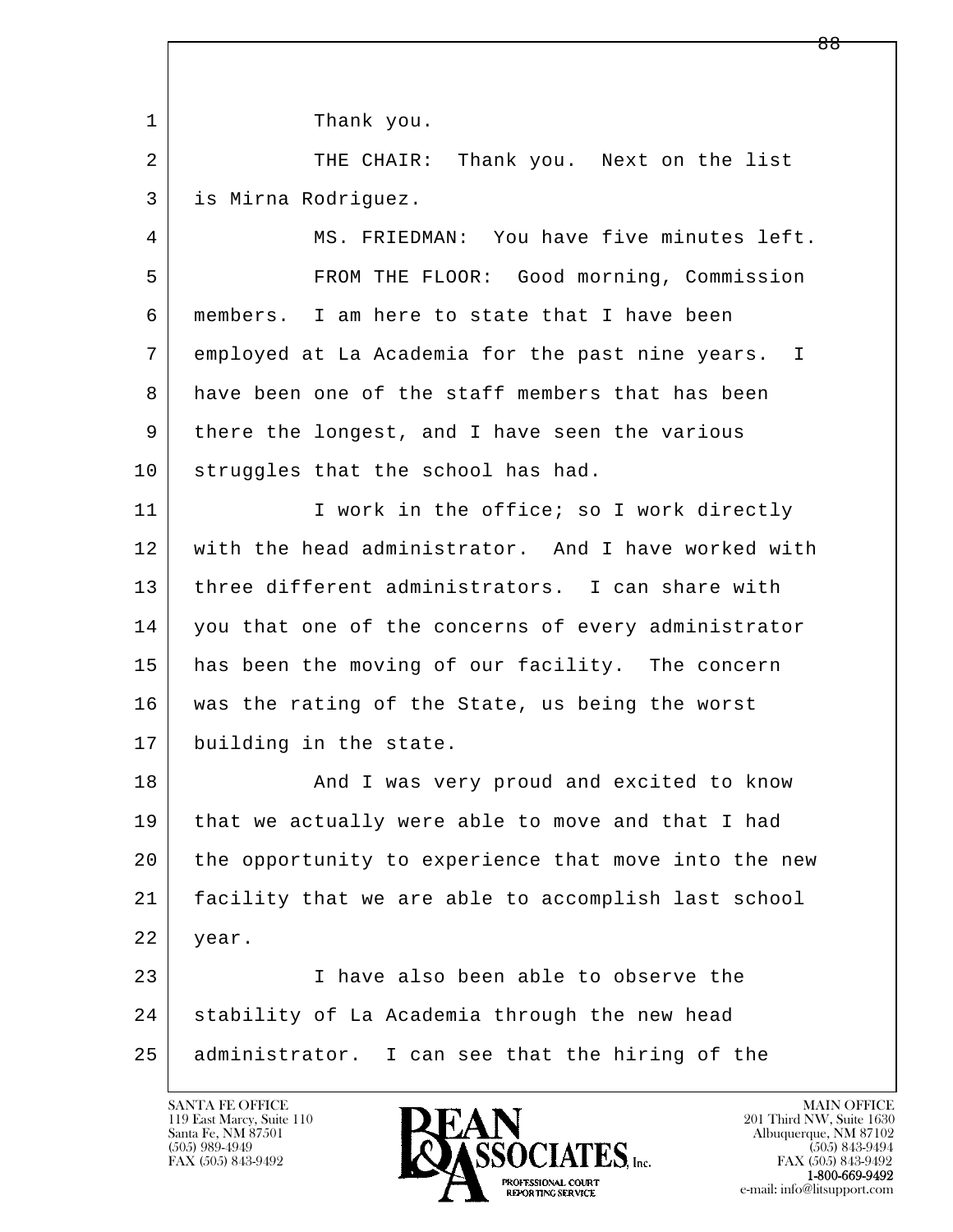l  $\overline{\phantom{a}}$  1 instructional coach and observing how she has 2 instructed or -- or instructs the teachers and plans 3 this common planning time, I have seen that. 4 And not only I have seen that through 5 being an employee of La Academia, but also because 6 my son has the opportunity to attend La Academia for 7 the past three years. He left last school year as 8 an eighth-grader. And he had not only the 9 opportunity to learn more about his culture, but 10 also he did very well academically. And currently, 11 he is attending Early College -- Arrowhead Early 12 College High School in Las Cruces. He is a freshman 13 there, and he is still maintaining his grade level 14 average as "A"s and "B"s. And I can -- honestly, I 15 really feel, as a parent and also as an employee, 16 that La Academia has made a difference in him. 17 | THE CHAIR: Thank you. And, finally, 18 Roberto Renteria. 19 | FROM THE FLOOR: So thank you, 20 Madam Chair, for the opportunity to speak. I'd just 21 kind of like to keep it brief. I teach CMT and 22 music at La Academia Dolores Peralta. And prior to, 23 I kind of -- I toured for a couple of years, music. 24 So my music is in background. And it was a great 25 incentive for the kids, just the opportunity that I

119 East Marcy, Suite 110<br>Santa Fe, NM 87501



FAX (505) 843-9492<br>**1-800-669-9492**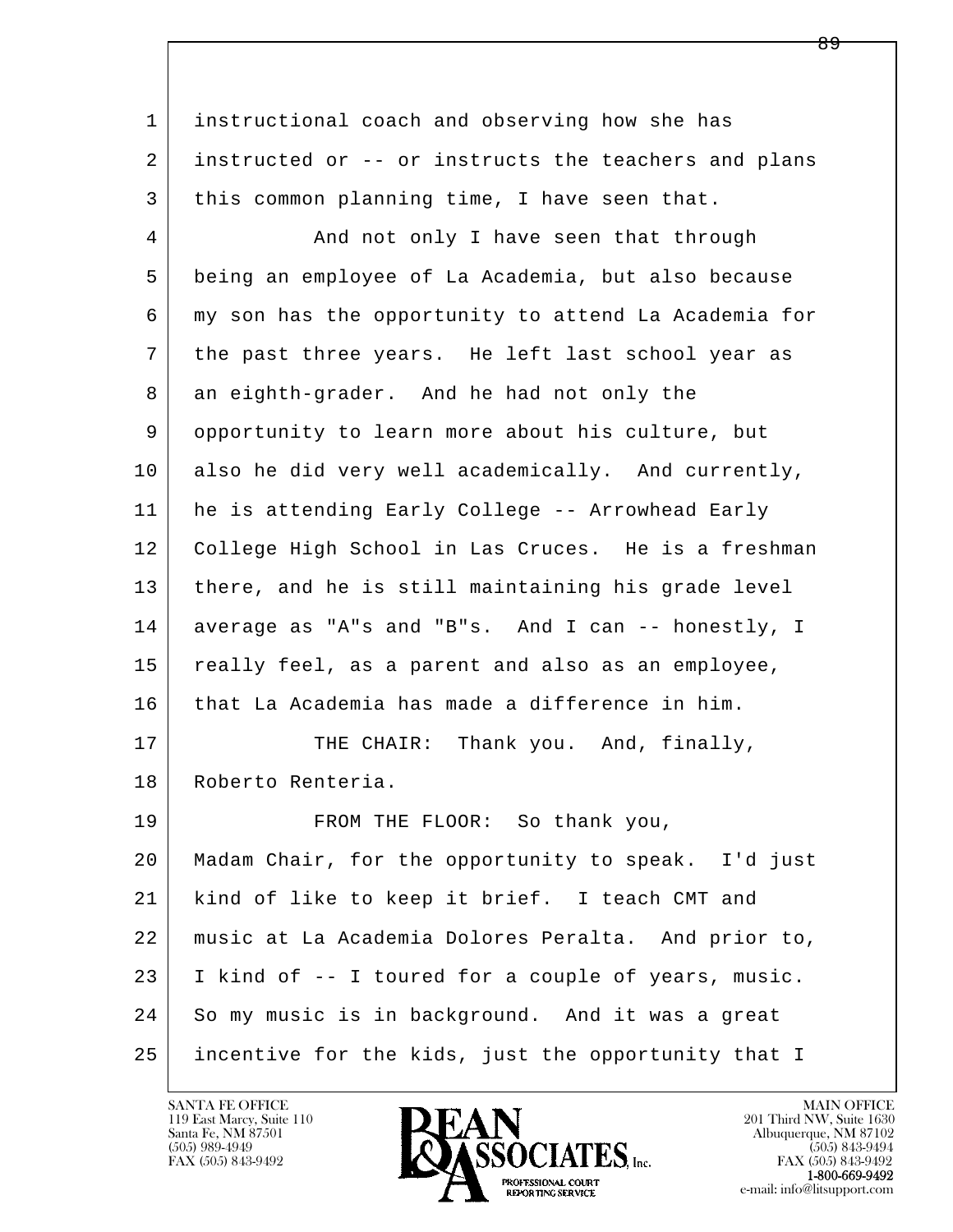l  $\overline{\phantom{a}}$  1 got to tour, because when we put -- when we go out 2 to the community or share our talents, they're not 3 only recognized in the City of Las Cruces, but as 4 | you could tell from the video, there's a lot of 5 people that follow the school and the music through, 6 like, in Mexico and Texas and all the way up to 7 Detroit, to Pontiac City, Detroit. 8 So it's very special, this school. The 9 school is very special, and the facility was a big 10 concern. I'm also very glad that for this year, it 11 was the first year that -- like, during the cold and 12 stuff, the kids actually have somewhere to eat. 13 Everybody's nice and warm. 14 So thank you. Thank you for your time. 15 THE CHAIR: Thank you. 16 Okay. And I've publicly stated this, that 17 every time I've walked out of the old building, I 18 | kiss the ground that I survived being in that 19 building. No one can understand how bad that 20 facility was unless you walked into it. 21 MS. MELISSA MIRANDA: We have T-shirts, "I 22 Survived La Academia." 23 THE CHAIR: It was dark, depressing, and 24 dangerous. That's -- you know, those three -- the 25 triple D's, with cafeteria tables that had to be

119 East Marcy, Suite 110<br>Santa Fe, NM 87501



ዓ A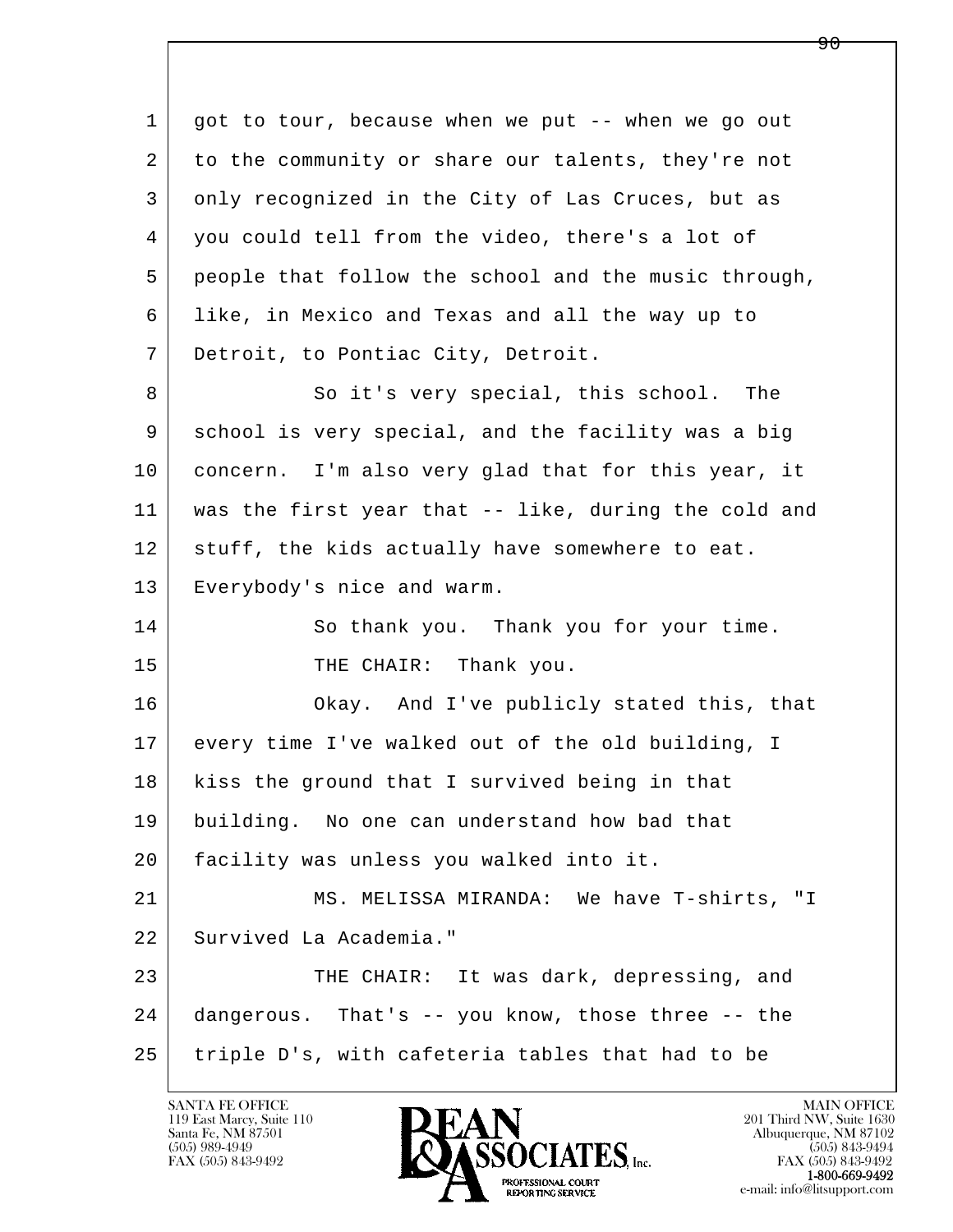| 1  | stored in the hallways and then go outside. It      |
|----|-----------------------------------------------------|
| 2  | was -- it was a mess.                               |
| 3  | So I truly appreciate -- but full                   |
| 4  | disclosure. Let's -- we have to be fully honest     |
| 5  | about this. There was a reach-out by LCPS to get    |
| 6  | you into a better building earlier; so that         |
| 7  | that's -- I'm going to say publicly, that was a     |
| 8  | shame that that did not happen. But this could be a |
| 9  | different story right now with that facility.       |
| 10 | So that I appreciate the fact that LCPS             |
| 11 | reached out again and offered still one of the      |
| 12 | worst-conditioned buildings in the state because of |
| 13 | its age, but a far better place. But it was         |
| 14 | unfortunate that those doors closed three years ago |
| 15 | to get the school into a building. That was the     |
| 16 | unfortunate fault of the previous head              |
| 17 | administrator.                                      |
| 18 | MS. MELISSA MIRANDA: Right. Not me.<br>I.           |
| 19 | would have taken it.                                |
| 20 | THE CHAIR: That -- that was a shame.                |
| 21 | MS. MELISSA MIRANDA: Yes.                           |
| 22 | THE CHAIR: So there's a -- there's a                |
| 23 | number of elephants in the room that we do need to  |
| 24 | address.                                            |
| 25 | MS. MELISSA MIRANDA: Yes.                           |

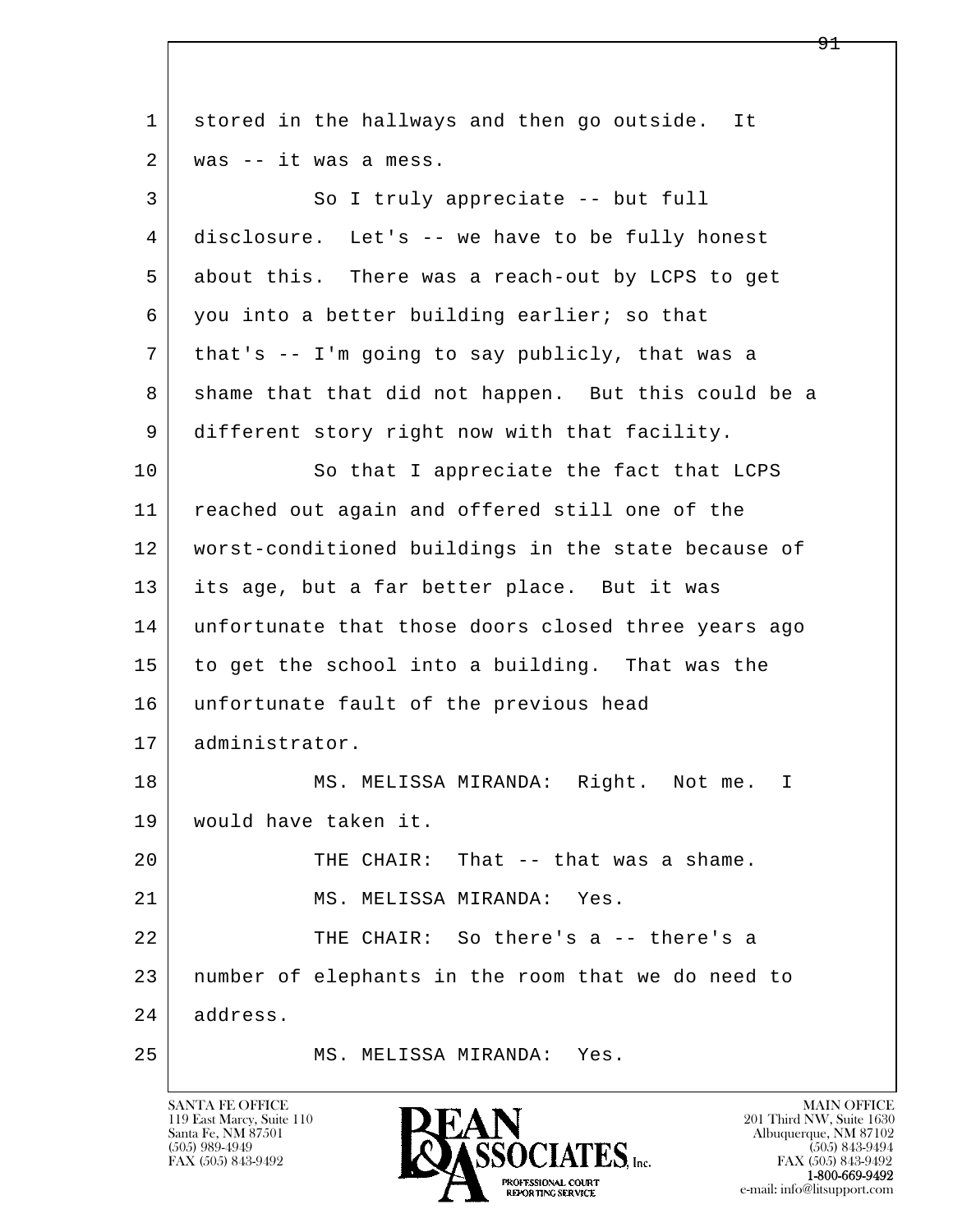l  $\overline{\phantom{a}}$ 1 THE CHAIR: Your performance framework 2 included -- your previous performance framework 3 included Short Cycle Assessments, which were not 4 done. 5 | MS. MELISSA MIRANDA: Right. 6 THE CHAIR: My biggest concern was people 7 knew that they weren't being done. And there didn't 8 even appear to be, after the exit of the previous 9 | head administrator, that there was a -- there was 10 any attempt to revive those. 11 MS. MELISSA MIRANDA: Yes, we did. Last 12 year, we had Istations in place. 13 THE CHAIR: But that was not -- but 14 here's -- okay. Here's part of the problem. You 15 | chose to do that on your own without communicating 16 to the PEC what you were doing, what the goals were, 17 so that you had a performance framework in place. 18 | And I know you were one of the schools that had 19 Discovery, I do believe. 20 MS. MELISSA MIRANDA: Yes. Yes, we were. 21 We did. 22 THE CHAIR: And then Discovery went away. 23 MS. MELISSA MIRANDA: Right. 24 THE CHAIR: But the requirement was for 25 the PEC to be notified. And we had made that public

119 East Marcy, Suite 110<br>Santa Fe, NM 87501

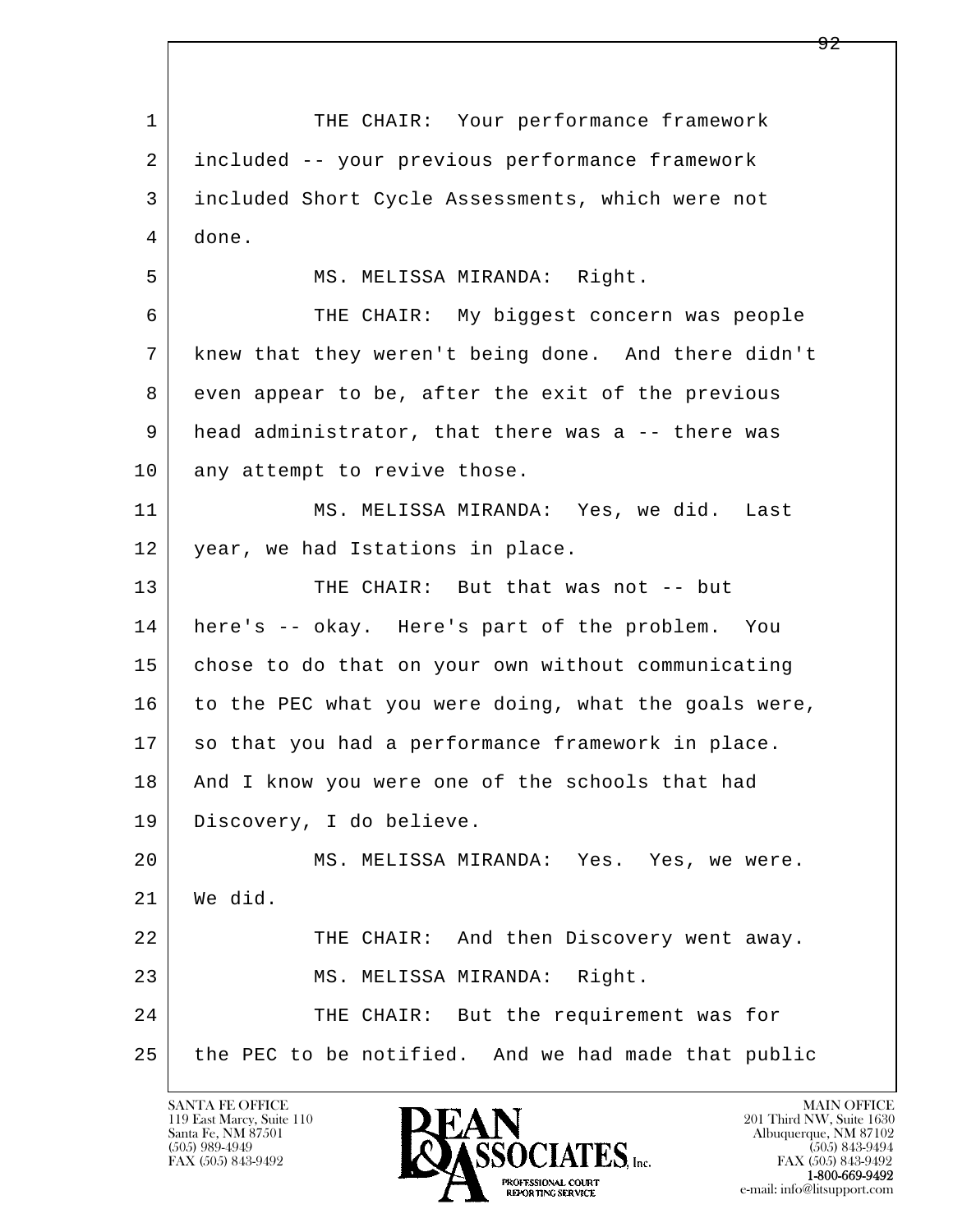l  $\overline{\phantom{a}}$  1 statement that any school that wished to make the 2 switch-out, because it needed to be done, they 3 needed to communicate to us what it was and what 4 those targets were going to be. So that to our 5 knowledge, there was no attempt to complete the 6 performance framework, from any communication to us. 7 So that's, you know, discouraging. 8 MS. MELISSA MIRANDA: And I apologize. I 9 Yeah. I wasn't aware of that when we put the 10 Istation, you know, in place. I came on as the 11 interim, and, you know, I was just trying, you know, 12 to get it started. 13 THE CHAIR: I know. And I'm not trying to 14 throw you under the bus. But an excuse that we 15 never take is, "I'm the new head administrator." 16 MS. MELISSA MIRANDA: Right. Oh, yeah. 17 No. 18 THE CHAIR: Because a constant -- and here 19 is another elephant in the room -- a constant should 20 be the governance council. And whether there's a 21 new head administrator or not, you have a governance 22 council that is the core that's supposed to be 23 running -- helping to run that school that should be 24 able to keep -- should know the performance 25 framework, should know that contract, should be

119 East Marcy, Suite 110<br>Santa Fe, NM 87501

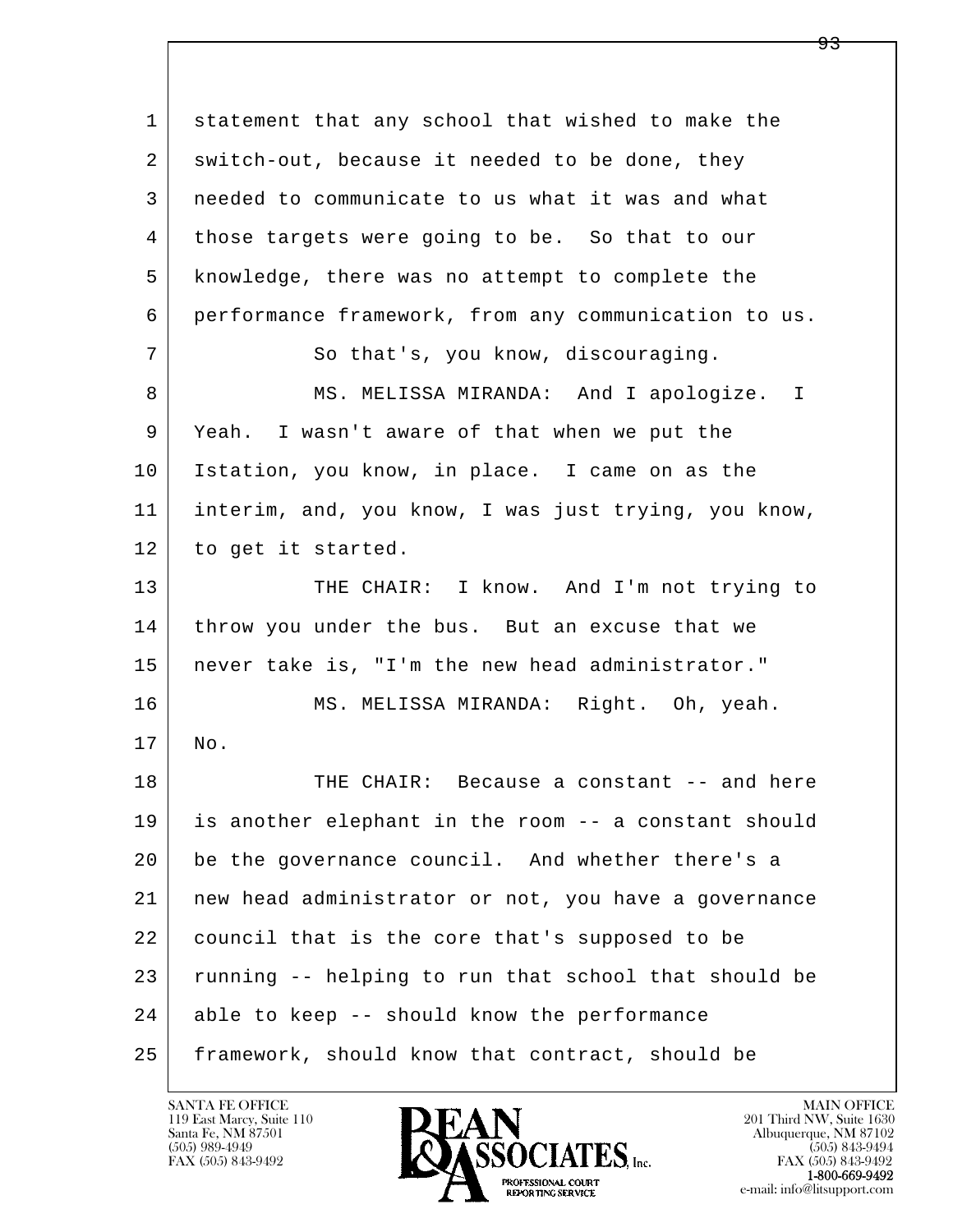| $\mathbf 1$ | having those discussions, so that those questions    |
|-------------|------------------------------------------------------|
| 2           | come from the governance council.                    |
| 3           | But here's the second -- the second of               |
| 4           | multiple shoes that are going to drop.               |
| 5           | You've had such constant changes on that             |
| 6           | governance council. And I -- and I understand that   |
| 7           | part of it is you've got a core of that governance   |
| 8           | council that there's a requirement that they be      |
| 9           | current students' parents. You've got that core on   |
| 10          | your governance council. So those folks are always   |
| 11          | moving in and out because kids graduate; at least    |
| 12          | you hope they graduate, so that that happens.        |
| 13          | But then you've got what's supposed to be            |
| 14          | your constants. And your constants are constantly    |
| 15          | changing. And I -- you know, I don't know -- I       |
| 16          | don't know if you can address it. I don't know how   |
| 17          | you -- how you address it well. But that is -- even  |
| 18          | this year, there's been, I think, significant        |
| 19          | changes on that governance council, if I'm not --    |
| 20          | MS. MELISSA MIRANDA: We've had -- one,               |
| 21          | the GC president. She had some medical issues.<br>So |
| 22          | she stepped down.                                    |
| 23          | THE CHAIR: Do you have any governance                |
| 24          | council members here today?                          |
| 25          | MS. MELISSA MIRANDA: No, unfortunately.              |
|             |                                                      |

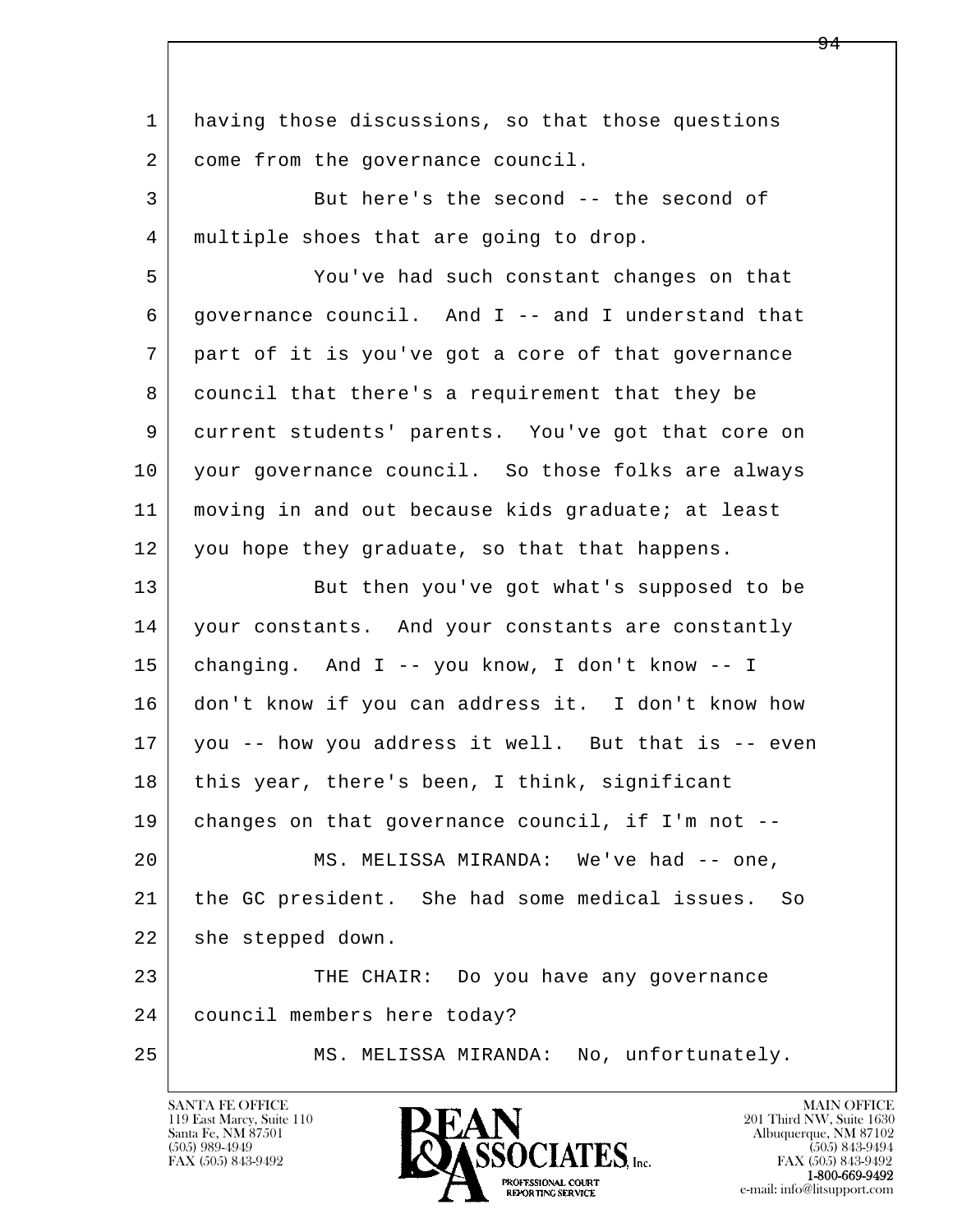l  $\overline{\phantom{a}}$ 1 THE CHAIR: And, see? That's -- as 2 Commissioner Toulouse mentioned before, that's a 3 real concern for us, that if there's -- if there's a 4 real investment -- and I understand -- we all 5 understand investment of time having to come here, 6 you know. 7 And more -- Commissioner Ruiz and I more 8 than anyone understand the travel that's involved in 9 it. And for those folks here that don't understand, 10 this is in my district. This is a school that's in 11 my hometown. So -- 12 MS. MELISSA MIRANDA: We did have --13 THE CHAIR: I understand. But you've got 14 how many members on your governance council? 15 | MS. MELISSA MIRANDA: There's two, three, 16 four, five. 17 THE CHAIR: And one of them can't come up 18 here to show their support for this school? They're 19 | the -- they're your -- they're your board. They're 20 the people that are -- that we're charging to run 21 this school. And they can't invest time to come up 22 to show their support. That says a lot to us about 23 investment in this school, you know. 24 So I don't know if you want to -- want to  $25$  touch -- I don't know if there's a -- if there is a

119 East Marcy, Suite 110<br>Santa Fe, NM 87501



FAX (505) 843-9492<br>**1-800-669-9492**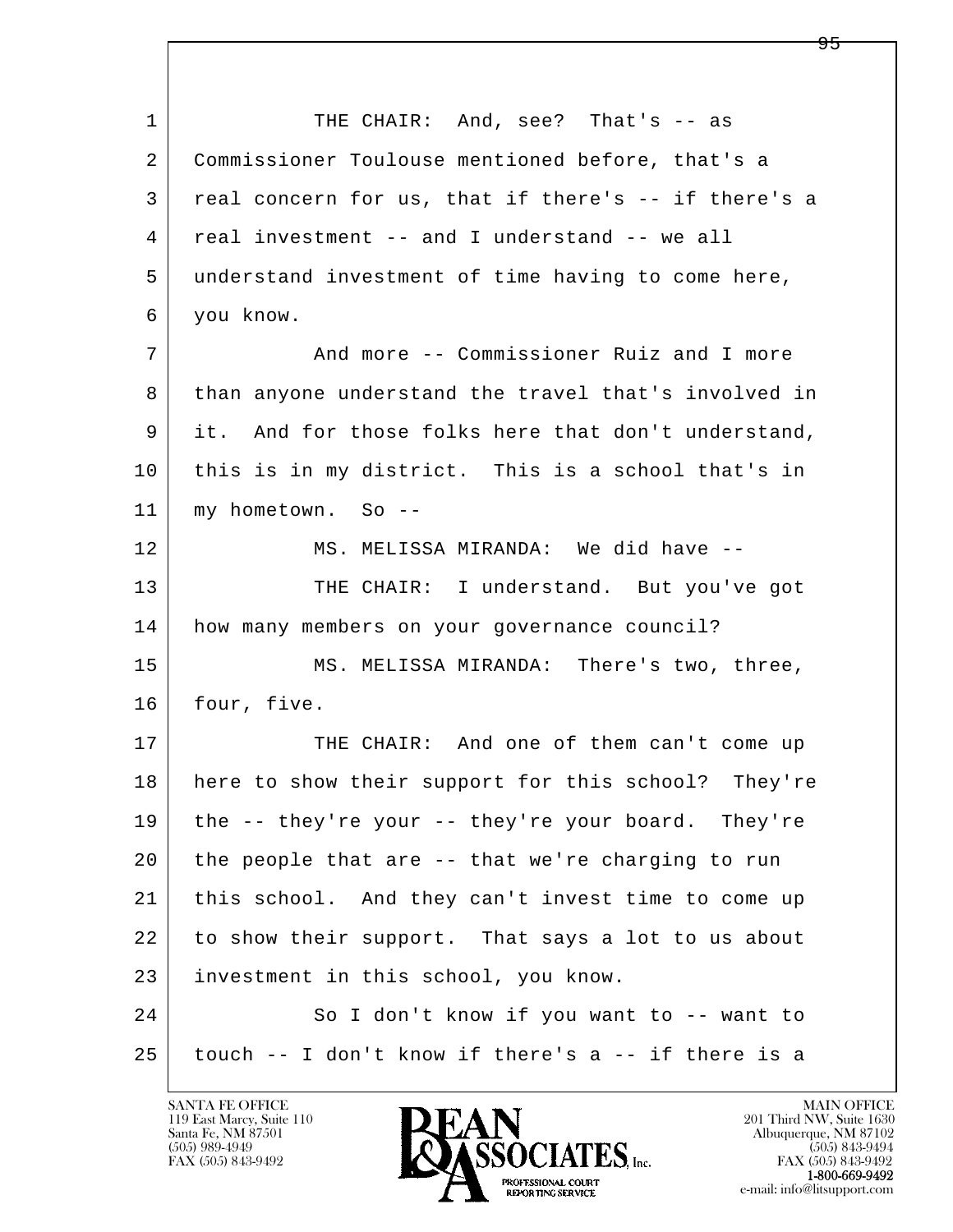l  $\overline{\phantom{a}}$  1 good answer for that governance council issue. 2 MS. MELISSA MIRANDA: There was one member 3 who said -- and I don't know if this is -- you know, 4 if you allow this. But she said she could be 5 available via telephone. 6 THE CHAIR: That would have been great, 7 had we known that ahead of time. 8 | MS. MELISSA MIRANDA: Okay. 9 THE CHAIR: But we don't have that just 10 here. You know, we can set it up. 11 MS. MELISSA MIRANDA: Okay. 12 THE CHAIR: But there was no reach-out to 13 us to say, "We have a governance council member that 14 would like to participate but can't make it up 15 here." 16 Because we have a school that we're doing 17 | that for for another reason -- for Thursday. They 18 reached out to us and said, "Could you make that 19 available?" 20 We can, but -- you know. 21 MS. MELISSA MIRANDA: I just found out 22 this morning that she was available. She was trying 23 to get up here, but I guess her leave wasn't 24 approved so she just notified us this morning that 25 she wasn't going to be able to make it.

119 East Marcy, Suite 110<br>Santa Fe, NM 87501

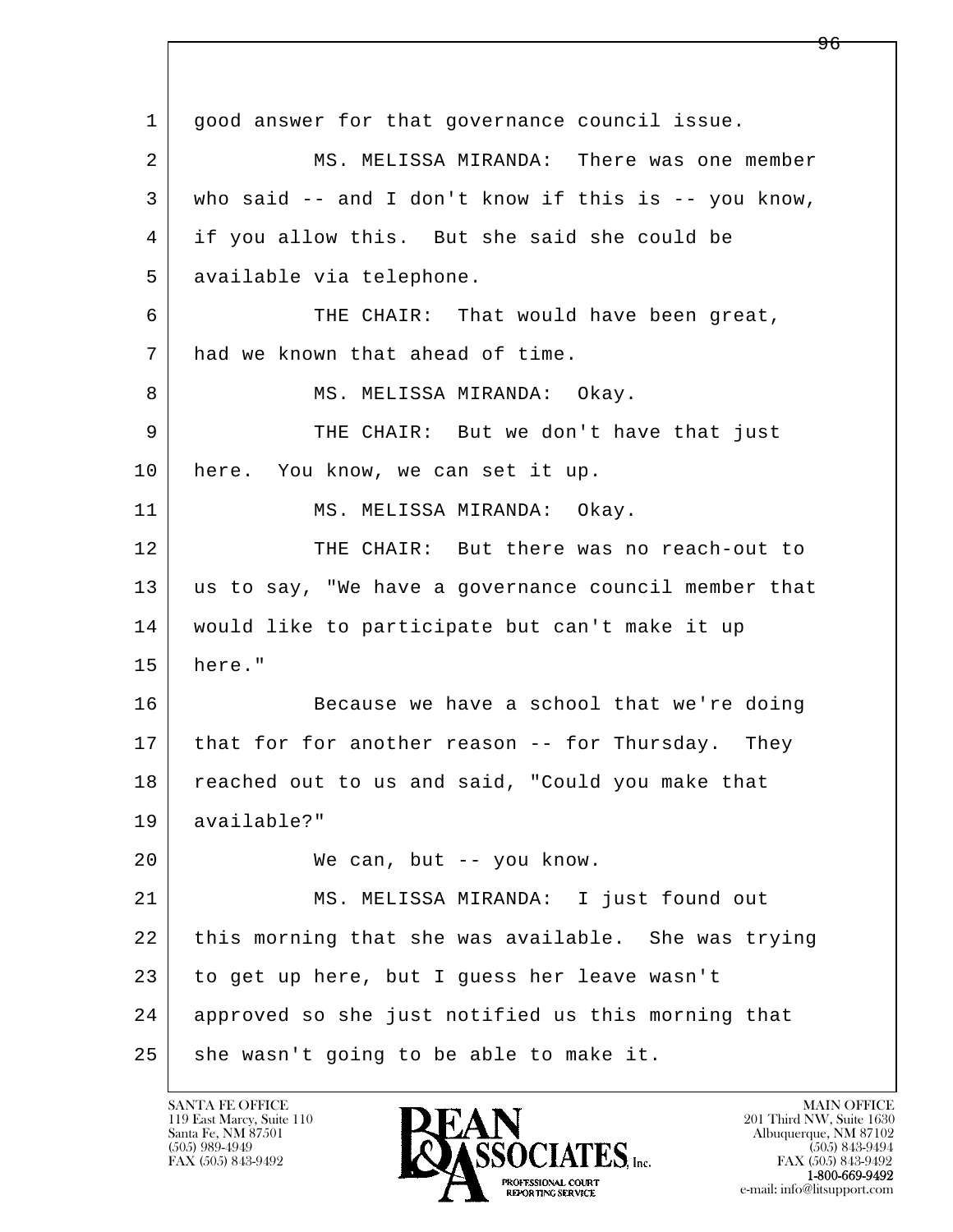l  $\overline{\phantom{a}}$  1 COMMISSIONER CABALLERO: A question on 2 | that, Madam Chair. 3 THE CHAIR: Sure. 4 COMMISSIONER CABALLERO: How many of your 5 governance council members have full-time 6 employment? 7 MS. MELISSA MIRANDA: All of them. 8 COMMISSIONER CABALLERO: And that -- 9 that's the point. My mom worked at home, and she 10 could only go to PTA meetings after 7:30. And that 11 was her rule. If it's after 7:30, I'll be there. 12 If your teacher wants to talk to me before that, I 13 cannot go. I'll send your older brother. 14 And that was her standard. And if there 15 was a PTA meeting at 4:30 or 3:30 or 3:40, in my 16 neighborhood, nobody showed up, because all the 17 ladies -- mom and dad, both parents, had to work. 18 | And we were still poor. 19 | The Sand so you have that in some areas of  $-$ 20 of Albuquerque and, I'm sure, Las Cruces. 21 Las Cruces probably has more of that. And, you 22 know, it would be nice to have those folks here. 23 And I understand they're the -- they are the -- the 24 board, the governing board. And it's very, very 25 important.

119 East Marcy, Suite 110<br>Santa Fe, NM 87501



FAX (505) 843-9492<br>1-800-669-9492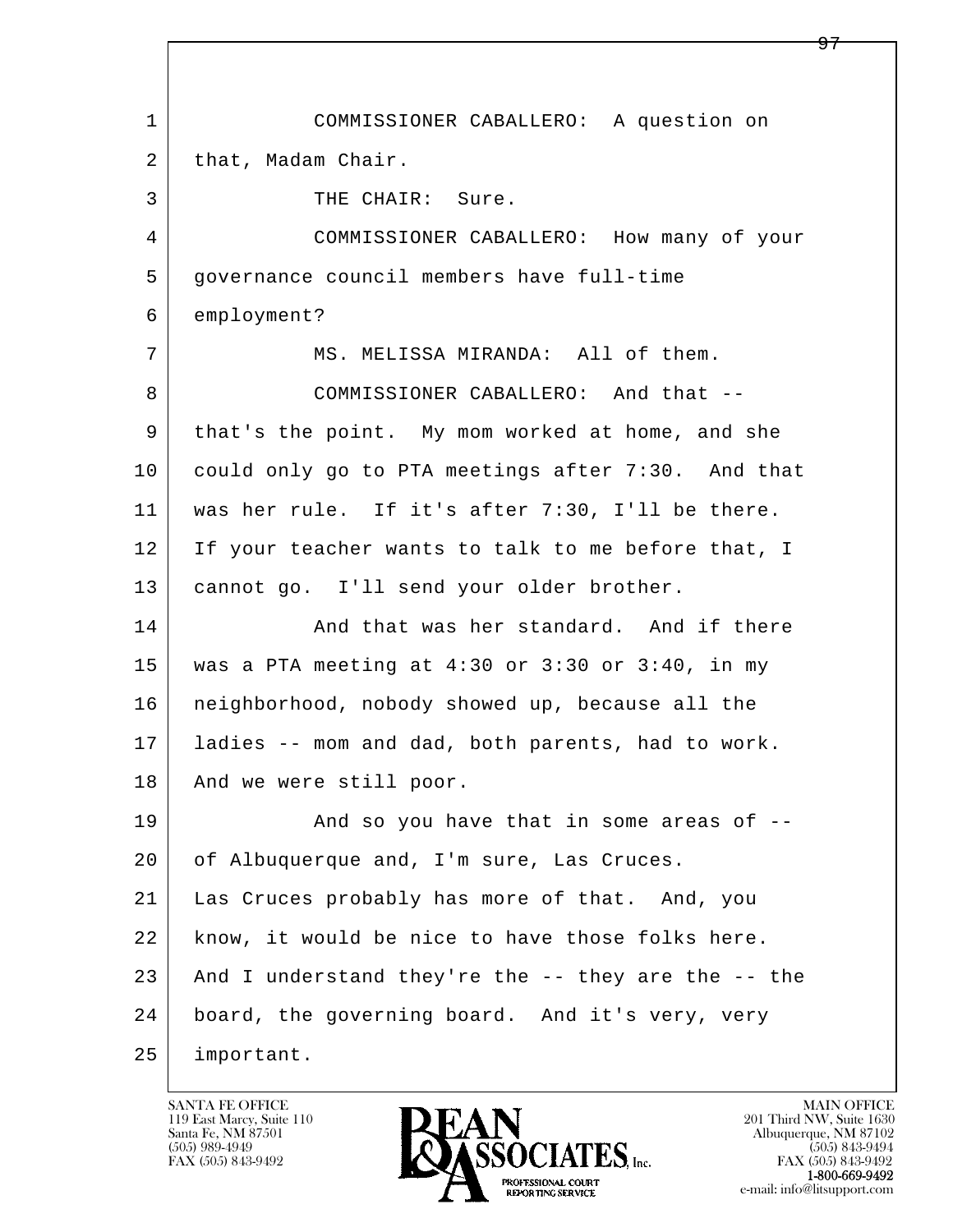| $\mathbf{1}$ | But I think we need to look at the schools           |
|--------------|------------------------------------------------------|
| 2            | individually. If -- if -- if they can -- if they're  |
| 3            | able to make it -- I know that my dad couldn't do.   |
| 4            | it. He couldn't miss work.                           |
| 5            | THE CHAIR: Okay. And I -- you know, I                |
| 6            | certainly understand the challenges of having to     |
| 7            | work. My dad was a laborer. But there were           |
| 8            | certainly -- always those certain days that he took  |
| 9            | his leave time when they knew well enough in advance |
| 10           | that there was something important in school.        |
| 11           | And this was -- these were dates that were           |
| 12           | set well in advance. And I'm just going to say       |
| 13           | it's -- you know, if the school had wanted folks to  |
| 14           | be able to participate telephonically, they, you     |
| 15           | know, could have, had they reached out to us. We     |
| 16           | certainly would have been able to accommodate that.  |
| 17           | But we can move on from that.                        |
| 18           | When I was looking at your enrollment,               |
| 19           | there seemed to be a significant drop from your --   |
| 20           | from -- there's a -- from 40th day to your 120th     |
| 21           | day.                                                 |
| 22           | MS. GALVAN DE LUCERO: I believe that was             |
| 23           | due to the move of the school. We moved across town  |
| 24           | to the new facility. And a lot of parents were not   |
| 25           | ready to make the commitment to drive across town to |

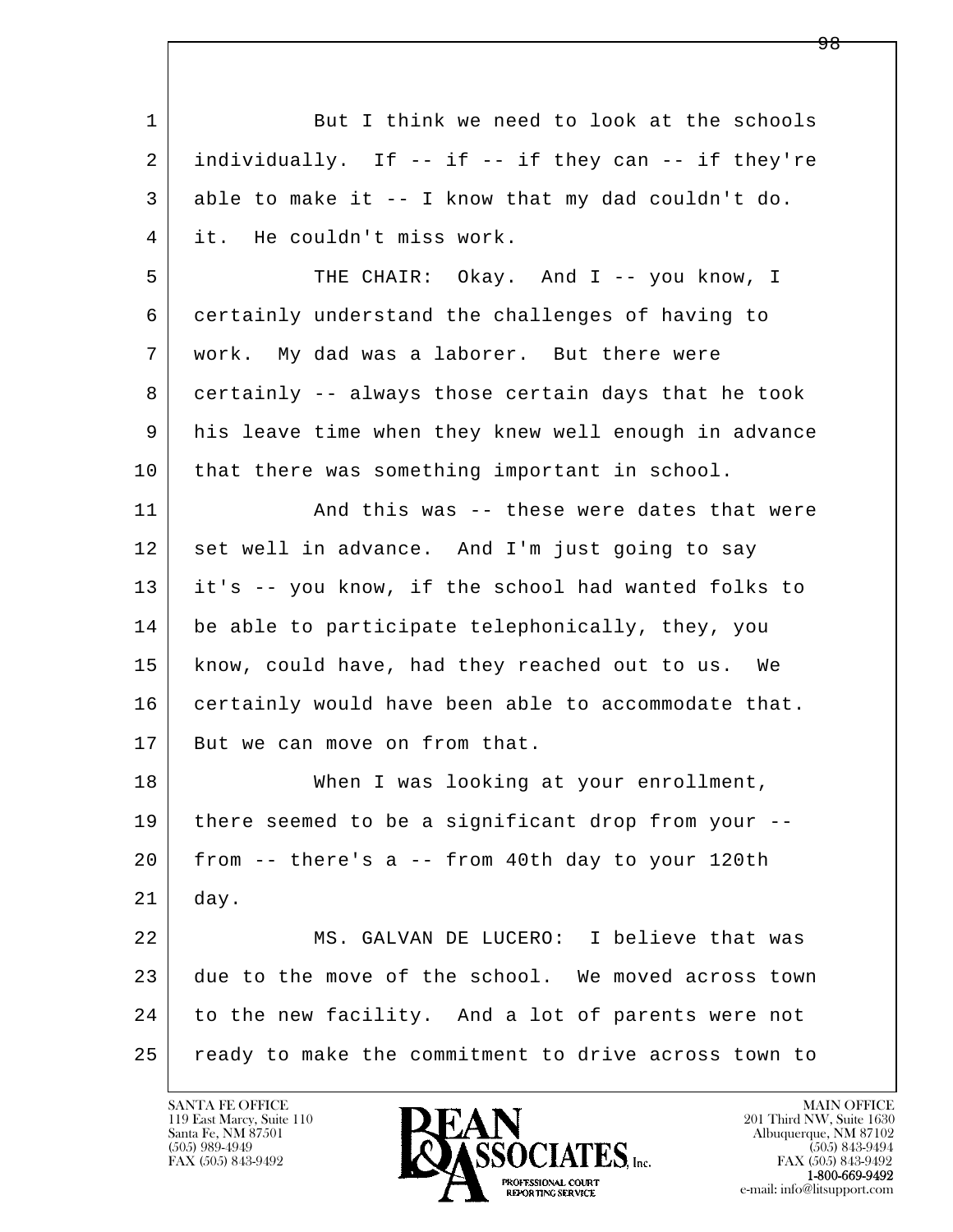1 the new facility.

| 2  | THE CHAIR: Okay. So have you since                  |
|----|-----------------------------------------------------|
| 3  | picked up students from the Mesilla area?           |
| 4  | MS. GALVAN DE LUCERO: We have. We've had            |
| 5  | some new ones come in that are brand new to us from |
| 6  | that side of town.                                  |
| 7  | MS. MELISSA MIRANDA: We are hoping that             |
| 8  | will continue as -- as the community is aware that  |
| 9  | we have moved to the new facility.                  |
| 10 | THE CHAIR: Right. I'm scrolling through             |
| 11 | my notes. I apologize. And some of them aren't      |
| 12 | popping up. So if someone else has a question, I'll |
| 13 | gladly --                                           |
| 14 | COMMISSIONER PERALTA: If I may -- may I?            |
| 15 | THE CHAIR: Sure.                                    |
| 16 | COMMISSIONER PERALTA: Thank you,                    |
| 17 | Madam Chair. I apologize for not remembering names. |
| 18 | But the head administrator, your last name again?   |
| 19 | MS. MELISSA MIRANDA: Miranda.                       |
| 20 | COMMISSIONER PERALTA: Ms. Miranda. Okay.            |
| 21 | You mentioned you were at a public school as an     |
| 22 | educator prior to coming to Dolores Huerta.         |
| 23 | MS. MELISSA MIRANDA: Yes, yes. I was a              |
| 24 | special education teacher in an elementary school.  |
| 25 | COMMISSIONER PERALTA:<br>Special education.         |

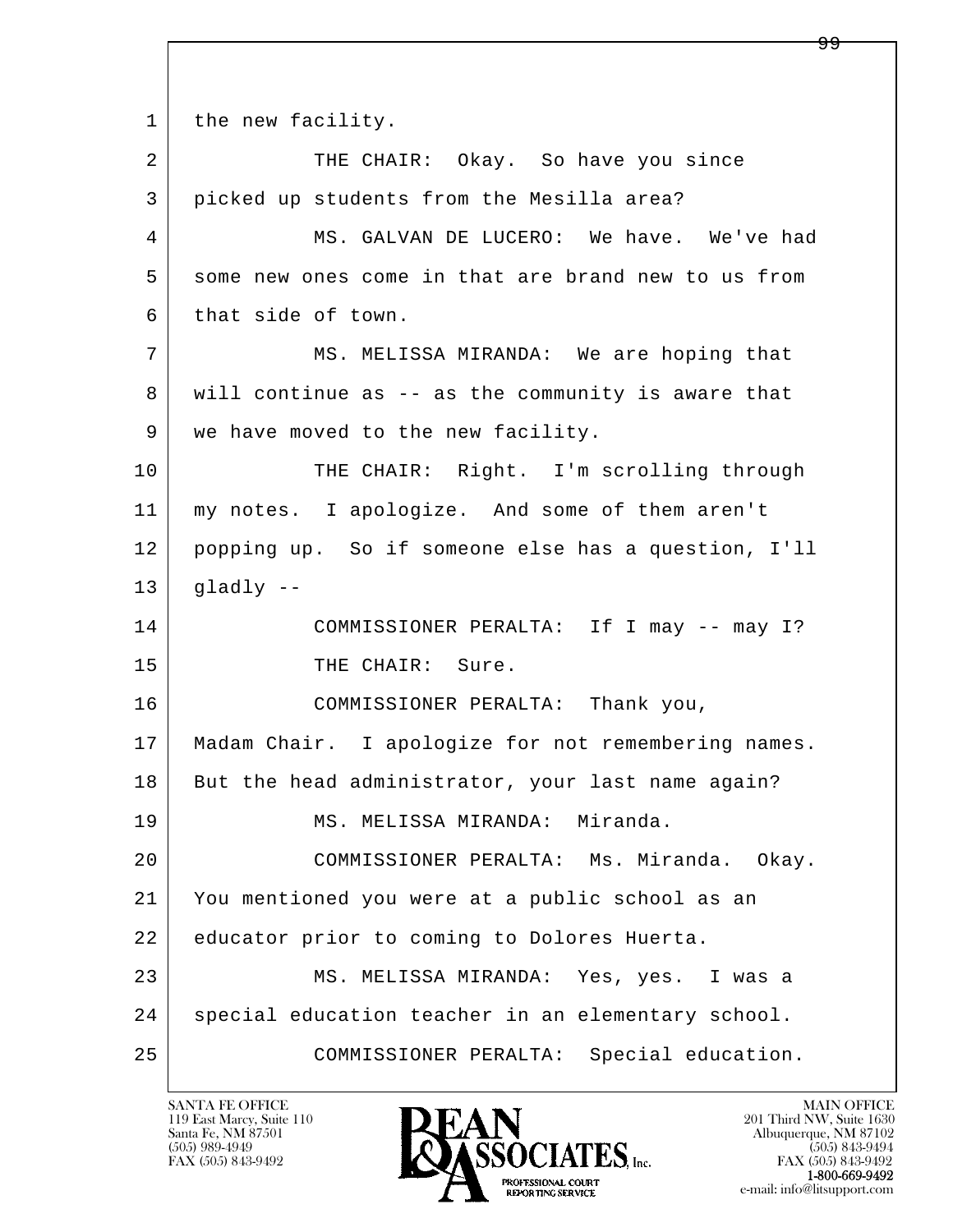l  $\overline{\phantom{a}}$  1 You are a year and a half into your new job here at 2 Dolores Huerta. Yes? 3 | MS. MELISSA MIRANDA: Yes. 4 COMMISSIONER PERALTA: Have you had any 5 other prior administrative experience prior to 6 coming to Dolores Huerta? 7 | MS. MELISSA MIRANDA: No. I was actually 8 | pursuing my admin license when the opportunity came 9 up as the interim administrator. And I only really 10 wanted it for six months until they found somebody. 11 | And my contract stated that within the six months, 12 if they didn't find anybody, it would be an 13 automatic six months. And, well, I'm still here. 14 COMMISSIONER PERALTA: Well -- I'm sorry. 15 THE CHAIR: So can I ask on that? Have 16 they advertised for a new head administrator? 17 MS. MELISSA MIRANDA: I believe so. I 18 believe they did. I -- you know, I'm not 19 100 percent sure if the GC did. But I do believe  $20$  they did. 21 THE CHAIR: So there's been no discussion 22 at governance council meetings about --23 MS. MELISSA MIRANDA: Yes. 24 THE CHAIR: -- a search committee or --25 | MS. MELISSA MIRANDA: Oh, yes. Yes.

119 East Marcy, Suite 110<br>Santa Fe, NM 87501



FAX (505) 843-9492<br>1-800-669-9492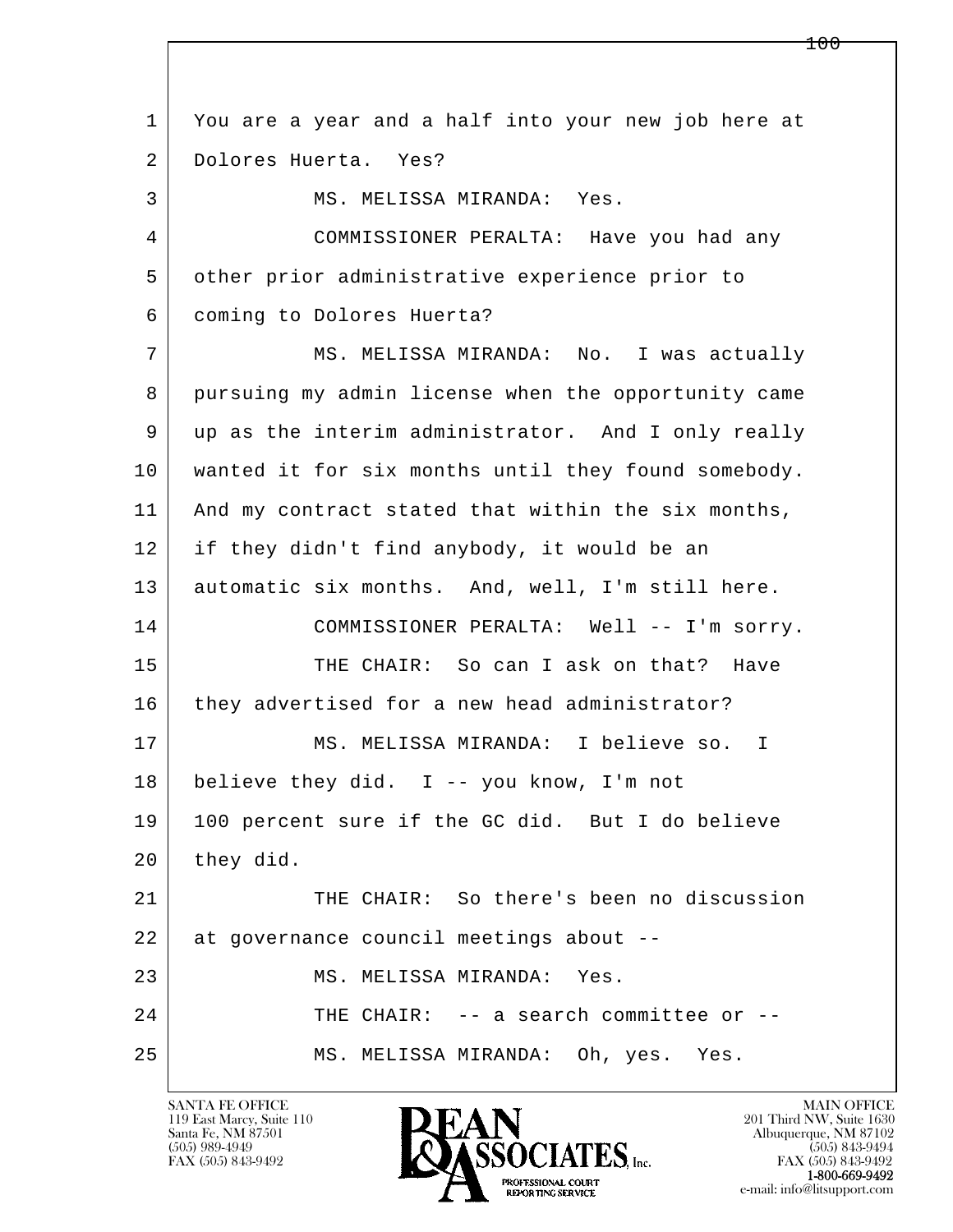l  $\overline{\phantom{a}}$  1 There was -- they talked about the -- they had a 2 | timeline in place of, you know, when they wanted to 3 have the search committee, when they were going to 4 advertise, when they were going to, I guess, 5 interview. But I was appointed. 6 COMMISSIONER PERALTA: And, again, 7 Madam Chair, it goes back to, again, having a member 8 of the governance council to answer those questions, 9 you know, to see what plan is it, if they're 10 pursuing a licensed administrator for the school. 11 | And so you mentioned that you have things 12 in place such as the new instructional coach, your 13 | assistant principal here, the new assessments of 14 Illuminate. Am I correct? 15 MS. MELISSA MIRANDA: Yes. 16 COMMISSIONER PERALTA: Professional 17 development for staff, making PLCs for staff and 18 those kind of things. And my understanding is maybe 19 those things commenced at the beginning -- 20 MS. MELISSA MIRANDA: In August of this 21 year. 22 COMMISSIONER PERALTA: In August of this 23 year. Okay. So tell me what new things you did 24 last year to make an impact or big changes in  $25$  your  $-$ 

119 East Marcy, Suite 110<br>Santa Fe, NM 87501

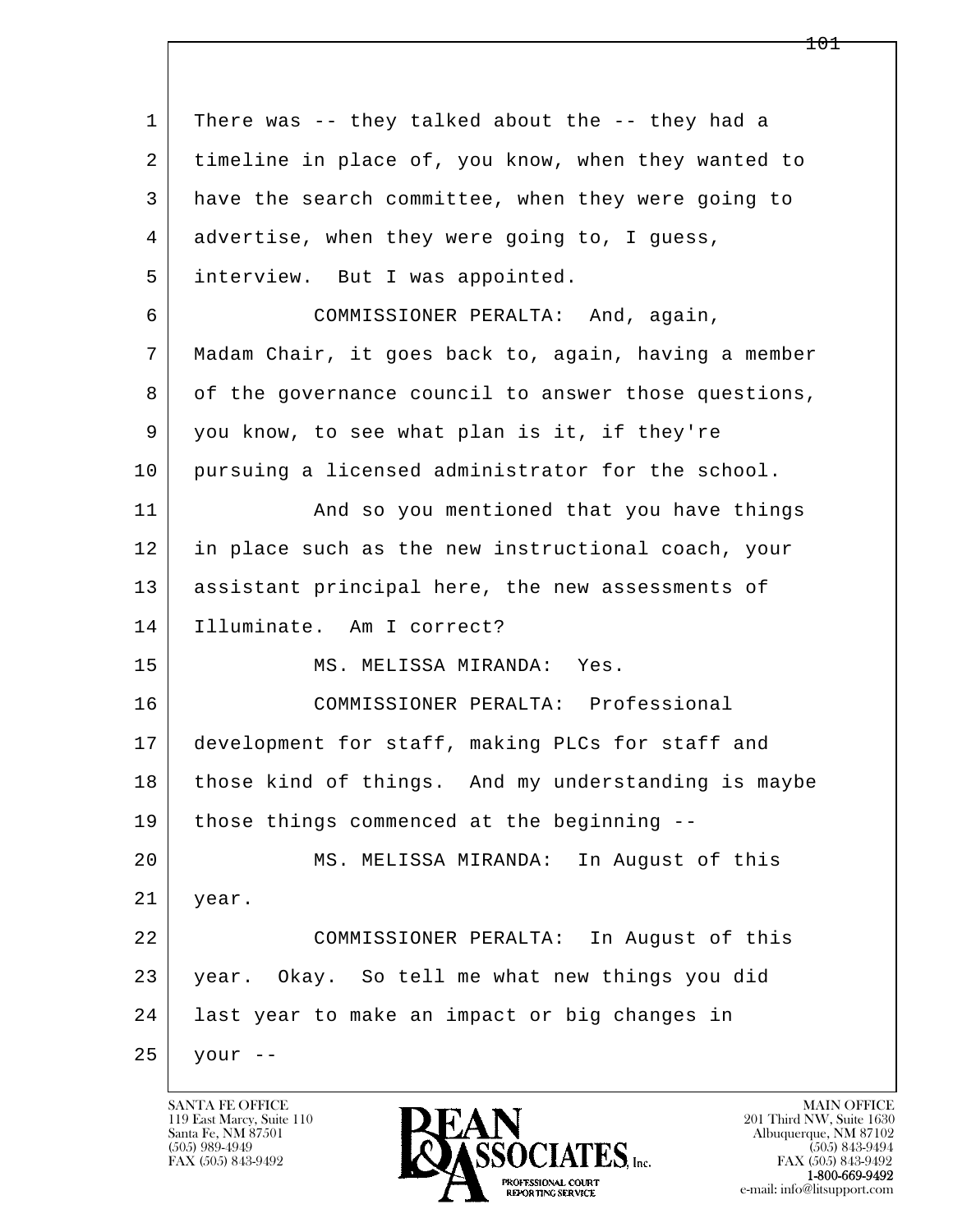l  $\overline{\phantom{a}}$ 1 | MS. MELISSA MIRANDA: So -- so last year, 2 | I was working on more of the organizational 3 framework, making sure that we had, I guess, the 4 cleanup from the previous administrator. I did 5 instill the Short Cycle Assessments; although, I'm 6 learning today that we didn't communicate that with 7 you guys. And previous to that, there was no Short 8 Cycle Assessment at all. And also working on 9 getting us into a new facility. 10 COMMISSIONER PERALTA: Making the change 11 to the new facility. I think that's with the work 12 of the governing council and that transition and 13 what have you. And when you stay "cleanup," what do 14 you mean by that? 15 MS. MELISSA MIRANDA: Well, there were 16 some areas where we were falling -- falling far 17 below when you look at the annual -- the renewal -- 18 the annual site visit. So, you know, coming into 19 this, I wasn't expecting it. 20 So when -- you know, all the paperwork is, 21 you know, on your desk and, you know, you have to 22 submit the -- you know, the information to show how 23 we're going to improve. So it was more of just 24 trying to get the foundation in place. 25 And, then, so this year, I knew our focus

119 East Marcy, Suite 110<br>Santa Fe, NM 87501

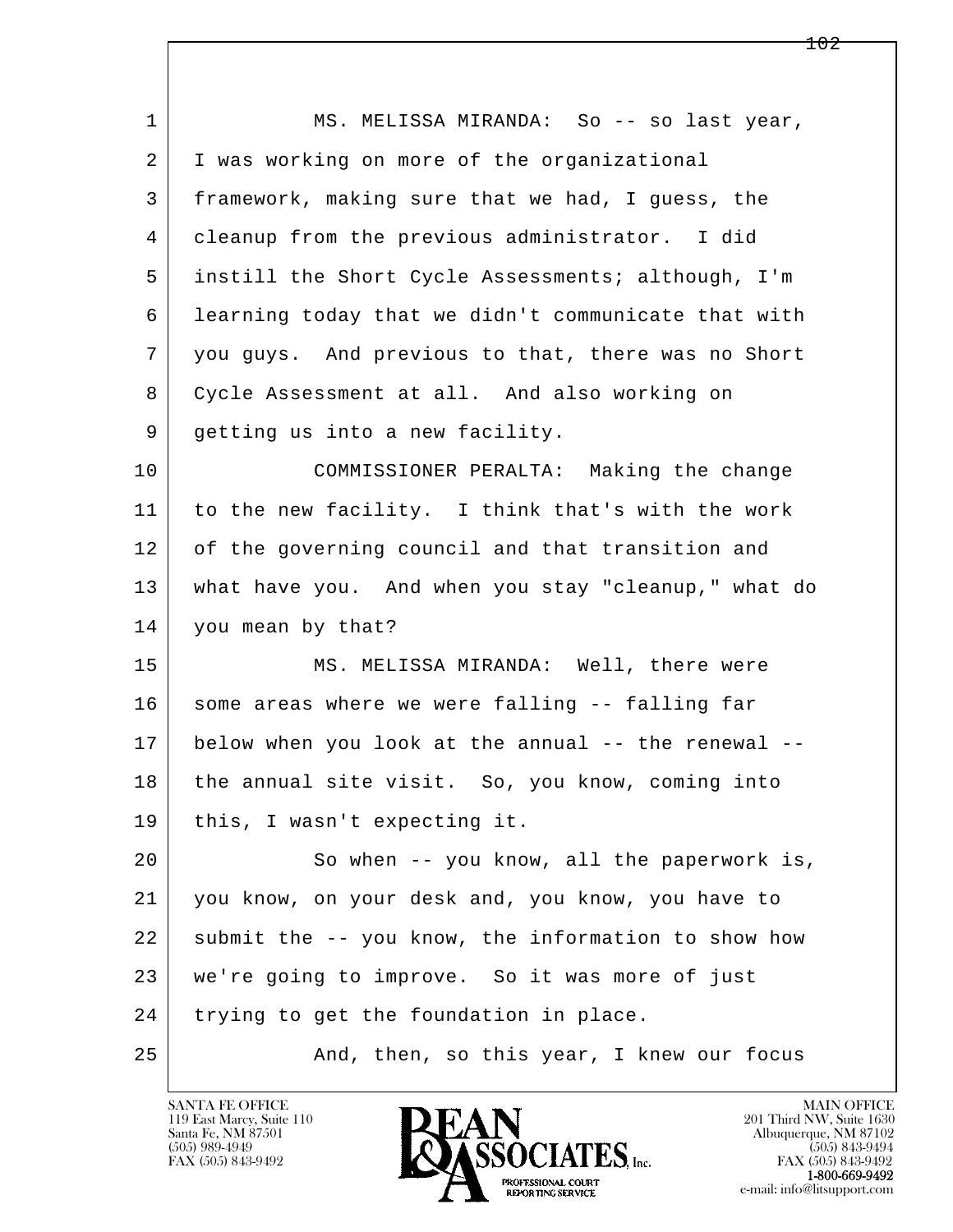l  $\overline{\phantom{a}}$  1 had to be academics, because, you know, we do owe 2 that to the students. And that's why when I was 3 looking at the master plan, having the common 4 planning time, hiring an instructional coach so that 5 | we can start those -- the -- the PLCs, all that was 6 not in place. 7 So coming from a public school, I knew 8 when I grew as a teacher, it was when we analyzed 9 data, when we had those collaborations. So that is 10 something that I wanted to make sure that we were 11 starting to move forward with our current school 12 year. 13 COMMISSIONER PERALTA: So those are 14 experiences you had as a special ed teacher at the 15 last public school that you were in, the PLCs and 16 what have you? 17 | MS. MELISSA MIRANDA: Yes. 18 COMMISSIONER PERALTA: Why was that not 19 one of the things that you maybe would have 20 instilled at the onset of your employment as the 21 so-called administrator last year? 22 MS. MELISSA MIRANDA: Right. And I guess 23 part of the reason is I wasn't planning on coming in 24 and making any changes, 'cause I honestly didn't 25 | think that I was going to be in this position. I

119 East Marcy, Suite 110<br>Santa Fe, NM 87501

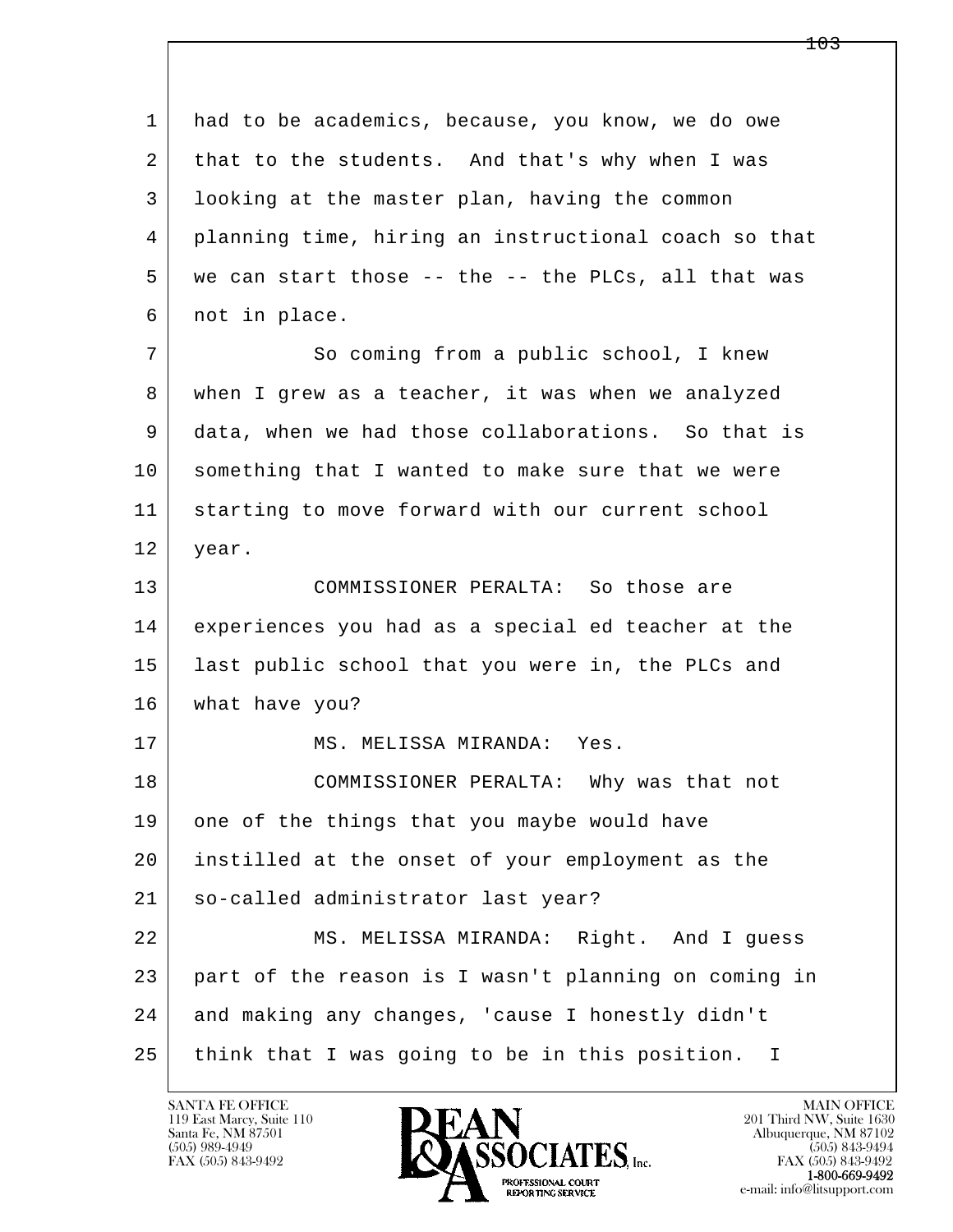1 was honestly hoping that within three to six months, 2 you know, someone with more experience would come in 3 so that they could change our school. So, you know, 4 I didn't.

l  $\overline{\phantom{a}}$  5 COMMISSIONER PERALTA: So with the lack of 6 administrative experience that you were under in the 7 last year, what kind of support did you get from the 8 school to try and help you with implementation of 9 such programs that are necessary in trying to 10 bring -- turn around the school? Did you get any 11 support at all from anyone in the school? 12 Governance council? I see now you have your 13 assistant principal who's got a wealth of knowledge. 14 MS. MELISSA MIRANDA: No. And that's, you 15 | know, why I looked to, you know, have the support, 16 to look to somebody as well that, you know, had the 17 instructional coaching background; because I did 18 | feel that we do owe it to the students, and not only 19 the students but the staff. You know, how do we 20 want our staff to get better if we're not providing 21 | the support that they need as well? 22 COMMISSIONER PERALTA: And so where are 23 you now currently with your administrative -- 24 MS. MELISSA MIRANDA: Oh. I graduated in 25 December of last year.

119 East Marcy, Suite 110<br>Santa Fe, NM 87501

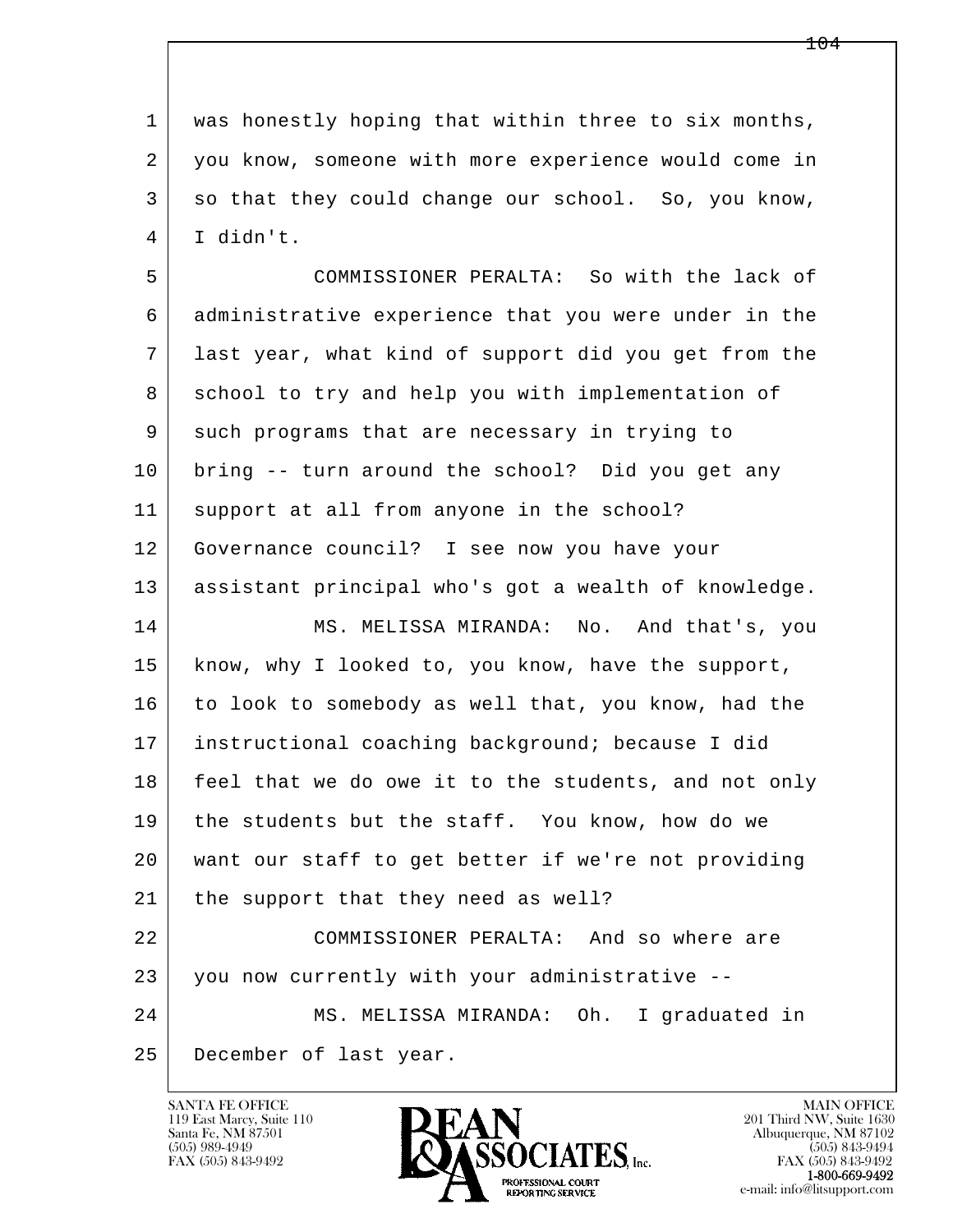l  $\overline{\phantom{a}}$ 1 THE CHAIR: So you're currently licensed? 2 MS. MELISSA MIRANDA: Oh, yes, yes. I was 3 licensed as of January. 4 COMMISSIONER PERALTA: Well, 5 congratulations. 6 Thank you, Madam Chair. No more 7 questions. 8 THE CHAIR: Commissioner Toulouse? 9 COMMISSIONER TOULOUSE: Madam Chair, I 10 don't really have questions. I have comments. 11 One of -- a couple of them are very 12 generic, because I've compared, over the last few 13 years, grades of middle schools. We don't have many 14 middle charter schools here, just middle schools. 15 Most of them either go K through 8 or 6 through 12. 16 And it is very clear to me when you 17 compare the grades, when you look at all school 18 districts, both charter and public schools, the 19 lowest grades are in the middle schools. There are 20 an awful lot of "D"s and "F"s that there are not in 21 elementary schools and high schools. 22 So we have kids going into those schools 23 doing fine and going to another school and doing 24 fine. 25 So to me, we have two problems:

119 East Marcy, Suite 110<br>Santa Fe, NM 87501

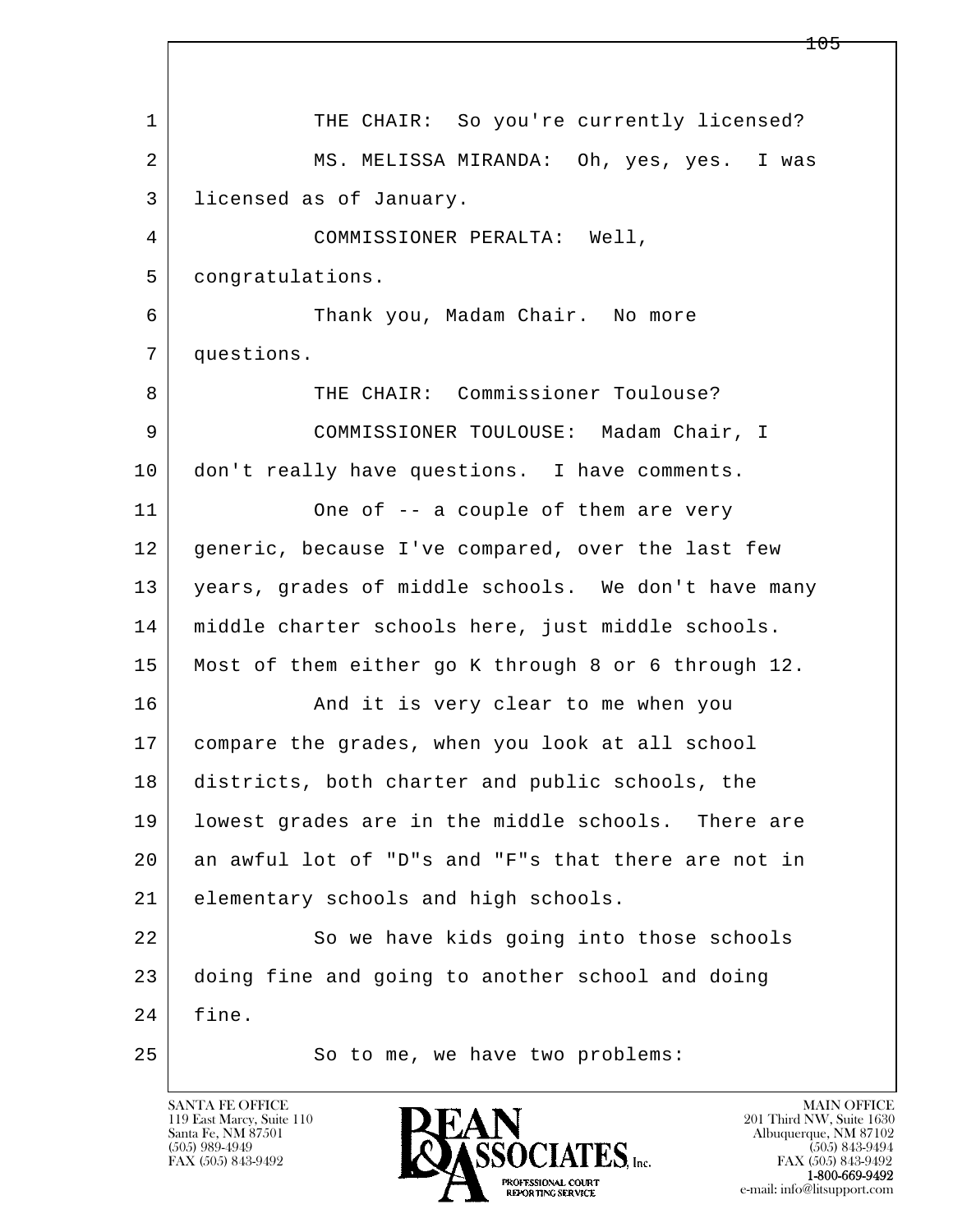l  $\overline{\phantom{a}}$ 1 Number one, I am not sure we have figured 2 out, in this state, how to teach specifically that 3 age group of kids who are going from being kid to 4 being teens. 5 And the second one is I don't think we 6 know how to evaluate them. 7 and until we get that, I have a problem 8 with looking at school grades on them. And so I am 9 concerned with going only on the school grade. It's 10 when -- again, if you go back and look at the grades 11 that are just out or last year's grades or the grade 12 before, it holds true for middle schools all across 13 this entire state, whether -- I mean, the only 14 school -- I'll use Karyl Ann as an example from 15 Los Alamos. They had all "A" schools except their 16 middle school, you know. 17 | The Rand so, again, that shows very clearly, 18 kids -- and to me, that's an evaluation problem. 19 | I also have a real concern about your 20 governance council. Because no school runs well 21 without a good governance council. In my six years 22 of sitting here, every school that we have closed, 23 we have closed with problems that started with their 24 governance council. Didn't always end there. But 25 either they were too weak or they were too strong or

119 East Marcy, Suite 110<br>Santa Fe, NM 87501



FAX (505) 843-9492<br>**1-800-669-9492**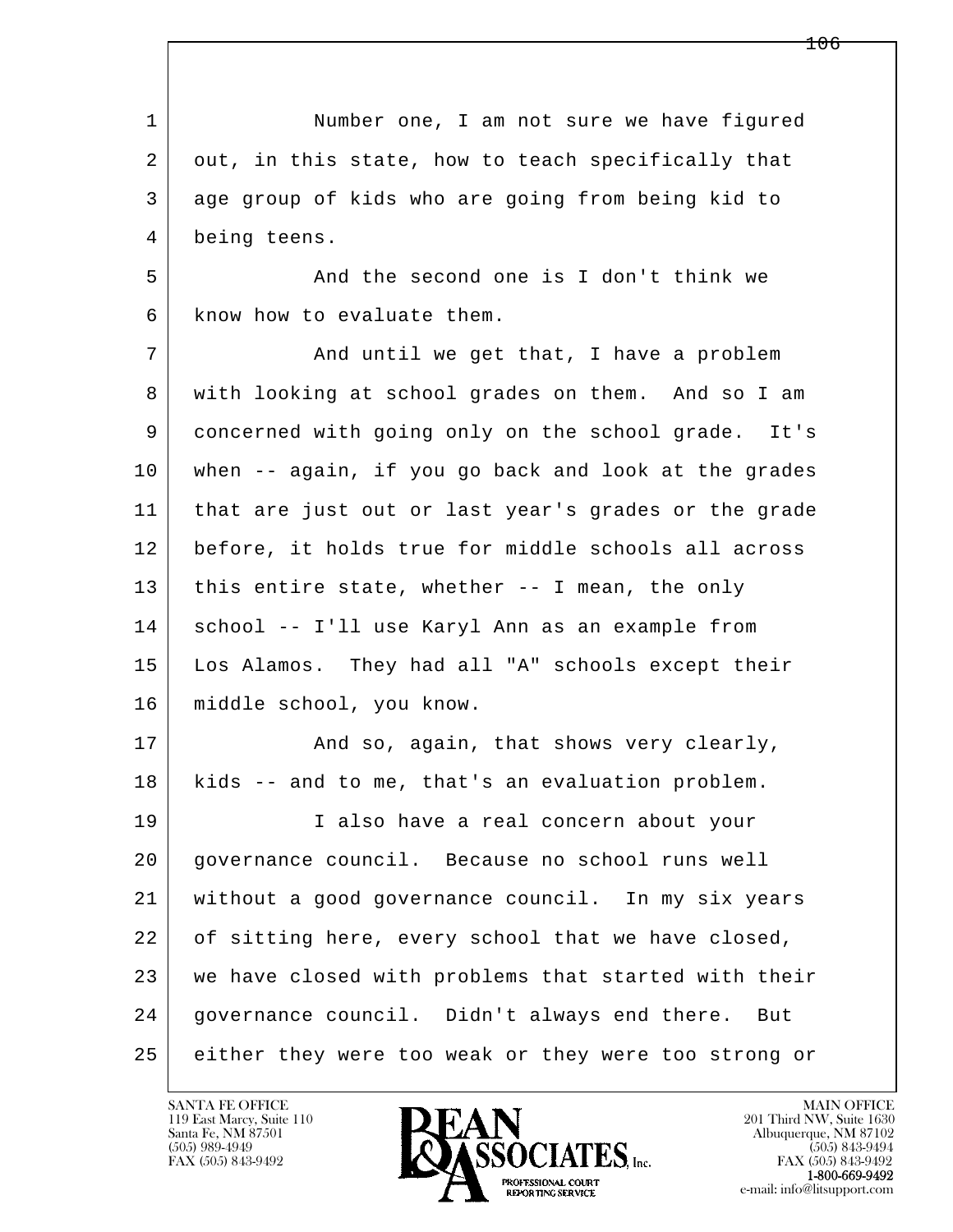1 they were totally uninvolved.

| $\overline{2}$ | And I think that's where your problem is.            |
|----------------|------------------------------------------------------|
| 3              | And I know that's nothing that necessarily you can   |
| 4              | do, except you've got to find a way to guide your    |
| 5              | governance council if you will continue to stay      |
| 6              | open, because you need their backing to do what      |
| 7              | you're doing. And right now, it looks to me like     |
| 8              | everybody's out there floating on their own.         |
| 9              | I like the concepts of your school. I                |
| 10             | don't want to close your school down, because I see  |
| 11             | you making progress. I'm not sure I want to give     |
| 12             | them five years. But I don't want to close, because  |
| 13             | I see that you are making a difference. But it's --  |
| 14             | this one's got to have some conditions, if we        |
| 15             | approve it, of what you're going to do and how to    |
| 16             | give you the support that your governance council    |
| 17             | isn't giving you.                                    |
| 18             | I do want to commend you on what you've              |
| 19             | done. And I think just the new facility should make  |
| 20             | a difference in how your students are responding.    |
| 21             | And they haven't had a lot of time yet to respond to |
| 22             | that.                                                |
| 23             | And you do have this new group of students           |
| 24             | coming in. And I would like to see it given a        |
| 25             | chance to do. We don't teach enough of our local     |

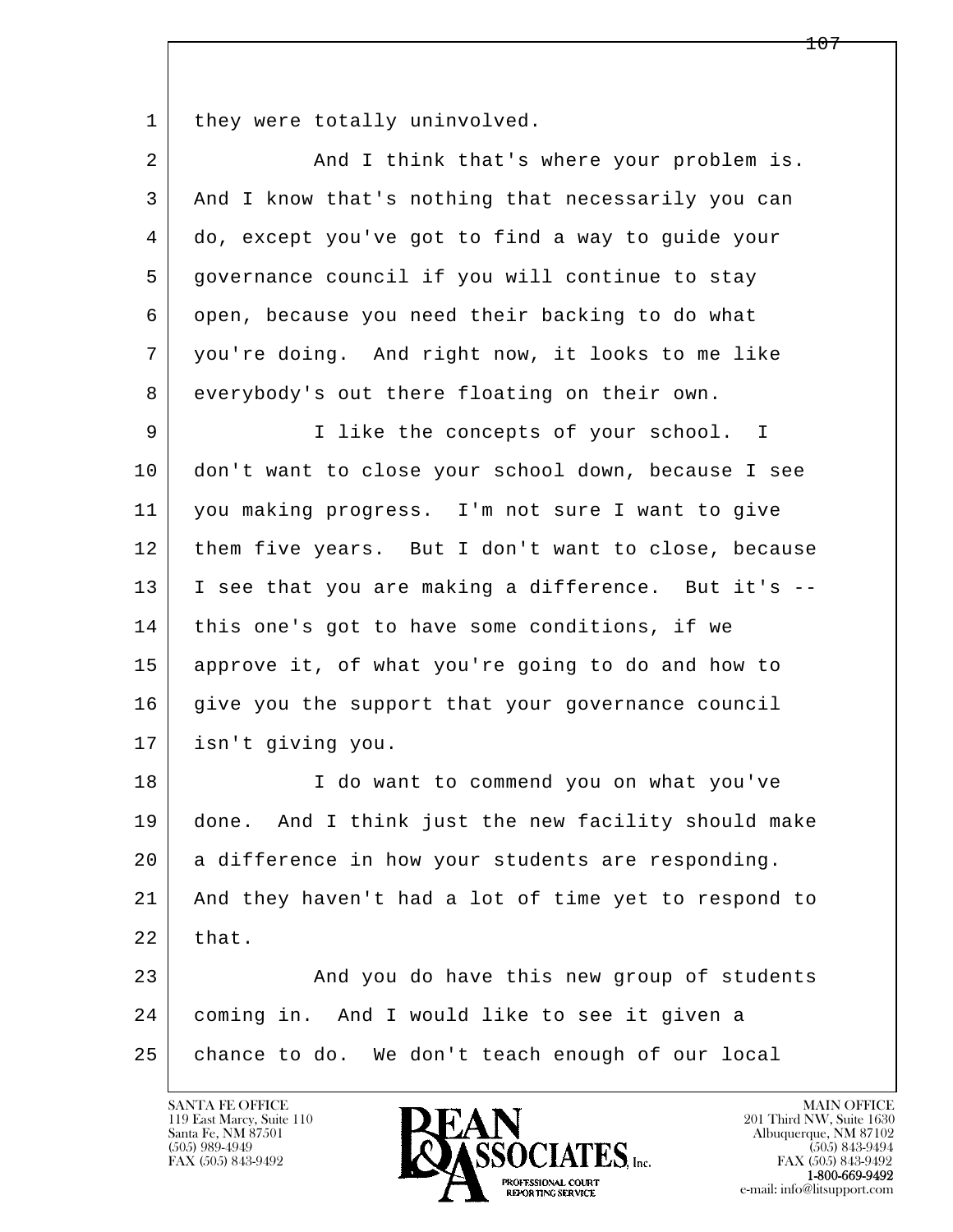1 cultures around this state as it is. That's been 2 one of my groups that I have supported for six years 3 on this Commission and will continue to support from 4 outside it, that we have such a rich diversity of 5 cultures in this state. 6 I mean, culture in the Las Cruces area is 7 very different than the culture in Taos. The 8 culture in the Navajo Reservation is very different 9 than the Pueblo cultures. The Anglo cultures of 10 Albuquerque, Santa Fe and all are very different 11 | than the ones on the east side of the state. 12 | And I don't know why we can't do more, 13 | taking those into account as we teach our students 14 the basics they have to have that we don't teach 15 them. 16 And so I encourage any school that is 17 teaching it -- because, most of us in New Mexico 18 carry more than one culture. Most of the people 19 here know, but you people don't know me. I mean, my 20 family has been here for over 200 years. I'm 21 related to half of Northern New Mexico. I don't

l  $\overline{\phantom{a}}$  22 necessarily by the way I look, because my dad's 23 | family were the French fur trappers and traders who 24 came in here, and they intermarried with all kinds 25 of people. And I have cousins, who I don't know if

119 East Marcy, Suite 110<br>Santa Fe, NM 87501

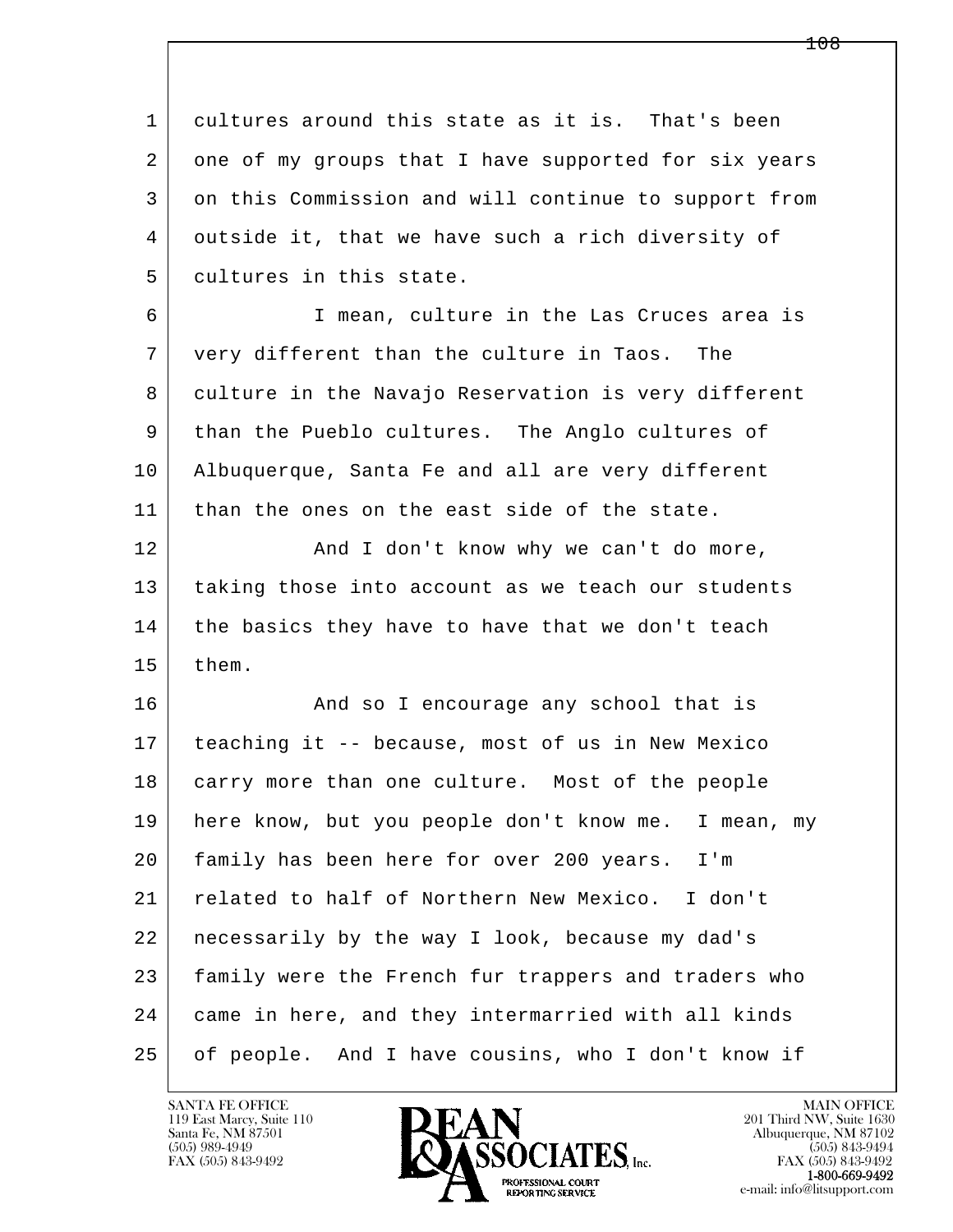1 they're blood-related or, just, they were related to 2 the in-laws of somebody four generations ago. I was 3 told they were primos, you know.

4 And so I think that's the kind of thing we 5 need to look at, that most of us carry more than one 6 culture. And it's important to continue those other 7 cultures besides this general "American" culture 8 that gives us our strip malls and our generic 9 restaurants and all that we all go to, too. But 10 that there's room. There's room for our arts and 11 crafts. There's room for our music, you know. And 12 we have schools that are doing that.

13 So I don't want for myself to see this. 14 But there needs to be some plan that gives you a 15 strong governance council, or you will not succeed, 16 | no matter what all of you and the faculty do. 17 Without that strong governance council, you will not 18 succeed. 19 | So thank you, Madam Chair.

l  $\overline{\phantom{a}}$  20 MS. MELISSA MIRANDA: If I can. I can 21 tell you, working at La Academia, it's made me learn 22 to appreciate my culture as an adult. So I think 23 instilling it when the students are young, I think 24 it's wonderful. I wish La Academia was around when 25 I was in middle school.

119 East Marcy, Suite 110<br>Santa Fe, NM 87501

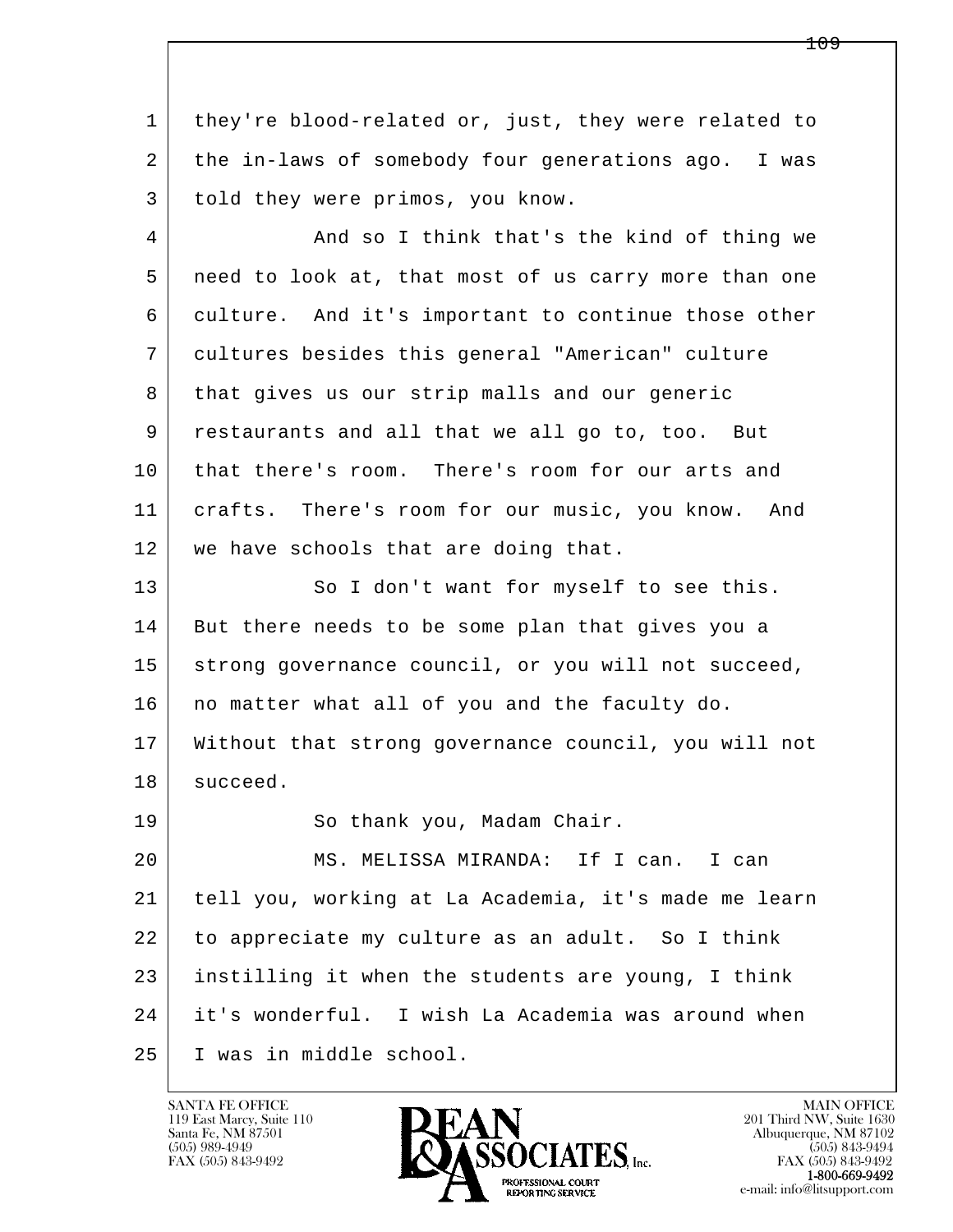| $\mathbf 1$ | COMMISSIONER TOULOUSE: Well, my favorite            |
|-------------|-----------------------------------------------------|
| 2           | story that most people have heard is my grandson    |
| 3           | who's been in a dual language program told me --    |
| 4           | he's now $12$ -- when he was about 7. He said,      |
| 5           | "Grandma, your accent is great, but your grammar is |
| 6           | poor." Because I grew up speaking Norteño, plus     |
| 7           | that's a lot of Spanglish. And, "So people          |
| 8           | understand me, honey."                              |
| 9           | But if my accent is good, I'm pleased with          |
| 10          | that. But I've been very careful not to speak       |
| 11          | around him much. So we have room for that.          |
| 12          | THE CHAIR: Commissioners, any questions?            |
| 13          | COMMISSIONER CABALLERO: Question.                   |
| 14          | THE CHAIR: Commissioner Caballero?                  |
| 15          | COMMISSIONER CABALLERO: Yes. When I see             |
| 16          | 100 percent economically disadvantaged and          |
| 17          | 98 percent Hispanic, what comes to mind is it's     |
| 18          | weighted down with students with a huge amount of   |
| 19          | needs. I mean, huge. And so your work is more than  |
| 20          | other charter schools.                              |
| 21          | I know that speaking to parents across the          |
| 22          | state, especially around Albuquerque, some tell me  |
| 23          | that their niño was pushed out, or, "Mi niña, no la |
| 24          | quiera." They didn't want her because she was at    |
| 25          | the bottom economically. Or scholastically, she     |

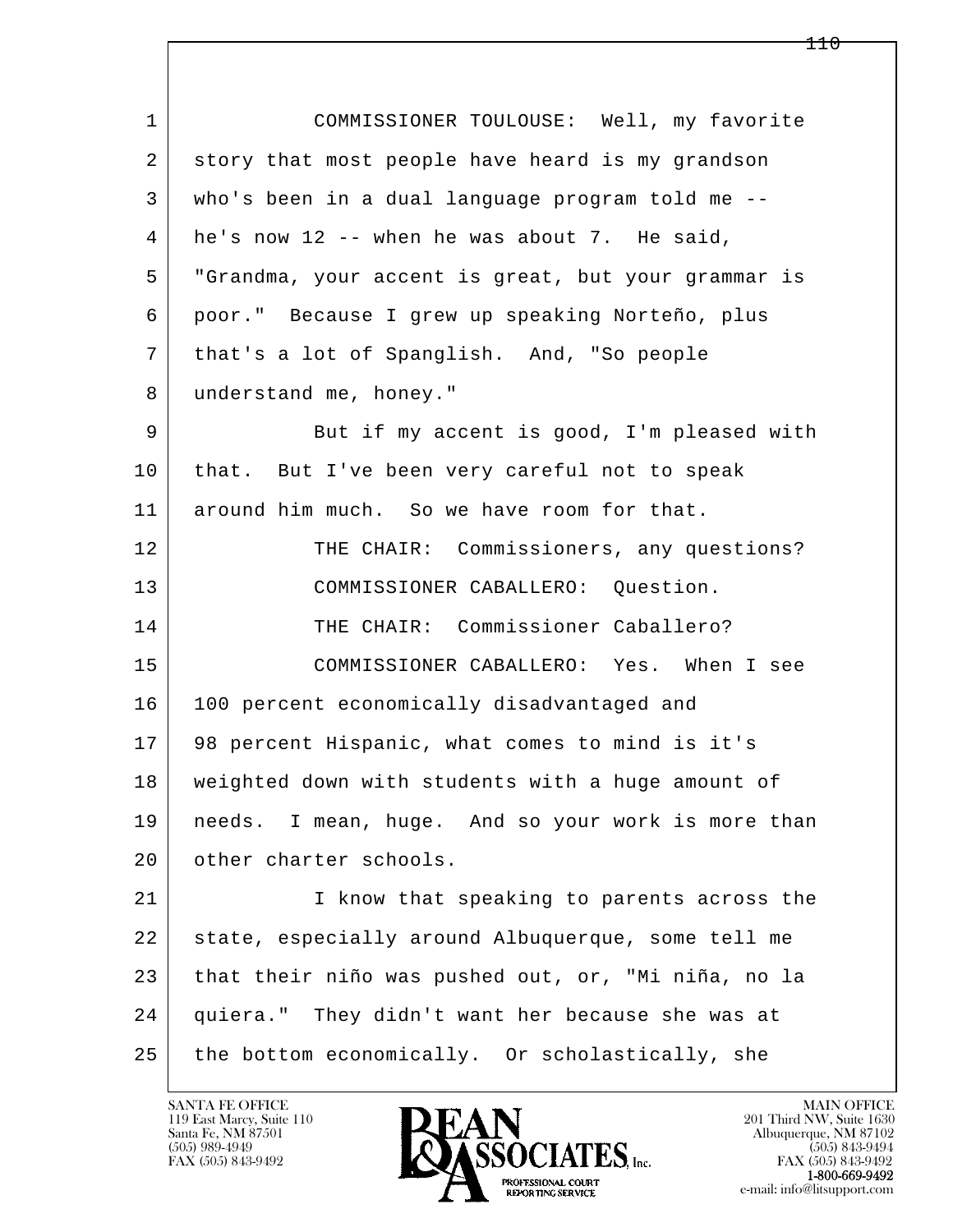l  $\overline{\phantom{a}}$  1 just didn't have the skills. And it would be an 2 additional burden to the charter schools. 3 Though I bring it up and try to pull it 4 | out of the charter schools, I suspect charter 5 schools balance their student population so that 6 they're not so weighted down. You may not be so 7 lucky to be able to do that. 8 So you have a lot more work, a lot more 9 work. And it's going to take a lot more work from 10 parents to be able to pull this off. 11 Now, you're saying that you have made some 12 progress through Illuminate. And you're comparing 13 it to PARCC. Can you illuminate me on that? 14 MS. GALVAN DE LUCERO: Yeah. Illuminate 15 is a new online program that actually I learned 16 about through my experience with the Gadsden 17 Independent School District. We had brought it in 18 to the campus to start guiding it as a PARCC-aligned 19 assessment. 20 All of the assessments on Illuminate are 21 aligned to the Common Core standards within English, 22 math, science; and now they're starting to bring in 23 the social studies component as well. We can send 24 | the Illuminate Corporation all of our social studies 25 standards we use with the state, and they will

119 East Marcy, Suite 110<br>Santa Fe, NM 87501

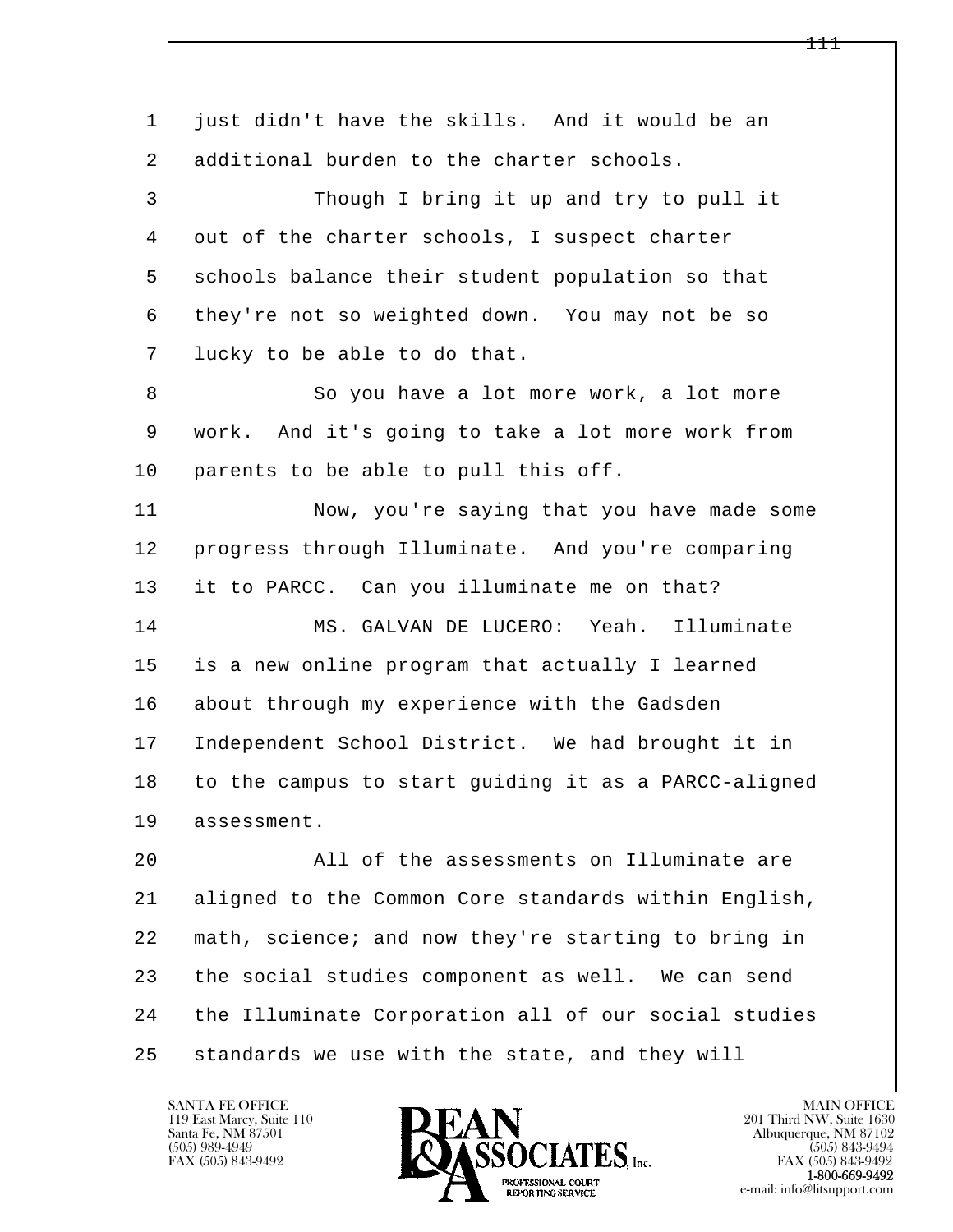l  $\overline{\phantom{a}}$  1 upload them into the system, and teachers can use 2 that system to either access already pre-designed 3 assessments that are paced according to a yearlong 4 pacing guide that should prepare students for the 5 | PARCC assessments in the spring. 6 | So they are color-coded -- for example, we 7 just finished administering what we call the 8 "orange" assessment, "orange" for fall. They say 9 basically, "Within the first quarter or the first 10 | nine weeks of school, in order for your students to 11 be successful on PARCC, they should have already 12 mastered these skills." 13 It is an assessment that the students can 14 take online. It mirrors Illuminate [verbatim], all 15 of the same tools, all of the same environments that 16 they would be in when they are testing on PARCC when 17 | they take that assessment. 18 Within 24 hours, the teachers have a 19 report that they can print out that is identified -- 20 actually, there's multiple reports, either by 21 standard for the whole entire class or by student 22 individually, by question group, so on and so forth. 23 But they can use that data. And we sit down in PLCs 24 to say, "Okay. Juanito, he was really weak in 25 reading for informational text and analyzing data.

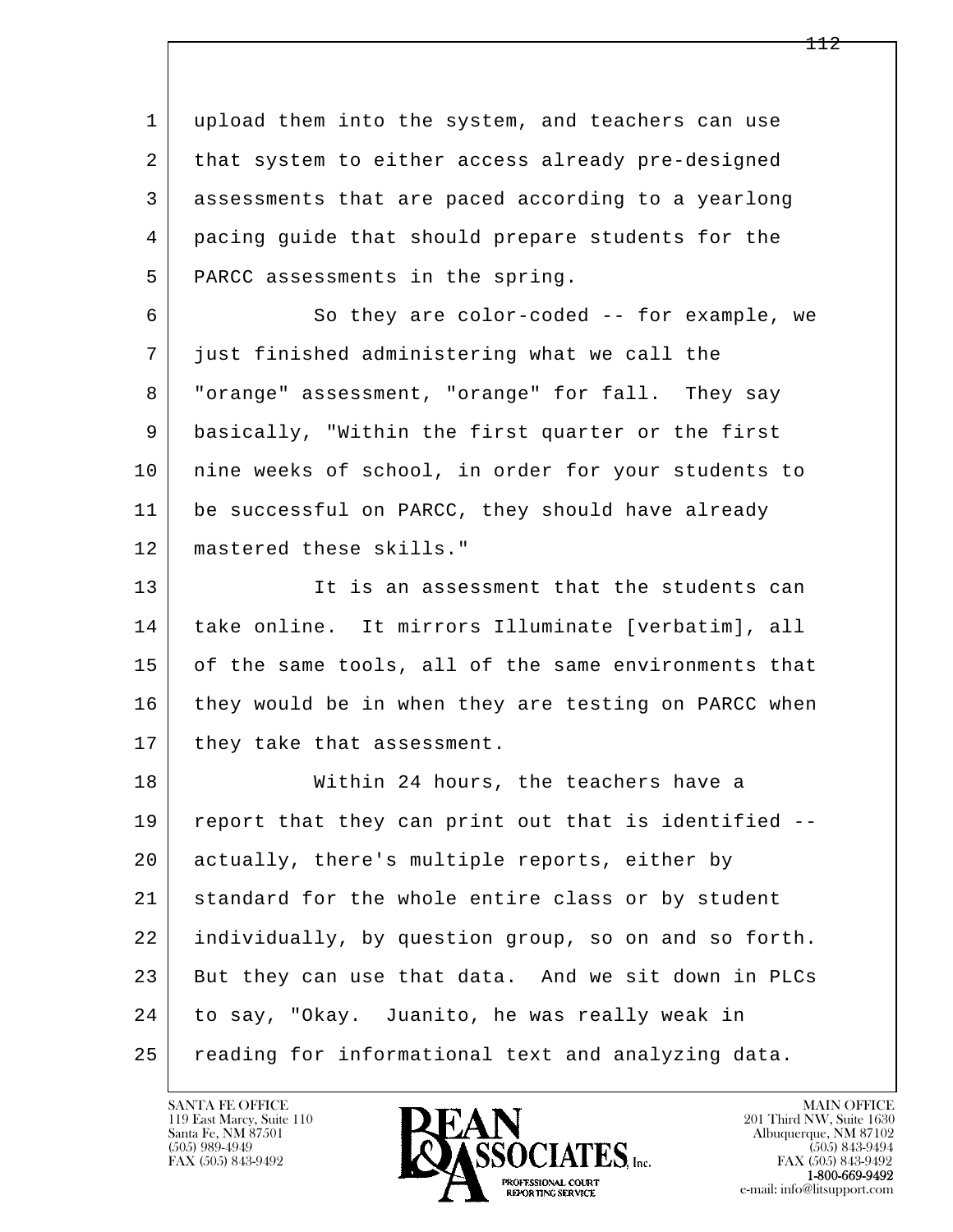l  $\overline{\phantom{a}}$ 1 So we need to pull him, and he was consistent across 2 | the board in all of the question groups. So we can 3 pull him in and work with him one-on-one. Because 4 everyone else on that report, they got it." 5 So now, I know this is just that one 6 student. 7 Or vice versa, it will say, "You know 8 what? All of the kids missed this as a whole. 9 | Let's look at the factors." 10 Were there any distractions? Were there 11 interruptions? Were there any other things going 12 on? If not, how can we reteach and readdress this 13 standard in a way that will help the students to 14 better understand so that they can move forward, 15 instead of letting those gaps get bigger and bigger 16 because we don't have timely data in order to 17 address those deficiencies? And then PARCC comes in 18 March, and we're still playing catch-up the entire 19 time. 20 COMMISSIONER CABALLERO: So is Illuminate 21 allowing you to see that there's progress being  $22$  made  $-$ 23 MS. GALVAN DE LUCERO: Yes. 24 COMMISSIONER CABALLERO: -- on those  $25$  short-cycle --

119 East Marcy, Suite 110<br>Santa Fe, NM 87501



FAX (505) 843-9492 FAX (505) 843-9492 e-mail: info@litsupport.com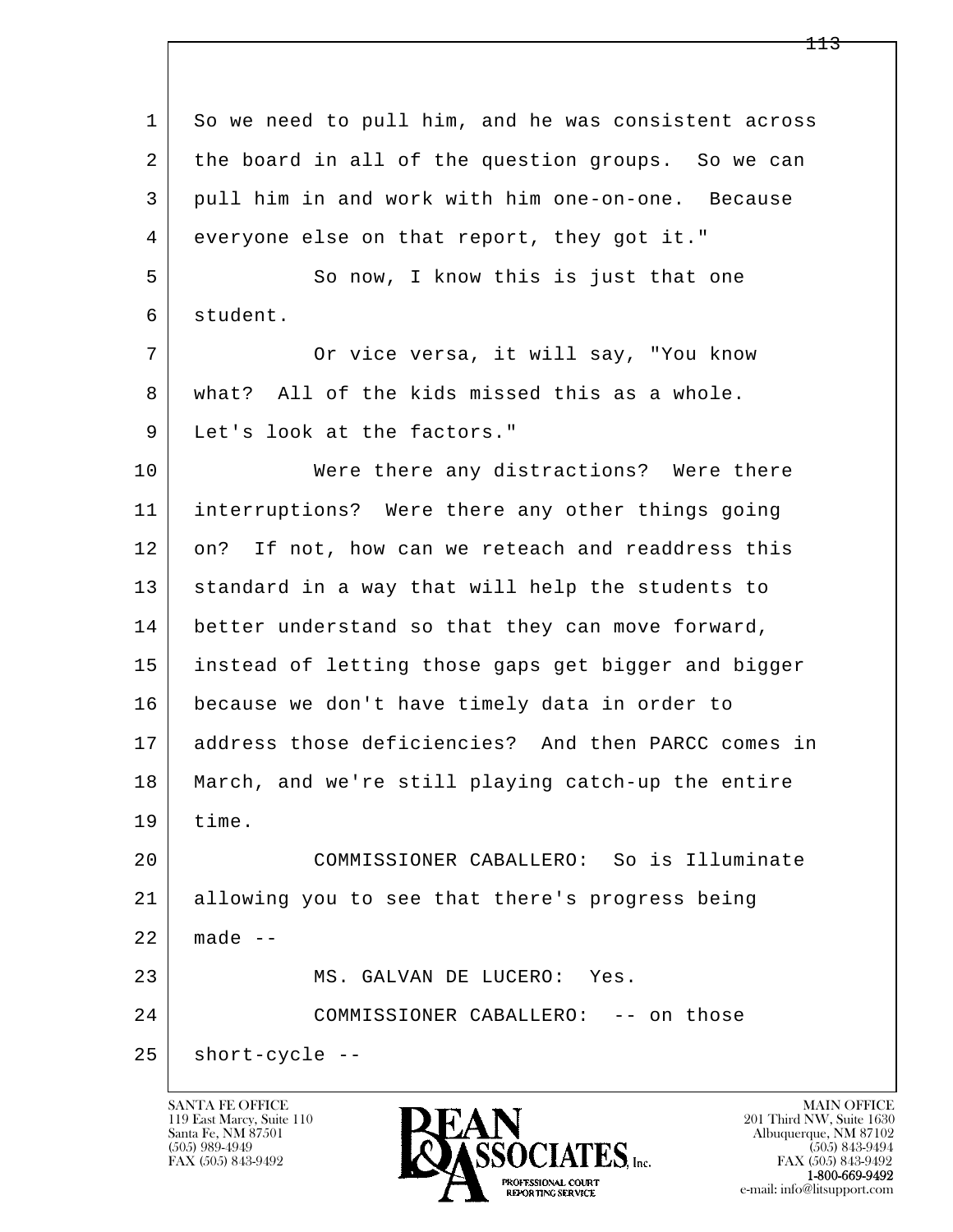l  $\overline{\phantom{a}}$ 1 MS. GALVAN DE LUCERO: On the short-cycle 2 assessments, yes. 3 COMMISSIONER CABALLERO: That's all I 4 have, Madam Chair. 5 THE CHAIR: I just want to follow up a 6 little bit with the conversation with Commissioner 7 Peralta. 8 You mentioned that when you -- last 9 academic year, when you -- when you started as the 10 interim, that your first goal was to get the 11 organizational framework in alignment. What 12 exactly -- two things: What exactly did you do? 13 | And why did you determine to do the organizational 14 and not the academic? 15 MS. MELISSA MIRANDA: The reason why is I 16 had received a phone call from Baylor telling us 17 that the report was due. I -- you know, like I tell 18 you, I was new. I didn't understand any of it. So 19 he was kind enough to go through it with me. 20 So that, honestly, is why I went ahead and 21 started there, since it was due. I didn't want us 22 to -- because in the past, I believe we hadn't 23 addressed some of the concerns. So I wanted to make 24 sure that we did address the concerns. 25 And it was also a good learning

119 East Marcy, Suite 110<br>Santa Fe, NM 87501

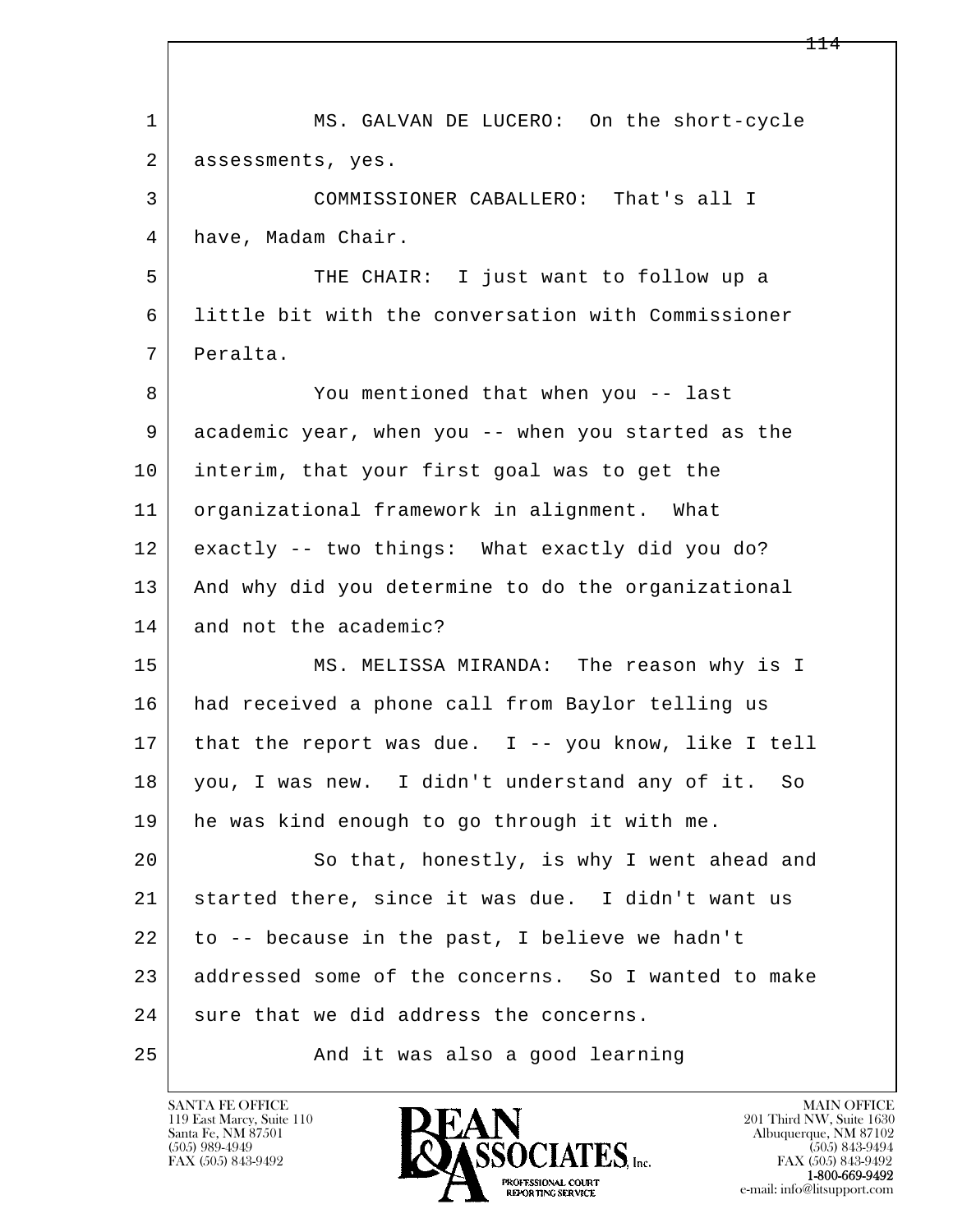| $\mathbf{1}$ | opportunity for me to see what was -- they were      |
|--------------|------------------------------------------------------|
| 2            | going to look at in the future.                      |
| 3            | Academically, I guess, you know, it was              |
| 4            | more me just feeling -- I didn't know how long I was |
| 5            | going to be in this position, and I didn't want to   |
| 6            | make changes to the staff and then someone new come  |
| 7            | in, and then they make other changes as well.        |
| 8            | So this year, knowing that it's -- it fell           |
| 9            | on me, I'm the head administrator, I accepted the    |
| 10           | position, I took it, and I ran with it and made sure |
| 11           | that what I should have done, I did this year.       |
| 12           | THE CHAIR: Okay. But I still -- I still              |
| 13           | don't -- I haven't heard what you did to get the     |
| 14           | organizational performance framework in line. And,   |
| 15           | secondly, "academic" means not just changing staff.  |
| 16           | So there's multiple things that you can do to help   |
| 17           | guide the academics without changing staffing in the |
| 18           | school.                                              |
| 19           | So -- and the academic portion of the                |
| 20           | framework deals -- because we don't have control     |
| 21           | over staff; so that we're looking at the outcomes    |
| 22           | from the students, not just the staffing pattern in  |
| 23           | that academic framework. So that's my overarching    |
| 24           | concern and question.                                |
| 25           | I haven't heard specifics about what you             |

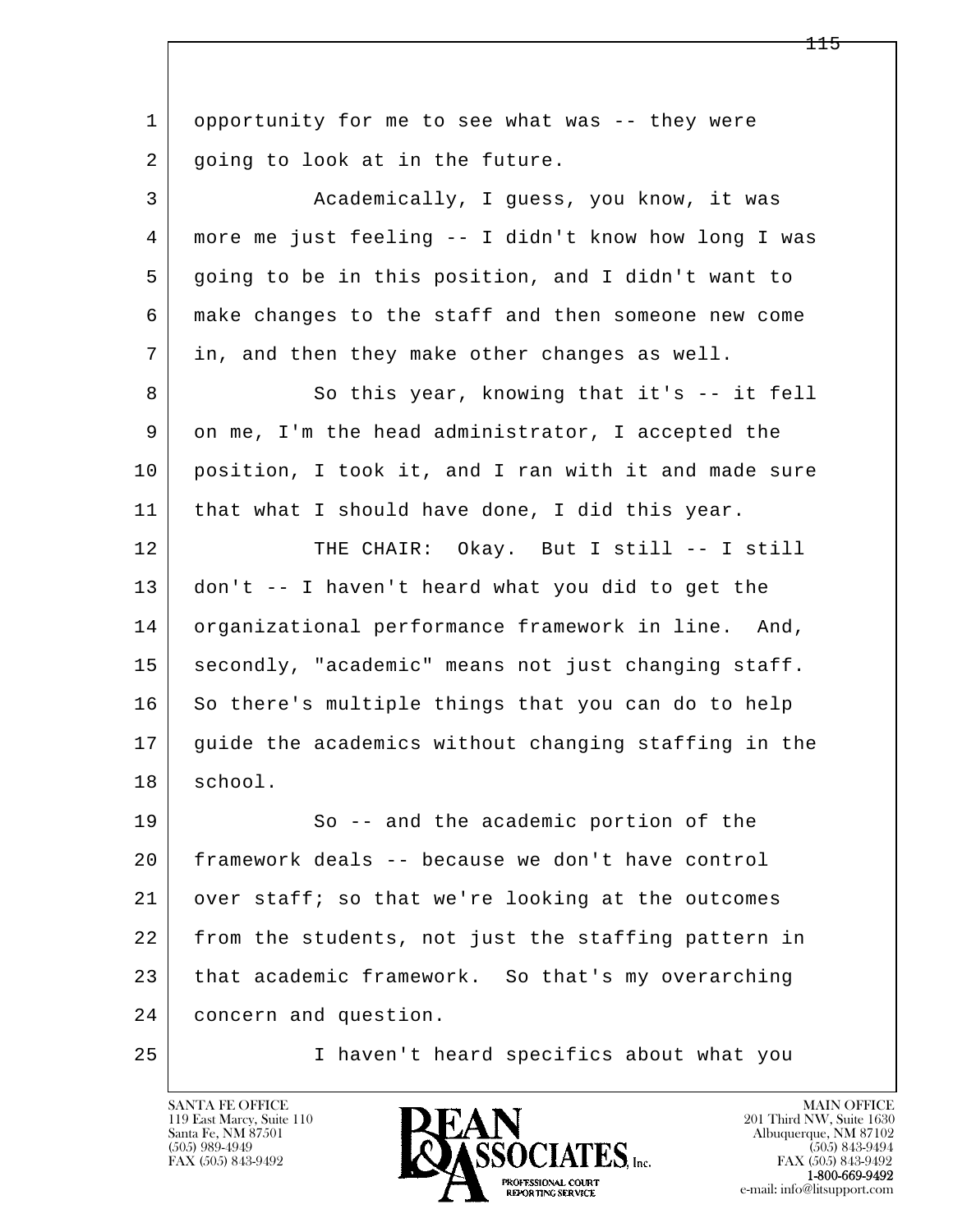l  $\overline{\phantom{a}}$  1 did to get that organizational framework in line, if 2 it was, in fact, out of line, and what was done to 3 try to support academic performance a year ago. 4 MS. MELISSA MIRANDA: Okay. So then I 5 guess for the academic performance, we went ahead 6 and we got a short-cycle assessment in place. We 7 did look at the data. We created data folders, you 8 know, that the students and the teachers could use. 9 And for the organizational framework, it 10 was -- I mean, I would have to look to -- you know, 11 to see if I could remember. But whatever it was 12 | that we stated that fell far below, we, you know, 13 got it into par that year, whether it -- I'm just 14 trying to think because I -- I'm thinking of this 15 year's and last year's. Do you mind if I take a 16 look? 17 THE CHAIR: Sure. 18 MS. MELISSA MIRANDA: Okay. So I think 19 | some of it -- if I remember correctly, our 20 instructional hours -- or our instructional day -- 21 wasn't correct. So this year, you know, we made our 22 calendar so that we could make sure that 23 instructional hours were in place. 24 I did provide some professional 25 development, also, to help with academics, that we

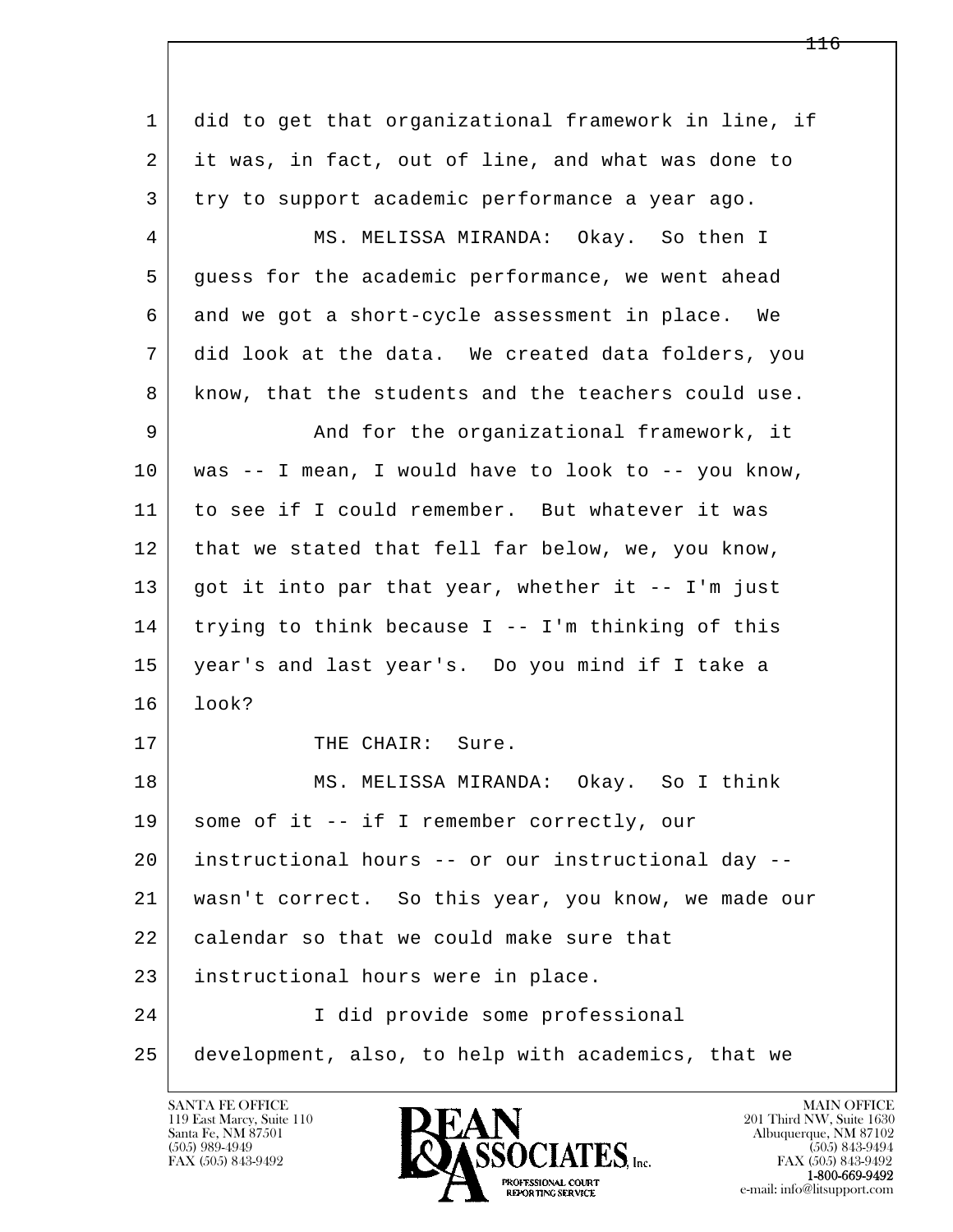l  $\overline{\phantom{a}}$  1 didn't have in the past. I brought in a gentleman. 2 His name was Mr. Carmona, who was an expert in the 3 sheltered language instruction. So we brought him 4 in to help. 5 I wanted the teachers also to become 6 familiar with the teacher evaluation system. So we 7 brought in somebody to help with that as well. And 8 | we went over the rubrics. I'm just trying to 9 remember what -- we went over the Common Core 10 standards with the staff. 11 | However, this year, I feel we've really 12 dug into them deeply. 13 Let me see. So there was also issues with 14 our [incomprehensible] policy that we were able to 15 bring -- we were able to align. And now it's -- I 16 believe it's Working to Meet or Meets Standards. 17 We also worked on our -- what is it 18 called? -- the service log for our special education 19 so that we can ensure that they're receiving the 20 instructional time that is reported on their IEPs. 21 and those are the ones that I can just 22 remember off the top of my head. 23 THE CHAIR: Okay. Thank you. 24 COMMISSIONER PERALTA: May I? 25 THE CHAIR: You may.

119 East Marcy, Suite 110<br>Santa Fe, NM 87501



FAX (505) 843-9492<br>**1-800-669-9492**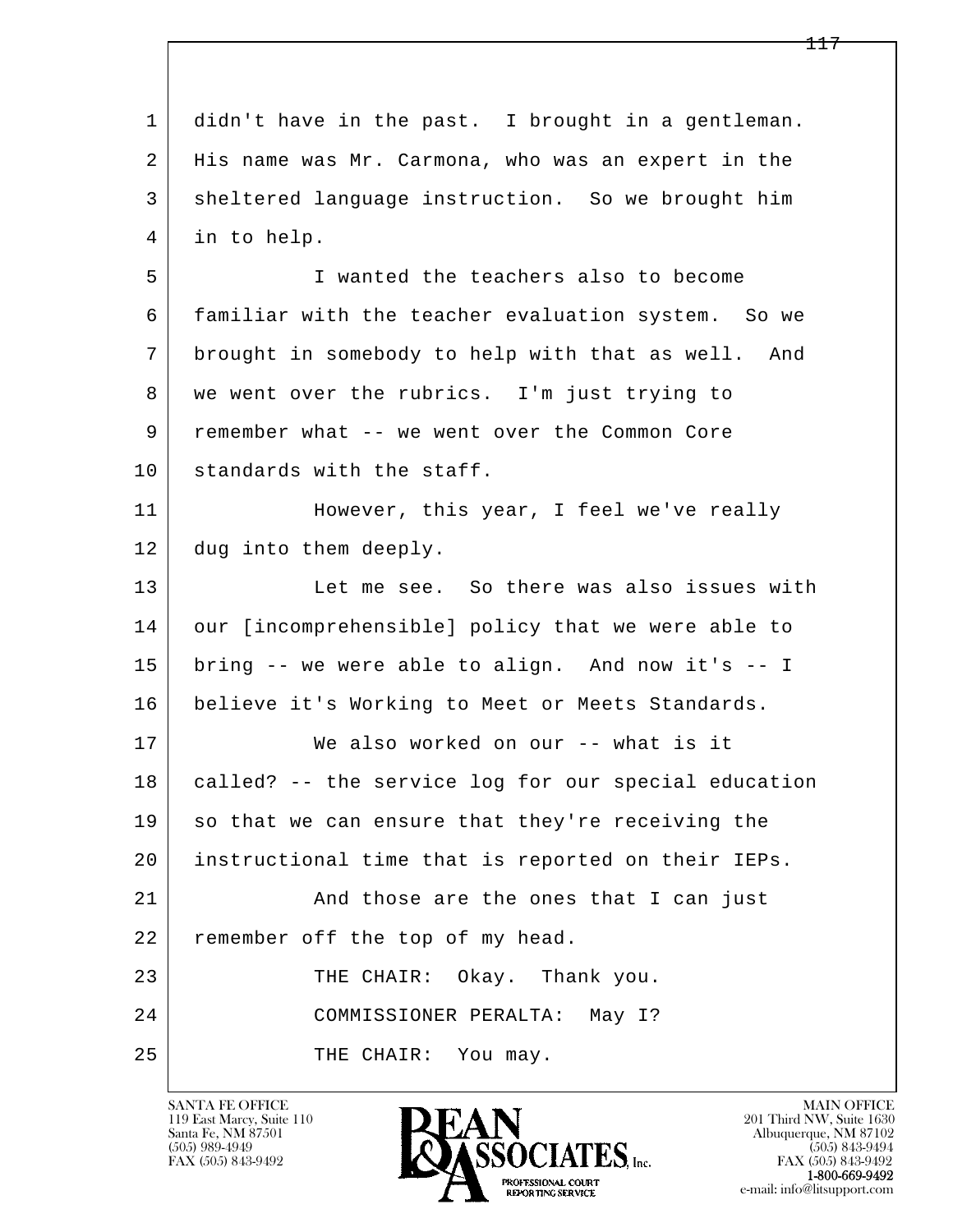l  $\overline{\phantom{a}}$  1 COMMISSIONER PERALTA: Thank you, 2 Madam Chair. 3 If I may ask -- again, I'm not great 4 remembering names -- instructional coach, assistant 5 principal? 6 MS. GALVAN DE LUCERO: Yes. 7 COMMISSIONER PERALTA: Years of experience 8 in administration? 9 MS. GALVAN DE LUCERO: This is my first 10 year as an administrator officially. I have had my 11 administrative license for four years; but I was 12 working as an instructional coach kind of as the 13 right hand to the administrator at Santa Teresa High 14 School. 15 COMMISSIONER PERALTA: So indirectly as an 16 | instructional coach is your vast experience. 17 MS. GALVAN DE LUCERO: Correct. 18 COMMISSIONER PERALTA: So going to the 19 Head Administrator here, have you -- being that 20 you're so fresh, just, you dove into this, you know, 21 last year, you did a service to the school about 22 just trying to take the lead and do the best you 23 can. 24 And now that you are a licensed 25 administrator, have you possibly -- what have you

119 East Marcy, Suite 110<br>Santa Fe, NM 87501



FAX (505) 843-9492<br>1-800-669-9492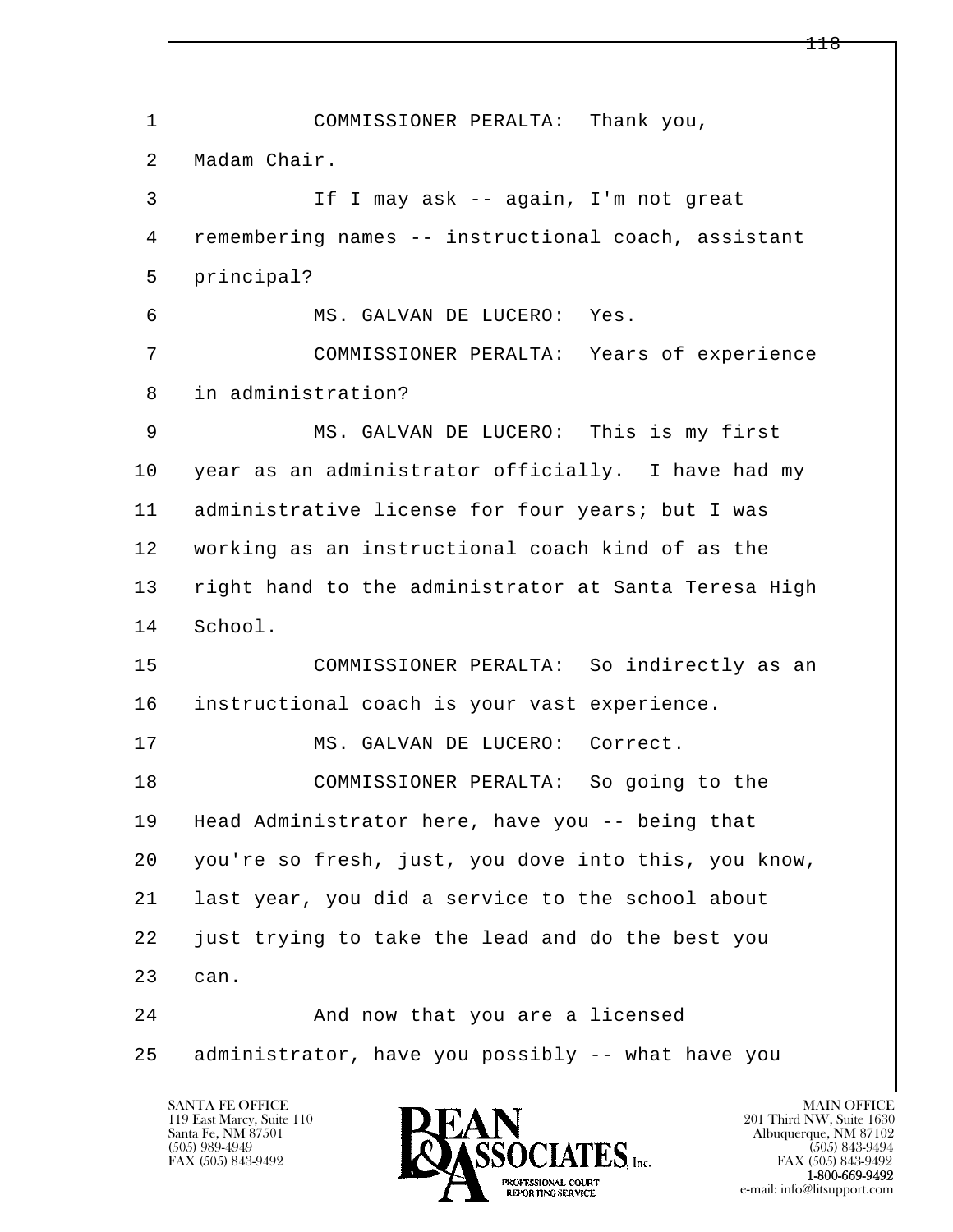l  $\overline{\phantom{a}}$ 1 done professionally as far as maybe some extra 2 | training, maybe some mentorship, those kind of 3 things? Principals Pursuing Excellence is a good 4 program that the PED has. 5 MS. MELISSA MIRANDA: I actually looked 6 into the Principals Pursuing Excellence. But you 7 have to apply in January. And when I found out 8 about it, it was after the fact. But it is 9 something that I'm interested in, because I do feel 10 | we need more -- or I need more professional 11 development. 12 I also did seek out my own mentor last 13 year, as well, to help guide me. He was a principal 14 at -- at a public school -- Las Cruces Public 15 Schools. So I did reach out to -- you know, to 16 Mr. Carmona to also help me, you know, because I was 17 fresh. You know, it was -- I was an interim -- I'm 18 still new at this position as well. So he's still 19 one that I keep in contact with as well. 20 So those were some things that I did 21 look -- you know -- look into. And, you know, 22 hopefully, I will -- they will accept me for the 23 Principals Pursuing Excellency [verbatim] program. 24 COMMISSIONER PERALTA: It seems that 25 possibly the team here would definitely look for,

119 East Marcy, Suite 110<br>Santa Fe, NM 87501

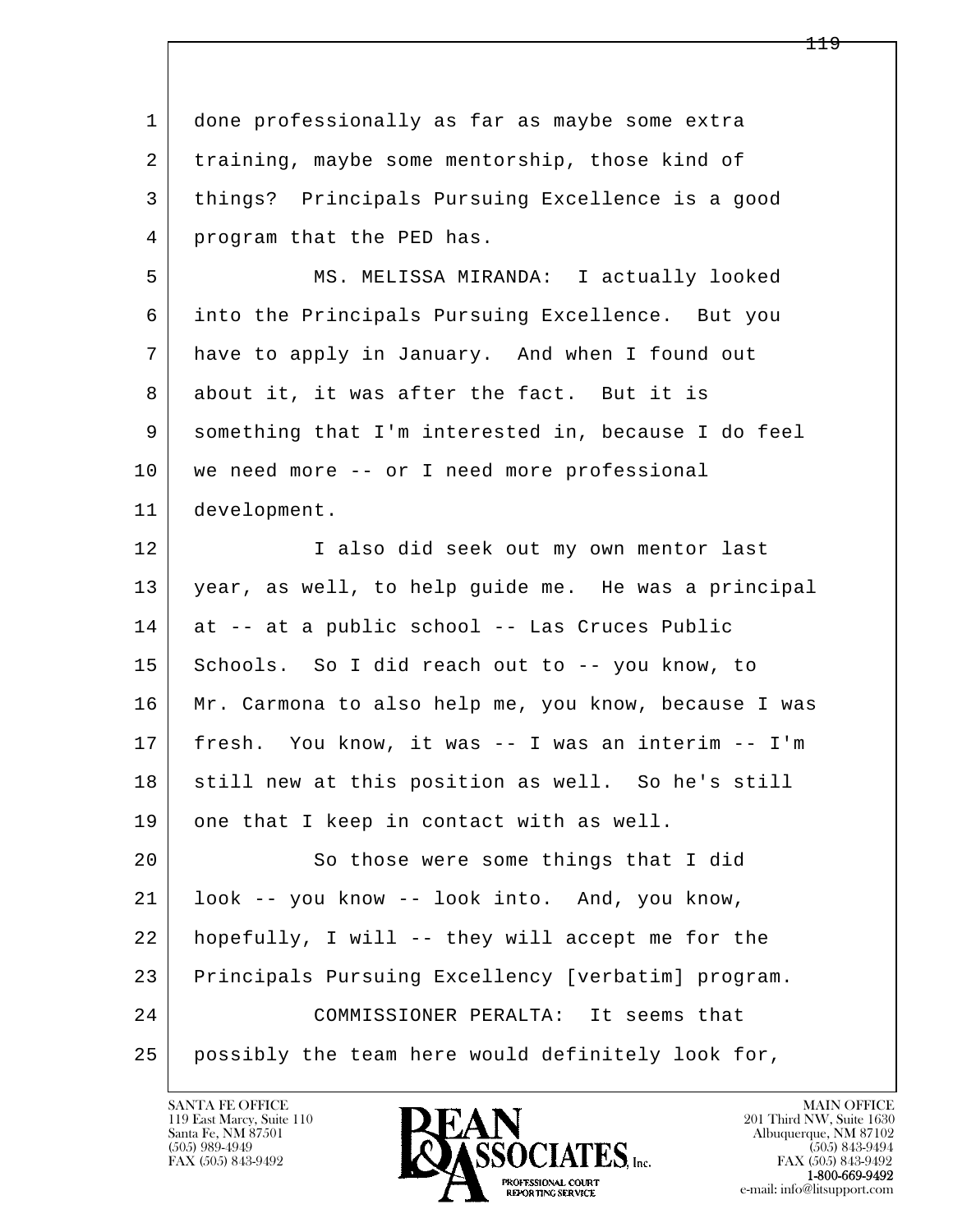l  $\overline{\phantom{a}}$ 1 you know, some more support in that area as well. 2 | All right. Thank you. 3 THE CHAIR: Commissioners, any other 4 questions? I'll entertain a motion. 5 COMMISSIONER CABALLERO: I have a motion. 6 THE CHAIR: Certainly. 7 COMMISSIONER CABALLERO: I move that we 8 renew the charter contract between -- what is the 9 correct name? -- La Academia Dolores Huerta. And I 10 am not sure if there's a need for conditions. But 11 I'll just leave that motion like that for 12 discussion, Madam Chair. I know Commissioner 13 Toulouse was talking about a certain number of 14 years. And so I will just leave -- 15 THE CHAIR: It has to be part of the 16 motion. 17 COMMISSIONER CABALLERO: Okay. In that 18 case, my motion -- I want to read it as three years' 19 contract, so that the school can show progress with 20 what they're doing. No? 21 THE CHAIR: If you wish to place the 22 conditions, they need to be part of the motion. 23 COMMISSIONER CABALLERO: No. The motion, 24 actually, Madam Chair, would be just to renew the 25 | contract for three years.

119 East Marcy, Suite 110<br>Santa Fe, NM 87501

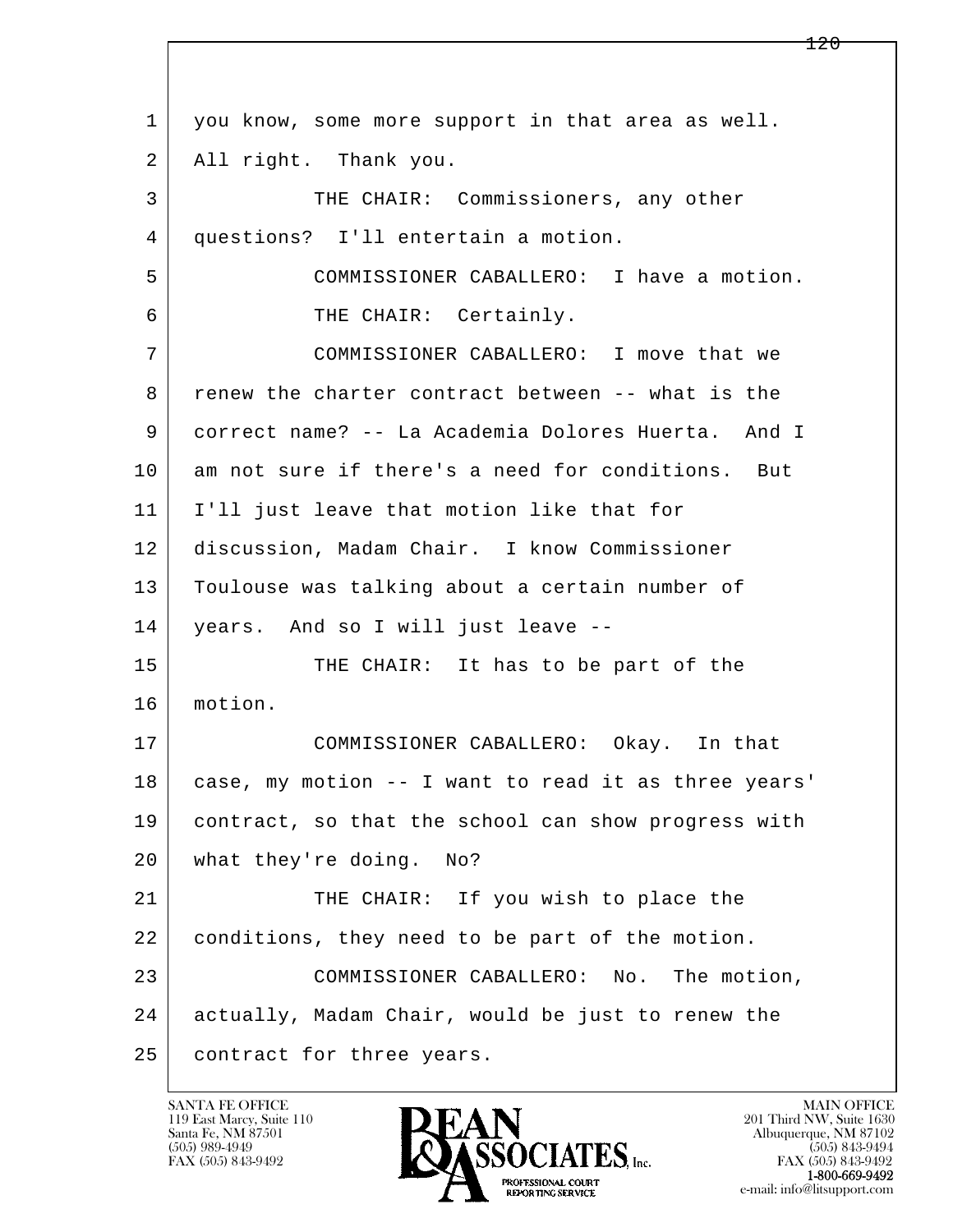l  $\overline{\phantom{a}}$ 1 THE CHAIR: And that's it? 2 COMMISSIONER CABALLERO: That's it. 3 THE CHAIR: Okay. 4 COMMISSIONER CABALLERO: And on the three 5 years, Madam Chair, I truly believe two years is not 6 enough. 7 COMMISSIONER TOULOUSE: No, it's not. 8 | THE CHAIR: You're correct. 9 COMMISSIONER CABALLERO: We set up them 10 for failure. 11 COMMISSIONER TOULOUSE: We all agree on 12 that. 13 THE CHAIR: We all agree. And I think the 14 previous school was the perfect example of that. 15 Two years isn't enough time to turn the data around 16 to really show any significant change. 17 Do I have a second for that motion? 18 COMMISSIONER TOULOUSE: Madam Chair, I'll 19 second it, because I think that conditions can come 20 under the performance framework. 21 THE CHAIR: Okay. That's fine. 22 COMMISSIONER TOULOUSE: So I think it 23 can -- a performance framework would work well for 24 that. So I will second the motion. I think this 25 school needs the opportunity to move forward with

119 East Marcy, Suite 110<br>Santa Fe, NM 87501

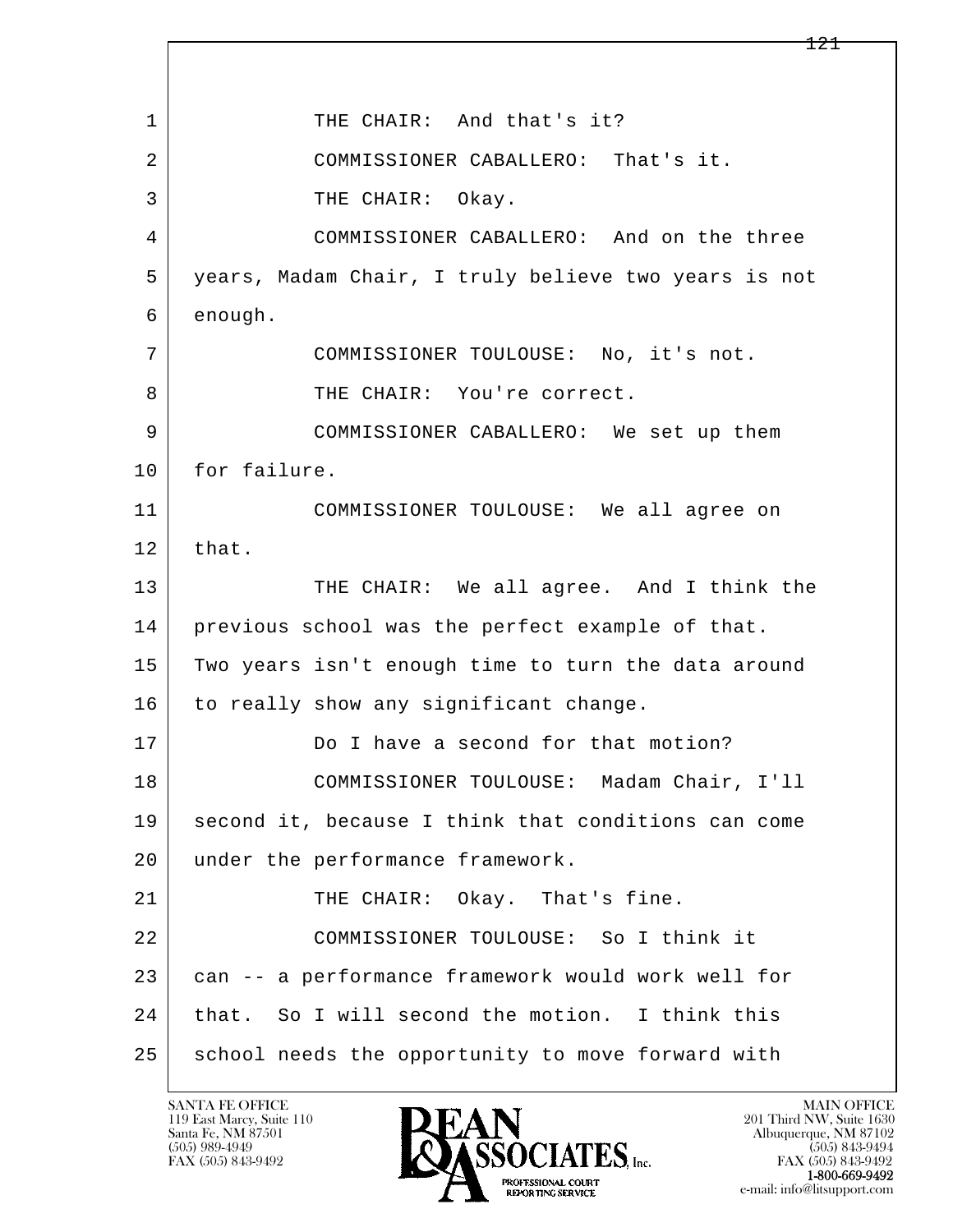| $\mathbf{1}$ | what they started. If they hadn't started anything,  |
|--------------|------------------------------------------------------|
| 2            | if they weren't concerned or weren't aware or didn't |
| 3            | have the new staff and the new approach to things,   |
| 4            | then I would not say this. But I think they deserve  |
| 5            | a chance.                                            |
| 6            | THE CHAIR: Okay. There's a motion by                 |
| 7            | Commissioner Caballero. There's a second by          |
| 8            | Commissioner Toulouse.                               |
| 9            | Is there any discussion?                             |
| 10           | Roll-call vote, please?                              |
| 11           | COMMISSIONER ARMBRUSTER: Commissioner                |
| 12           | Toulouse?                                            |
| 13           | COMMISSIONER TOULOUSE: Yes.                          |
| 14           | COMMISSIONER ARMBRUSTER: Commissioner                |
| 15           | Robbins?                                             |
| 16           | COMMISSIONER ROBBINS: Yes.                           |
| 17           | COMMISSIONER ARMBRUSTER: Commissioner                |
| 18           | Gipson?                                              |
| 19           | THE CHAIR: It hurts my heart; but I'm                |
| 20           | going to have to say "no."                           |
| 21           | COMMISSIONER ARMBRUSTER: Commissioner                |
| 22           | Armbruster votes "no."                               |
| 23           | Commissioner Peralta?                                |
| 24           | COMMISSIONER PERALTA:<br>No.                         |
| 25           | COMMISSIONER ARMBRUSTER: Commissioner                |
|              |                                                      |

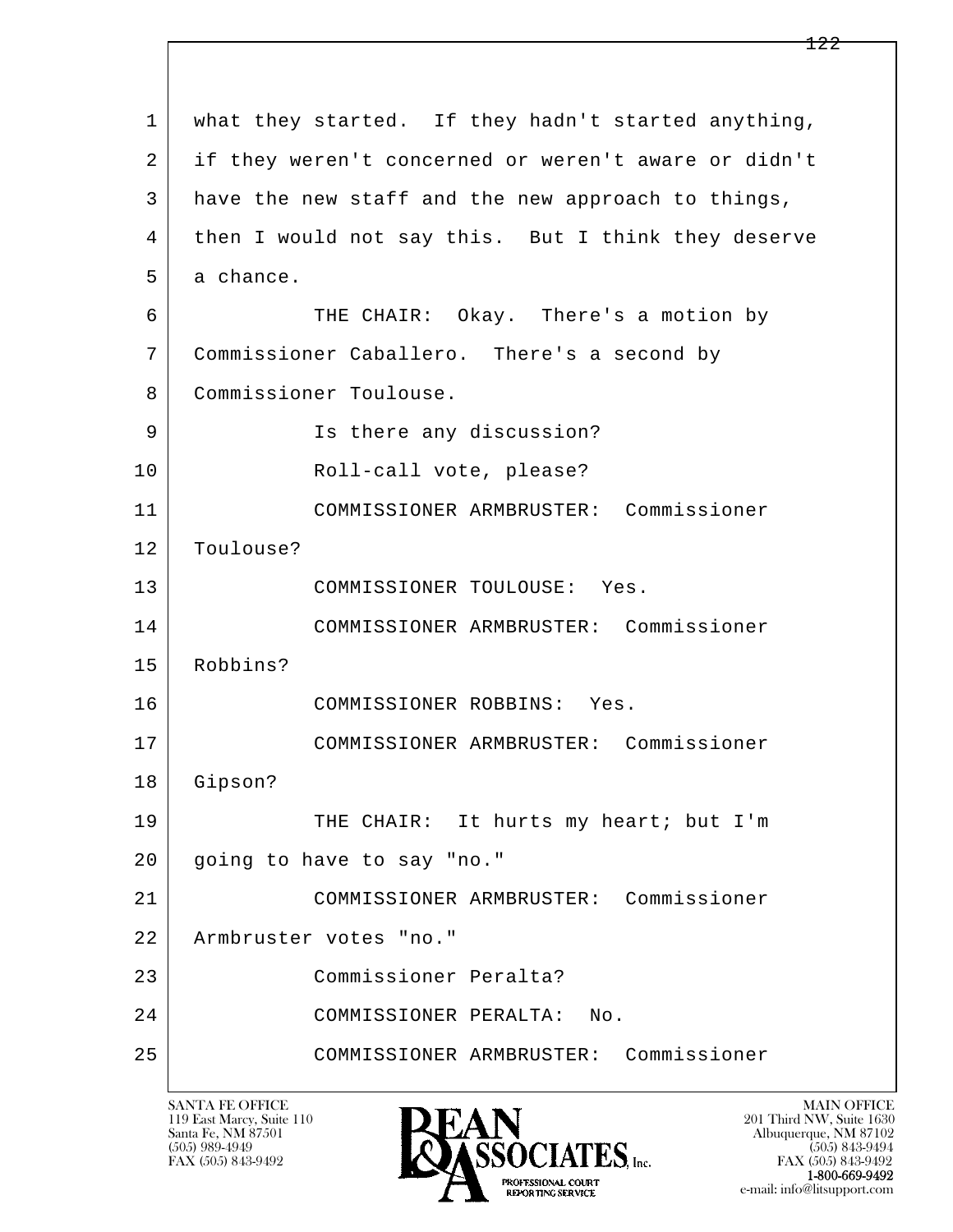l  $\overline{\phantom{a}}$  1 Ruiz? 2 COMMISSIONER RUIZ: No. 3 COMMISSIONER ARMBRUSTER: Commissioner 4 Caballero? 5 COMMISSIONER CABALLERO: Yes. 6 COMMISSIONER ARMBRUSTER: The motion fails 7 four to three. 8 THE CHAIR: Do I have someone that wishes 9 to propose an alternate motion? And I'm going to 10 express -- at this point in time, I'm going to 11 explain why I couldn't support that motion. I think 12 the school has failed to show leadership with the 13 governance council and with the current 14 administration to successfully move this school 15 forward. 16 And I, more than probably anyone else 17 here, understands what this school means to that 18 community. But ultimately, this is a public school, 19 and the school has an obligation to provide the best 20 education it can for the students in that community. 21 | And I feel that this school has failed to 22 demonstrate that it is capable of moving the school 23 forward as it should. 24 There has been a continual lack of 25 leadership in the school. And this school's been in

119 East Marcy, Suite 110<br>Santa Fe, NM 87501



FAX (505) 843-9492<br>**1-800-669-9492**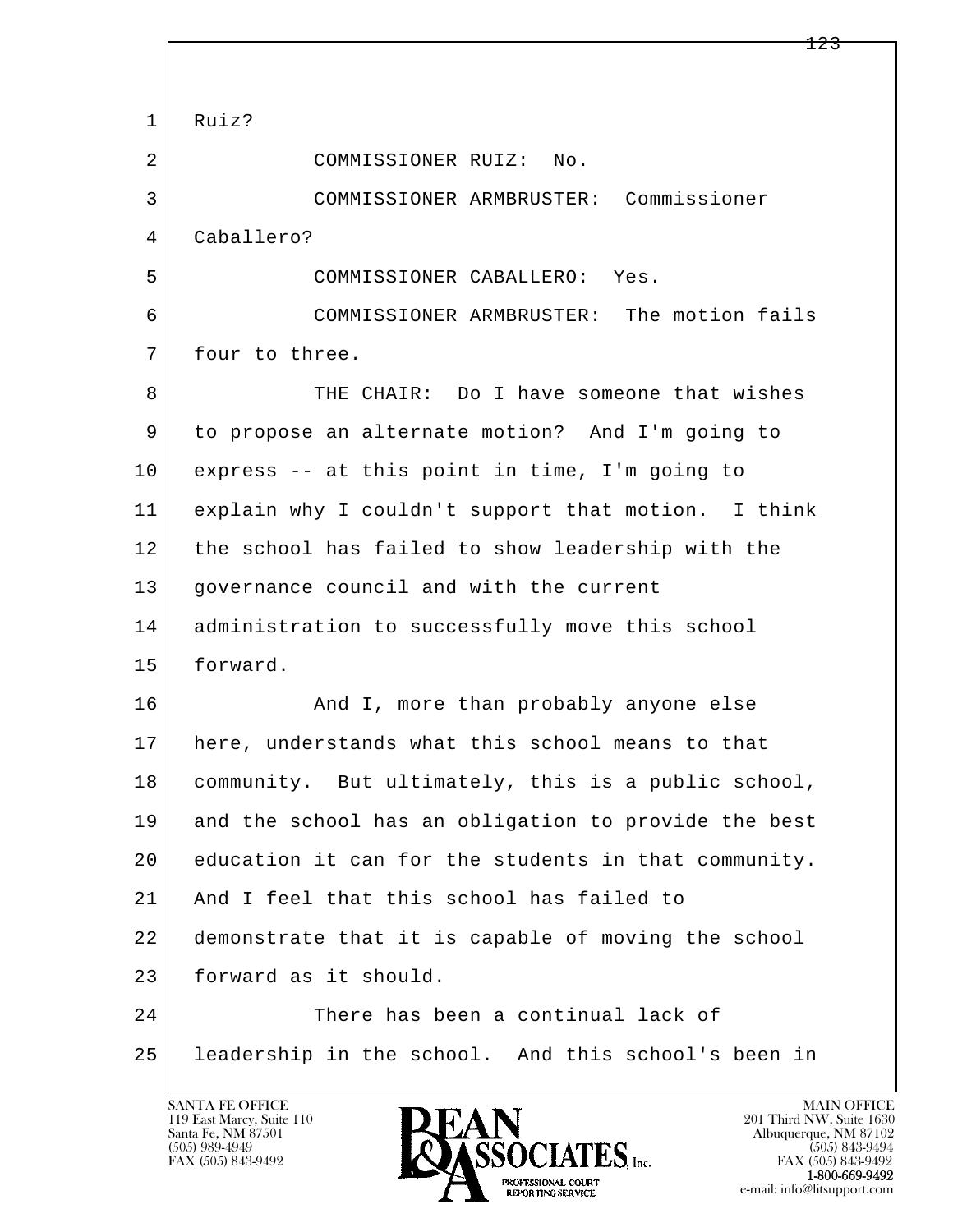l  $\overline{\phantom{a}}$  1 existence now for nine years. And we can't keep 2 looking back and saying, "It's not our fault; it's 3 the previous administrator." 4 There's been a year and a half almost now 5 to right this ship. And the school -- the 6 application, to me, showed a lack of understanding 7 of what governing the school truly means. And 8 unfortunately, so did this presentation. 9 Absolutely. 10 I think the school failed to understand 11 what it truly needed to show us, when it came here 12 today, what they were doing to right this -- right 13 this ship, that there was -- there was a lack of an 14 ability to truly answer the questions as they needed 15 to be answered. 16 And I am truly sorry for that, because, 17 like I said, I know what this -- what this school 18 means to the -- to the community. 19 Commissioner Ruiz? 20 COMMISSIONER RUIZ: I'll make a motion, 21 Madam Chair. I move that we recommend non-renewal, 22 because this school has not made substantial 23 progress, demonstrating a downward trend towards 24 meeting the Department's standards of excellence and 25 student performance standards. And in addition, the

119 East Marcy, Suite 110<br>Santa Fe, NM 87501

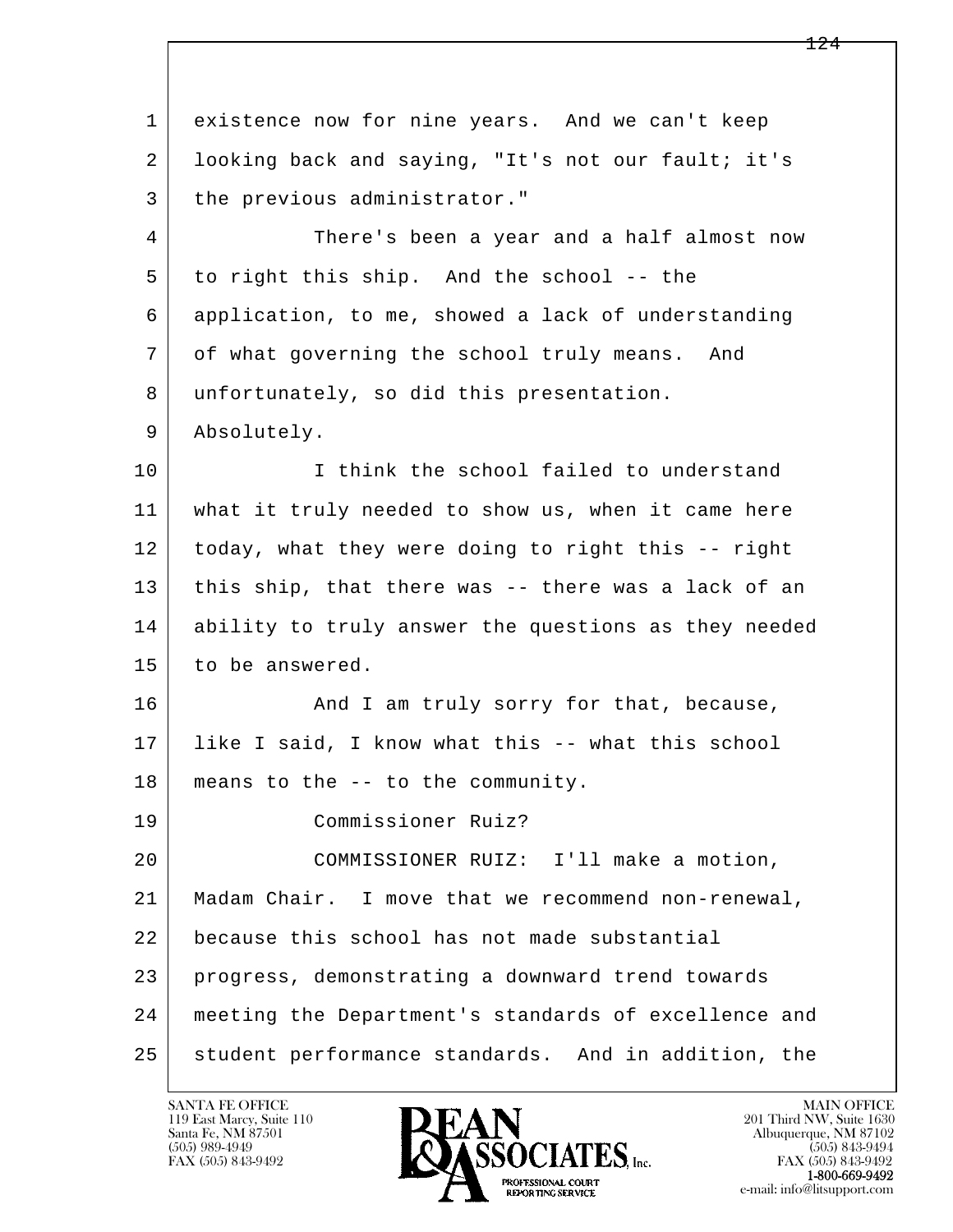l  $\overline{\phantom{a}}$  1 school only met one of five school-specific goals 2 during the past two years. 3 THE CHAIR: Thank you. Do I have a 4 second? 5 COMMISSIONER PERALTA: Second. 6 THE CHAIR: There's a second by 7 Commissioner Peralta. 8 Any discussion? 9 (No response.) 10 THE CHAIR: Commissioner Armbruster? 11 COMMISSIONER ARMBRUSTER: Commissioner 12 Peralta? 13 COMMISSIONER PERALTA: Yes. 14 COMMISSIONER ARMBRUSTER: I'm sorry. You 15 said "Yes"? 16 COMMISSIONER PERALTA: Yes. 17 COMMISSIONER ARMBRUSTER: Commissioner 18 Robbins? 19 COMMISSIONER ROBBINS: Yes. 20 COMMISSIONER ARMBRUSTER: Commissioner  $21$  Ruiz? 22 COMMISSIONER RUIZ: Yes. 23 COMMISSIONER ARMBRUSTER: Commissioner 24 Caballero? 25 COMMISSIONER CABALLERO: No.

119 East Marcy, Suite 110<br>Santa Fe, NM 87501



FAX (505) 843-9492<br>**1-800-669-9492** e-mail: info@litsupport.com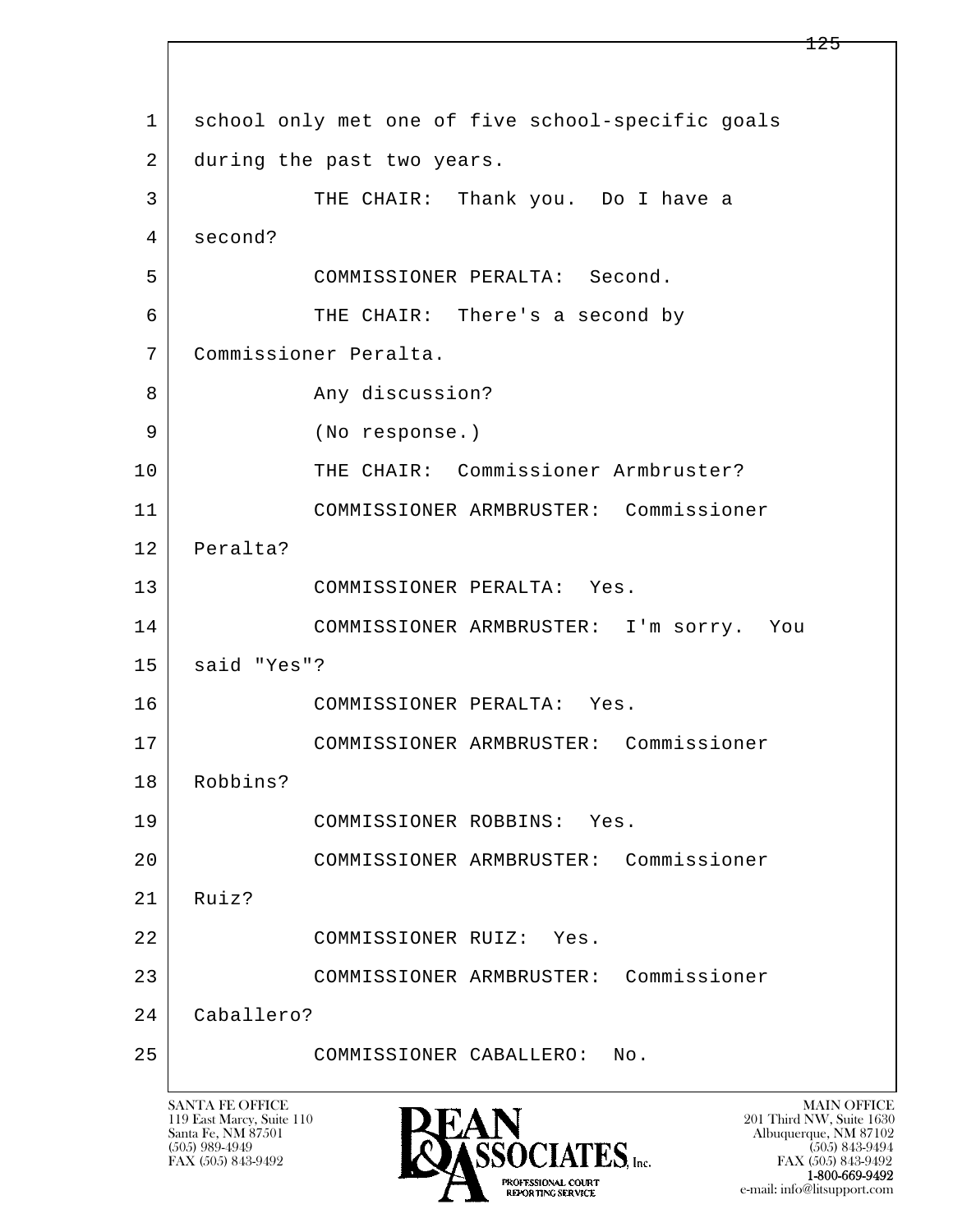l  $\overline{\phantom{a}}$  1 COMMISSIONER ARMBRUSTER: Commissioner 2 Gipson? 3 THE CHAIR: Yes. 4 COMMISSIONER ARMBRUSTER: Commissioner 5 Armbruster votes "Yes." 6 Commissioner Toulouse? 7 COMMISSIONER TOULOUSE: No. 8 COMMISSIONER ARMBRUSTER: The motion 9 | passes, five to two. 10 THE CHAIR: Thank you very much. I am --11 | I am truly sorry about this. 12 MS. MELISSA MIRANDA: Thank you for your 13 time. 14 THE CHAIR: Commissioners, we're going to 15 take a short break before we bring the next school 16 up. Thank you. 17 (Recess taken, 12:18 p.m. to 12:47 p.m.) 18 THE CHAIR: We're going to move on and 19 continue with a working lunch. So please forgive 20 the chewing occasionally. We'll keep our 21 microphones, hopefully, off so it doesn't get too 22 loud. 23 But we have Explore Academy next. And 24 we're hoping that we can move through -- and we 25 might even, if we can, we might even be able to get

119 East Marcy, Suite 110<br>Santa Fe, NM 87501

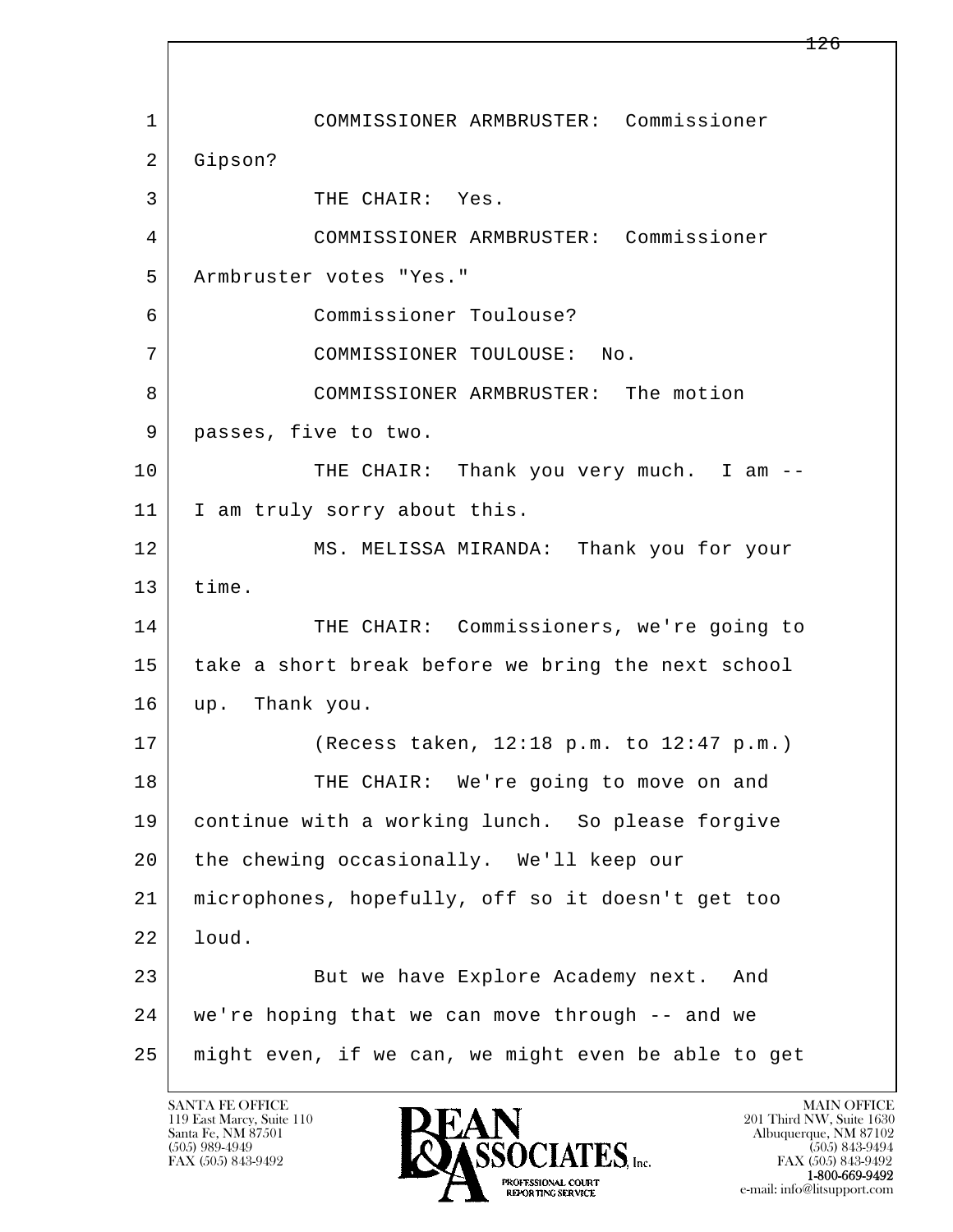l  $\overline{\phantom{a}}$  1 to Alma today if they're all here and ready. So 2 | we'll see. 3 Good afternoon, and thank you for bearing 4 with us this morning. We appreciate it. And do -- 5 I'm sorry. 6 Bev, do we have anyone that signed up for 7 public comment for Explore? 8 | MS. FRIEDMAN: No, we do not. 9 THE CHAIR: All right. That saves us 10 eight minutes. Thank you. 11 MS. KAREN WOERNER: Good afternoon, 12 Madam Chair, members of the Commission. Oops. My 13 budget calendar for the school just came up you 14 asked for. I'll switch screens. 15 Explore Academy has submitted a complete 16 and timely application including their E-Occupancy 17 Certificate. The school has earned an overall grade 18 of "A" for the last three years. In fact, the 19 | school overall score has increased each year even 20 within that A. 21 Proficiency rates have increased slightly 22 each year. And if you would turn to Page 14, I 23 believe, of 30 -- but I'm not in the right section;  $24$  so, sorry  $-$  page 14  $-$  yes, 14 of 30 shows the 25 increase in overall grade as well as the proficiency

119 East Marcy, Suite 110<br>Santa Fe, NM 87501



FAX (505) 843-9492<br>1-800-669-9492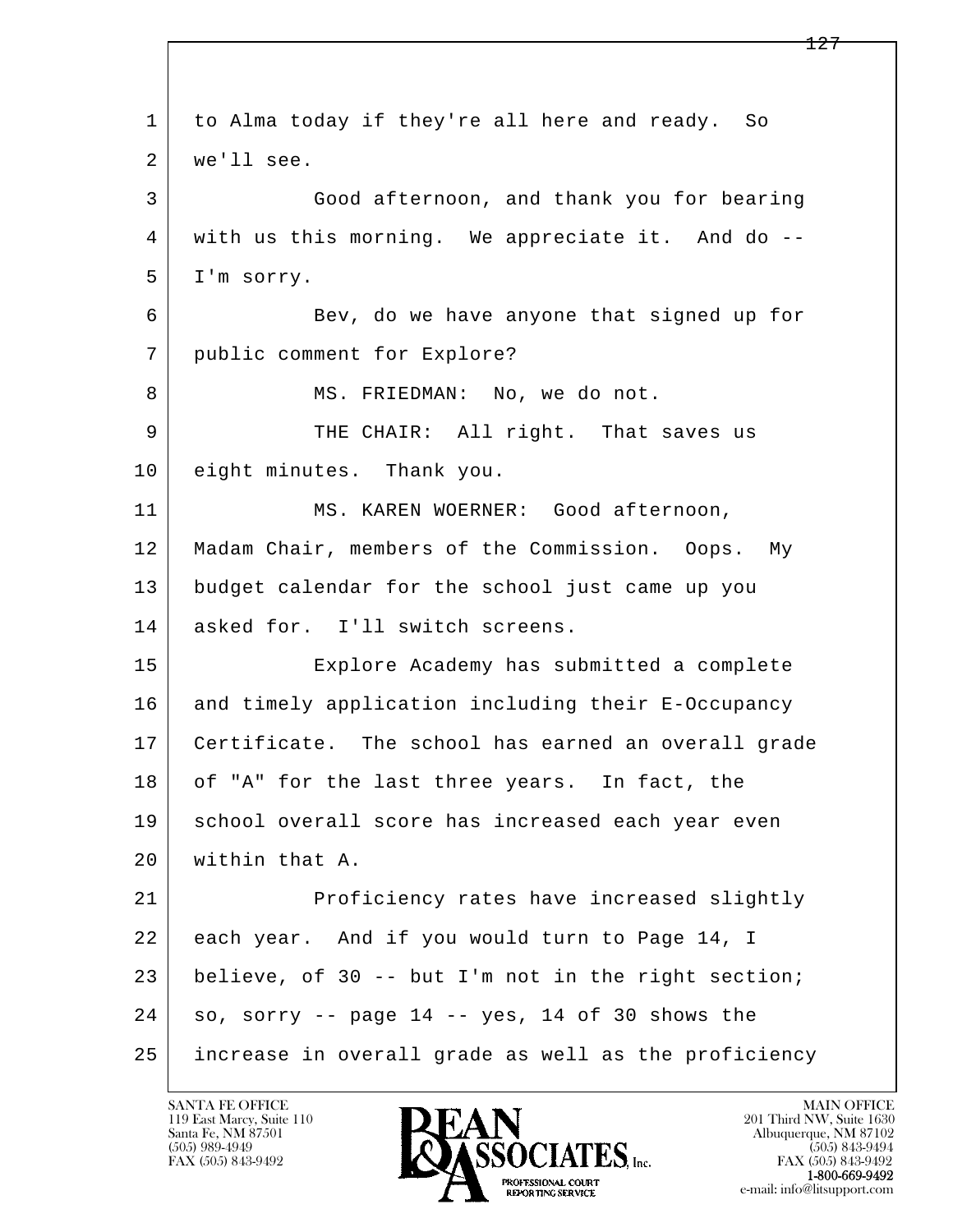1 rates.

2 And then sort of the -- maintaining the 3 standard on the current standing points that they've 4 earned each year, the chart on Page 15 of 30 is -- 5 we've been looking at the Chart No. 5 that shows the 6 growth index.

7 As you can see here, this school has had a 8 positive growth index each year in both reading and 9 math. That, and that indicates that their students 10 are growing more than expected in both subjects when 11 compared to their academic peers across the street.

12 And to be clear, those are determined by 13 comparing students to those who had the same score 14 the last two grades. It's not just necessarily by 15 the grade level, but by the last two scores that the 16 students earned on a PARCC assessment.

17 | The addition, students remaining enrolled 18 and teacher attention rates are also showing an 19 upward trend, which is further back in the packet. 20 If you go back to Page 5, again, the

l  $\overline{\phantom{a}}$  21 performance indicator sheet that we've been 22 referencing for each school, the ratings chart does 23 show that the school has struggled with some audit 24 findings and was also late in getting a school 25 safety plan approved. However, the school has

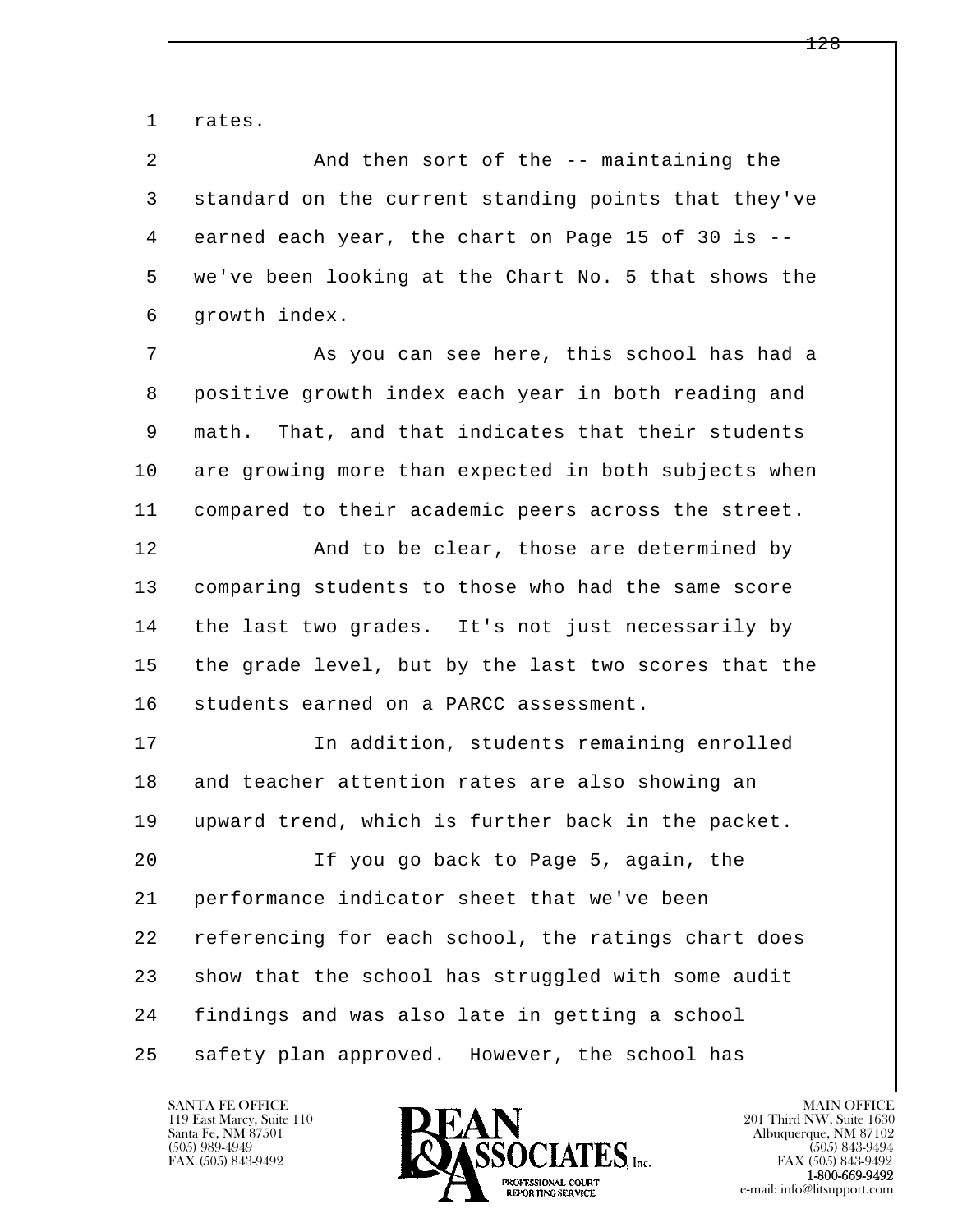l  $\overline{\phantom{a}}$ 1 addressed that safety school plan in its response, 2 indicating in their response that they moved 3 locations twice, had to rewrite plans under a new 4 rubric, et cetera. And I can assure you that the 5 safety plan has since been approved. 6 The -- again, the financial pieces are a 7 year lag, as you all notice. 8 Page 2 in the evaluation, based on your 9 rubric for the progress report, does indicate the 10 school has met standards or demonstrated substantial 11 | progress in each area. And, therefore, the PED 12 recommends a five-year renewal with the condition 13 that the -- ensures that the school focuses on 14 continuing to decrease the findings in the annual 15 audit, specifically receiving an unmodified audit 16 devoid of material weaknesses and significant 17 deficiencies. And in deference to what Commissioner 18 Robbins pointed out earlier, I would say that the 19 repeat findings piece maybe was a little too harsh 20 in there; so I'm going to say that the 21 recommendation is devoid of material weaknesses and 22 | significant deficiencies. 23 Thank you. 24 MR. JUSTIN BAIARDO: Good afternoon. 25 THE CHAIR: Good afternoon.

119 East Marcy, Suite 110<br>Santa Fe, NM 87501



FAX (505) 843-9492<br>1-800-669-9492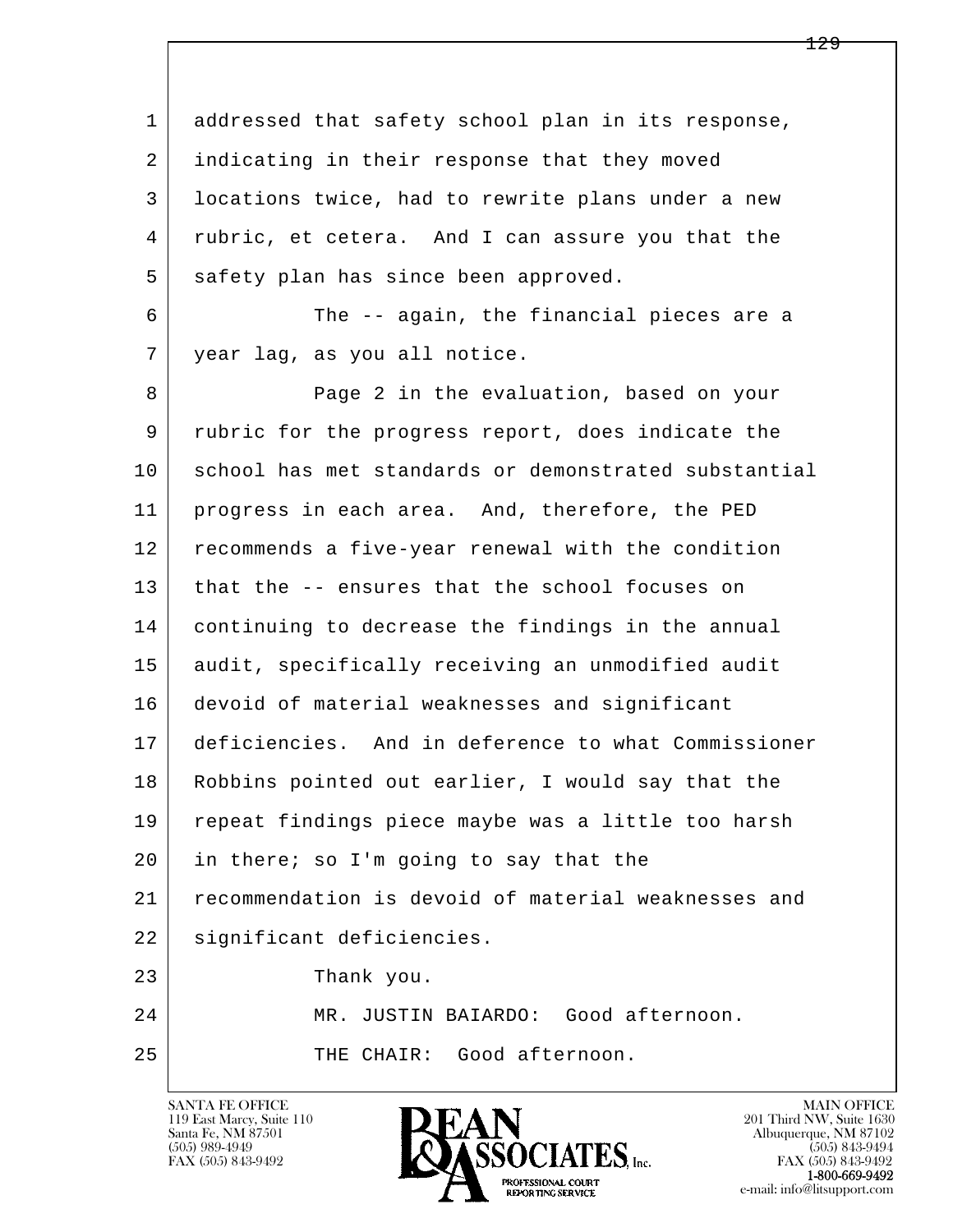l  $\overline{\phantom{a}}$ 1 MR. JUSTIN BAIARDO: My name is Justin 2 Baiardo. I'm the principal of Explore Academy. 3 MS. ASHLEY WOLFEL: My name is Ashley 4 Wolfel. And I'm the business manager for Explore 5 Academy. 6 MS. ELISHA VARELA: Hi. I'm Elisha 7 Varela, and I'm with Operations for Explore. 8 MR. JUSTIN BAIARDO: Madam Chair, members 9 of the Commission, thank you for your consideration 10 of Explore Academy's renewal today. I'll keep my 11 comments brief. 12 This is a significant moment for us, to 13 say the least, as we reflect and look back on the 14 last five years. We've come a long way over the 15 course of our first term in growing and developing 16 what is an academic model that is so novel and 17 innovative and seen nowhere else in the state or 18 beyond, turning theory into reality over the last 19 several years has proven to be quite the feat. 20 We've made adjustments, I feel like every 21 day, almost, as needed, and our staff has adapted to 22 the different challenges that we've faced. That 23 being said, and I've said this to parents every time 24 we've had to relocate our facility, is that no 25 matter what challenges we faced, the instruction in

119 East Marcy, Suite 110<br>Santa Fe, NM 87501



FAX (505) 843-9492<br>**1-800-669-9492**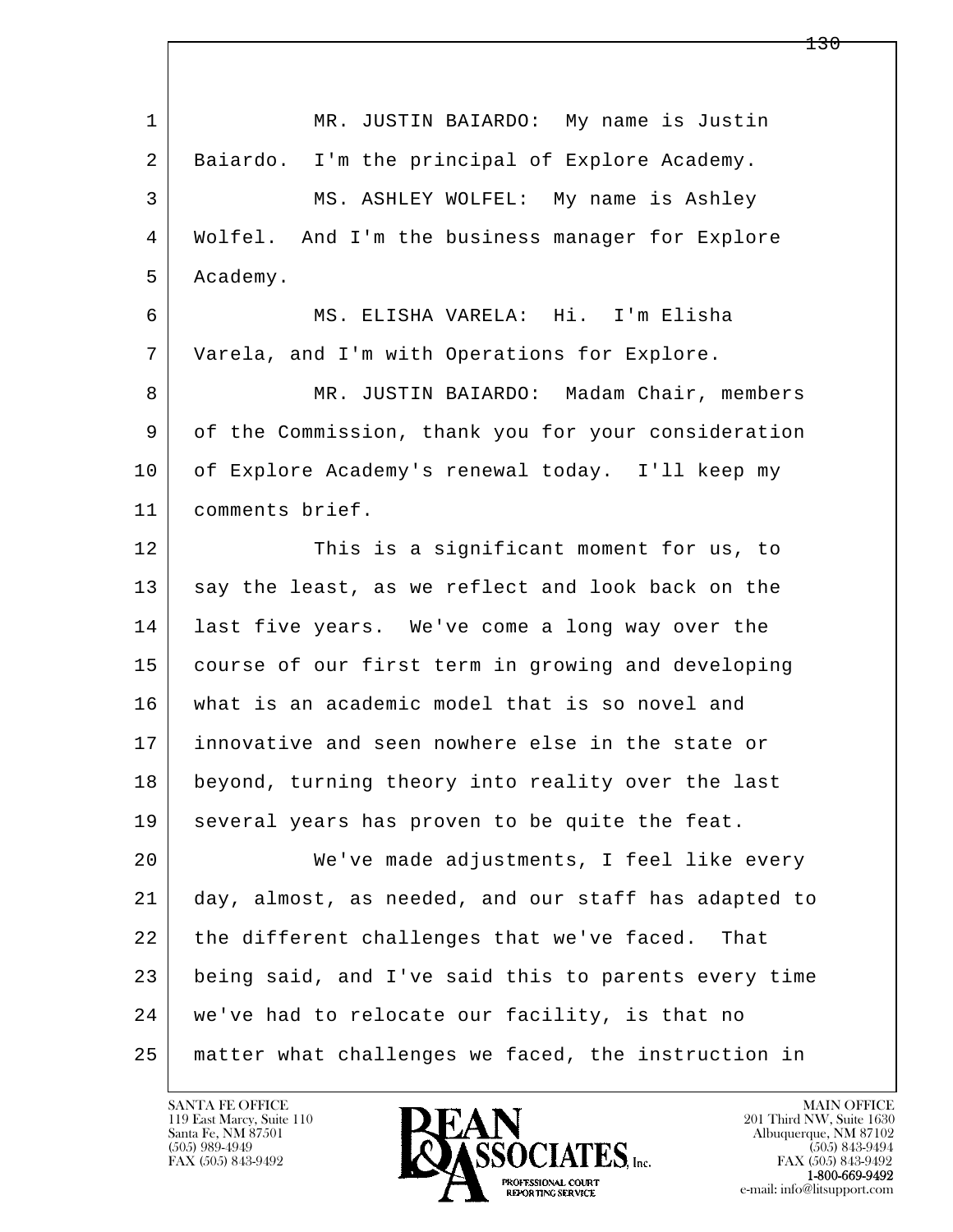l  $\overline{\phantom{a}}$  1 the classroom has been and always will be consistent 2 and exceptional. 3 It's been over five years since I came 4 before you with this proposal of this school model, 5 which was widely different than anything I think 6 anyone has ever seen. And I am proud that despite 7 any challenges we have faced, the model that was 8 proposed is still the focus of what we do every day 9 at Explore Academy, and that despite our success, 10 we're still not where we can be. 11 | And in that respect, we still do have a 12 long way to go, and we look forward to the 13 opportunity to furthering our growth and perfecting 14 our practices. 15 Thank you. 16 THE CHAIR: Thanks. And there's no one 17 for public comment. So we're open for 18 Commissioners' questions. 19 COMMISSIONER TOULOUSE: Madam Chair? 20 THE CHAIR: Commissioner Toulouse? 21 COMMISSIONER TOULOUSE: Mr. Baiardo, I'm 22 glad to see your success, because I know I've been 23 one of the ones that have given you a hard time; but 24 it's because I hoped this would work. How are your 25 younger students working out?

119 East Marcy, Suite 110<br>Santa Fe, NM 87501

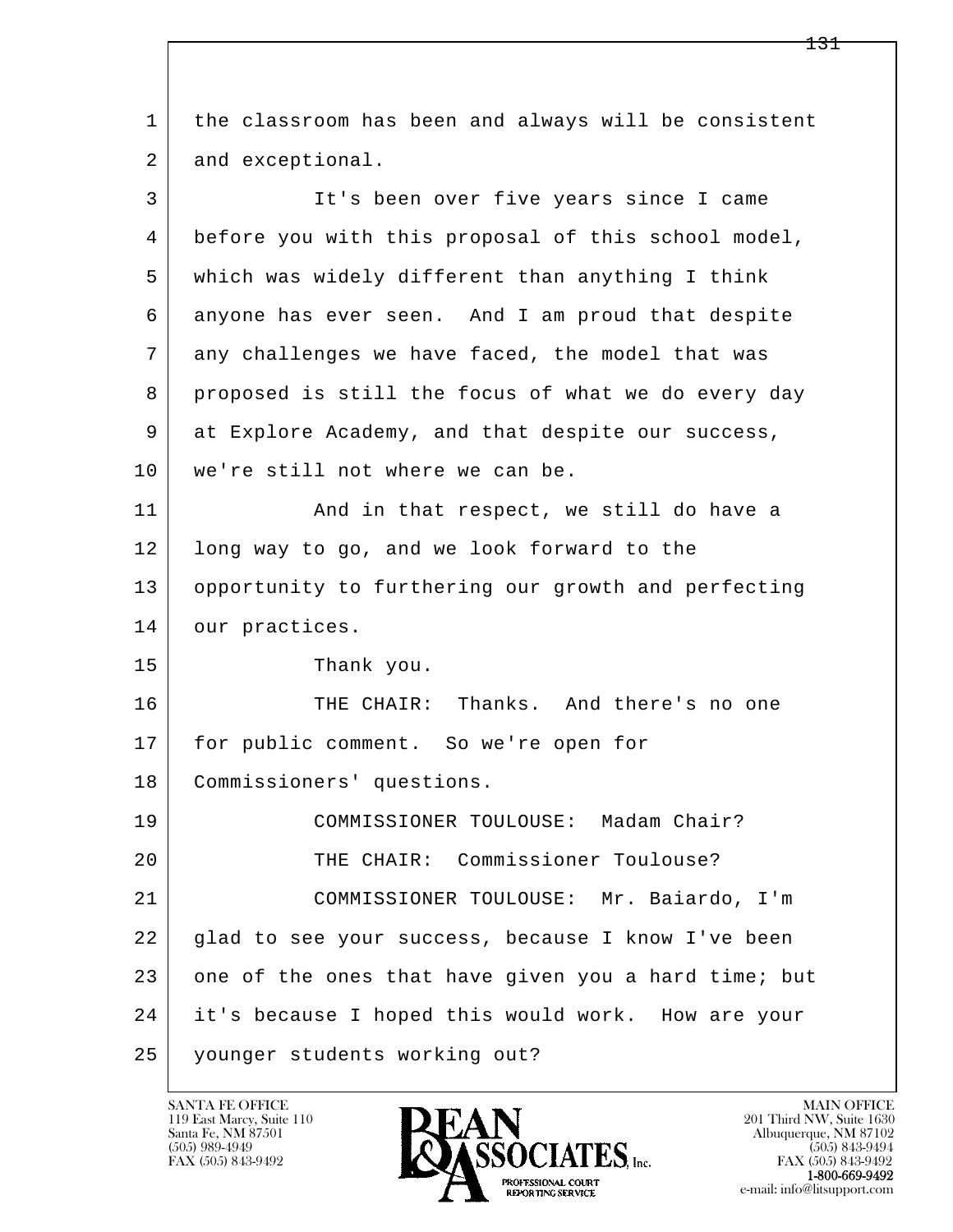l  $\overline{\phantom{a}}$ 1 | MR. JUSTIN BAIARDO: Great. We brought in 2 sixth and seventh grade. Seventh grade is a little 3 bit of a challenge, because we have to reengineer 4 them to an extent after having a year of middle 5 school; adjustments with -- they move every two 6 months. They shift around classes. 7 So that's -- you know, getting used to 8 that. But I think since we did our first shift with 9 students back in October, and there was a little 10 trepidation moving into that period, they -- I think 11 that was overshadowed by how excited they were to 12 have new teachers also, and to experience new 13 teachers and different ways of teaching and stuff. 14 So I think all in all, it's been very 15 | successful. Like I say, the sixth-graders are 16 excited every day. And it's -- you know, hearing 17 from parents -- of course, you hear differently from 18 middle school versus high school parents, it's kind 19 of a different breed of input that you hear or 20 receive. But it's been successful so far. 21 COMMISSIONER TOULOUSE: Thank you. But 22 where is your governance council member? I'm asking 23 this of everybody. Because I don't know why this 24 year, it looks like most of the schools decided it 25 was just up to the ones of you on the frontline to

119 East Marcy, Suite 110<br>Santa Fe, NM 87501

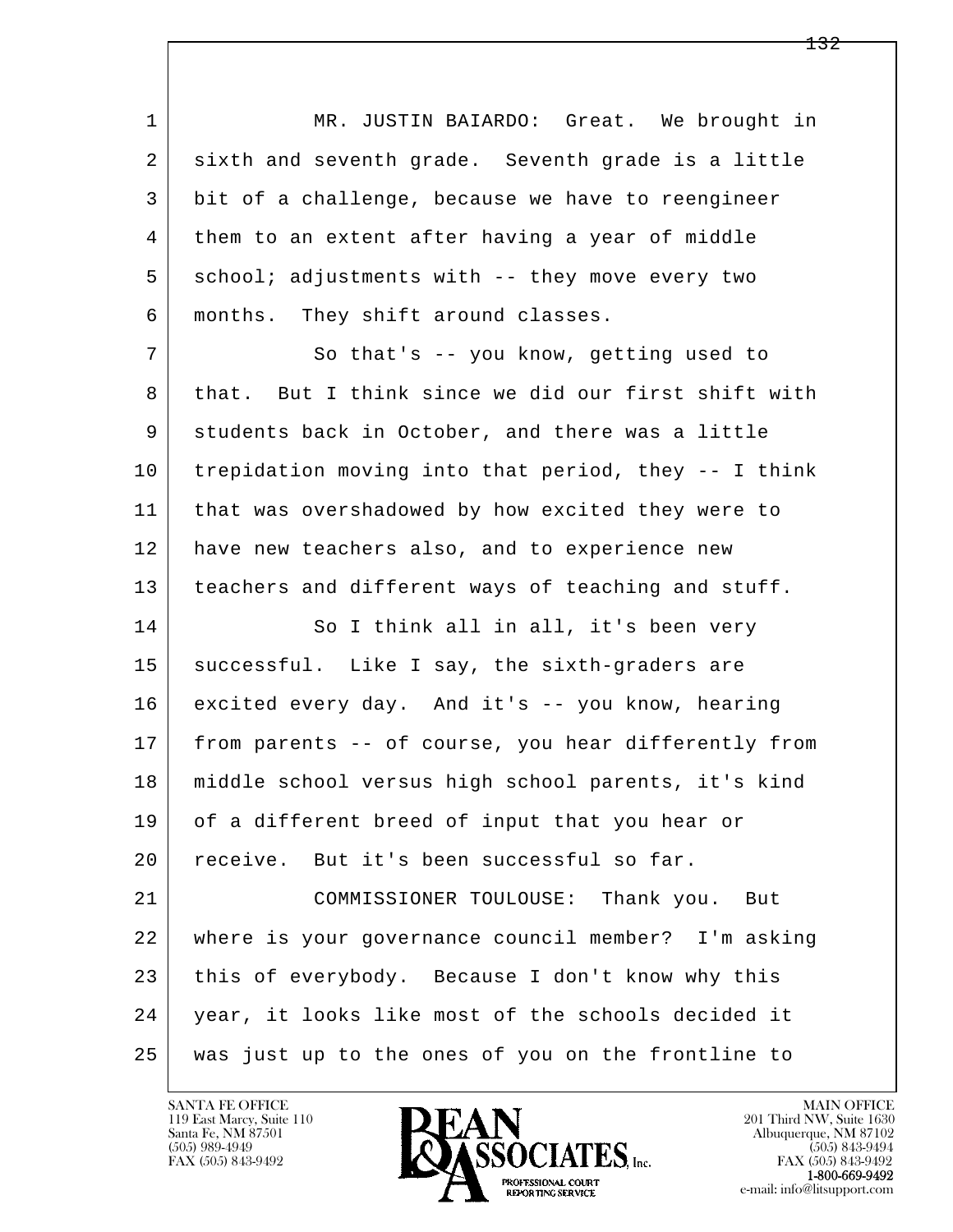l  $\overline{\phantom{a}}$  1 come present. And it should be, in a sense. 2 | But in the other sense, you work for the 3 governance council. And they're the ones who we 4 contract with. So if they're not here to hear what 5 we say, I have a concern. 6 MR. JUSTIN BAIARDO: Sure. Understood. 7 COMMISSIONER TOULOUSE: So... 8 MR. JUSTIN BAIARDO: I briefed them on -- 9 when the agenda was released, I forwarded it to 10 them. I briefed them that we would be coming up. I 11 think it was up to their discretion as to whether 12 they wanted to attend. 13 COMMISSIONER TOULOUSE: Well, I think they 14 made a mistake. And I have a concern, no matter how 15 good your school is, it's because you have a good 16 | governance council. But they need to know that we 17 hold them accountable as well as you. And it 18 bothers me, because now we've had every school so 19 far has not had somebody. And I hope anybody 20 sitting out there in the audience who doesn't have a 21 governance council member sends for them quickly or 22 arranges to have them on the phone, you know, 23 because it is important. 24 Otherwise, I really don't have anything 25 else. I think you're doing an excellent job. And

119 East Marcy, Suite 110<br>Santa Fe, NM 87501

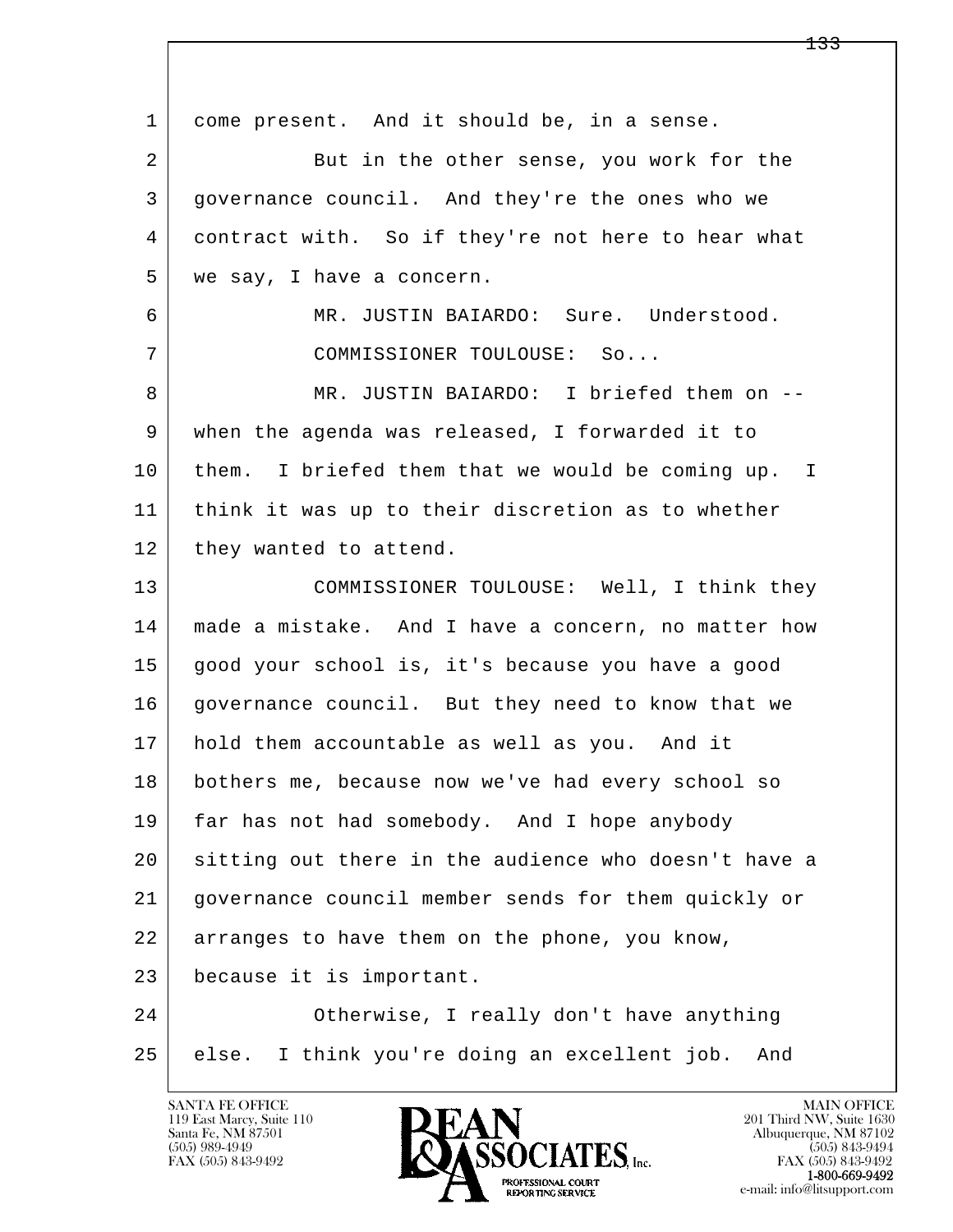l  $\overline{\phantom{a}}$  1 having two seventh-grade grandsons, I wish you well. 2 MR. JUSTIN BAIARDO: Thank you. 3 THE CHAIR: I know this has been -- I 4 think it was part of the reason why one of your 5 amendments didn't pass maybe two years ago, a year 6 ago when you came up, because there was a concern -- 7 and I do applaud you, because your Q1, you certainly 8 addressed over the length of this past contract. 9 But you still -- you don't look like most 10 of the other schools around you in terms of your 11 demographics. 12 And I know as, you've mentioned, it's -- 13 it's a different model so that it's not 14 | necessarily -- where people don't understand; so, 15 therefore, they don't look at the school as a viable 16 option. 17 | The Is there anything that you have been doing 18 or intend to be doing in terms of reaching out to 19 the community for a better education of what the 20 school really does do? 21 MR. JUSTIN BAIARDO: Let me start. We've 22 been -- we advertise in a way that is not specific 23 to any ZIP codes within the Albuquerque area. I 24 mean, we have buses that go as far down as 25 South Valley as addresses -- where the student

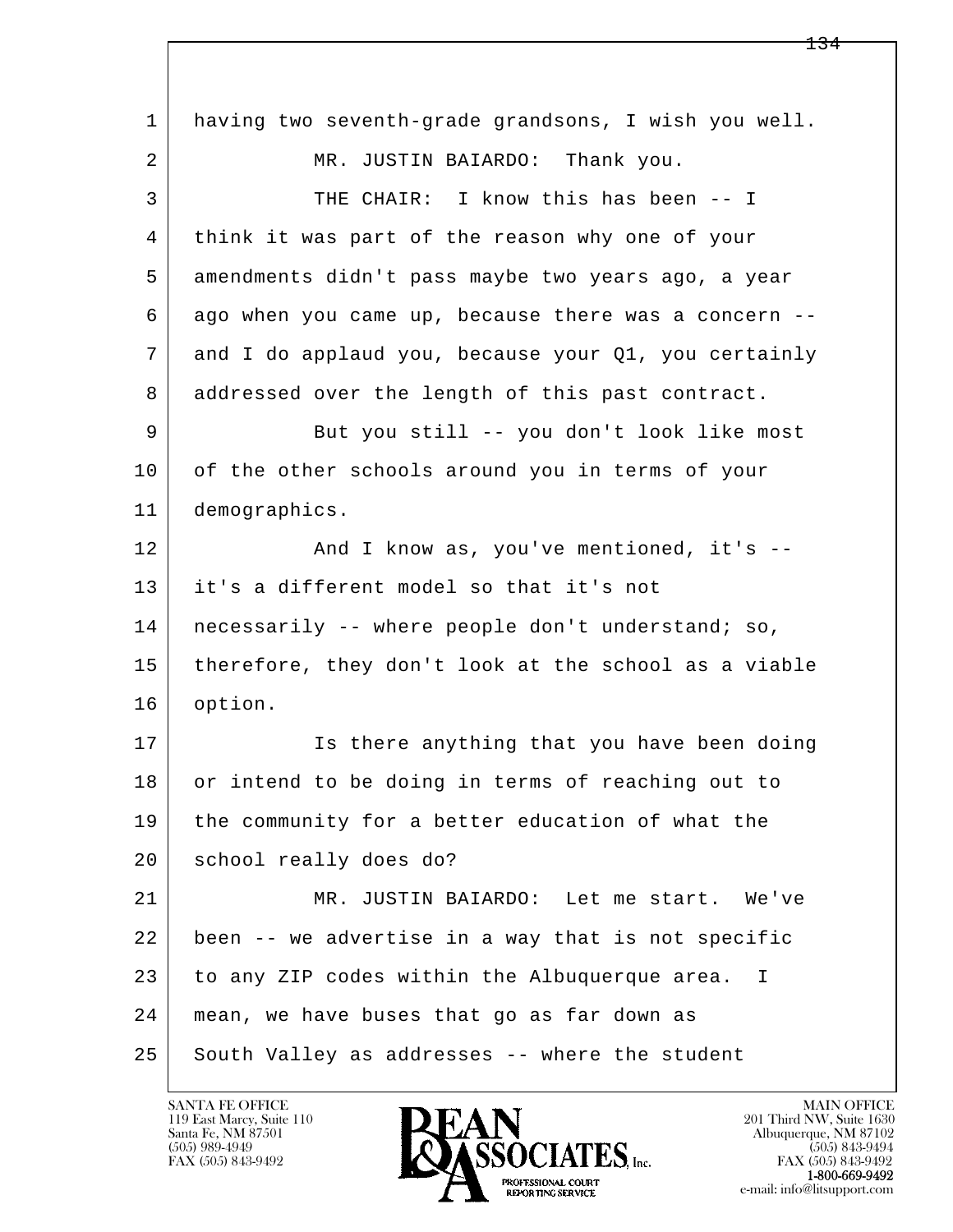l  $\overline{\phantom{a}}$  1 addresses are. That being said, it's a long bus 2 ride, too. And I feel for -- I applaud the kids 3 that are on the bus for an hour each way every day 4 to get from further south, even further north. 5 But we've made, I think, some purposeful 6 efforts to try and do some more, like, online social 7 media advertising within those areas. But at the 8 same time, you know, we are somewhat centrally 9 located, maybe a little bit north-centrally located. 10 | And I think that does put us a little bit out of the 11 reach from some populations that I think we'd like 12 to serve better. 13 THE CHAIR: So are we really looking at a 14 | similar situation as we did with the school earlier, 15 that your demographics really are closely aligned 16 with the -- your local community? It's just not 17 necessarily all of APS? 18 | MR. JUSTIN BAIARDO: Correct. Correct. 19 Yeah. 20 THE CHAIR: And that's where these charts 21 sometimes throw us off a little bit. Because you 22 may not -- your local area that you're pulling from 23 | may not look like all of APS. 24 MR. JUSTIN BAIARDO: Sure. That being 25 said, I think we're conscious of trying to expand

119 East Marcy, Suite 110<br>Santa Fe, NM 87501

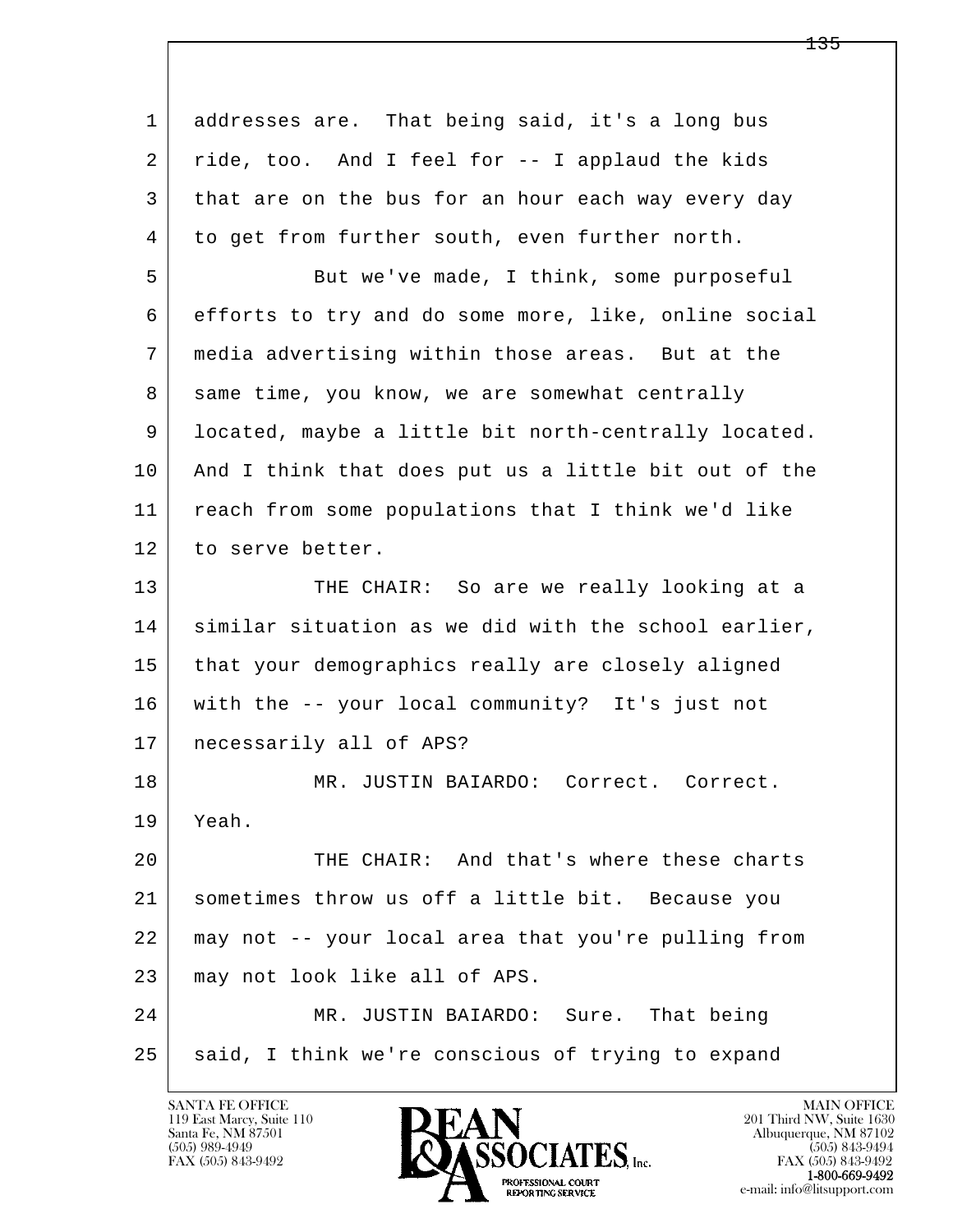l  $\overline{\phantom{a}}$  1 our reach. I mean, now we're -- so much more of the 2 advertising that's done is actually done from 3 current parents. And so they're feeling that. And 4 so if they're coming from similar pockets of 5 communities, then their friends are coming from 6 similar places, too; so, yeah. 7 MS. ELISHA VARELA: And we did see a 8 shift. When we were located off of I-40 and Unser, 9 more or less, we had -- I mean -- because when we do 10 the bus routes, we see the change in the addresses. 11 So making the move back central -- to the central 12 part of the city, it did change our population 13 because of where we were. 14 But we also, when we presented at the 15 middle school charters to -- in the spring to kind 16 of advertise and get to know people, we do hit as 17 many of the schools in the South Valley as we can, 18 | partially because we want the entire city 19 represented, and not just the area central to where 20 we are. 21 It's part of the reason why we do the six 22 buses, because every single area of the city needs 23 to get hit. So we do focus a little bit more there. 24 We Facebook-blast there. But that bus ride, and the 25 one from Rio Rancho, is kind of horrendous. It's

119 East Marcy, Suite 110<br>Santa Fe, NM 87501



FAX (505) 843-9492<br>1-800-669-9492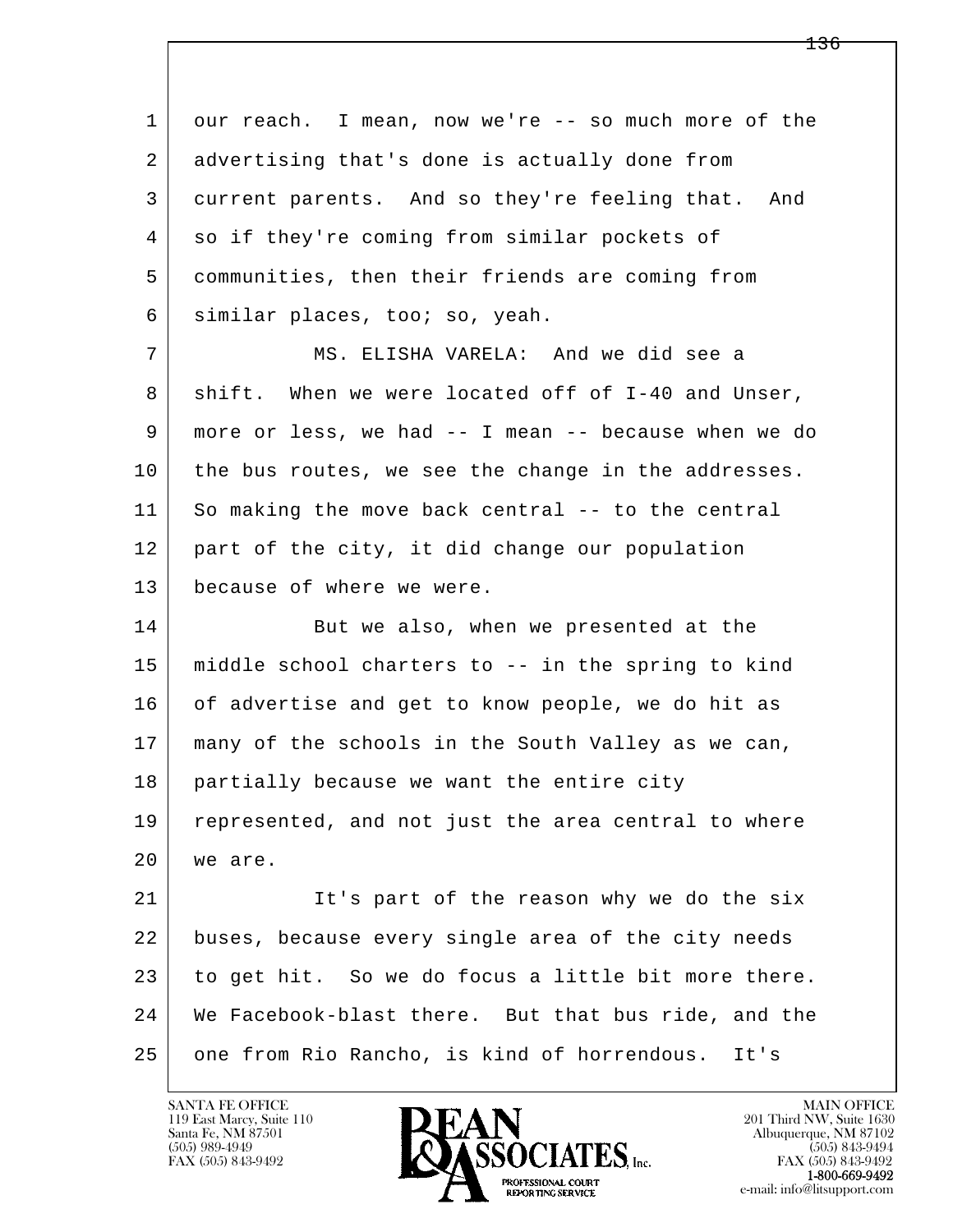l  $\overline{\phantom{a}}$  1 over an hour. We did see a shift in the population, 2 both ELL and Hispanic, when we moved again from that 3 temporary location back to the central part of the 4 city. 5 THE CHAIR: But now at least you're going  $6$  to stay where you're going to stay. 7 MR. JUSTIN BAIARDO: Yes. Yes. 8 COMMISSIONER CABALLERO: So in -- if the 9 | school is comparing itself locally to the 10 surrounding areas, what schools are those, may I 11 ask? 12 MR. JUSTIN BAIARDO: Del Norte, La Cueva. 13 COMMISSIONER CABALLERO: What's the 14 Hispanic population there, in Del Norte? 15 | MR. JUSTIN BAIARDO: Of the surrounding 16 schools? 17 COMMISSIONER CABALLERO: Hispanic 18 population. 19 MS. ELISHA VARELA: Probably 55 or 60. 20 And La Cueva is 30 or 40 percent. But we're pretty 21 similar to the average of those in that area. 22 COMMISSIONER CABALLERO: So you don't know 23 for sure. 24 MS. ELISHA VARELA: I have -- I've looked 25 it up before. I just don't know it off the top of

119 East Marcy, Suite 110<br>Santa Fe, NM 87501

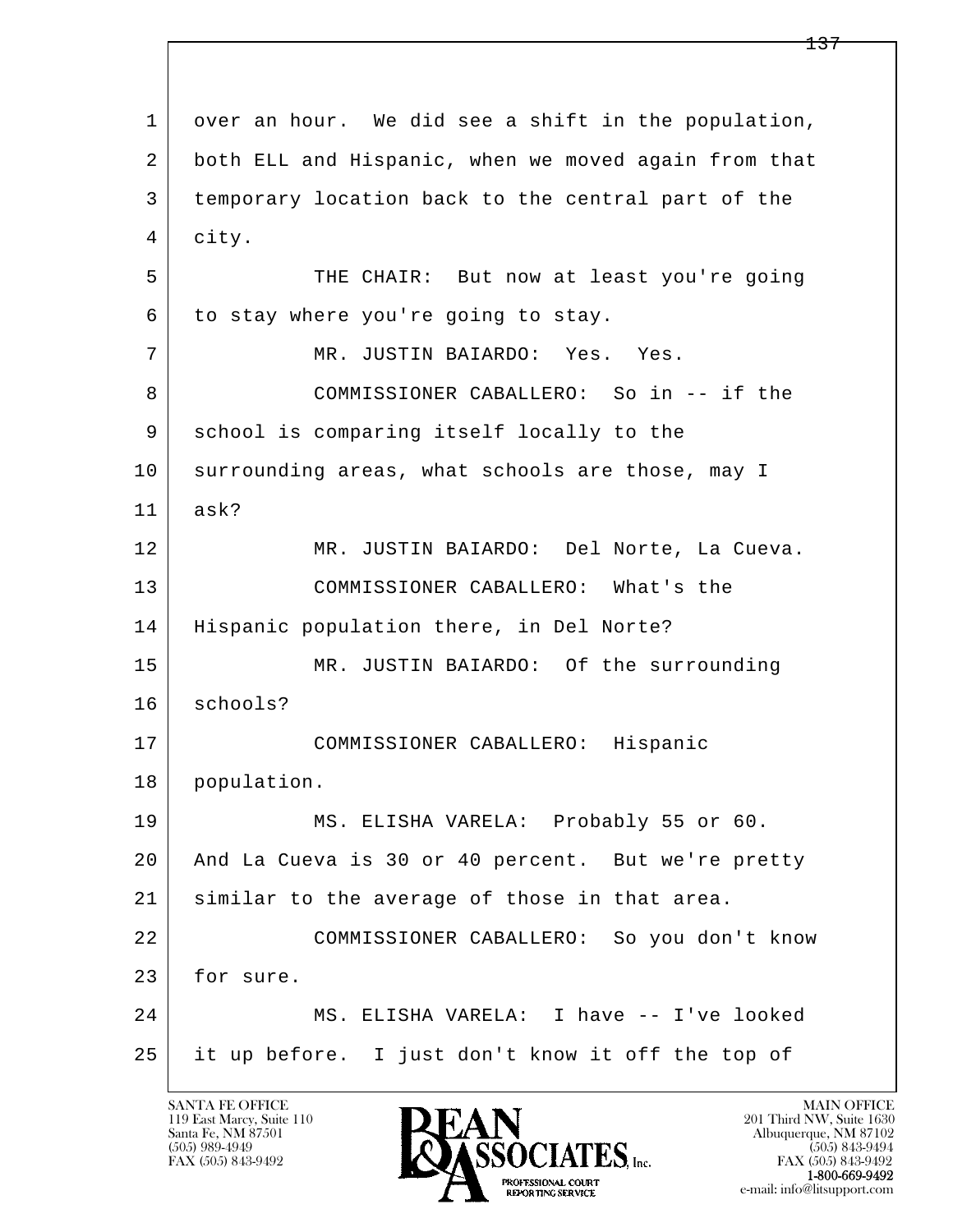1 my head.

 2 COMMISSIONER CABALLERO: And economically 3 disadvantaged, APS is 69 and statewide is 74. And 4 you only have 23 percent. And mind you, some 5 charter schools are weighted down, like the last one 6 we had.

7 | And I keep saying that charter schools 8 make an effort -- a concerted effort. I may be 9 called a liar and all kinds of stuff. But I hear 10 from parents that charter schools are making sure 11 they don't get weighted down by too many poor kids 12 or too many Hispanic kids. And some of that comes 13 from the policy of allowing siblings to come in.

14 So if you have 43 percent white, that 15 concentration will pretty much stay. It's like 16 private universities. They have that policy of 17 taking in their alumni, children of alumni. And not 18 until they were forced -- through the Civil Rights 19 era, that they were forced to bring in other types 20 of students.

l  $\overline{\phantom{a}}$ 21 And so I don't know if that has been the 22 case in yours. And the only way to -- to work 23 against it is to really put a concerted effort in 24 the feeder schools, like what you mentioned. But 25 maybe a little bit more than -- a lot of the poor

119 East Marcy, Suite 110<br>Santa Fe, NM 87501



FAX (505) 843-9492<br>1-800-669-9492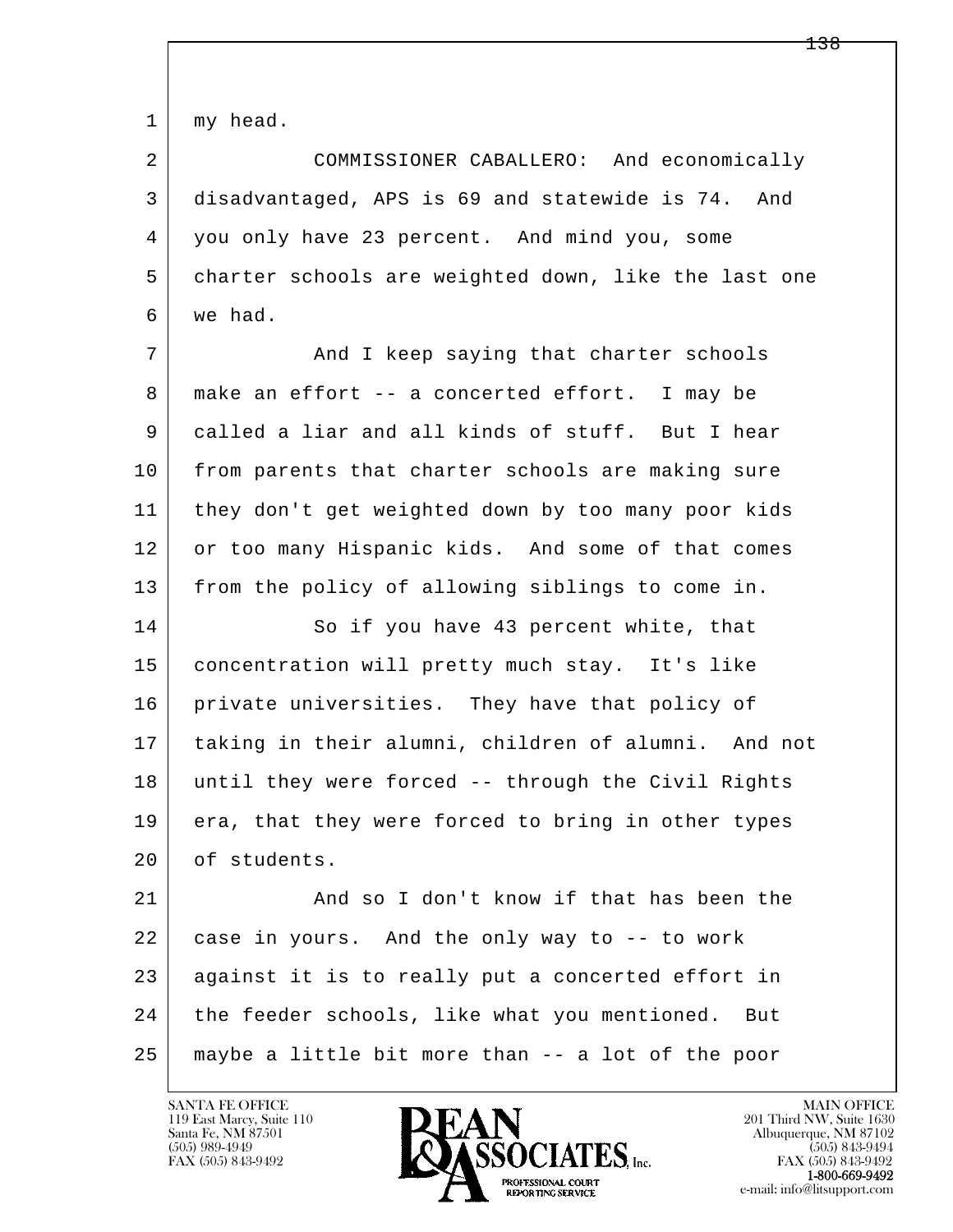l  $\overline{\phantom{a}}$  1 Hispanic families are not going to go to Facebook, 2 okay? Let's face it. They're not going to go to 3 the Internet. It's all pen-and-paper. It's all 4 fliers. It's all grocery stores, and, believe it or 5 not, even Hispanic radio. 6 And I've seen some of our charter schools 7 advertised in my neighborhood. And I thought that 8 was pretty ingenious, because everybody's going into 9 the Internet. And if you -- we don't do that, then 10 at least a composition of ethnicity and economics 11 will stay, and we will -- it defeats itself. 12 | So that's all I have, Madam Chair. 13 THE CHAIR: Okay. Thank you. 14 Commissioner Armbruster? 15 COMMISSIONER ARMBRUSTER: I can't make 16 this go on. Oh, sorry. I just -- former student. 17 So I have a couple of things to say. I 18 actually do hear what you're saying, 19 Commissioner Caballero. And I've sort of changed my 20 attitude in a number of ways since I've been on 21 here, because sometimes kids need a different place, 22 regardless of whether they're rich or poor or 23 whatever, just because they -- they need the same  $24$  thing. 25 It's -- I totally agree with you. And I

119 East Marcy, Suite 110<br>Santa Fe, NM 87501

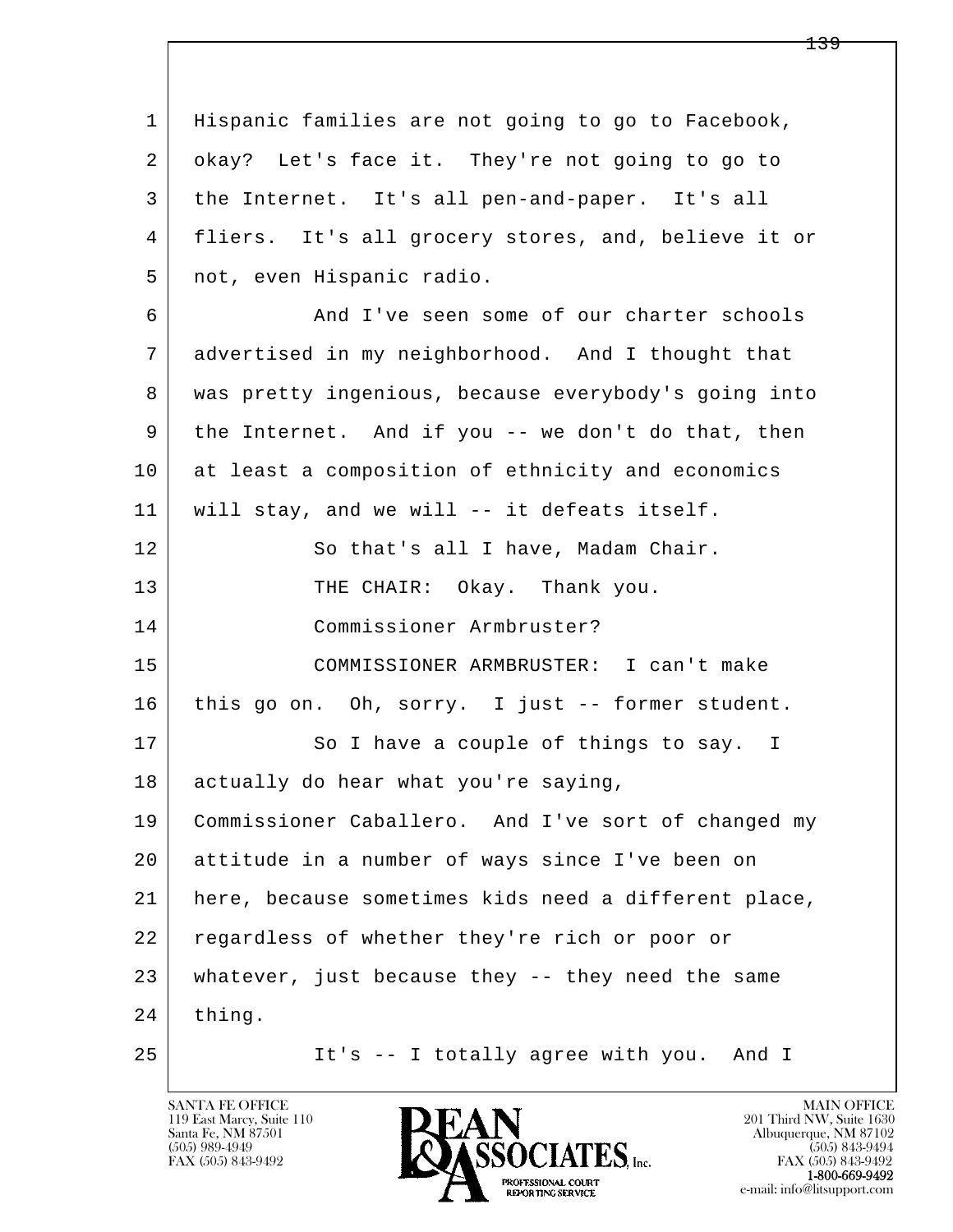l  $\overline{\phantom{a}}$  1 don't think they're trying to be exclusive. But 2 | this kind of was brought to me when they started 3 thinking about a charter school in Los Alamos. And 4 people said, "Whoa, why would you do that? They're 5 all 'A' and 'B' schools." 6 By the way, they're B schools this year. 7 | They were "A" last year. But, anyway, we would say 8 | that. But there were different issues, just leave 9 it at that, not to put down what you were saying, by 10 the way. 11 But the other question that I had -- two 12 questions. So do you all have lunch available? 13 MR. JUSTIN BAIARDO: Yes. 14 COMMISSIONER ARMBRUSTER: So students in 15 need could get lunches? 16 MR. JUSTIN BAIARDO: They do. They do, 17 yeah. 18 COMMISSIONER ARMBRUSTER: They do. So I 19 think that's a positive, because I think when you 20 don't offer -- we went through that with that 21 school, if you all remember. When you can't do 22 lunch, that really does separate kids if you need 23 | that food. I say that as a positive. 24 THE CHAIR: And they do transportation,  $25$  which  $-$ 

119 East Marcy, Suite 110<br>Santa Fe, NM 87501



FAX (505) 843-9492 FAX (505) 843-9492 e-mail: info@litsupport.com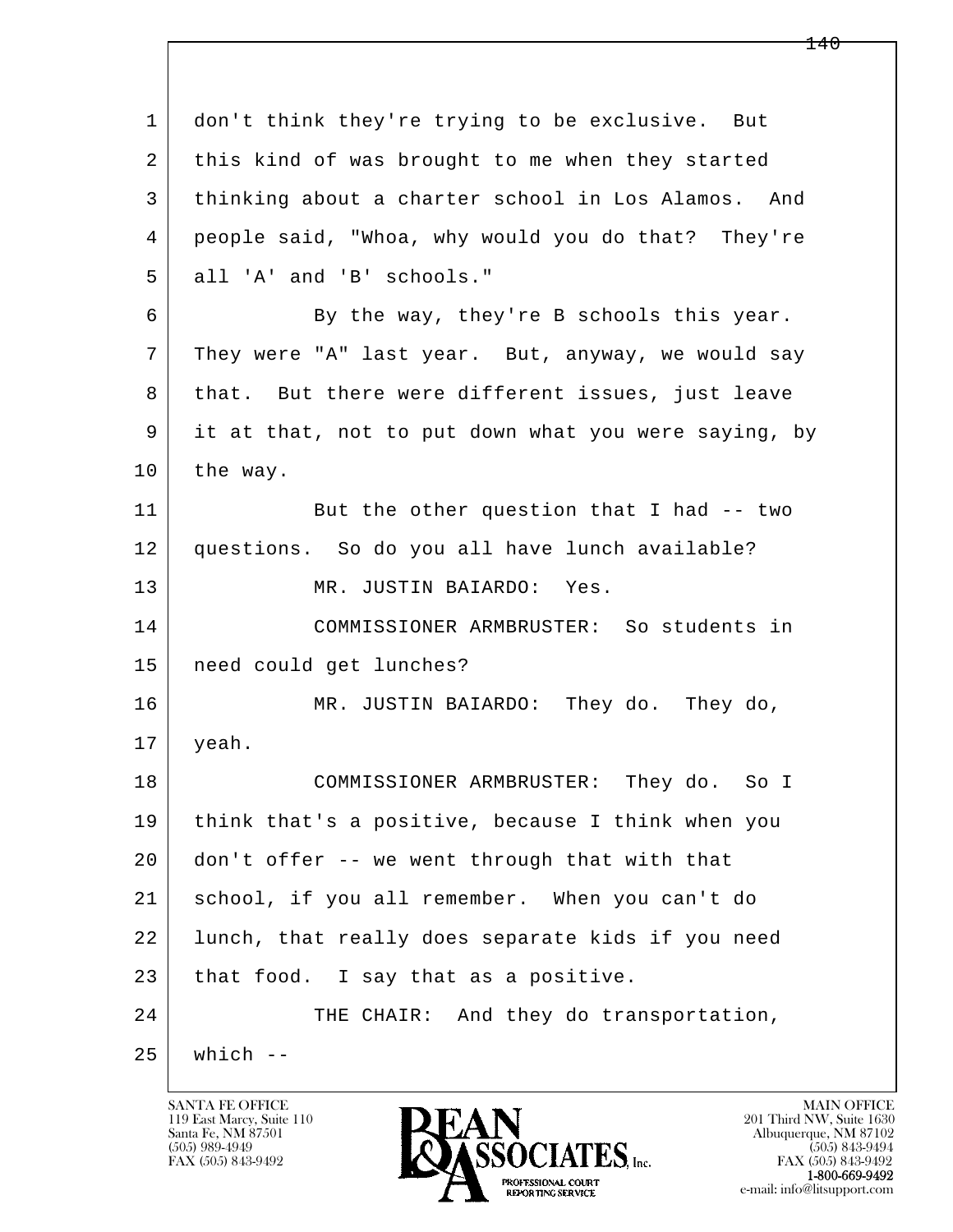l  $\overline{\phantom{a}}$  1 MR. JUSTIN BAIARDO: I'll say with the 2 lunch, with that percentage -- because I go through 3 the Direct Cert process with the students that we 4 pull in who are receiving State assistance and 5 qualifying, we receive a number of applications  $6$  that  $-$ - that  $-$ - for free lunch that are based on 7 income that aren't -- that don't show up in a state 8 date base. So I don't know if that percentage is 9 accurate. But, you know, there's more to that 10 statistic, I think, as well. 11 COMMISSIONER ARMBRUSTER: I think it's a 12 positive draw from other areas who -- you know, that 13 are poor areas. I think that's kind of what we're 14 saying. 15 But the other thing. I just wanted to ask 16 about your sixth and seventh-graders. I know 17 there's not been a huge amounts of testing because 18 | you just got them. I'm just curious. Were they 19 considerably far behind? Do you see them catching 20 up at a greater rate than a year progress because a 21 year isn't going to do much? 22 MR. JUSTIN BAIARDO: I think we're seeing 23 a very similar trend to what we first saw when we 24 had ninth and tenth grade when we first opened. The 25 tenth-graders, we had to reengineer, similar to our

119 East Marcy, Suite 110<br>Santa Fe, NM 87501



FAX (505) 843-9492<br>**1-800-669-9492**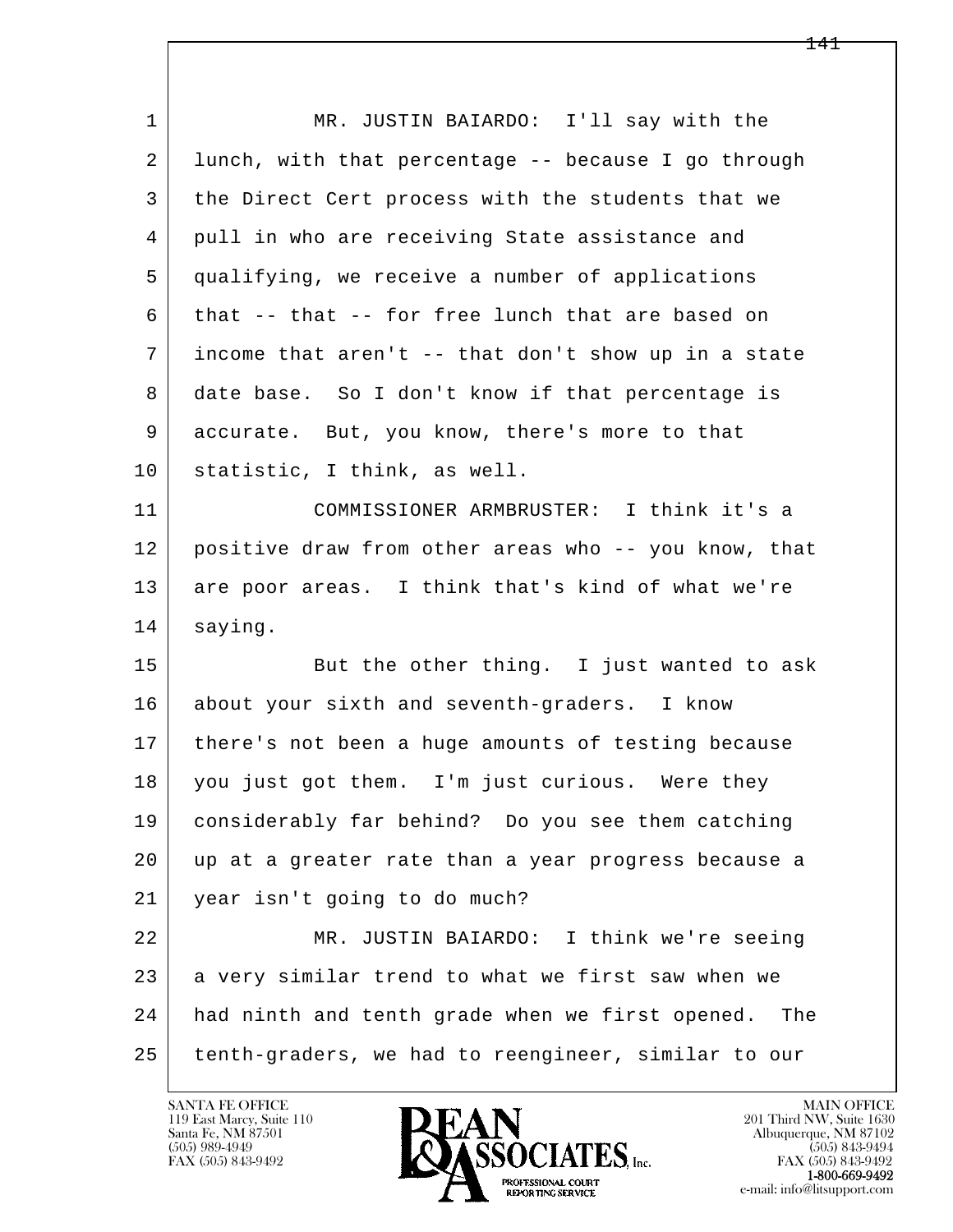l  $\overline{\phantom{a}}$  1 seventh-graders we're working with now. 2 It varies. I think students come in all 3 over the map, reading and math. We try to 4 standardize that to bring them all to the same 5 place, and then we all move forward together. 6 Some students have -- we've had to build 7 in kind of a separate -- separate classes or 8 separate supplemental classes to help elevate them, 9 in a sense, if they are -- if they don't have some 10 of the skill sets that other students might have; so 11 by the time they go into maybe seventh grade, 12 they'll all be standardized and ready to move 13 | forward together. 14 It's been a challenge; but a similar 15 | challenge with eight-graders going to ninth grade. 16 COMMISSIONER ARMBRUSTER: Right. It's 17 always that. Thank you. 18 THE CHAIR: Commissioner Robbins? 19 COMMISSIONER ROBBINS: Well, I do 20 congratulate your school on the excellent academic 21 successes and things. A couple of questions. 22 Commissioner Caballero, when he was 23 mentioning the lottery and giving preference to 24 students who all already have -- APS does the same 25 thing. APS -- and, again, if you have to drive your

119 East Marcy, Suite 110<br>Santa Fe, NM 87501

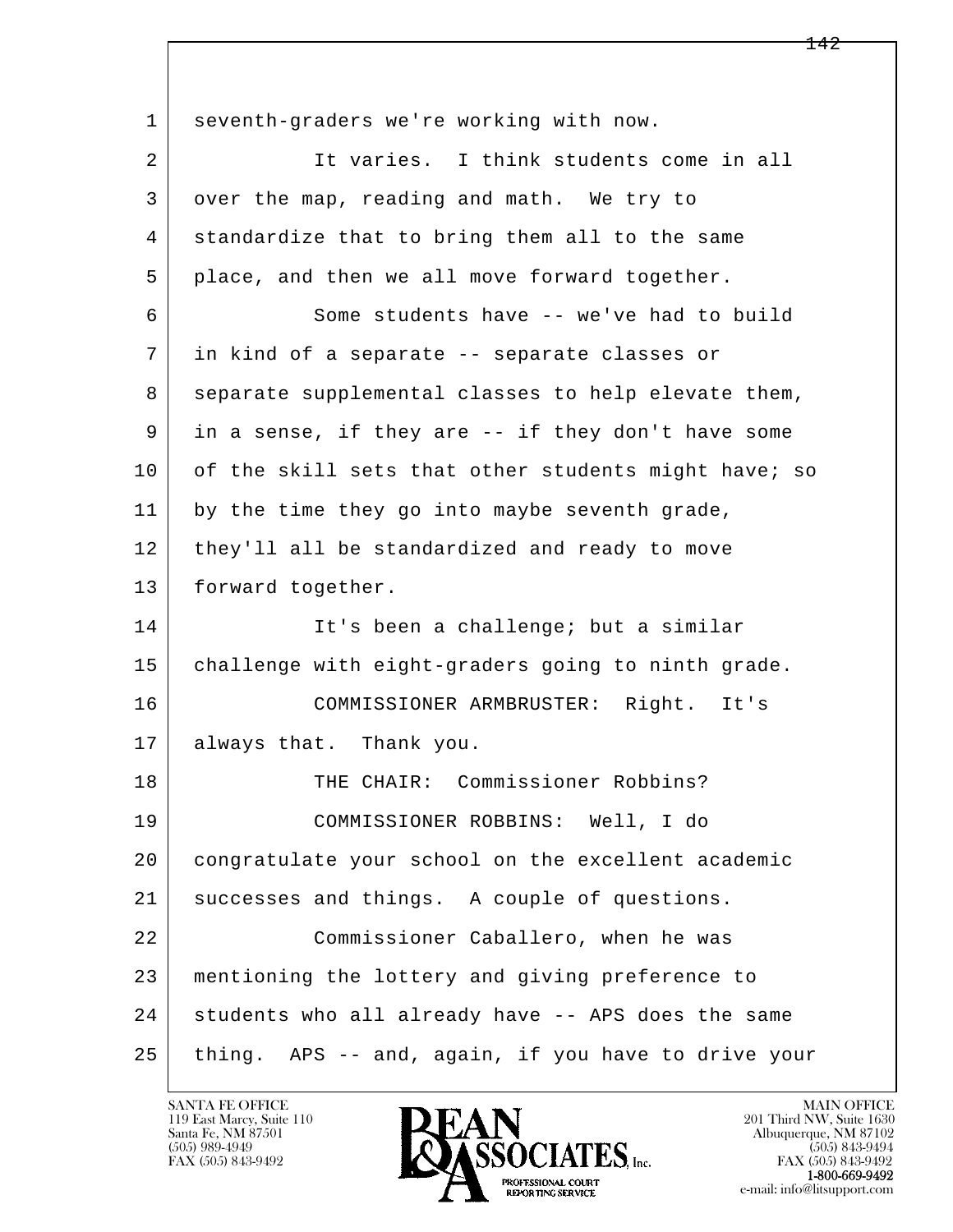l  $\overline{\phantom{a}}$  1 student to school, and you have them in a charter 2 school, it's a lot easier to have them in the same 3 charter school than to take them all over the 4 district. So I think that's a reasonable thing, and 5 APS even recognizes that. 6 Unfortunately, APS even gives preference 7 for transfer students to employees over some other 8 | classes of students, which I don't think is fair, 9 because your -- it's a public school, and you 10 shouldn't be given preference just because you 11 happen to be the kid of a teacher or something like 12 | that. So I think that is a good thing. 13 One or two of the areas that do kind of 14 raise a red flag -- and this is something that I do 15 think you need to continue to pay attention to -- 16 were the two areas where the standard was you fell 17 Far Below, and that was on the business management 18 and oversight; because what we have seen in charter 19 schools, when that is not careful -- and, again, 20 going to the thing of not having the governance 21 council here. 22 | The governance council is the finance 23 committee, and they have to be on top of that. They 24 have to be. They have to be monitoring the 25 administrator, and they have to be monitoring the

119 East Marcy, Suite 110<br>Santa Fe, NM 87501

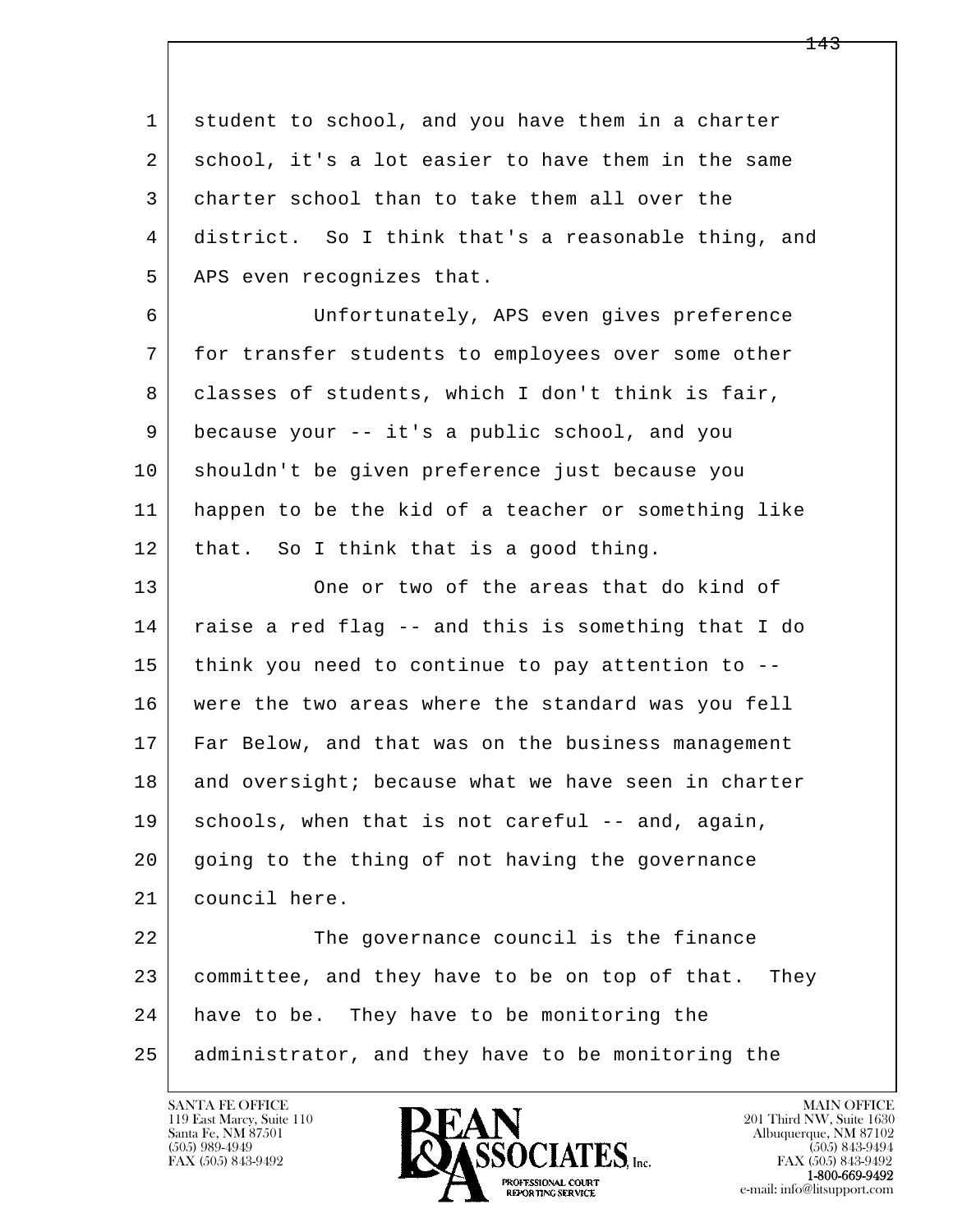l  $\overline{\phantom{a}}$  1 business manager and making sure that things are 2 being done correctly; because even if you have an 3 outside firm handling a lot of the things, what 4 happens inside the school really does matter. 5 And then the other thing is the school 6 environment with regard to complying with health and 7 safety. Those are very -- I mean, children are in 8 schools, and the parents are putting them there 9 feeling that those students are safe and that 10 they're in a healthy environment. We have to focus 11 on those things. 12 So those two areas, I would just caution 13 to really stay on top of those things, because if 14 they slip a little bit, it can really create 15 problems. 16 The academics, you're doing great on. 17 Continue doing that. I love the upward progress and 18 everything. Work on the diversity to try to maybe 19 make it a little more representative of the overall 20 community. Del Norte is a higher Hispanic area 21 than, obviously, La Cueva. Given that you're 22 pulling from both of those areas, Del Norte has its 23 | own challenges. Even though they've rebuilt the 24 school and they've done a lot of things there, it 25 does have its challenges, simply because of its

119 East Marcy, Suite 110<br>Santa Fe, NM 87501

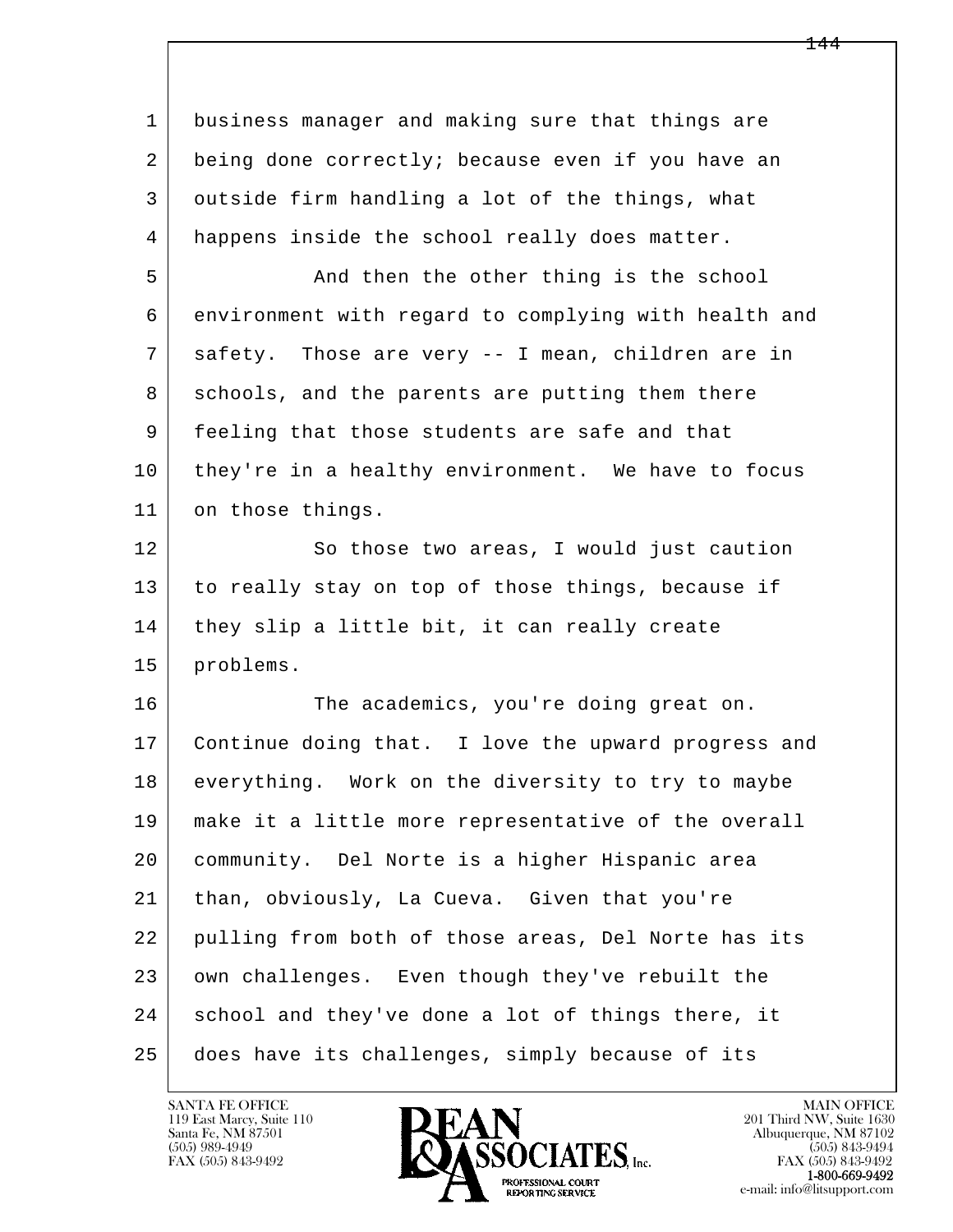1 location.

2 And, you know, you're doing a good job. I 3 applaud you for that. The two big areas, keep an 4 eye out for them, okay? Don't let those slip. 5 Thanks. That's all. 6 THE CHAIR: Thank you. I had hoped that 7 we had finished with the audit findings about travel 8 reimbursement. They were issues from two years -- 9 significant issues from two years ago, because there 10 were actually some charter lawyers were disagreeing 11 with the reimbursement amount and advising schools 12 that, "No, you can actually reimburse at this rate," 13 when the State says it has to be -- what is it? The 14 90 percent? 15 COMMISSIONER ROBBINS: 80 percent of the 16 federal rate. 17 THE CHAIR: 80 percent of it. And schools 18 fell into trouble then, because they were listening 19 to this advice, and they weren't following -- but, 20 unfortunately, you still had that -- I'm assuming 21 that's the one -- one of the Falls Far Below was the 22 travel reimbursement ding that you received in '16, 23 and then the deposits. So those were the two Falls

l  $\overline{\phantom{a}}$ 24 Far Below.

25 But I want to go back just quickly to the

119 East Marcy, Suite 110<br>Santa Fe, NM 87501

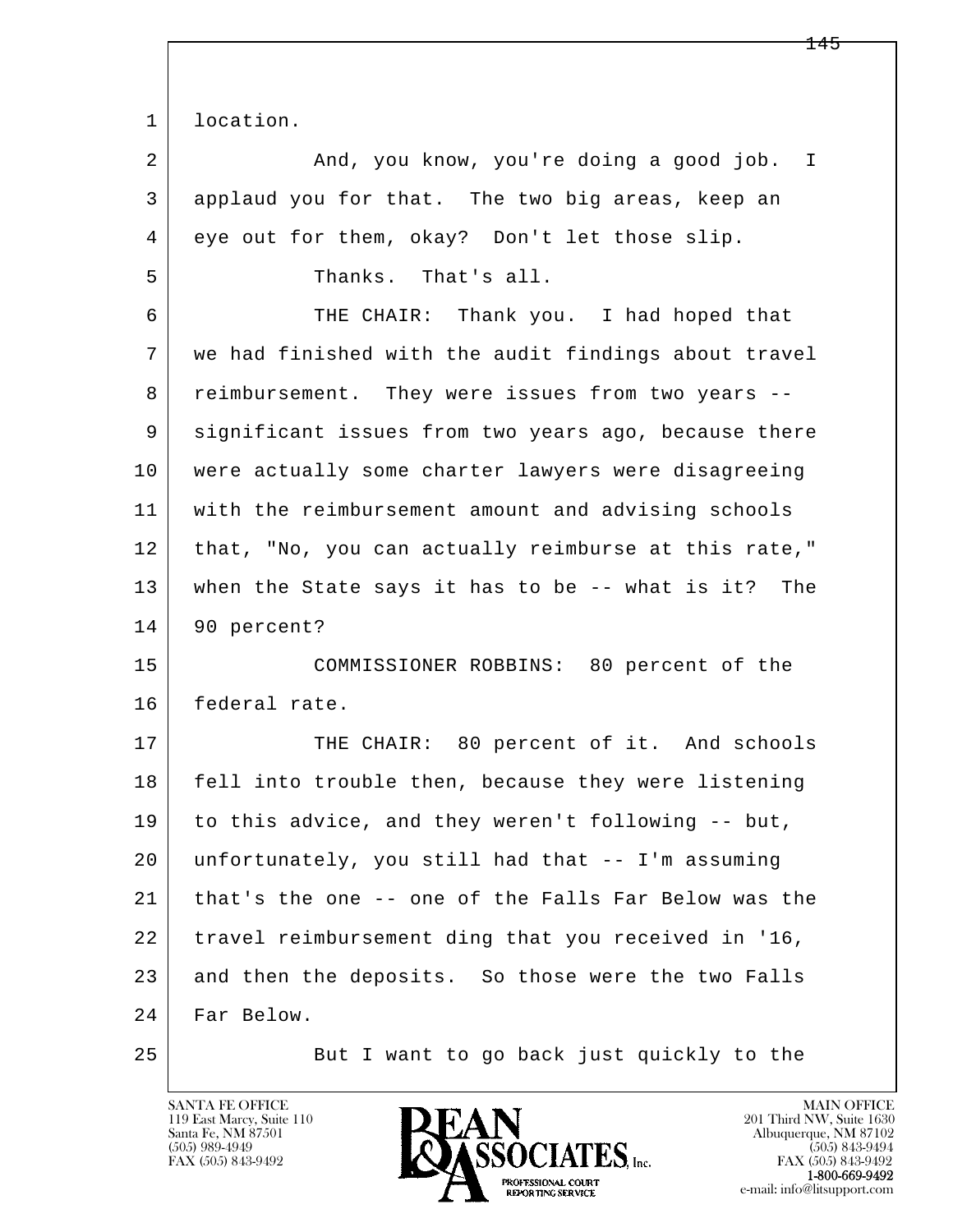l  $\overline{\phantom{a}}$ 1 organizational framework, where there were the audit 2 findings in regards to some of the staff files, that 3 there were forms that were not either fully 4 completed or they weren't there, and to just 5 double-check that there's been a conversation by the 6 GC, and that there's either policies or something 7 that's in place to make sure that those -- and, you 8 know, we've had schools that have come up to us and 9 said, "That's just busy work." 10 | And on a day-to-day, it may appear to be 11 | that; but those dings are going to show up. 12 MR. JUSTIN BAIARDO: Yes, those have been 13 corrected. And we have the policy in place now that 14 requires a semi-annual review of all files just to 15 ensure that that's all that's required. The issue 16 | that year was the I-9 changed format, and there was 17 miscommunication as to whether those who had the 18 previous version of the I-9 had to be grandfathered 19 in, or did everyone have to get a new I-9. So 20 everyone has a new I-9, yeah. 21 THE CHAIR: Thanks. I appreciate that. 22 At this time, I just have a housekeeping question, 23 because the last amendment wasn't put into the 24 application. 25 MS. KAREN WOERNER: Oops.

119 East Marcy, Suite 110<br>Santa Fe, NM 87501



FAX (505) 843-9492<br>1-800-669-9492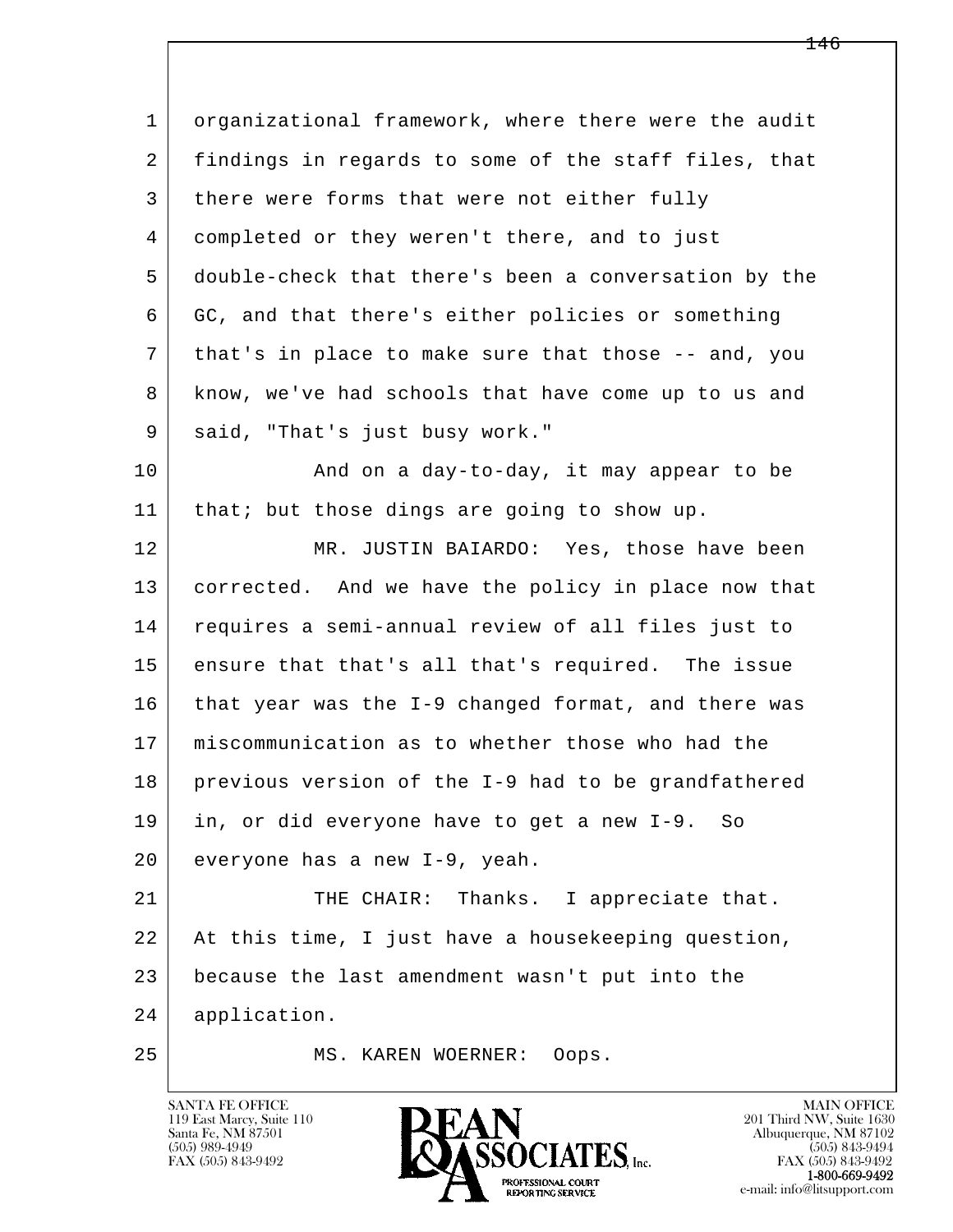l  $\overline{\phantom{a}}$ 1 THE CHAIR: Which isn't on you. So I was 2 just wondering, how come that one isn't there? It's 3 alluded to in some of the narrative by the school. 4 But it wasn't actually put into -- 5 MS. KAREN WOERNER: Part F? 6 THE CHAIR: Right, yeah. So... 7 MS. KAREN WOERNER: Well, which one was 8 | that? 9 | THE CHAIR: The PARCC -- the short-cycle 10 | assessment one. 11 MS. ELISHA VARELA: Riverside. 12 MS. KAREN WOERNER: Yeah, the one last 13 year that's not here. Your memory is better than my 14 work. 15 | THE CHAIR: Thanks. Just a "How's come"? 16 Okay. Any other questions? 17 COMMISSIONER ARMBRUSTER: I'm sorry. So 18 is there an amendment to this? 19 THE CHAIR: No, there's not -- no. 20 There's an amendment that was granted that's not in 21 the -- wasn't populated into the list. And that was 22 another question, simply because on the checklist 23 that we received, it indicated that the school had 24 three amendments. 25 MS. KAREN WOERNER: Oh. That was --

119 East Marcy, Suite 110<br>Santa Fe, NM 87501

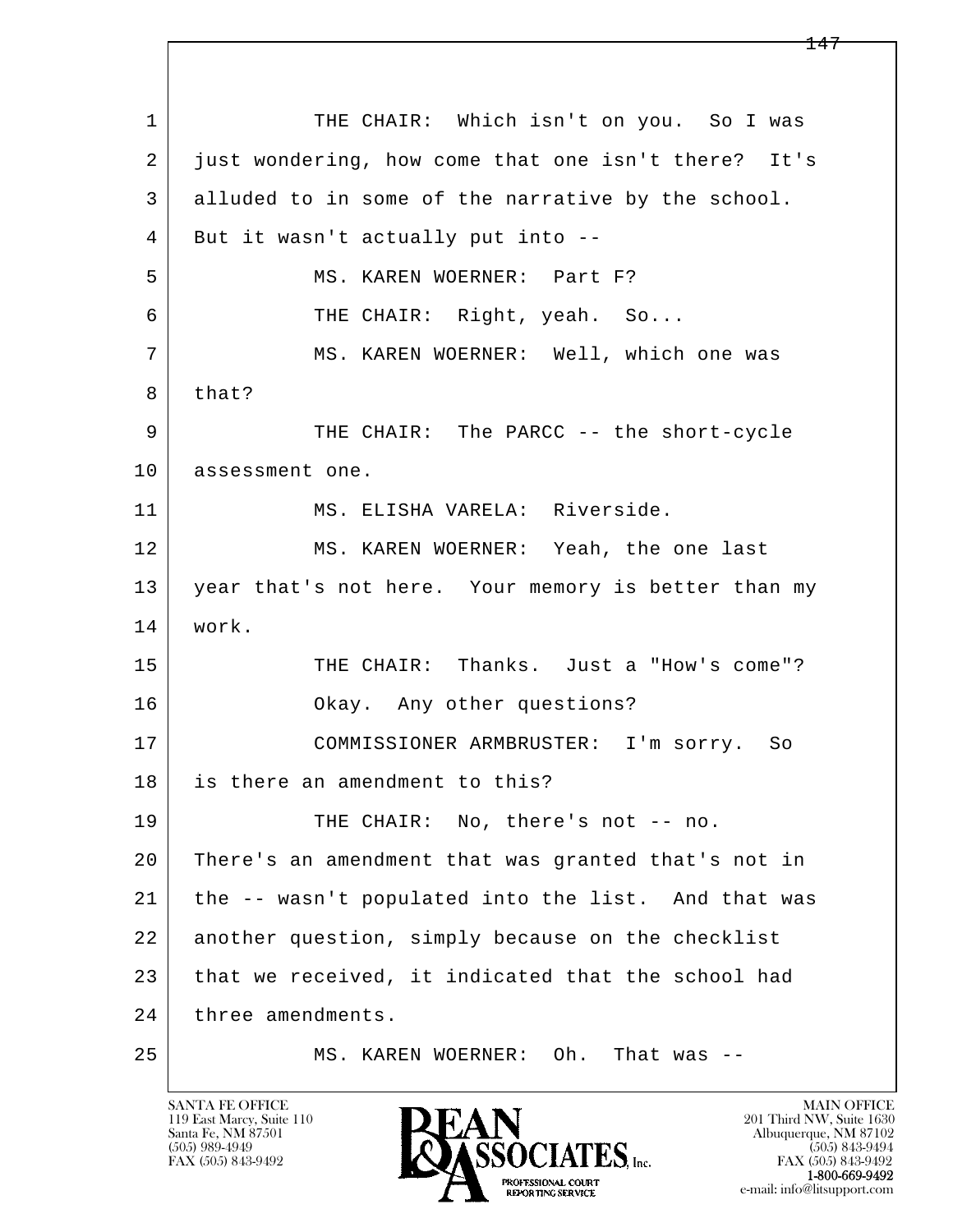l  $\overline{\phantom{a}}$ 1 THE CHAIR: And I read in the narrative  $2$  that there was the intention of. Didn't see any; 3 but then the checklist we received indicated that 4 there were three amendments. And I never saw them. 5 Doesn't matter, because it's not on the agenda, so 6 we couldn't deal with them. 7 So -- but there -- one of the checklists 8 | that we received, three amendments is -- it's 9 checked off, and it says, "Three amendments." 10 MS. KAREN WOERNER: And -- yes, 11 | Madam Chair. And on the Part F, where I omitted the 12 one amendment that was approved, I did list the 13 | three amendments that they are pursuing. Because 14 the way the application is currently written, they 15 | can -- it asks, in Part F, to list any amendments 16 they might be requesting. And the school did list 17 | three things that they might request moving forward. 18 and those are potential increase --19 THE CHAIR: No, I got that. I got that. 20 MS. KAREN WOERNER: Oh, okay. 21 THE CHAIR: But then on the checklist, it 22 says "Three amendments." So it reads to me like 23 they actually did do them. I read where they had 24 the intention, but they didn't attach any. So I 25 presumed they weren't pursuing that. But then we

119 East Marcy, Suite 110<br>Santa Fe, NM 87501

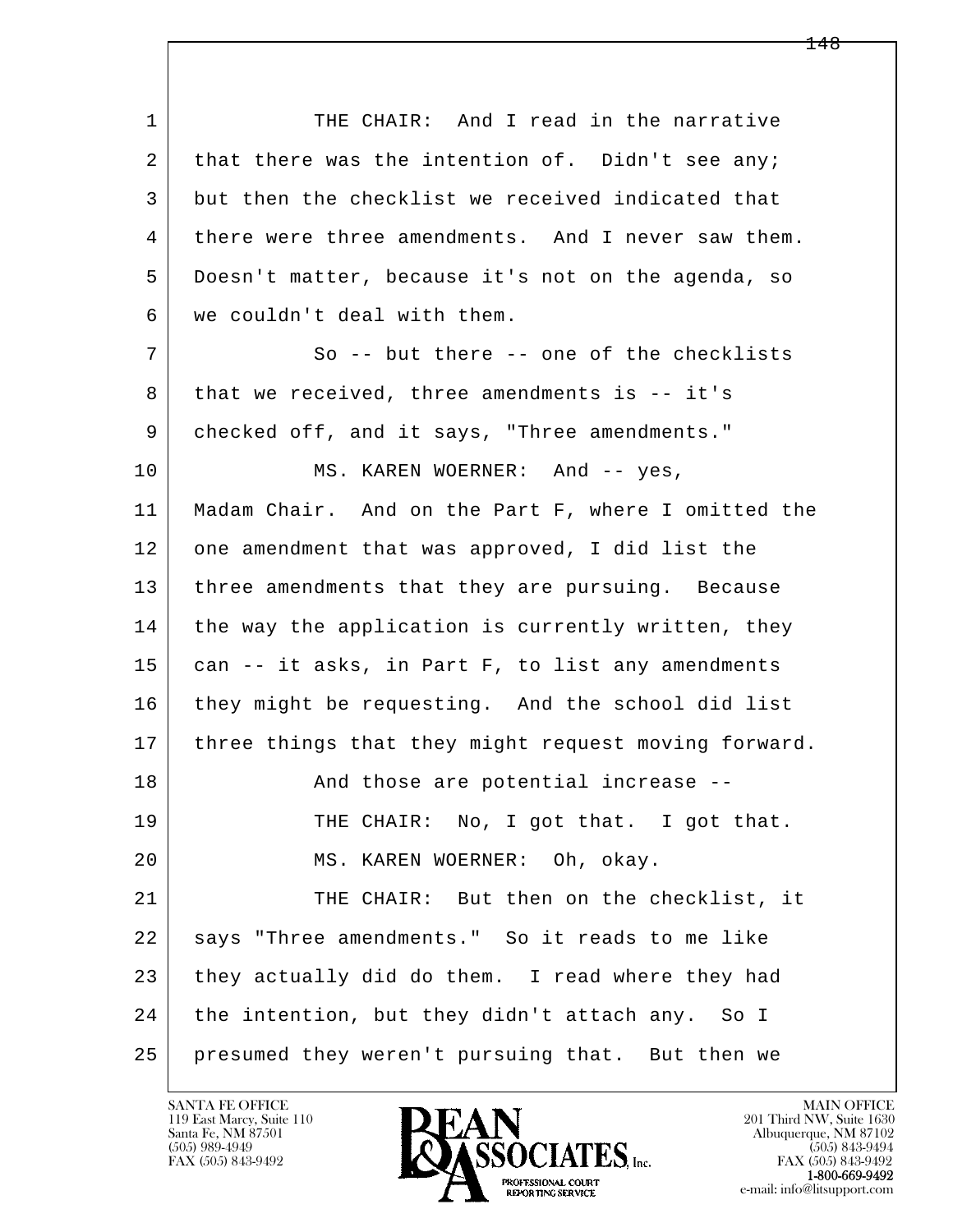l  $\overline{\phantom{a}}$  1 got the checklist that said, "Three amendments." 2 So it's like, where are -- it's like, 3 where are they? So I'm good. I'm good. I know 4 what they said that they were anticipating doing; 5 but, obviously, they didn't. So we're -- we're 6 whole. 7 MR. JUSTIN BAIARDO: Our thought is that 8 let's get renewed, and then --9 | THE CHAIR: Right. And then -- yeah. 10 Just so that you're aware, the one amendment, if we 11 do pursue it in terms of expansion, there is an 12 absolute strict timeline when you have to apply for 13 that by, because there's steps that have to be taken 14 prior to our being able to vote on it. One of them 15 is a community input hearing, as an example. 16 So there's things that need to fall into 17 place, so that that has to -- and that's all 18 outlined on the -- on the website, okay? Just so 19 that -- I don't want you to fall into some what may 20 | look like a trap. 21 Okay. Thank you. 22 Commissioners, any other questions? 23 If not, I'll entertain a motion. 24 COMMISSIONER ROBBINS: Madam Chair, I 25 would move that the PEC renew the charter contract

119 East Marcy, Suite 110<br>Santa Fe, NM 87501



FAX (505) 843-9492 FAX (505) 843-9492 e-mail: info@litsupport.com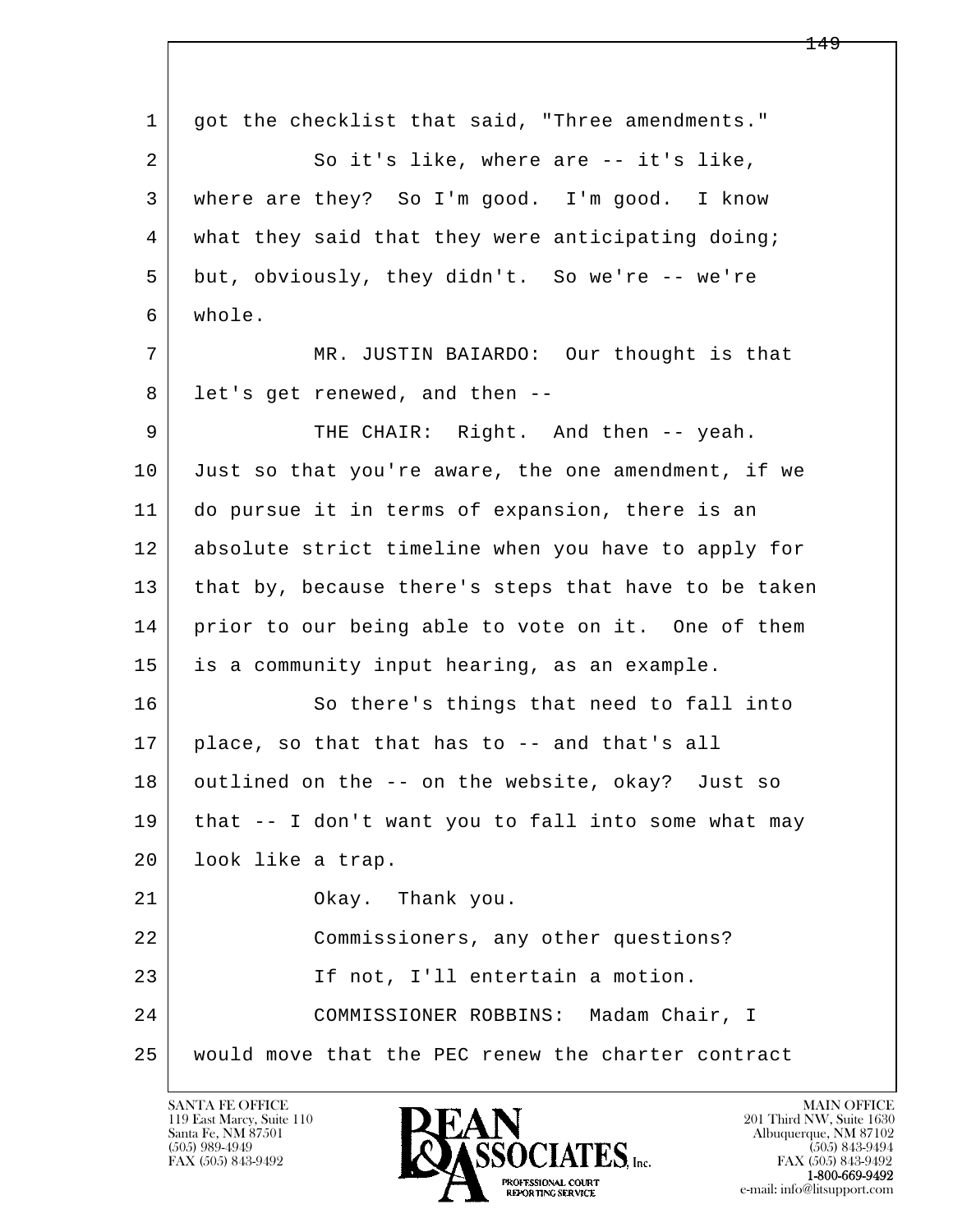l  $\overline{\phantom{a}}$ 1 | with PEC and Explore Academy for five years. 2 COMMISSIONER RUIZ: Second. 3 | THE CHAIR: There's a motion by 4 Commissioner Robbins, a second by Commissioner Ruiz. 5 Any discussion? 6 (No response.) 7 | THE CHAIR: If not, Commissioner 8 Armbruster? 9 COMMISSIONER ARMBRUSTER: Commissioner 10 Peralta? 11 COMMISSIONER PERALTA: Yes. 12 COMMISSIONER ARMBRUSTER: Commissioner 13 Robbins? 14 COMMISSIONER ROBBINS: Yes. 15 COMMISSIONER ARMBRUSTER: Commissioner 16 Caballero? 17 COMMISSIONER CABALLERO: Yes. 18 COMMISSIONER ARMBRUSTER: Commissioner 19 Armbruster votes "Yes." 20 Commissioner Toulouse? 21 COMMISSIONER TOULOUSE: Yes. 22 COMMISSIONER ARMBRUSTER: Commissioner  $23$  Ruiz? 24 COMMISSIONER RUIZ: Yes. 25 COMMISSIONER ARMBRUSTER: Commissioner

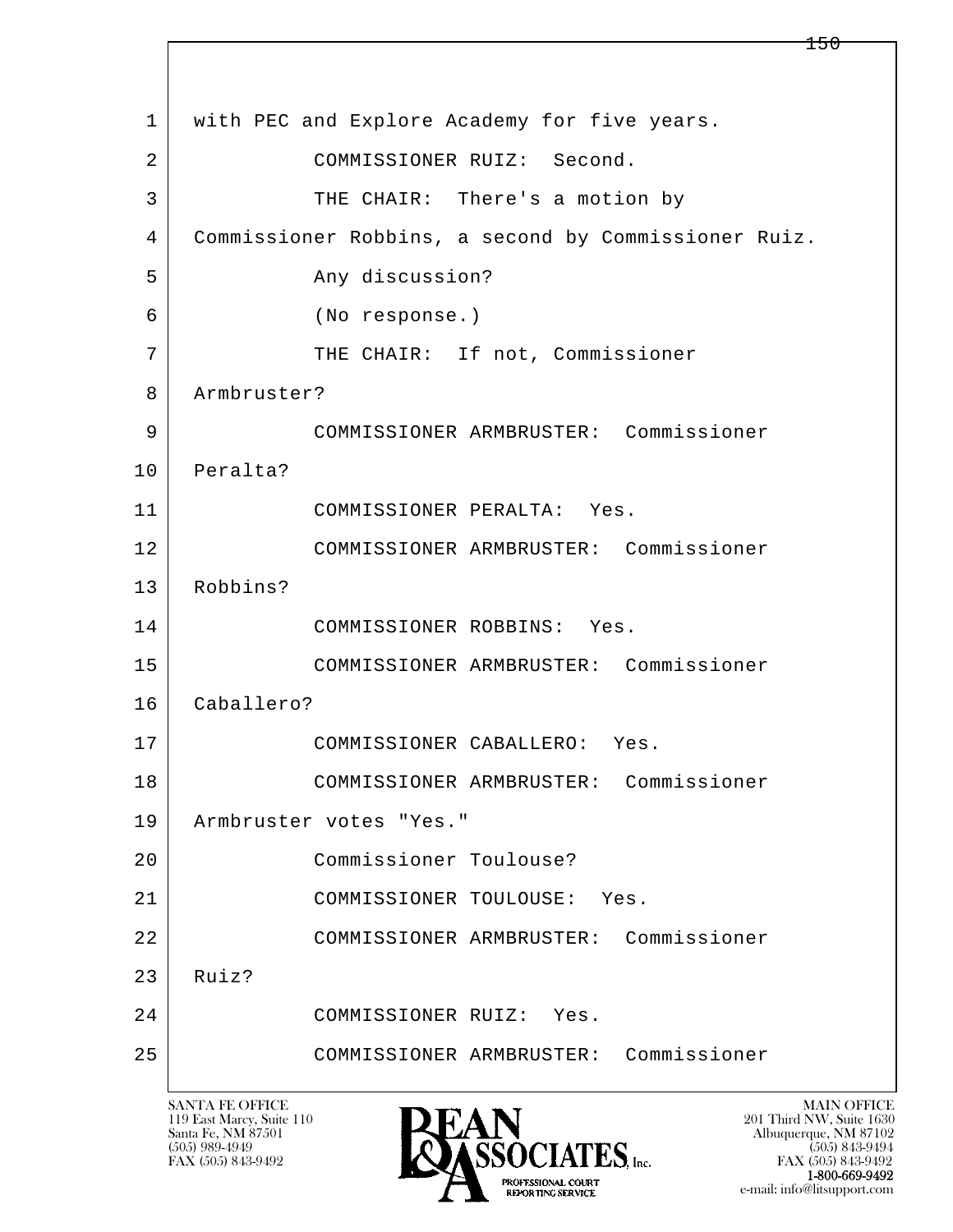l  $\overline{\phantom{a}}$  1 Gipson? 2 THE CHAIR: Yes. 3 COMMISSIONER ARMBRUSTER: It's a 4 | seven-to-zero vote. Motion passes. 5 THE CHAIR: Motion passes, seven-zero. 6 Congratulations. Thank you for all the work that 7 you do every day. 8 Are we good to continue? Just doing a 9 health check. 10 (A discussion was held off the record.) 11 Cesar Chavez? So next on our agenda is 12 | Cesar Chavez. Yes? Is that not next? 13 MS. KAREN WOERNER: Yes. 14 THE CHAIR: Is there no one here from 15 Cesar Chavez? 16 FROM THE FLOOR: Hi. Sorry. We're just 17 getting our GC member signed up to speak. 18 THE CHAIR: Oh. And I guess I need to 19 | restate that; because some people may have come in 20 later. 21 | The you're wishing to speak for a 22 particular school, we have a separate sign-up sheet 23 at the desk here with our liaison, Ms. Friedman, 24 that you need to sign in under the school's name. 25 Whenever you're ready.

119 East Marcy, Suite 110<br>Santa Fe, NM 87501

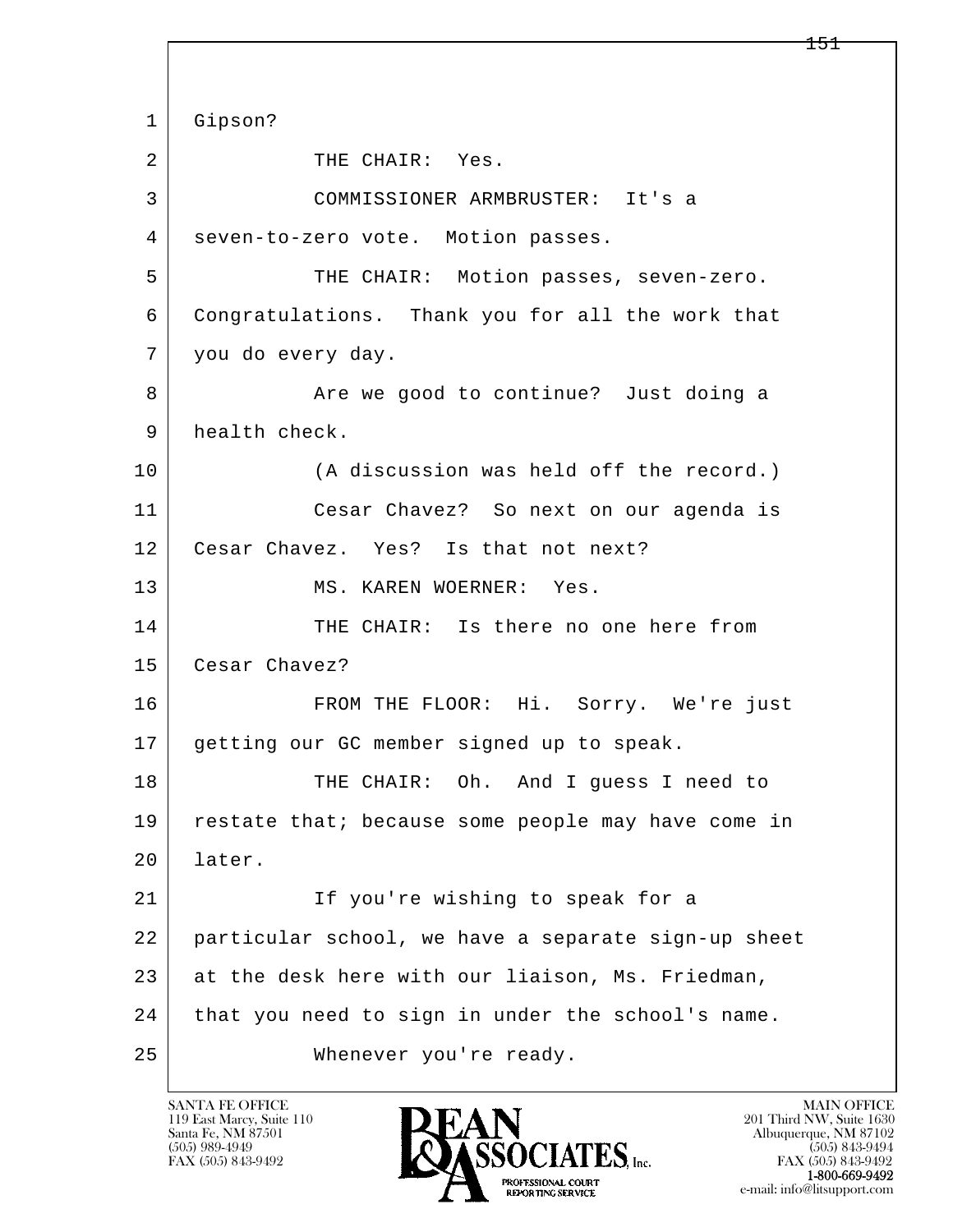1 MS. KAREN WOERNER: Thank you, 2 Madam Chair, Commissioners. Cesar Chavez Community 3 School, as you know, is a high school identified as 4 a SAM, or a Supplemental Accountability Model 5 school, serving an at-risk population. It is 6 100 percent economically disadvantaged, 35 percent 7 English Language Learners, and 24 percent students 8 with disabilities. 9 The school has demonstrated progress in

 10 most years of the contract term, earning "C"s each 11 year. And there was a dip to "D" in 2017, but 12 they've brought it back up to "C." The school 13 exhibited satisfactory performance in over half of 14 the components or categories in the school report 15 card since 2015. However, the school has shown low 16 achievement in current standing and improvement of 17 lowest performing students, also referred to as Q1, 18 which the school has addressed in their response.

l  $\overline{\phantom{a}}$ 19 The chart on Page 5, again, regarding the 20 performance indicators -- I'm in the wrong section 21 again. Page 5 does show the ratings for the last 22 two school years based on our school site visits. 23 As you can see, all are either Meets or Exceeds 24 | Standard or Working to Meet Standard.

25 The school responded that they have,

119 East Marcy, Suite 110<br>Santa Fe, NM 87501

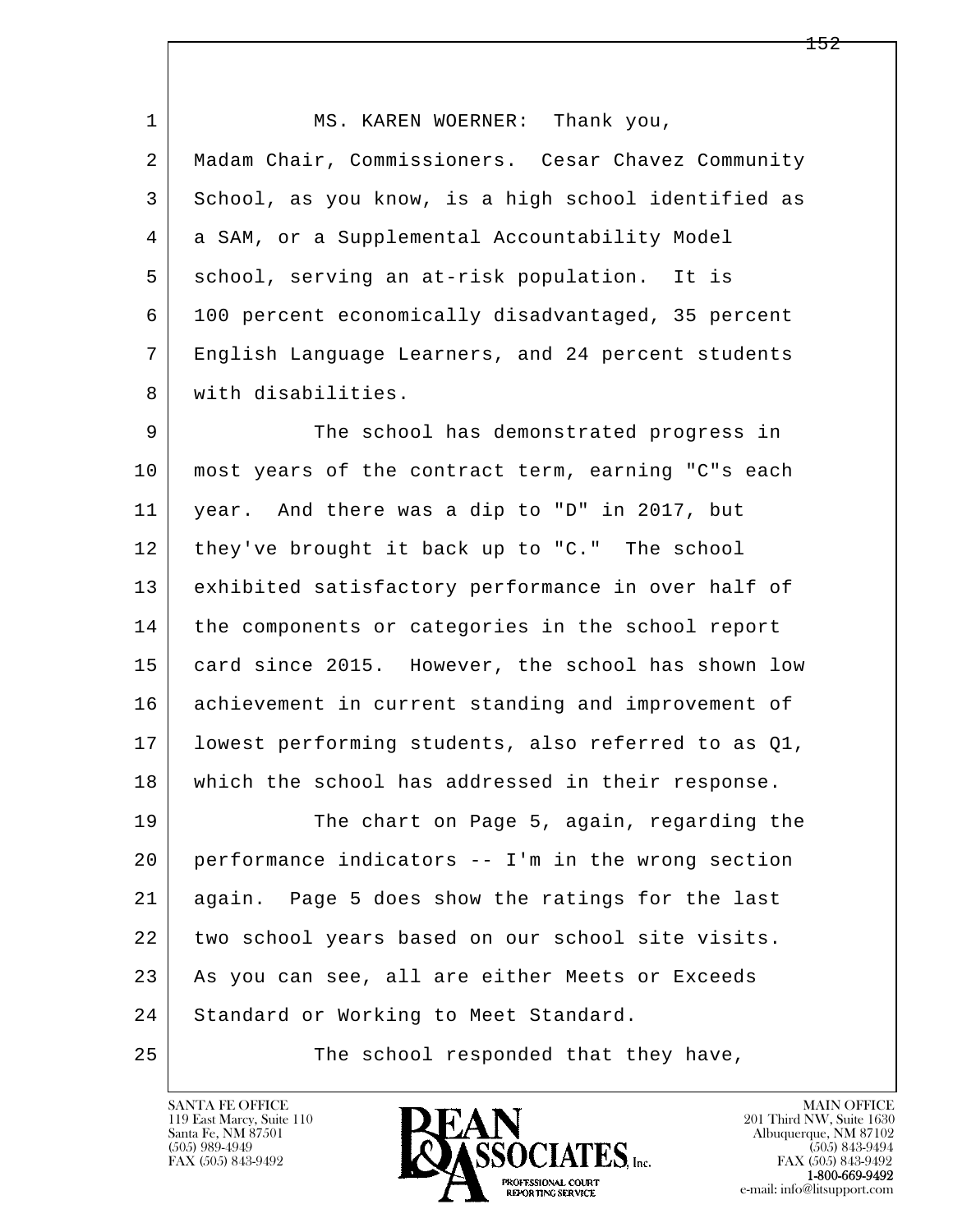l  $\overline{\phantom{a}}$  1 quote, "addressed in a timely fashion any issues 2 that were brought to our attention," end quote. The 3 Charter Schools Division concurs with that 4 statement. 5 Further, in its response, the school 6 outlines concerns with a few components of the 7 school grade, specifically pointing out a need to 8 address criteria to be identified as a SAM school 9 and modifications to the school grade calculations 10 for these schools, which I know the Chairwoman is 11 well aware. 12 The school has submitted a timely complete 13 application including a copy of the E-Occupancy 14 Certificate. And the PED does recommend a five-year 15 renewal, with the condition of implementing a school 16 improvement plan to improve lower performing student 17 achievement and current standing. And it's further 18 recommended that based on the information we read in 19 the school's response to, that the school work with 20 both PEC and PED on revising metrics for alternative 21 | schools such as Cesar Chavez. 22 Thank you. 23 THE CHAIR: Thank you. Welcome once 24 again. Good to see you. 25 MS. TANI ARNESS: Hi. Good to see you.

119 East Marcy, Suite 110<br>Santa Fe, NM 87501

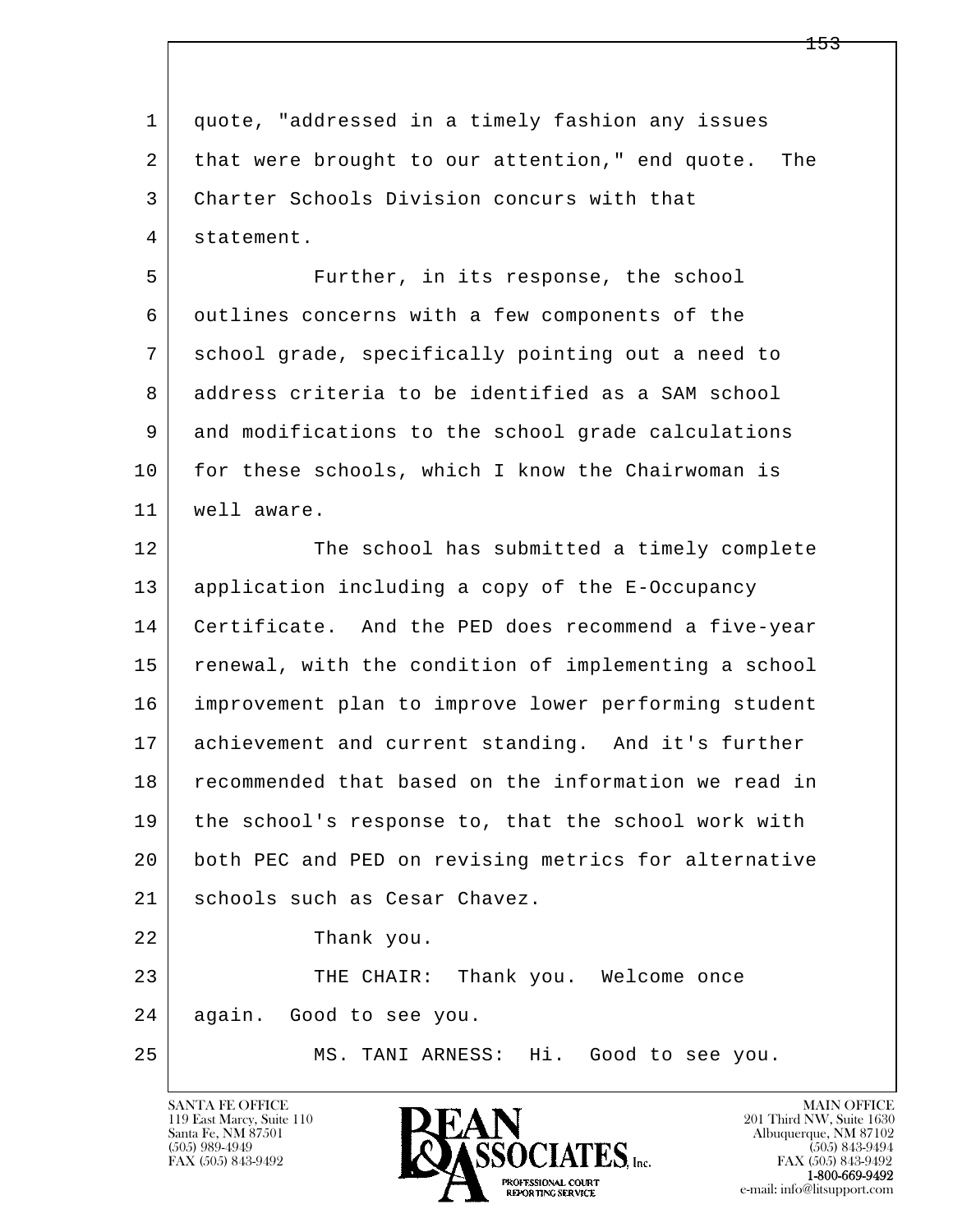| $\mathbf 1$ | Am I coming through okay sound-wise?                |
|-------------|-----------------------------------------------------|
| 2           | THE CHAIR: No. Is the green light on?               |
| 3           | MS. TANI ARNESS: There we go. Hi. Thank             |
| 4           | you, Madam Chair and Commissioners. We are grateful |
| 5           | for this time to tell you a little bit more about   |
| 6           | our unique school. My name is Tani Arness, and I am |
| 7           | the Executive Director of the school.               |
| 8           | FROM THE FLOOR: And my name is Nathan               |
| 9           | Everett. I'm the Dean of Students at the school.    |
| 10          | MS. TANI ARNESS: I am in my 14th year               |
| 11          | working at Cesar Chavez Community School. And I'm   |
| 12          | proud to be here today with our excellent business  |
| 13          | manager, Katie Shelton, as well as our governance   |
| 14          | council president, Anacelie Verde-Claro.            |
| 15          | Cesar Chavez Community School, CCCS, is a           |
| 16          | reengagement high school that tackles academic      |
| 17          | challenges innovatively. We understand the need for |
| 18          | flexibility, options to accelerate credit earning,  |
| 19          | and personalization in instruction.                 |
| 20          | And while we see a role for online and              |
| 21          | packet curricula, we do not accept that online or   |
| 22          | packet curricula are the best options for our       |
| 23          | students to engage in the most meaningful and       |
| 24          | applied learning.                                   |
| 25          | Therefore, CCCS has moved to a more                 |

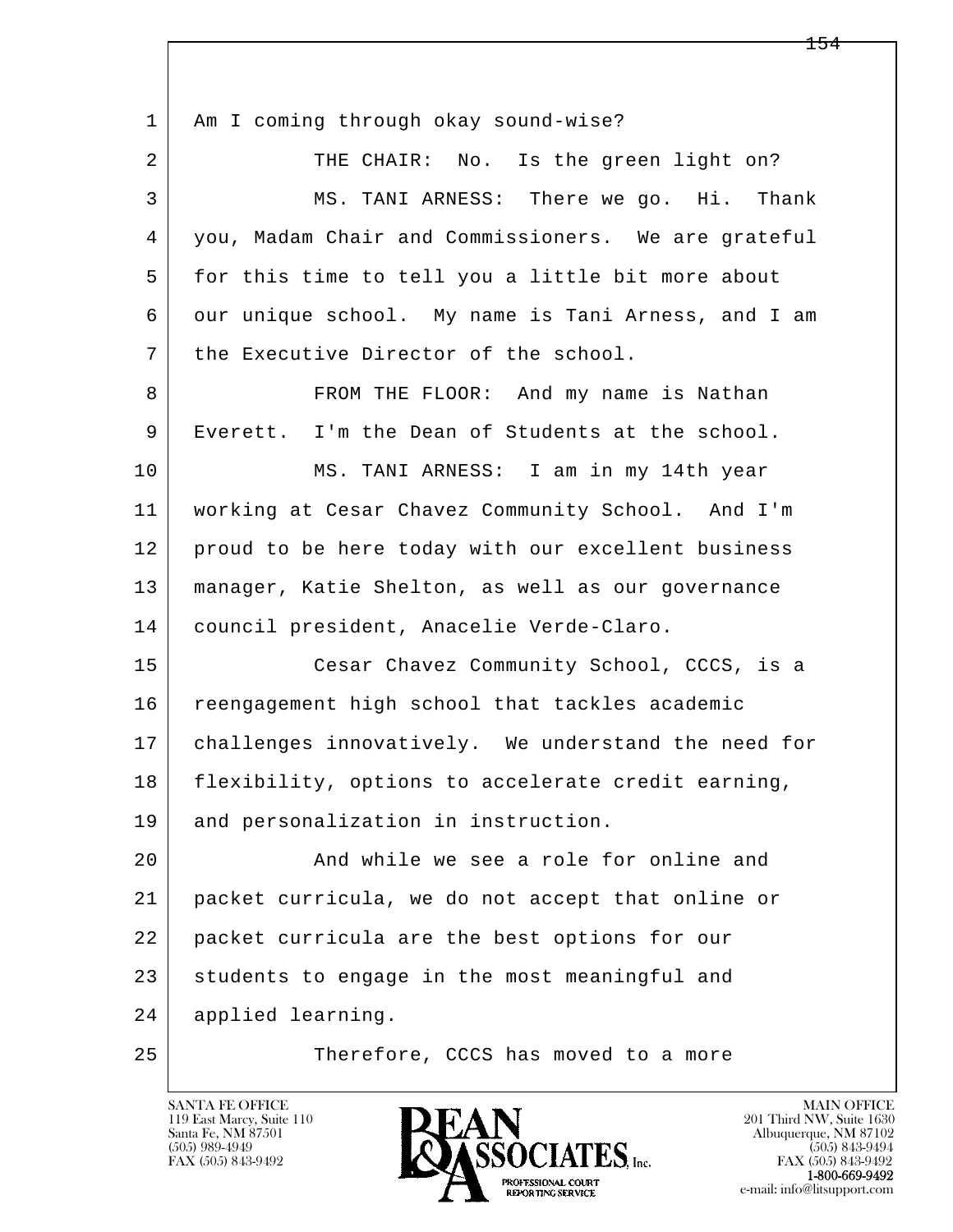l  $\overline{\phantom{a}}$ 1 cooperative model of direct instruction that 2 includes reading, writing, listening, speaking, and 3 hands-on application, as well as self-paced options. 4 Our school culture does not allow a 5 student to sit in the back of a classroom day after 6 day and do nothing. We ask all students to 7 participate each day, and teachers work one-on-one 8 with all students every day. 9 | CCCS practices a school culture of 10 reflection and progress. At least twice a year, our 11 staff reflects on what is or is not working for our 12 students and what improvements can be made for both 13 students and families. This process has led us over 14 the years to create many unique and innovative 15 systems. We've added to our curriculum with field 16 trips, daily tutoring on campus, and service 17 learning opportunities. 18 | Our high classroom expectations stretch 19 | the limits of some of our students; yet, with 20 intensive supports in place, students experience 21 success. Our students take part in regular Socratic 22 seminar discussions in the classrooms. They win 23 national scholastic awards in arts and writing. 24 They play guitar concerts and perform poetry 25 readings.

119 East Marcy, Suite 110<br>Santa Fe, NM 87501



FAX (505) 843-9492<br>**1-800-669-9492**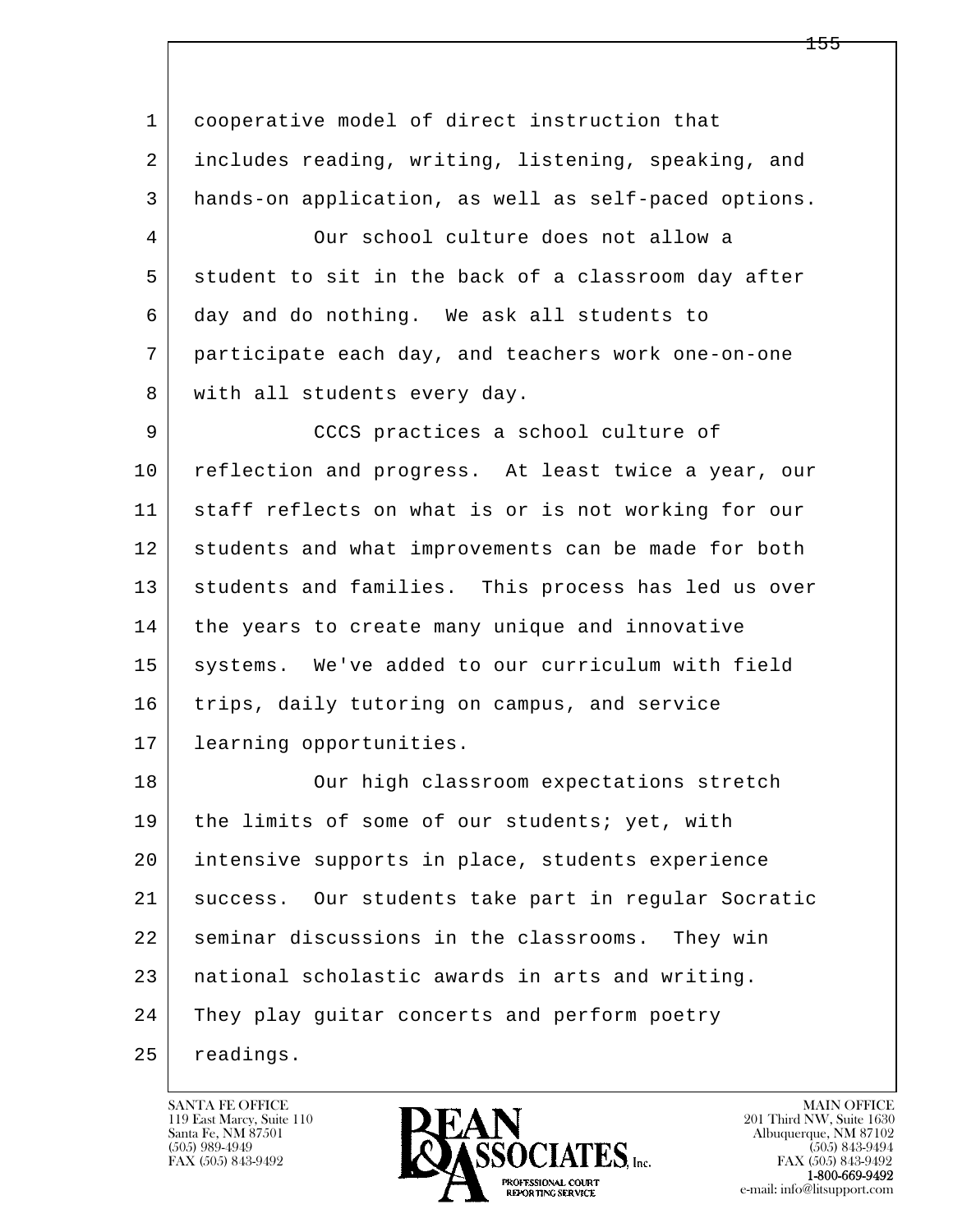1 We believe in supportive social-emotional 2 learning through the arts.

| $\mathfrak{Z}$ | We also believe in interactive learning              |
|----------------|------------------------------------------------------|
| 4              | and that it's essential to students' whole           |
| 5              | development. As evidenced by our New Mexico DASH     |
| 6              | plan, we believe that requiring critical thinking is |
| 7              | essential and adds to the stamina and engagement     |
| 8              | that our students need. Our students participate in  |
| 9              | science labs, hands-on math challenges, field trips, |
| 10             | and we bring in guest speakers from our community,   |
| 11             | including local poets, writers, and artists, who     |
| 12             | have similar upbringings as our students.            |
| 13             | We have built a system where 80 percent              |
| 14             | minimum participation is required in every class in  |
| 15             | order to pass that class. There is also              |
| 16             | flexibility, including different options for         |
| 17             | completing assignments and making up work. We        |
| 18             | require students to spend extra time in classes to   |
| 19             | make up for absences.                                |
| 20             | Our school is also unique in that we                 |
| つ1 -           | provide a full range of eppertunities to all of our  |

l  $\overline{\phantom{a}}$  21 provide a full range of opportunities to all of our 22 students. Sometimes alternative schools are good at 23 meeting students where they're at but can get stuck 24 in just remedial learning. CCCS provides students 25 with support in their remedial skills, such as math



FAX (505) 843-9492 FAX (505) 843-9492 e-mail: info@litsupport.com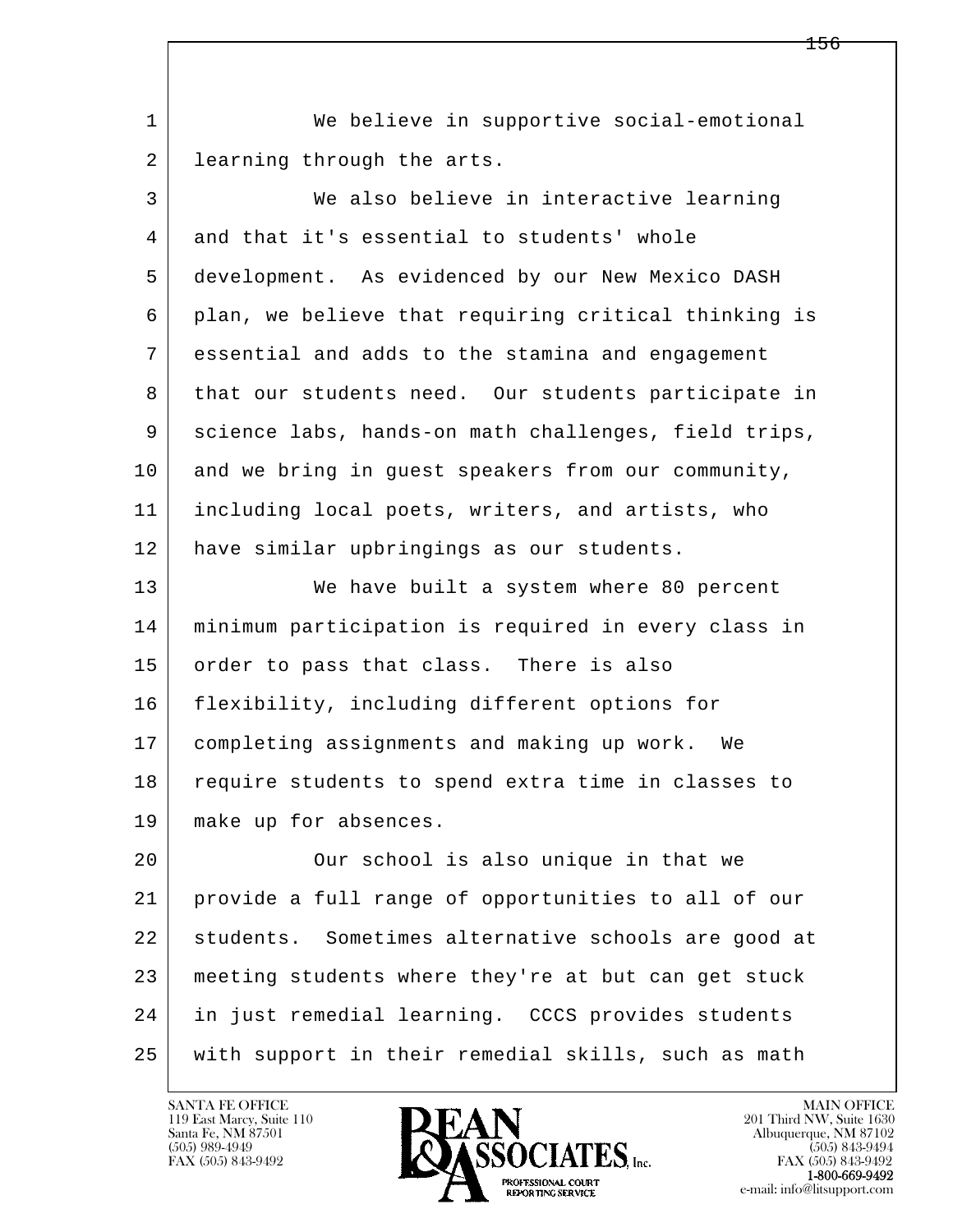| $\mathbf{1}$   | basics, while simultaneously facilitating            |
|----------------|------------------------------------------------------|
| 2              | higher-level abstract thinking skills needed for     |
| 3              | things like algebra and geometry.                    |
| $\overline{4}$ | Students work through fluid and                      |
| 5              | multifaceted instruction and are challenged to go    |
| 6              | beyond what they thought they could do. Students     |
| 7              | can work their way into leadership class, join       |
| 8              | student council, join robotics or guitar classes.    |
| 9              | All students are strongly encouraged to take         |
| 10             | dual-credit classes as well.                         |
| 11             | Dual-credit classes are challenging for              |
| 12             | remedial students, and most of our students will     |
| 13             | tell us that they have not even considered taking a  |
| 14             | college class. However, we have found that with      |
| 15             | teacher support on our campus, we can offer          |
| 16             | introductory dual-credit classes and help students   |
| 17             | bridge the gaps and build the confidence and skills  |
| 18             | needed to succeed in a college class.                |
| 19             | We have been thrilled to grow our number             |
| 20             | of dual-credit classes taken per year from           |
| 21             | 23 classes in 2015 to 78 classes in 2017. This is    |
| 22             | an important opportunity for our students.<br>And we |
| 23             | have found that without the scaffolding and extra    |
| 24             | supports in place, our students generally do not     |
| 25             | make it to or through college classes.               |

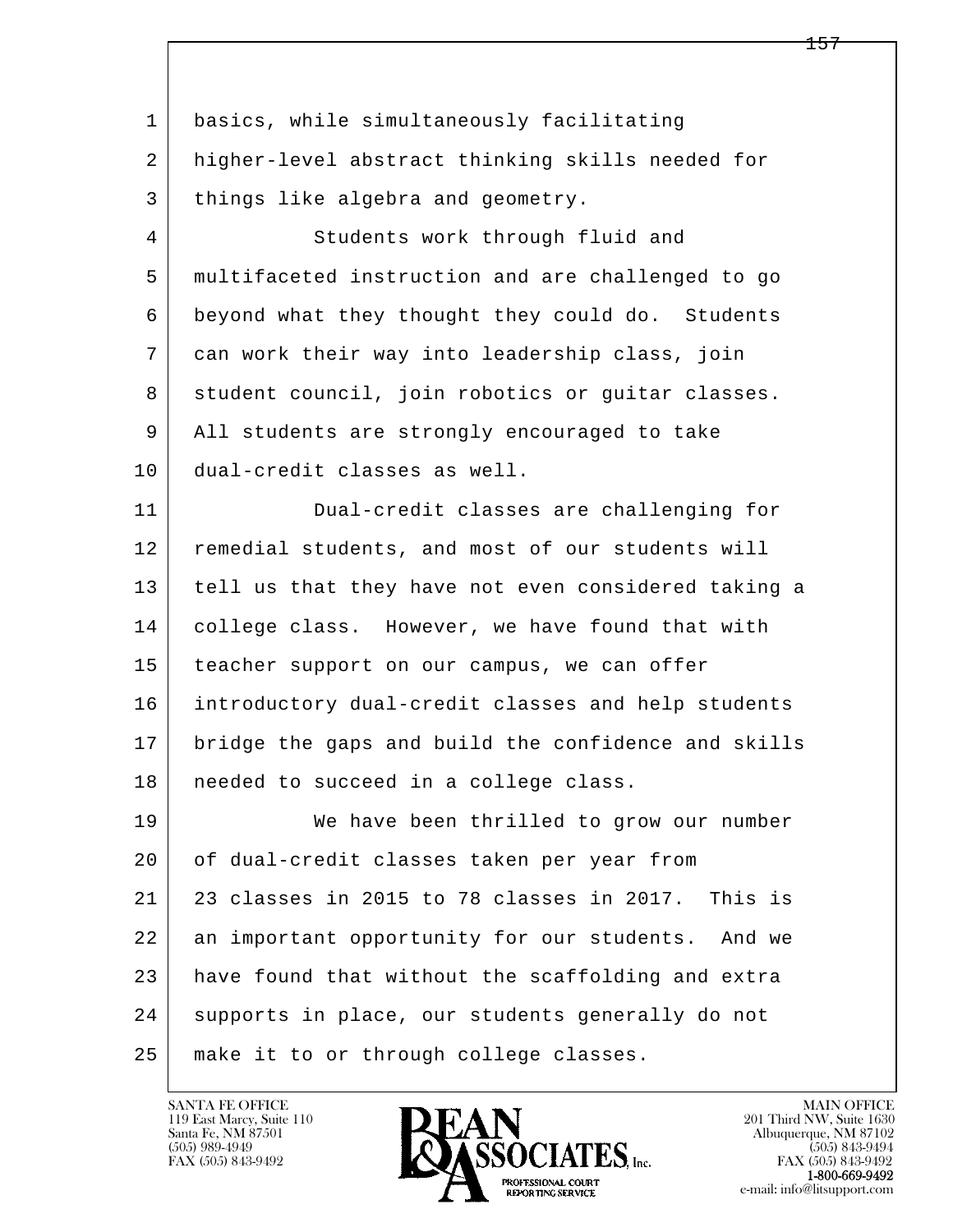l  $\overline{\phantom{a}}$  1 We are ambitiously tackling this obstacle 2 and finding that students taking these steps can be 3 ready for such a leap with our support. 4 An important aspect of reengaging students 5 in their own education is to help students make 6 connections to their own goals. 7 We work with every student on identifying 8 or creating post-secondary goals and creating an 9 individualized graduation plan. Years ago, we 10 | noticed a heartbreaking trend of students that were 11 so focused on the goal of just graduating from high 12 school that they graduated and then floundered. 13 To address this issue, we have put in 14 | intensive steps, where every potential graduate 15 meets one-on-one with our academic counselor, and, 16 together, they fill out the FAFSA form, college 17 applications, other post-secondary applications. 18 They are helped to apply for scholarships, including 19 the Bridge scholarship and Suncat scholarship at 20 CNM. Students also go on field trips to college 21 campuses. 22 Every student who graduates from CCCS now 23 takes the ACT WorkKeys preparation and exams so that 24 80 percent of our graduates now leave with a 25 nationally recognized WorkKeys certificate,

119 East Marcy, Suite 110<br>Santa Fe, NM 87501



FAX (505) 843-9492<br>**1-800-669-9492**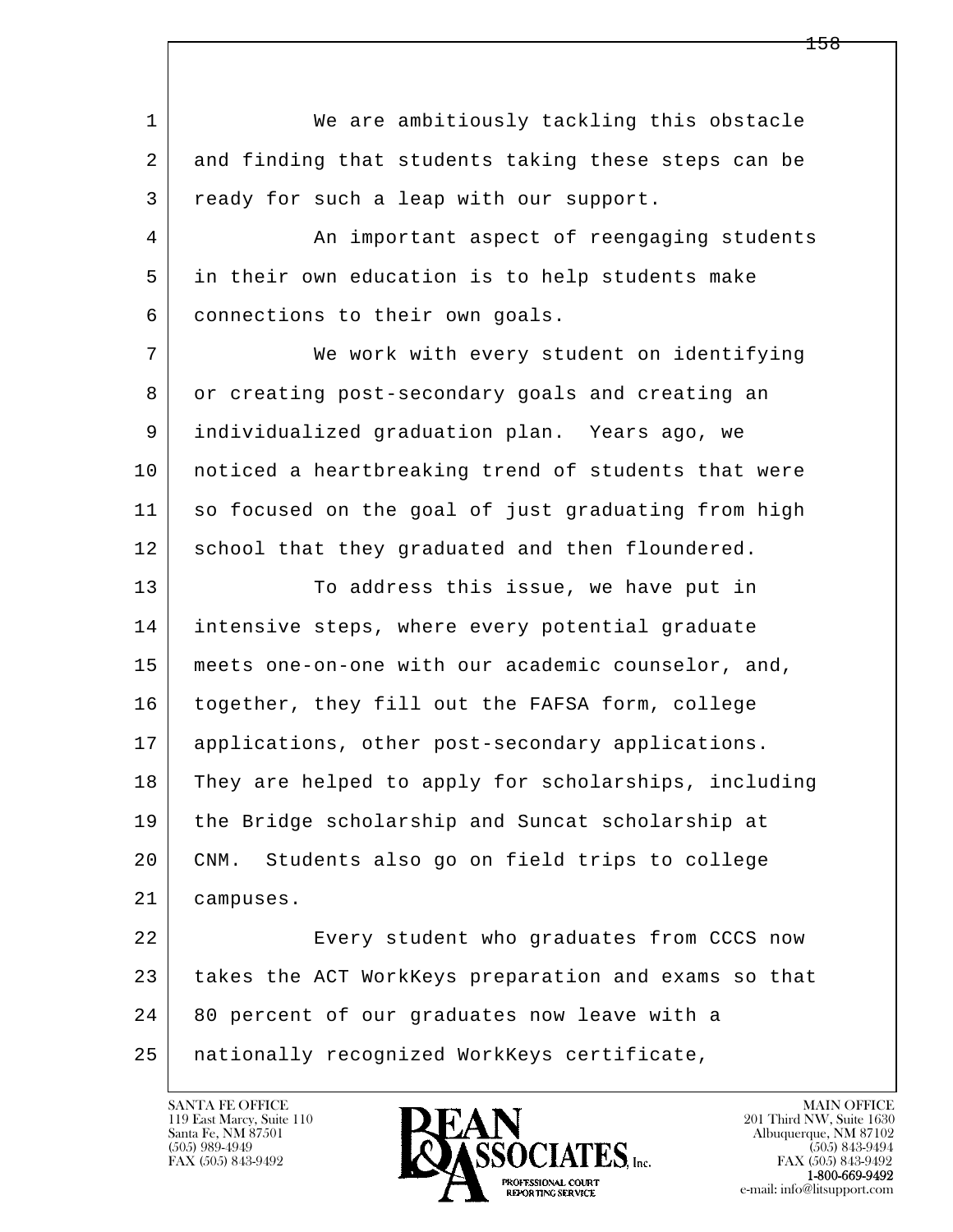1 verifying their readiness for differing levels of 2 careers. All CCCS graduates leave with a graduate 3 transition portfolio that includes a resume, a model 4 cover letter, a recommendation letter, a career 5 exploration essay, as well as career interview essay 6 and, usually, an ACT WorkKeys certificate, along 7 with a college admissions test score or vocational 8 program admission.

 9 Another key to the notable success we've 10 had with our students is creating a team of staff 11 who are deeply committed to our students and have 12 excellent communication and teaching skills. All of 13 our staff are trained in restorative discipline 14 practices, healthy boundaries, and trauma-informed 15 | responses; as well, they go the extra mile with 16 differentiation and individualized interventions in 17 each of our classes.

l  $\overline{\phantom{a}}$  18 Many of our students have been previously 19 suspended, expelled, or have spent time 20 incarcerated. Our students tend to need a lot of 21 structure and consistency; yet they do not respond 22 well to authoritarian or punitive systems. Our 23 teachers must have excellent skills at engaging 24 students and individualizing instruction for a very 25 broad range of student skill levels in a classroom.

119 East Marcy, Suite 110<br>Santa Fe, NM 87501

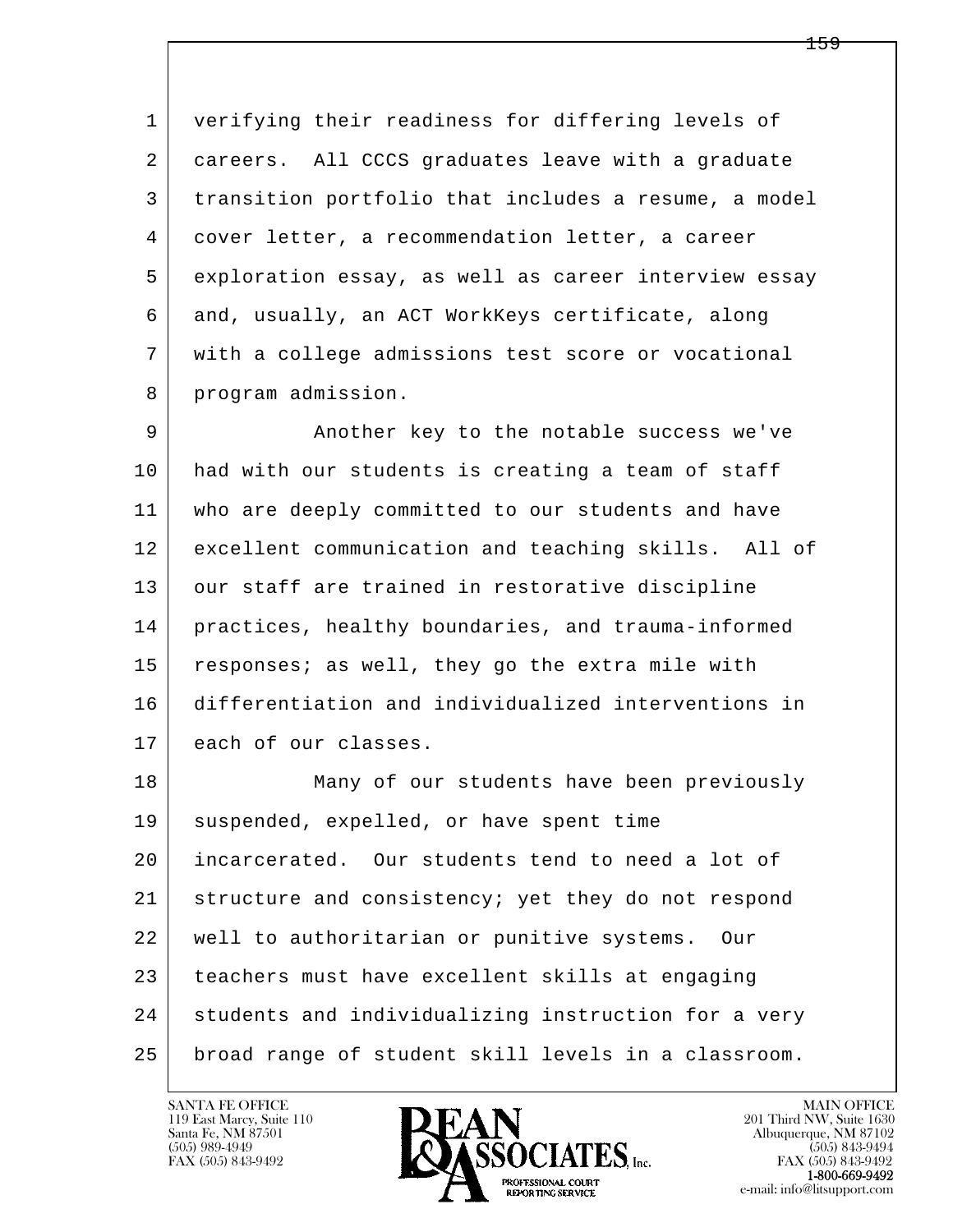l  $\overline{\phantom{a}}$ 1 We utilize school-wide systems of behavior 2 supports and problem-solving to avoid negative 3 behaviors. 4 We hold our staff to a high bar, and we 5 provide ongoing training and supports, including 6 eleven full professional development days each year 7 on top of regularly scheduled weekly professional 8 development time. 9 In order to help teachers best navigate 10 the additional challenges of working with at-risk 11 students, we mentor all new teachers no matter how 12 much previous teaching experience they have. We've 13 been excited to see our staff ratings in NMTEACH 14 | grow from 8 percent highly effective in 2015 to over 15 | 50 percent highly effective in 2017 and '18. 16 In summation, I want to talk to you about 17 why students choose Cesar Chavez Community School. 18 Our school has existed since 2004, and we 19 have become an essential asset to the community we 20 serve. We know the relatives, parents, and 21 generations of students in our community. We are 22 praised by past and current students and families, 23 and students continue to come back year after year 24 and visit us and bring in new friends and family 25 members to enroll.

119 East Marcy, Suite 110<br>Santa Fe, NM 87501



FAX (505) 843-9492<br>**1-800-669-9492**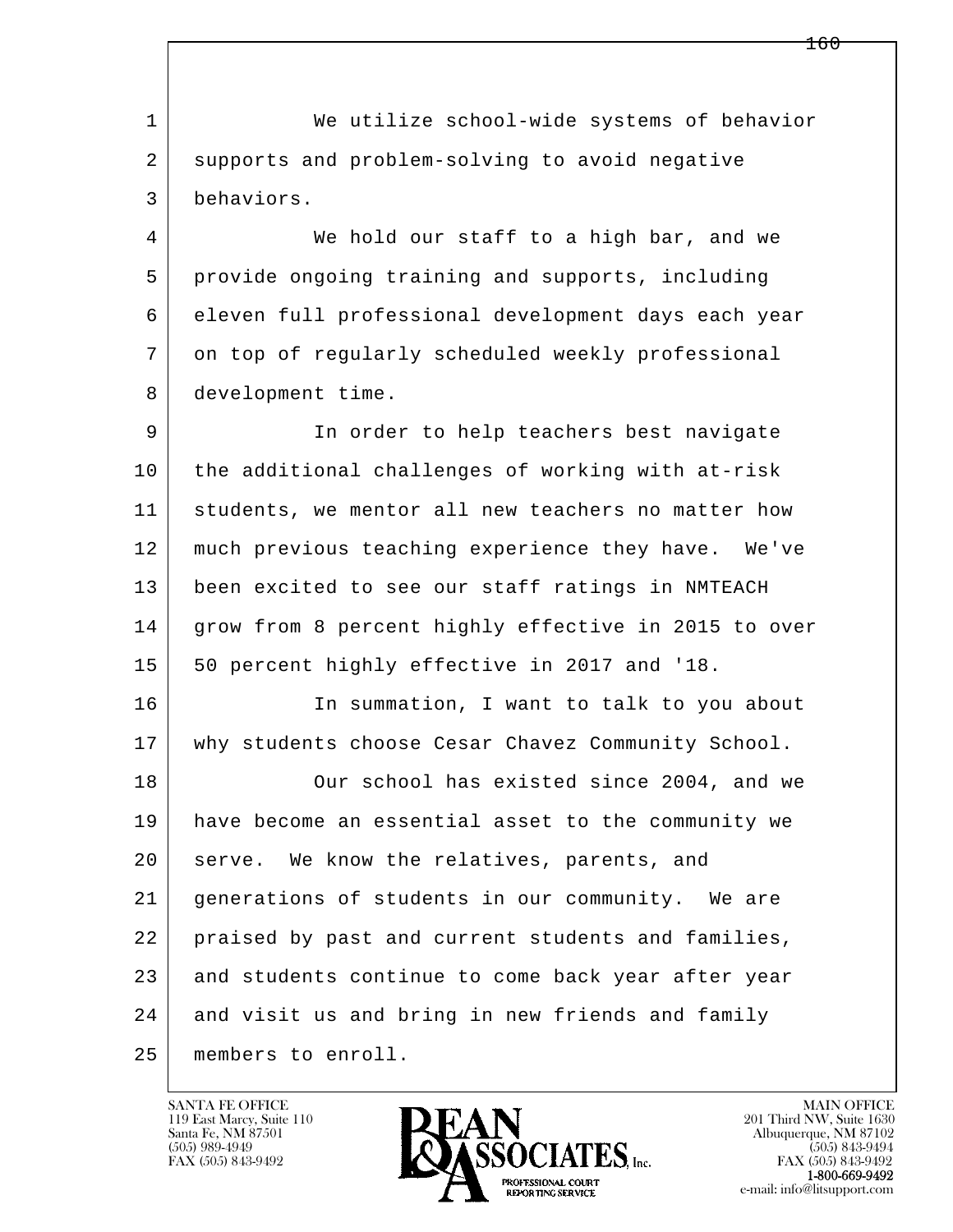l  $\overline{\phantom{a}}$  1 Families choose our school because it is 2 small, safe, welcoming. They love our staff, and 3 they tell us every year, "We get more help and 4 support here than we've ever had." 5 Students come to us dealing with 6 incarceration and probation, substance abuse issues, 7 trauma, depression, anxiety, long histories of poor 8 attendance, behavior problems, academic failures, 9 and instabilities at home. Students enroll at our 10 school with an average of a fifth-grade level in 11 both math and reading and an average of eleven "F"s 12 already on their high school transcripts. 13 There is a wide gap in skills, often due 14 to long histories of missing school and/or failing, 15 which has caused distrust of schools, fear of 16 trying, a general disengagement, and a lack of 17 | self-confidence in the classroom. We welcome 18 students wherever they are at and help them build 19 both the skills and the mindset to reconnect to 20 learning and to move forward. 21 Families also choose CCCS because we offer 22 a full range of supports that they have never 23 experienced in traditional schools. CCCS assigns 24 every student and family a personal staff mentor 25 with whom they meet regularly one-on-one and work

119 East Marcy, Suite 110<br>Santa Fe, NM 87501

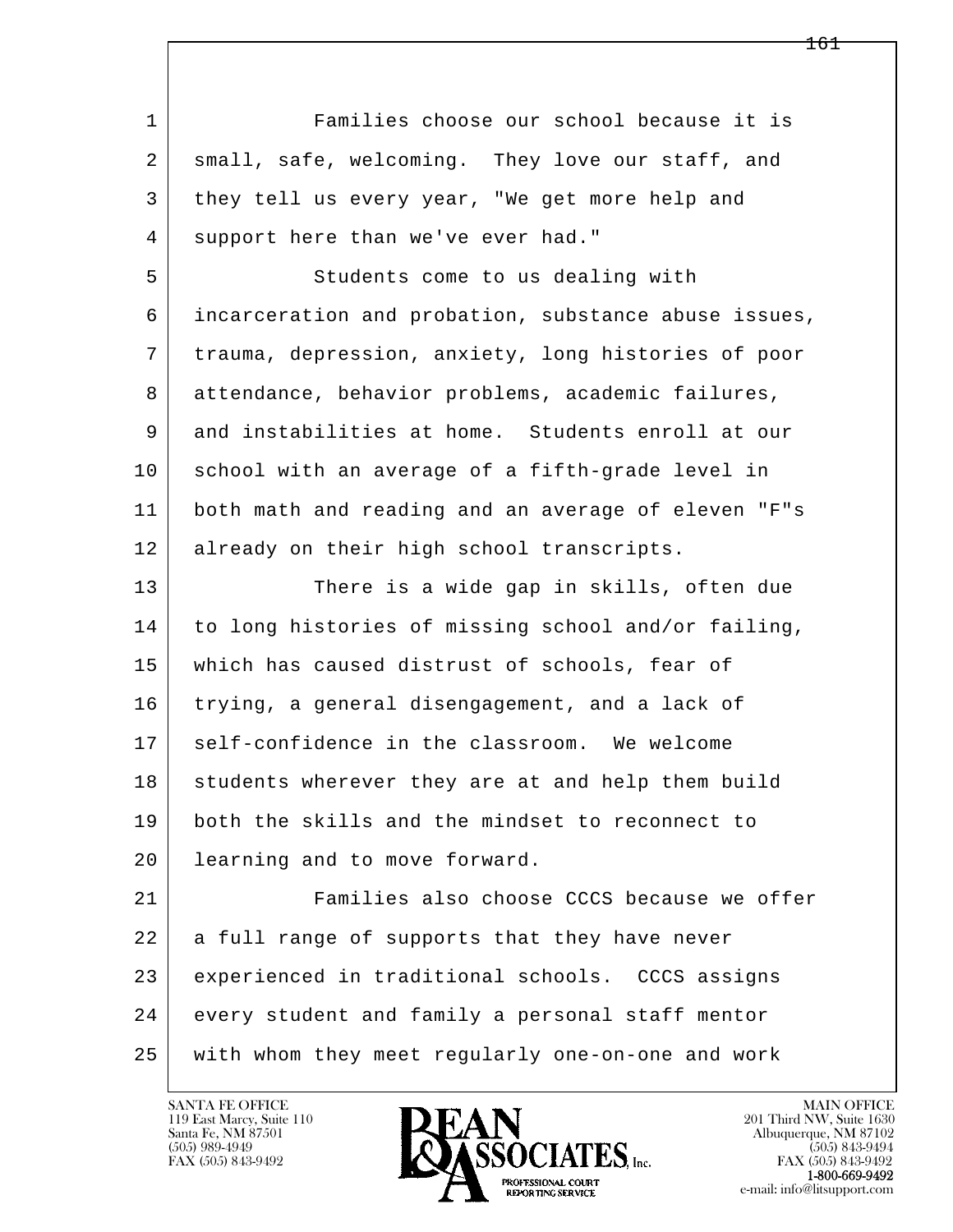1 together toward academic goals.

| $\overline{2}$ | CCCS caps our class size at a maximum of             |
|----------------|------------------------------------------------------|
| 3              | 17 students and employs five educational assistants  |
| 4              | so that every math class has two instructors helping |
| 5              | 17 students, and other classes can have extra        |
| 6              | assistance for students, as needed. CCCS also        |
| 7              | employs a full-time attendance interventionalist,    |
| 8              | social worker, counselor, and Dean of Students to    |
| 9              | work closely with students to problem-solve          |
| 10             | challenges that have been preventing success in      |
| 11             | school.                                              |
| 12             | We at CCCS know that without strong staff            |
| 13             | and flexible systems, struggling students get stuck, |
| 14             | and they give up. We know the work that we do is     |
| 15             | vital to individual lives, as well as to our         |
| 16             | community in Albuquerque, where approximately one    |
| 17             | out of every three high school students are still    |
| 18             | dropping out of school, and thousands of adults are  |
| 19             | trying to survive without a high school diploma.     |
| 20             | Our students continue to live in an                  |
| 21             | environment that is fraught with violence, and our   |
| 22             | school is an oasis.                                  |
| 23             | Why does Cesar Chavez Community School               |
| 24             | need to continue to exist? Because there is no       |
| 25             | other school in our community providing the quality  |
|                |                                                      |

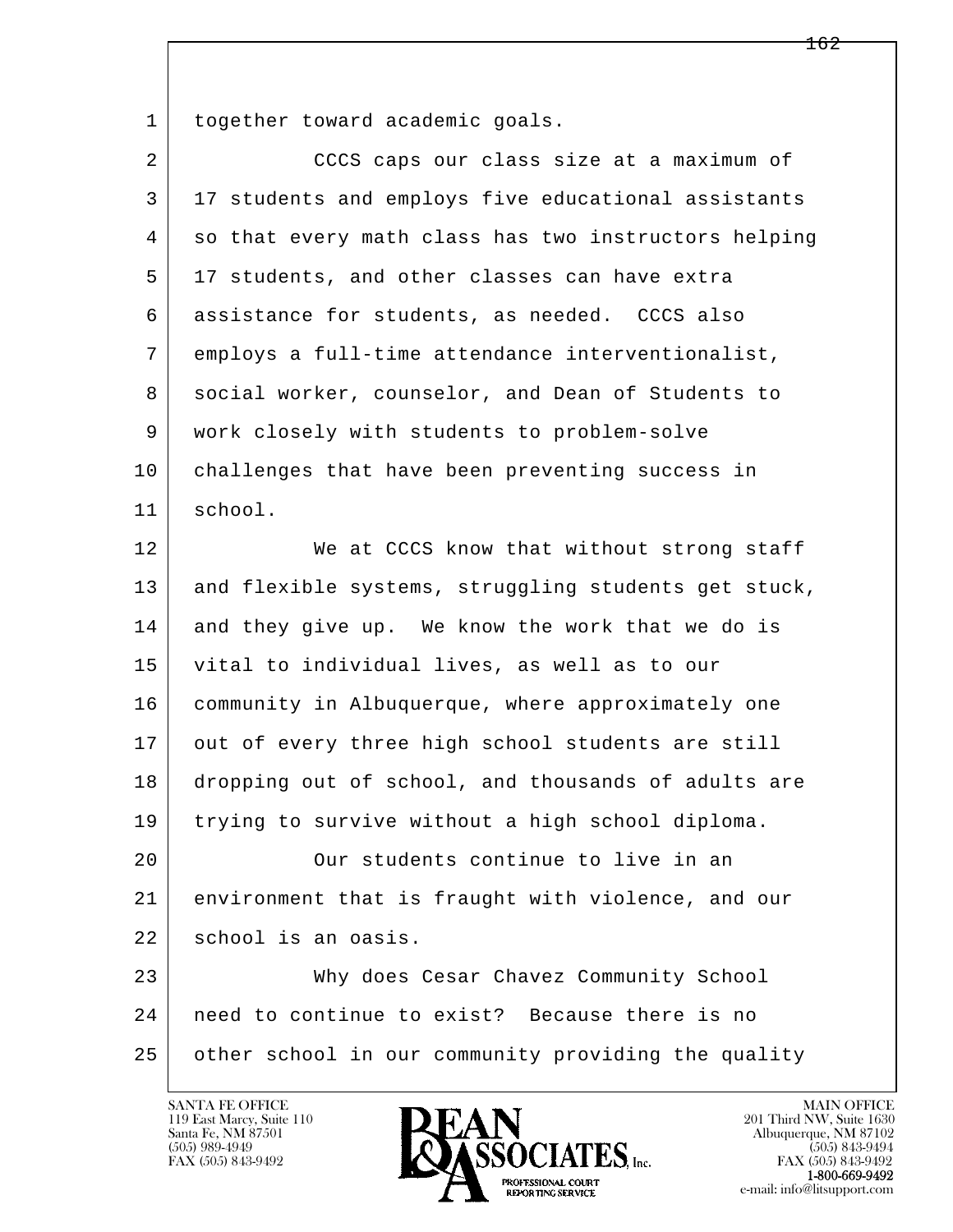l  $\overline{\phantom{a}}$ 1 of education and support that we offer, thereby 2 saving hundreds of young people in our community 3 from incarceration or even premature death. 4 There is no other school -- I'm sorry. 5 Our community is -- our school is helping 6 students find a path forward to success and 7 stability as adults, where they can make positive 8 | contributions to society. 9 Thank you. And I do have copies of our 10 statement that I'd like to hand to you if I can just 11 pass them around. 12 THE CHAIR: Sure. Thank you for that. 13 There is one person that signed up for public 14 comment. And it is Anacelie Verde-Claro. 15 FROM THE FLOOR: That's me. 16 | Hello. Thank you for allowing me to be 17 here. I just wanted to express my support, as the 18 president of the governance council. Years ago, I 19 was an educational assistant at Cesar Chavez. So I 20 have seen the school from the classroom setting. 21 And now, in a more overseeing role, I get to see 22 what an amazing job Tani Arness does as the 23 Executive Director of the school, and how tirelessly 24 she works and how hard the staff works. 25 I was amazed by the school when I worked

119 East Marcy, Suite 110<br>Santa Fe, NM 87501

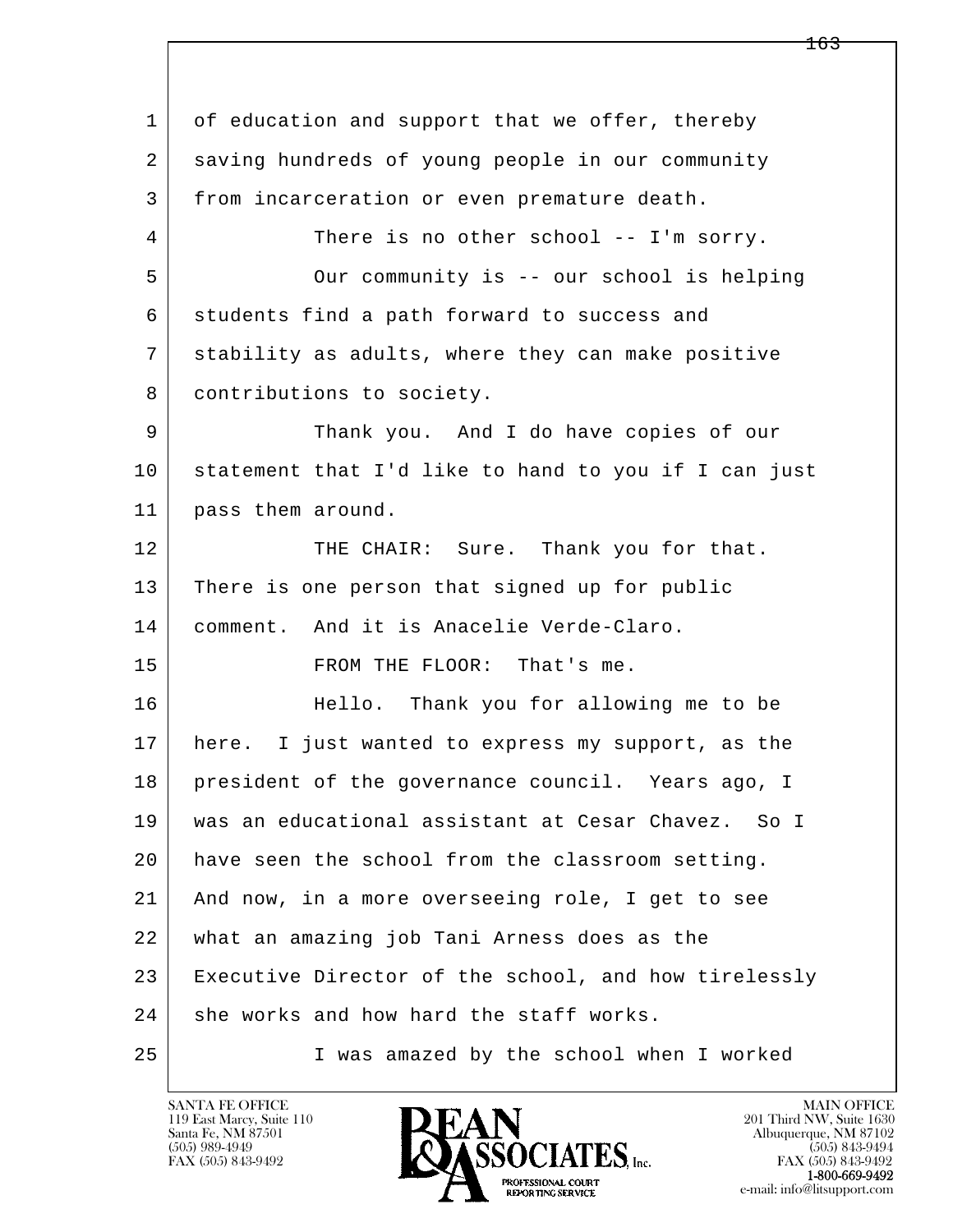| $\mathbf{1}$ | there, and I continue to be so. And I just want to   |
|--------------|------------------------------------------------------|
| 2            | thank you.                                           |
| 3            | THE CHAIR: Thank you. And I'm just going             |
| 4            | to echo that thank you, because I think this school, |
| 5            | without a doubt, is a shining example of why         |
| 6            | charters were originally created. You -- you're the  |
| 7            | shining example to -- for those individuals that     |
| 8            | say, "Our kids are poor, they're disadvantaged in so |
| 9            | many ways, they can't do." And you're that example,  |
| 10           | hopefully, to the state, as to how you -- how you    |
| 11           | reach out and how you meet the needs of these -- of  |
| 12           | these students.                                      |
| 13           | I've spent the better part of almost two             |
| 14           | years with the -- listening to the LESC on           |
| 15           | trauma-inspired learning. And it's unfortunate that  |
| 16           | we have so many schools that don't embrace the       |
| 17           | concept and aren't bringing more and more of those   |
| $18$         | strategies into their classroom. And you're          |
| 19           | probably sitting there saying, "We already knew all  |
| 20           | that."                                               |
| 21           | So I -- I applaud you. I thank you. I                |
| 22           | know how actively you are engaged in the             |
| 23           | conversation with SAMS. And I just really only have  |
| 24           | one question. When I went through my file, and my    |
| 25           | big cloud question was, "What happened in 2017?"     |

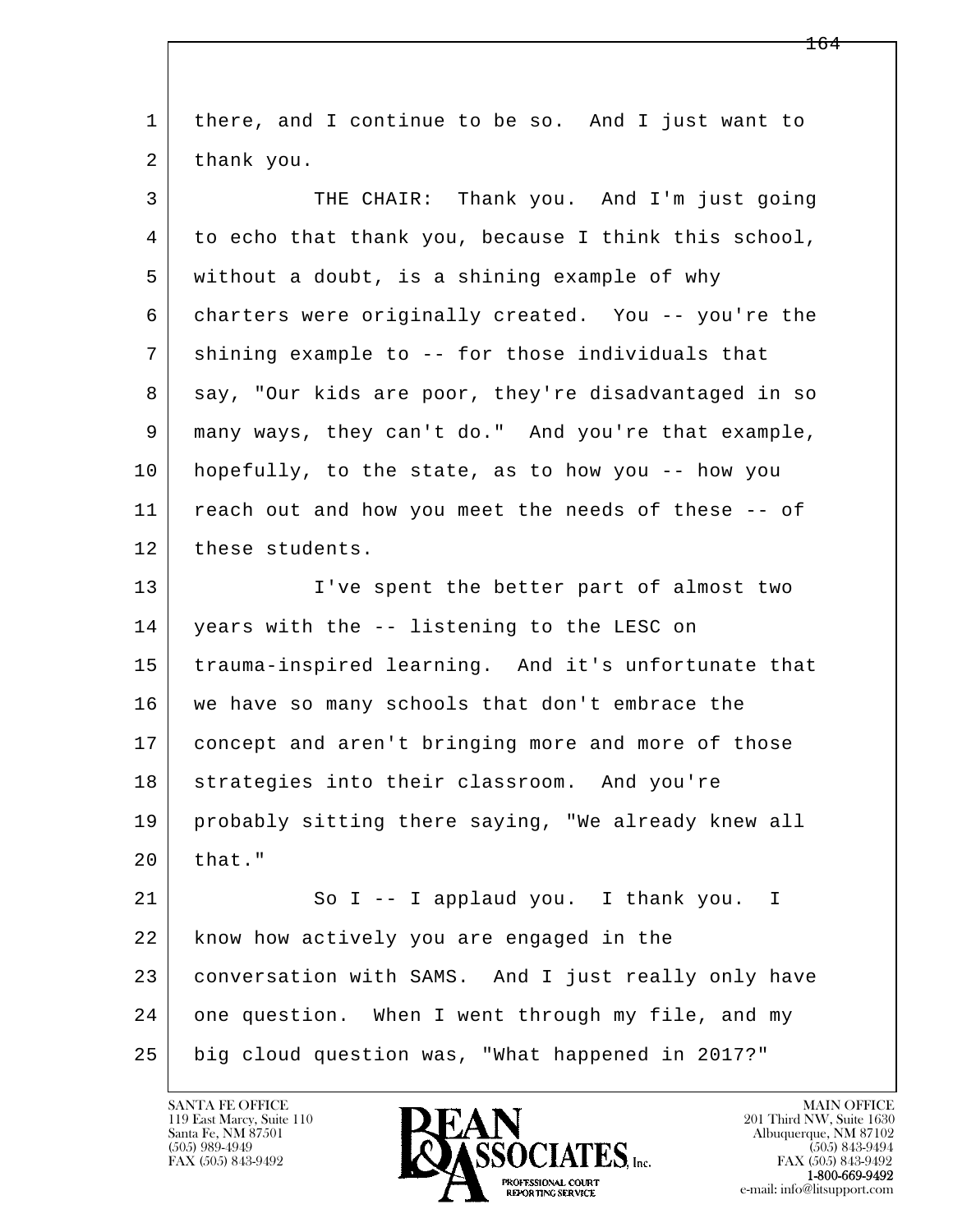| $\mathbf 1$ | You know, that's my overarching question,                       |
|-------------|-----------------------------------------------------------------|
| 2           | because it just seemed like in 2017, everything                 |
| 3           | just, across the board, took a dip, some bigger than            |
| 4           | others. And I don't know if there is an answer.                 |
| 5           | But I know how actively you look at all of data.<br>So          |
| 6           | is there a -- you know, is there an answer?                     |
| 7           | MS. TANI ARNESS: Well, thank you,                               |
| 8           | Madam Chair. And, yeah, that's a good question.<br>$\mathbb{I}$ |
| 9           | think it's a more complex answer, maybe, than we can            |
| 10          | dig into in full detail. But what I would say is                |
| 11          | that one, as we know, the proficiency rates for                 |
| 12          | current standings have changed each year. I think               |
| 13          | that affected our grade.                                        |
| 14          | If you actually look at the point change                        |
| 15          | from 2016, 2017, and 2018, it's all still within a              |
| 16          | fairly close range. We're right around that                     |
| 17          | C-minus, you know, mark.                                        |
| 18          | But the other piece, I think, that comes                        |
| 19          | into that is that in a SAM school like ours, we have            |
| 20          | a wide fluctuation of students each year. So                    |
| 21          | because of high mobility, you have students coming              |
| 22          | in and out. And so there is a lot of things left up             |
| 23          | to chance in terms of what students come in or out              |
| 24          | in a given year and how those students perform                  |
| 25          | compared to the rest of the state. So I think that              |

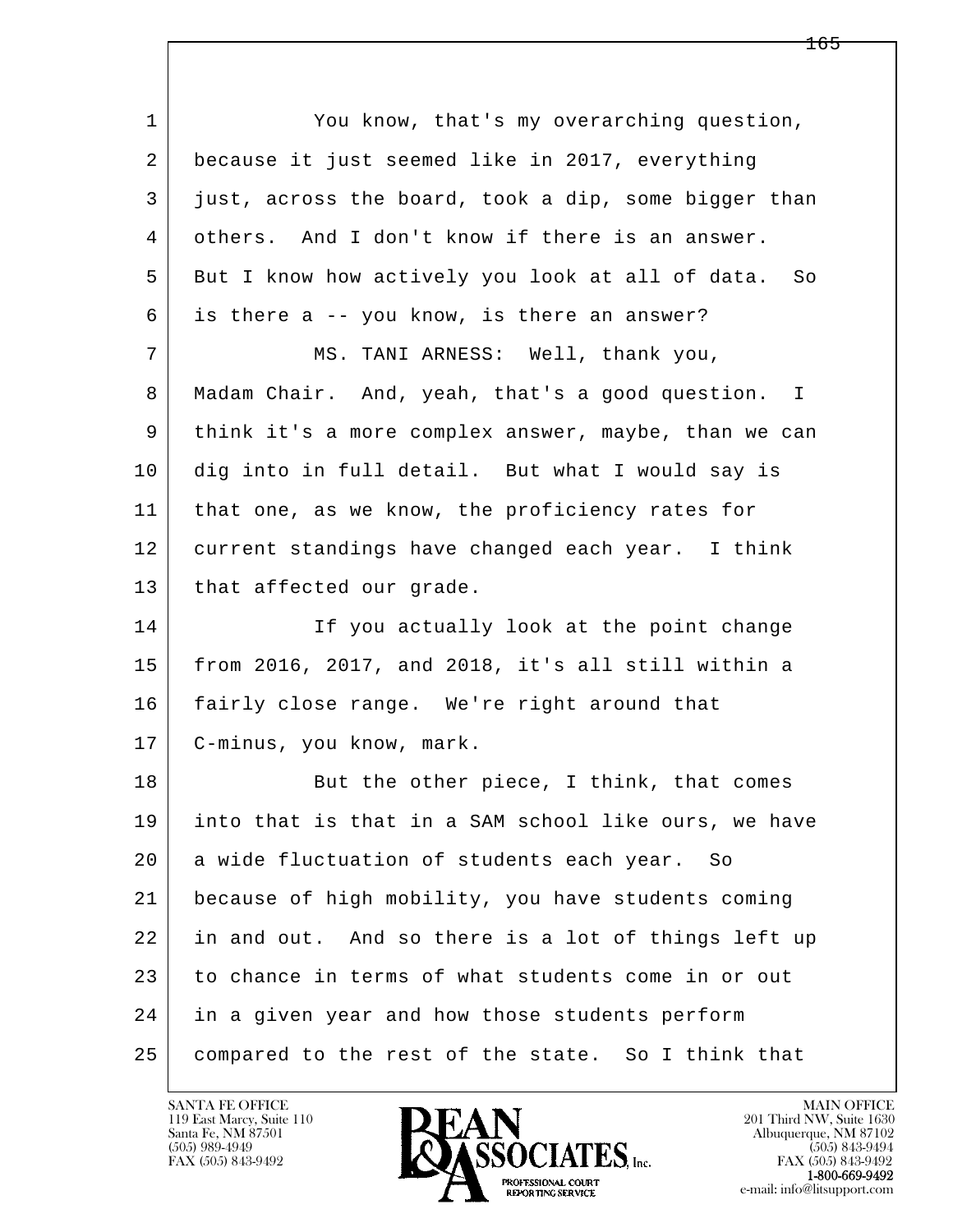1 also affects grade.

| $\overline{a}$ | Our -- our internal short-cycle                      |
|----------------|------------------------------------------------------|
| 3              | assessments growth has stayed solid with a 1.4-year  |
| 4              | average growth in math over the past four years and  |
| 5              | a 1.7-year average growth in reading over the past   |
| 6              | four years. So I think the growth has continued.     |
| 7              | But how that stacks up in a system that rates on a   |
| 8              | bell curve can vary from year to year depending on   |
| 9              | our students.                                        |
| 10             | THE CHAIR: All right. Thank you.                     |
| 11             | MS. TANI ARNESS: Yeah.                               |
| 12             | THE CHAIR: Commissioner Toulouse?                    |
| 13             | COMMISSIONER TOULOUSE: Madam Chair, I                |
| 14             | just want to say I have a soft spot for this school  |
| 15             | because, to me, it's my community school. I don't    |
| 16             | live very far away. I worked for 30 years in human   |
| 17             | services. I know exactly the kinds of students that  |
| 18             | are there. And I think it is very important that     |
| 19             | instead of them just dropping out, they have         |
| 20             | students who want to come back.                      |
| 21             | I think I've also talked to this group               |
| 22             | over time about their use of WorkKeys, because with  |
| 23             | the WorkKeys certificate, that can get people a job. |
| 24             | If it's silver or gold -- definitely with the        |
| 25             | gold -- although with a gold they need to go to UNM  |

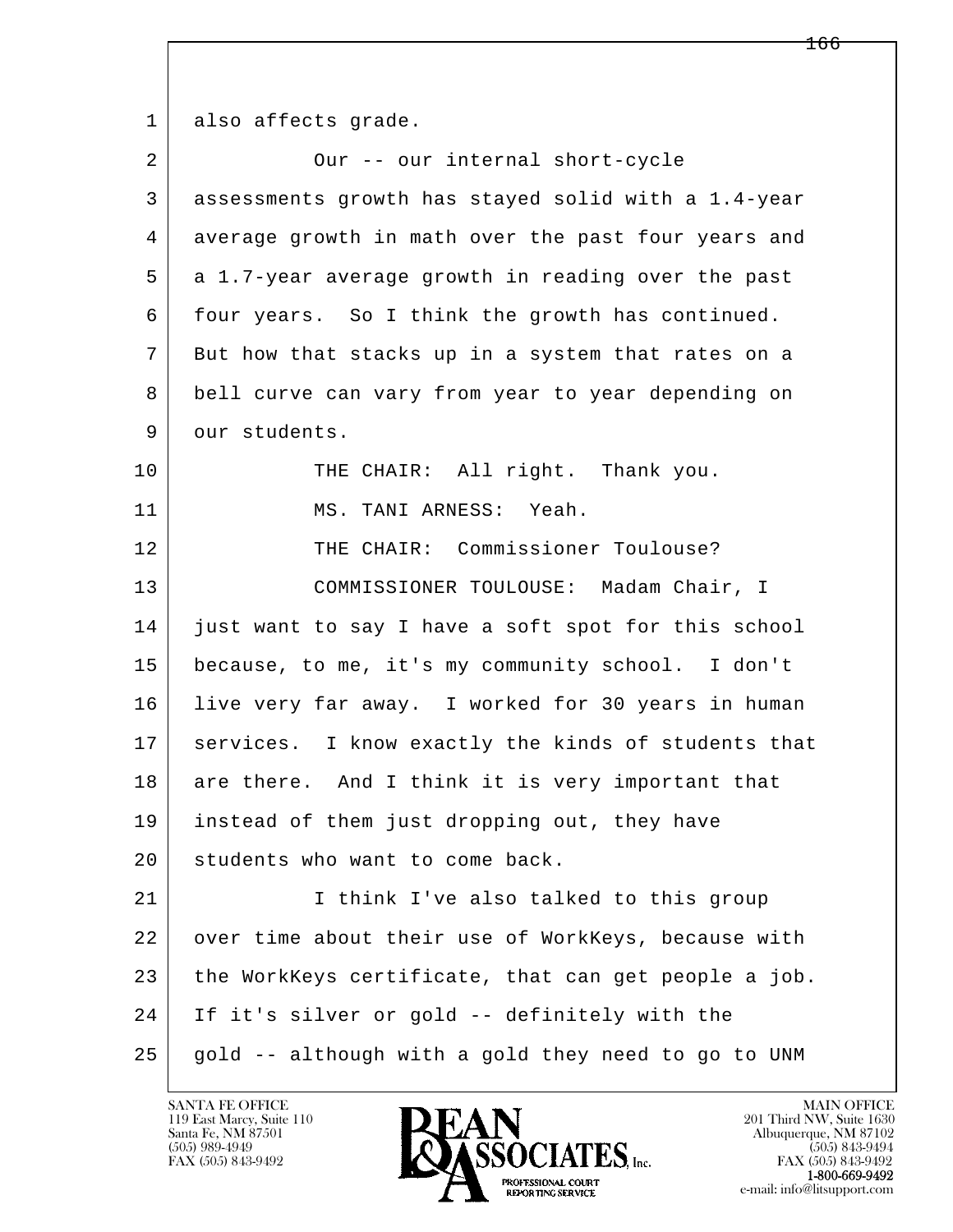1 and usually do -- but you walk in the door to any 2 employer with a WorkKeys certification, and you've 3 | got probably an entry-level job.

4 And I think that is so important to do. I 5 wish more of our schools used WorkKeys. And I know 6 that PED had quit paying for it. But I also 7 understand that through the Perkins Grant, they will 8 pay for WorkKeys.

9 And there's just no reason why more 10 schools don't do this. But it's also very hard 11 work. And one of the things that I saw them do a 12 few years ago was make a very good transition from 13 one administrator to the other. There was a whole 14 year's transition. And I was in and out, Tani 15 knows, during that time where the work was shifted 16 over little by little, to the end of the year, it 17 was shifted over.

18 So there was not a huge uproar. Because 19 even in the schools where the person may have been 20 there, I'd never seen a transition done that way 21 before. And it worked. And I think they have a lot 22 to teach everybody. 23 And while I'm not sure it should be a

l  $\overline{\phantom{a}}$  24 condition of their -- I don't think we need the 25 first condition on the New Mexico DASH, because they

119 East Marcy, Suite 110<br>Santa Fe, NM 87501



FAX (505) 843-9492<br>**1-800-669-9492**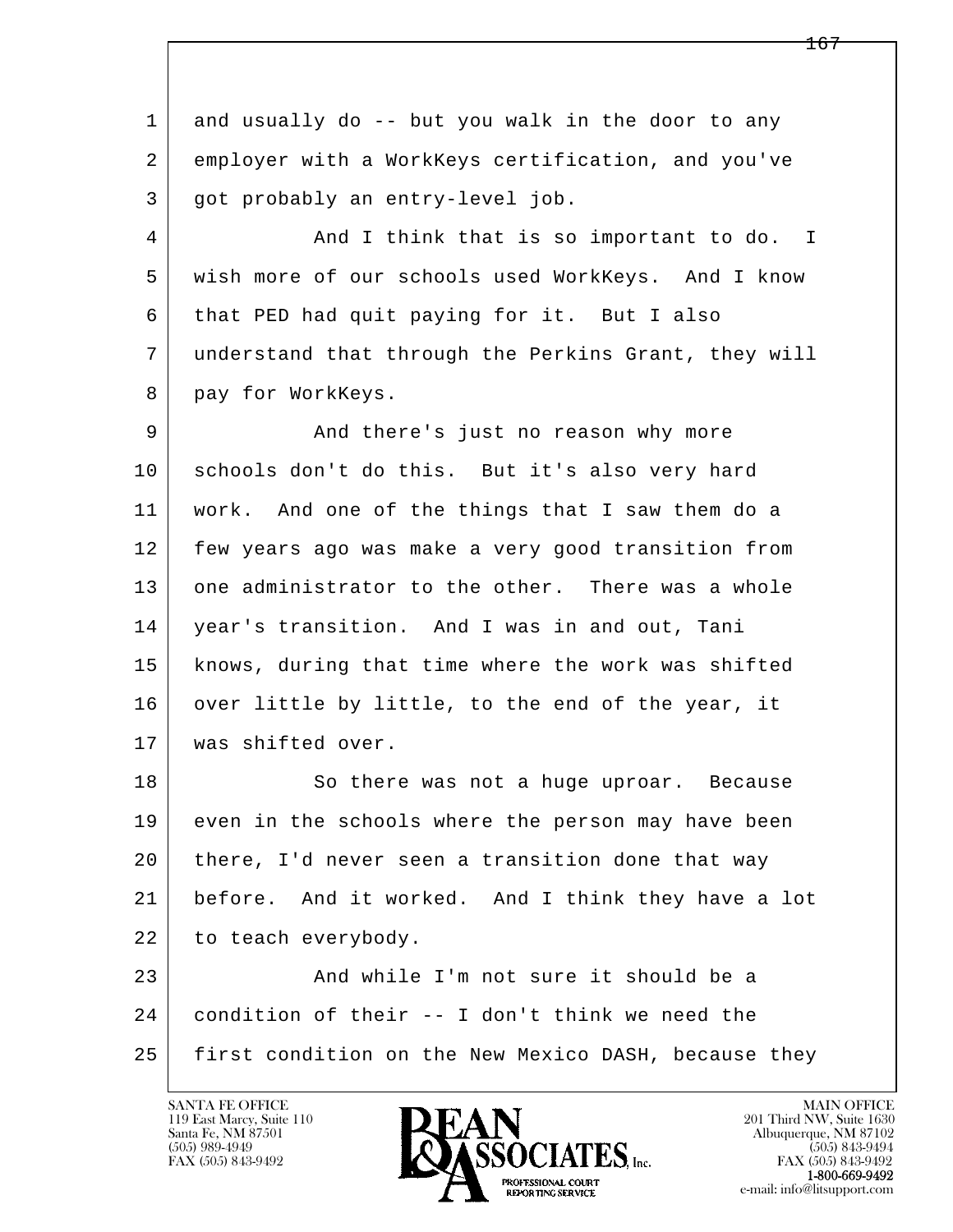l  $\overline{\phantom{a}}$  1 already use New Mexico DASH very effectively. The 2 second condition, I don't think that should be a 3 condition. I think it should be a request from the 4 Commission to work with us and PED. And I think 5 they're more than willing to do it. But I don't see 6 how we should make that a condition of -- because 7 it's there; if they want to, fine. 8 And I just think they deserve a renewal 9 with no conditions and with our request, "Please 10 help get a better set of ways to look at the 11 performance of these SAM schools and other kinds of 12 alternative schools." 13 THE CHAIR: Right. And just so that the 14 Commissioner is aware, during the Coalition 15 conference, we met with the SAM schools. And we are 16 actively pursuing the creation of that definition 17 for us, so that it would be effective for our 18 performance framework. So that we are -- we are 19 doing that. 20 COMMISSIONER TOULOUSE: And I'm aware of 21 that, just like I'm aware we tried it a couple of 22 years ago, too. And I hope this time it will work. 23 Remember Secretary Skandera came in and -- 24 THE CHAIR: Well, this would only be for 25 our purposes.

119 East Marcy, Suite 110<br>Santa Fe, NM 87501

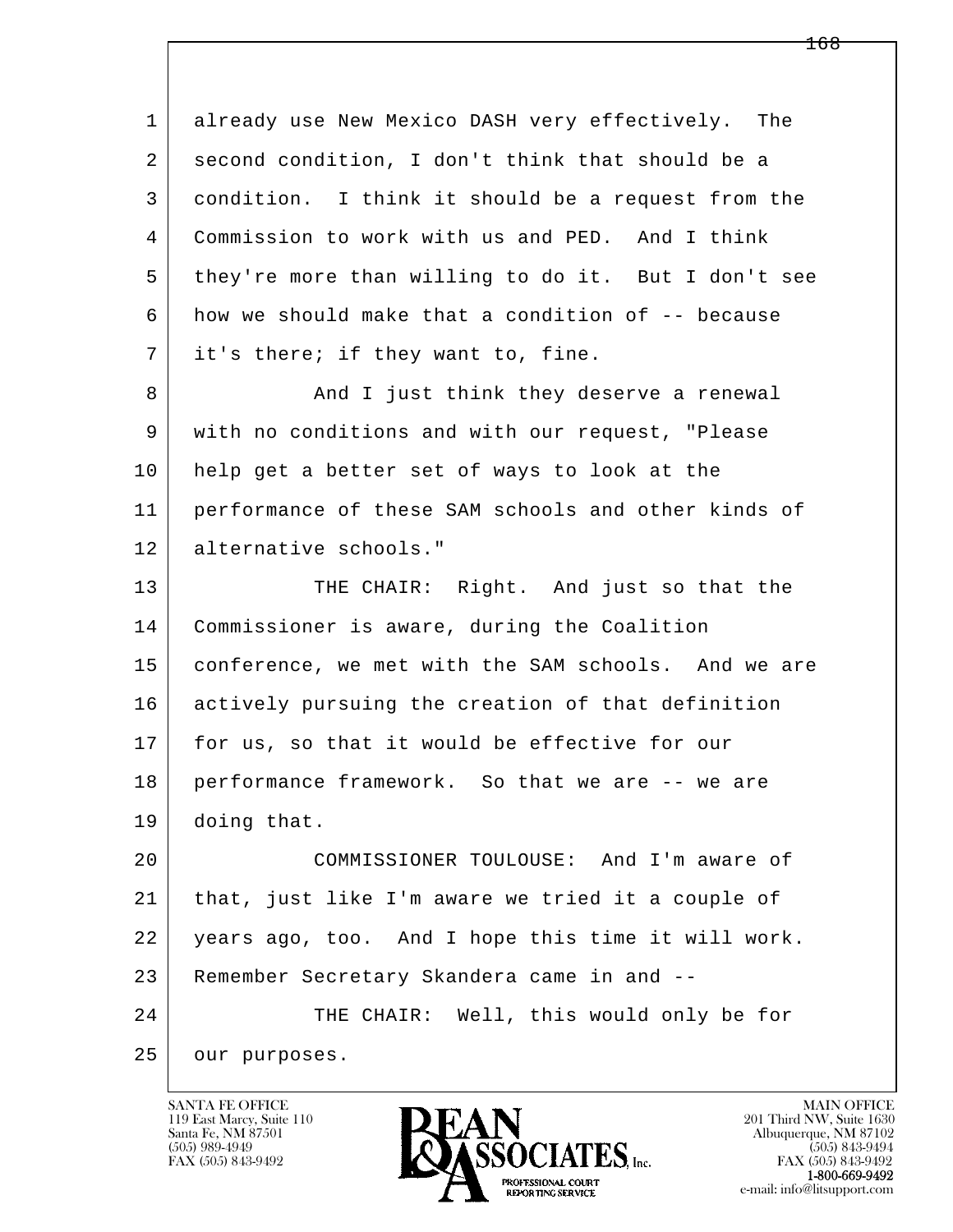| $\mathbf{1}$ | COMMISSIONER TOULOUSE: I know. But we                |
|--------------|------------------------------------------------------|
| 2            | were doing it for our purposes then, too. And she    |
| 3            | came in and asked us to please put a hold on it      |
| 4            | because they were doing it for all of the schools.   |
| 5            | And then it never went anywhere.                     |
| 6            | So I would definitely encourage, now that            |
| 7            | I'm gone, PEC do it for our schools. And then the    |
| 8            | others can pick up with what we've done and use      |
| 9            | it -- or what you've done, since I won't be a part   |
| 10           | of it; but $--$                                      |
| 11           | THE CHAIR: Thank you.                                |
| 12           | Commissioners, any other questions?                  |
| 13           | (No response.)                                       |
| 14           | THE CHAIR: If not, I'll entertain a                  |
| 15           | motion.                                              |
| 16           | COMMISSIONER TOULOUSE: Madam Chair?                  |
| 17           | THE CHAIR: Commissioner Toulouse?                    |
| 18           | COMMISSIONER TOULOUSE: May -- I move that            |
| 19           | the PEC approve a five-year charter for Cesar Chavez |
| 20           | Community school with no conditions.                 |
| 21           | COMMISSIONER CABALLERO: Second.                      |
| 22           | THE CHAIR: There's a motion by                       |
| 23           | Commissioner Toulouse, a second by                   |
| 24           | Commissioner Caballero.                              |
| 25           | Any discussion?                                      |

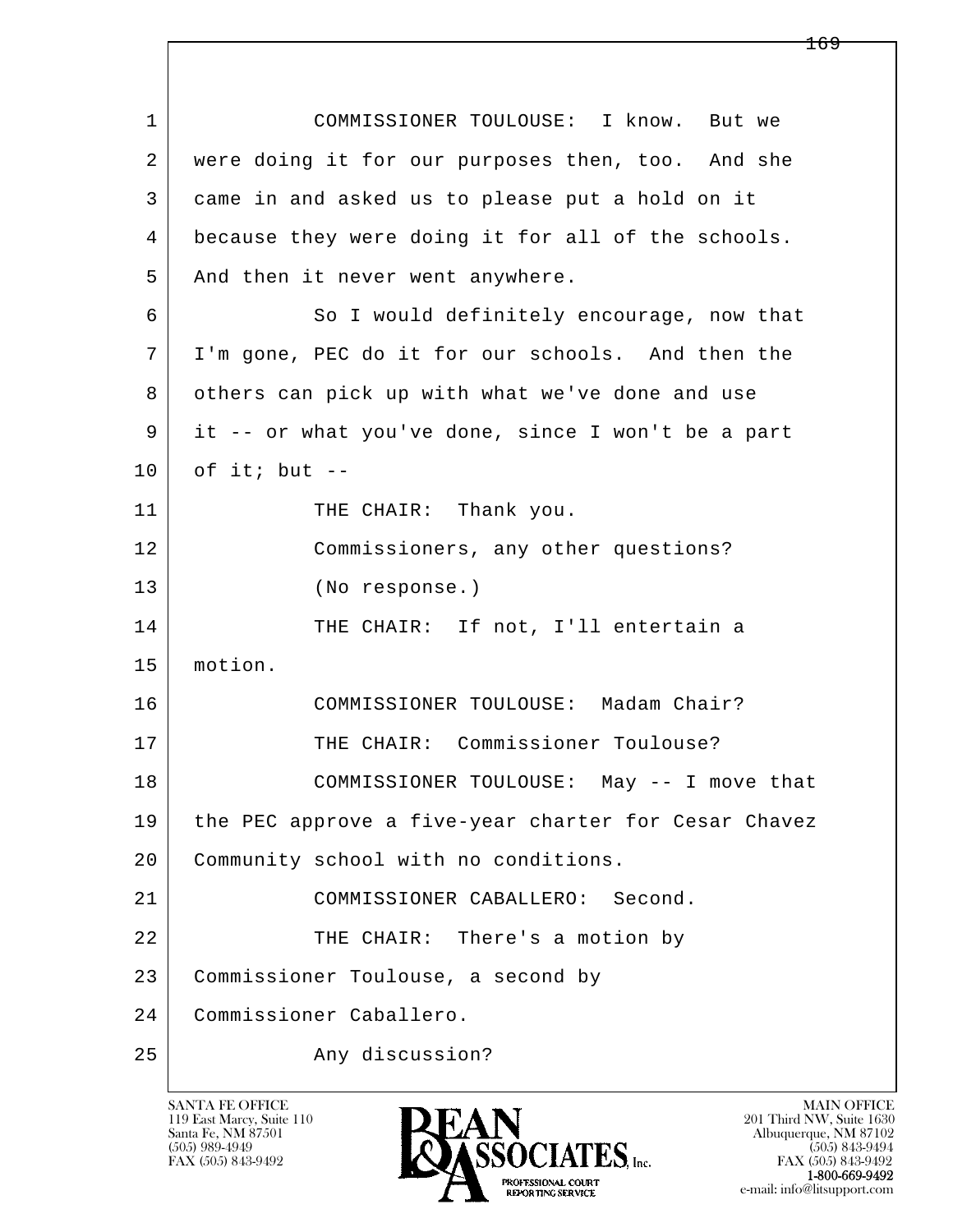l  $\overline{\phantom{a}}$  1 COMMISSIONER CABALLERO: Just a question. 2 | THE CHAIR: I'm sorry. 3 COMMISSIONER CABALLERO: I've never seen a 4 truancy rate of -- that high. 5 COMMISSIONER TOULOUSE: When you have a 6 lot of homeless students, for instance, or ones that 7 are supporting their families, too. 8 COMMISSIONER CABALLERO: I went to school 9 where the change in my classroom was 50 percent. 10 Only 50 percent of us would finish the year. And if 11 our teachers were rated on a -- on progress in the 12 classroom, they would never get a contract, because 13 all the new students were just too far behind. 14 And -- but the truancy rates were high, 15 but not -- but I know that you described your 16 population, and I can understand why it's that high. 17 MS. TANI ARNESS: May I respond on that as 18 well? 19 THE CHAIR: If you wish, yes. 20 MS. TANI ARNESS: Yeah. The attendance is 21 one of our biggest challenges. And these are 22 students who have a lot of things going on that keep 23 them out of school. And there's a wide array of 24 things happening there that we could go into. 25 What we have focused on is our attendance

119 East Marcy, Suite 110<br>Santa Fe, NM 87501

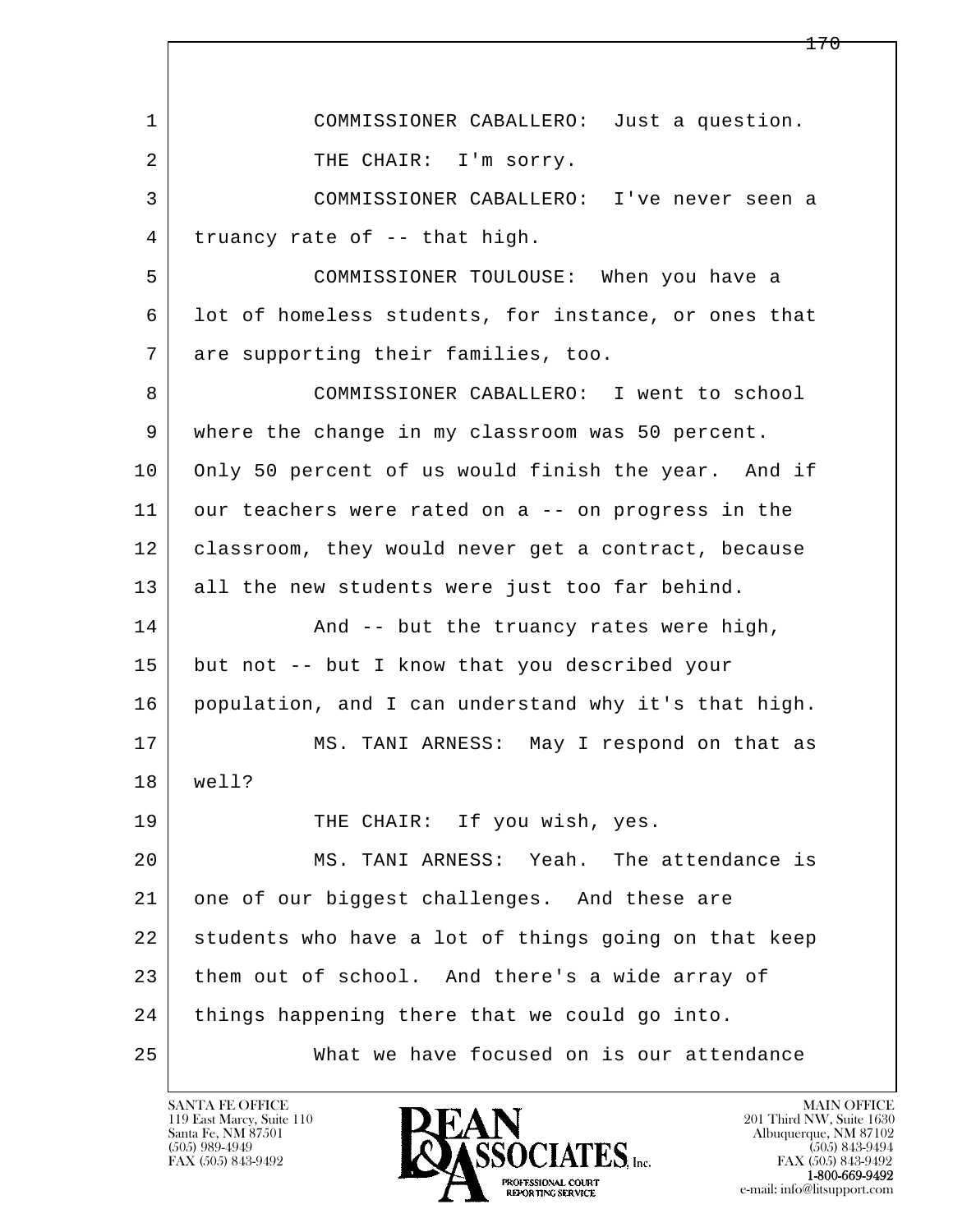l  $\overline{\phantom{a}}$ 1 | interventions. So we have a very strong 2 intervention system. And that is part of why we 3 introduced that 80 percent participation 4 requirement, so that rather than students who can't 5 attend -- because what we found is even if you 6 threaten them with, "You'll fail all your classes," 7 | they still can't get there. 8 So rather than have them just not attend 9 and fail all of their classes, which is often what 10 happened to them at APS, for instance, in various 11 schools, we started implementing makeup work and 12 makeup time. And they -- we found that they've been 13 able to commit to that. 14 THE CHAIR: Right. Thank you. And you're 15 right. It's high; but -- 16 COMMISSIONER CABALLERO: It's high. 17 THE CHAIR: But it's a challenging 18 population. It truly is a challenging population. 19 COMMISSIONER CABALLERO: I was a foster 20 parent for a young lady in high school in El Paso. 21 That was the biggest challenge with her. She just 22 didn't like to go to school. But she would get all 23 "A"s. So we ended up having to put her in 24 private -- it wasn't a charter school. But it was a 25 private school, very far away from our house, and

119 East Marcy, Suite 110<br>Santa Fe, NM 87501

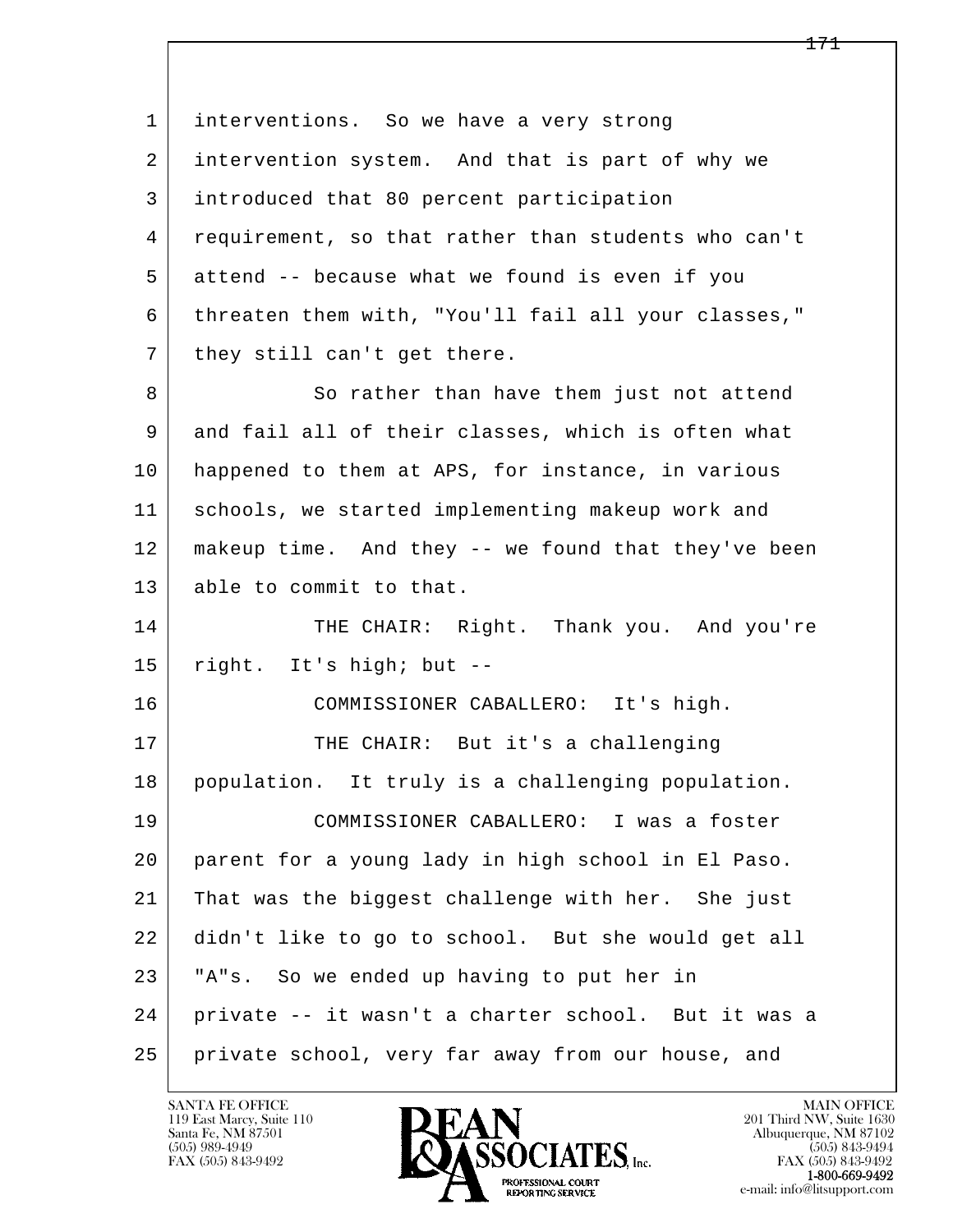l  $\overline{\phantom{a}}$ 1 ended up having to subsidize that myself. 2 But she had been kicked out of every high 3 school I took her to because she just wouldn't 4 attend class. 5 | Thank you, Madam Chair. 6 THE CHAIR: Let the record reflect that 7 Commissioner Crone is now here. Welcome. 8 If there is no other discussion, we'll do 9 a roll-call vote. 10 COMMISSIONER ARMBRUSTER: Are there any 11 abstentions? 12 COMMISSIONER CRONE: I will abstain. 13 COMMISSIONER ARMBRUSTER: Okay. 14 Commissioner Robbins? 15 COMMISSIONER ROBBINS: Yes. 16 COMMISSIONER ARMBRUSTER: Commissioner 17 Ruiz? 18 COMMISSIONER RUIZ: Yes. 19 COMMISSIONER ARMBRUSTER: Commissioner 20 Toulouse? 21 COMMISSIONER TOULOUSE: Yes. 22 COMMISSIONER ARMBRUSTER: Commissioner 23 Peralta? 24 COMMISSIONER PERALTA: Yes. 25 COMMISSIONER ARMBRUSTER: Commissioner

119 East Marcy, Suite 110<br>Santa Fe, NM 87501

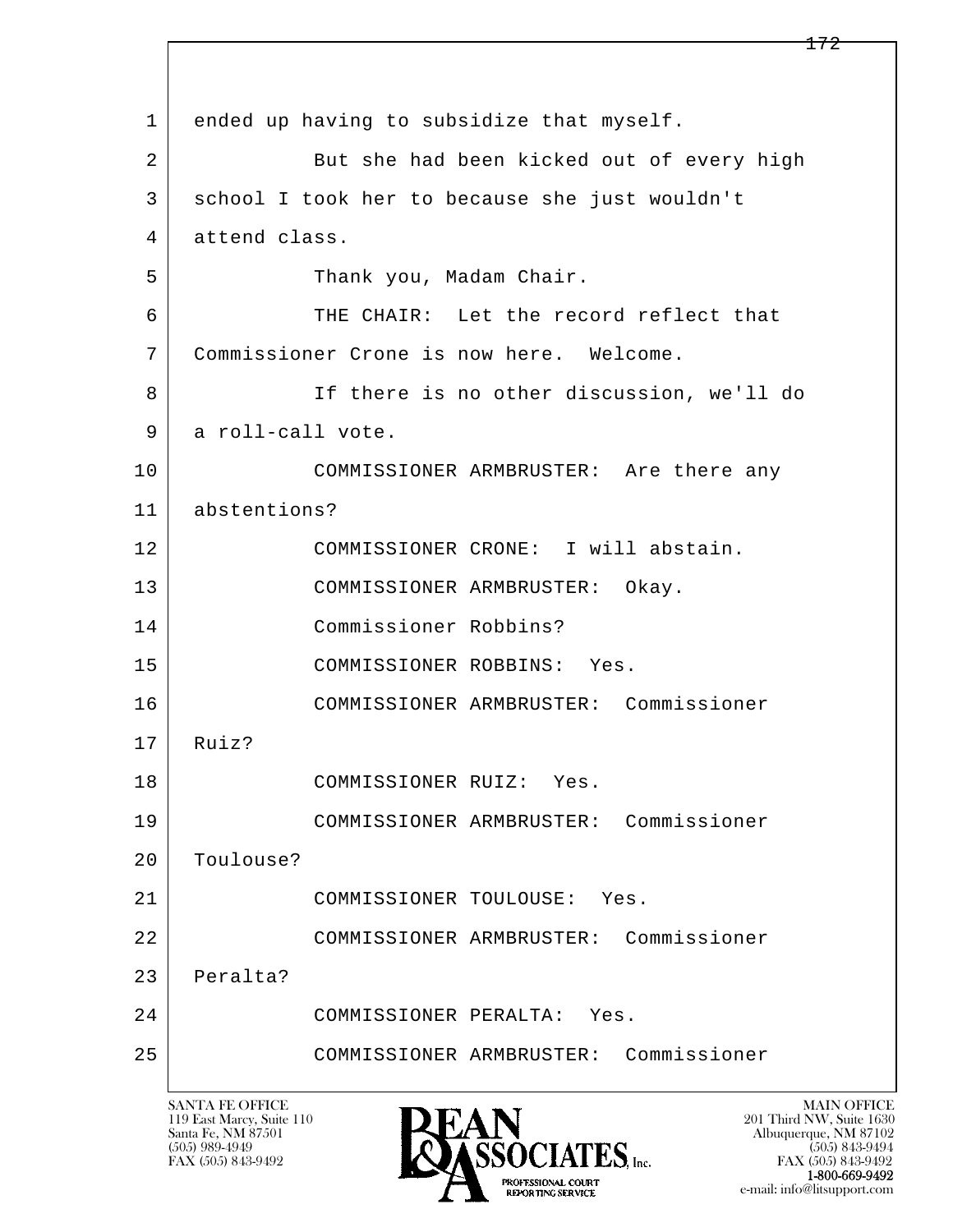l  $\overline{\phantom{a}}$  1 Caballero? 2 COMMISSIONER CABALLERO: Yes. 3 COMMISSIONER ARMBRUSTER: Commissioner 4 Gipson? 5 THE CHAIR: Yes. 6 COMMISSIONER ARMBRUSTER: And Commissioner 7 Armbruster votes "Yes." 8 There are seven yeses. 9 THE CHAIR: The motion passes seven, with 10 one abstention. Congratulations. And thank you 11 once again for everything you do every day. 12 MS. TANI ARNESS: Thank you for your 13 support. And we look very much forward to working 14 with you on the SAM school performance. 15 | THE CHAIR: It's exciting. It really is. 16 MS. TANI ARNESS: Thank you very much to 17 each of you. 18 COMMISSIONER TOULOUSE: Madam Chair, I 19 would like to also say, I appreciate the governance 20 council chair getting here; because as you probably 21 know, we had none here before. That was my soap box 22 for the day. So thank you. 23 THE CHAIR: Thank you. 24 We're going to take a real short break, 25 and then we will move on to Southwest Aeronautics.

119 East Marcy, Suite 110<br>Santa Fe, NM 87501

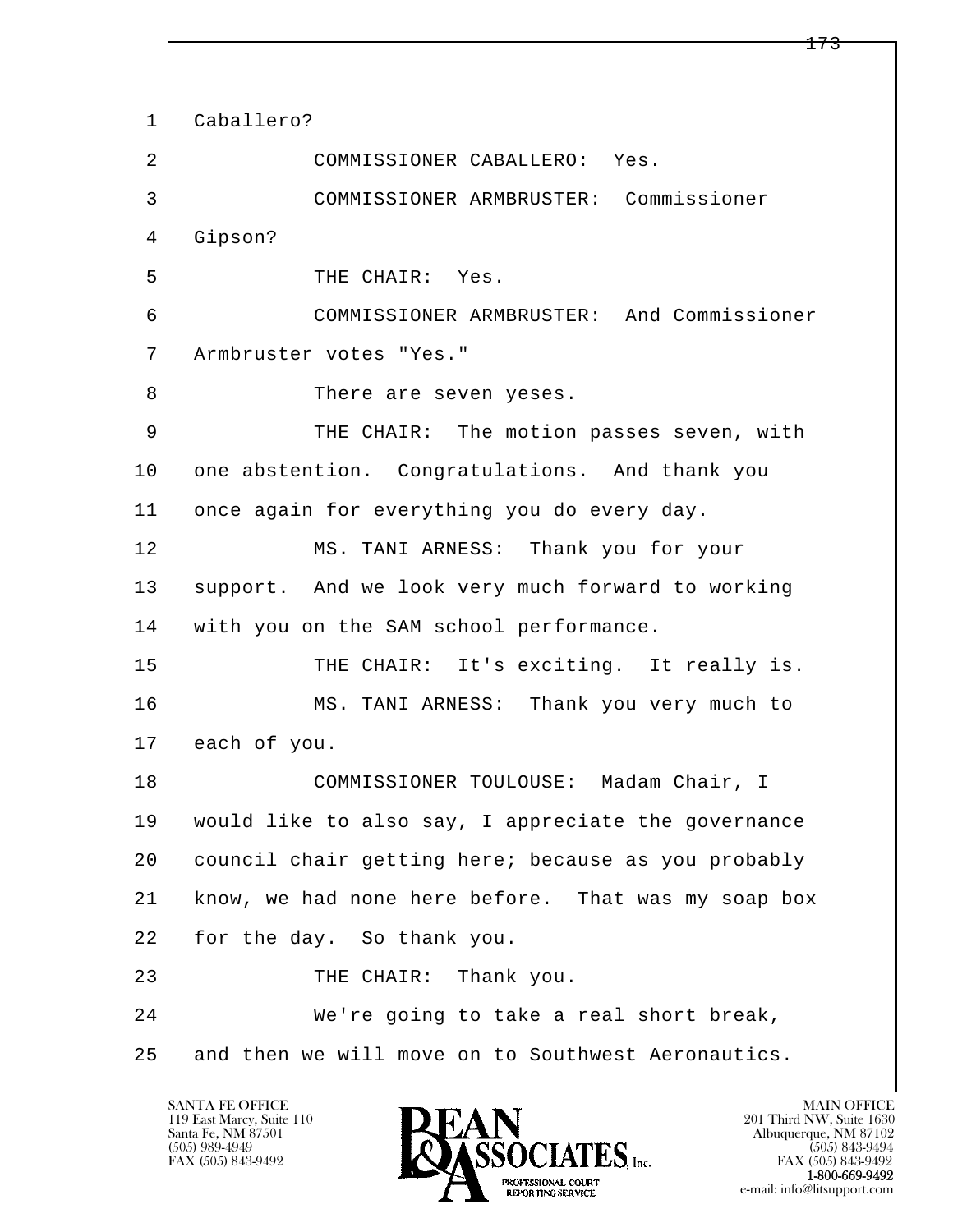l  $\overline{\phantom{a}}$  1 (Recess taken, 2:04 p.m. to 2:07 p.m.) 2 THE CHAIR: So the record reflects that 3 Commissioner Ruiz had to leave for the day. 4 COMMISSIONER ARMBRUSTER: So we're still 5 at seven, because Tim came. 6 THE CHAIR: Correct. And everyone who 7 wanted to speak, all one of you is on the list. So 8 | we're good. All right. Welcome. 9 FROM THE FLOOR: Thank you. Thank you. 10 THE CHAIR: And thank you for the work 11 you -- I tell everyone, "Thank you for the work you 12 do every day." But this additional work that I know 13 can get burdensome, to get this application 14 together; but we hope worthwhile, at least at some 15 point. 16 FROM THE FLOOR: I agree. Yeah. I would 17 say so. Thank you. 18 THE CHAIR: And whenever you're ready. 19 MS. KAREN WOERNER: Thank you, 20 | Madam Chair, Commissioners. 21 As you know, Southwest Aeronautics Math 22 and Science Academy was on a short term two-years' 23 contract, and, therefore, has only completed one 24 school year under the current term. That 25 explains -- again, similar to the school earlier --

119 East Marcy, Suite 110<br>Santa Fe, NM 87501

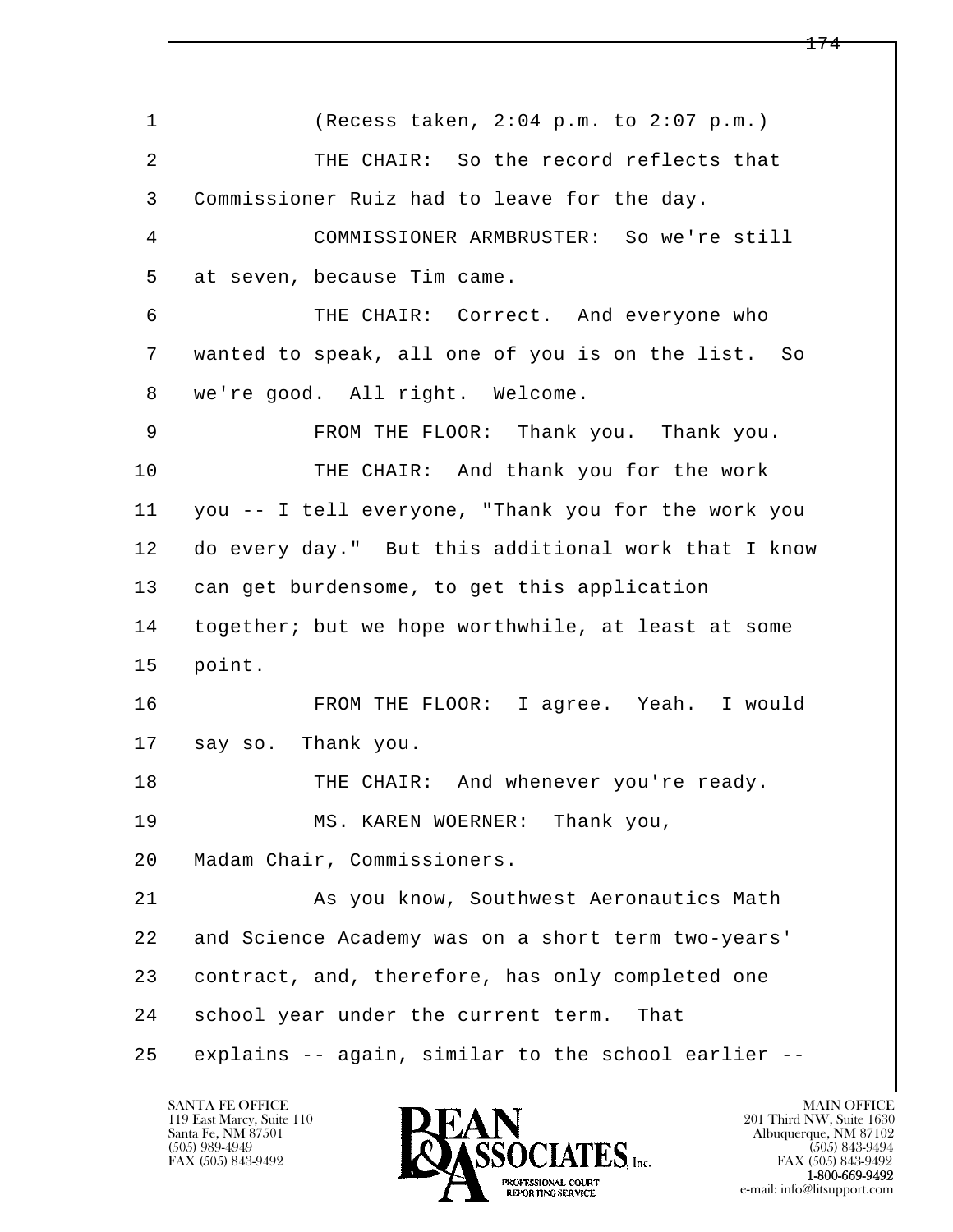1 the lack of trend data in Part A.

| $\overline{a}$ | One of the conditions of that short-term             |
|----------------|------------------------------------------------------|
| 3              | contract was regarding the financial concerns due to |
| 4              | the history of the school in that area. The Board    |
| 5              | of Finance was returned to the school by PED in      |
| 6              | January of 2018, almost one year ago. As -- as with  |
| 7              | the school we talked to earlier, demonstrated a lot  |
| 8              | of work by the governing board and the school staff. |
| 9              | The school's letter grade for 2017 to 2018           |
| 10             | was a "C," with a range of grades in each of the     |
| 11             | subcomponents. Most notably, there was a "D" in      |
| 12             | current standing and in school improvement, and an   |
| 13             | "F" in the improvement of lowest performing          |
| 14             | students.                                            |
| 15             | And this is indicated somewhat on the                |
| 16             | growth charts -- growth index charts on Page 8 of    |
| 17             | 18, I believe? Is that right? Yes.                   |
| 18             | You can see here, it shows that students             |
| 19             | are demonstrating growth. And the chart is a little  |
| 20             | bit deceiving, in that if you look at the distance   |
| 21             | from the zero line, zero being expected growth, the  |
| 22             | distance away from that, the further away, the more  |
| 23             | either positive or negative. Positive would be more  |
| 24             | growth; negative would be less growth than expected. |
| 25             | But in most of all of these -- in fact,              |

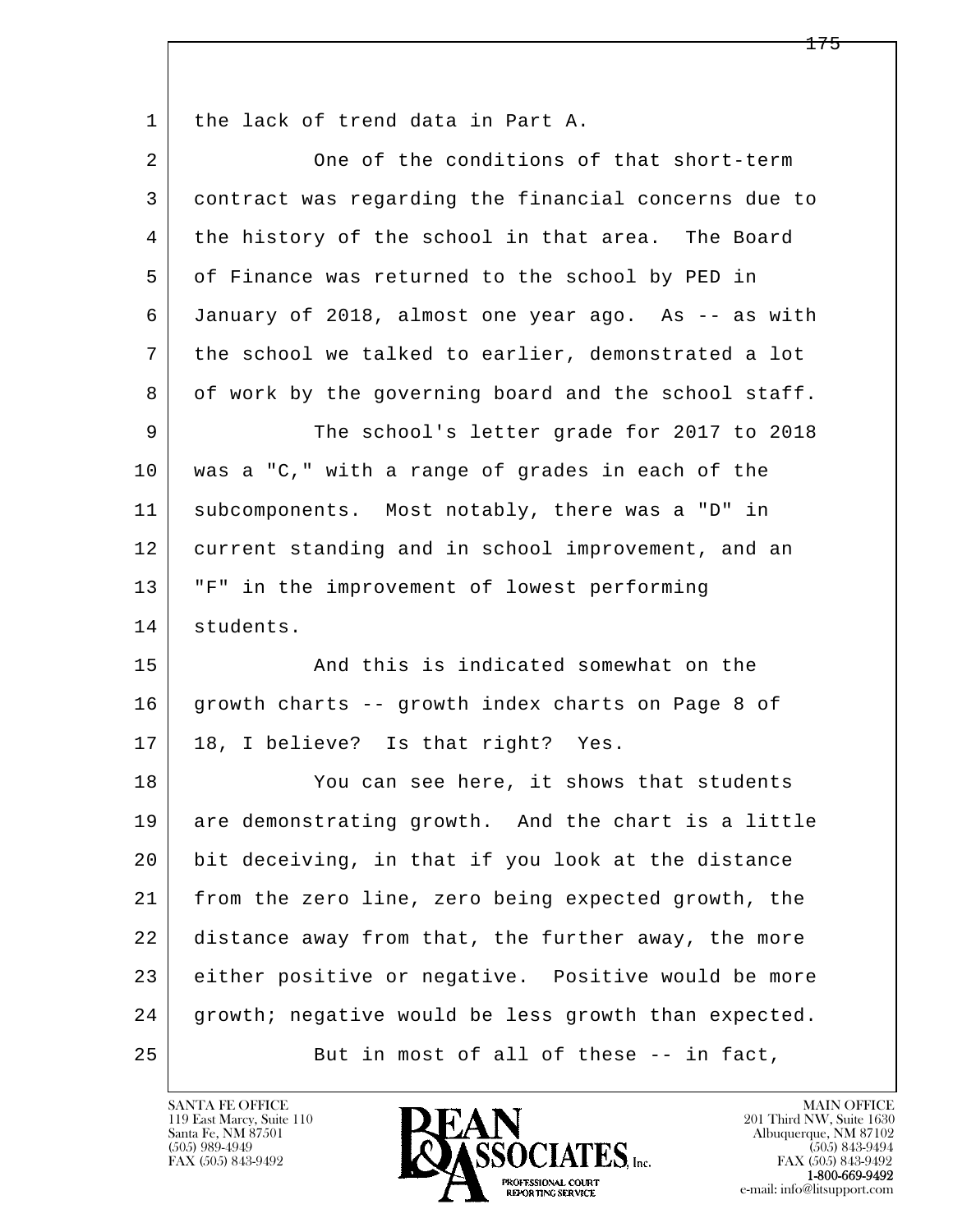| $\mathbf{1}$   | all of them -- are less than a .5 difference away    |
|----------------|------------------------------------------------------|
| $\overline{2}$ | from the zero line. So they're really clearly        |
| 3              | around the expected growth in both reading and math  |
| 4              | for their students.                                  |
| 5              | Regarding the performance framework                  |
| 6              | indicators that are rated during the annual site     |
| 7              | visits, if I could direct your attention again to    |
| 8              | Page 5, the color-coded chart, you will see that the |
| 9              | ratings for the last school year -- again, the two   |
| 10             | Falls Far Below ratings in red are due to the audit  |
| 11             | findings.                                            |
| 12             | As was pointed out earlier -- but I'll               |
| 13             | restate for the school here -- these reports lagged  |
| 14             | by a year; so that audit report rated here was       |
| 15             | actually for the '16-'17 school year. And the        |
| 16             | remainder of the ratings, as you can see, are either |
| 17             | Meets Standard or Working to Meets Standard, all the |
| 18             | way down the list.                                   |
| 19             | It was confirmed during the renewal site             |
| 20             | visit that the school that recently taken several    |
| 21             | action steps to address lowest performing students,  |
| 22             | as was outlined in the school's response. However,   |
| 23             | as you -- since they are recently initiated, the     |
| 24             | student achievement outcomes of those initiatives    |
| 25             | could not be determined by our team at the time.     |

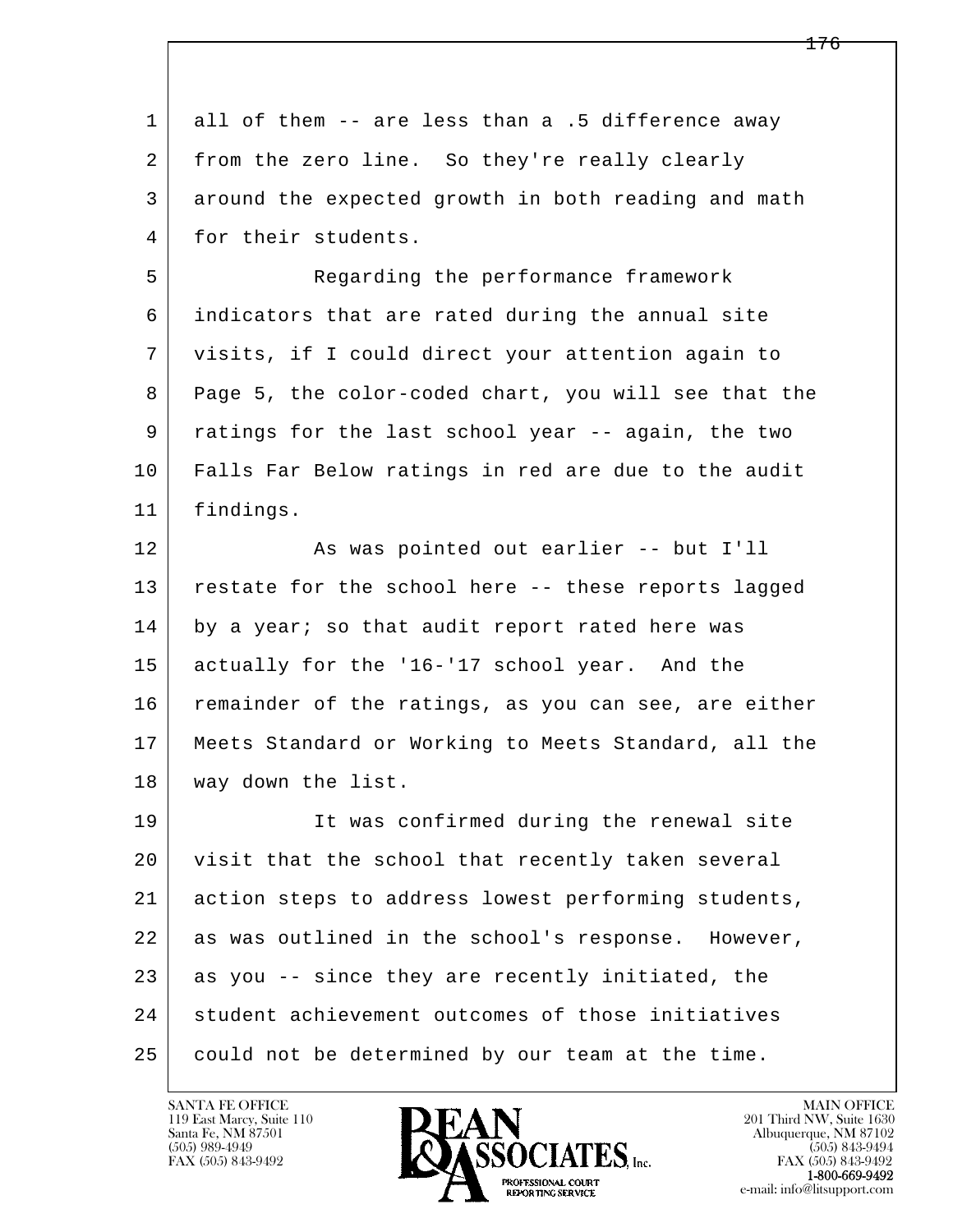| On the evaluation on the second page, you            |
|------------------------------------------------------|
| will see that the school has demonstrated            |
| substantial progress on nearly all of the            |
| indicators, and with one that Meets the standard.    |
| And as a reminder, in order to earn a Meets Standard |
| in this section, the rubric states that, "In each    |
| year of the contract term, the school has            |
| demonstrated a record of meeting all standards in    |
| that category, which is supported by evidence."      |
| Finally, the school did provide a complete           |
| and timely application, including the E-Occupancy    |
| Certificate. As a result of all the above, the PED   |
| recommendation is for a five-year renewal, with two  |
| conditions: To implement a school improvement plan   |
| that addresses those areas I've discussed, the       |
| current standing, school improvement, improvement of |
| the lowest-performing students, as well as receive   |
| an unmodified audit, devoid of material weakness and |
| significant deficiency findings.                     |
| And since this one happened to exclude               |
| letter B, it must have known -- I must have known    |
| somehow, Commissioner Robbins. So earlier today,     |
| Commissioner Robbins pointed out that the "B" I had  |
| in here was no repeat findings in any area. And      |
| that can be a little harsh, because there are some   |
|                                                      |

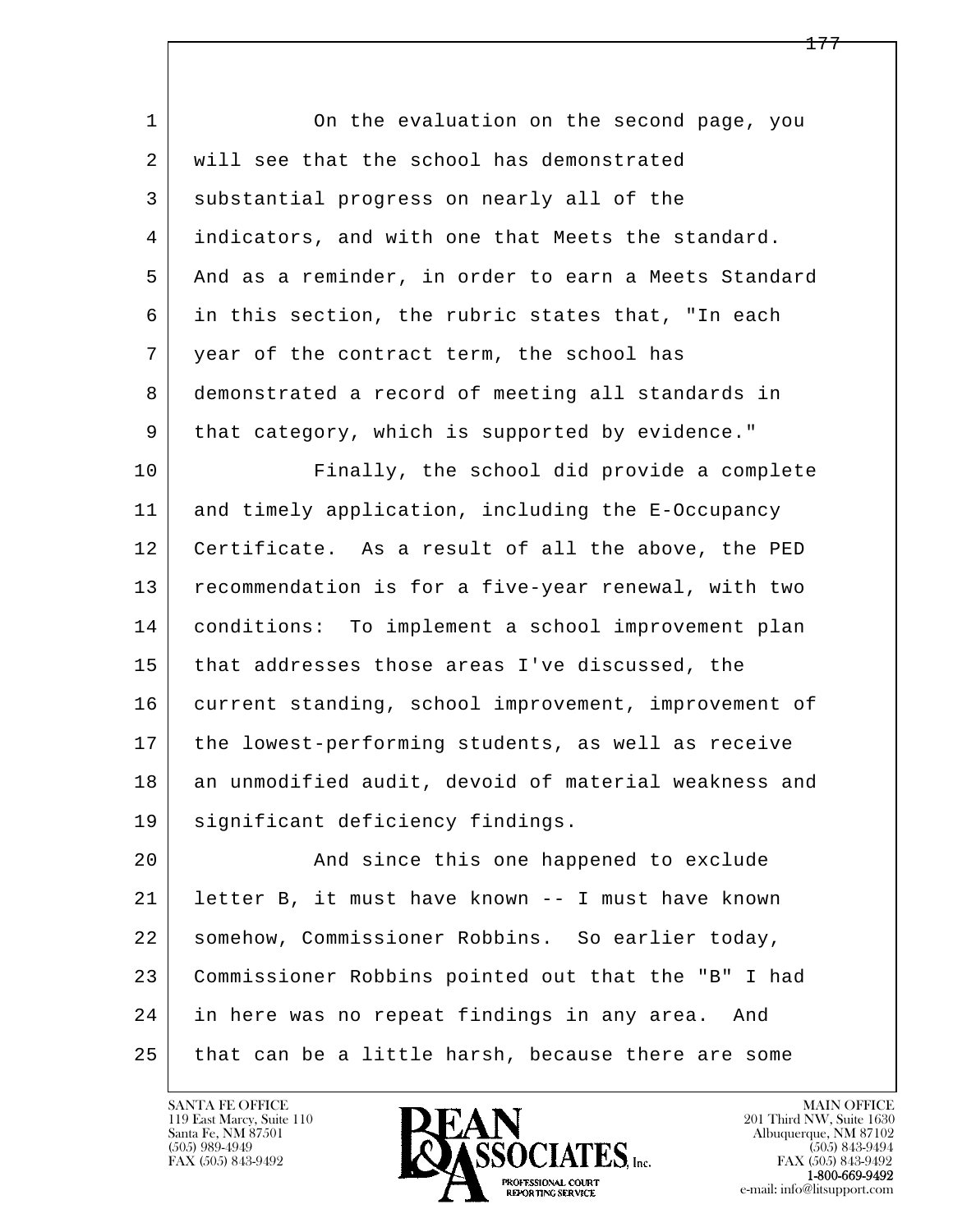l  $\overline{\phantom{a}}$ 1 areas that are rather minor in perspective. 2 So I'm going to leave it how it is here. 3 Strike the "and B." "Receive an unmodified audit 4 devoid of material weaknesses and deficiencies 5 during the term of the contract." 6 Thank you. 7 | THE CHAIR: Thank you. 8 | FROM THE FLOOR: Thank you. 9 THE CHAIR: And just a reminder to 10 identify yourself for the record. 11 FROM THE FLOOR: Good afternoon. I'm 12 Coreen Carrillo, C-O-R-E-E-N. And -- 13 THE CHAIR: I don't think the mic is on. 14 MS. COREEN CARRILLO: Good afternoon. I'm 15 Coreen Carrillo. C-O-R-E-E-N, C-A-R-R-I-L-L-O. And 16 our board president, Larry Kennedy is to the right  $17$  of me. 18 | The Mand we have some amazing people that have 19 worked hard that are with us today. We have another 20 board member on his way, Roland Dewing. He should 21 be here any minute. Kenneth Lairsey, our assistant 22 principal. Ronda Joyce and Alice Chavez, our 23 business managers. We have our school lawyer 24 representing, Jacque Archuleta-Staehlin. Jill 25 Brame, our testing coordinator. And our aviation

119 East Marcy, Suite 110<br>Santa Fe, NM 87501

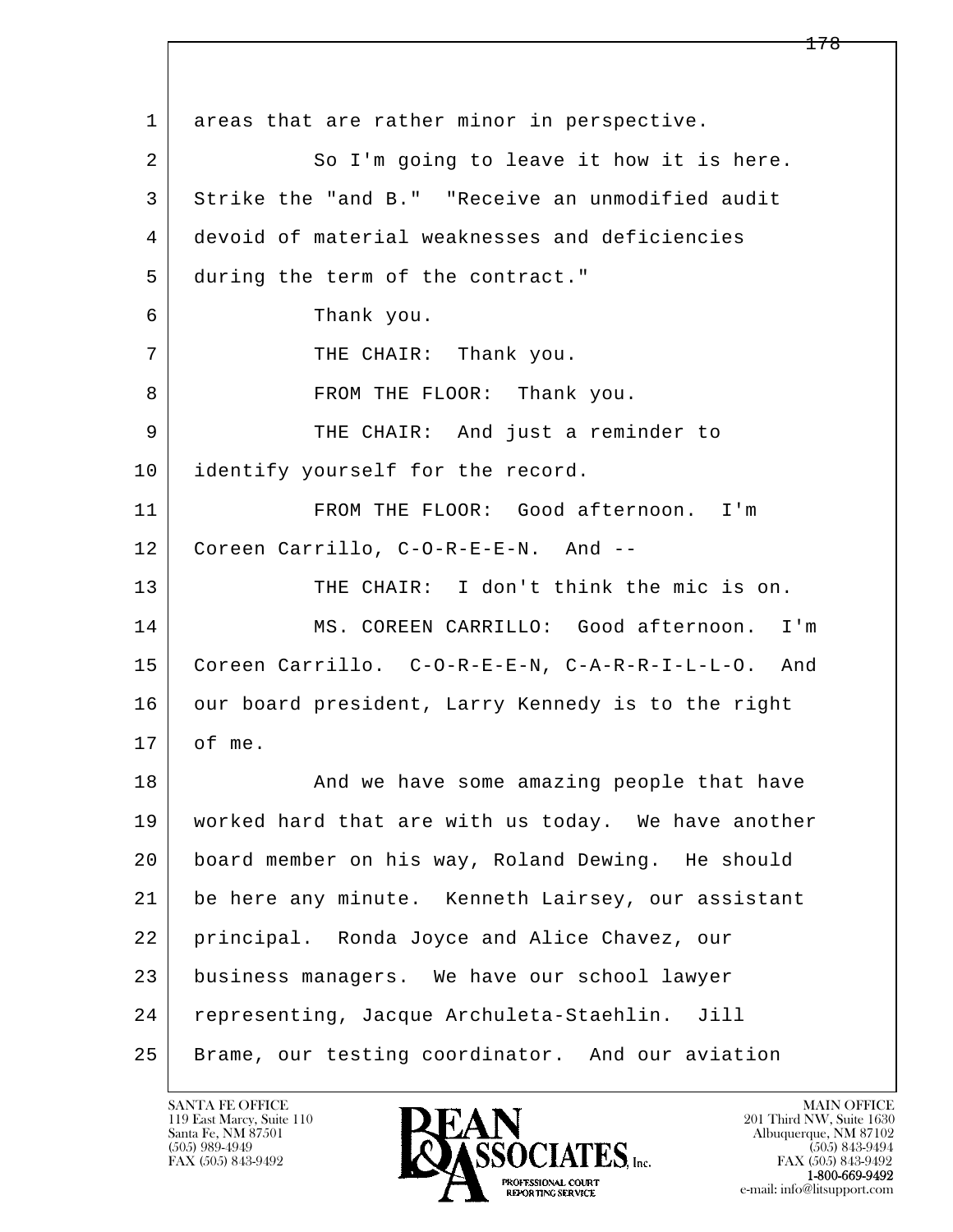l  $\overline{\phantom{a}}$  1 director, Nathan Hardin. 2 | And I hope I got everybody. And we're 3 excited to be here, and we thank you for hearing -- 4 letting us present to you our school. 5 Let me see. I'd like to address -- our 6 goal at SAMS is for students to be academically 7 | successful. 8 | T'd like to address the PED 9 recommendation, which I appreciate. And I ask that 10 all conditions be removed, as we will address any 11 concerns during negotiations. And, if I may, I'd 12 | like to address the systems that we have put in 13 | place to help our students achieve academic success. 14 We are currently using New Mexico DASH. I 15 have -- I'm in my second year in the PPE program, 16 the Principals Pursuing Excellence. So we've been 17 using New Mexico DASH, with our goals being school 18 culture and data-driven instruction. 19 Our Q1 students' achievements in the -- 20 let me see -- Q student achievement resulting in a 21 letter of grade of at least a "C" in each category 22 on the report card, we have put -- I'm asking for  $23$  that condition to be removed because of the things 24 we've put in place. 25 And one of the things we've put in place

119 East Marcy, Suite 110<br>Santa Fe, NM 87501

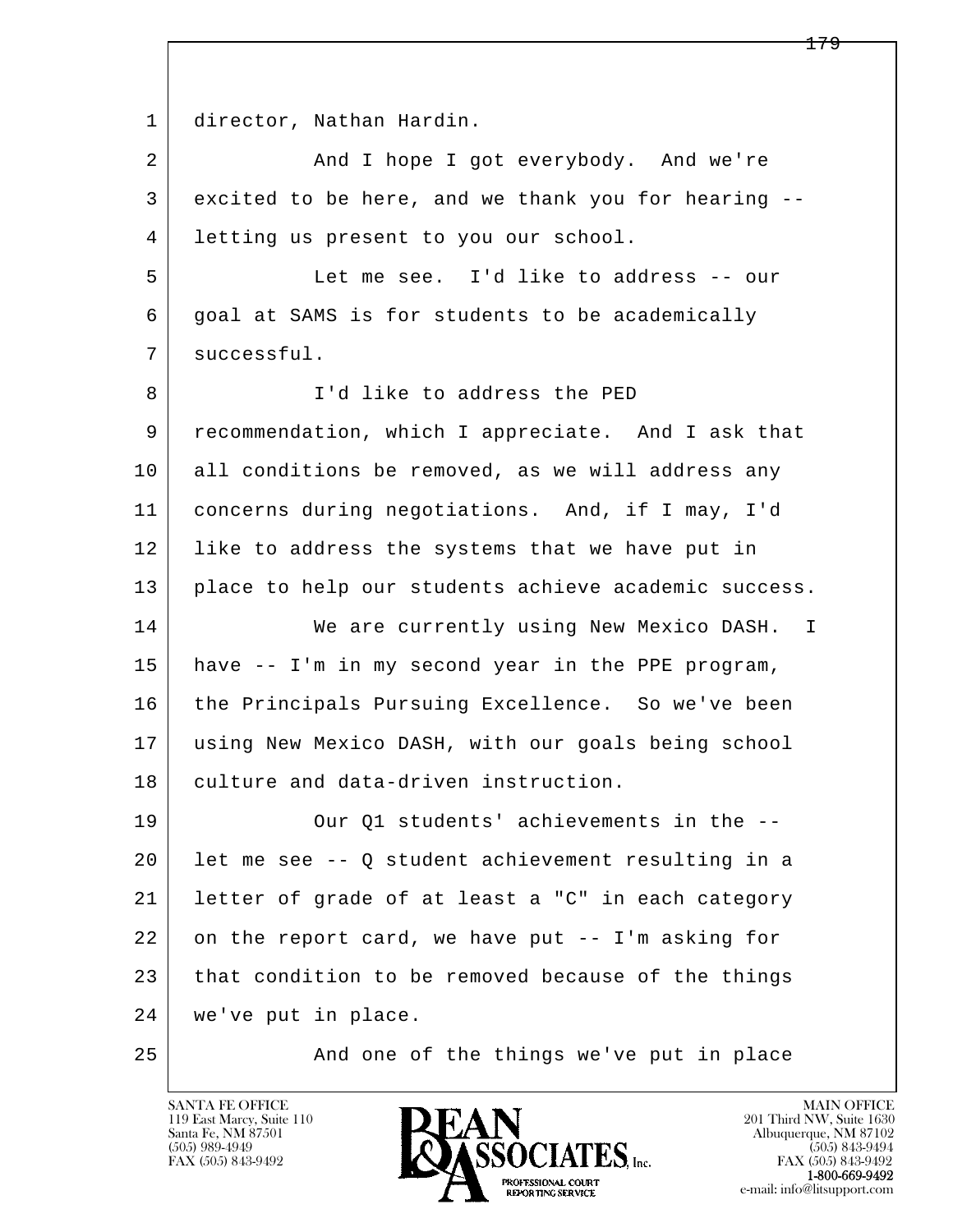l  $\overline{\phantom{a}}$  1 is we have, with our i-Ready testing. We test our 2 students with i-Ready. And when those students test 3 below their grade level in reading and math, we have 4 a Success Lab that is mandatory they attend. And in 5 Success Lab, they are instructed in reading and 6 math. And we just recently tested them again, and 7 they -- we showed gains, which we're very excited 8 about. 9 We also are addressing our lowest 10 performing students with academic success. And I'd 11 like our assistant principal, Mr. Lairsey, to 12 | present at this time. This is Ken Lairsey. 13 MR. KEN LAIRSEY: Good afternoon, 14 Chairperson and Board. We are checking all of our 15 | students on a weekly basis. We have 275 students. 16 We are a blended online learning. So most of our 17 students work at home beside at school. Every week 18 I track their data to see if they're progressing 19 | through their classes where they need to be to 20 finish in a timely manner. 21 We -- when they fall behind, we put them 22 on contract to get them back on pace to finish. We 23 want them to finish by the end of semester. This is 24 | new to the school this year. This is -- we have 25 seen a lot better results than we were a year ago on

119 East Marcy, Suite 110<br>Santa Fe, NM 87501



FAX (505) 843-9492<br>1-800-669-9492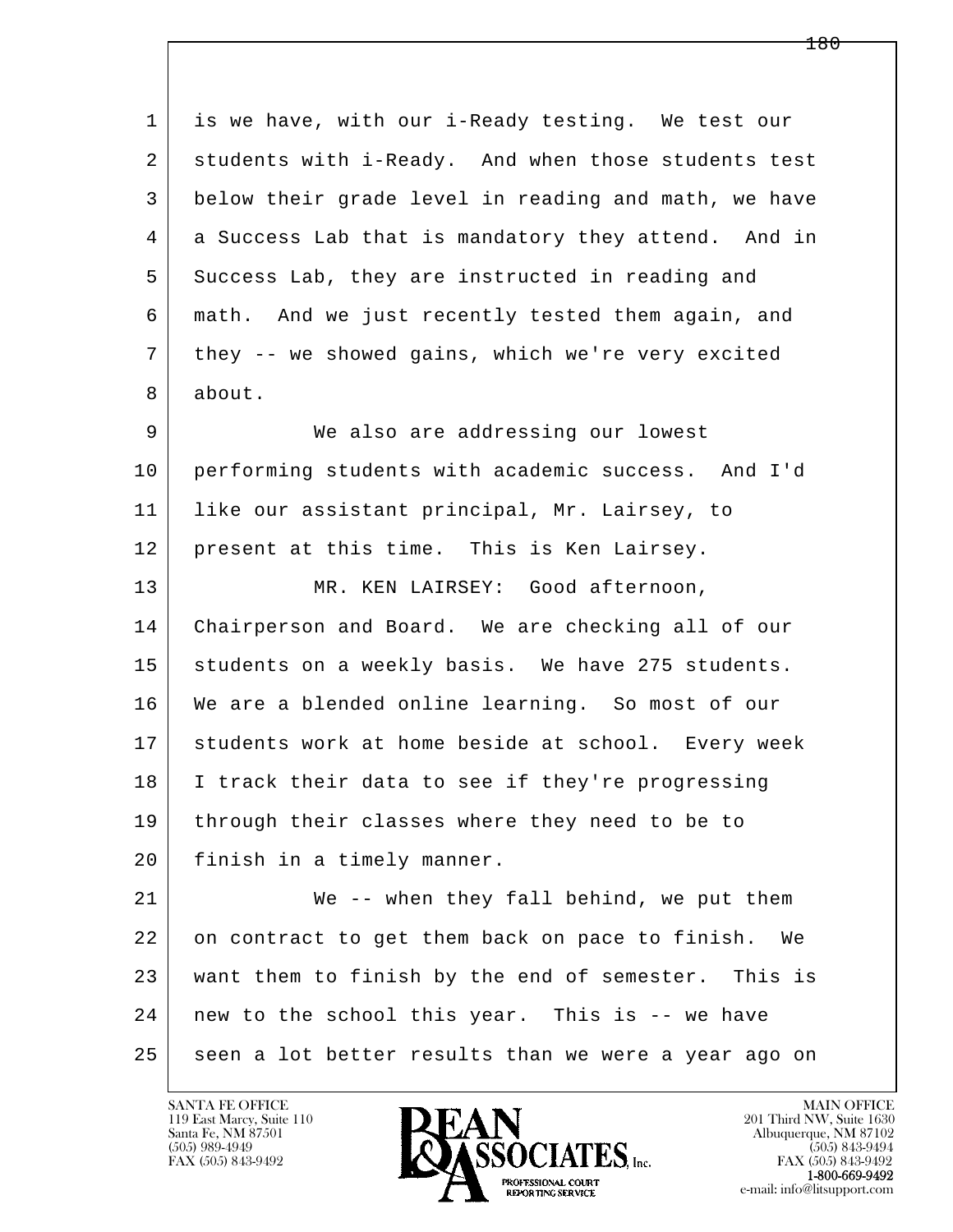l  $\overline{\phantom{a}}$  1 kids completing and finishing their courses in a 2 | timely manner. 3 Hopefully, this will keep moving forward, 4 and we will have the majority of our students 5 finishing the courses in a timely manner, which will 6 help them with their PARCC scores and graduation 7 rates to finish in a four-year time. 8 MS. COREEN CARRILLO: Thanks. All right. 9 In addition to Mr. Lairsey's weekly monitoring, we 10 have sponsor teachers e-mail students and parents 11 | biweekly, sometimes weekly. 12 We now have implemented quarterly parent 13 conferences. We didn't have that before. 14 We have biweekly PLCs by grade level -- it 15 wasn't by grade level before -- as well as 16 sponsorship of students by grade level as well. 17 We have also hired an EL coordinator who 18 monitors and works with our EL students. And our 19 aviation program currently has 10 students flying, 20 | 17 in our ground school. 21 We hold weekly student conferences with 22 our special education students, and we monitor 23 progress. 24 As far as our unmodified audits, we have  $25$  the unmodified audit  $-$  we received an unmodified

119 East Marcy, Suite 110<br>Santa Fe, NM 87501

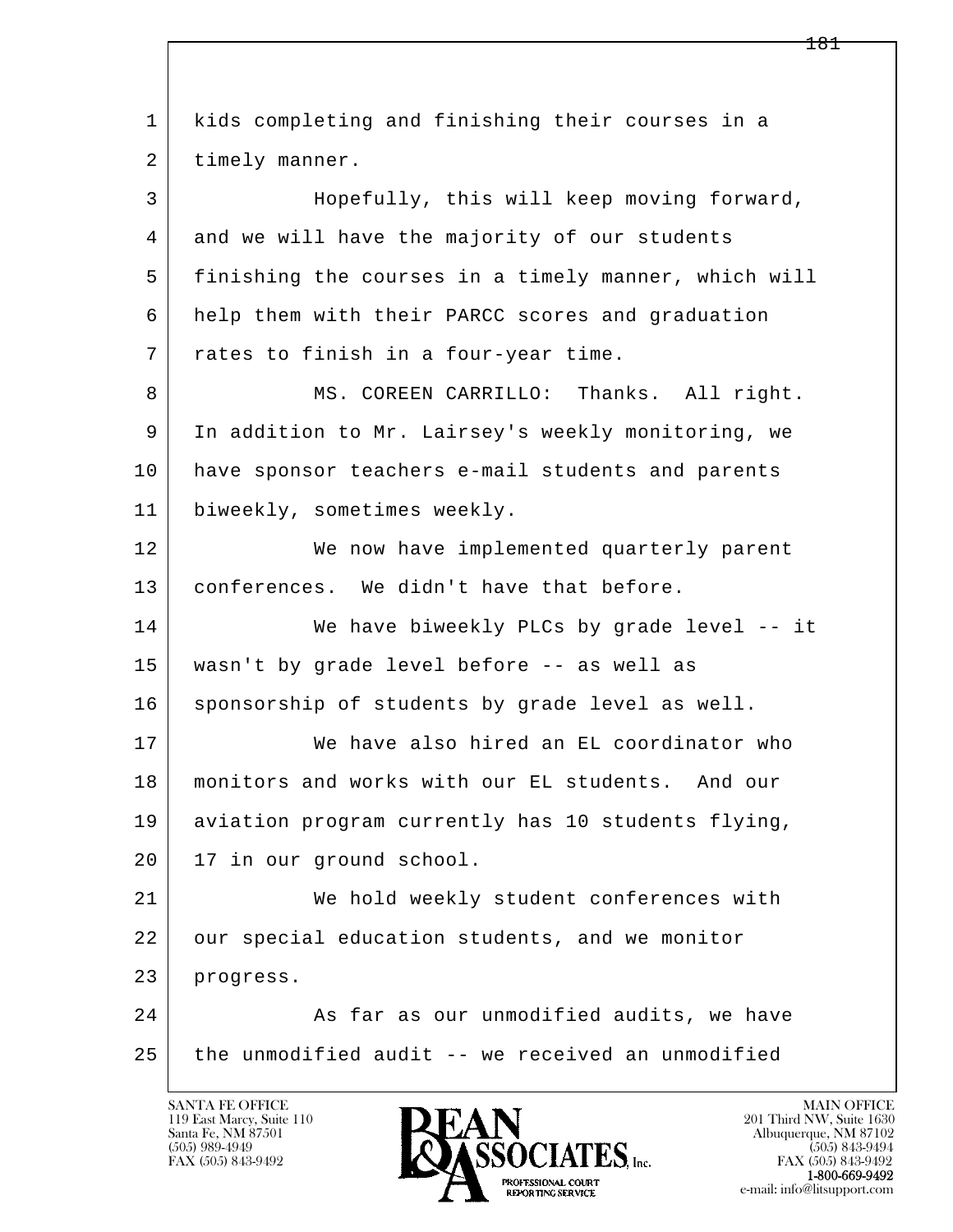l  $\overline{\phantom{a}}$  1 audit in 2016-'17, and our current audit is not 2 public yet, but we are doing everything to address 3 those concerns. 4 And I have some handouts here for you as 5 well if you'd like. It's got, on the front, that we 6 are currently in New Mexico DASH and the policies 7 and procedures we've implemented to address any 8 resolved issues in our finances. There aren't any 9 unresolved. We addressed the past unresolved. 10 THE CHAIR: Don't panic us at this time. 11 MS. COREEN CARRILLO: I'm sorry. I'm 12 | still trying to catch my breath. 13 So any questions so far? 14 THE CHAIR: Well, we go to public comment. 15 We go to the comments, and then we'll have 16 questions. 17 MS. COREEN CARRILLO: Okay. 18 THE CHAIR: So there is one person who did 19 sign up. And -- and that is Nathan Hardin. 20 FROM THE FLOOR: Good afternoon. My name 21 is Nathan Hardin. I'm the aviation director at 22 SAMS, recently started there the beginning of this 23 | last school year. I wanted to speak in support of 24 SAMS. I moved my family from Colorado just for 25 this, because I really believe in what they do. I'm

119 East Marcy, Suite 110<br>Santa Fe, NM 87501

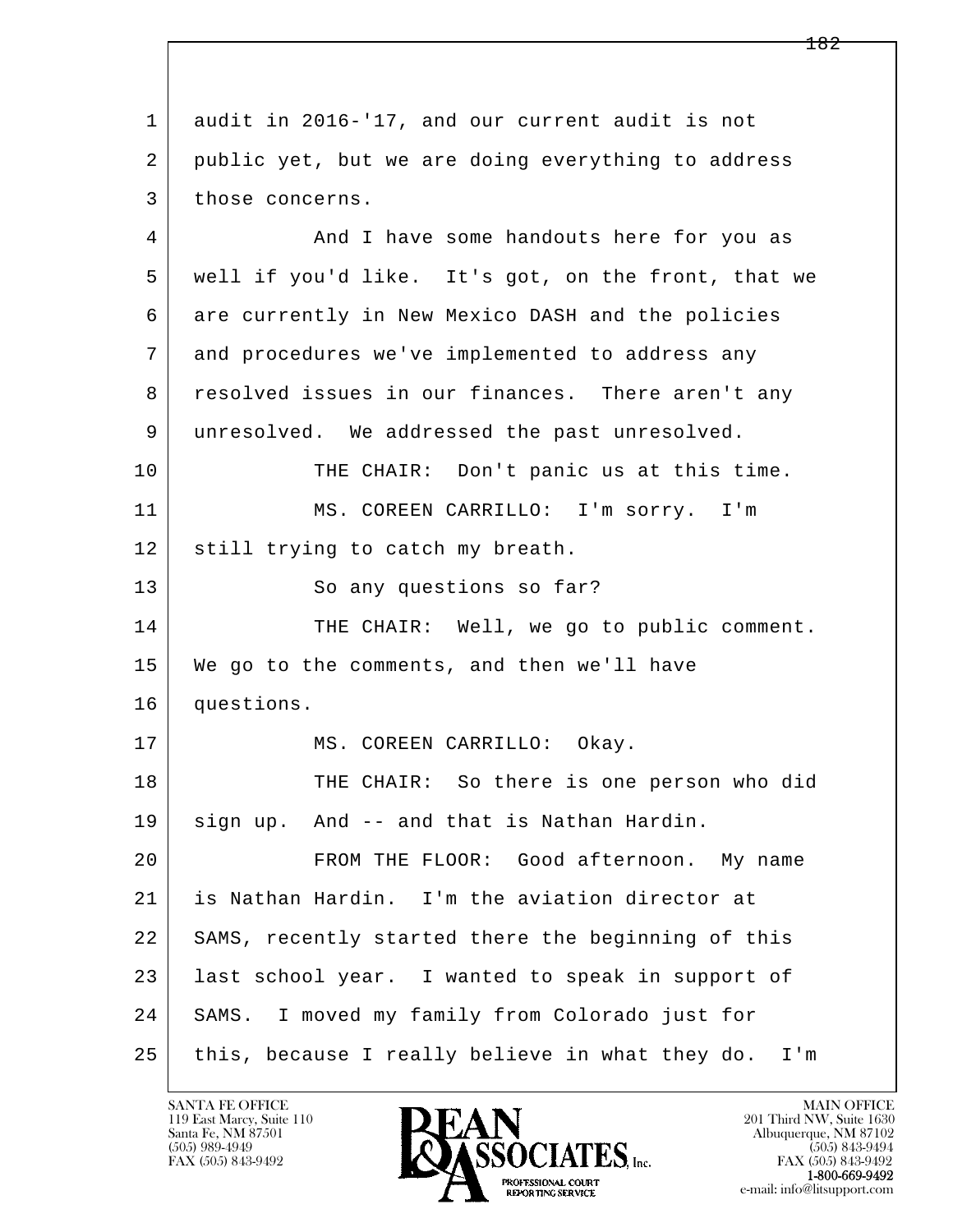1 glad I'm part of the team.

| $\overline{a}$ | I think it's an incredibly unique aviation           |
|----------------|------------------------------------------------------|
| 3              | program. It's the only one in the country that does  |
| 4              | what we do the way we do it. I think it's of great   |
| 5              | benefit to the students. I think it would be very    |
| 6              | difficult to find anything that's more actively      |
| 7              | engaged in STEM education. And I think it serves     |
| 8              | the students very well in the future, from my -- not |
| 9              | just in the educational standpoint, but              |
| 10             | professionalism and further employment in the        |
| 11             | aviation industry that really needs it right now.    |
| 12             | So I think SAMS is a unique program, and I           |
| 13             | think especially the aviation program is something   |
| 14             | that needs to stick around. So I just wanted to      |
| 15             | kind of let you all know my support of the school.   |
| 16             | Thank you.                                           |
| 17             | THE CHAIR: Thank you. On that note,                  |
| 18             | isn't it Taos -- isn't it one of the schools in Taos |
| 19             | that has started an aviation program? We were        |
| 20             | talking to someone.                                  |
| 21             | MS. COREEN CARRILLO: I think it was Taos             |
| 22             | Academy, because I was here for that. And you        |
| 23             | mentioned they should hook up with us. That's a      |
| 24             | great idea.                                          |
| 25             | THE CHAIR: That's also what charters are             |

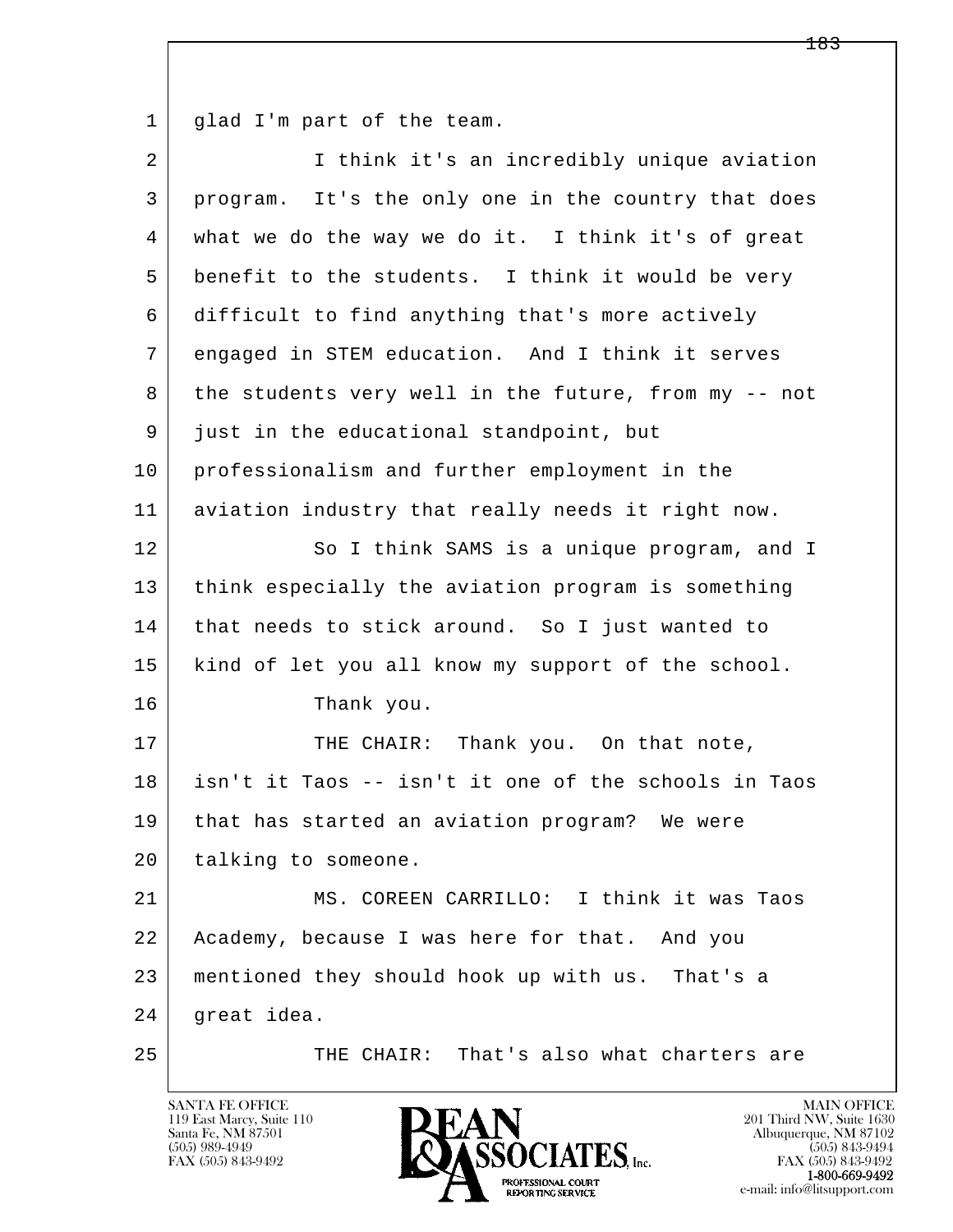l  $\overline{\phantom{a}}$  1 supposed to be doing is collaborating that way, and 2 | why have to reinvent the wheel, you know, that 3 you're a core program. Maybe they won't have their 4 own plane, but if they could fly everything else... 5 MS. COREEN CARRILLO: It's about our 6 students, and it's about New Mexico. It really is.  $7 \mid \text{Uh-huh}.$ 8 THE CHAIR: Exactly. So while we're on 9 that topic, just out of curiosity, do you have an 10 idea of how many of your graduates end up involved 11 in an aviation-related career? Have you -- do you 12 track that at all? 13 | MS. COREEN CARRILLO: We've been tracking 14 it just recently. And many of them come back to 15 visit us. And some of them go on to Embry-Riddle, a 16 school in Arizona. 17 THE CHAIR: I had an uncle that taught 18 there. 19 MS. COREEN CARRILLO: Some of us -- I ran 20 into a graduate from the airport who had bought his 21 own plane and wanted to work in the medical field. 22 I was really stunned at that. 23 A lot of them go on to be pilots in the 24 aviation industry, where there's a shortage. Right 25 now, we have a student, a girl, who just got a

119 East Marcy, Suite 110<br>Santa Fe, NM 87501

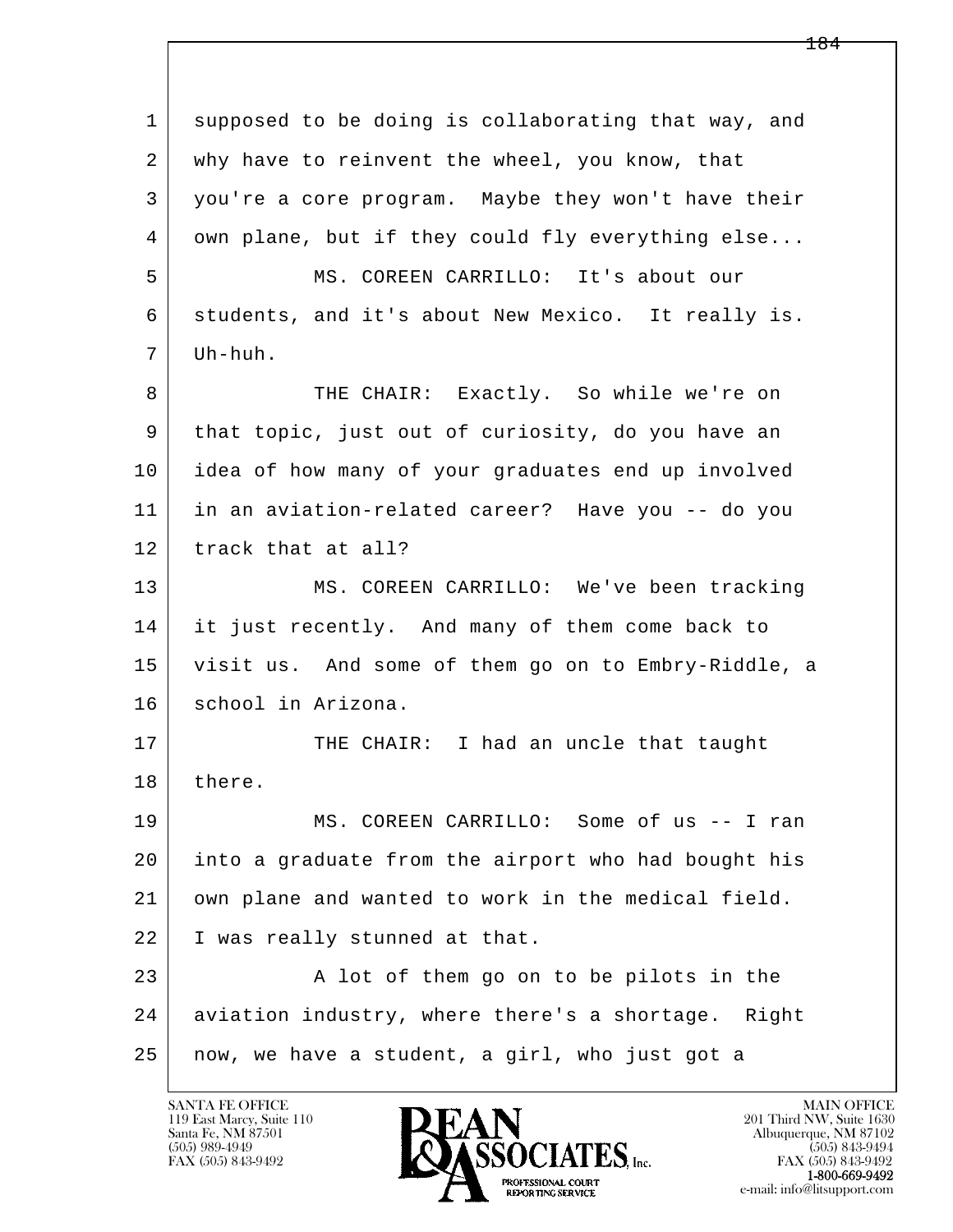| $\mathbf 1$ | scholarship to Embry-Riddle. I think it was          |
|-------------|------------------------------------------------------|
| 2           | \$60,000.                                            |
| 3           | THE CHAIR: Yeah. It's that ancillary                 |
| 4           | flight time that kills you with Embry-Riddle with    |
| 5           | the tuition, because that's not embedded in that     |
| 6           | tuition.                                             |
| 7           | MS. COREEN CARRILLO: And you need to hear            |
| 8           | this, too.                                           |
| 9           | FROM THE FLOOR: Madam Chair,                         |
| 10          | Commissioners, I'm Larry Kennedy. I've served as     |
| 11          | the president of the governing council since the     |
| 12          | inception of SAMS. And I have a bit of a success     |
| 13          | story of my own, in that my son graduated from       |
| 14          | Secondary and went on to graduate from Embry-Riddle. |
| 15          | He is a certified commercial pilot, multi-engine.    |
| 16          | He's now pursuing a career in instructing.           |
| 17          | And had it not been for this type of a program, he   |
| 18          | might be turning a wrench in a garage somewhere and  |
| 19          | not flying airplanes.                                |
| 20          | And I totally agree with you with the                |
| 21          | ancillary hours at Embry-Riddle. Holy cow.           |
| 22          | So he is now pursuing a career in teaching           |
| 23          | and hopefully to get to a cargo airline sometime,    |
| 24          | FedEx or someplace like that. But without this       |
| 25          | program, he would not have been able to do that.     |

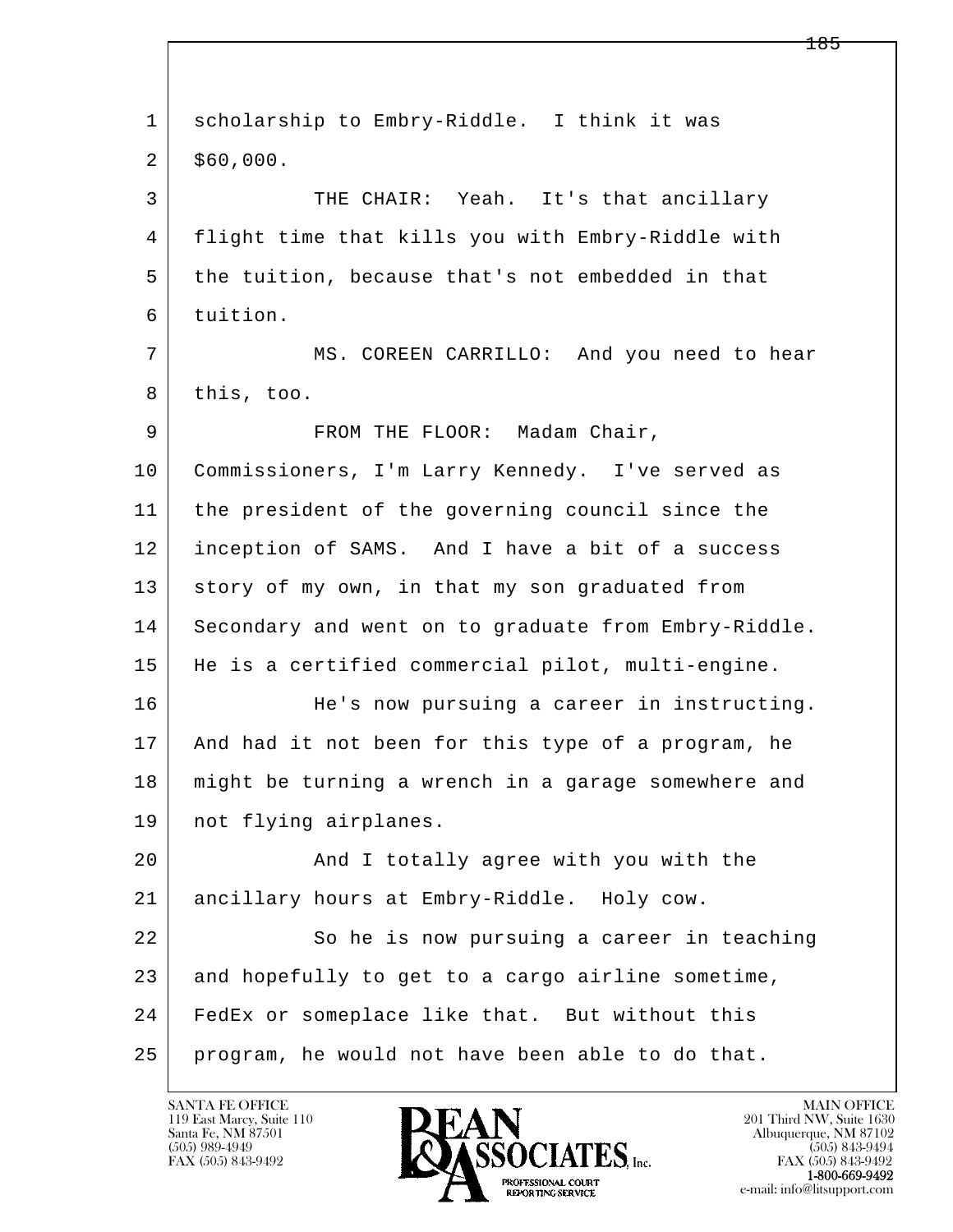| $\mathbf{1}$ | And that is the reason I got involved with           |
|--------------|------------------------------------------------------|
| 2            | SAMS is because I saw what it did with my son, and   |
| 3            | if -- if we can have that kind of a thing help other |
| 4            | kids, other parents, to be able to succeed in        |
| 5            | something that I had no idea he was even interested  |
| 6            | But flying with him, I understand why he is.<br>in.  |
| 7            | And if I can be a part of seeing what --             |
| 8            | what the transformation that was with my own kid and |
| 9            | see that happen with other kids, that's why I'm      |
| 10           | here.                                                |
| 11           | And it's been a long road. And we -- we              |
| 12           | survived. And we want to continue to survive. And    |
| 13           | we want to continue to succeed. And we've had kids   |
| 14           | graduate with degrees from CNM. They're graduating   |
| 15           | high school with Associate degrees. And that, to     |
| 16           | me, is amazing. And I'd like to see it obviously     |
| 17           | continue and to see the success that other folks     |
| 18           | have the opportunity to have.                        |
| 19           | Thank you.                                           |
| 20           | THE CHAIR: And if you've been there since            |
| 21           | the start of this school, then I applaud you for     |
| 22           | hanging in through those rough times.                |
| 23           | There have been times.<br>MR. LARRY KENNEDY:         |
| 24           | MS. COREEN CARRILLO: It's been rough.                |
| 25           | Absolutely. Unfortunately, we<br>THE CHAIR:          |
|              |                                                      |

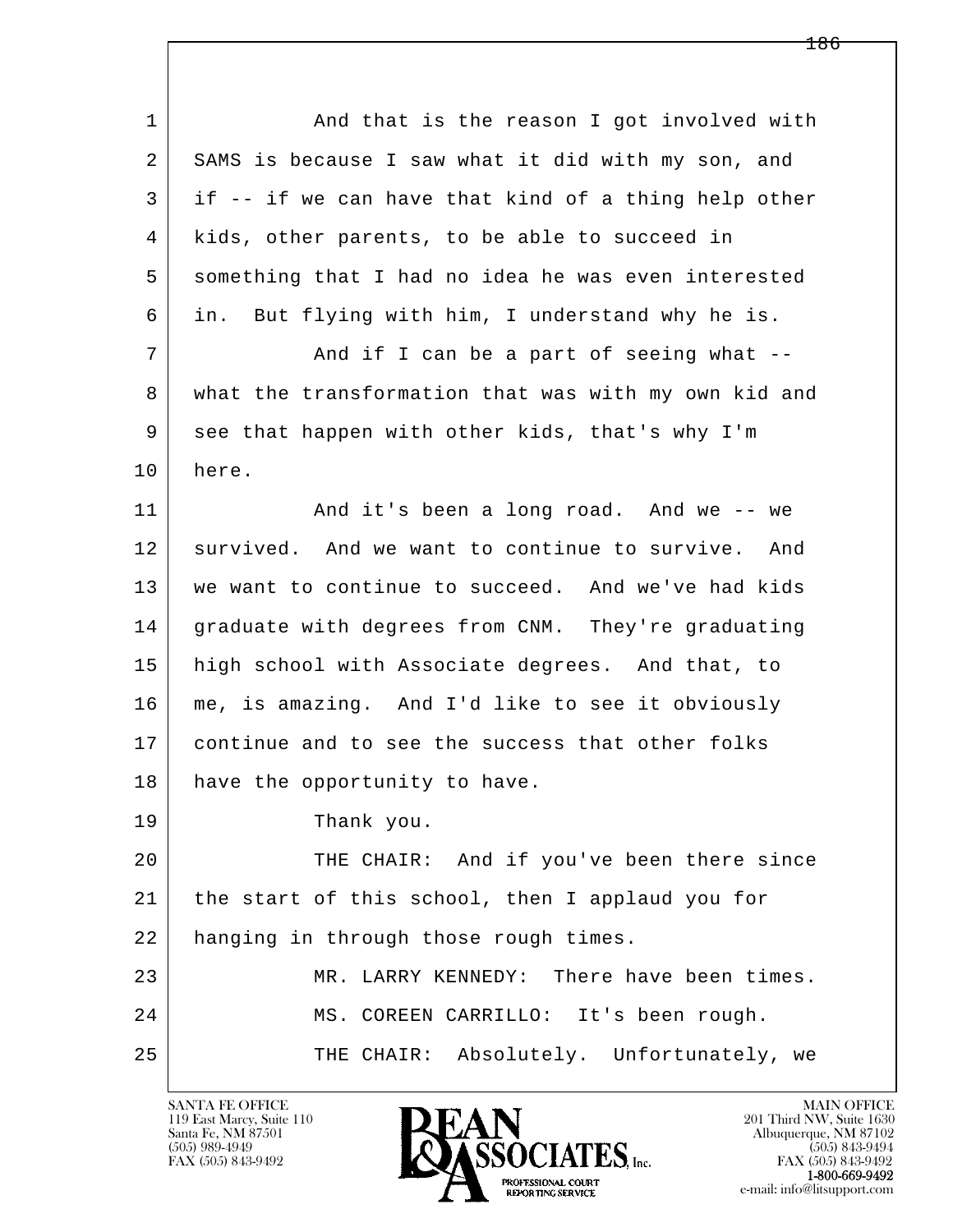l  $\overline{\phantom{a}}$  1 had to -- some of our Commissioners had to live 2 through the early years of that. I came on at 3 the -- at the tail-end of it, because my first year  $4$  on was right after your -- that -- 5 MS. COREEN CARRILLO: Two-year renewal, 6 right. 7 THE CHAIR: Yeah. So -- 8 MS. COREEN CARRILLO: You know, we look 9 | past the stone throwing. And there was a lot of 10 things said. We weren't there for that. We were 11 | there for the kids to make sure they survived. 12 It has been rough, as it has been rough 13 for you, I am sure. I appreciate the supports, 14 especially from all of you, and PED, and the finance 15 at PED, David Craig. I appreciate the patience and 16 the support. 17 | THE CHAIR: Right. Right. 'Cause, you 18 know, above all else, it's -- hopefully, the job of 19 public school education is to open as many windows 20 as possible so that the kids see the possibilities  $21$  that are out there; so that it's  $-$ - you know, 22 "Whoever knew that that was something that I could  $23$  do." 24 And it's exciting when someone has that 25 opportunity. And that's what we all should be

119 East Marcy, Suite 110<br>Santa Fe, NM 87501



FAX (505) 843-9492<br>1-800-669-9492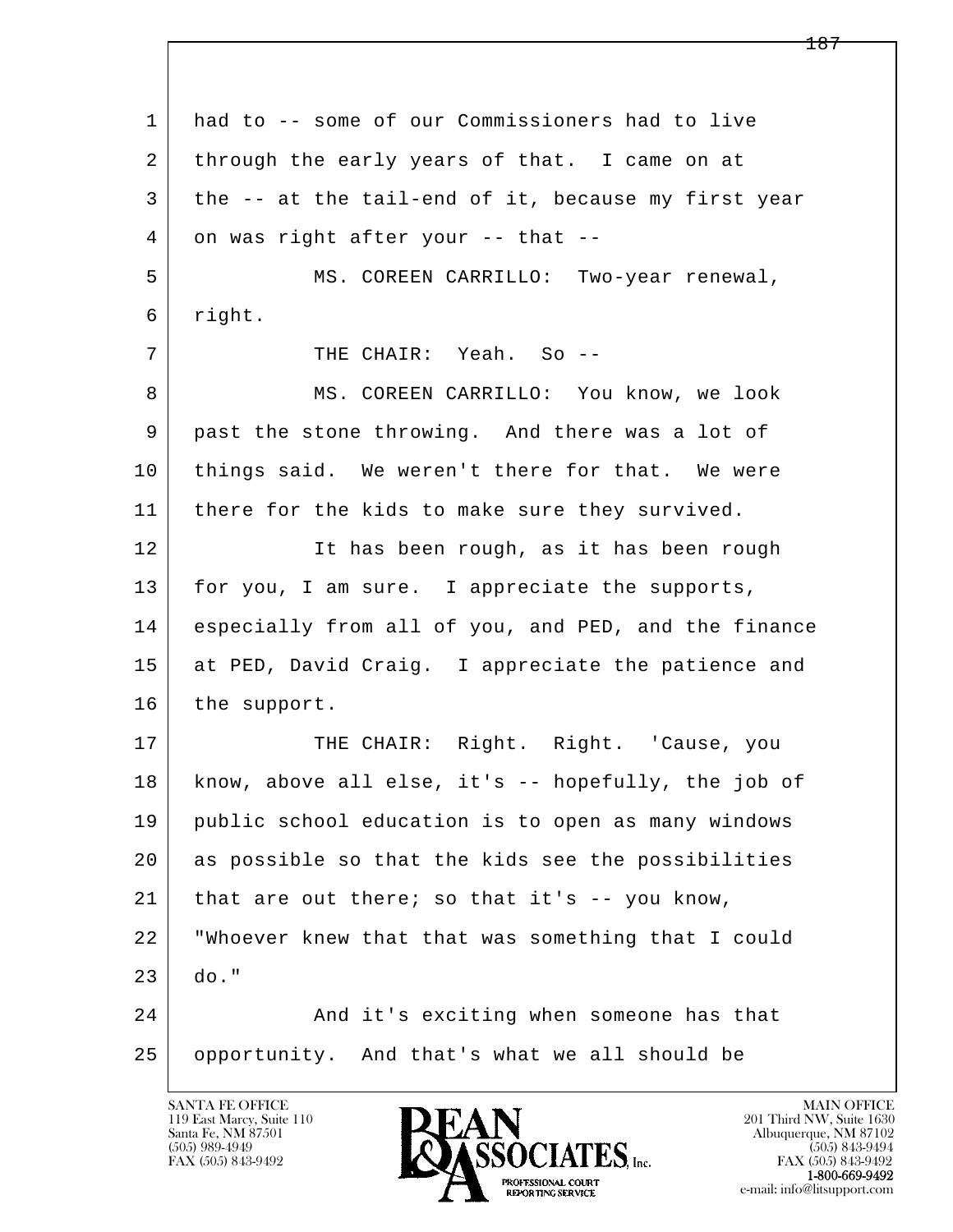l  $\overline{\phantom{a}}$  1 highlighting and showing folks that, "Look-it," you 2 know, these possibilities do exist out there, and, 3 therefore, anyone that can, you know, see the -- see 4 their way through it. And that's really -- and I 5 applaud you for that. 6 I had just opened up my notes, because I 7 just had some. And you touched on the system that 8 you've got to try to make sure kids stay on track 9 and that you notify them on Sundays. 10 Do teachers do, like, a end-of-the-week 11 report to keep you apprised of who's short? Or 12 exactly how does that system fall into place? 13 MR. KEN LAIRSEY: So I track their 14 progress every week. And I send out e-mail 15 notices -- every student has a sponsor teacher. 16 They track their progress, also, sending out 17 notices. As soon as we see a kid falling behind, we 18 try to build a contract with them, either through 19 | the sponsor teacher or myself. 20 We'll meet with the parents and the 21 student and build a contract to get them back on 22 track. And then we monitor that, if they're meeting 23 the contract then at that point. 24 Hopefully, these things we put in place -- 25 I will tell you we're on goal to double what we had



FAX (505) 843-9492<br>**1-800-669-9492**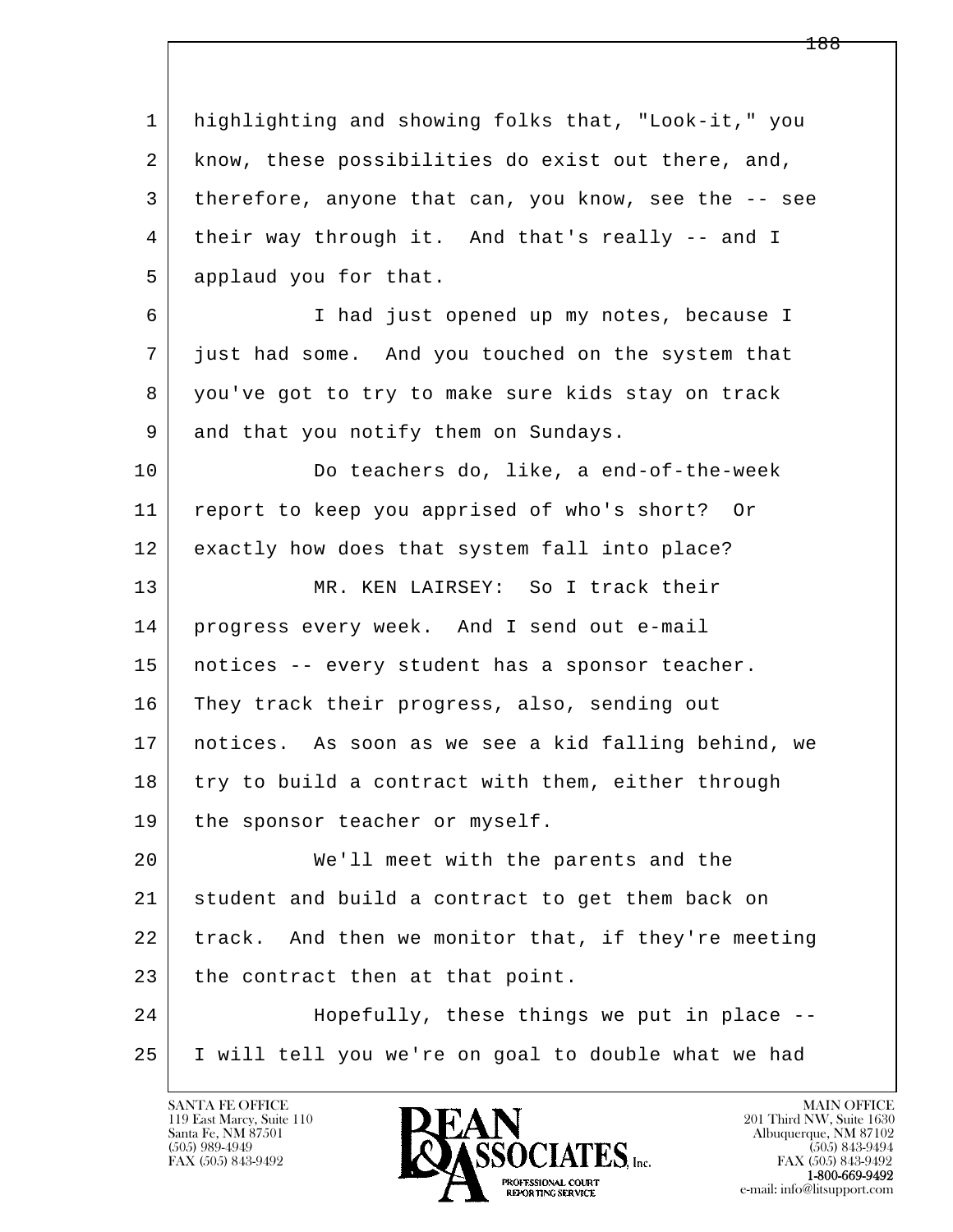l  $\overline{\phantom{a}}$  1 finish on time last year. 2 | THE CHAIR: Okay. Great. 3 MS. COREEN CARRILLO: We're thrilled about 4 | that. We really are. 5 THE CHAIR: So if it -- so there's 6 another, you know, example, that if you've got 7 something that really seems to be working, why don't 8 | we share that out with other people? 9 MS. COREEN CARRILLO: Exactly. Because I 10 really do feel the online curriculum has its own 11 challenges within itself. But we're going more and 12 more towards that. So I feel like we're digging 13 through those challenges and making a way for it to 14 work. 15 THE CHAIR: Right, because the -- those 16 online courses are -- we find incredibly challenging 17 in terms of making sure that folks are actually 18 doing that work. 19 MS. COREEN CARRILLO: The hours are met 20 and they're working. 21 THE CHAIR: Exactly. Yeah. 22 MS. COREEN CARRILLO: So we give them an 23 academic absence if they haven't put in their hours. 24 That's been new to our school. And we've had very 25 little complaints from parents. More complaints

119 East Marcy, Suite 110<br>Santa Fe, NM 87501

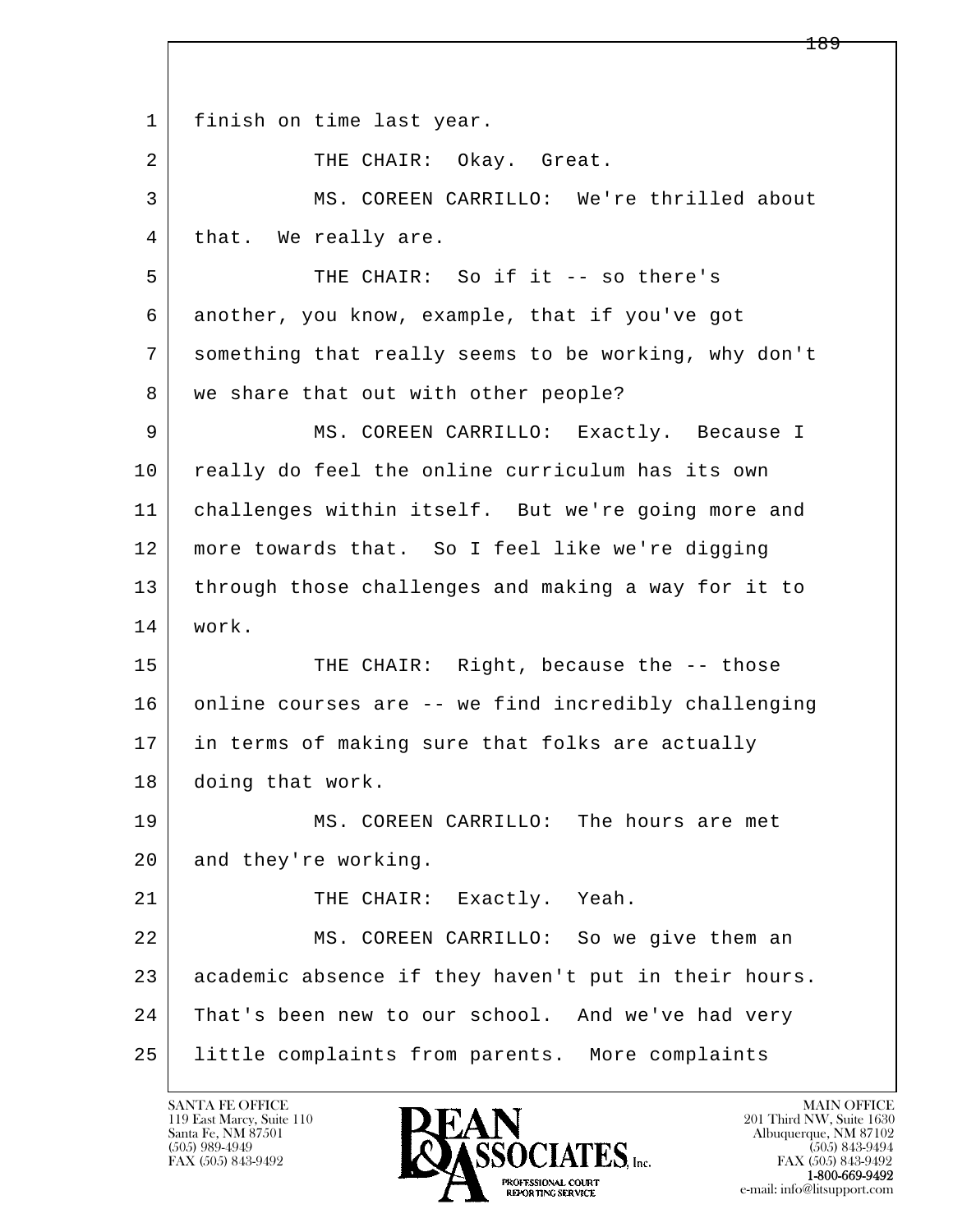l  $\overline{\phantom{a}}$  1 from students, but very little complaints from 2 parents. So we're pleased. 3 THE CHAIR: So are you tracking when 4 they're logging on? Is that how you're -- 5 | MS. COREEN CARRILLO: Yes. 6 MR. KEN LAIRSEY: That's part of it. 7 | MS. COREEN CARRILLO: That's part of it.  $8$  We can see  $-$ 9 THE CHAIR: None of that is live; right? 10 There's no interaction. 11 MR. KEN LAIRSEY: We can't see -- we can 12 see if they're currently logged in. But it's always 13 after the fact how many hours they've put in. 14 THE CHAIR: So during, like, a lesson, 15 | someone can't submit a question to an instructor. 16 It's not set up that way. 17 MS. COREEN CARRILLO: They can e-mail the 18 instructor. 19 THE CHAIR: They can e-mail the 20 instructor. 21 MS. COREEN CARRILLO: And our teachers can 22 see on a screen what each child is working on. It  $23$  shows us their screen; so --24 THE CHAIR: Okay. All right. Because 25 it's -- you know, I think it's been a vexing problem

119 East Marcy, Suite 110<br>Santa Fe, NM 87501

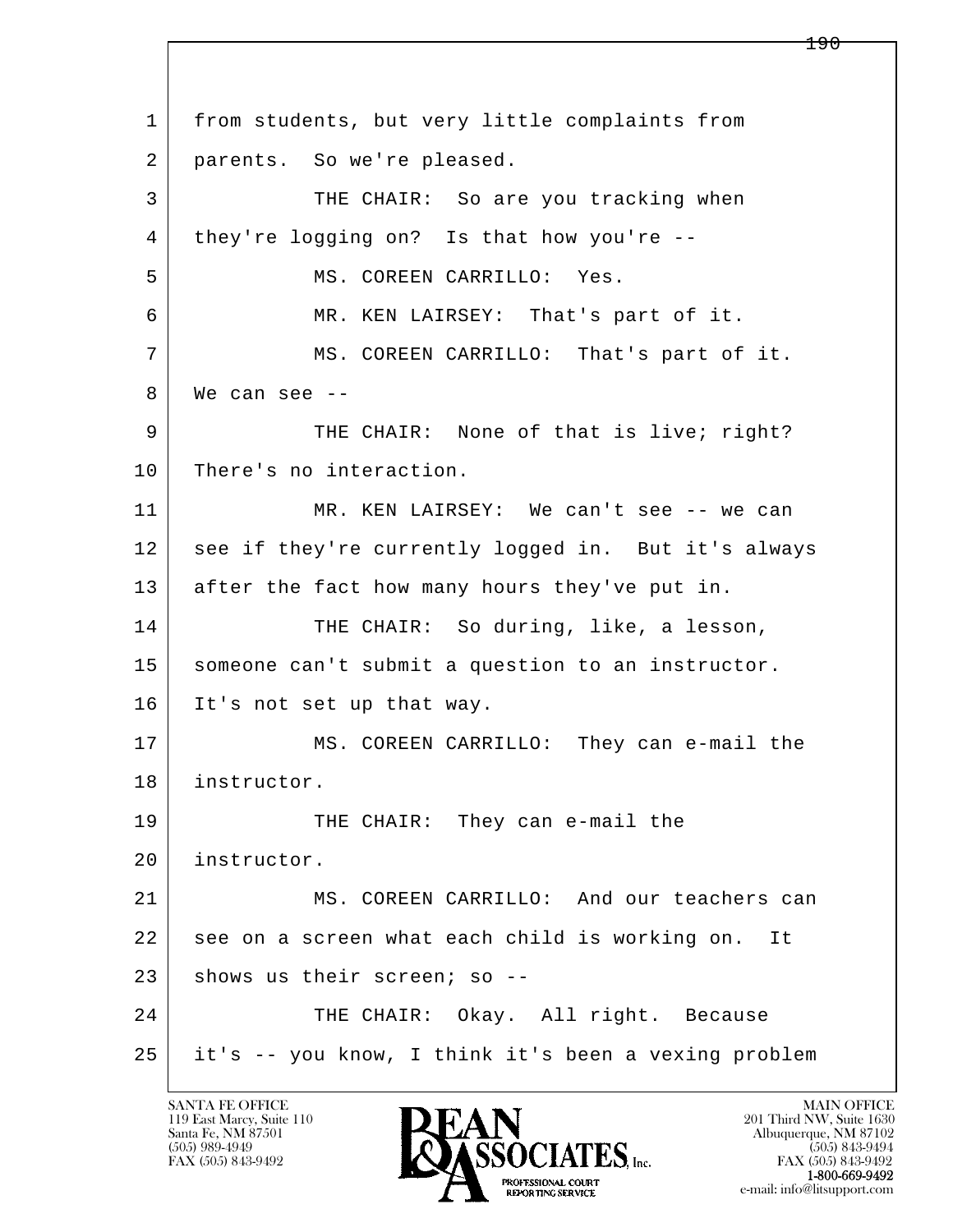l  $\overline{\phantom{a}}$ 1 for us in terms of online platforms. 2 MS. COREEN CARRILLO: I can understand. 3 Uh-huh. 4 THE CHAIR: And your other GC person is  $5$  here. So  $-$  6 MS. COREEN CARRILLO: Yes. This is Roland 7 Dewing. He's in aviation as well. 8 MR. ROLAND DEWING: My name is Roland 9 Dewing. I'm in the Civil Air Patrol. I'm the 10 Director of Aerospace Education for New Mexico. And 11 I've been in it for 45 years. And so I saw the 12 opportunity to become a board member at SAMS Academy 13 to utilize my aviation and aerospace education 14 | experience. And I've been doing that. 15 THE CHAIR: Thank you. And I think it 16 is -- I think Taos is -- what -- using the -- if I 17 remember correctly the Civil Air Patrol. That's who 18 | they're working through. Yes? 19 MS. COREEN CARRILLO: Exactly. Uh-huh. 20 THE CHAIR: Commissioner Robbins? 21 COMMISSIONER ROBBINS: Yes. Thank you 22 very much. I appreciate it, Ms. Carrillo, 23 Mr. Kennedy, and Mr. Dewing, thank you very much. 24 Years ago, I worked at a company. And the owner of 25 | that company flew -- he was a pilot from the

119 East Marcy, Suite 110<br>Santa Fe, NM 87501

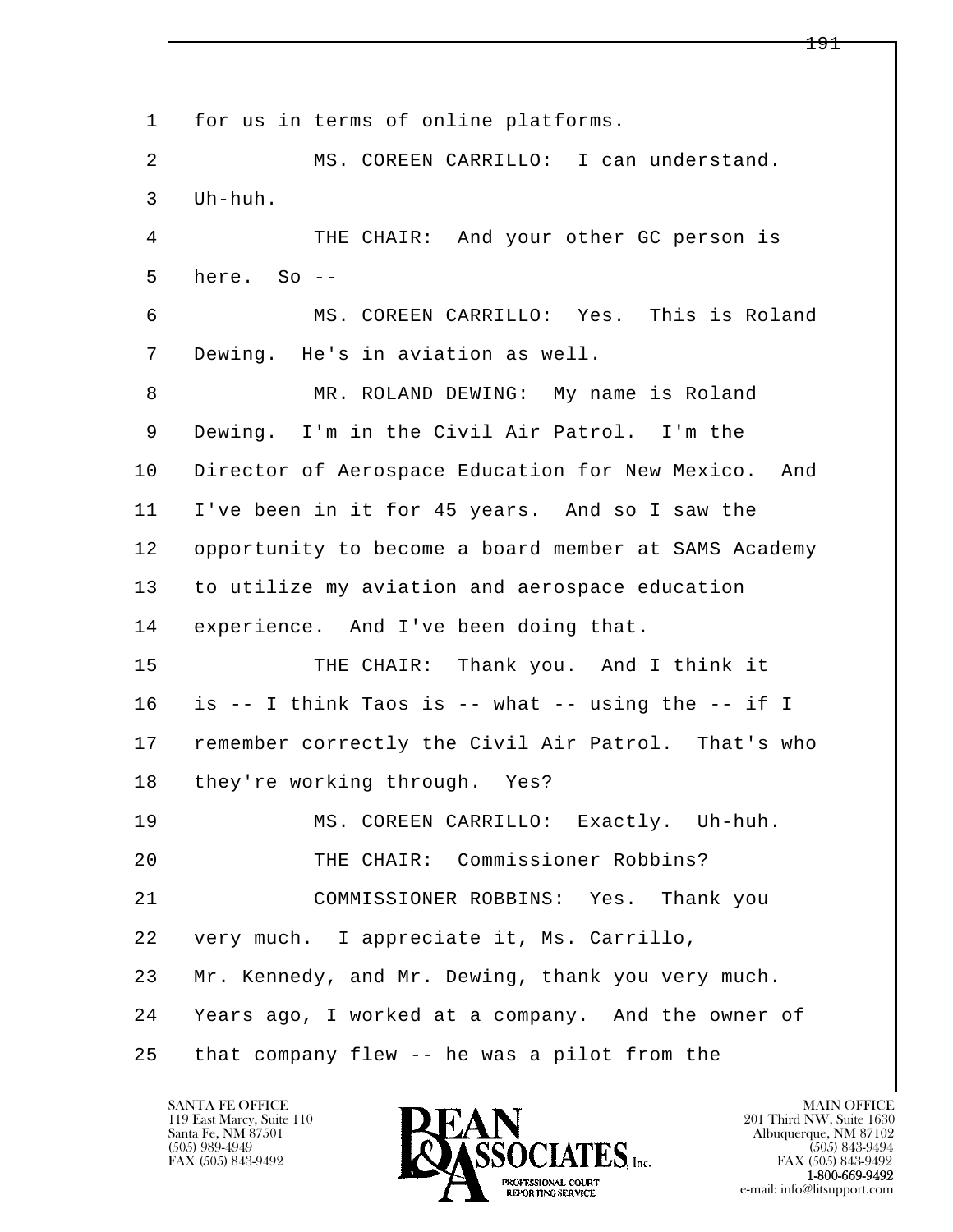l  $\overline{\phantom{a}}$  1 Air Force back in the '50s, and he flew gliders. 2 | And he actually taught. 3 And I sat in a couple of times, and he was 4 talking about the flaps and the -- aerions [ph]? 5 MR. ROLAND DEWING: Ailerons. 6 COMMISSIONER ROBBINS: Ailerons. The 7 fascinating thing was not just what makes the plane 8 | work and everything, but the weather. You have to 9 learn so much about the weather, because you have to 10 use the air currents in order to stay up and away 11 from downdrafts and things like that. So it was 12 very interesting, the science that he brought in. 13 Just the little bit that I heard of it is 14 fascinating. 15 Now, I'm going to touch on a couple of the 16 areas that were audit findings or -- you know, 17 previously. And the two areas where it Falls Far 18 Below are the accounting principles, not following 19 Generally Accepted Accounting Principles and meeting 20 financial reporting and compliance requirements. 21 You know, stay -- as the governing council 22 and finance, stay on top of that. One of the things 23 I noted in your 2016 controls, it said -- there were 24 two disbursements, purchase orders drafted after the 25 invoice date.

119 East Marcy, Suite 110<br>Santa Fe, NM 87501

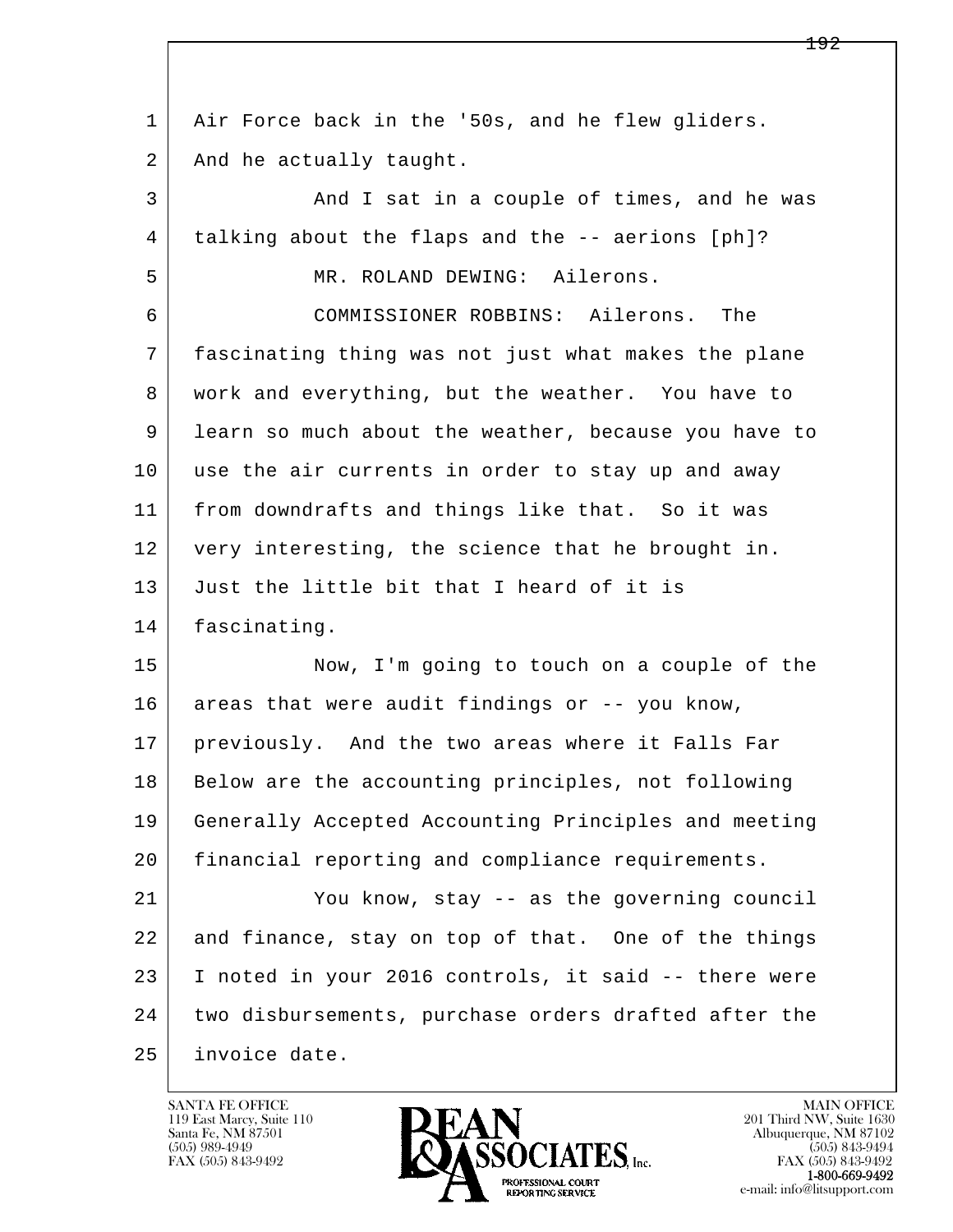l  $\overline{\phantom{a}}$  1 You know, you can have a policy in place 2 that before that's paid, that gets reviewed, that 3 gets double-checked, and then it doesn't become a 4 finding. 5 The State does that, that I -- you know, 6 my area, I have 20 requisitioners. And sometimes 7 they happen to get an invoice in before they -- you 8 know, it's dated before the purchase order. And 9 there's a process we have to go through. It goes 10 through all the way up to the State Controller; he 11 has to approve it. And once that's approved, we can 12 go ahead and pay it. 13 We have to explain why it happened, what 14 we have to do to prevent it happening, things like 15 that so -- and that prevents an audit finding. So 16 sometimes these audit findings can be addressed very 17 simply. But if it's just ignored or put into a file 18 and said, "Well, we won't worry about it for a 19 while," that can be taken care of. 20 So pay attention to those types of things. 21 MS. COREEN CARRILLO: Absolutely. 22 COMMISSIONER ROBBINS: And the repeated. 23 In previous ones today, we've talked about, 24 obviously, repeat findings, especially if they're 25 significant or material, that concerns me

119 East Marcy, Suite 110<br>Santa Fe, NM 87501

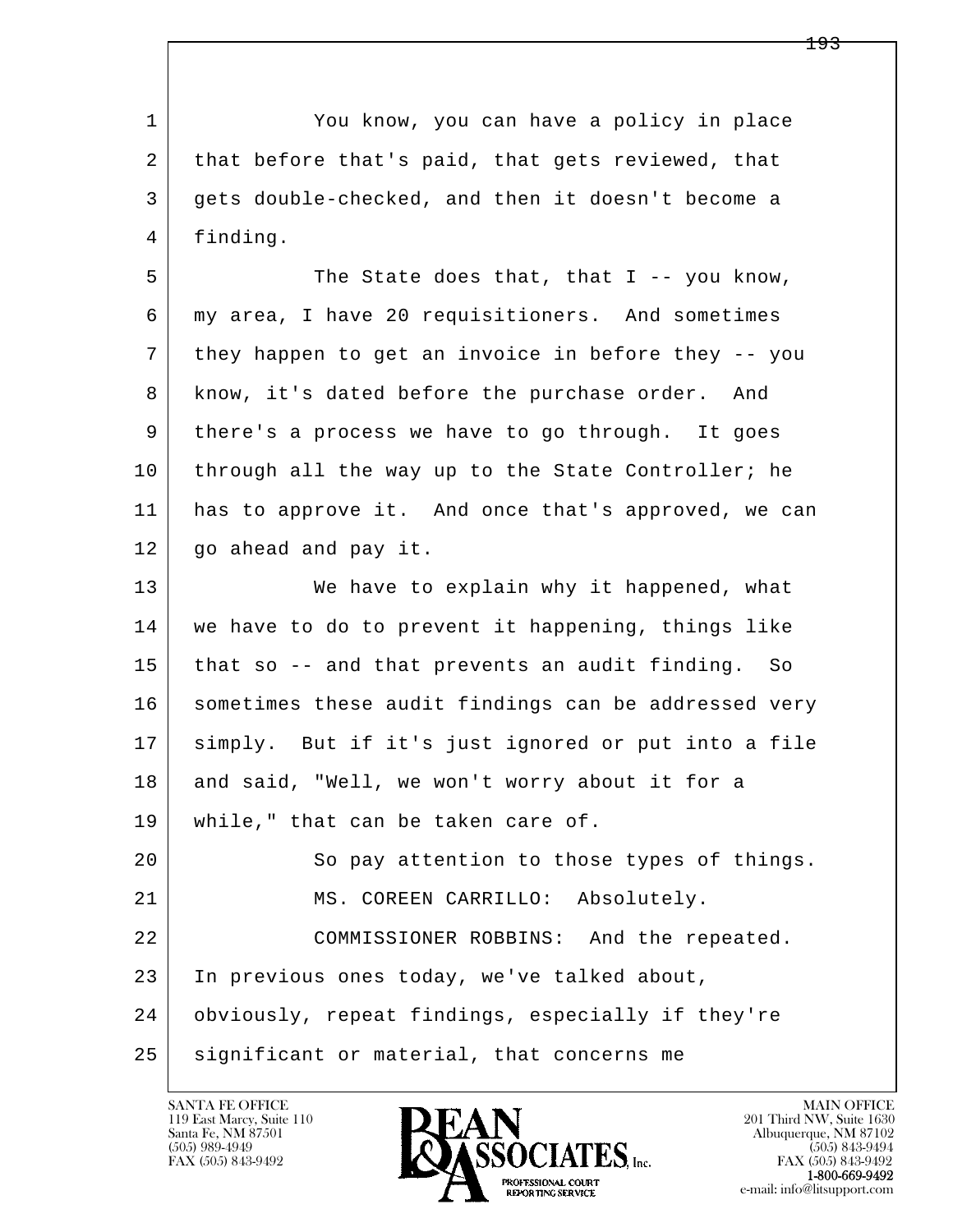l  $\overline{\phantom{a}}$  1 dramatically. And the history that SAMS had and 2 Southwest Secondary, those are issues. And because 3 of that history, I think that the board should take 4 a very active role in avoiding those and working 5 with your -- your finance folks at the school to 6 make sure that those things aren't repeated. 7 But I really applaud the work that's being 8 done. And we look at everything that's happening in 9 the country with aviation, with drones, with, you 10 know, space exploration and things. And we need 11 pilots; we need people who are familiar with 12 aeronautics and things. That is a huge future for 13 not just the state, the country, but for all people 14 on this planet. 15 | MS. COREEN CARRILLO: Absolutely. Thank 16 you. And to comment on what you just said, they 17 have come in and observed internal controls. They 18 come in and visit us often in the business office. 19 COMMISSIONER ROBBINS: That's great. 20 THE CHAIR: Thank you. 21 Commissioners, any other questions? 22 COMMISSIONER ARMBRUSTER: I have 23 questions. 24 THE CHAIR: Commissioner Armbruster. 25 COMMISSIONER ARMBRUSTER: The same one I

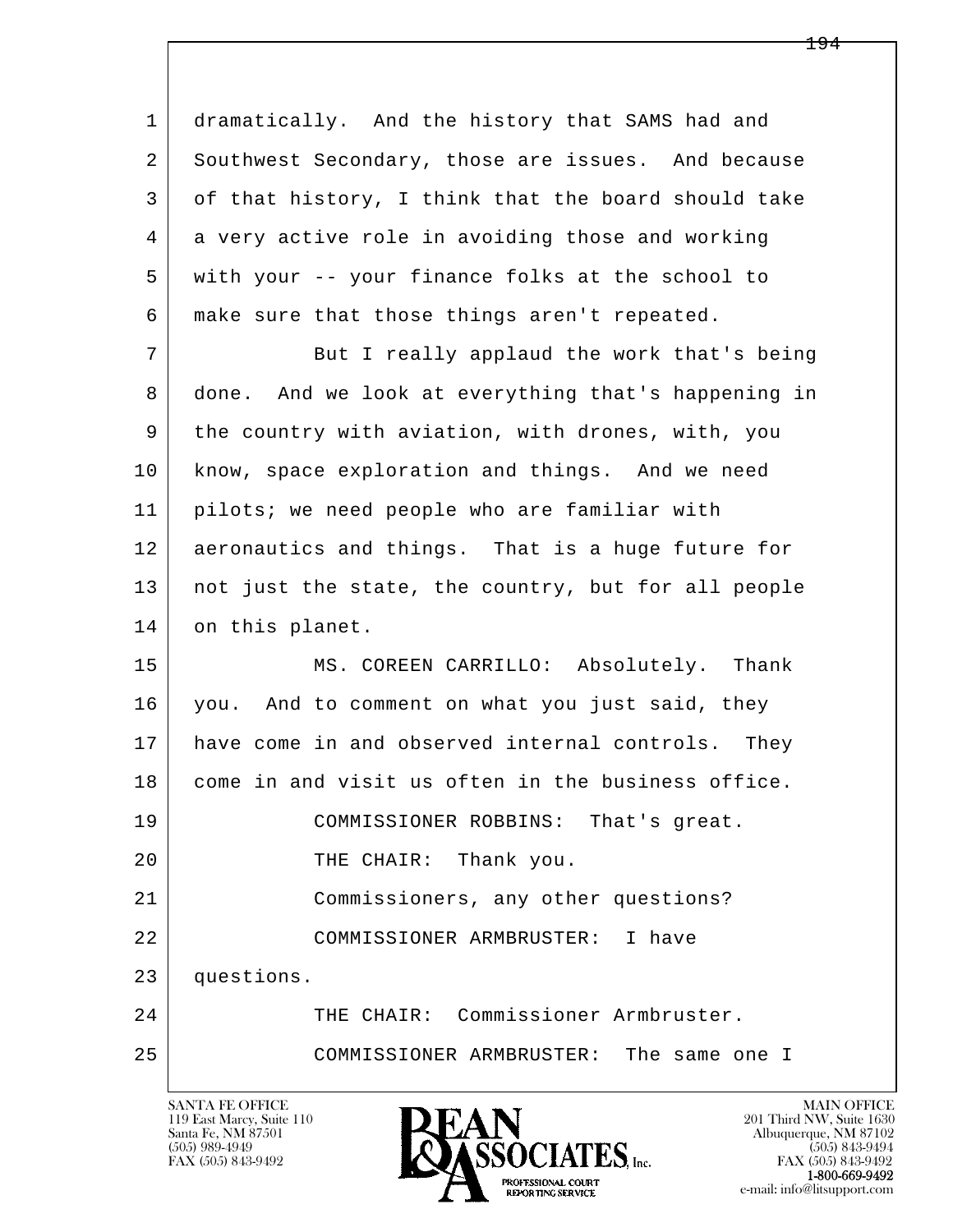l  $\overline{\phantom{a}}$ 1 ask all the time. So for your special ed 2 population, one, can you tell me what that 3 percentage is? And, number two, how do you address 4 | their needs, particularly when they're doing 5 something online? I mean, "blended" means they're 6 in class part of the time. How do they deal with  $7$  that? 8 MS. COREEN CARRILLO: Well, we have about 9 29 students in special ed. And in the main lab, 10 where the core curriculum takes place, each special 11 ed student has a binder. And in that binder, 12 weekly, we meet with them. And weekly, we see their 13 progress, where they're -- what they're doing, where 14 | they're lacking, what they may need. 15 | And so that's a weekly binder that we 16 check with them every week, as well as we have 17 | special ed support, ancillary staff. And then not 18 all special ed kids are in our Success Lab; but most 19 of them are. They get more of a one-on-one. 20 In our Success Lab, we have two licensed 21 teachers. One is a regular ed; one is a special ed. 22 The special ed support is in our Success Lab, as 23 well, giving our students that one-on-one support. 24 COMMISSIONER ARMBRUSTER: Okay. Thank 25 you.

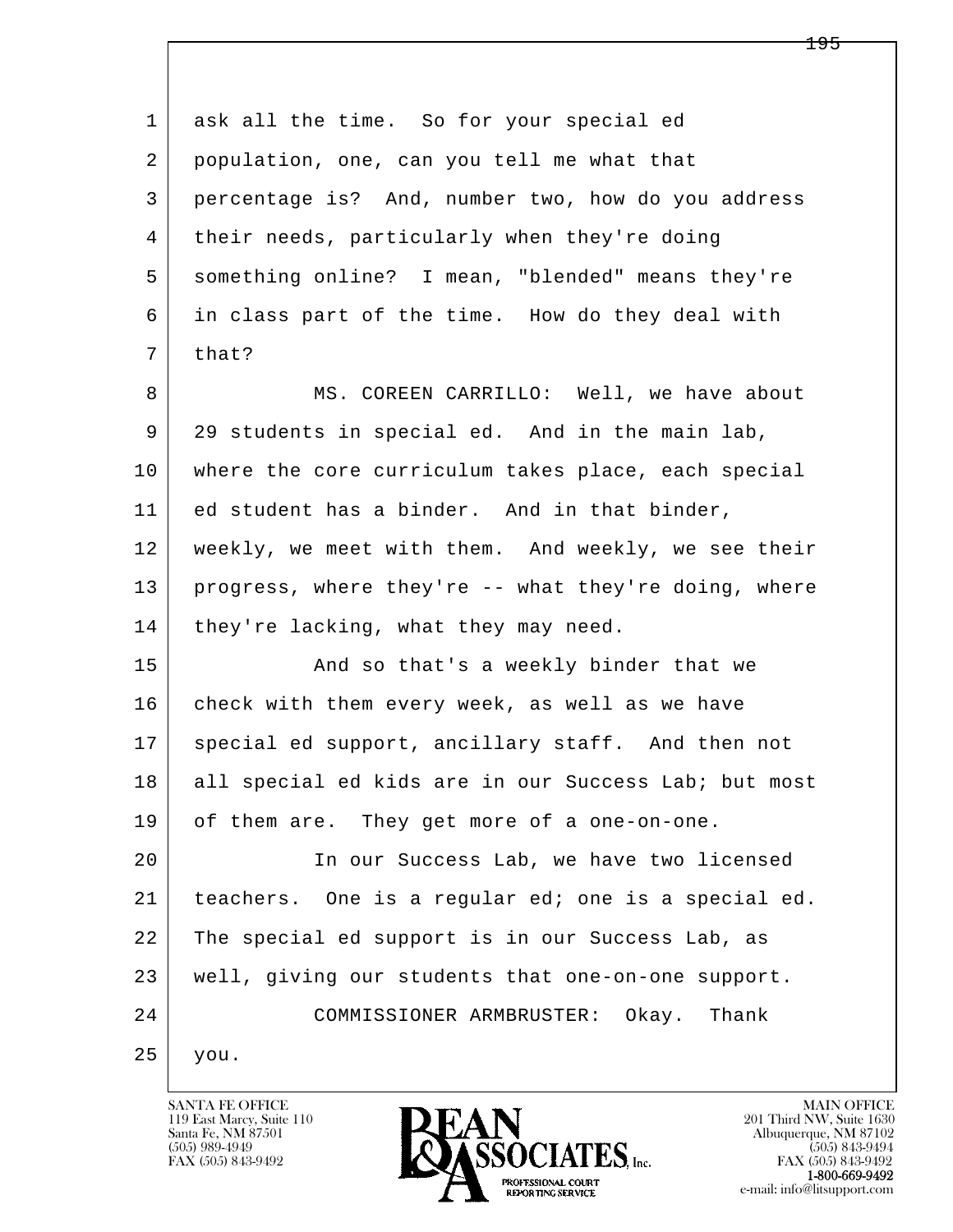l  $\overline{\phantom{a}}$ 1 THE CHAIR: And I just had one quick 2 question about that Success Lab. Because I know in 3 one part of the application, you said you kind of 4 restructured what you do in that Success Lab. So 5 are students, outside of students that have an IEP, 6 where they might automatically be in there for that 7 specific reasons, students get in -- is it optional?  $8$  Is it -- or both? 9 MS. COREEN CARRILLO: Actually, it's kind  $10$  of both; because first, we didn't -- it was 11 mandatory if they tested below, reading or math. 12 But we had students ask to go in there that didn't 13 even really qualify under the i-Ready. So if they 14 ask, we say, "Sure." 15 | If they need it, we let them in. 16 THE CHAIR: So you qualify through 17 i-Ready. 18 MS. COREEN CARRILLO: Yes. 19 THE CHAIR: Through your short-cycle --20 through the short-cycle assessments. 21 MS. COREEN CARRILLO: Yes. That's how 22 | they qualify. And we take into account their PARCC 23 scores as well. And so mainly, i-Ready and PARCC. 24 But this semester, we've had students ask, "Can I go 25 in there?" And so we -- "Absolutely."

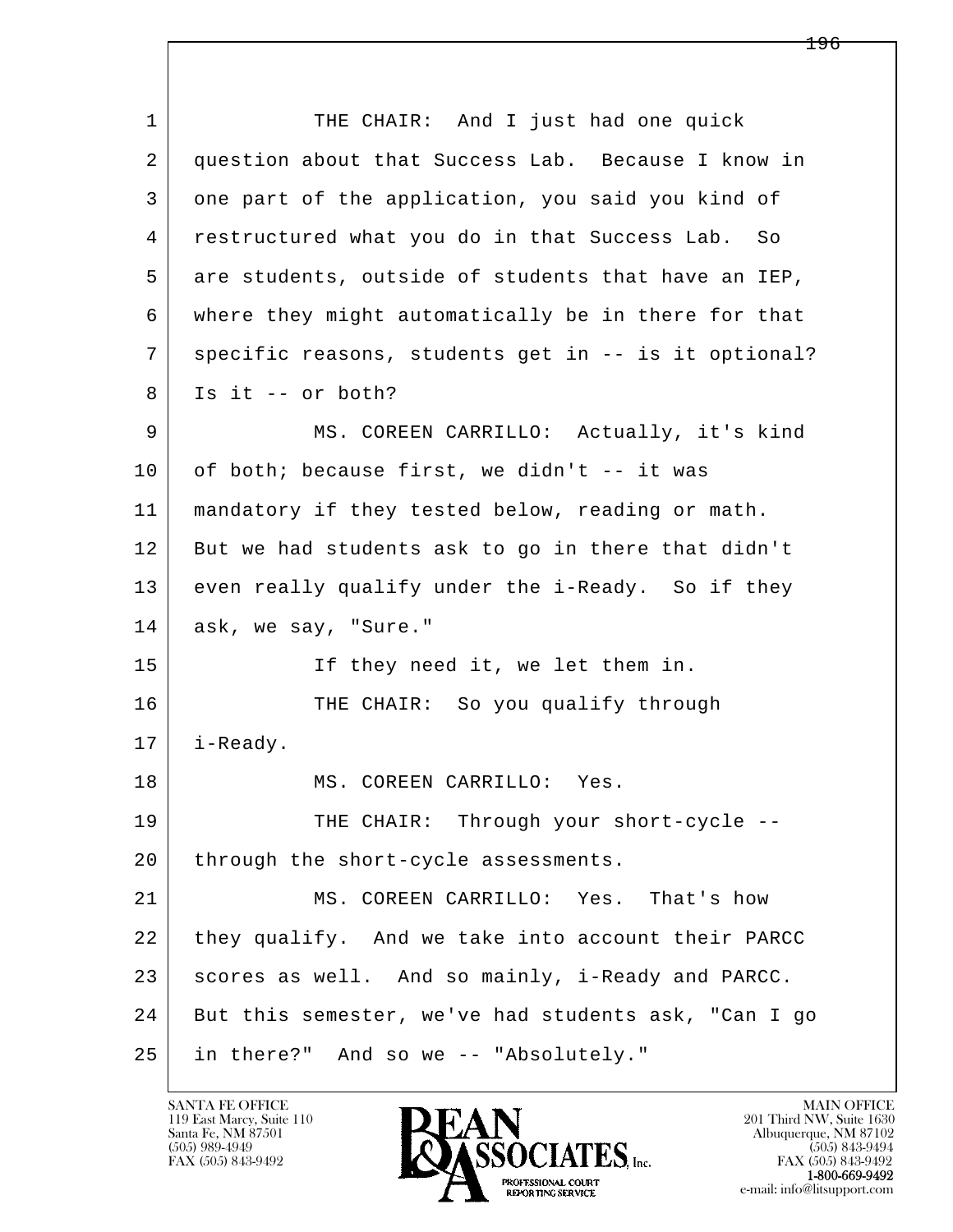l  $\overline{\phantom{a}}$ SANTA FE OFFICE MAIN OFFICE MAIN OFFICE MAIN OFFICE MAIN OFFICE 1 THE CHAIR: Okay, good. Okay. If there's 2 no questions, I'll enter- -- 3 COMMISSIONER ROBBINS: Ma'am, I would like 4 to go ahead and make a motion that we, the PEC, 5 renew the charter contract between PEC and Southwest 6 Aeronautics, Math and Science Academy for five 7 years. 8 COMMISSIONER PERALTA: I'll second it. 9 | THE CHAIR: There's a motion by 10 Commissioner Robbins and a second by Commissioner 11 Peralta. 12 Any discussion? 13 (No response.) 14 THE CHAIR: If not, Commissioner 15 Armbruster? 16 COMMISSIONER ARMBRUSTER: Commissioner 17 Peralta? 18 COMMISSIONER PERALTA: Yes. 19 COMMISSIONER ARMBRUSTER: Commissioner 20 Robbins? 21 COMMISSIONER ROBBINS: Yes. 22 COMMISSIONER ARMBRUSTER: Commissioner 23 Caballero? 24 COMMISSIONER CABALLERO: Yes. 25 COMMISSIONER ARMBRUSTER: Commissioner

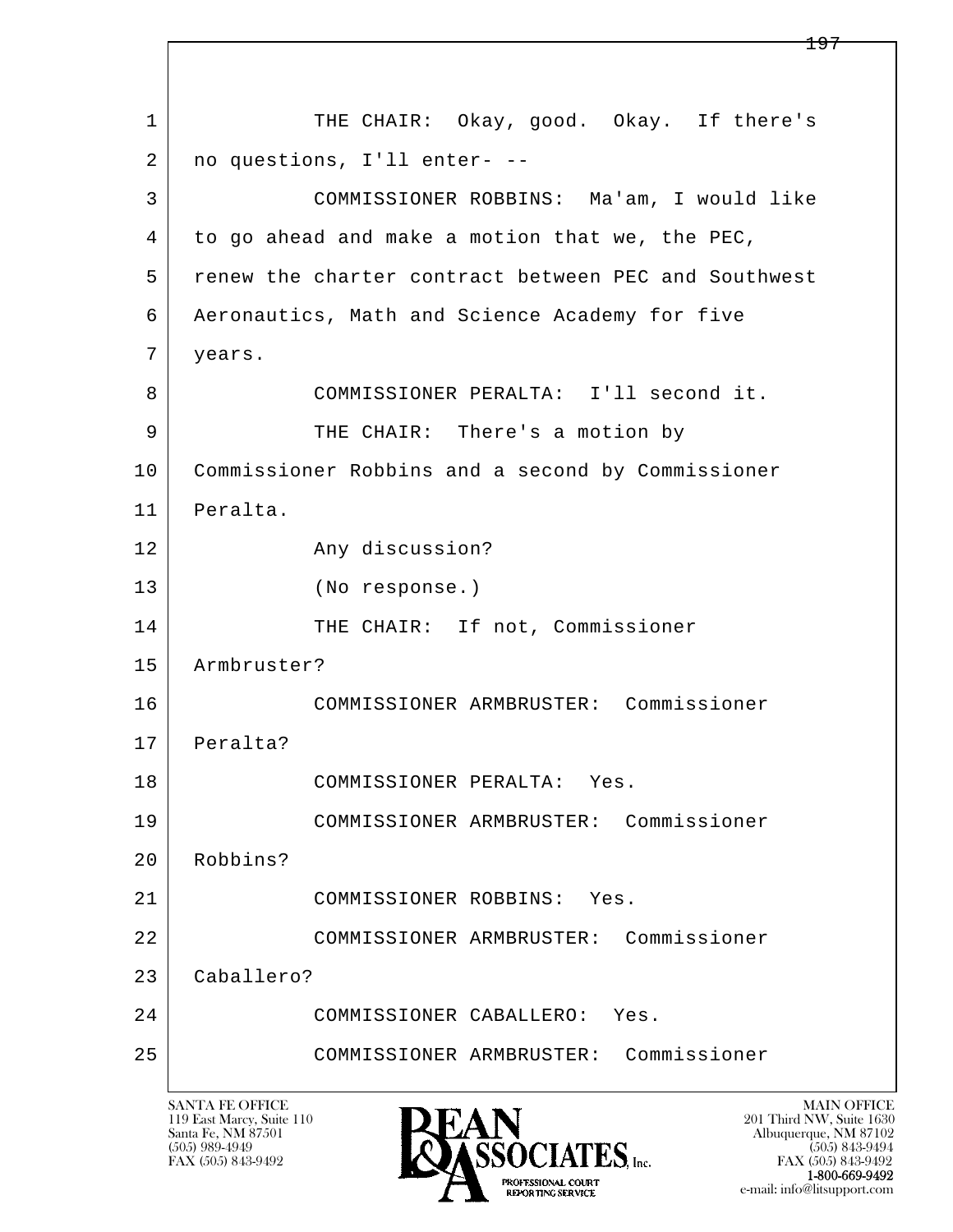l  $\overline{\phantom{a}}$ 1 Toulouse? 2 COMMISSIONER TOULOUSE: Yes. 3 COMMISSIONER ARMBRUSTER: Commissioner 4 Gipson? 5 THE CHAIR: Yes. 6 COMMISSIONER ARMBRUSTER: Commissioner 7 Armbruster votes "Yes." 8 Commissioner Crone? 9 COMMISSIONER CRONE: Yes. 10 COMMISSIONER ARMBRUSTER: It's 11 seven-to-zero; it passes. 12 THE CHAIR: The motion passes unanimously, 13 seven-to-zero. 14 MS. COREEN CARRILLO: Thank you. 15 | THE CHAIR: Congratulations. Thank you so 16 much for everything that you do. And you'll be 17 | hearing from us soon about contract negotiations. 18 MS. COREEN CARRILLO: That sounds good. 19 Thank you so much. Thank you for believing in us 20 and standing by us during some -- the darkest days. 21 And we're moving forward. 22 THE CHAIR: And hopefully, we can move 23 forward without it being in the papers anymore. 24 MS. COREEN CARRILLO: Absolutely. Thank 25 you so much. Thank you.

119 East Marcy, Suite 110<br>Santa Fe, NM 87501

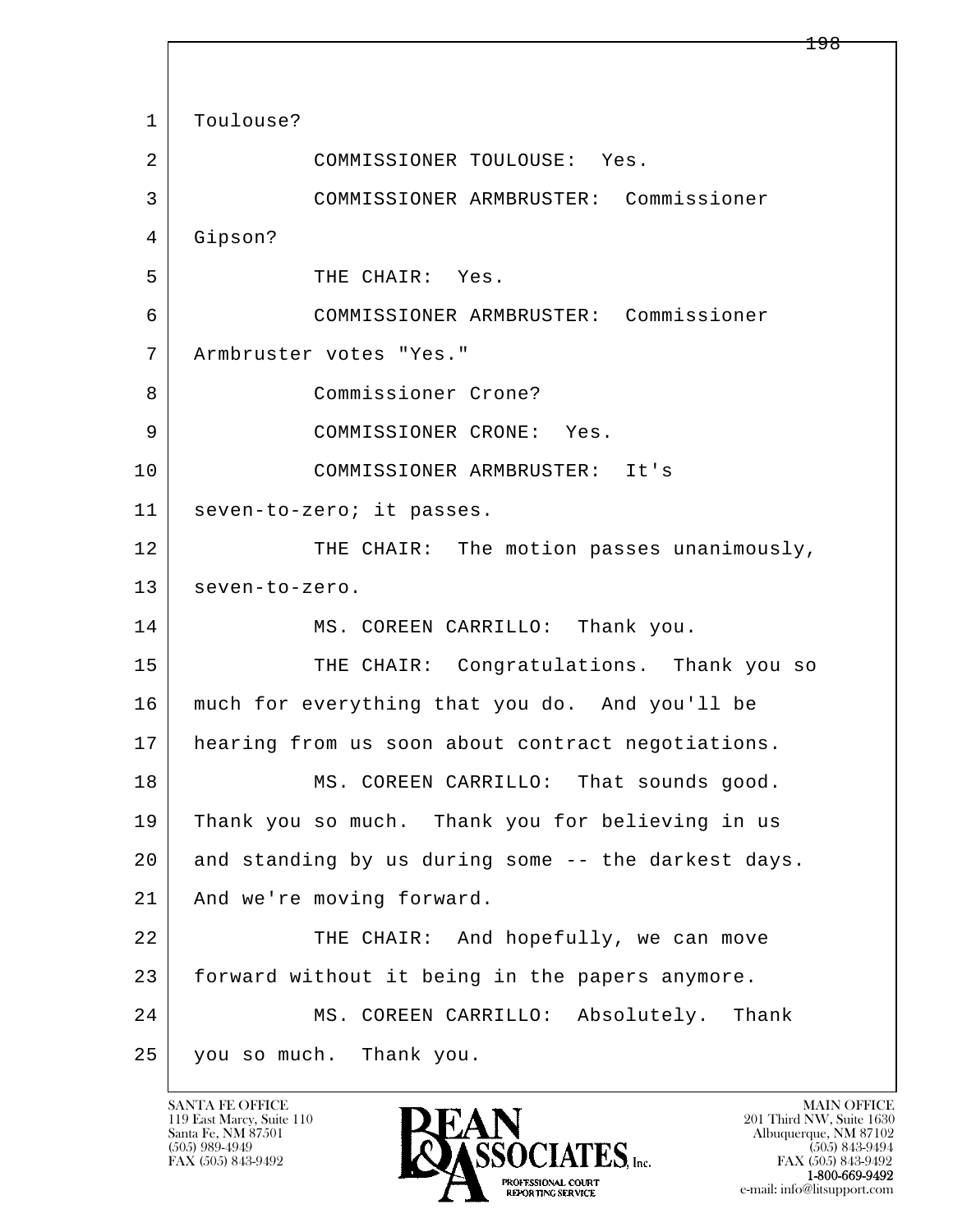| $\mathbf{1}$ | MR. ROLAND DEWING: Thank you.                        |
|--------------|------------------------------------------------------|
| 2            | COMMISSIONER TOULOUSE: And, Madam Chair?             |
| 3            | Thank you for having your governance                 |
| 4            | council members here, since I'm the one who brought  |
| 5            | it up. The first three schools did not have them.    |
| 6            | And our contract is with you. It is not with the     |
| 7            | head of your school. And so it's bothered me         |
| 8            | because we've always had them here before. Since     |
| 9            | this is my last hurrah, I decided to get on my       |
| 10           | soapbox.                                             |
| 11           | MR. LARRY KENNEDY: I'm not so sure my                |
| 12           | tires actually touched the pavement on the way here. |
| 13           | MS. MELISSA BROWN: But you got here.                 |
| 14           | (A discussion was held off the record.)              |
| 15           | MR. GENE ELLIOTT: Good morning -- good               |
| 16           | afternoon, Madam Chairwoman, members of the          |
| 17           | Commission. My name is Gene Elliott. I've been       |
| 18           | here before. I'm president of the governance         |
| 19           | council of Alma d'Arte Charter High School in        |
| 20           | Las Cruces, and I'm very pleased to be here; because |
| 21           | in the $-$                                           |
| 22           | THE CHAIR: Now I'm going to stop you. I              |
| 23           | thought you were just introducing yourself. Because  |
| 24           | CSD goes first.                                      |
| 25           | MR. GENE ELLIOTT:<br>Excuse me.                      |

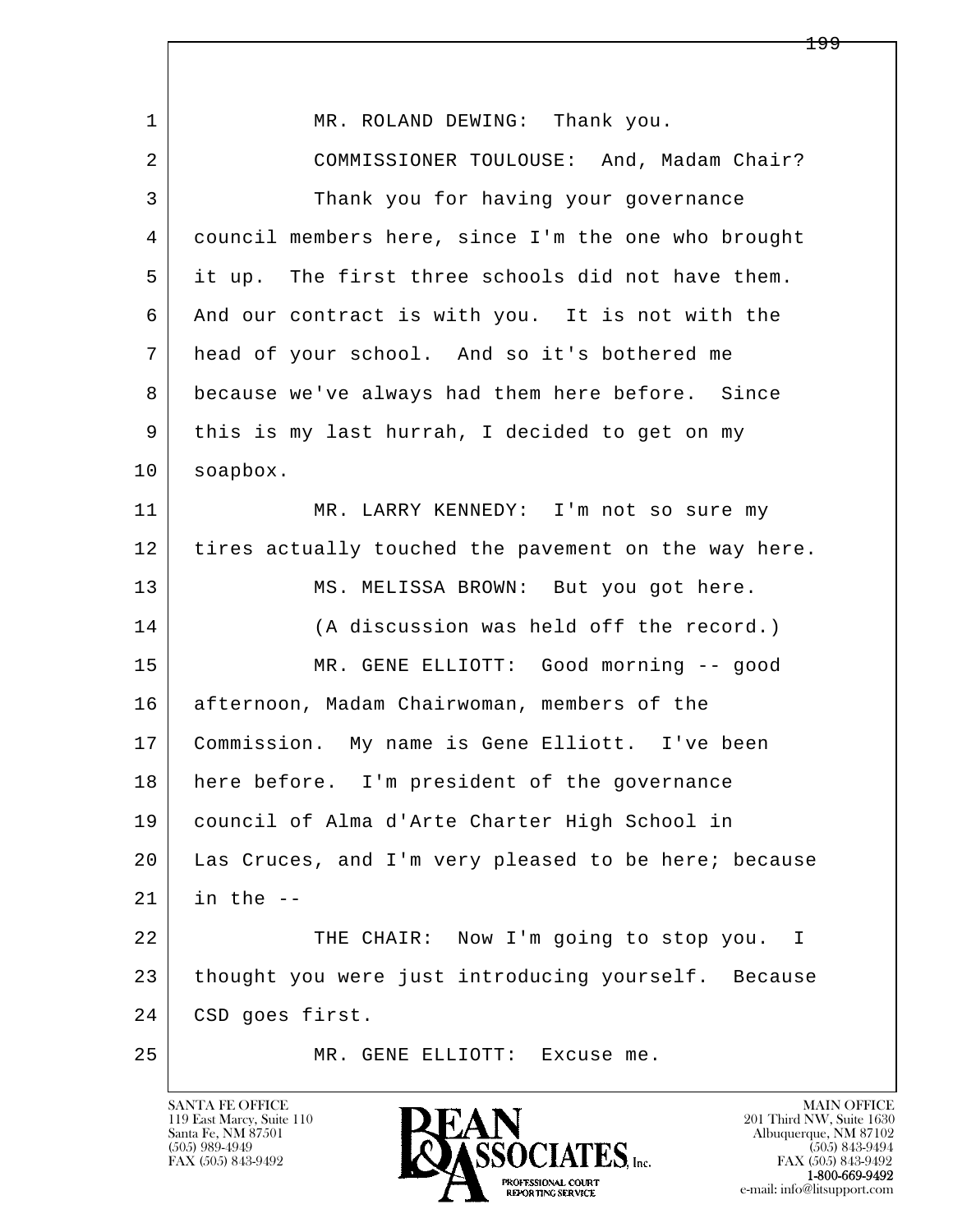l  $\overline{\phantom{a}}$ 1 THE CHAIR: I thought you were just going 2 through and introducing the folks who were -- 3 MR. GENE ELLIOTT: I apologize. 4 COMMISSIONER TOULOUSE: We all would like 5 to get through quicker. 6 MS. KAREN WOERNER: No worries. No 7 worries. 8 So on Alma de Arte Charter School, over 9 the last four years, the school has had a letter  $10$  grade of a "C," a "D," a "C," a "D" thereby meeting 11 the standard one-half of the term. The 2017-'18 12 | overall school grade was a "D," with an "F" in four 13 | of the seven components. That was current standing, 14 | school improvement, improvement of lowest performing 15 students, and graduation. 16 In the data analysis beginning on Page 23 17 of 39, it does show that the -- the charts 18 demonstrate a decline, particularly in the last 19 school year, in overall grade proficiency rates and 20 current standing. 21 On the following page, Page 24, the school 22 improvement appeared to be rising, but then declined 23 | significantly last year. 24 In addition, if I may direct the 25 Commission to Page 31, there are charts showing the

119 East Marcy, Suite 110<br>Santa Fe, NM 87501

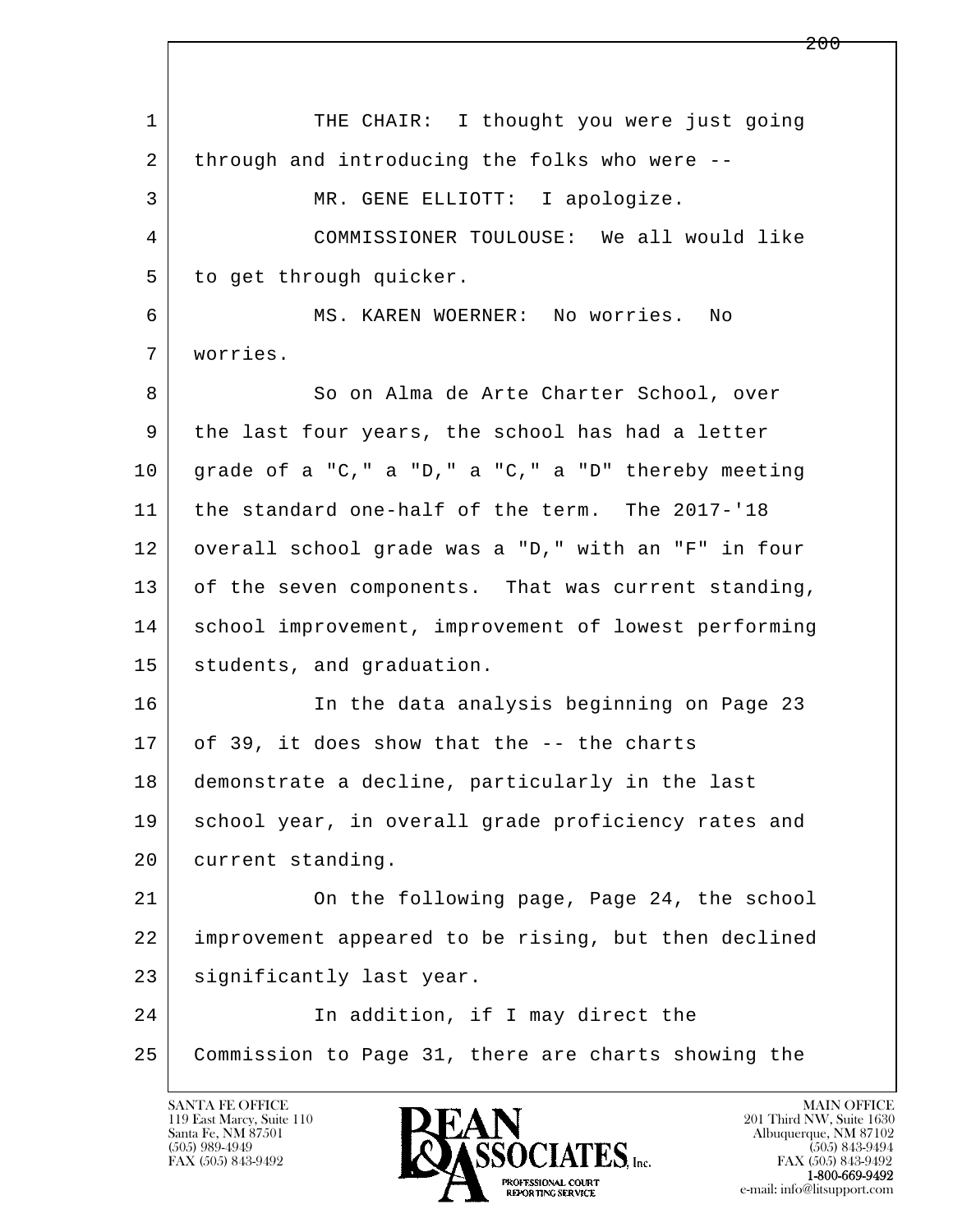l  $\overline{\phantom{a}}$  1 mission-specific indicators. And you can see 2 there's a decline there as well in meeting their 3 mission-specific goals. 4 Going back to the performance framework on 5 Page 5, those -- the indicators that are rated 6 during the annual site visit, this one shows the 7 last two years. And you can see, in the '17-'18 8 school year, of the 20 indicators, the school had 9 six Falls Far Below, two of which were in the 10 academic area; and seven Working to Meet Standards. 11 Unfortunately at the annual renewal site 12 visit in October, there were some continued concerns 13 in some of these areas. For example, at that 14 time -- which was, again, the very end of October --15 the head administrator had been working for the 16 school since July, yet had not yet applied for a 17 school admin license, nor had the school sought a 18 provisional license for the school administrator. 19 That has since been resolved with an 20 application filed and license issued in 21 mid-November. 22 There were several expired or overdue IEPs 23 for students with disabilities. In addition to 24 students who were formally in a study skills class 25 for special needs services were now either in a yoga

119 East Marcy, Suite 110<br>Santa Fe, NM 87501



FAX (505) 843-9492<br>**1-800-669-9492**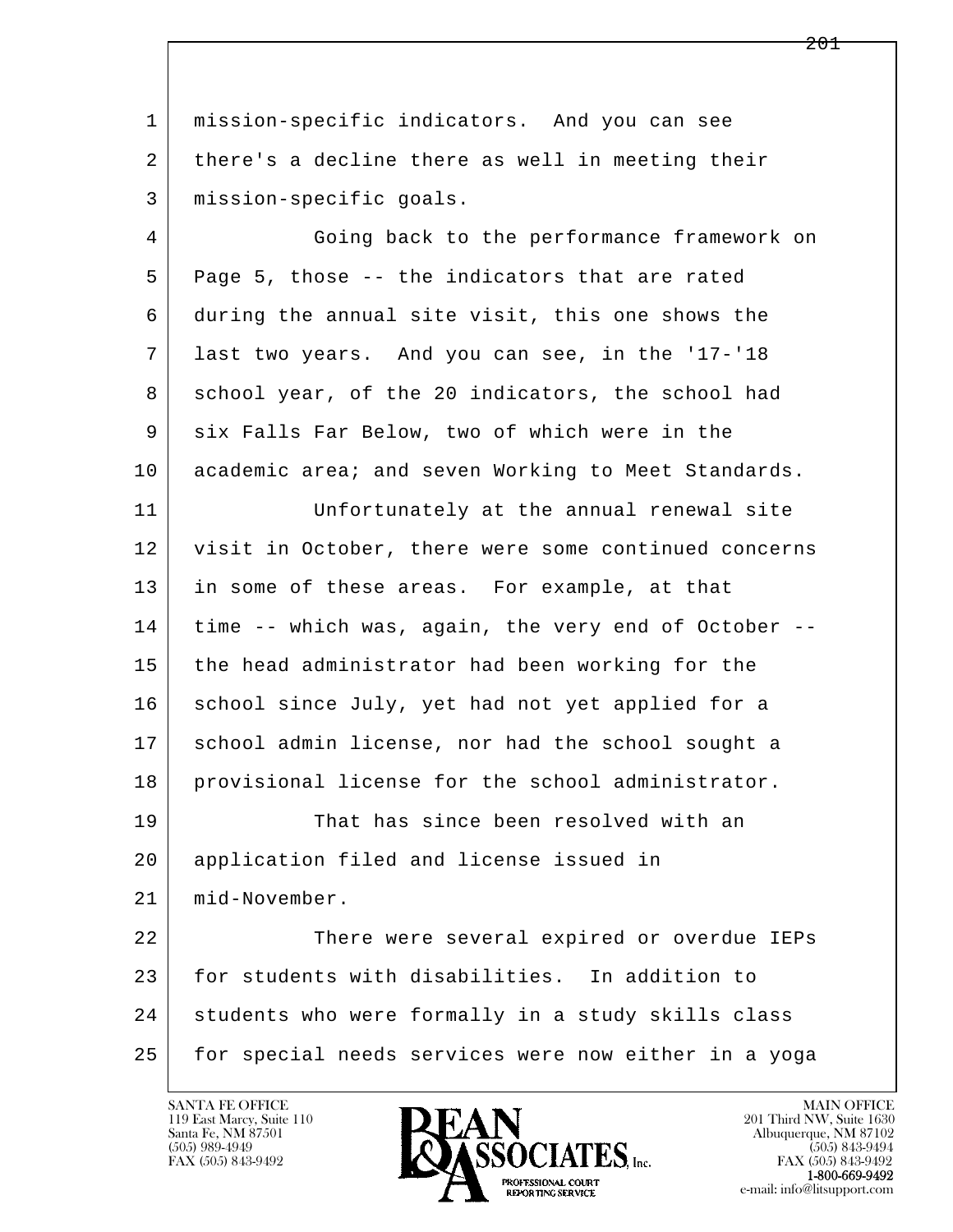l  $\overline{\phantom{a}}$ 1 class or working as a teaching assistant. 2 The English language status was being 3 determined incorrectly via a language usage survey 4 which should only be used for students that are new 5 to public schools in New Mexico. 6 The Charter School Division team provided 7 an error report from the S.T.A.R.S. system for the 8 school. And this report showed the discrepancies 9 between what the school reported for EL students and 10 whether those students had had an ACCESS test in the 11 | past for them to work on rectifying those 12 discrepancies. 13 | After pointing out the concerns regarding 14 identifying and serving EL students and providing 15 that list, the school's response was that they had, 16 quote, "formed a committee that was looking forward 17 to identifying and servicing English Learners." 18 The school also gave a list of activities 19 that were intended to address English Language 20 Learners, none of which focused on how to help 21 students achieve language proficiency in English, 22 other than a yet-to-be -- an upcoming training for 23 teachers. 24 | Reso, the CSD team interviewed 25 stakeholders, which, as you know, includes governing



FAX (505) 843-9492<br>**1-800-669-9492**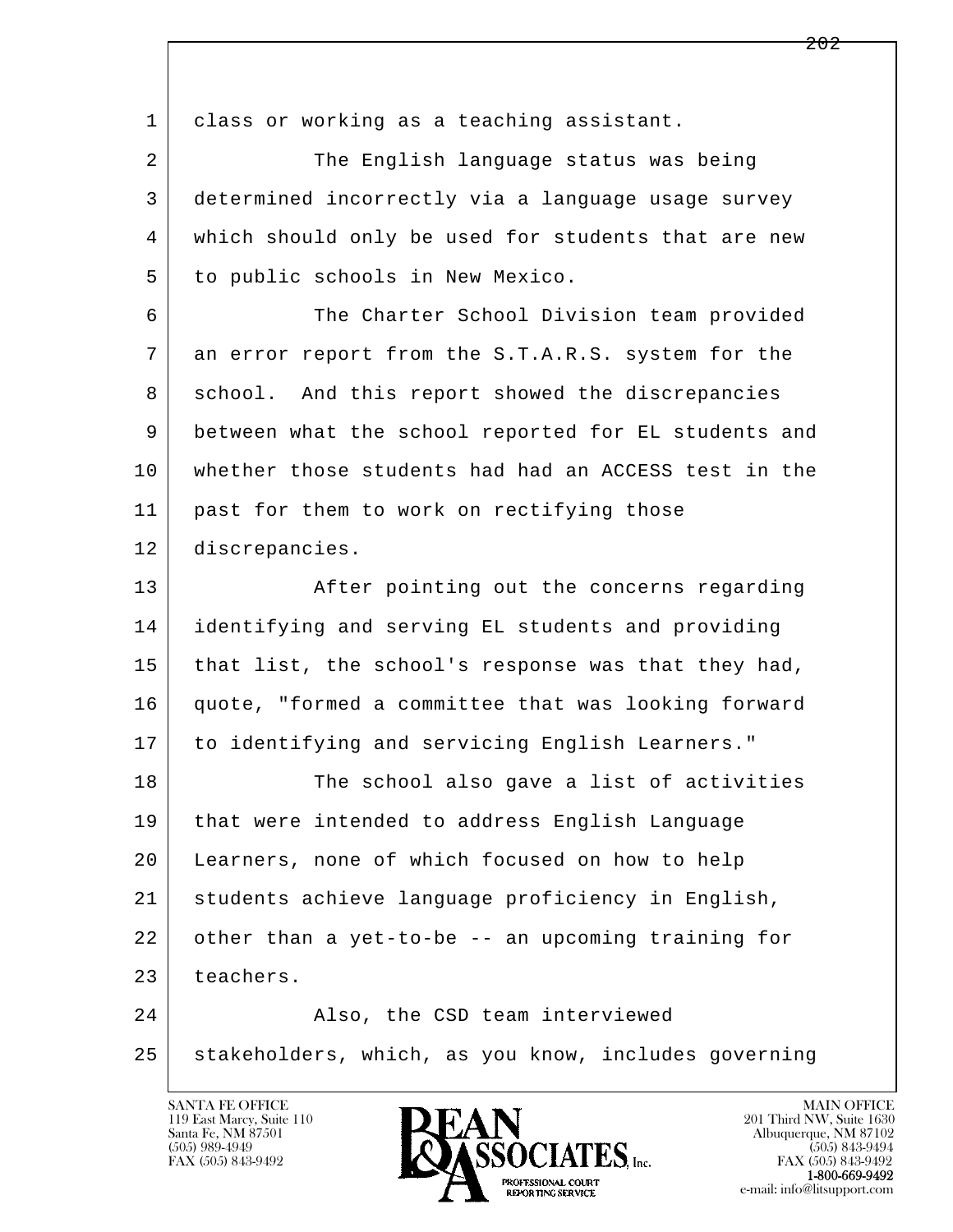l  $\overline{\phantom{a}}$  1 board, parents, students, staff. As part of the 2 renewal process we observed groups of students as 3 many as 15 sitting alone during class period 4 unsupervised. Many parents heard that we were on 5 site and came to speak with us about their concerns. 6 Most of those were related to their children with 7 | special needs. 8 The parents do claim to have addressed 9 their concerns with the head administrator and the 10 governing board without any resolution. I do 11 know -- I am aware that at least one parent has 12 filed a complaint with the Special Education Bureau 13 that is being investigated. So we don't know the 14 results of that. 15 There were background checks missing again 16 this school year, with at least four of the employee 17 | files, including the head administrator. 18 | The Solomon and The financial matters, there were 19 only five audit findings over the last three years. 20 As noted in the letter from Molly Saiz of the PED 21 Accountability Bureau, they did a T&E audit in 22 September, which you got that letter as part of the 23 packet here. 24 And that revealed that seven of the 11 25 staff files were not in compliance, which resulted

119 East Marcy, Suite 110<br>Santa Fe, NM 87501



FAX (505) 843-9492<br>1-800-669-9492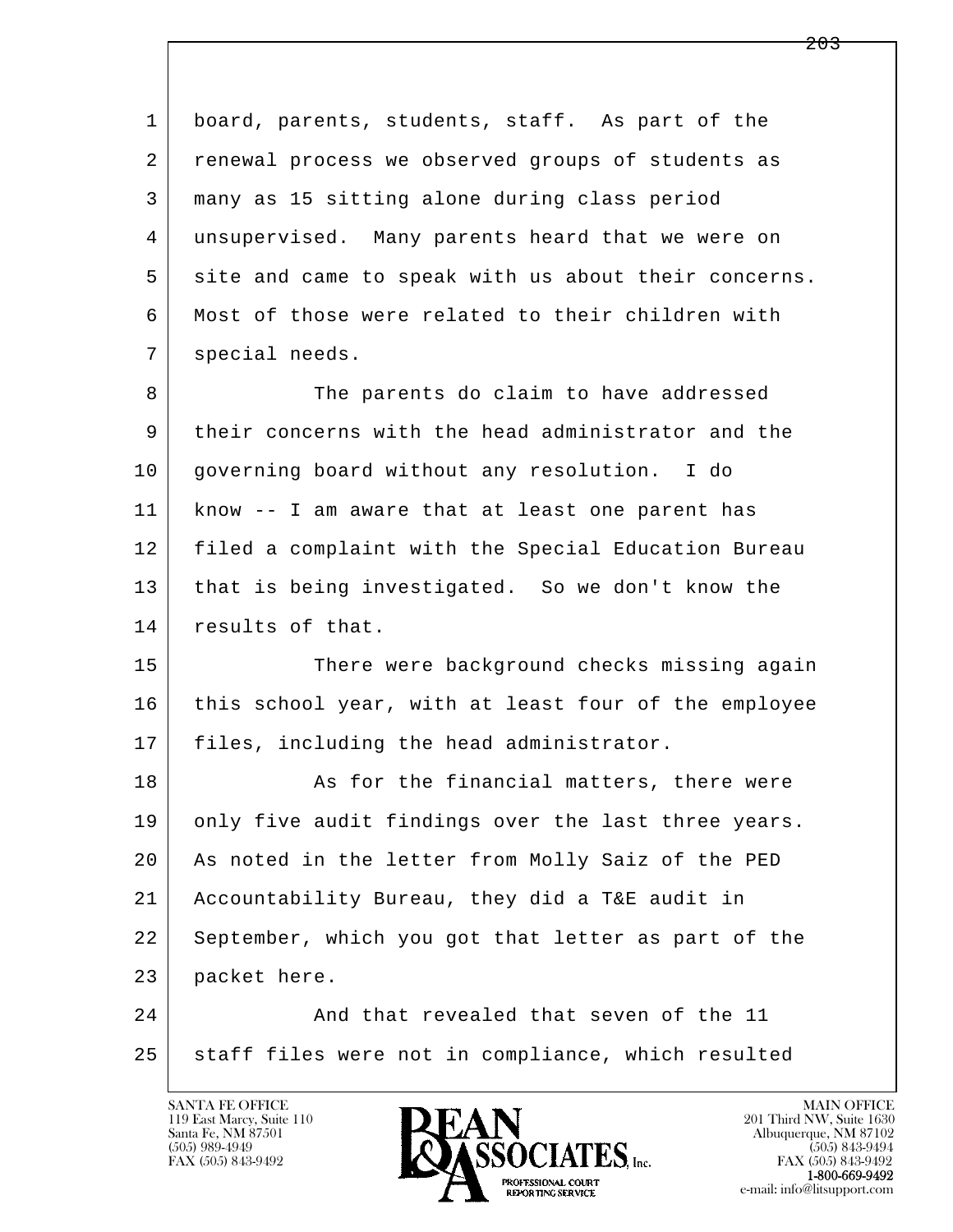| $\mathbf{1}$ | in an investment to the SEG for the school,          |
|--------------|------------------------------------------------------|
| 2            | decreasing by $$42,472.38$ .                         |
| 3            | The school did provide a complete and                |
| 4            | timely application and has provided a copy of the    |
| 5            | E-Occupancy Certificate, which took some challenges  |
| 6            | for them to get, but were able to obtain.            |
| 7            | So for those reasons, and the                        |
| 8            | inconsistency in their performance, the PED          |
| 9            | recommendation is for a five-year renewal, but with  |
| 10           | very strict conditions. And those include, one,      |
| 11           | that they implement a school continuous improvement  |
| 12           | plan that addresses the current standing, the school |
| 13           | improvement, and the improvement of the lowest       |
| 14           | performing students.                                 |
| 15           | Attain an overall rating of Meets<br>2.              |
| 16           | Standard in the organizational framework for each    |
| 17           | year under the contract term.                        |
| 18           | Implement a PEC Corrective Action Plan<br>$3$ .      |
| 19           | in order to address concerns related to the rights   |
| 20           | of students with special needs and the rights of     |
| 21           | English Language Learners, and obtain a rating of    |
| 22           | Meets Standard in these indicators for each year of  |
| 23           | the contract term.                                   |
| 24           | No. 4. Meet all the governing board                  |
| 25           | requirements, including maintaining a five-member    |
|              |                                                      |

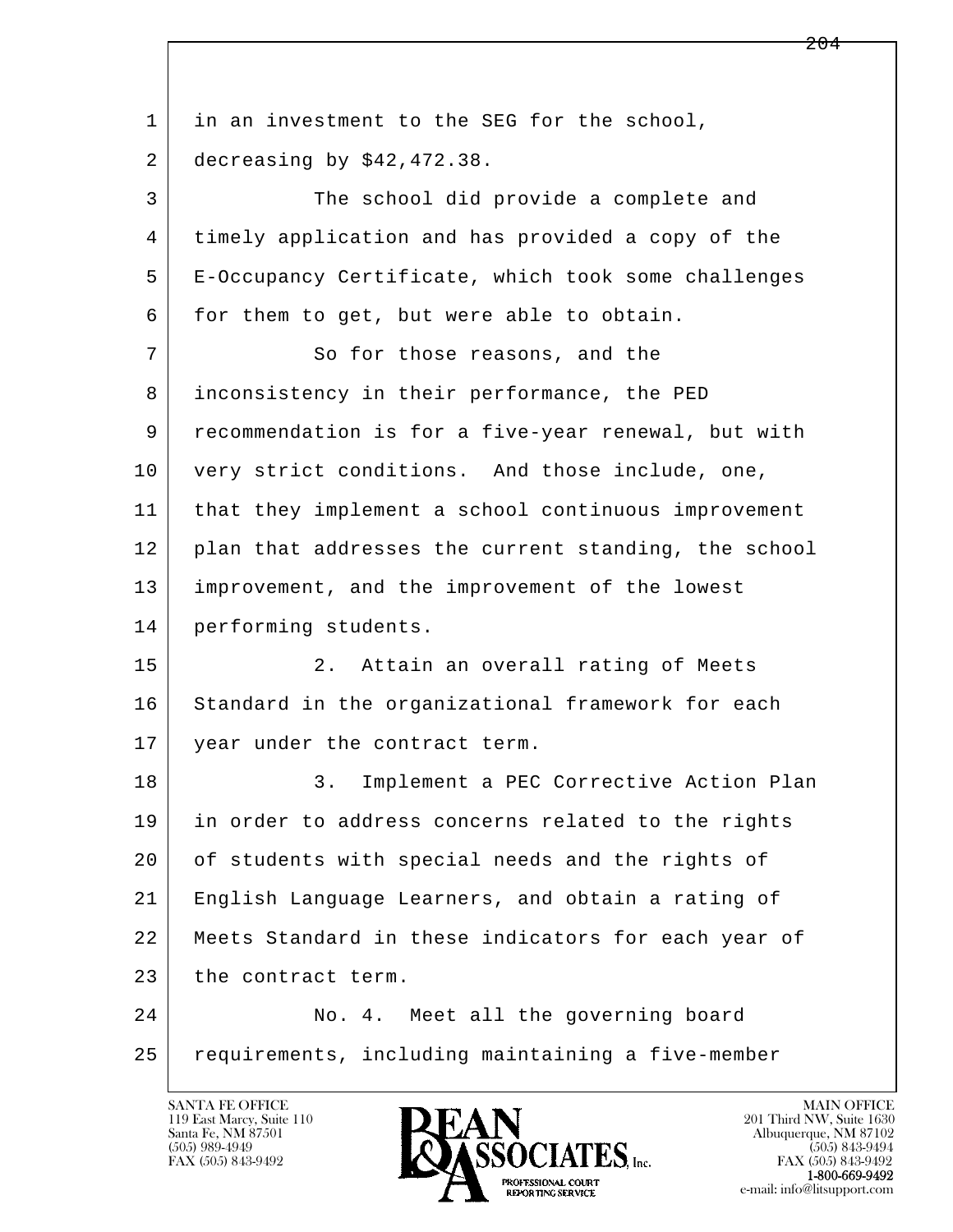l  $\overline{\phantom{a}}$  1 board, and all members completing all mandatory 2 training hours and topics for each year of the 3 contract term. 4 And, 5, Receive an unmodified audit with 5 no material weakness and no significant 6 deficiencies -- scratch "repeat findings" -- during 7 the term of its contract. 8 Thank you. 9 THE CHAIR: Thank you. You're on now. 10 MR. GENE ELLIOTT: Okay. As I said 11 earlier, this is my 15th year with Alma d'Arte. I 12 was one of seven founders of the school. Yes, this 13 past year has been difficult, I think largely 14 resulting from the transition from one administrator 15 to the one who is sitting to my right. 16 And I think the last year, Mr. Hartshorne 17 was -- this is my personal observation -- was not as 18 motivated to do things as he had been in the 19 | previous years. 20 So he retired at the end of June. Within 21 a few days, we had Dr. Schullo on board. And you 22 will hear from her in a minute. 23 I want to remind you that our mission is 24 quite simple and that we're trying to focus on 25 accomplishing that mission, which is to graduate --

119 East Marcy, Suite 110<br>Santa Fe, NM 87501

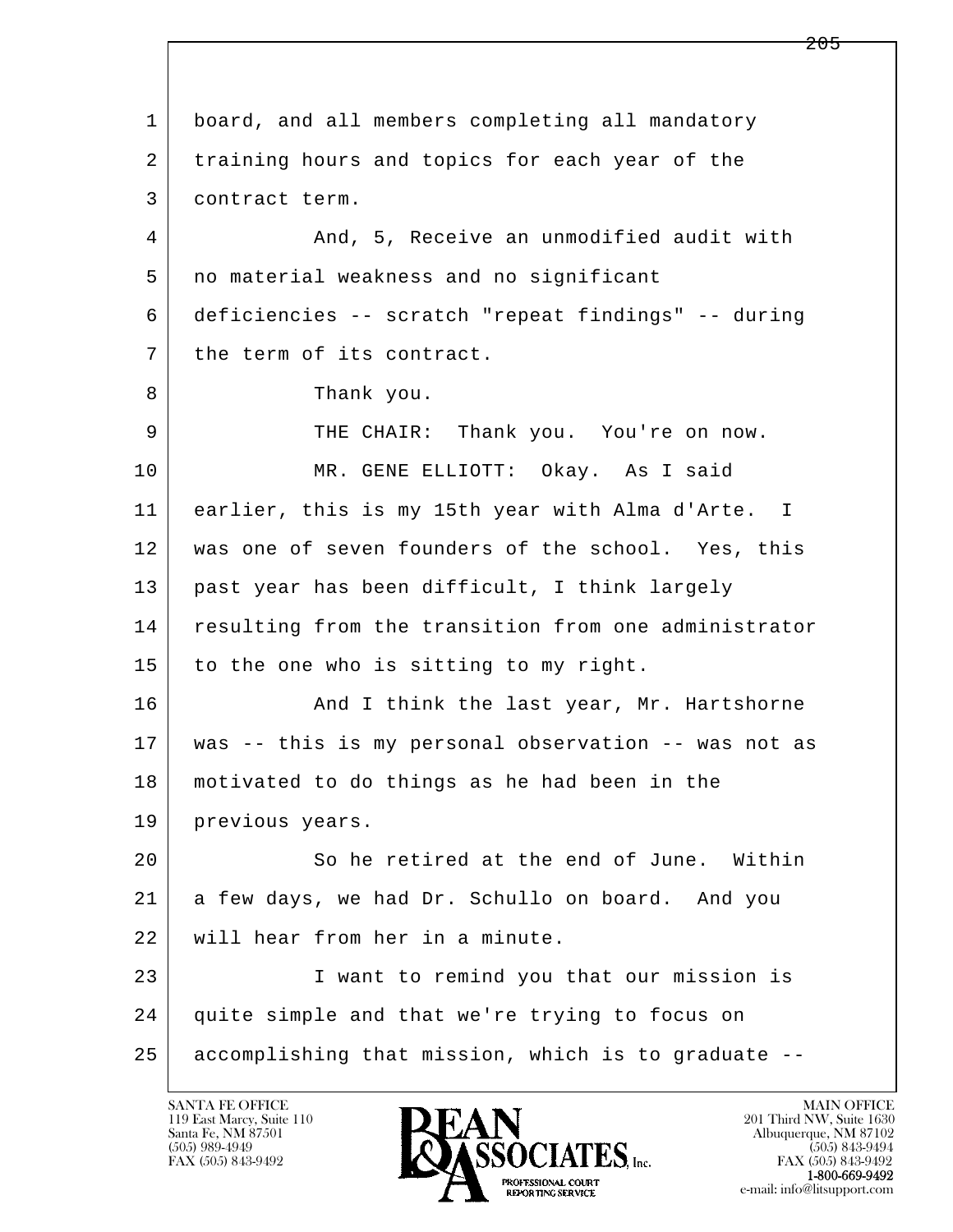l  $\overline{\phantom{a}}$ 1 and I might point out the first time I made that 2 statement in public, the audience, largely made up 3 of parents, applauded those two words, "artist 4 scholars, prepared to succeed." 5 | Tt's very simple, very direct, and very 6 comprehensive, I believe. 7 And so we're working to fulfill that 8 | mission. And, frankly, there are some areas where 9 we do need to make some improvements. And I am 10 absolutely positively convinced that we now have the 11 leadership in the school to do that. 12 I wish to apologize to the Commission for 13 what appeared to be neglectful avoidance of the 14 five-member requirement. We had a gentleman who 15 suffered a stroke and had to leave the commission. 16 And so -- I mean the council. And so we were 17 looking for a replacement. 18 | The Rand, frankly, we don't take that very 19 lightly. We search and search until we find the 20 right person who has competence, skills, and 21 experience, and the time that it takes to devote to 22 | this. And it took us more time than we wanted. 23 I would put our recruiting materials up 24 against anybody's for these positions, because we  $25$  ask them to fill out  $-$  if they're wanting to apply

119 East Marcy, Suite 110<br>Santa Fe, NM 87501



FAX (505) 843-9492<br>**1-800-669-9492**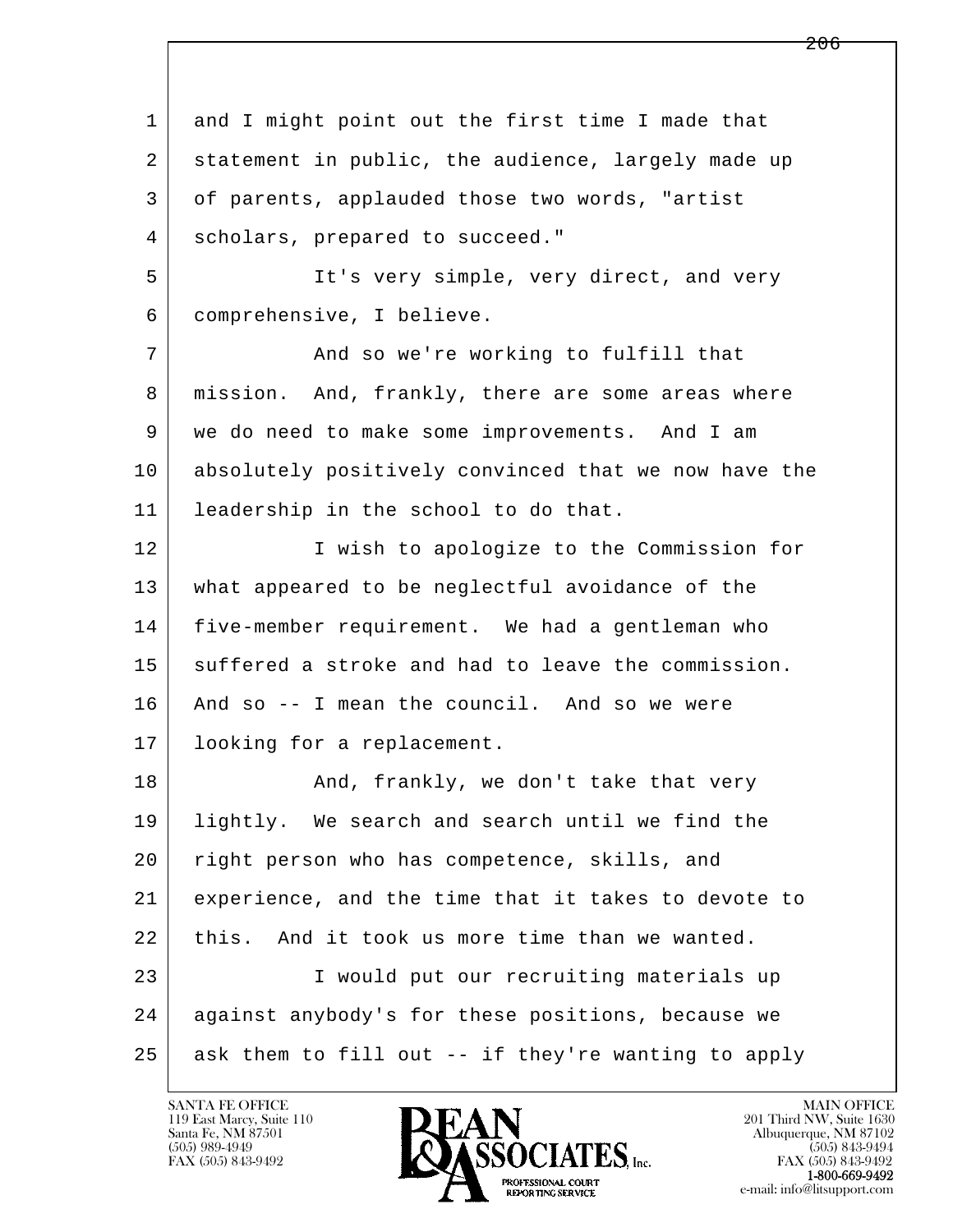l  $\overline{\phantom{a}}$  1 for themselves or somebody nominates them, we ask 2 them to fill out a nomination form that gives 3 reasons why they want to help us, what areas of 4 expertise they have, and are they willing to make 5 the time to serve. 6 And it was difficult for us to find a 7 person of the quality that we wanted. We tried. A 8 number of public and private efforts we made. But 9 we did find Dr. Godfrey Crane, who has been serving 10 in the fifth -- the fifth position ever since we 11 selected him and doing a wonderful job. 12 And I must point out that we are all up to 13 date on our training. We finished that all off this 14 year, and come next time, we'll do it again. 15 One of our single most important 16 accomplishments this year was the selection of this 17 | lady, Dr. Holly Schullo. We were told by 18 Mr. Hartshorne at the end of April that he was going 19 to retire the end of June. And we did a thorough, 20 comprehensive, demographically participative search 21 | to find the right candidate. 22 We came up with three candidates. One 23 withdrew. We had two candidates, and Holly was the 24 one we selected. 25 And in my opinion, she is -- she has come

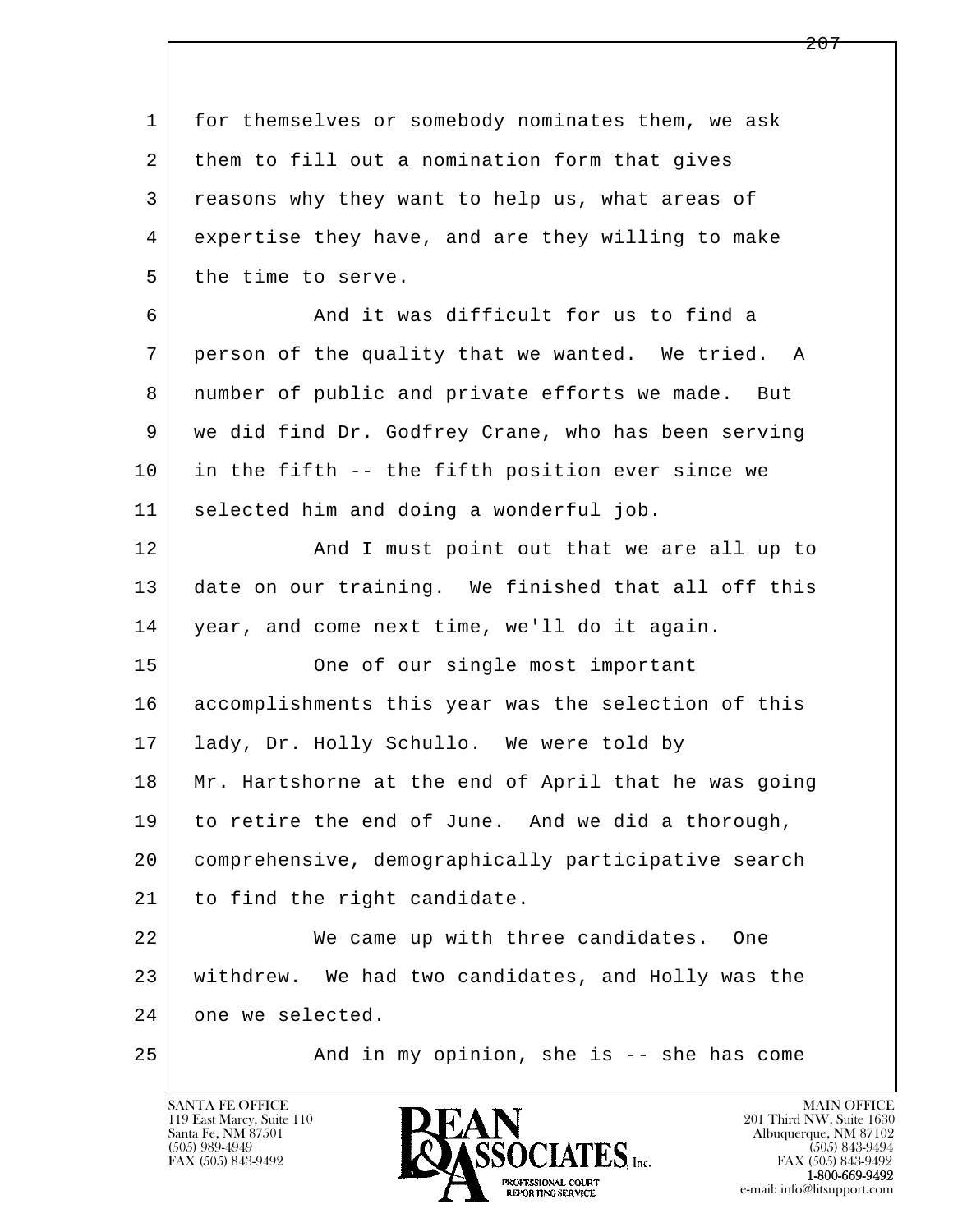| 1  | into a very difficult situation and weathered the    |
|----|------------------------------------------------------|
| 2  | storm extremely well.                                |
| 3  | One of the things that I know -- and I am            |
| 4  | not going to say who scheduled it -- but we did have |
| 5  | the renewal site visit, the annual site visit, and   |
| 6  | the financial -- annual financial audit all on the   |
| 7  | same day. And school was in session at that time.    |
| 8  | And Holly was out of breath by the end of the day.   |
| 9  | You have our renewal documents. And,                 |
| 10 | certainly, we will not hesitate to ask [verbatim]    |
| 11 | any questions that you may have about any part of    |
| 12 | them.                                                |
| 13 | Like every successful organization that              |
| 14 | I've ever been involved in, you have ups and you     |
| 15 | have downs. And you learn from the downs to succeed  |
| 16 | in the ups. And I think that we now have a           |
| 17 | governance council, the faculty, the leadership, and |
| 18 | the support of the parents to continue to do what we |
| 19 | intend to do, and that's produce these graduates.    |
| 20 | We are working daily, monthly, to                    |
| 21 | accomplish what we need to accomplish for the        |
| 22 | school. And I would now turn it over to              |
| 23 | Dr. Schullo, who has some comments and with whom I   |
| 24 | hope you become very well acquainted, because she    |
| 25 | brings to us some talents that we needed and that    |

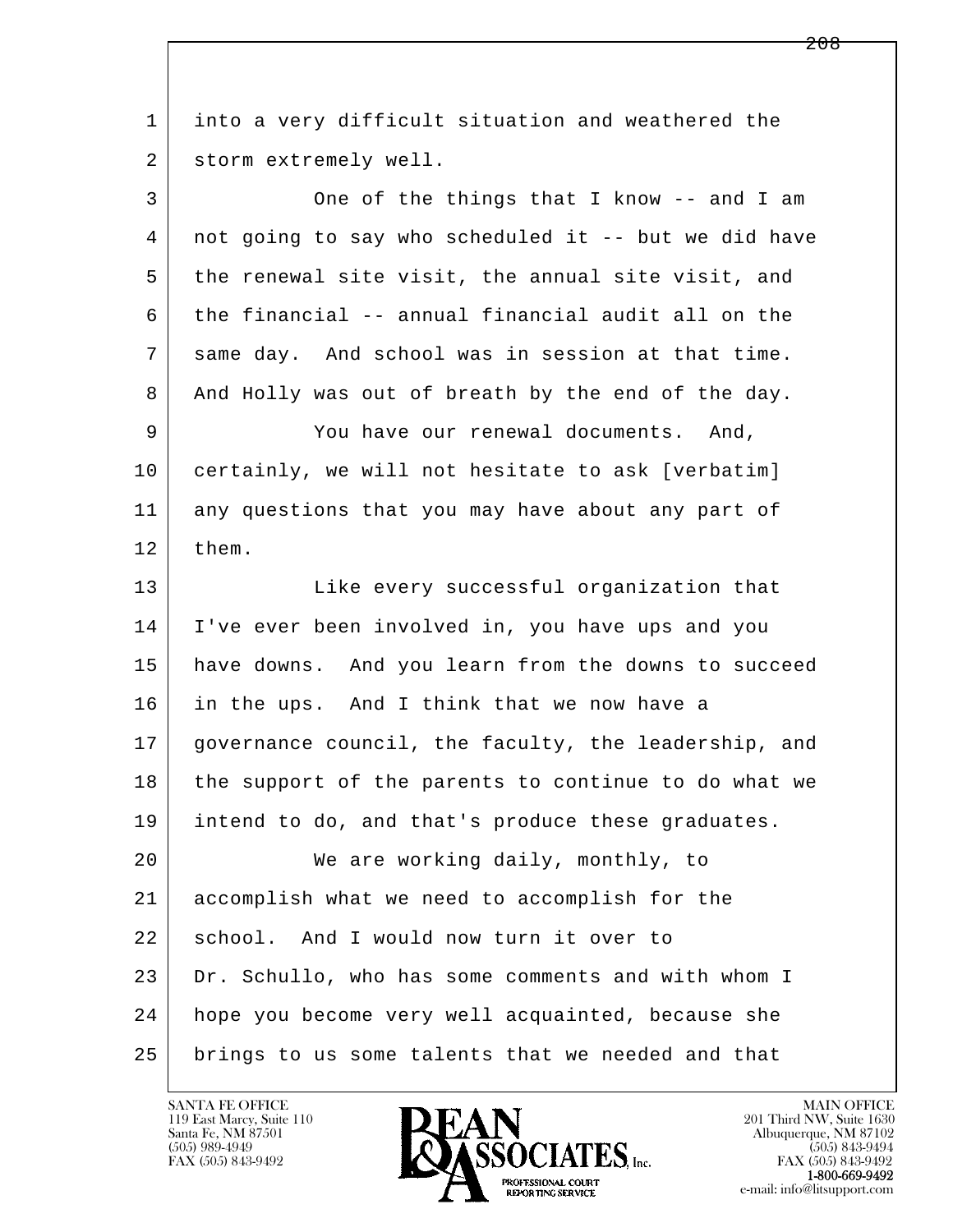1 are being very successfully employed. 2 DR. HOLLY SCHULLO: Thank you. I want to 3 introduce myself. I'm Holly Schullo. And I think 4 that what I found in Alma is my dream job. I do 5 have a doctorate in English and an MFA in creative 6 writing. I'm a poet. I have a bachelor's degree in 7 English. And none of those credentials on top of an 8 MBA from UNM in educational leadership -- I need all 9 of that and more to steer this ship. 10 We have gone through a lot of changes. 11 May 30th, I interviewed with the council and 12 community. My interview with the school, I came 13 down from Farmington. I oriented myself to 14 Las Cruces. I was still in classes at UNM. 15 | The Sand one of the reasons I delayed my 16 license is 'cause I had been working on that school, 17 on our school. And so I, you know, got my 18 background check. We used the wrong ROI number. I 19 had to go back and do it again. 20 So sometimes I have to do things two or 21 three times, and then I get them right, like the

22 | E-Occupancy Certificate.

l  $\overline{\phantom{a}}$ 23 But my interview, May 30th, it lasted all 24 day Friday and then the next morning over breakfast. 25 And, really, visiting the school and getting to know

119 East Marcy, Suite 110<br>Santa Fe, NM 87501

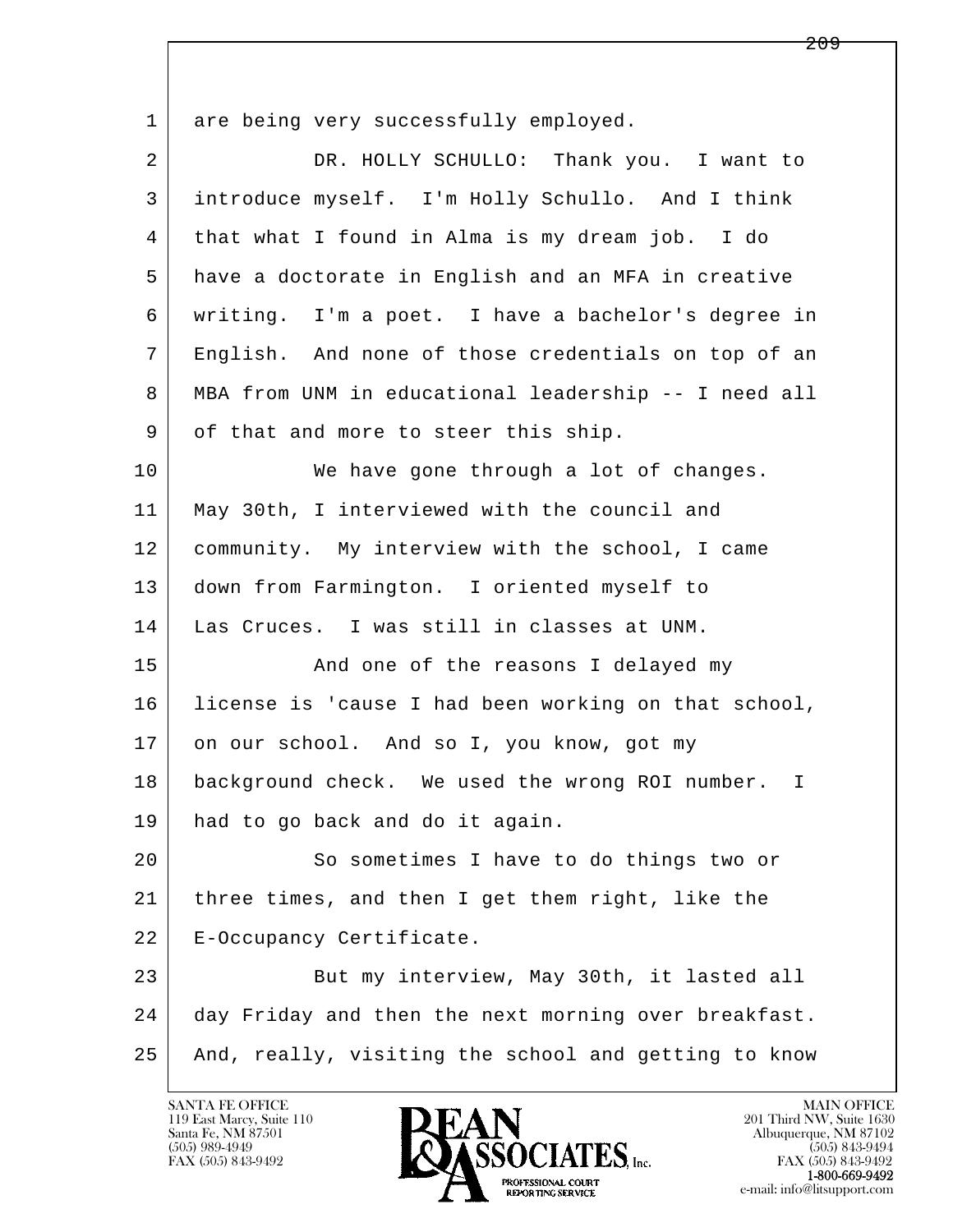l  $\overline{\phantom{a}}$  1 the community, a lot of parents came in and met me. 2 And I wanted to make sure, because, like a marriage, 3 you want to make sure that it sticks. And I was not 4 looking for a job. 5 We weren't groomed at UNM to just take a 6 money job. We were groomed through -- I'm a Woodrow 7 Wilson Fellow. So it is to serve. I owe three 8 years of service through UNM and the Woodrow Wilson 9 Fellowship to, like, pay back my MBA. And I got 10 lucky. I have an amazing governing board. I have 11 faculty that, at first, when I was dipping down 12 through June, I would go to school at UNM and keep 13 on driving to Las Cruces. 14 And I did my SWOT analysis. And I met 15 with faculty on their off-time before they got to 16 the building. I asked about contracts and the 17 budget. And I wanted to know, you know, what I 18 could do to get started on. And everything that I 19 found out, I brought that back to my governing board 20 so that they could make decisions. And from there, 21 we were already running. 22 So the decisions that we -- I made. With 23 the special education department, I did my own 24 internal audit on a Saturday. And I realized that 25 that department needed change. So I made that

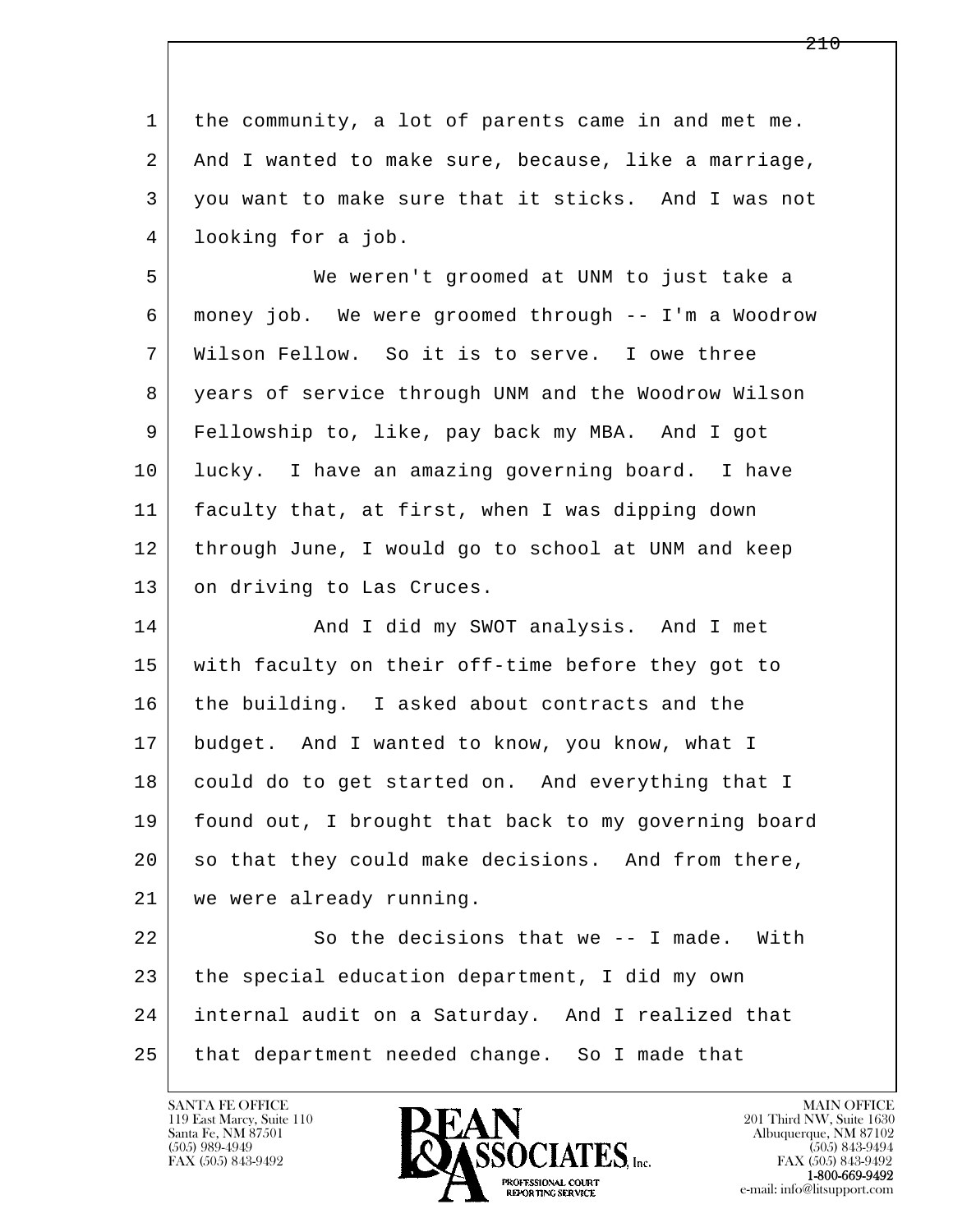l  $\overline{\phantom{a}}$  1 decision to offer yoga for -- some of our students 2 have anxiety. And so I moved a few of them who 3 would benefit. 4 I said, "You can have a teaching assistant 5 job in your area of need, like your math class." 6 | And that's really uninterrupted time being tutored 7 on a planning hour with the teacher who can support 8 our regular education teacher. 9 The yoga helped three students. It's not 10 a -- you know, big offering here. But I connected 11 it to a senior who has an apprenticeship. And she 12 needs 100 hours. So that really helped that student 13 earn 100 hours doing her yoga apprenticeship, as 14 she's also working in a yoga studio in our 15 | community. So it worked for the mission. 16 And, I quess, moving forward, I got an 17 amazing special education teacher who not only 18 worked on the internal audit on that Saturday, but 19 now is moving us forward. 20 I do acknowledge that there is a parent 21 who filed a grievance with the State. And I'm sorry 22 to lose that family. But I want to be clear in my 23 position. I'm not a special education teacher. I 24 do have a gifted endorsement. So I made the 25 decisions that seemed right -- my area of expertise

119 East Marcy, Suite 110<br>Santa Fe, NM 87501



FAX (505) 843-9492<br>**1-800-669-9492**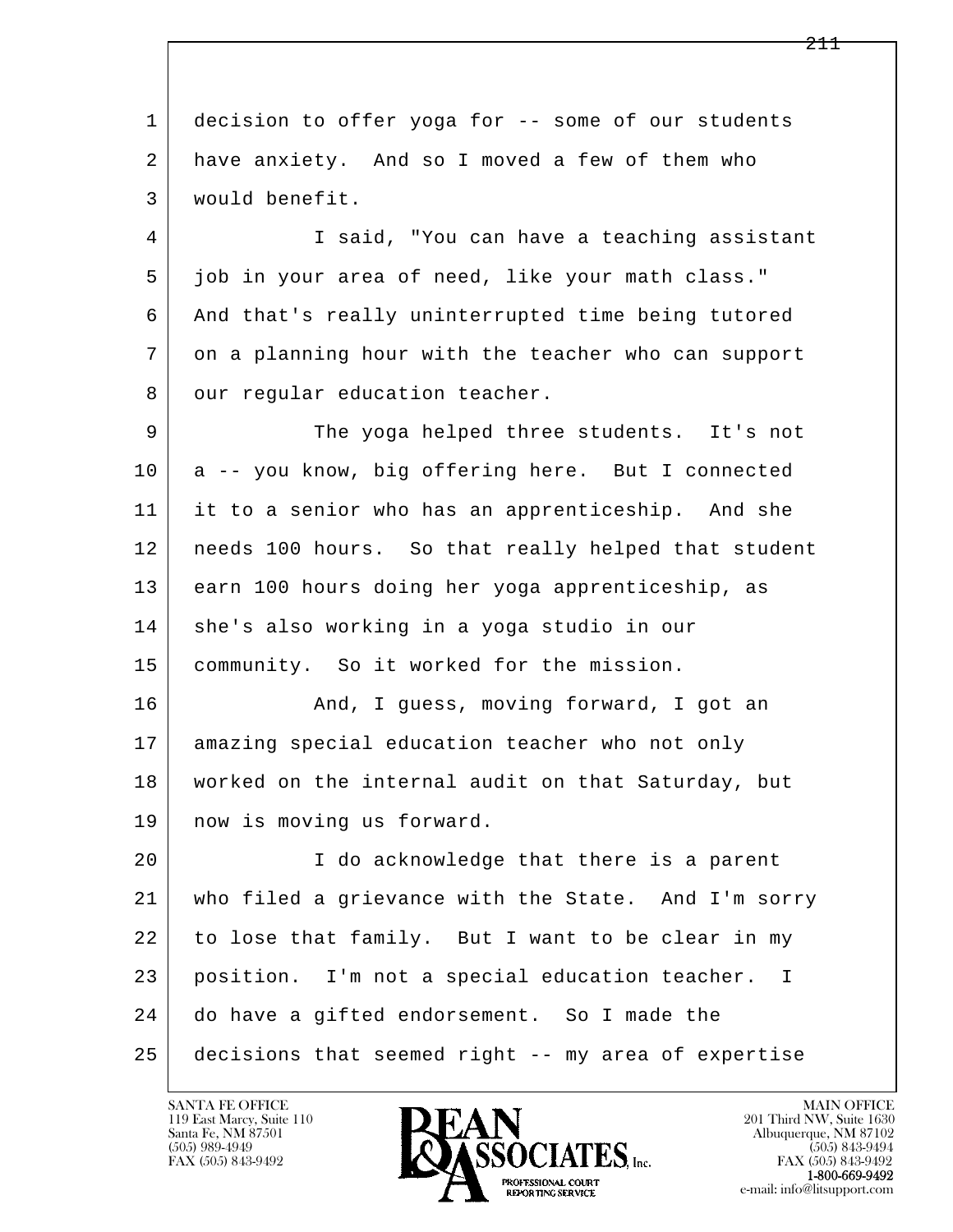l  $\overline{\phantom{a}}$  1 is not special education -- and moved it forward. 2 I am supporting, actually, this student at 3 their -- the school that they arrived at. They 4 would lose all credits if, you know, they left our 5 school and went to another high school. And I'm 6 moving all of that work and the final exams to the 7 counselor over at that school so that student 8 doesn't lose a semester of work. 9 So I think in hindsight, there is a gap, 10 you know, in service. But right now, we're already 11 capturing compliance. So we hired a great special 12 education teacher, and we have turned that 13 department around. 14 EL service is something that when I was 15 doing my practicum at UNM over last spring, I was 16 looking at dual-language immersion programs in 17 New Mexico, because my passion, although I am 18 receptive to Spanish, is bilingualism. It's like 19 our sunshine here. It is a natural resource. 20 So for me, when I actually looked at our 21 school report card and broke it down, first looking 22 at the report card for my practicum, and then, 23 again, luckily, to make changes for our school, I 24 saw that there were no students identified for EL  $25$  services at Alma. And it -- I think we're doing a

119 East Marcy, Suite 110<br>Santa Fe, NM 87501

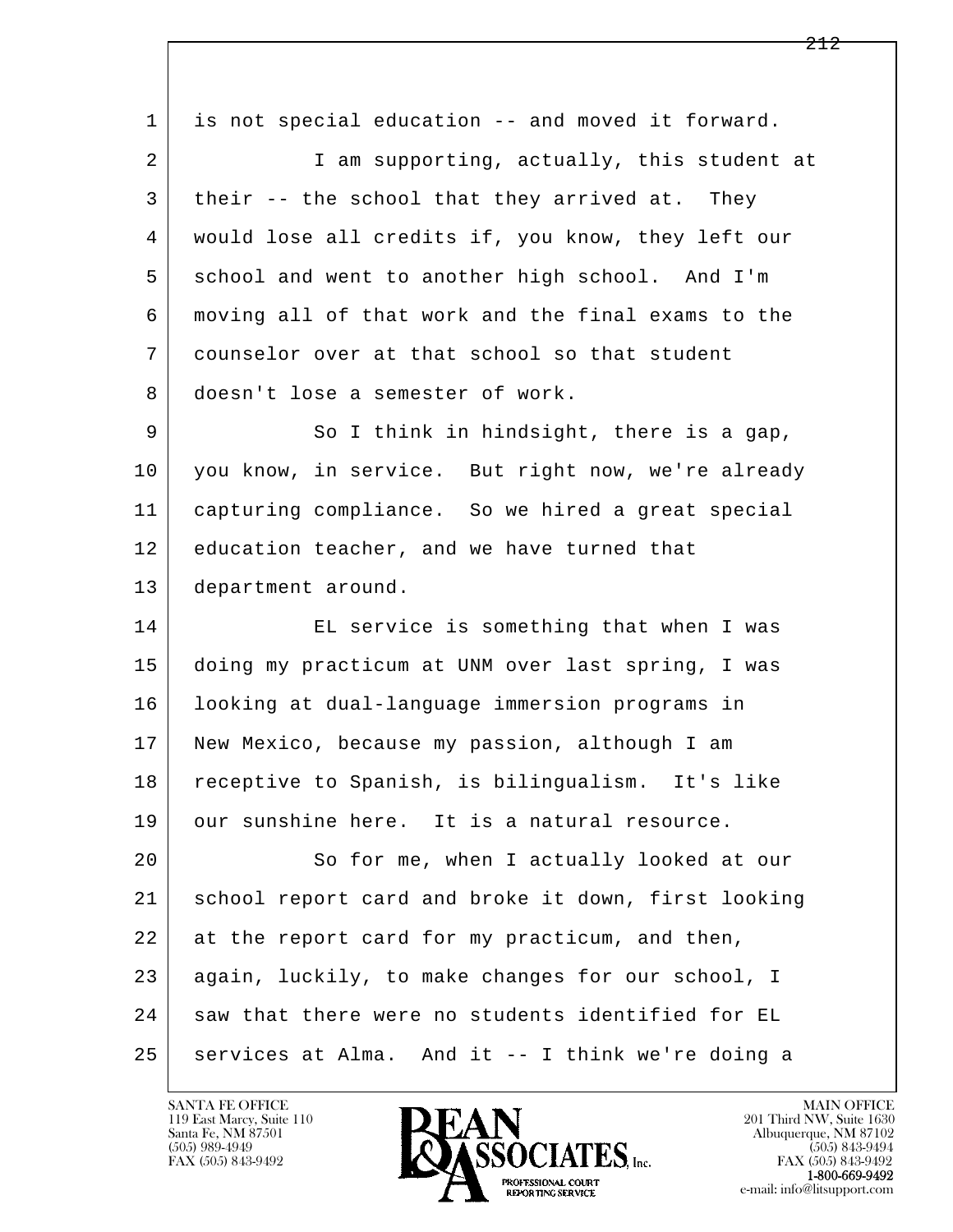l  $\overline{\phantom{a}}$  1 better job now to identify those students. I'm 2 thankful that Commissioner Woerner [verbatim] sent 3 | me some resources to work with. 4 We have a TESOL-endorsed -- two 5 TESOL-endorsed teachers that are going to help 6 facilitate that process. 7 So for me, I'm moving forward on a lot of 8 | things, that although my educational background 9 gives me certain tools, I don't have all the tools. 10 So I'm moving those things forward. 11 | I'm not sure what to say -- I went through 12 this renewal process and a new job and finished up 13 an MBA. I missed my graduation at UNM. And I'm 14 okay with that, because my students decided the 15 Friday night before my graduation ceremony at -- on 16 Saturday, they walked out of the school. 17 | And they protested and made beautiful 18 signs, and they protested the loss of two teachers 19 in the building that we put on administrative leave, 20 one, and another that wasn't on contract. And I was 21 so danged proud of my students. I was. I thought 22 that, of course, is the school that I inherited, and 23 we're moving forward. 24 So they have free voice. And we've really 25 all come together as a community. And I thank you

119 East Marcy, Suite 110<br>Santa Fe, NM 87501

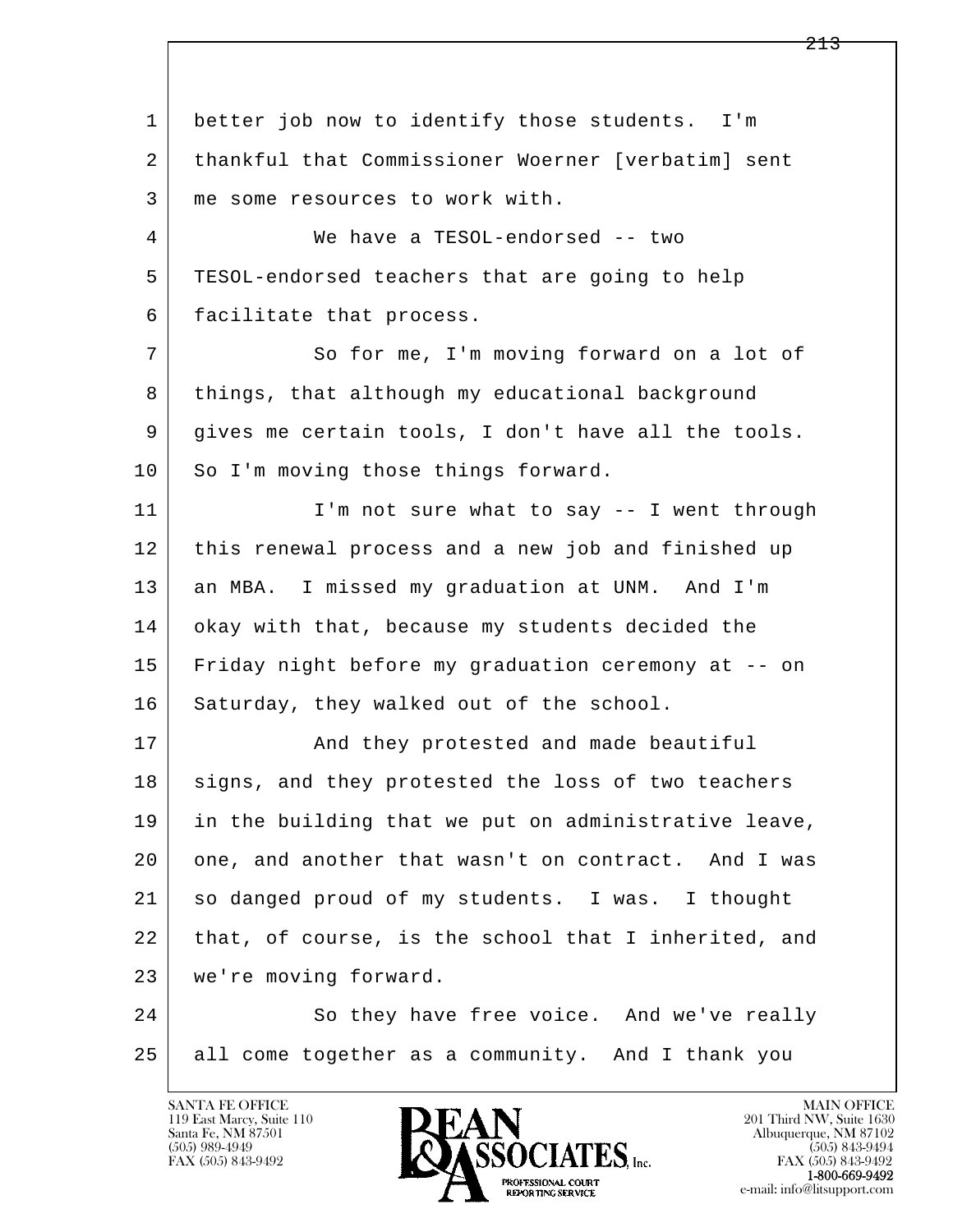l  $\overline{\phantom{a}}$  1 for the opportunity to go through the renewal 2 | process of this school, because it's now my passion. 3 Thank you. 4 MS. FRIEDMAN: They have a minute and  $5 \mid 13$  seconds. 6 FROM THE FLOOR: I'm Katie. I'm the 7 business manager at Alma d'Arte. And I just 8 | transitioned -- I shouldn't say "transitioned." 9 There was no transition. 10 I came into the business manager running 11 in mid-July, and we've been running since. We're 12 doing a lot of work to get good internal controls in 13 place, proper presentation of financials to the 14 | governance council and to Dr. Schullo, transparency, 15 | oversight, approvals, and we've made great progress. 16 We still have more progress to make. But we're 17 doing what we can to get them caught up to where 18 they need to be. 19 THE CHAIR: Thank you. 20 FROM THE FLOOR: Thank you. 21 THE CHAIR: Okay. As I've said to every 22 school, I thank you for all the work you do every 23 day besides this. And I know the -- the somewhat 24 extraordinary circumstances that have unfortunately 25 developed, and the fact that it's difficult when I

119 East Marcy, Suite 110<br>Santa Fe, NM 87501

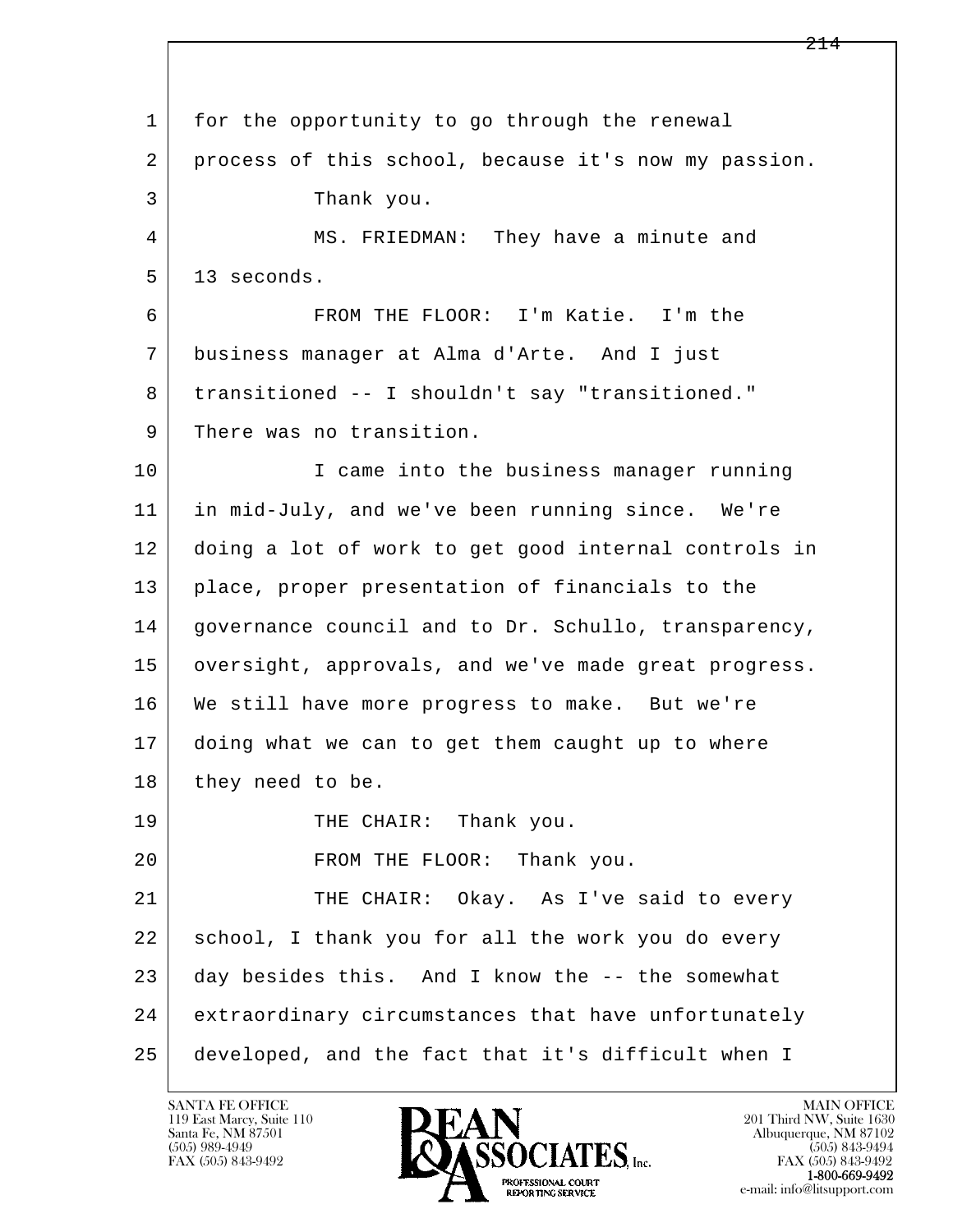l  $\overline{\phantom{a}}$  1 come in at the -- really, sort of at the end of the 2 | renewal process. 3 I've told Commissioners publicly here, 4 because I've had the opportunity to go to governance 5 council meetings, that it's an incredibly engaged 6 group of people that are absolutely committed to 7 this school. But on the other hand, it's perplexing 8 when we look at the -- the performance goals and 9 | they weren't met most of the years. 10 So there's a disconnect there with the 11 | governance council that I see, and this. And where 12 did the conversation go wrong, that these goals 13 were, I'm assuming even discussed? 14 MR. GENE ELLIOTT: I think I can speak to 15 that, if you want me to. 16 THE CHAIR: Okay. Sure. 17 | MR. GENE ELLIOTT: Because it was on my 18 watch, or all of our watches. 19 | I think that one of the things that 20 happened -- and this is a -- this is a trap that 21 governing councils can fall into very easily -- is 22 that we had an administrator that was very strong, 23 very -- very strong in terms of public comment and 24 statement to us that everything was cool, everything 25 was okay.

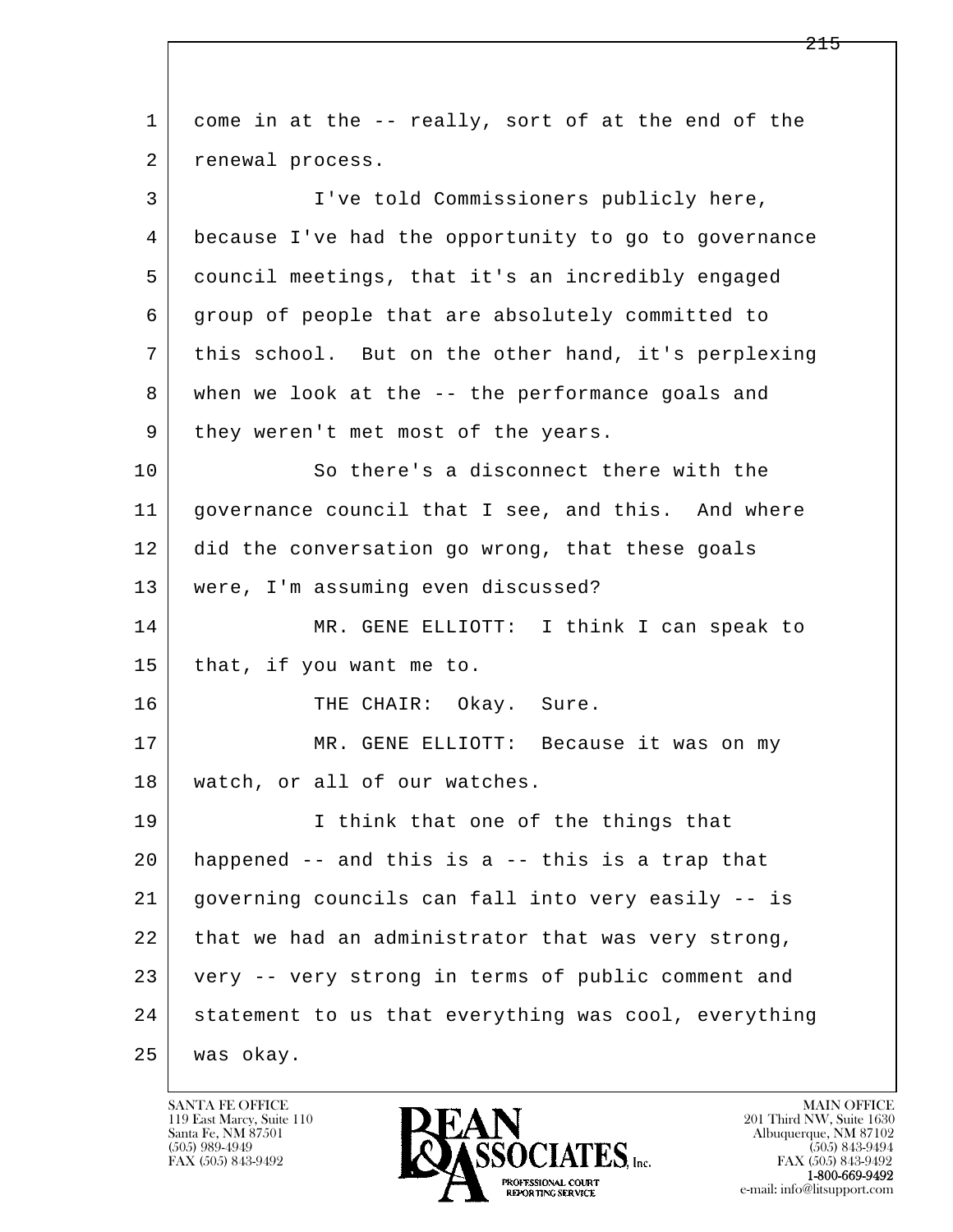| $\mathbf 1$ | And you either believe that person or you            |
|-------------|------------------------------------------------------|
| 2           | don't believe that person. And unfortunately, we     |
| 3           | believed him at times that we shouldn't have.<br>And |
| 4           | that's the answer to your question.                  |
| 5           | THE CHAIR: Okay.                                     |
| 6           | MR. GENE ELLIOTT: One of the -- one of               |
| 7           | the facts that I think impacts this -- and I'm yet   |
| 8           | to understand it completely -- is I know the State   |
| 9           | has their standards and their frameworks. But I      |
| 10          | come from private business, where we take what we    |
| 11          | have, and from that, we create a strategic plan      |
| 12          | that's unique to us.                                 |
| 13          | And we've not really done that. And I                |
| 14          | will -- I will guarantee you that within the year,   |
| 15          | that will be done. And then we will have to come     |
| 16          | back to you with that strategic plan and try to      |
| 17          | match it up with what we are saying in the -- in the |
| 18          | State's documents; because it's been my experience   |
| 19          | that $--$ I'm going to use a $--$ an example.        |
| 20          | Years and years ago, I was an executive of           |
| 21          | the Las Cruces Chamber of Commerce, and I was asked  |
| 22          | to be the business representative at a LESC hearing  |
| 23          | being held around the state and for the one in       |
| 24          | Las Cruces. And the subject was teacher              |
| 25          | preparedness, i.e., what makes a good teacher.       |

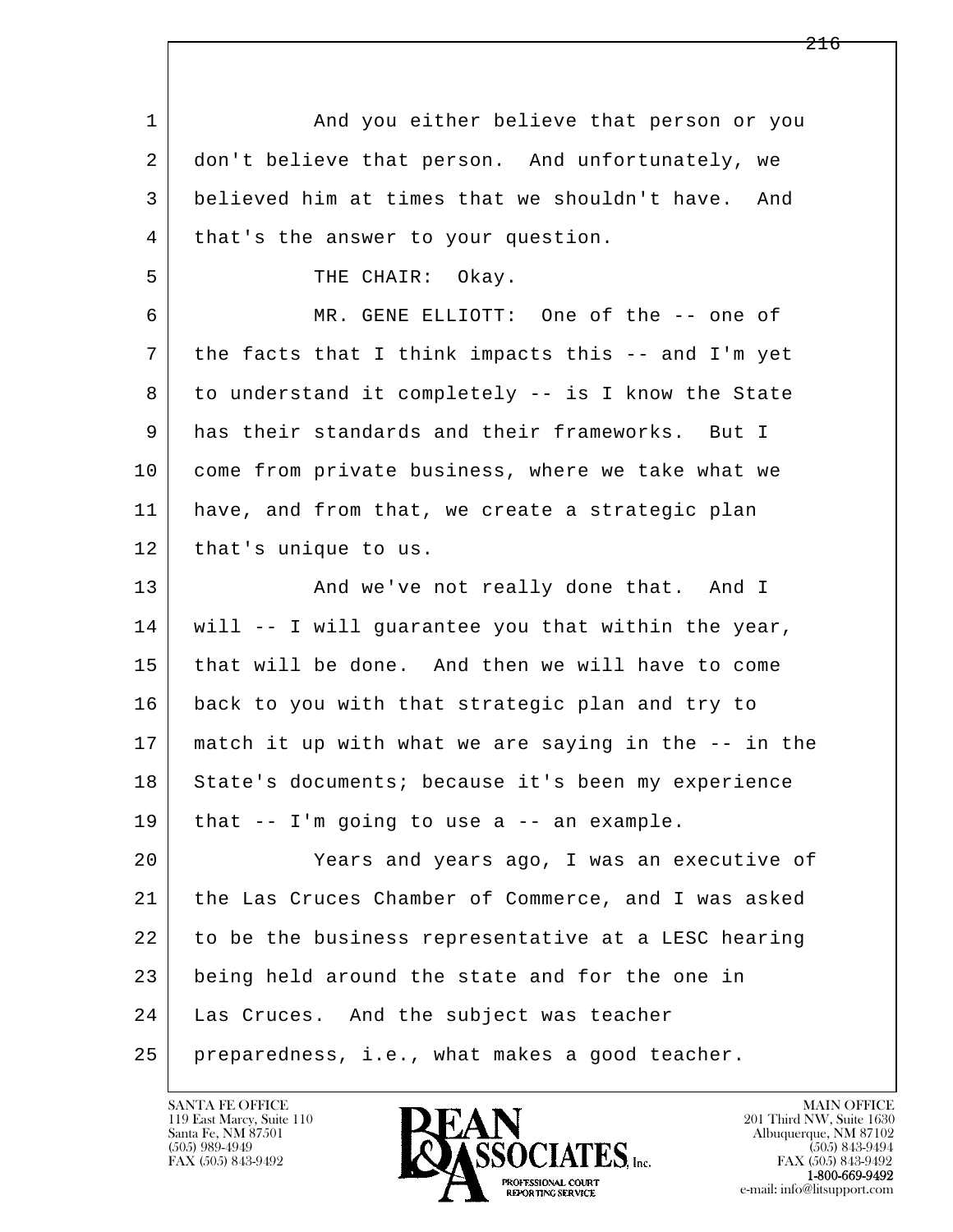l  $\overline{\phantom{a}}$ 1 and the chairman of the LESC was the 2 gentleman that most of you may know, was Senator Tim 3 Jennings from Roswell. And there were all kinds of 4 folk there to speak to this issue. There were 5 deans; there were department heads; there were 6 superintendents; there were principals; there were 7 master teachers. And everybody was making their 8 statement about what makes a good teacher. 9 And I'll never forget this, because it 10 rang so true with me. Tim leaned back in his chair, 11 and he said, "Well, I learned a long time ago 12 there's basically two kinds of people in the world. 13 There's them that can work sheep and them that  $14$  can't." 15 | That's it." And I said to myself, "That's it." 16 If you've got a master teacher as one who 17 can -- pardon the metaphor -- work the sheep, you 18 work sheep or any form of livestock, if you've had 19 that experience, the way you find them, and you do 20 what they want to do to get them to do what you want  $21$  to do. 22 And so I've always used that as an 23 example, because he was right on. I said, "That's 24 good teaching. That's good education. That's good 25 public relations. That's good marketing. That's

119 East Marcy, Suite 110<br>Santa Fe, NM 87501



FAX (505) 843-9492<br>**1-800-669-9492**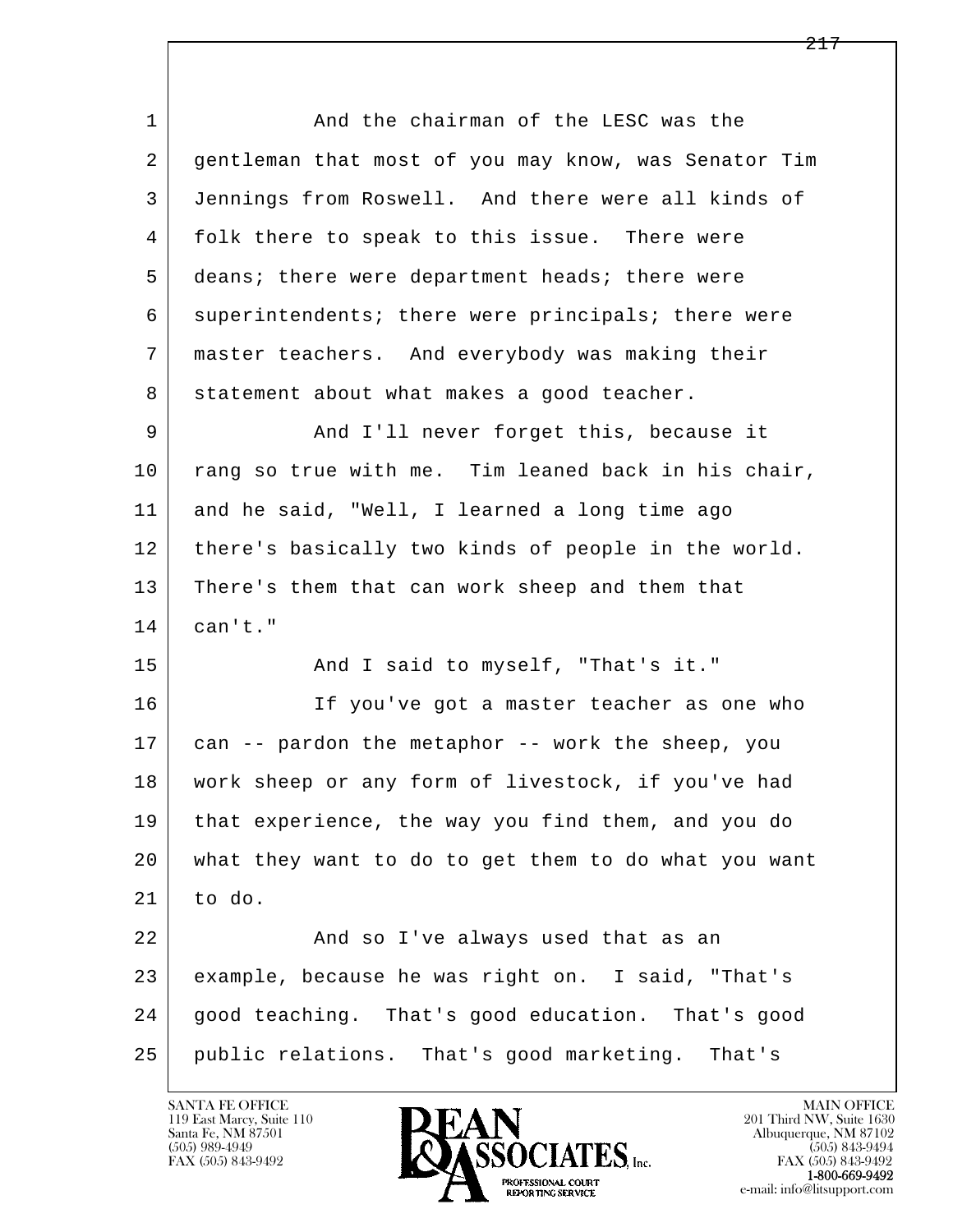l  $\overline{\phantom{a}}$  1 good human relations. If we think about the sheep, 2 the people out there that we're dealing with and do 3 it to get them to go where we want them to go, it's 4 a lot easier." 5 And so that's what we've got to do with 6 our strategic plan. We have unique students. We 7 are changing a bit our emphasis to go back to our 8 | roots, and Holly is a big part of that, of going 9 after the artist-scholar. And we came up with those 10 specific words out of surveying students, faculty, 11 parents, and everybody, and we developed a word 12 cloud, and out of that, the dominant word was 13 | "success." 14 The students, everybody said, "We want to 15 | succeed." 16 And so that's how we came up with those 17 six or seven words. We want them to be scholars, we 18 want them to be artists, and we want them to 19 succeed. That's it. 20 Now, the how and the why and the when is 21 yet up for debate. But that's what we want to do. 22 And our graduation rate has been extremely high. 23 And our students have gone out. And one of our 24 council member's daughters are now working in the 25 movies in California and extremely successful. And

119 East Marcy, Suite 110<br>Santa Fe, NM 87501



FAX (505) 843-9492<br>1-800-669-9492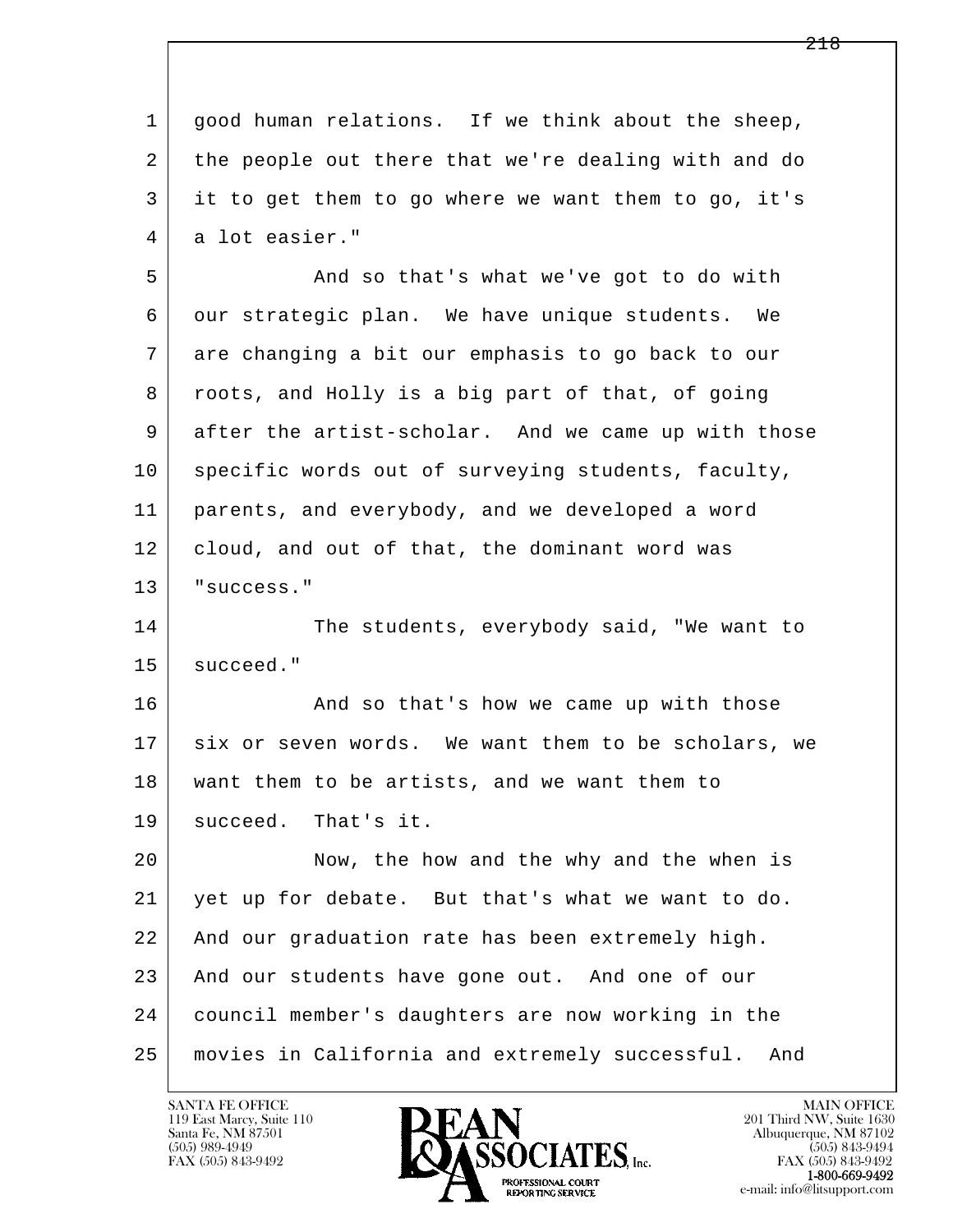1 they both graduated from Alma.

| 2  | One of the things that I am encouraging,            |
|----|-----------------------------------------------------|
| 3  | and we have good buy-in from Holly, is we create a  |
| 4  | formal alumni relations program. No school does     |
| 5  | that. Very few schools, if any, does that to find   |
| 6  | out five years from now, ten years from now, what   |
| 7  | the graduates are doing and how they got there and  |
| 8  | feed that information back into the system.         |
| 9  | And I can say that with authority, because          |
| 10 | the first job in my career was Director of Alumni   |
| 11 | Relations at New Mexico State University. And       |
| 12 | that's what really is going to change our school is |
| 13 | how effectively and how well-prepared our students  |
| 14 | are to succeed out in the world.                    |
| 15 | THE CHAIR: Okay. So I think I just need             |
| 16 | a point of clarity. The mission statement that      |
| 17 | you're referring to is the mission statement that   |
| 18 | was originally -- see, that's --                    |
| 19 | MR. GENE ELLIOTT: No.<br>We came                    |
| 20 | THE CHAIR: See, that's where I've got --            |
| 21 | I was afraid that was going to be the answer.       |
| 22 | Because you can't change your mission statement.    |
| 23 | MR. GENE ELLIOTT: We came to the PEC                |
| 24 | five, six years ago, whenever we changed it. And    |
| 25 | we -- and we got permission to change the mission   |

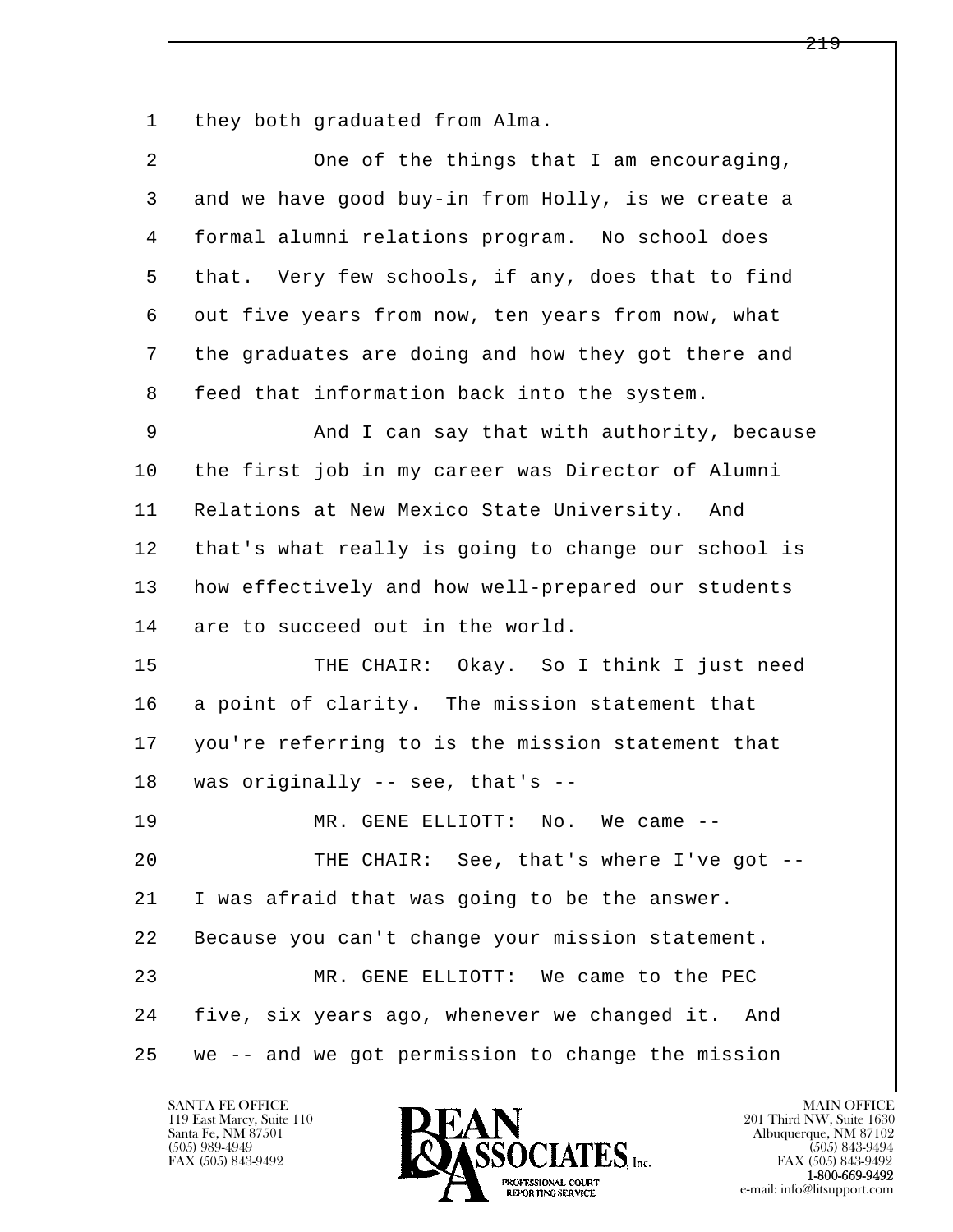l  $\overline{\phantom{a}}$ 1 statement. 2 THE CHAIR: Okay. All right. So that's 3 what I was really asking. So that you haven't just 4 recently changed it to that. 5 MR. GENE ELLIOTT: No, no. We've been 6 following this for five, six years. I don't even 7 remember exactly the timetable that we changed; but 8 we changed it, and we did that formally with this 9 group. 10 THE CHAIR: I saw that amendment request. 11 I just wanted to make sure that there wasn't an 12 additional change that you're making that we were 13 unaware. 14 MR. GENE ELLIOTT: No. Too valuable. 15 COMMISSIONER TOULOUSE: Madam Chair, a 16 point. Amy Biehl High School in Albuquerque follows 17 | their graduates. 18 MR. GENE ELLIOTT: Yeah, okay. That's one 19 of the few schools that -- 20 COMMISSIONER TOULOUSE: I'm just going to 21 say, I'm giving you -- 22 MR. GENE ELLIOTT: And I'll tell you. I 23 bet they feed that back into their program, that 24 information that -- 25 COMMISSIONER TOULOUSE: And they're very

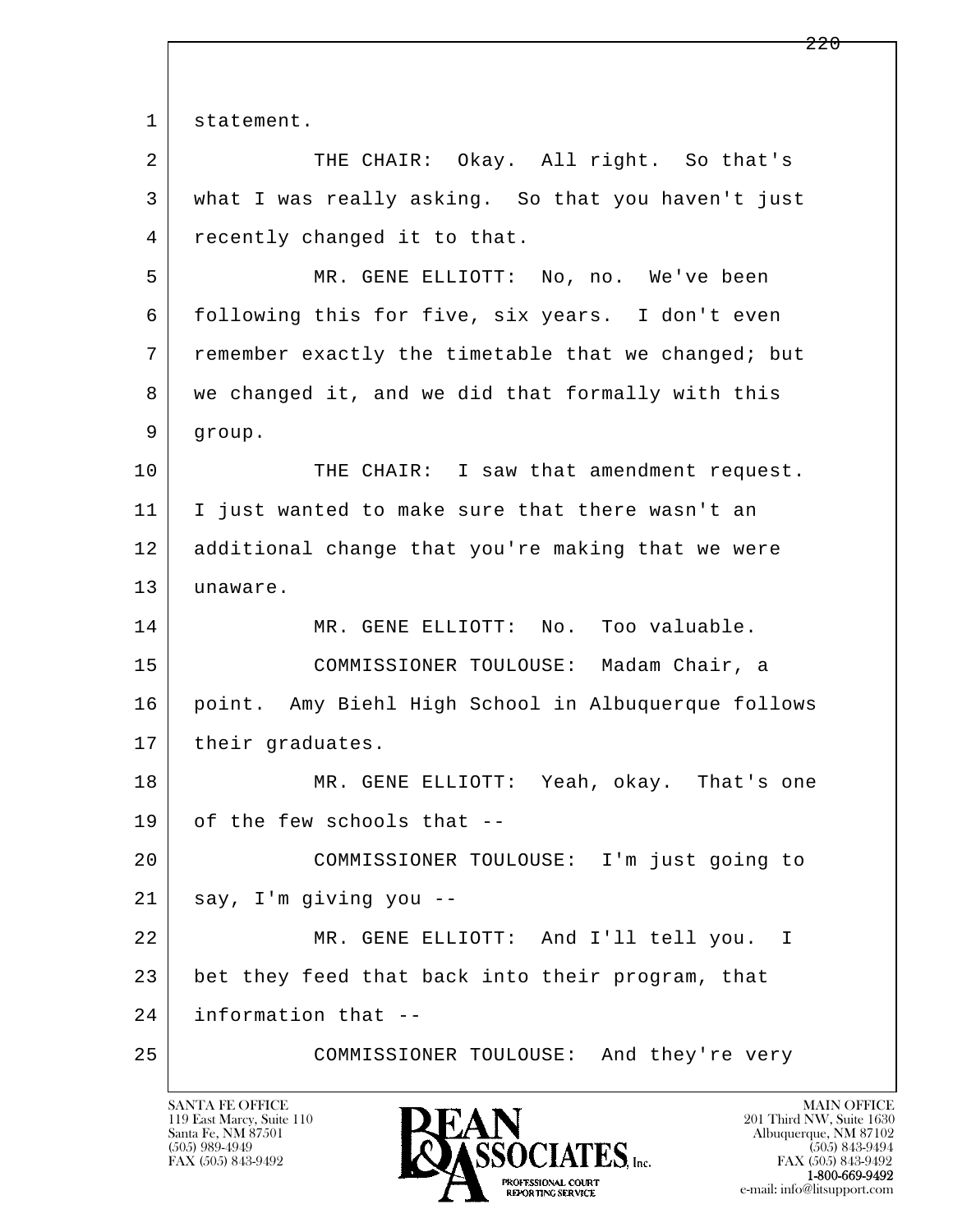l  $\overline{\phantom{a}}$  1 much the experiential school that goes out and works 2 in the community. So they want the feedback from 3 all that. So if you need some help, they might be 4 able to put you in the right direction. I'm sure 5 there are others that do; but that's the one I know 6 does it. 7 THE CHAIR: It is -- we have seen, it's 8 challenging. Because we've had some schools that 9 wanted to make that a mission goal. But for them to 10 be able to truly succeed at it, it's difficult to 11 find a model that they know they can use so that we 12 know that they can be successful and not setting 13 | themselves up to not be able to meet that goal. 14 So it is -- because to some degree, it's 15 voluntary on the folks that have departed. And 16 that's tough to rely on their willingness to --17 | MR. GENE ELLIOTT: I don't know of any 18 college or university, for example, that has an 19 answer to that; because you just have to work very 20 hard at it. 21 THE CHAIR: Yeah. And when you're looking 22 at a smaller school, less staff, it becomes even 23 more -- 24 MR. GENE ELLIOTT: When you don't have the 25 staff to do it, you either have to have volunteers

119 East Marcy, Suite 110<br>Santa Fe, NM 87501

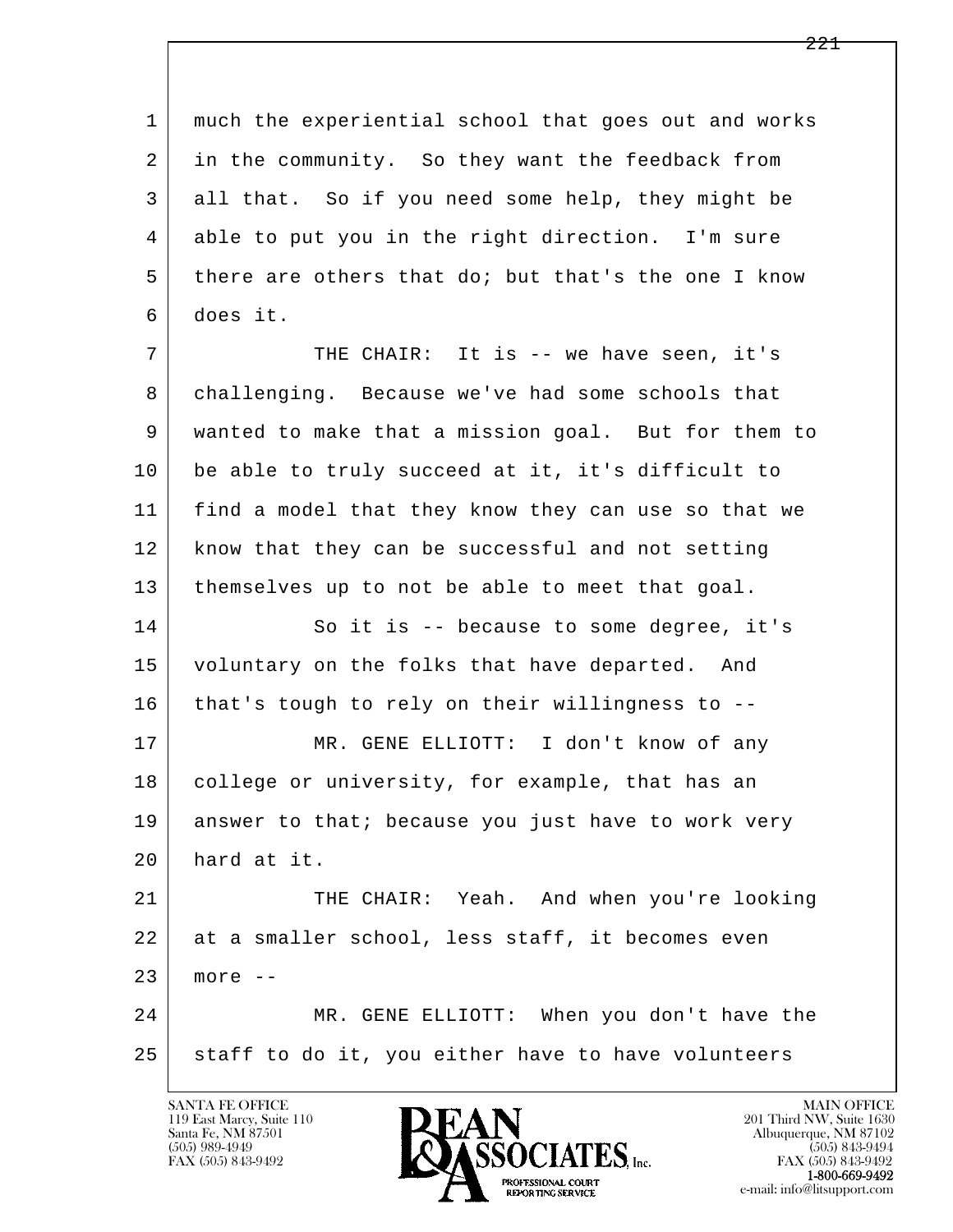l  $\overline{\phantom{a}}$  1 to do it, or you don't do it. And I think it's such 2 a crucial part of what we should be doing, that 3 somehow, we're going to figure out how to do it. 4 And I hope I can report to you in a year or so that 5 we've really done it, set it up. 6 THE CHAIR: Right. Could you just talk to 7 me a little bit about the interview process for 8 students coming into the school? 9 MR. GENE ELLIOTT: I'll let Holly do that. 10 DR. HOLLY SCHULLO: So I guess I'm 11 understanding, you know, more -- I ended in charter 12 schools. I wasn't sure what even charter schools 13 | were about. But coming out of UNM, a lot of my 14 cohort works in a charter school. And I -- you 15 know, I didn't know where I would go after to serve, 16 Woodrow Wilson Fellow. But I had to read about 17 charter schools. 18 So I actually interviewed for a position 19 and had to learn about charter schools. And from 20 there, I started actually looking at working in a 21 charter school. It wasn't something -- 22 THE CHAIR: Okay. 23 DR. HOLLY SCHULLO: -- I was groomed more 24 | traditionally. 25 | THE CHAIR: I'm not trying to be rude.

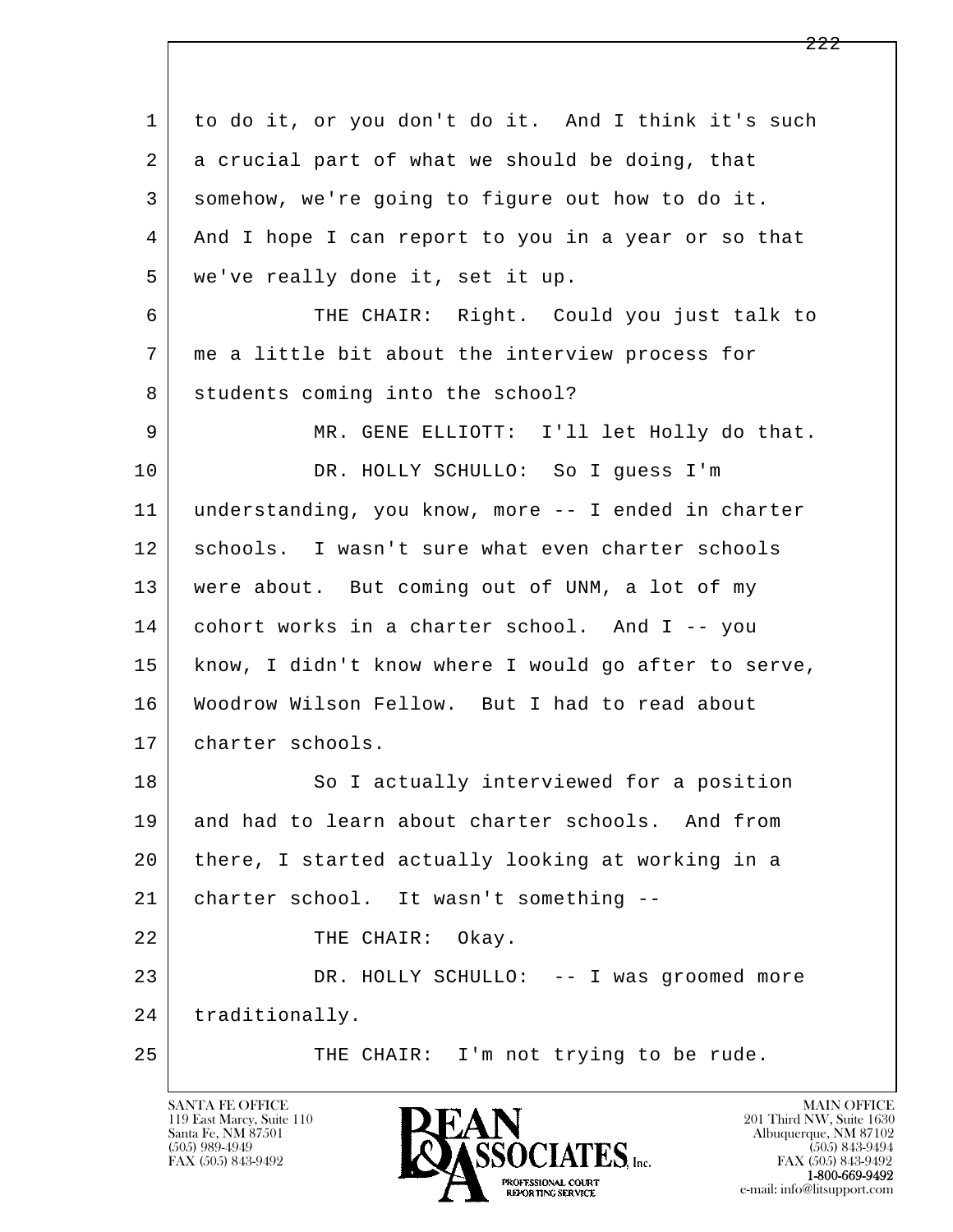| 1  | But I'm not referring to your interview froze.       |
|----|------------------------------------------------------|
| 2  | DR. HOLLY SCHULLO: Our application                   |
| 3  | process at school. As I understand it, we have an    |
| 4  | application process. Really, it's registration.      |
| 5  | You come in and you register. We have a checklist.   |
| 6  | I have revised it a little bit.                      |
| 7  | One of the mission-specific is we graduate           |
| 8  | artist-scholars. So I want to interview every        |
| 9  | student and talk with them and make sure that we're  |
| 10 | a fit, because one of the things I noticed,          |
| 11 | researching Alma, in 2014-'13, we were a "B" school, |
| 12 | and that's because we were serving the mission. We   |
| 13 | were serving our demographic, artist-scholars, and   |
| 14 | students that desired a smaller school of choice     |
| 15 | like ours, arts integration.                         |
| 16 | So our application process, I actually               |
| 17 | note that it's modeled on J. Paul Taylor's, similar  |
| 18 | checklist of things that students bring in,          |
| 19 | families. And we just register the student.          |
| 20 | Hopefully, it's a good match for the student and the |
| 21 | family. And it's a choice. For arts integration.     |
| 22 | Thank you.                                           |
| 23 | MR. GENE ELLIOTT: Madam Chairwoman, we               |
| 24 | really -- you know, in my mind, we run a risky       |
| 25 | course here trying to discriminate against who we    |

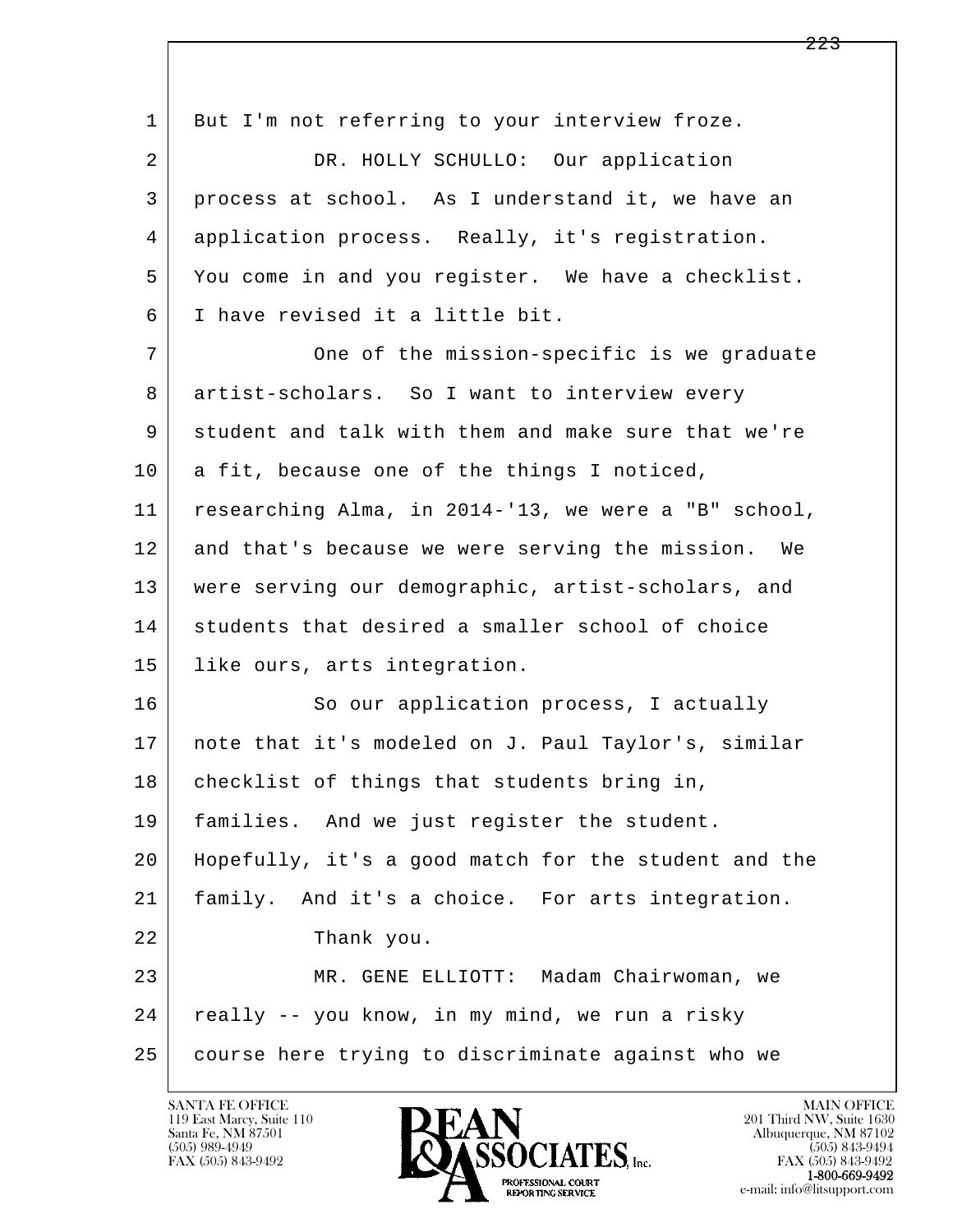| 1  | will accept and not accept if we are required to     |
|----|------------------------------------------------------|
| 2  | accept everyone, everyone who applies.               |
| 3  | And since we've never met -- we've never             |
| 4  | risen to the level of requiring a lottery, we simply |
| 5  | accept them. And Holly has started really            |
| 6  | explaining what we ideally do at the school so that  |
| 7  | the parent and the student can, at that point, make  |
| 8  | a decision whether or not the school is a good fit   |
| 9  | for the student.                                     |
| 10 | THE CHAIR: And you understand our                    |
| 11 | perplexing problem, that because it is a public      |
| 12 | school, we need to make sure that, through that      |
| 13 | process, there's not a discouragement.               |
| 14 | DR. HOLLY SCHULLO: Oh, my gosh, no.                  |
| 15 | THE CHAIR: Because that's -- we're                   |
| 16 | dealing with a multitude of schools. So -- the       |
| 17 | appearances of it, right. Because we have to have    |
| 18 | conversations with many schools about, "You can't do |
| 19 | that, because we are a public school, and everyone   |
| 20 | does, in fact, have to be admitted, that arts        |
| 21 | integration doesn't mean you have to be an artist."  |
| 22 | DR. HOLLY SCHULLO: So that is exactly                |
| 23 | what I tell people who walk through the door.<br>One |
| 24 | of my most recent successes is a student who had     |
| 25 | been incarcerated in juvenile detention for the last |

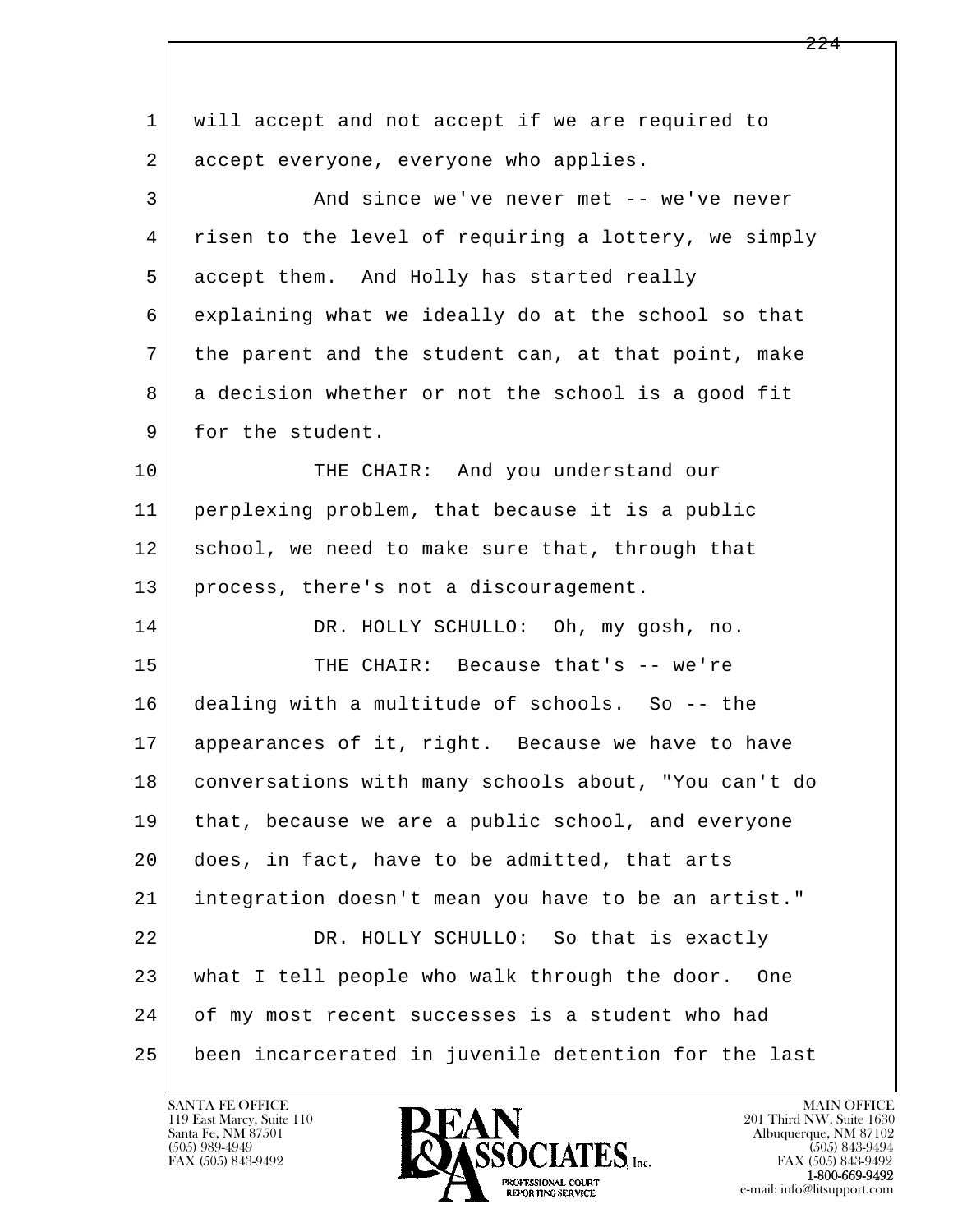l  $\overline{\phantom{a}}$  1 two years. And he is an amazing student this year. 2 And he's becoming -- I don't want to identify any of 3 our students here. But seven out of eight of our 4 students who tried out for All State Guitar made it, 5 seven out of eight. 6 One of our successes there had never 7 played guitar three years ago; so he wasn't an 8 artist when he walked in the door. But he is a 9 dual-enrolled scholar. And that's what we're 10 cultivating. That's what I understand I'm 11 cultivating. 12 I haven't said no to any student who's 13 walked through our door. But I have put in place I 14 want them to walk around with one of our students 15 and take a tour of our school and see us in action. 16 I'll buy lunch, have them have lunch with us. 17 | The Rand I talk to the parents at length, and 18 | we make sure that it's a good fit for them; 19 though -- because they are choosing. I want them to 20 know exactly who we are and what we want to 21 accomplish. 22 One of my struggles -- and I'm working on 23 this -- is we don't have a credit recovery. So I 24 don't want to deny any student that's academically 25 behind. I'm putting things in place now that help

119 East Marcy, Suite 110<br>Santa Fe, NM 87501



FAX (505) 843-9492<br>**1-800-669-9492**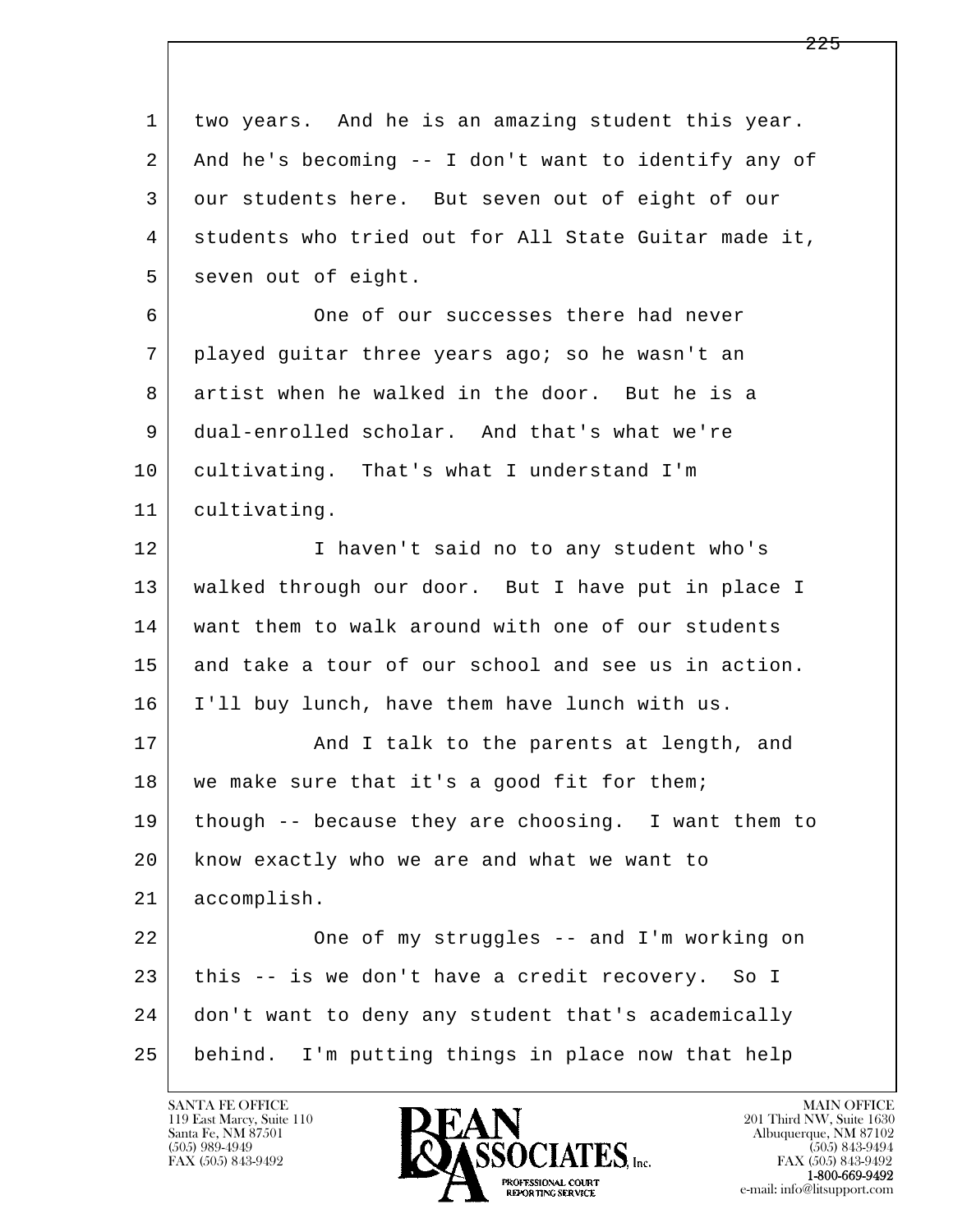l  $\overline{\phantom{a}}$ 1 our students recover academically. 2 THE CHAIR: Well, virtually every one of 3 our schools is packed with students who are behind. 4 DR. HOLLY SCHULLO: Yes. Yes. 5 THE CHAIR: That's what I consider credit 6 recovery. That's a New Mexico student, 7 unfortunately. 8 COMMISSIONER CABALLERO: Yeah, that's 9 right. 10 THE CHAIR: There's a difference in terms 11 of the -- the definition of what "credit recovery" 12 is; not just someone who is necessarily behind. I 13 guess I struggle with that whole interview process. 14 I'll be -- I'll be perfectly honest that I struggled 15 with -- is it a requirement? 16 DR. HOLLY SCHULLO: It's not a 17 requirement. I just know that --18 THE CHAIR: Because the application makes 19 it seem like it's -- you know, to me, I read this 20 as, "This interview is required." I don't see it  $21$  as  $-$  because  $-$  22 DR. HOLLY SCHULLO: I'm so sorry. And 23 that's writing, too, that when I wrote it, I 24 understood that one of the goals was to go back to 25 the mission of the charter and maybe call that my --

119 East Marcy, Suite 110<br>Santa Fe, NM 87501

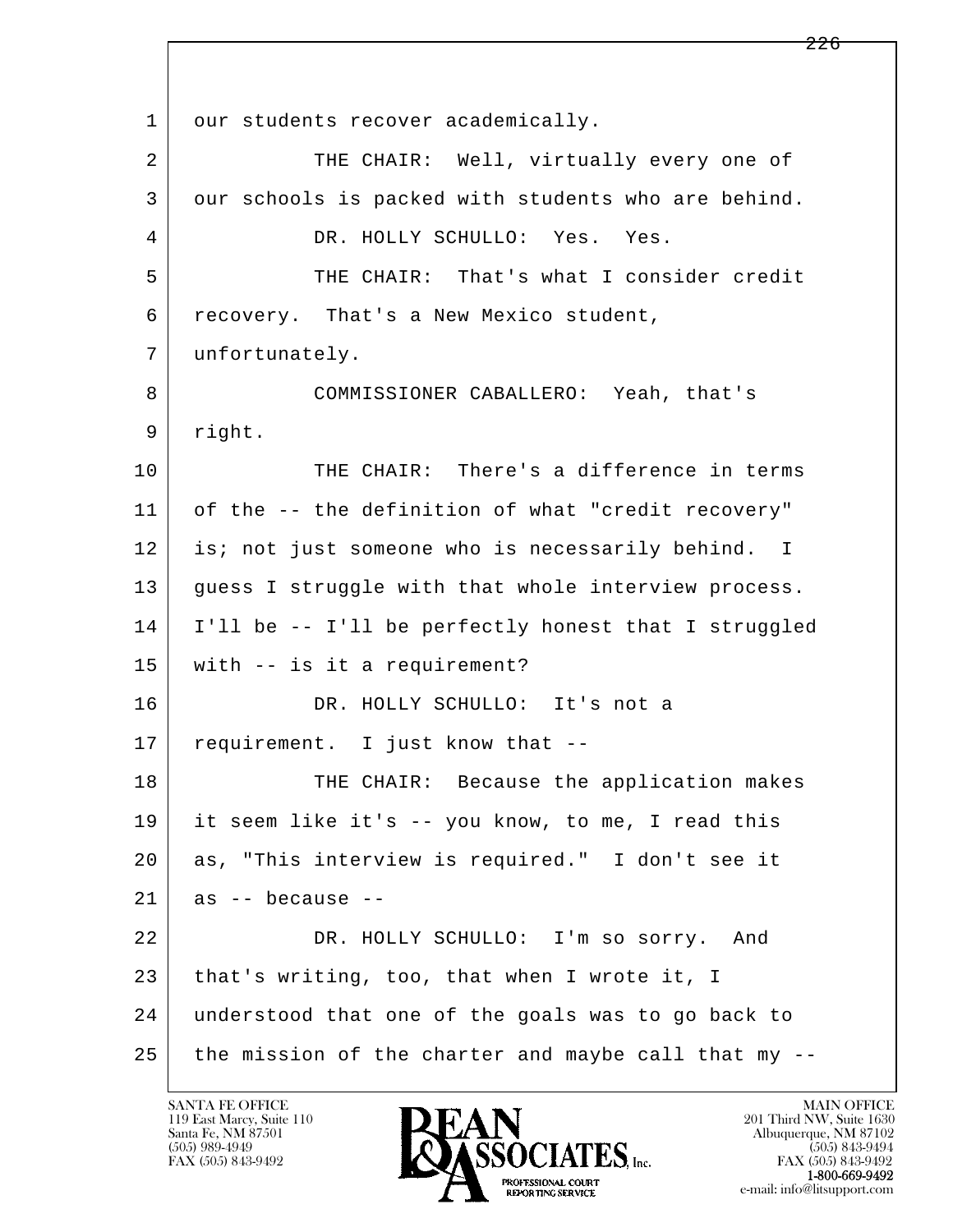1 | I'm naive. I'm learning.

| $\overline{a}$ | But what we have done is make sure that              |
|----------------|------------------------------------------------------|
| 3              | when parents and students choose -- and I would like |
| 4              | to take that on me -- that I wanted to make sure     |
| 5              | that the student we choose and chooses us in ninth   |
| 6              | grade graduates from Alma. I want to make sure that  |
| 7              | they stay with us.                                   |
| 8              | COMMISSIONER CABALLERO: Madam Chair?                 |
| 9              | THE CHAIR: I understand that. But you                |
| 10             | also understand that by -- if it was the case --     |
| 11             | DR. HOLLY SCHULLO: So it's not an                    |
| 12             | interview.                                           |
| 13             | THE CHAIR: By requiring an interview or              |
| 14             | an in-presence, there is a subjectivity that can     |
| 15             | come up automatically that becomes problematic. By   |
| 16             | asking someone that if they -- by requiring that     |
| 17             | someone has to present themselves to you, there's    |
| 18             | a -- there's a subjectivity that enters into it that |
| 19             | we can't account for.                                |
| 20             | So it become -- you know, because there              |
| 21             | are -- I get calls all the time, "I was asked that I |
| 22             | had to come in for an interview." You cannot         |
| 23             | require someone to come in for an interview. So      |
| 24             | this is the way I read this. And it's -- it's        |
| 25             | concerning.                                          |

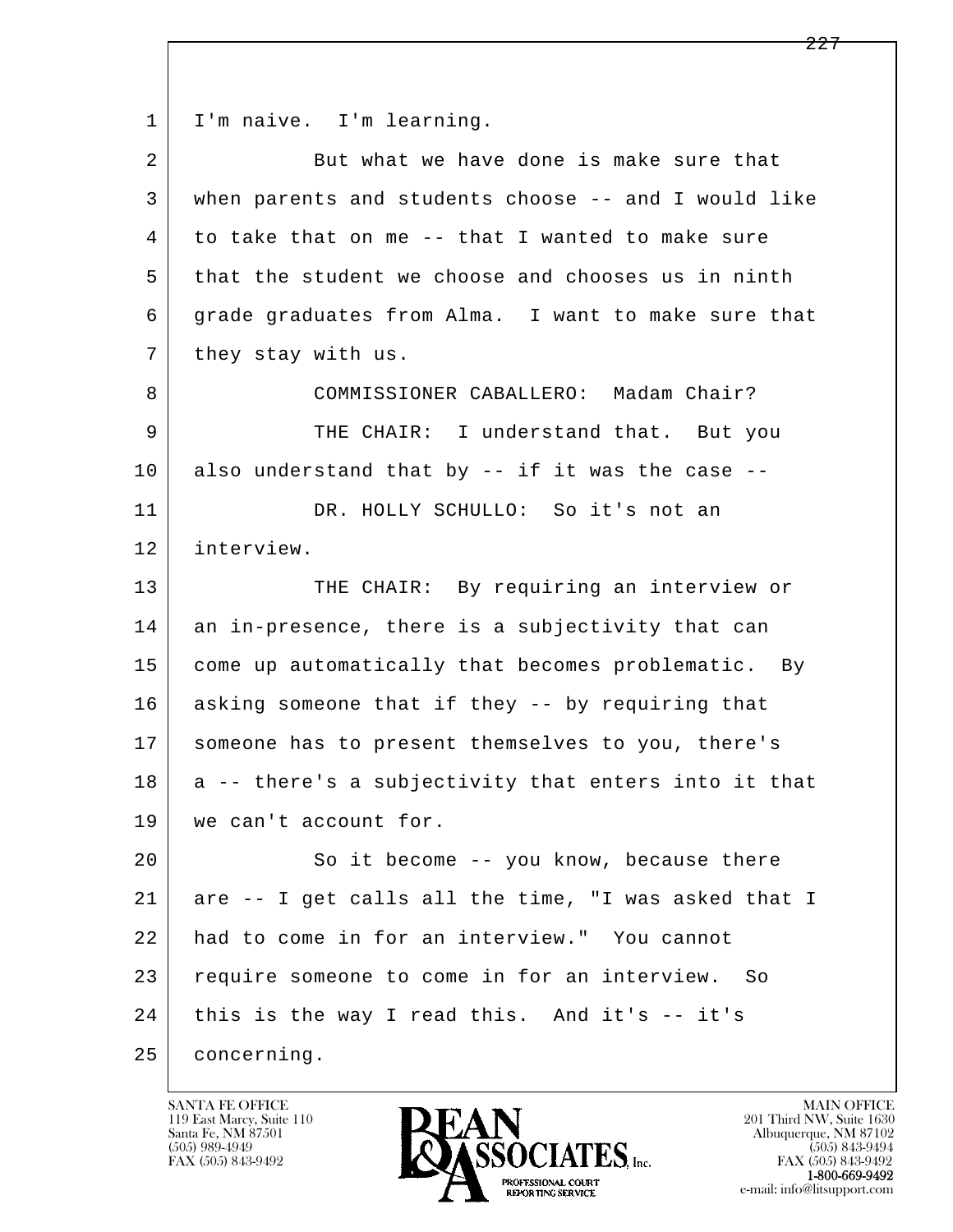l  $\overline{\phantom{a}}$ 1 DR. HOLLY SCHULLO: So I want to then 2 clarify. We have our registration packet right at 3 the front of the school. So someone would enter the 4 school, pick up the application process and fill 5 everything out and bring it back. And that's what 6 it has been before. 7 So students never toured the school. They 8 | weren't sure what they were getting. So for me, 9 | there's no portfolio review. My 10 artists-in-residence don't sit down and make sure 11 they're of a certain caliber, if that's what you're 12 asking. And if that's -- I might have used the 13 wrong language there. Thank you. 14 MR. GENE ELLIOTT: I think we're talking 15 about apples and oranges here in a way. But I think 16 if we were remiss and did not say to these students, 17 "We emphasize art and academics here," then we are 18 doing them a disservice because they come expecting 19 | A, and we give them B. 20 Now, I don't think we're doing an 21 interview. I think we're just simply saying, "This 22 is what this school is about. It was built on the 23 premise of arts integration, of using arts to teach 24 academics and academics to teach arts." 25 It's a common thing. The Kennedy Center

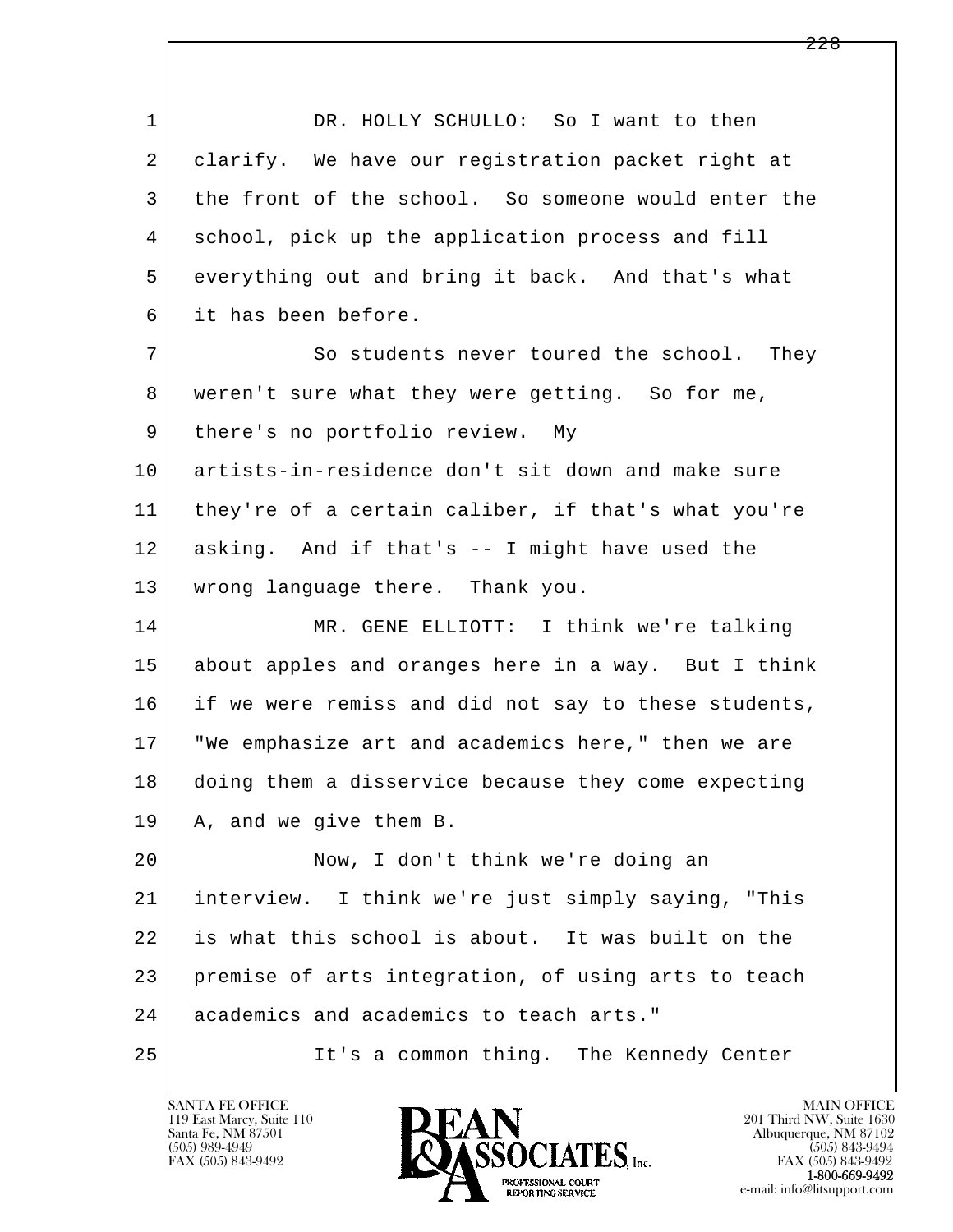| $\mathbf{1}$ | does it. They're one of the masters of it.           |
|--------------|------------------------------------------------------|
| 2            | So when we say to a student, "We spend a             |
| 3            | lot of time on art here. You might, in a class -- a  |
| 4            | history class, you might have to learn to dance, the |
| 5            | dance of the period you're studying in history."     |
| 6            | And I think that's a fair statement to               |
| 7            | tell students, "This is the way we do things."       |
| 8            | THE CHAIR: And I get that. But that's                |
| 9            | not what I -- that's not what was written here. So   |
| 10           | I'm going off of $-$ -                               |
| 11           | MR. GENE ELLIOTT: Then I guess I haven't             |
| 12           | read what you're reading.                            |
| 13           | THE CHAIR: That's why my -- that's why my            |
| 14           | little cloud question was there, because that --     |
| 15           | that popped up right away when I read it. It's,      |
| 16           | like, there's -- there's an issue. And I've got      |
| 17           | no -- I have no problem with an explanation of what  |
| 18           | the school's mission is and making sure that it's a  |
| 19           | fit. "Although we're a public school, we do have     |
| 20           | unique missions," and I have no issue with the       |
| 21           | students knowing that.                               |
| 22           | But as written, "and the interviews," that           |
| 23           | pop- -- that popped up.                              |
| 24           | MR. GENE ELLIOTT: We'll take a look at               |
| 25           | that. We'll take a look at that at the next          |

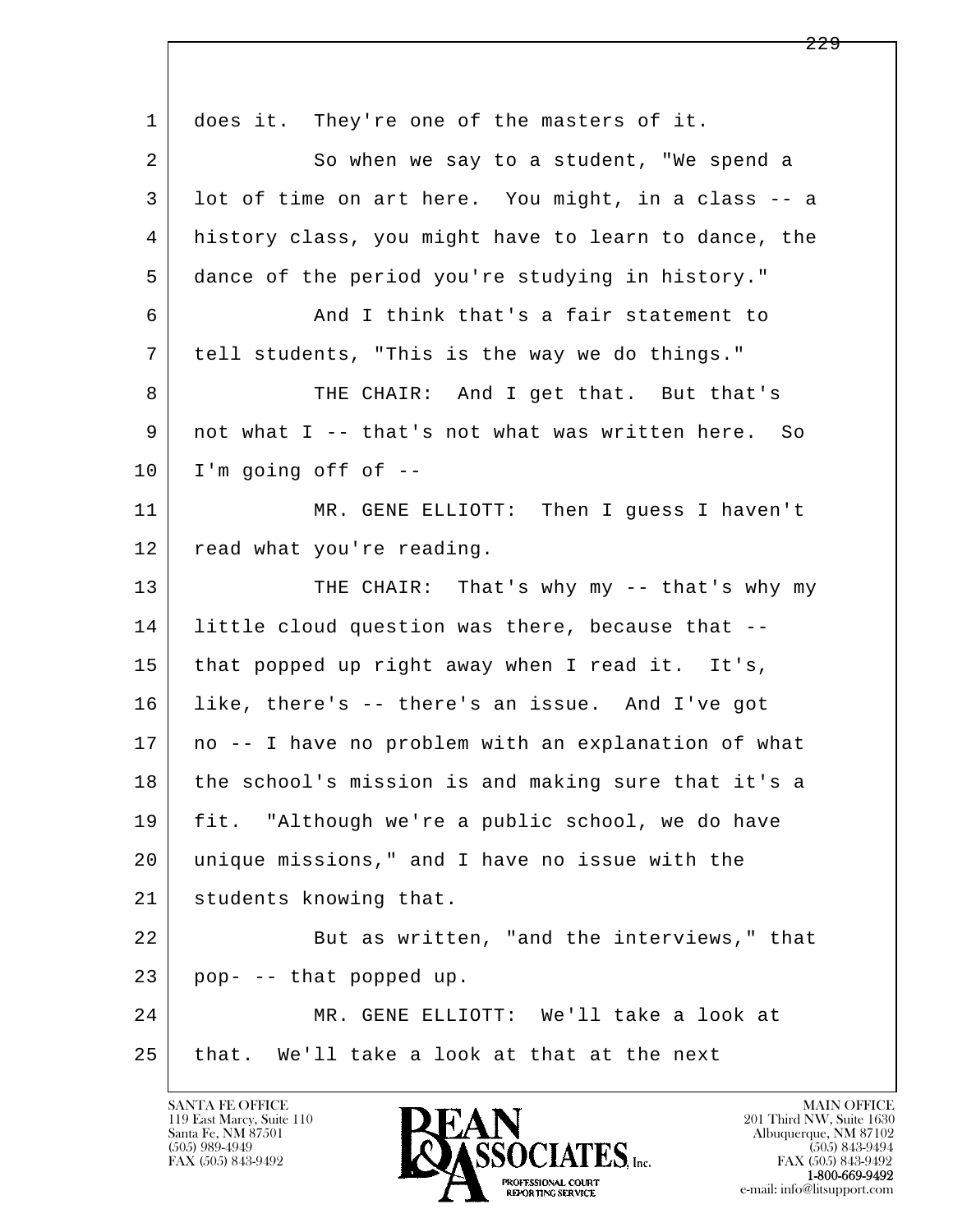l  $\overline{\phantom{a}}$ 1 | meeting. Okay. 2 THE CHAIR: You know, a serious concern, 3 because it's -- it's in the background all the time 4 with us. 5 DR. HOLLY SCHULLO: I'm so sorry, 6 Madam Chair. 7 THE CHAIR: So that's -- we just have to 8 | make sure that it's -- you know, we're following -- 9 MR. GENE ELLIOTT: All right. We'll be 10 happy to take a look at that and pass on whatever we 11 decide. 12 THE CHAIR: Commissioner Toulouse? 13 COMMISSIONER TOULOUSE: My chair sunk all 14 the way down. And I'm probably going to need help 15 to stand up out of this because it's too low for me 16 to get up. And I'm not staying here till tomorrow; 17 so -- I was laughing when it went down. I'm going 18 to trade it for that chair, and he can deal with it 19 if he gets here tomorrow. 20 I think you probably would be better off 21 having a couple of informational fairs, letting 22 anybody interested just come in and see your -- 23 DR. HOLLY SCHULLO: I'm so sorry. 24 Commissioner Toulouse. I -- okay. 25 The other thing that's in our charter --

119 East Marcy, Suite 110<br>Santa Fe, NM 87501

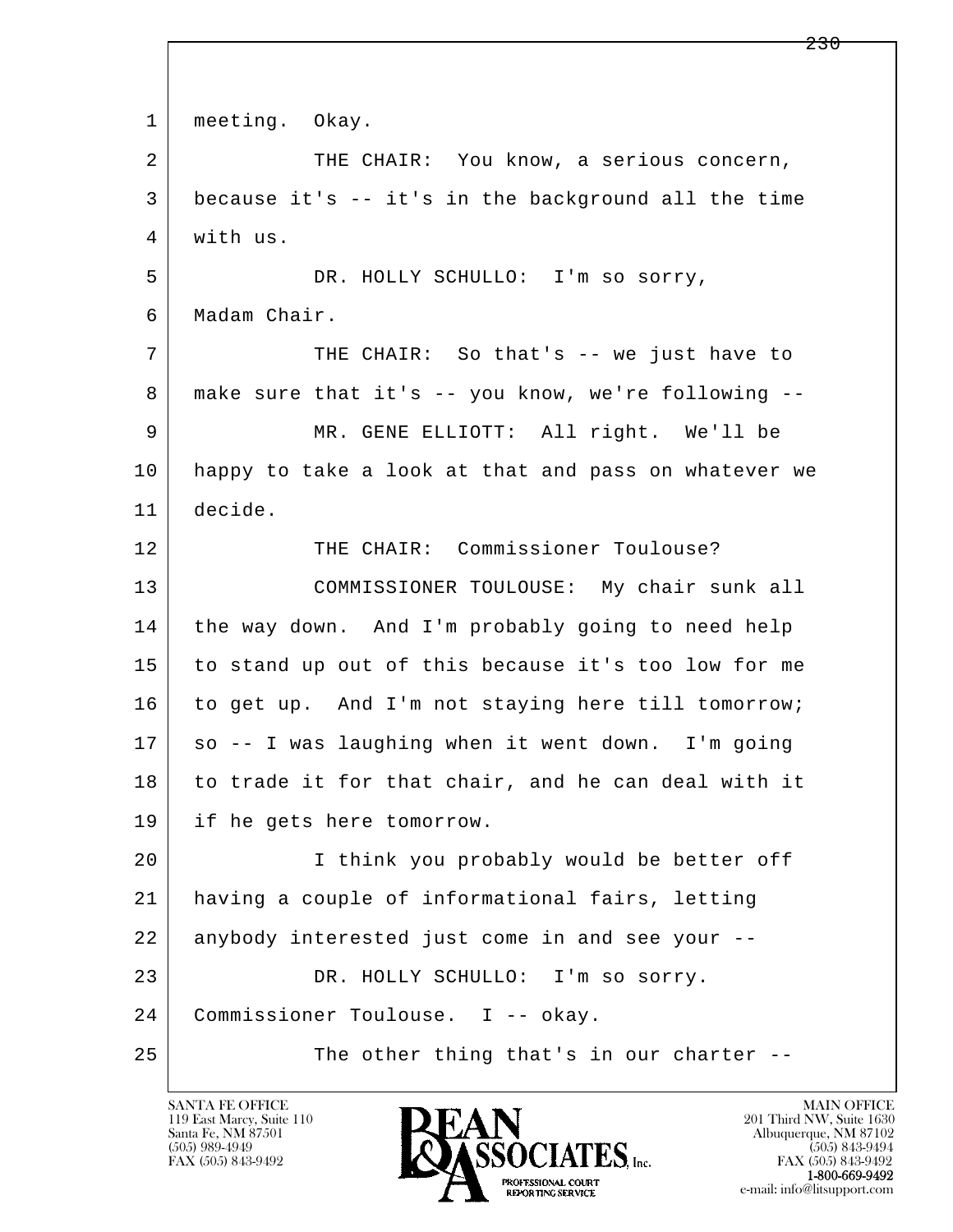l  $\overline{\phantom{a}}$ 1 and please forgive my newness. We used to send --2 | we just had our first winter showcase. And we 3 usually took that on the road and showed other, you 4 know, eighth-graders and middle-schoolers what our 5 school looks like. 6 MR. GENE ELLIOTT: What it's about. 7 DR. HOLLY SCHULLO: What it's about. We 8 would have, not just a "Come on" -- we don't want to 9 have a, "Come on down," but show the value of the 10 school. So we have not had our first open house 11 yet. 12 | And then please do realize that I'm just 13 coming off of, you know, studying all of this. And 14 if I knew any better, Gene said maybe I would have 15 | run away. 16 It's been a wonderful learning process. 17 | And that is my language in the application. That is 18 my language. An interview to me just means more 19 like, "You should meet with the head administrator 20 and know what the expectations are of the school and 21 what we'd like to see of you," you know. 22 COMMISSIONER TOULOUSE: That word is a red 23 flag in charter schools, because we have had 24 problems with schools trying to -- 25 DR. HOLLY SCHULLO: That's my mistake.

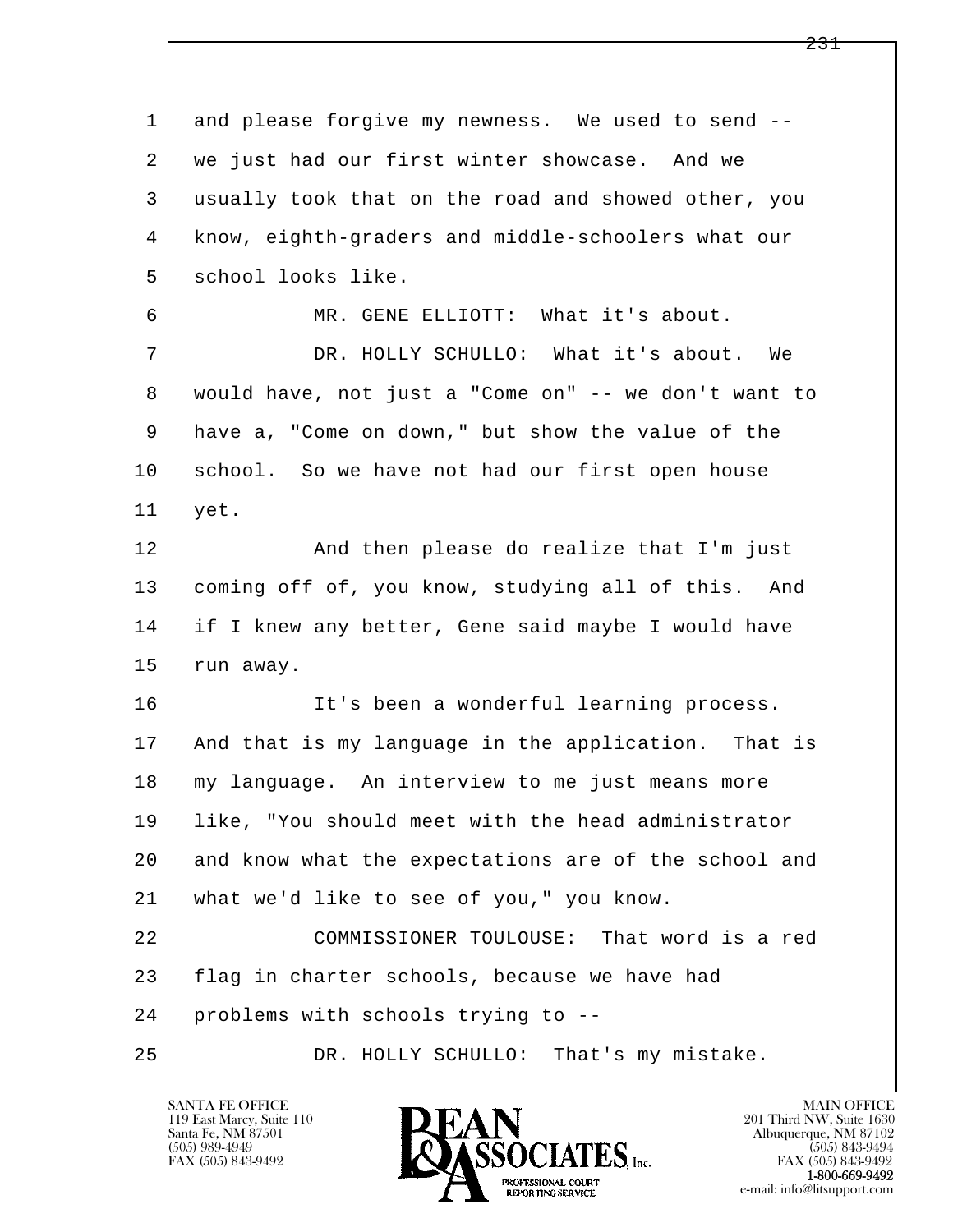| $\mathbf 1$ | COMMISSIONER TOULOUSE: And that's why,               |
|-------------|------------------------------------------------------|
| 2           | for me, it's better to do that outside of that       |
| 3           | enrollment process. And whether you have a day that  |
| 4           | you bring people in to tour the school or to talk    |
| 5           | about it, that gets you away from this waving the    |
| 6           | flag that you're choosing; because all it's going to |
| 7           | take is one complaint from somebody who says, "I     |
| 8           | really wanted my kid there, but they told me my kid  |
| 9           | shouldn't come here," no matter what the             |
| 10          | circumstances, and then you're in trouble.           |
| 11          | And I don't want that to happen to this              |
| 12          | school, because I know you have graduated some very  |
| 13          | good students, and I think it ought to continue. So  |
| 14          | I'm just trying to think a way from calling it an    |
| 15          | interview and a way from doing it at registration,   |
| 16          | you know, doing it prior to that.                    |
| 17          | MR. GENE ELLIOTT: One of the things that             |
| 18          | happened over the last year is these -- I'll have to |
| 19          | call them recruiting forays that our students took   |
| 20          | into the mid-schools and did concerts, many concerts |
| 21          | and showed their artwork and lots of other things to |
| 22          | show what we did, that was all canceled by the       |
| 23          | Las Cruces Public Schools because the athletic folks |
| 24          | were abusing that opportunity.                       |
| 25          | And so rather than say, "Okay, we'll                 |

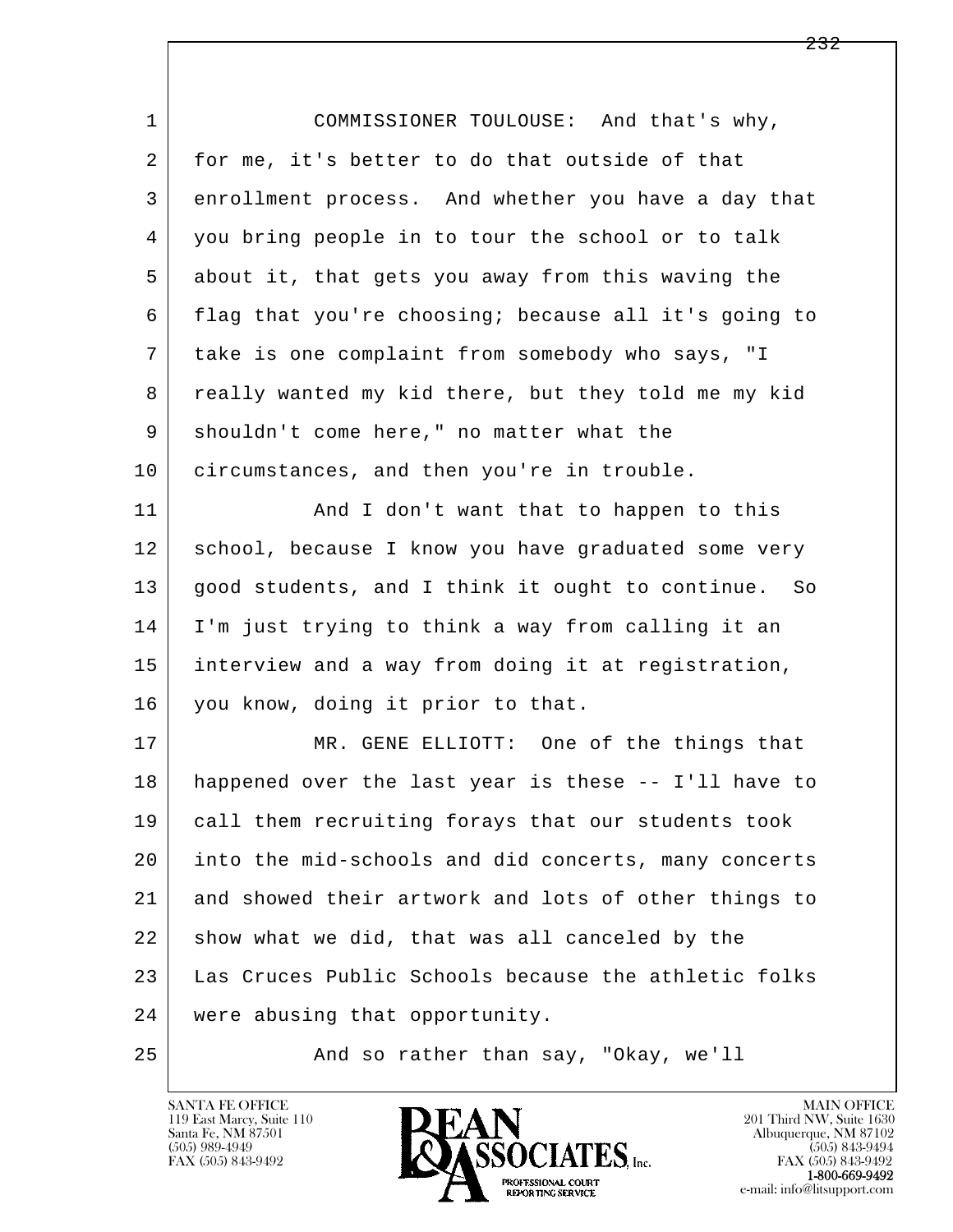l  $\overline{\phantom{a}}$  1 differentiate between academics and athletics," they 2 just shut down the whole thing. So we have no -- we 3 were talking about this on the way up here. We have 4 got to find an alternate way to attract the 5 attention of those students and their parents about 6 what we do. 7 And one of the things is have major 8 community events, concerts, whatever you want to 9 call it, or art shows or whatever, so that people 10 will identify that kind of activity with our school 11 better than they do now. 12 COMMISSIONER TOULOUSE: Go out to the 13 shopping malls. There's a lot of places that would 14 let you come in and do that where people would see 15 you. 16 THE CHAIR: You haven't been to a mall 17 lately, have you? 18 COMMISSIONER TOULOUSE: I don't go to 19 malls. That's an example of where you could go. 20 THE CHAIR: There's two people in it. 21 COMMISSIONER TOULOUSE: There's other 22 organizations, Boy Scouts and Girl Scouts. The 23 other thing is just to go ahead and talk to your 24 school board again and again, make yourself a pest 25 about, "We're not the athletic programs."

119 East Marcy, Suite 110<br>Santa Fe, NM 87501



FAX (505) 843-9492<br>1-800-669-9492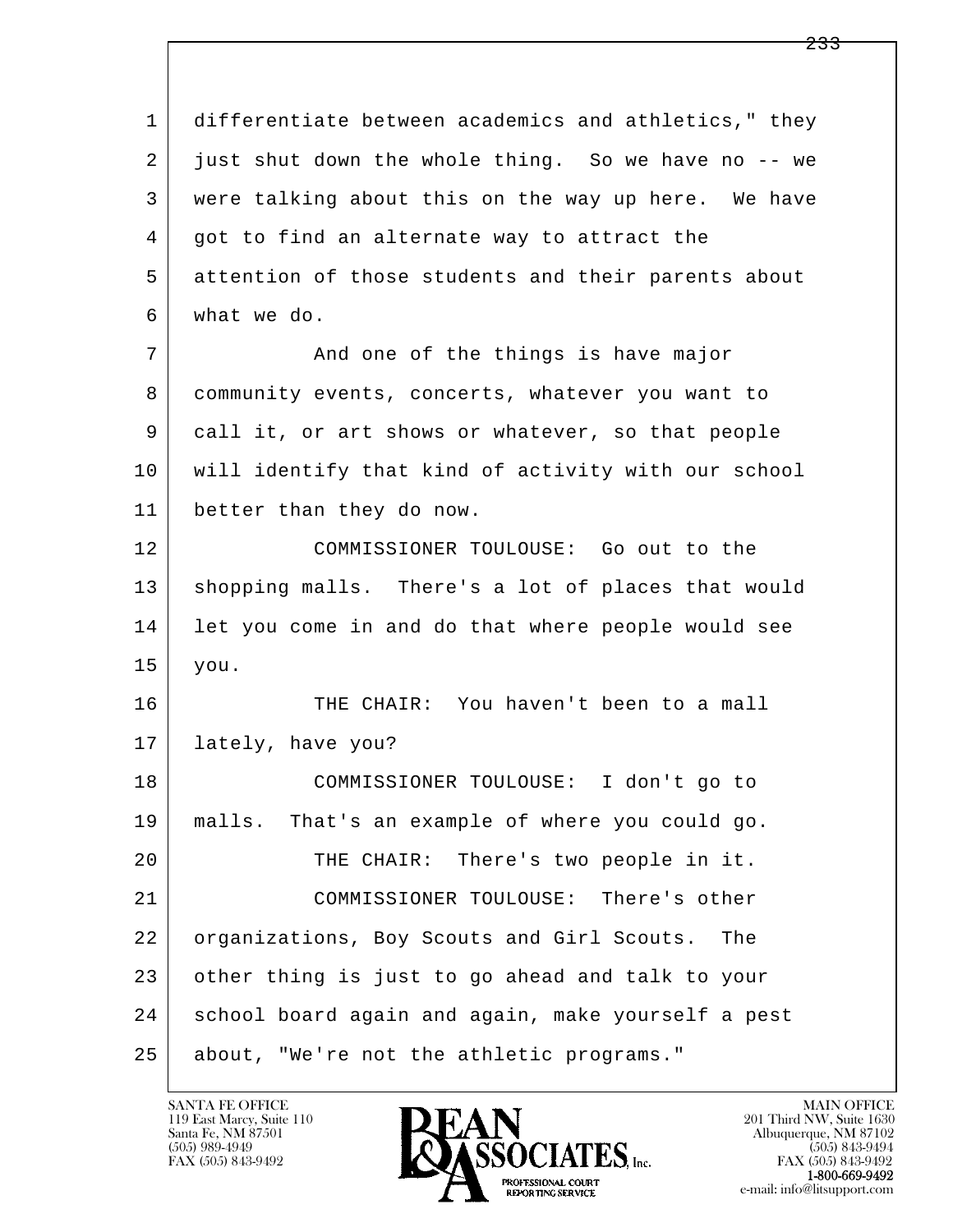| $\mathbf{1}$   | COMMISSIONER CABALLERO: Madam Chair? You             |
|----------------|------------------------------------------------------|
| $\overline{2}$ | know, we are making -- we're emphasizing that        |
| 3              | charter schools meet their goals. And I love that.   |
| 4              | But also, we need to give some guidance as --        |
| 5              | because if charter schools like this one says, "I    |
| 6              | want -- we want to do this; we can't just anybody    |
| 7              | and everybody come in, because they're not going to  |
| 8              | meet their goal."                                    |
| 9              | THE CHAIR: Oh, but --                                |
| 10             | COMMISSIONER CABALLERO: And -- hold on --            |
| 11             | you can come in whenever, but not while I'm talking. |
| 12             | And so we need to -- if interview,                   |
| 13             | whatever. But I sent my son to a magnet school in    |
| 14             | El Paso. And he was in a bilingual Spanish all the   |
| 15             | way through until there was nothing else.            |
| 16             | And this magnet school had four languages.           |
| 17             | And I wanted him to continue in Spanish. But the     |
| 18             | school said, "Not everybody can do Spanish. So you   |
| 19             | have to agree -- if you're into another language,    |
| 20             | then whatever is open, you may get something else    |
| 21             | other than Spanish."                                 |
| 22             | So that was a heads-up, and we had to                |
| 23             | agree with it. The school would accept my son and    |
| 24             | me with that agreement. And all the others, "No, we  |
| 25             | don't want to do that," well, it's open for these    |

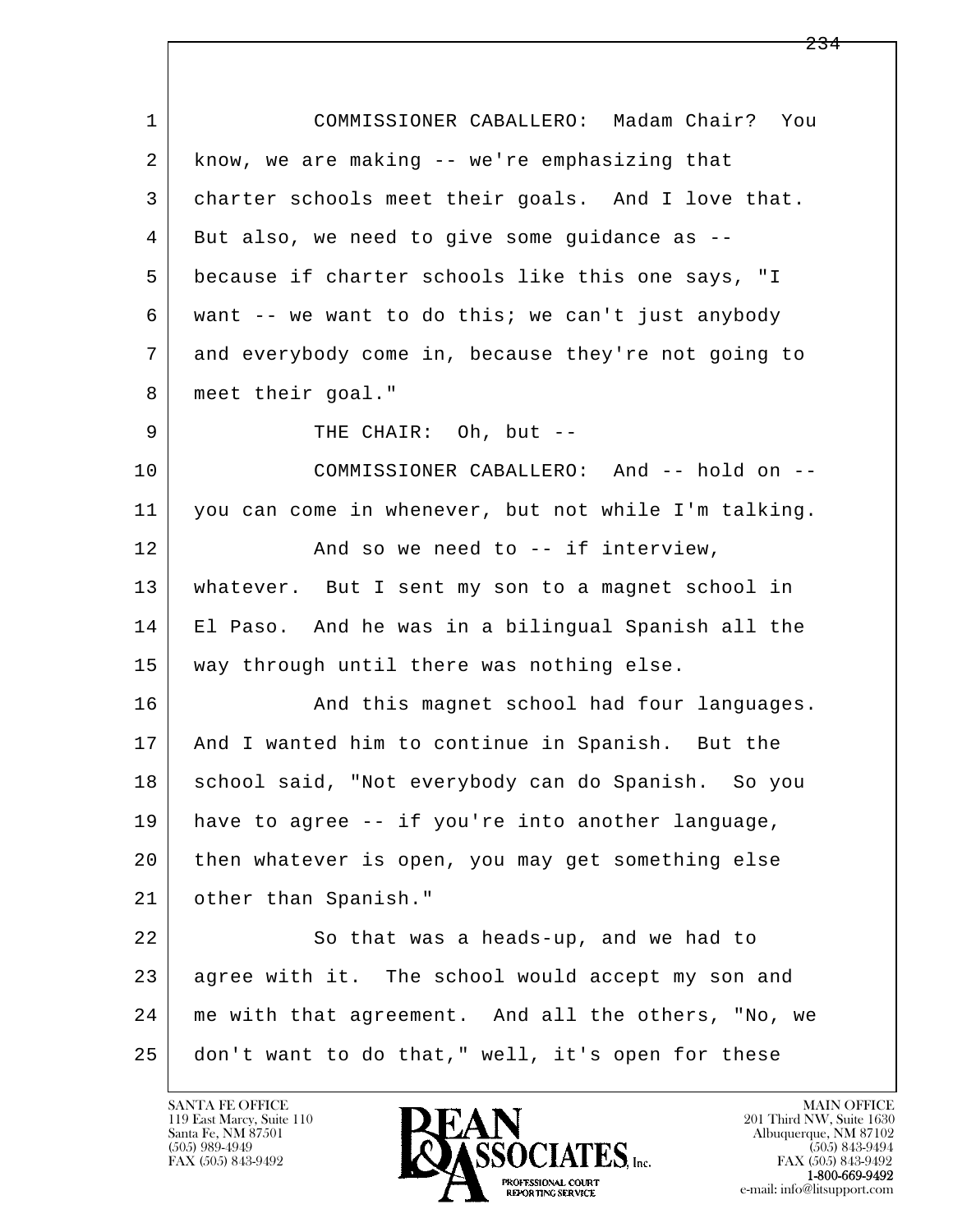l  $\overline{\phantom{a}}$  1 type of students and their parents that want to do a 2 | second language for their children. 3 So my son picked German as the next 4 choice, because he believed that Germany was going 5 to be a dominant nation very soon. At that time, it 6 wasn't. And he ended up in German. And he learned 7 German enough to believe he had it all fixed. 8 But he was -- they talked to him. They 9 talked to me. And we agreed. It was the heads-up. 10 That's what the school was all about. 11 Fortunately and unfortunately, only the 12 ones that had the means to take their child 13 30 minutes out to the middle of nowhere on the side 14 of the freeway were able to take their children. 15 | All the ones that had no resources to do that, they 16 weren't available to -- they couldn't take advantage 17 of that benefit. 18 But we have to give guidance to those 19 charter schools that have a school goal as to what's 20 the best way to approach it. 21 | Theorry Interview Theorry and we have lawyers, and we 22 | have staff that can help a school with that. 23 Otherwise, I see charter schools removing their 24 | goals, because it's easier not to have a goal. 25 There's a school that had four goals, and they

119 East Marcy, Suite 110<br>Santa Fe, NM 87501

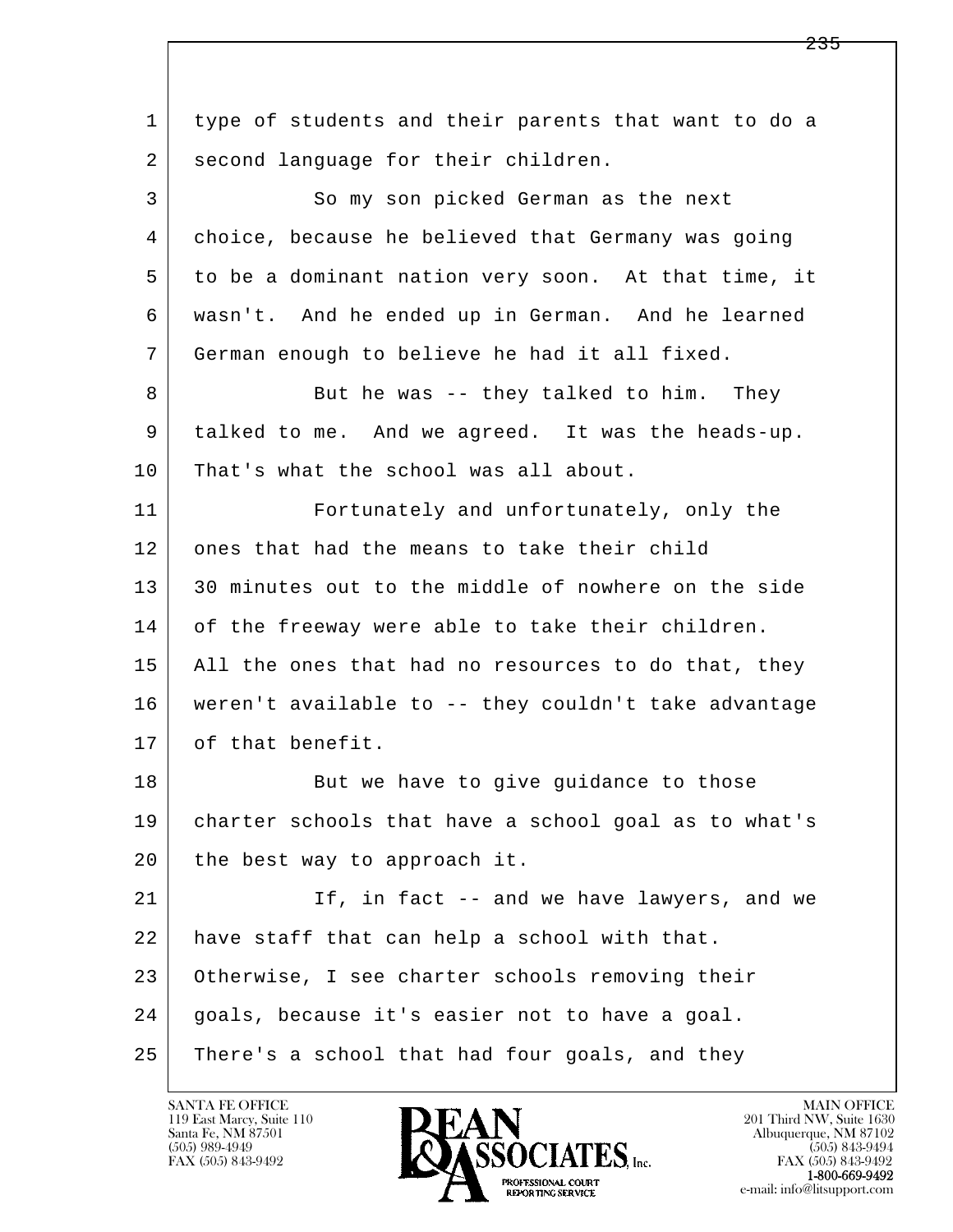| $\mathbf 1$ | didn't meet any of those; so -- even though those    |
|-------------|------------------------------------------------------|
| 2           | goals were part of the stuff.                        |
| 3           | So I think we need to be more helpful than           |
| 4           | what we're being by saying, "Well, this is -- this   |
| 5           | is wrong." I think we need to -- I, personally,      |
| 6           | don't see a problem with "interview." It's just      |
| 7           | what happens in the interview that needs to be       |
| 8           | corrected.                                           |
| 9           | But then, again, I think that we need to             |
| 10          | be more helpful. We have a charter school that       |
| 11          | deals with dance. All of them love dance. How do     |
| 12          | you get them in there? You know, there's got to be   |
| 13          | a way.                                               |
| 14          | But, otherwise, we're just going to have             |
| 15          | schools with no goals. And I don't think that was    |
| 16          | the intent for charter schools. I think the intent   |
| 17          | for charter schools was to promote growth in the     |
| 18          | arts and in math and science and aeronautics. I      |
| 19          | $don't --$                                           |
| 20          | MR. GENE ELLIOTT: I was going to say --              |
| 21          | excuse me, Commissioner Caballero. The previous      |
| 22          | school is a good example of that. They're            |
| 23          | aeronautics. You've got to be interested -- you      |
| 24          | have to be capable in math or science to be a pilot. |
| 25          | You have to be all that. You just can't get around   |
|             |                                                      |

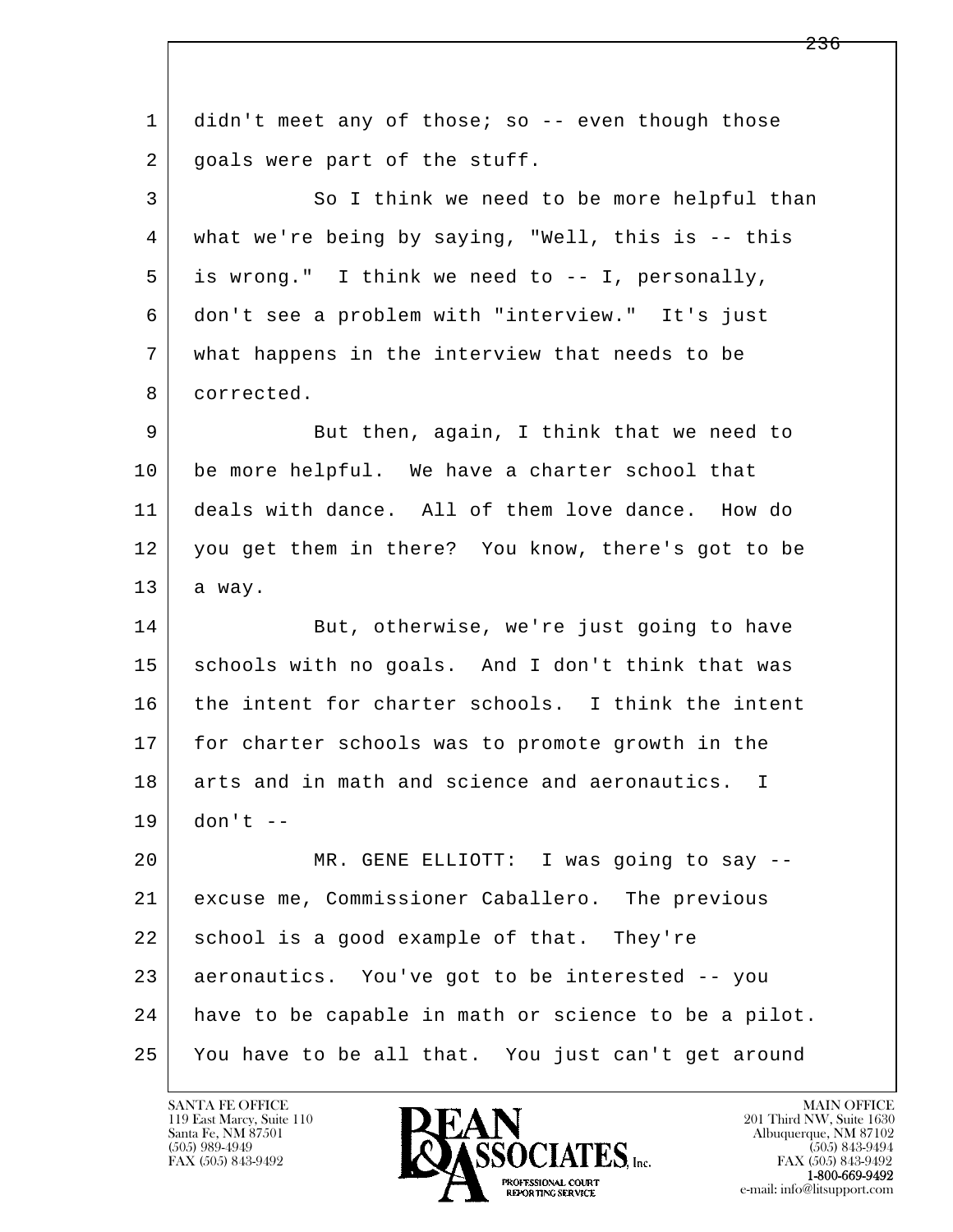| $\mathbf 1$ | that.                                                |
|-------------|------------------------------------------------------|
| 2           | So you have to have a certain amount of              |
| 3           | skill or willingness to develop your skill to be a   |
| 4           | good artist or to be a -- we have four categories of |
| 5           | endeavor: Visual, literary, performing, and          |
| 6           | culinary. So there's lots of options there for them  |
| 7           | to choose from. It's not all everybody has to do a   |
| 8           | painting, you know.                                  |
| 9           | THE CHAIR: But let me be clear. There                |
| 10          | are guidelines. They are -- all charters are a       |
| 11          | public school. Outside of New Mexico School for the  |
| 12          | Arts that statutorily is allowed to select their     |
| 13          | students to come in, the statute allows them to do   |
| 14          | that. And the lottery system is not -- doesn't have  |
| 15          | to be implemented with Albuquerque Sign Language,    |
| 16          | because of the nature of that school; they have been |
| 17          | exempt from that.                                    |
| 18          | But outside of that, they're public                  |
| 19          | schools. And we cannot allow a school to establish   |
| 20          | guidelines that limit access to that school. It is   |
| 21          | always the free choice of parents if the mission of  |
| 22          | that school doesn't fit what they feel is in the     |
| 23          | best interests of their child, that they don't send  |
| 24          | their child to that school. Because that's what      |
| 25          | options are, and that's why charters were created,   |

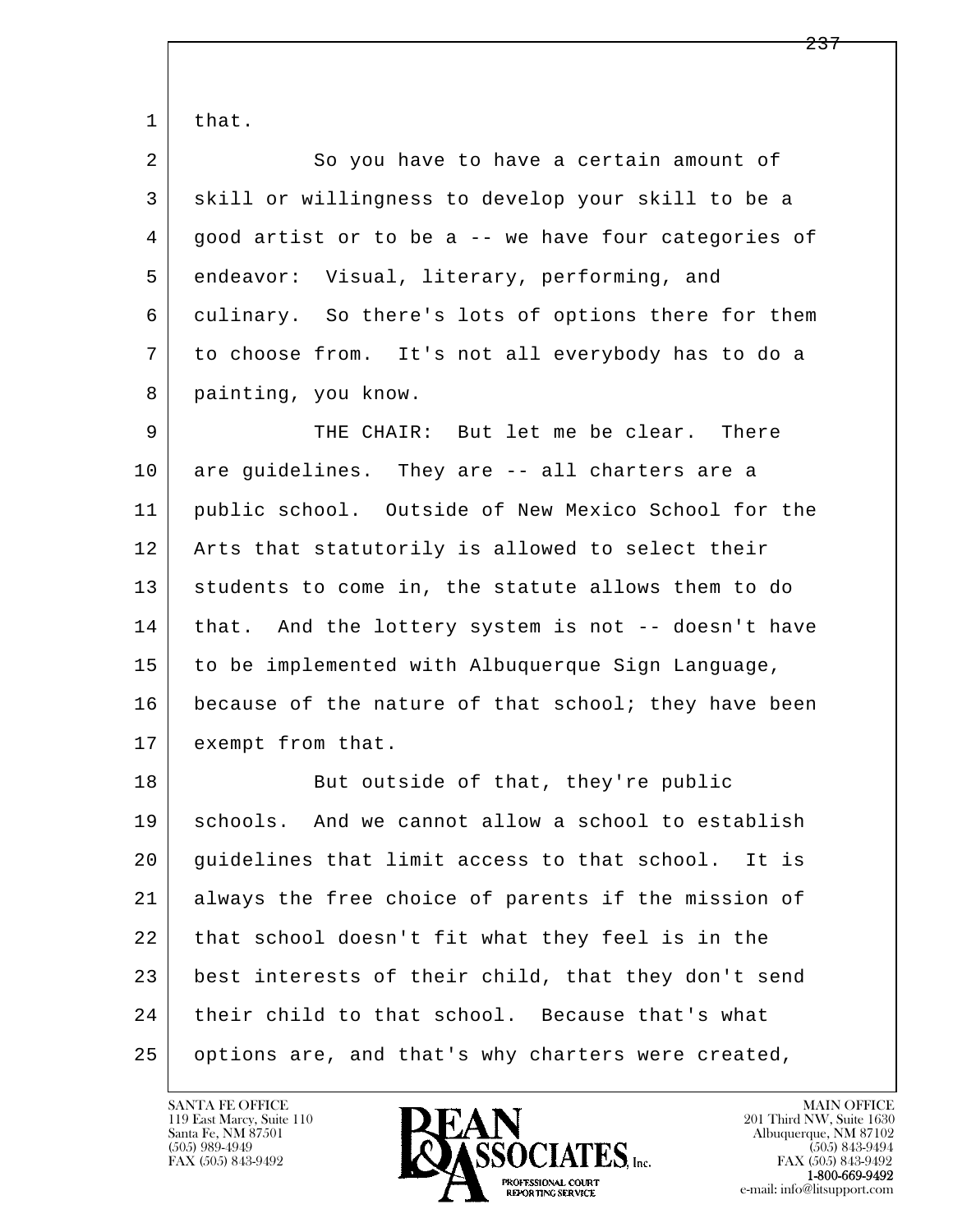l  $\overline{\phantom{a}}$  1 to -- for parents who feel that the local school is 2 not meeting the needs of their child, that they have 3 an option. And this is potentially one of those 4 options. 5 And Cruces is somewhat lucky in that there 6 are several other options, both through the 7 traditional district and through a number of 8 | charters that Cruces has, that there are options. 9 Unfortunately, in some areas, there aren't options. 10 It's a one-size-fits-all. 11 But we are -- you know, statute does 12 establish the guidelines for what is permissible or 13 not permissible for a public school in terms of 14 entrance, which is, really, "We're open." 15 MR. GENE ELLIOTT: Well, I would agree 16 with you wholeheartedly. I'm going to ask you a 17 question, then, Madam Chairwoman. If we were to 18 approach it from this -- from this perspective, 19 "Here we emphasize the arts and the integration of 20 arts and academics and academics and the arts. 21 | That's our mission. This is what we do. If this 22 suits you, if this fits you, if you like this 23 environment, then welcome aboard," and stop right 24 there and say, you know, "We put forth the 25 proposition. It's up to you to choose. It's a

119 East Marcy, Suite 110<br>Santa Fe, NM 87501



FAX (505) 843-9492<br>**1-800-669-9492**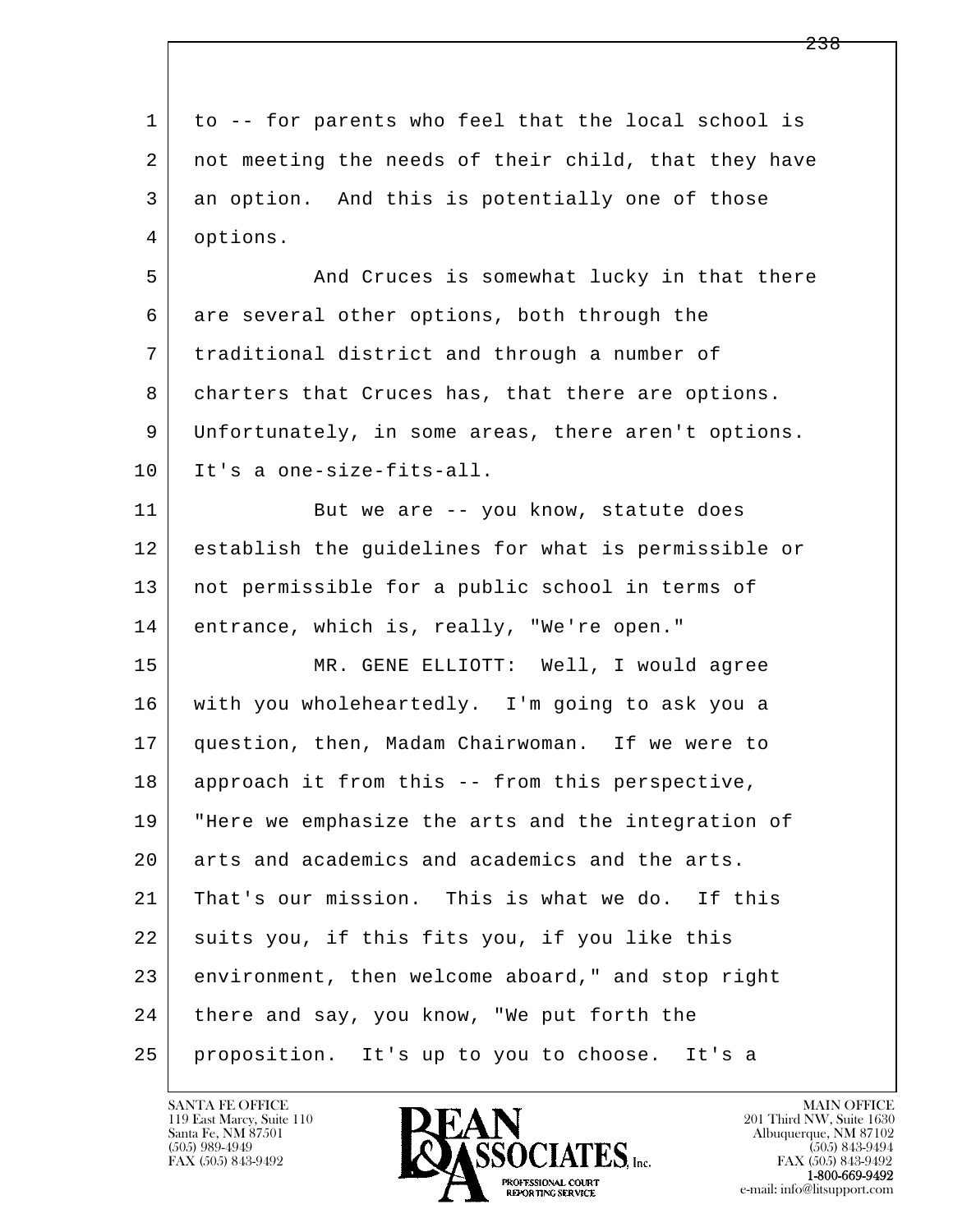| 1  | matter of choice." And so if they choose that --     |
|----|------------------------------------------------------|
| 2  | THE CHAIR: Absolutely.                               |
| 3  | MR. GENE ELLIOTT: I think some of the                |
| 4  | problem is that a school might accidentally develop  |
| 5  | a reputation that spreads, you know. If one good --  |
| 6  | one parent says, "Well, this school did extremely    |
| 7  | well for my student, and they had these kinds of     |
| 8  | problems," and the other parent says, "Well, my      |
| 9  | student has those kinds of problems," it's kind of a |
| 10 | natural connection to say, "Well, maybe that's a     |
| 11 | good place for my student."                          |
| 12 | But it truly is an individual choice on              |
| 13 | the part of the student and the family.              |
| 14 | THE CHAIR: You're absolutely right.                  |
| 15 | Because the first student, that arts integration may |
| 16 | have clicked with them, so that's what helped them   |
| 17 | to succeed. That second student, it may not work     |
| 18 | well. So I've got no issue with the explanation of   |
| 19 | the educational program of the school.               |
| 20 | MR. GENE ELLIOTT: Okay.                              |
| 21 | THE CHAIR: But the -- you know.                      |
| 22 | MR. GENE ELLIOTT: How we use it.                     |
| 23 | THE CHAIR: Right. Right.                             |
| 24 | MR. GENE ELLIOTT: All right. Got you.                |
| 25 | DR. HOLLY SCHULLO: I, again, want to                 |

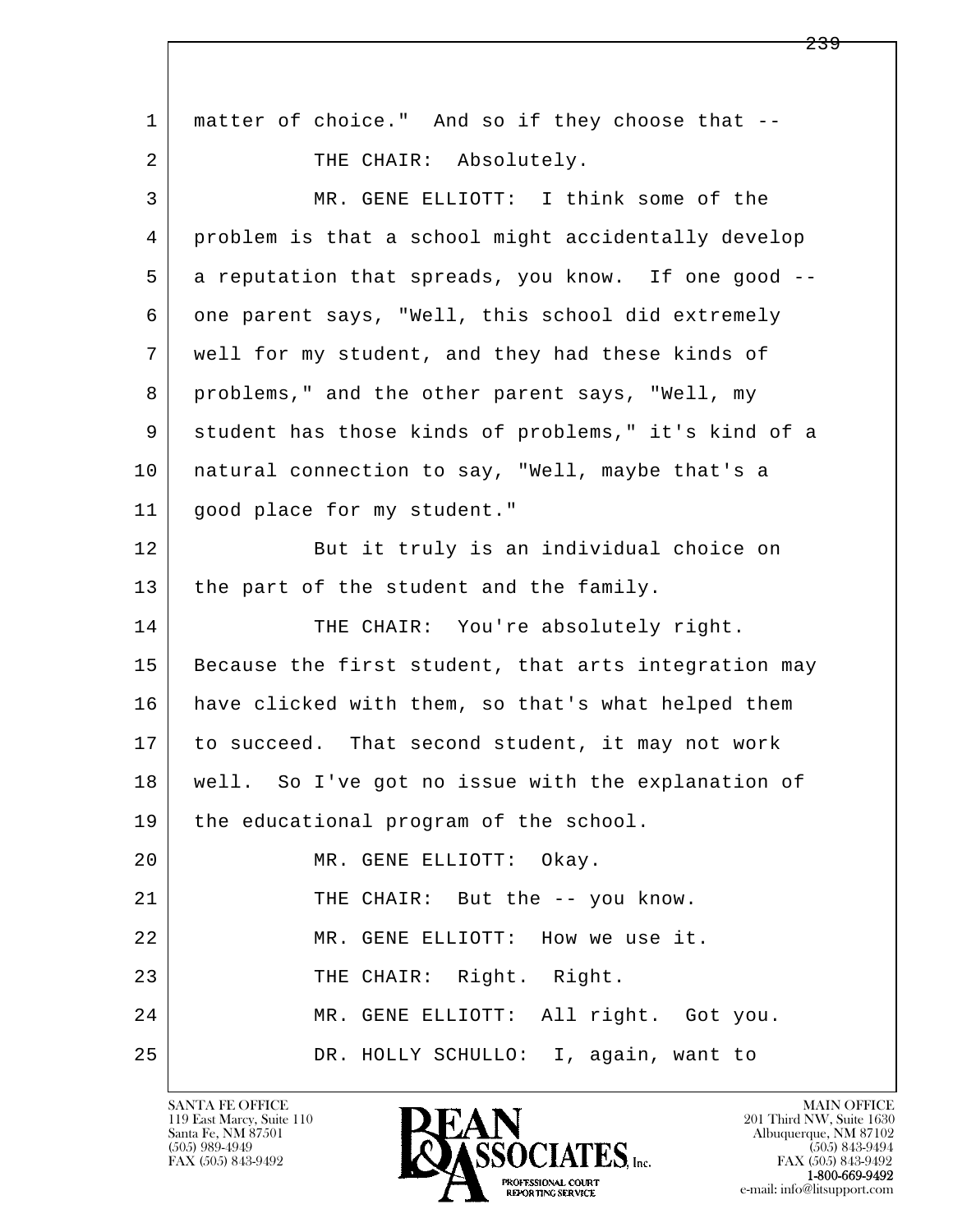l  $\overline{\phantom{a}}$  1 apologize that the word "interview," that was my 2 language. And I want parents to interview me. And 3 maybe I used that word, because when they're coming 4 to the school, they need to know who the head 5 administrator is and what this looks like. 6 I want -- for the record, I am a huge 7 proponent of restorative justice and working with 8 | nonpunitive actions for our students, because I 9 don't want them to leave our school, you know. When 10 they choose us, I want them to choose us like you 11 choose family, and I want them to stay with us and, 12 you know, cultivate them until they graduate and 13 follow them thereafter. 14 THE CHAIR: Thank you. 15 Commissioner Armbruster, did you have your 16 hand up? 17 COMMISSIONER ARMBRUSTER: Thank you. So I 18 have a lot of questions here. Bear with me. 19 So your -- how many special ed -- you have 20 how many kids in the school, period, 9 through 12? 21 What's the population of the school? 22 DR. HOLLY SCHULLO: So I believe we have 23 about 161 right now. 24 COMMISSIONER ARMBRUSTER: And your cap is? 25 DR. HOLLY SCHULLO: I think our cap is

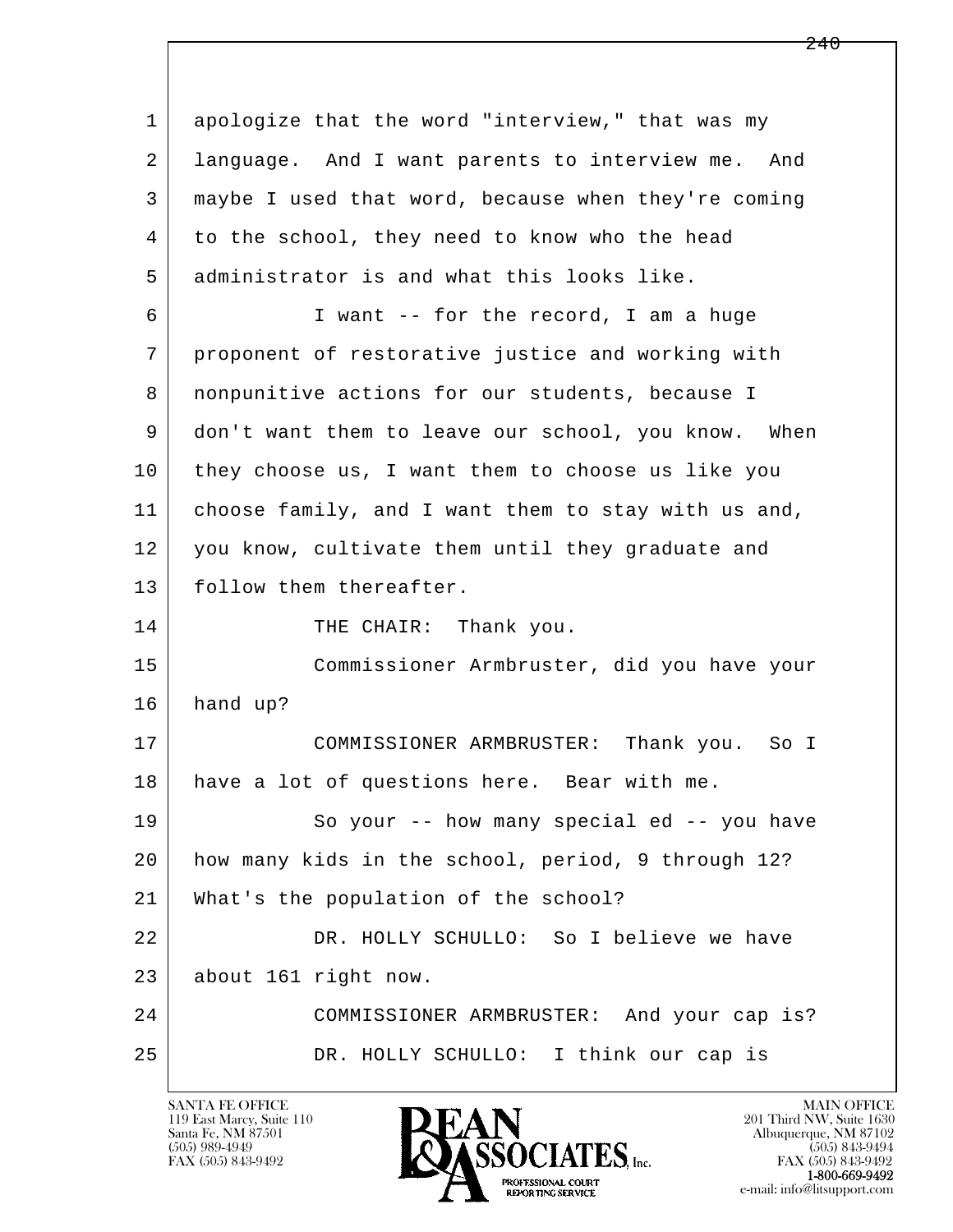l  $\overline{\phantom{a}}$  $1 \mid 250.$ 2 MR. GENE ELLIOTT: 280. 3 DR. HOLLY SCHULLO: 280. Thank you, 4 Commissioner. 5 COMMISSIONER ARMBRUSTER: I'm sorry. My 6 phone -- my computer cannot connect to this -- 7 THE CHAIR: We're having trouble opening 8 files. 9 COMMISSIONER ARMBRUSTER: I'm using my 10 phone to try to do this, and I can hardly see this. 11 So I apologize for the use of my phone. But the 12 other thing I wanted to know is what percent or 13 number of those students are -- have IEPs? 14 DR. HOLLY SCHULLO: So out of 15 161 students, we have -- I believe it's 41 IEPs or 16 43. Of those 43, there are, I believe, seven who 17 are gifted. 18 COMMISSIONER ARMBRUSTER: So 35, we'll 19 say. 20 DR. HOLLY SCHULLO: And then it breaks 21 down from there. 22 COMMISSIONER ARMBRUSTER: And so does 23 every one of those students have an IEP? Let's talk 24 about students with disabilities. Does every one of 25 them have a current IEP?

119 East Marcy, Suite 110<br>Santa Fe, NM 87501

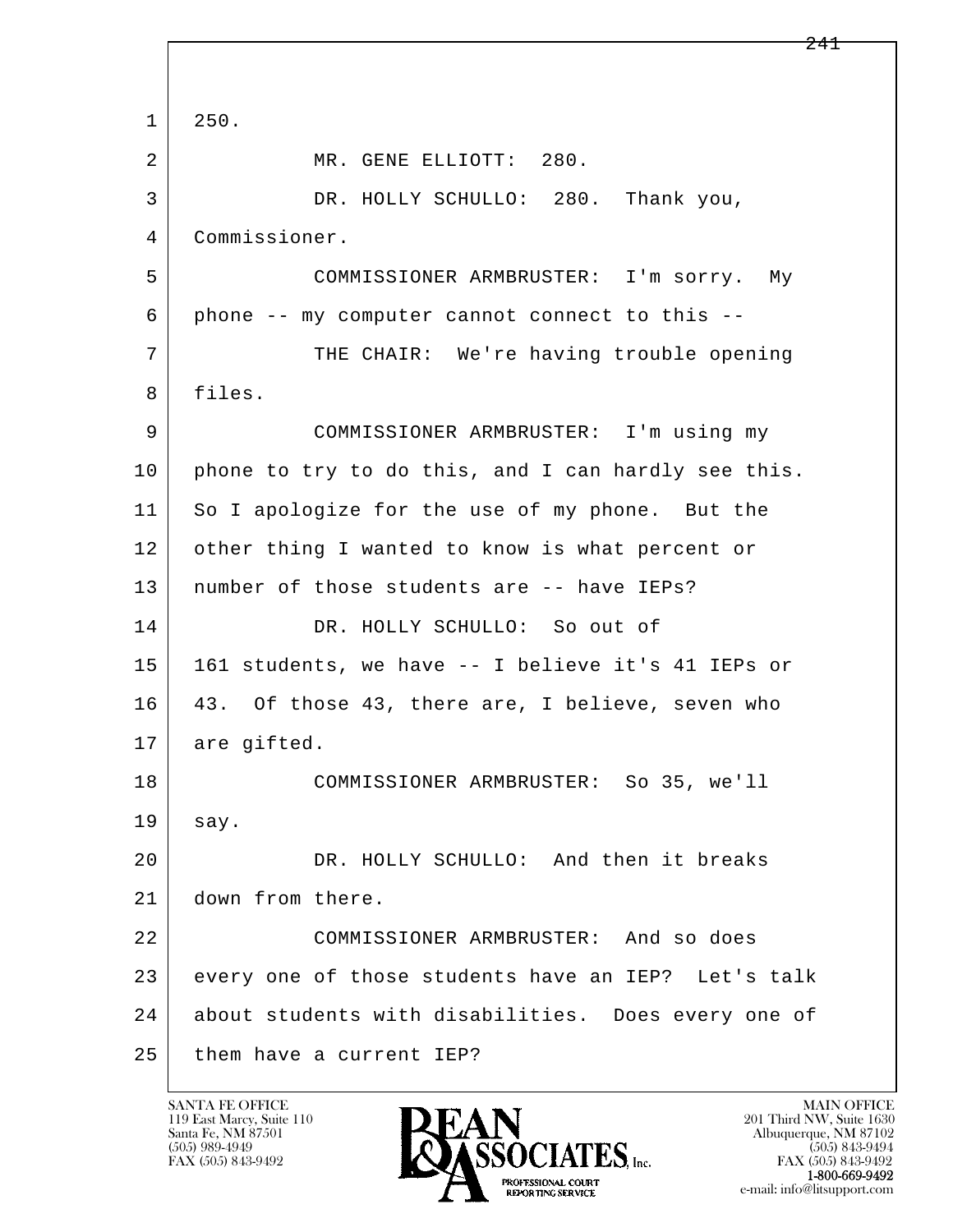l  $\overline{\phantom{a}}$ 1 DR. HOLLY SCHULLO: So I hired a new 2 special education teacher. And we are -- well, our 3 target goal this -- is 100 percent. Everyone has an 4 IEP that should have an IEP. 5 My audit -- and I don't want to speak of 6 all of this now, because part of this is our renewal 7 and part of it was our annual site visit, and I'm 8 not sure where the line is for me -- for us. 9 But when I did the audit on this Saturday 10 morning, I identified some issues before you all 11 came in and did the annual site visit, because I 12 knew it was an area at the school to look at. And I 13 just knew we could do better.  $14$  So -- 15 COMMISSIONER ARMBRUSTER: I'm not -- I 16 don't know that information. 17 DR. HOLLY SCHULLO: Let me be clear. So 18 on the 40-day count, we sent all of our IEPs up for 19 review. And by the end of December -- well, 20 January -- all of -- anything late will be on time. 21 We will be in full compliance. 22 COMMISSIONER ARMBRUSTER: So you're saying 23 you had a number of late IEPs. 24 DR. HOLLY SCHULLO: We had a number of 25 late IEPs. Part of that was bridging the loss --

119 East Marcy, Suite 110<br>Santa Fe, NM 87501

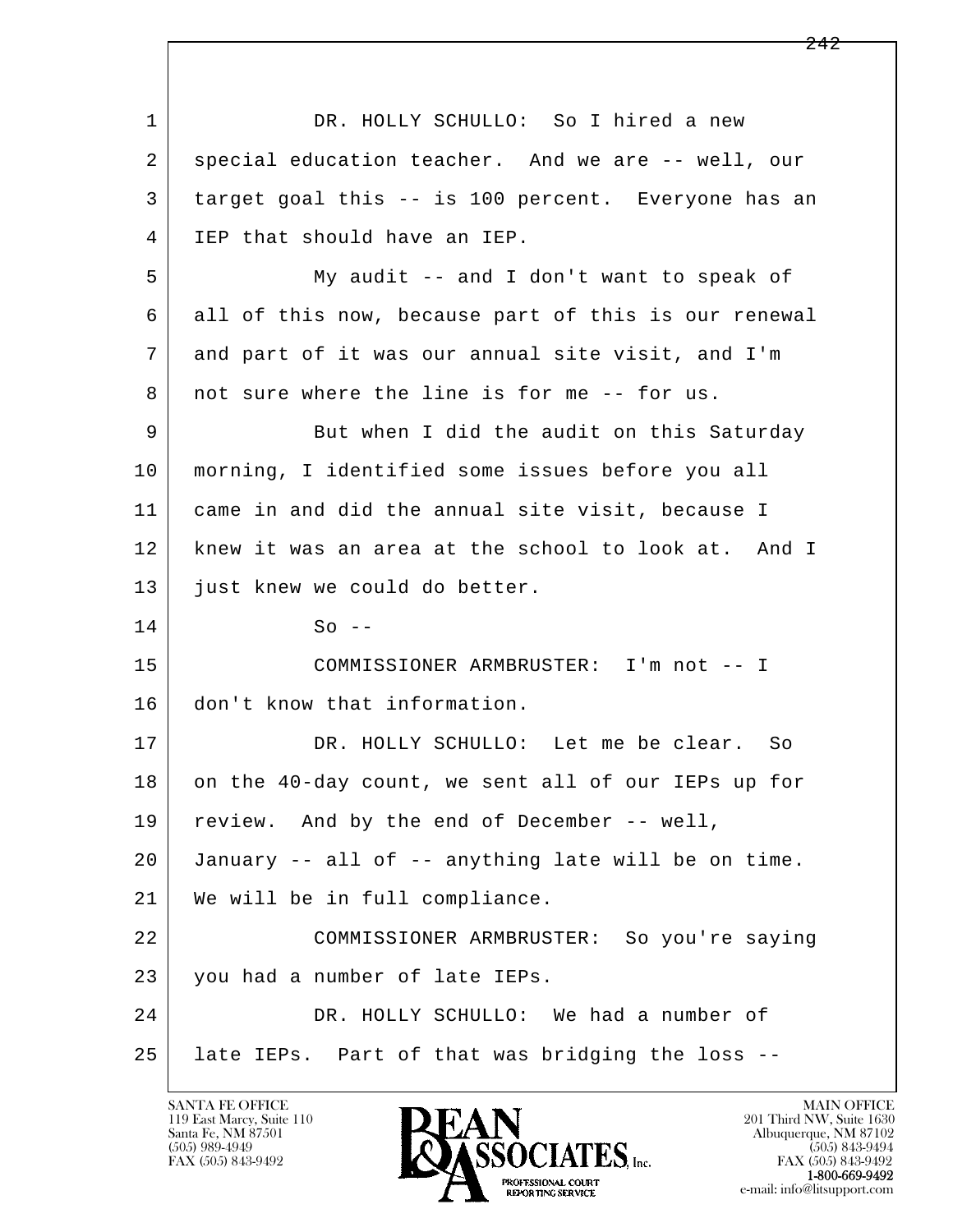l  $\overline{\phantom{a}}$ 1 our school only had one special education teacher. 2 So that interim time, I didn't hire someone else. I 3 did have this person on contract. And they were 4 coming in for four hours for Monday, Wednesday, 5 Friday, and helping and serving. 6 COMMISSIONER ARMBRUSTER: And so -- 7 DR. HOLLY SCHULLO: Our ancillary services 8 | were all in compliance. 9 COMMISSIONER ARMBRUSTER: So that you just 10 started this school year; is that correct? 11 | DR. HOLLY SCHULLO: I just started. 12 COMMISSIONER ARMBRUSTER: Okay. My brain 13 is full. So last year, the special ed -- they had a 14 special ed teacher there who left. 15 (Portion of transcript deleted at the 16 request of Commissioner Armbruster 17 and Dr. Schullo.) 18 DR. HOLLY SCHULLO: Will you please remove 19 that from the transcript? 20 COMMISSIONER ARMBRUSTER: Yeah, probably 21 you should. 22 DR. HOLLY SCHULLO: Thank you. Just  $23$  | that  $-$  I appreciate it. 24 COMMISSIONER ARMBRUSTER: So the services  $25$  are now, for 35 -- we'll just use that as the number

119 East Marcy, Suite 110<br>Santa Fe, NM 87501



FAX (505) 843-9492 FAX (505) 843-9492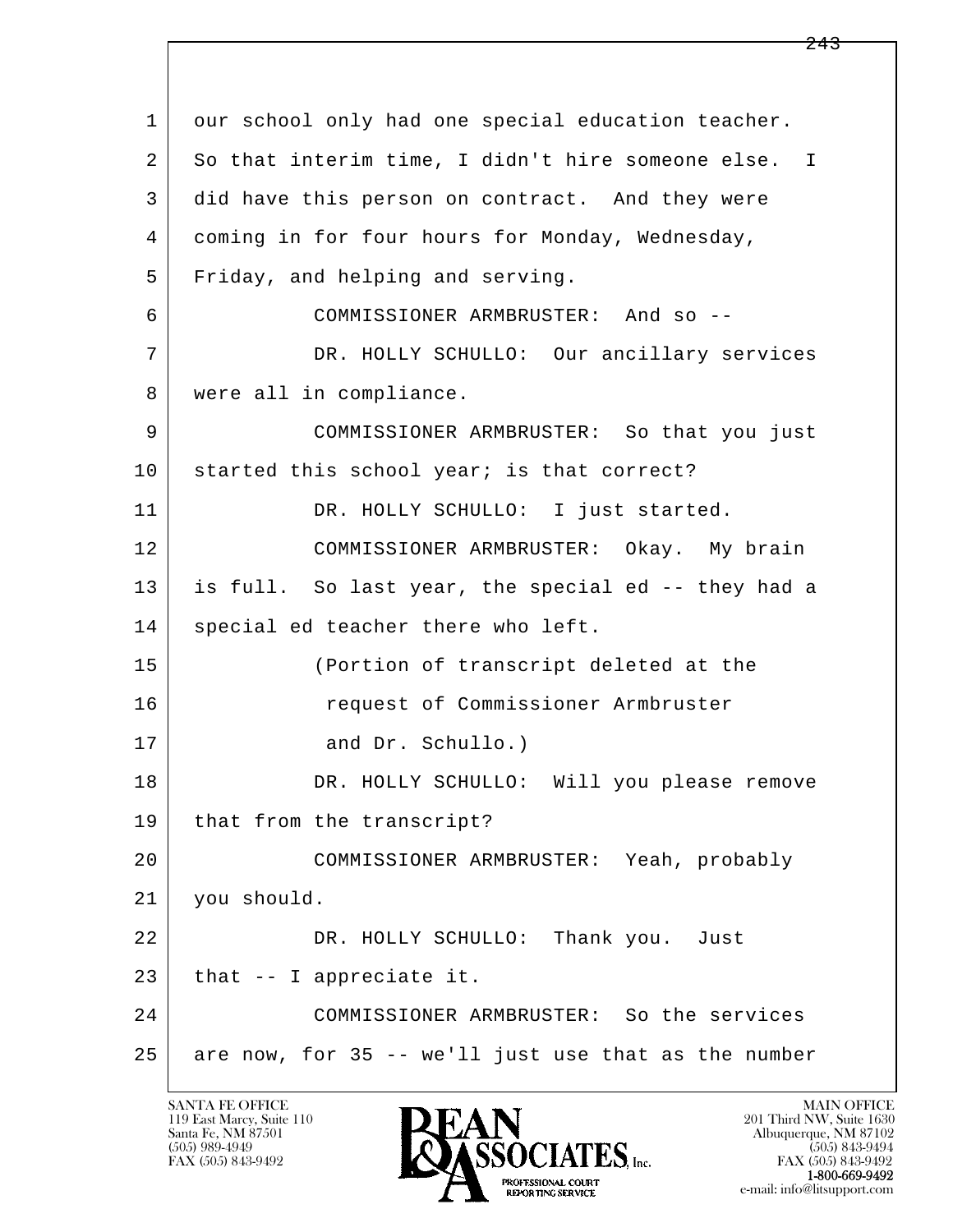l  $\overline{\phantom{a}}$ 1 of students with disabilities -- is served by one 2 person. And the students are classified for how 3 many hours of special ed, in general? Some are more 4 and less. I don't know. 5 DR. HOLLY SCHULLO: Please know my only 6 area of expertise is gifted education. So on the 7 other side of special education, I am wise enough to 8 hire someone who is an expert. 9 and I can only offer that the person in 10 place right now is outstanding. And anyone who had 11 a misconception about what special education should 12 be now says, "Thank you so much. I love the new 13 | special education teacher." And we're moving 14 | forward with great things. 15 COMMISSIONER ARMBRUSTER: And how do you 16 serve the special ed students? Are they pullout? 17 Do they have an extra period a day of remediation? 18 | How do they get served? 19 DR. HOLLY SCHULLO: So all I can speak to 20 now is the older model that we had was a study 21 skills class. And for me, it was not effective. 22 Tuesday-Thursday, they'd go to their study skills 23 | class and were meeting minutes. 24 And for me, I want to move beyond meeting 25 minutes. So we have a learning lab, content

119 East Marcy, Suite 110<br>Santa Fe, NM 87501

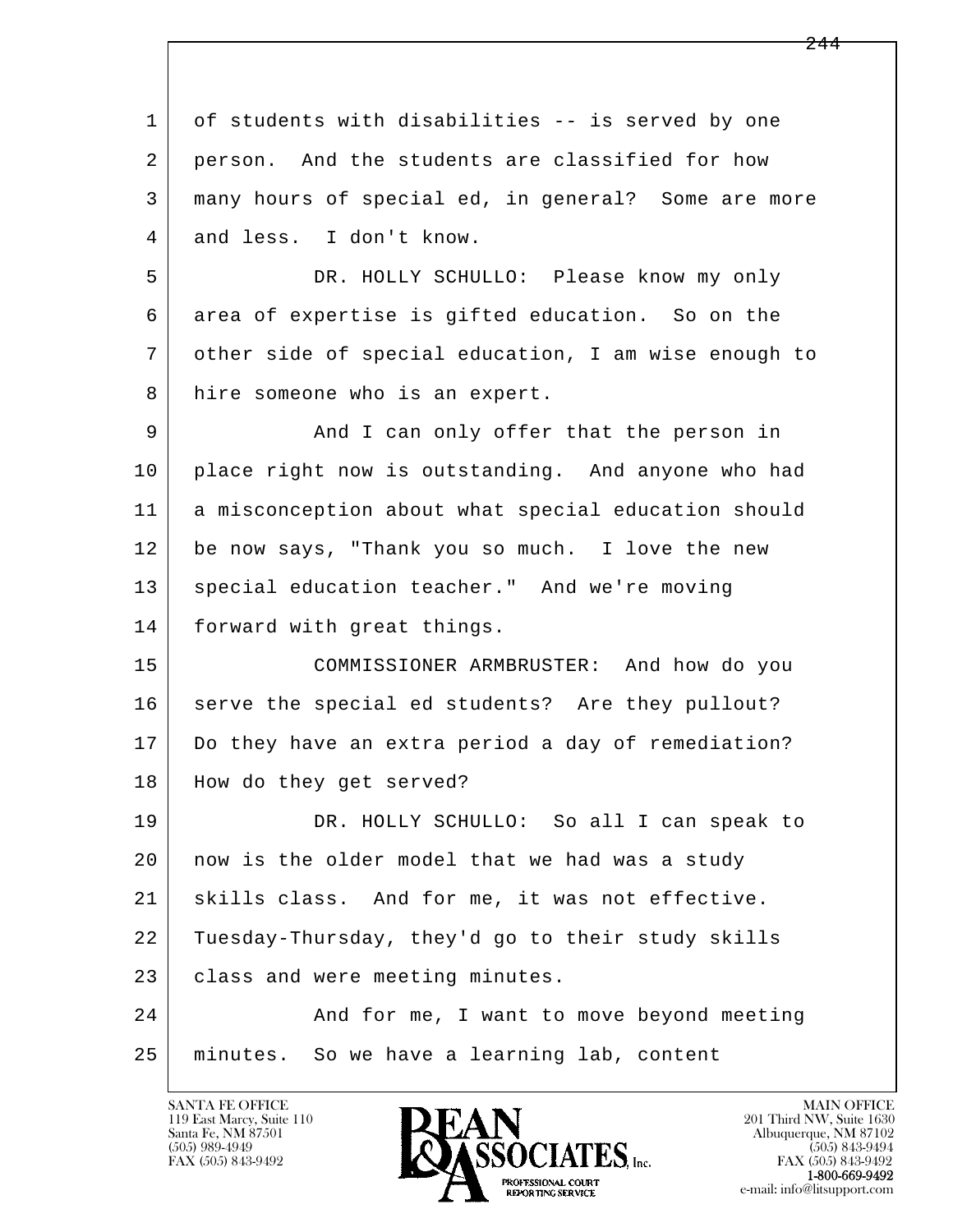| 1  | mastery, where students are learning test-taking     |
|----|------------------------------------------------------|
| 2  | skills. They're working on math and English, and     |
| 3  | we're pushing into classrooms and taking them out,   |
| 4  | pullout, a more diversified model of service.        |
| 5  | COMMISSIONER ARMBRUSTER: And how about EL            |
| 6  | students?                                            |
| 7  | DR. HOLLY SCHULLO: EL. I'm really                    |
| 8  | excited. So we are piloting ENLACE in one of our     |
| 9  | history classes. This is -- thankfully, we are       |
| 10 | getting to something positive here. ENLACE is an     |
| 11 | arts integration. They're out of UNM. And it's       |
| 12 | integration with -- oh, gosh -- like an equity       |
| 13 | service model. So it's history, equity, justice      |
| 14 | model with arts integration. And they will help us   |
| 15 | track our students.                                  |
| 16 | And then next year, I want to have a                 |
| 17 | Spanish teacher. We offer Chinese now, because it's  |
| 18 | through Confucius. Next year, we want Spanish in     |
| 19 | the building.                                        |
| 20 | And my struggle here is that we haven't              |
| 21 | identified EL learners. So I've been given some      |
| 22 | avenues to find them, like through S.T.A.R.S.<br>And |
| 23 | we're working on that right now.                     |
| 24 | So when I said in my response in                     |
| 25 | parentheses, "That's in process," that's something   |

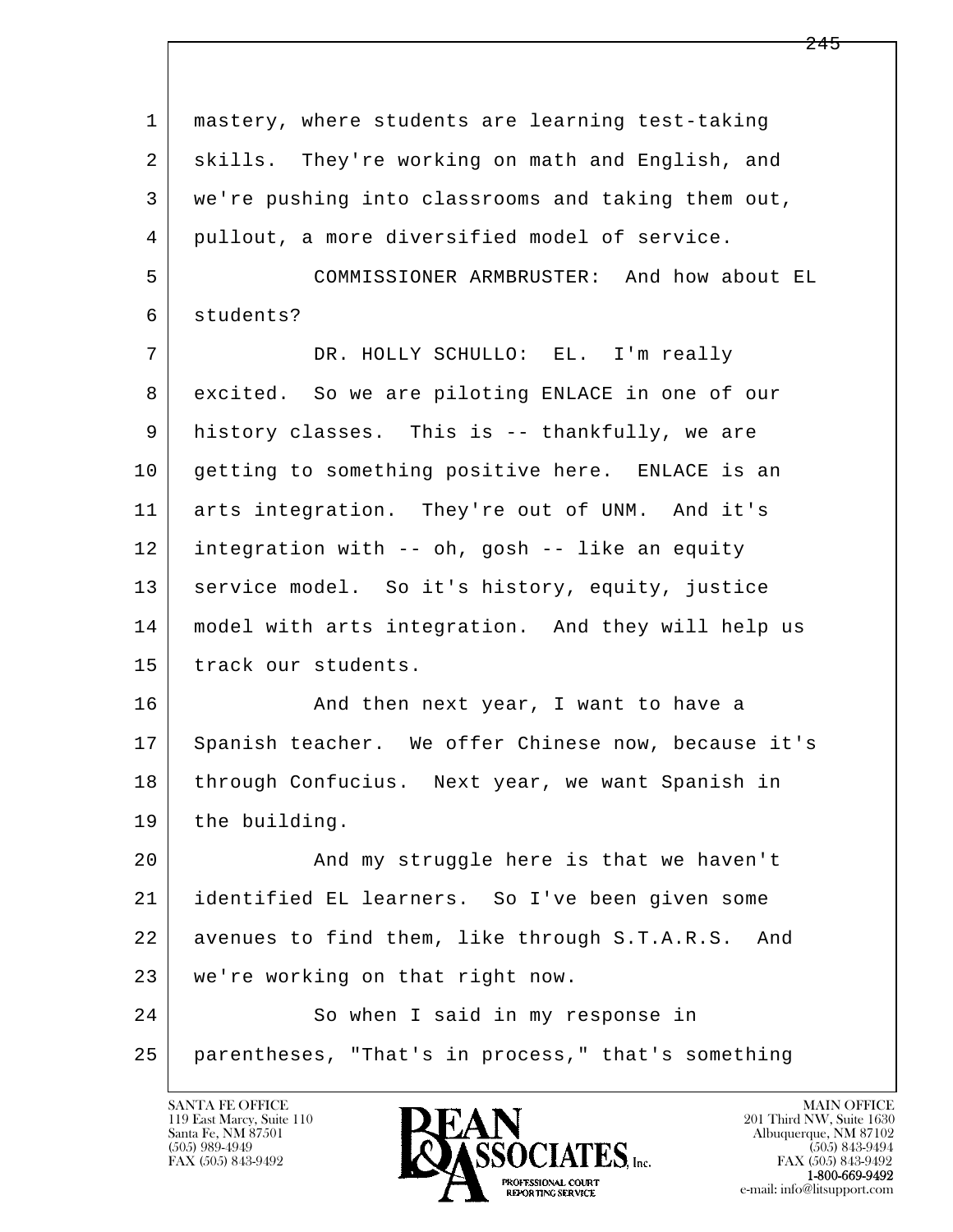l  $\overline{\phantom{a}}$  1 that we have built a committee for. We have some 2 resources. We're looking through the S.T.A.R.S. 3 data. And then we will make a model. 4 COMMISSIONER ARMBRUSTER: Let me see if 5 I'm paraphrasing this correctly. Sorry. So you 6 don't actually know which students are EL because 7 they don't have a home language survey available? 8 But the ones that you know of are going into this -- 9 I'm sure I'm saying this wrong -- ENLACE. It's an 10 arts and integration -- 11 DR. HOLLY SCHULLO: And bilingual. 12 Bilingual. 13 COMMISSIONER ARMBRUSTER: So that person 14 | that's teaching that class is fluent in Spanish or 15 has a TESOL endorsement? 16 DR. HOLLY SCHULLO: Yes. We have quite a 17 | few faculty members that are bilingual. 18 COMMISSIONER ARMBRUSTER: But you don't 19 | know at this moment how many EL students are 20 qualified. 21 DR. HOLLY SCHULLO: Right now, I don't see 22 it. That's why I was saying we need a better way of 23 identifying. So I tried to overcorrect. And I put 24 the home language survey online. I sent it home 25 during our Platica, which is our advisory session.

119 East Marcy, Suite 110<br>Santa Fe, NM 87501

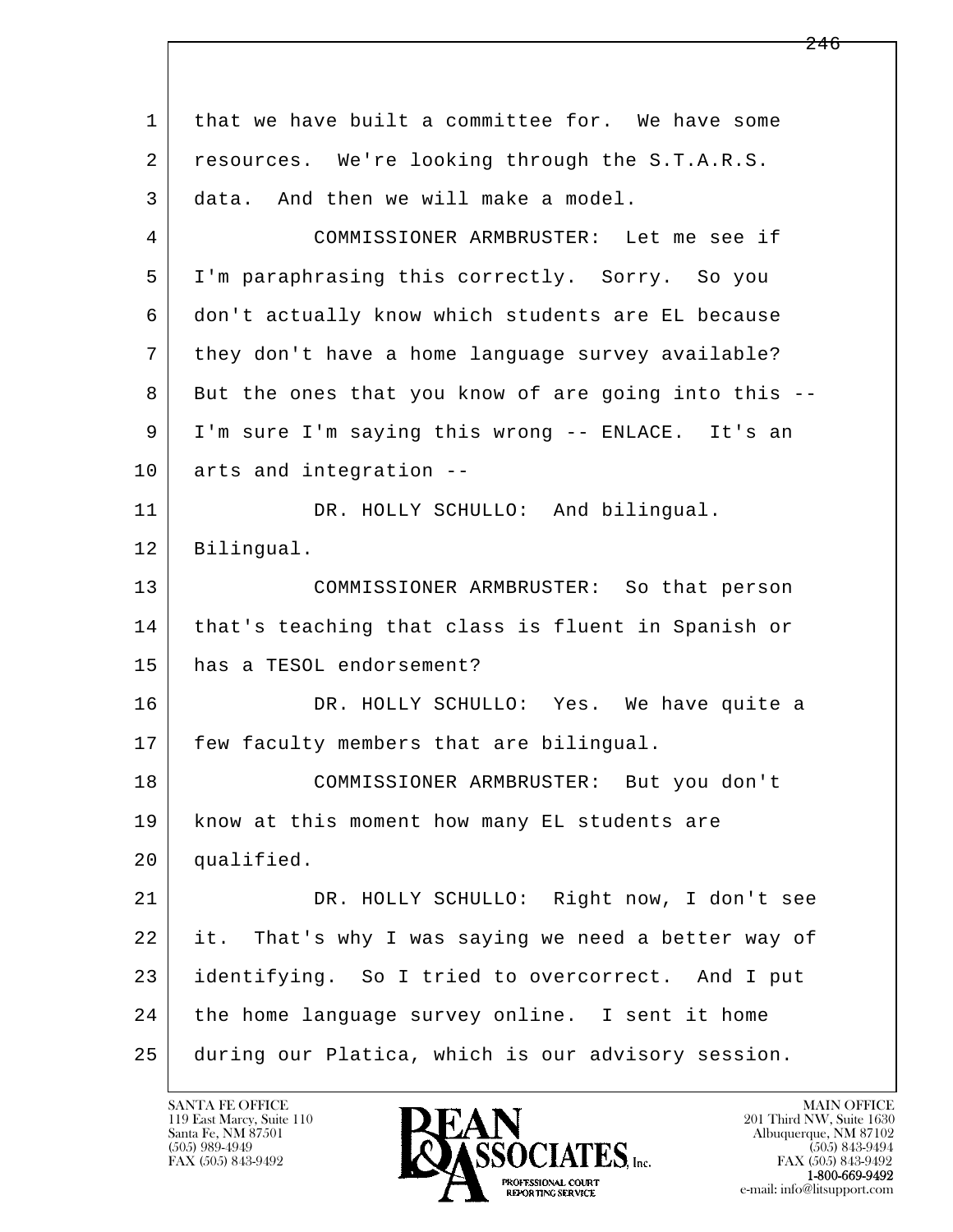l  $\overline{\phantom{a}}$  1 Every single day, our students have advisory period. 2 | And on Fridays, it's an extended advisory. 3 That supports our Wednesday gap, like 4 tutoring zero is an impossible program [verbatim]. 5 So I was trying to overcorrect that; because when I, 6 you know, walked into a school in Las Cruces, I 7 assume that EL would be a population. 8 But in the years that -- previous, there 9 have been no identifications that I see. So that 10 | program has never been created. So I understand now 11 that that's a program that we need to have in our 12 building. What ENLACE does is more of a maintenance 13 heritage program. More of a heritage program -- 14 excuse me -- cultural heritage program. 15 COMMISSIONER ARMBRUSTER: So -- okay. 16 THE CHAIR: Can I just -- can I just ask 17 about the home language surveys while we're on that? 18 Has that been a problem at site visits? Because 19 that's something that is looked at in the files. So 20 I'm -- yeah, I'm -- 21 MS. KAREN WOERNER: So the concern is that 22 unless a student is new to the State of New Mexico, 23 Madam Chair, they should not be issued a new home 24 language survey. 25 | So when you're working at a high school,

119 East Marcy, Suite 110<br>Santa Fe, NM 87501

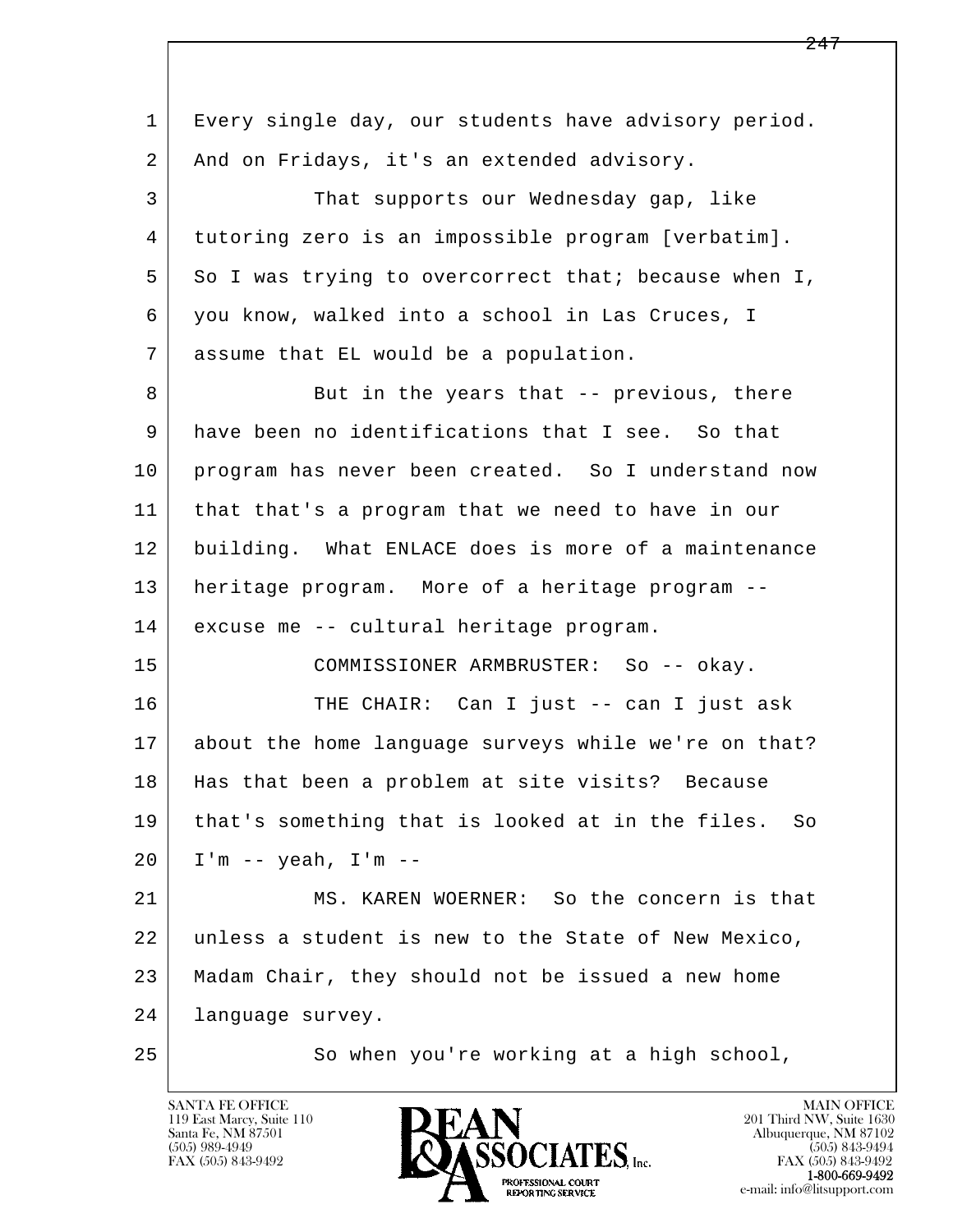| 1  | most of their students are not new to public school, |
|----|------------------------------------------------------|
| 2  | and, therefore, they should not be solving their EL  |
| 3  | identification by distributing another home language |
| 4  | survey, which this school was doing and was told to  |
| 5  | us that's how they were addressing, identifying,     |
| 6  | their ELs.                                           |
| 7  | So we advised them that that is not                  |
| 8  | acceptable and that they need to, instead, try, A,   |
| 9  | to get the records from the previous school, which   |
| 10 | we have recognized statewide has been an issue in    |
| 11 | terms of the school providing that information.      |
| 12 | So the recommendation from the Language              |
| 13 | and Culture Bureau is to submit a records request    |
| 14 | form to the prior school, specifically asking for    |
| 15 | that information. But we need ACCESS scores in home  |
| 16 | language survey, knowing that that's not always      |
| 17 | cooperative.                                         |
| 18 | The next step is to look into S.T.A.R.S.             |
| 19 | to see if the student ever had an ACCESS test in the |
| 20 | past and if they were proficient or not on that      |
| 21 | test, which would then determine if they were -- if  |
| 22 | they were proficient, of course, that means they're  |
| 23 | an exited EL that needs to be monitored. And if      |
| 24 | they're not proficient, you've got yourself an EL    |
| 25 | student.                                             |

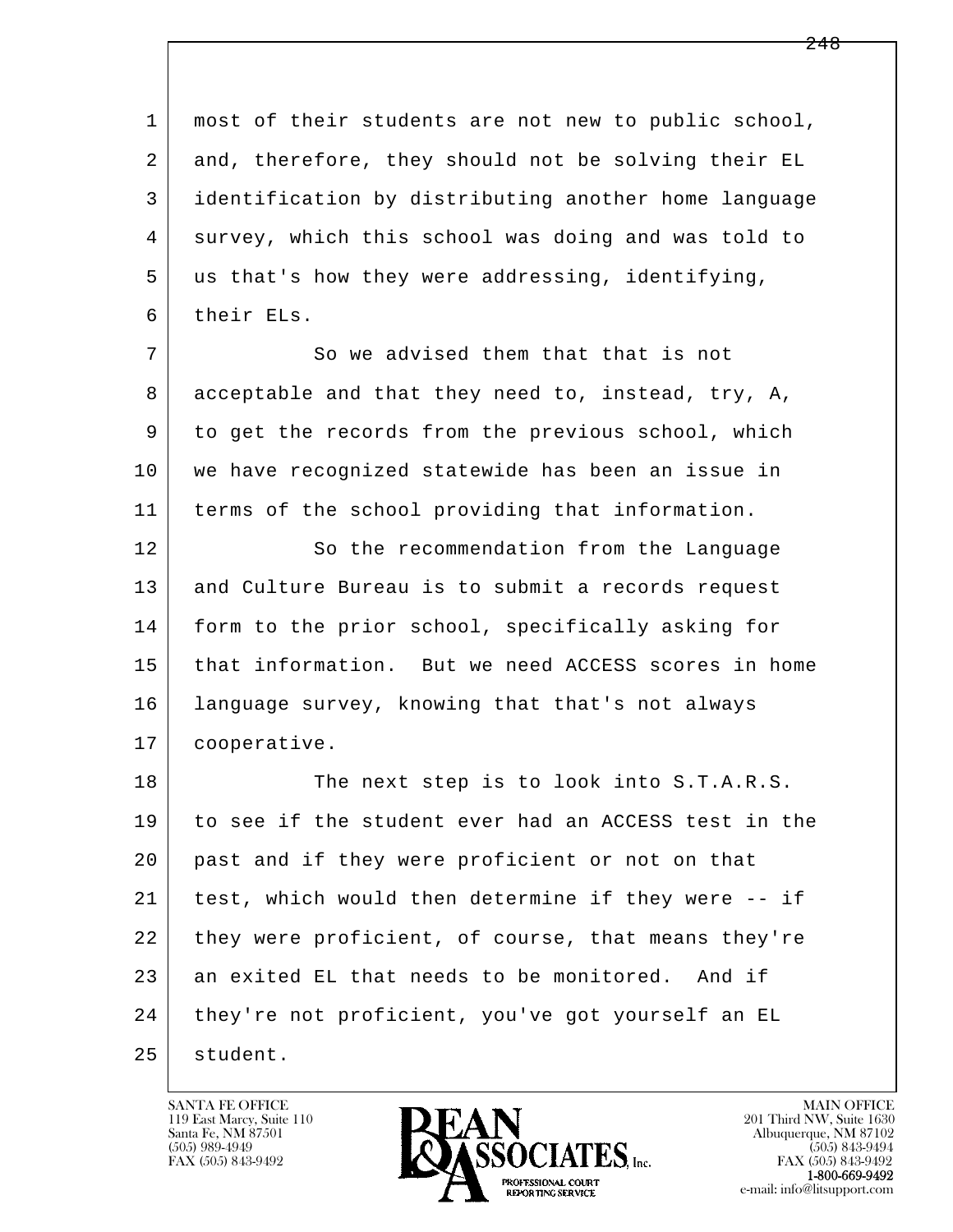l  $\overline{\phantom{a}}$ 1 So when we were at the visit, we did share 2 | that information, as well as an error report 3 identifying potential errors based on what they 4 reported their students as and whether or not those 5 students had ACCESS tests in the past. Anything 6 that showed a discrepancy is flagged in this report 7 that can be run from S.T.A.R.S. that was shared with 8 the school at the end of October. 9 And, frankly I would expect that that 10 would have already been addressed by this visit 11 today. 12 | THE CHAIR: Okay. All right. Thanks. 13 | I'm okay. Sorry. 14 COMMISSIONER ARMBRUSTER: Okay. So I'm -- 15 DR. HOLLY SCHULLO: So to be honest with 16 you, Commissioner, I am brand new. So some of these 17 things from the past, I'm working on. I am very 18 surprised when I look at the report cards from the 19 past that there's just a dash for EL. So now I have 20 some tools in place to move forward and find those 21 students. 22 But I also have two teachers in the 23 building that give the ACCESS test. And one is a 24 gifted-endorsed history teacher, and the other is a 25 math teacher. So I say, as I'm finding these things

119 East Marcy, Suite 110<br>Santa Fe, NM 87501



FAX (505) 843-9492<br>**1-800-669-9492**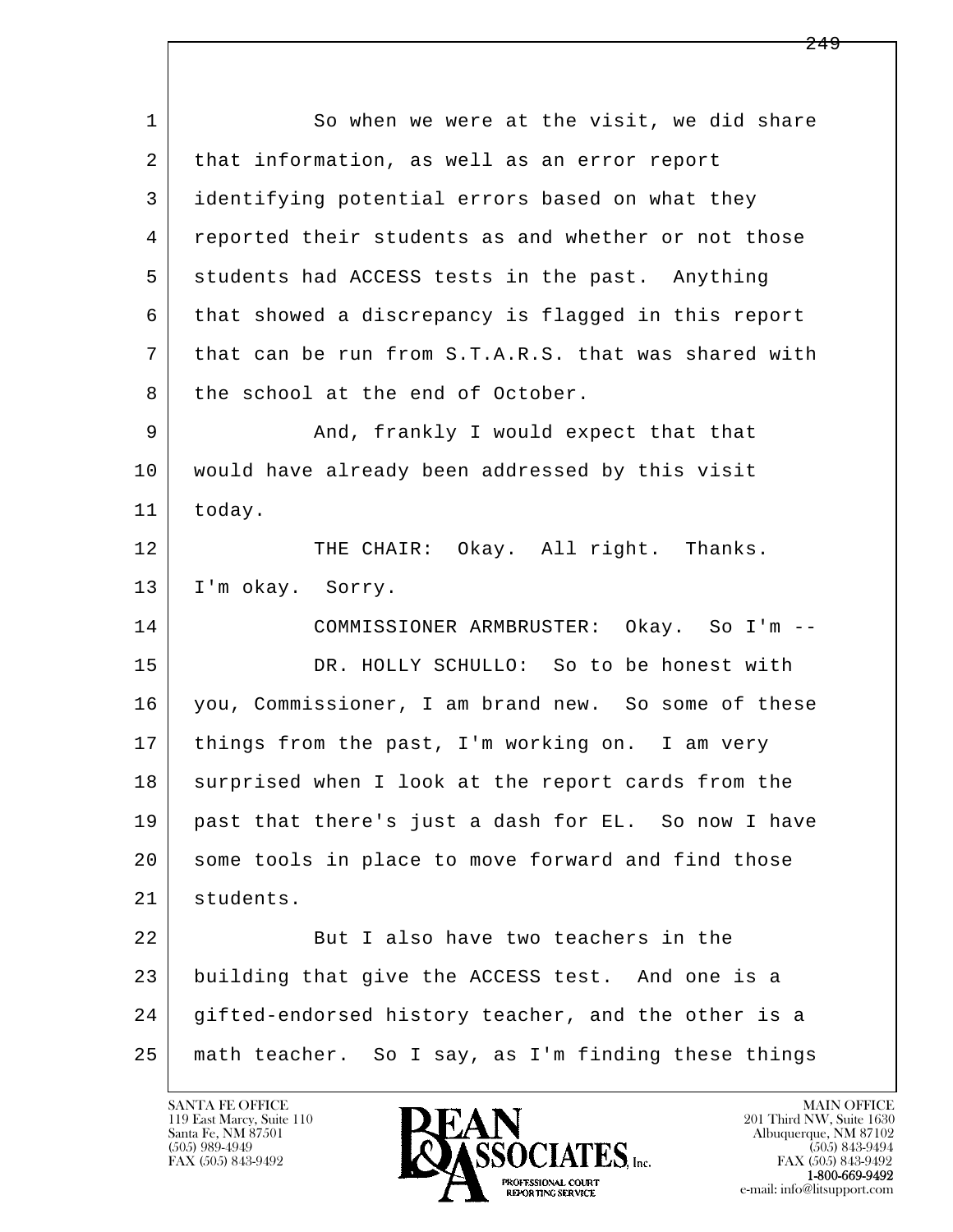| 1  | at Alma, I want to fix them. And I am still         |
|----|-----------------------------------------------------|
| 2  | learning the processes. But I am taking             |
| 3  | responsibility for things that have not been seen   |
| 4  | before, like our EL population. I'm ready to move   |
| 5  | forward and serve when I find those students.       |
| 6  | COMMISSIONER ARMBRUSTER: So -- and I --             |
| 7  | DR. HOLLY SCHULLO: But that is also in              |
| 8  | our registration packet, home language survey. So   |
| 9  | when it's not brought back, I'm not sure -- you     |
| 10 | know, I keep going around with that, too. And I'm   |
| 11 | sorry for that.                                     |
| 12 | COMMISSIONER ARMBRUSTER: I did do this at           |
| 13 | home. So I may have written it incorrectly. And     |
| 14 | since I cannot get on the Internet, can you kind of |
| 15 | help me when I'm saying this if I'm incorrect? I    |
| 16 | don't want to say something that's not true.        |
| 17 | MS. KAREN WOERNER: Laurel has a hotspot             |
| 18 | if we want to try to connect a different way.       |
| 19 | COMMISSIONER ARMBRUSTER: I've written it            |
| 20 | down. My concern is our standards were that you     |
| 21 | would have a "C" average over the last four years.  |
| 22 | And I get -- so I added up all these numbers, and   |
| 23 | I'm getting, like, 51.5. So I guess if you want to  |
| 24 | be technical, that's a "C" average over the last    |
| 25 | four years.                                         |

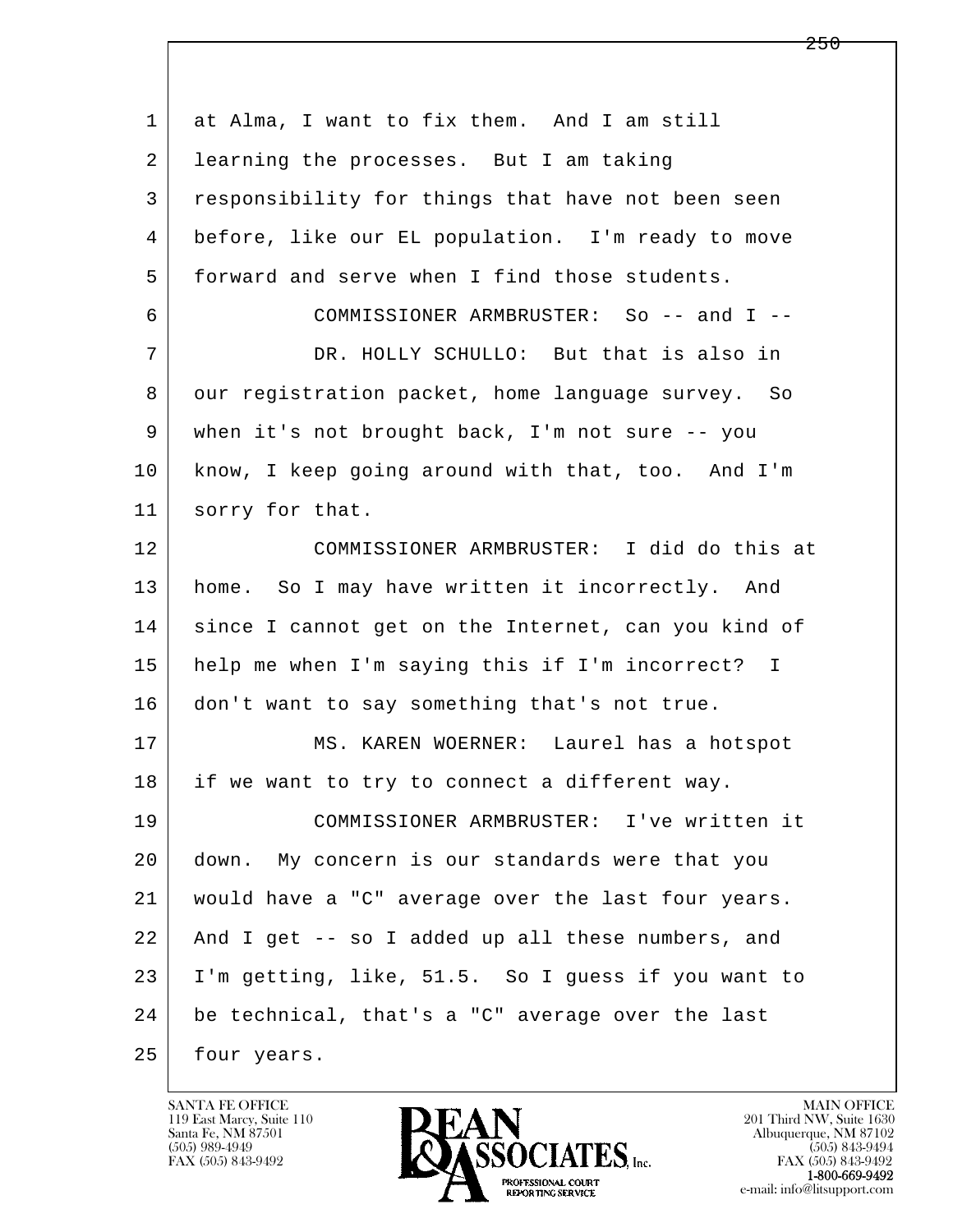l  $\overline{\phantom{a}}$ 1 But I'm looking at the current standing 2 over the last four years. And they're either "D"s 3 or "F"s; the improvements, a "D" or an "F"; the 4 lowest quartile is all "F"s; the opportunity to 5 learn is great, "B"s and "A"s; the graduation rate 6 was a "B" in '15, and then an "F" and a "D" and an 7 "F." 8 And I didn't know what this -- I wrote 9 something which I couldn't even begin to tell you 10 what I said. It's the last thing on the report 11 card; so I guess it's "D," "C," "B," "C." 12 My concern is not just the grade itself -- 13 the overall grade -- and I know you're new about all 14 this. But I've not seen this as a school who -- it 15 just reminds me of the same type of situation that 16 we've done, and not that long ago, about promise of 17 what's going to come up, but not really fulfilling 18 what has already occurred. 19 | And that's my understanding of renewals -- 20 and it's nothing against you, Holly, at all -- is 21 that we're looking at what the school has done. And 22 what the school has done in the past has really not  $23$  served their lowest quartile. They're at "F"s, 24 where we would expect -- we've looked at other 25 schools who have "C"s and "B"s. One is a SAM

119 East Marcy, Suite 110<br>Santa Fe, NM 87501

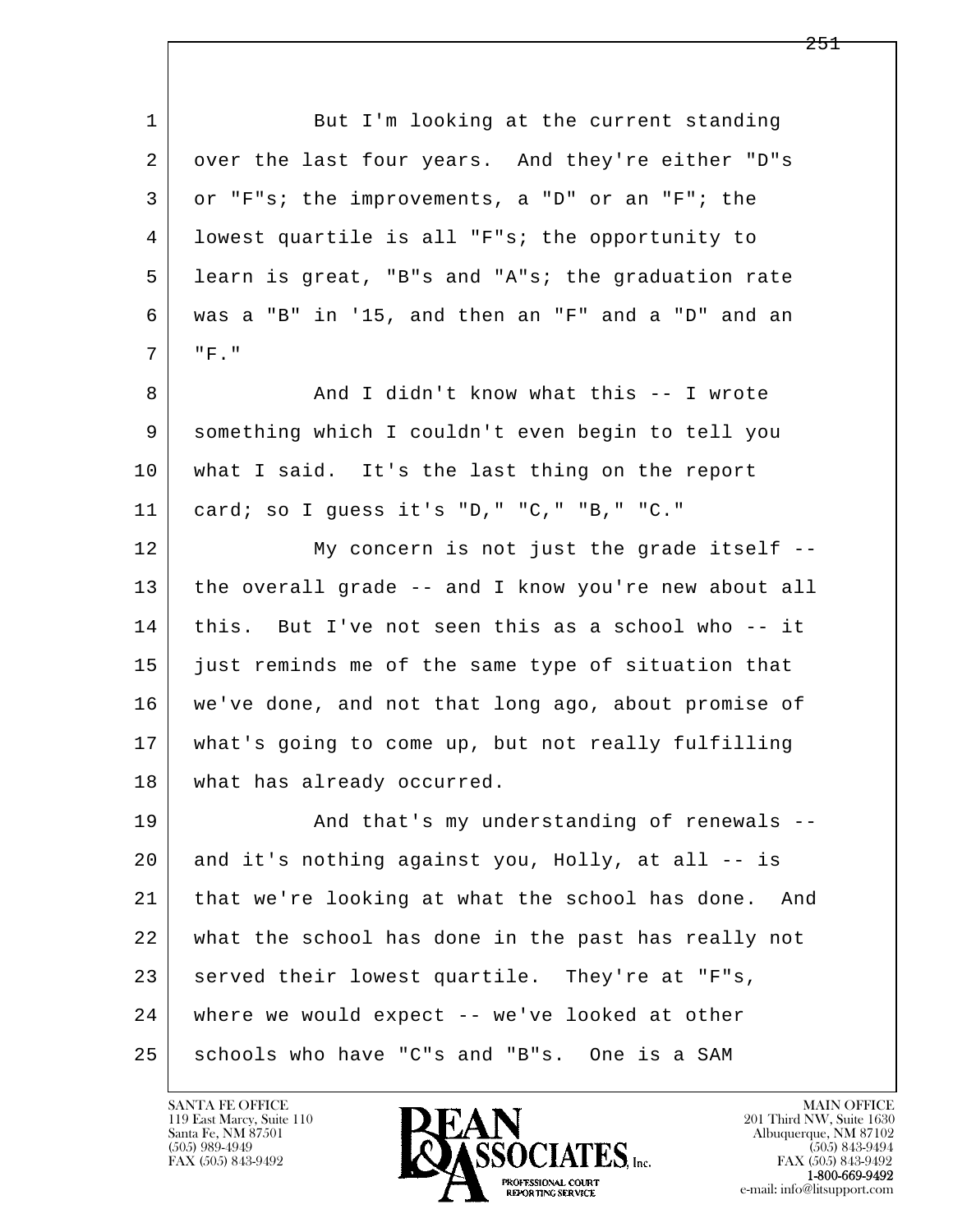l  $\overline{\phantom{a}}$ 1 school, so that's even more concerning. 2 I just don't see the school as a viable 3 school right now. I can't -- I'm not saying it 4 can't change. But I'm voting on what has been and 5 not what will be. There's concerns with special ed. 6 There's concerns with ELL. There's concerns with 7 | graduation rate. 8 I'm just not feeling that I can grant a 9 charter to a school who has so many issues in the 10 past. Because we're looking at the past. We're not 11 looking at what's going to happen. And that's 12 horrible, by the way. It's a horrible thing. Tugs 13 at our heart strings as well. 14 I'm not saying this in a cavalier manner, 15 by any means. But I see this in exactly the same 16 way as I've seen other schools I've discussed. Our 17 comments is not what you will do in the future. 18 It's what happened, and has nothing to do with you 19 | at all because you weren't even there. 20 But that's what I'm seeing here. So I -- 21 someone can correct me if I'm wrong because I've got 22 all these pieces of paper. 23 DR. HOLLY SCHULLO: Commissioner, when I 24 first interviewed, we had a three-year provisional 25 renewal. Then early September-ish, I think it was,

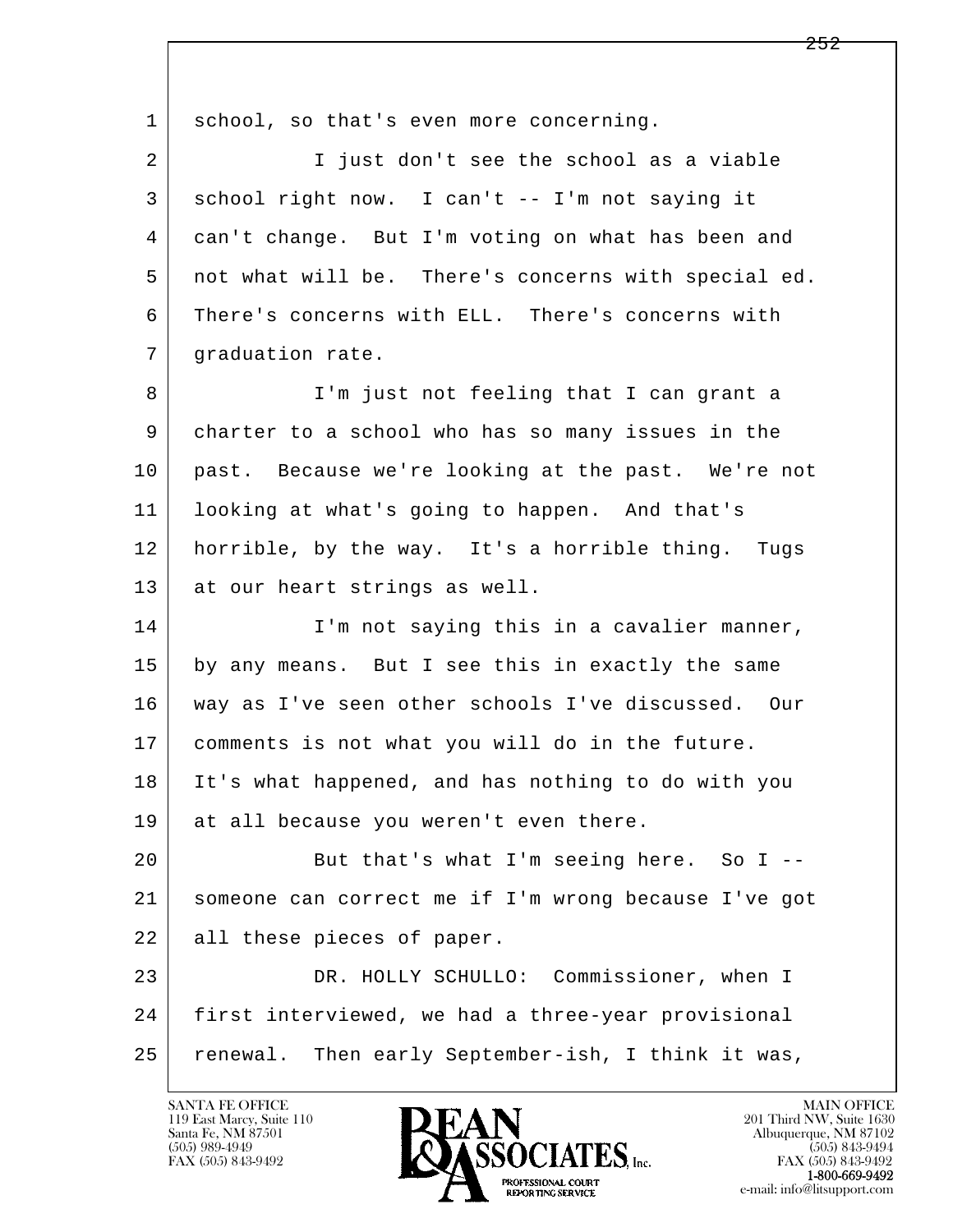| 1  | we had a four-year provisional renewal. And right    |
|----|------------------------------------------------------|
| 2  | now, we may be looking at a five-year renewal with   |
| 3  | provisions that I fully accept. And I agree. I       |
| 4  | began my response to the analyses as, "We agree."    |
| 5  | I hope that -- well, my faculty has faith.           |
| 6  | My community members have faith. We had our first    |
| 7  | showcase this past Friday, and it was perfect. And   |
| 8  | I have a strong community. I have a strong board.    |
| 9  | I have a strong finance manager.                     |
| 10 | And I have three years before me of                  |
| 11 | Woodrow Wilson Fellowship coaching, and they are     |
| 12 | from the University of Virginia, in helping me build |
| 13 | that 90-day plan and the turnaround model that we    |
| 14 | need to reach -- you know, our math scores are low.  |
| 15 | Our literacy scores are higher.                      |
| 16 | So I understand the struggles that the               |
| 17 | school has, and I also understand your position.     |
| 18 | And me, I am between a rock and a hard place.        |
| 19 | COMMISSIONER ARMBRUSTER: Absolutely.                 |
| 20 | DR. HOLLY SCHULLO: And I believe that in             |
| 21 | this time, since May 30th, working. I worked June    |
| 22 | for free because that's how much I loved the school. |
| 23 | I moved on my birthday, June 28th, and I was         |
| 24 | literally falling asleep, because Farmington down to |
| 25 | Las Cruces, that's a big drive. And I'm towing my    |

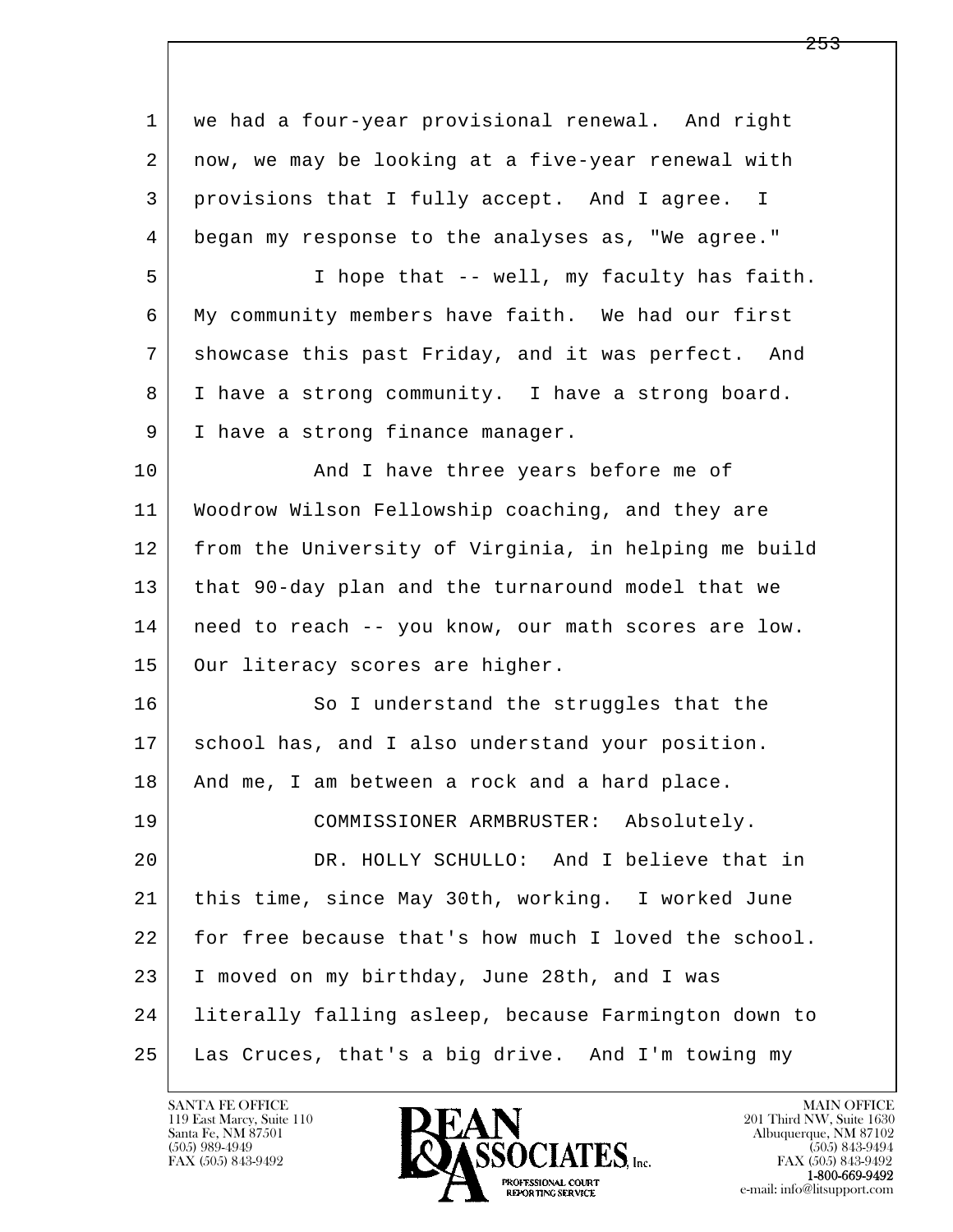| $\mathbf 1$ | car behind. And I've never driven like that in the    |
|-------------|-------------------------------------------------------|
| 2           | desert before.                                        |
| 3           | So I'm committed to the school. And I am              |
| 4           | finding things that we need more resources for. And   |
| 5           | I'm writing GEAR UP grants. We worked on Title IV     |
| 6           | funding to direct that to a mission-specific          |
| 7           | indicator for arts integration and what that \$10,000 |
| 8           | could do for our school and for our achievement.      |
| 9           | So there is a lot in the cloud. There's a             |
| 10          | lot of moving pieces here.                            |
| 11          | COMMISSIONER ARMBRUSTER: I wonder if you              |
| 12          | could kind of -- and you don't know this, but I hate  |
| 13          | repeating this all the time. I am a special ed        |
| 14          | teacher, so you and I together could be a perfect     |
| 15          | person.                                               |
| 16          | But I'm just -- so I am concerned about               |
| 17          | the special ed needs. I guess I should be concerned   |
| 18          | about the GATE needs. But I actually don't know       |
| 19          | much about that. So I'm going to go with the          |
| 20          | students with disabilities, if you can give me some   |
| 21          | light on that.                                        |
| 22          | MS. KAREN WOERNER: Well, what I do know               |
| 23          | is at the 40-day window is there were 40 students     |
| 24          | with IEPs that were listed in S.T.A.R.S. Three --     |
| 25          | three were overdue at that time, according to         |

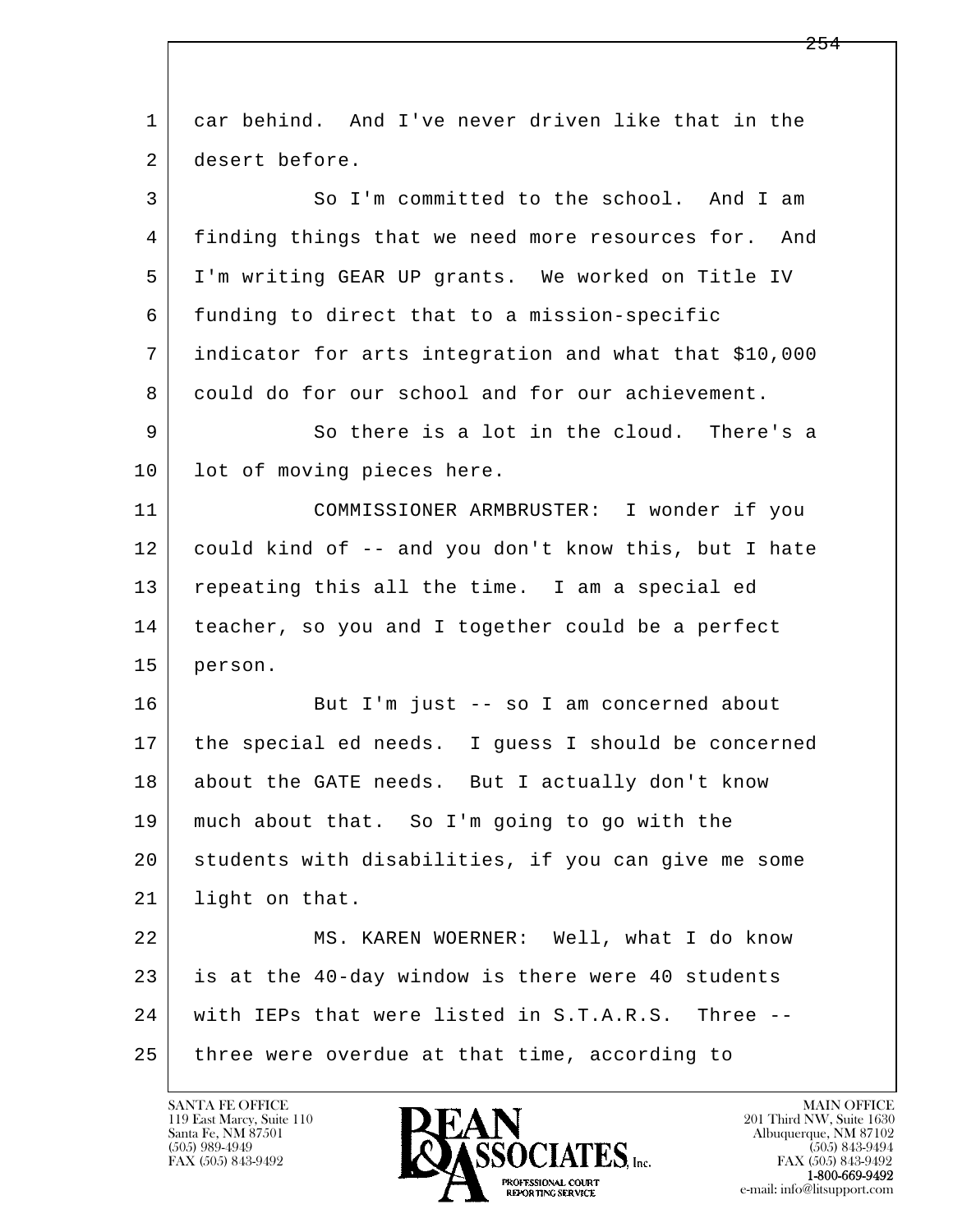$1 \mid S.T.A.R.S.$ 

| $\overline{2}$ | But when we did our site visit, Megan                |
|----------------|------------------------------------------------------|
| 3              | Shannon did the reviews of the IEP folders. And she  |
| 4              | found -- she stopped at five files that were         |
| 5              | significantly out of compliance in terms of their    |
| 6              | IEP date.                                            |
| 7              | So I did hear Dr. Schullo say that they              |
| 8              | will have them finished by -- I think if I heard     |
| 9              | correctly, it was by the end of January. But,        |
| 10             | clearly, my concern, Commissioner, Madam Chair, is   |
| 11             | that if those parents so deemed to file a complaint, |
| 12             | or, worse yet, file some lawsuit, this school is     |
| 13             | significantly overdue in the deadlines required by   |
| 14             | federal law to have those IEPs in compliance.        |
| 15             | Dr. Schullo did indicate to me that                  |
| 16             | ancillary services are being provided. I think I     |
| 17             | may have to ask. I'm not sure what that means.       |
| 18             | What we found is the special services pieces were    |
| 19             | not being provided. "Ancillary," to me, means OT,    |
| 20             | PT, RT, social work, those extra ancillary services. |
| 21             | I'm not sure that's what she meant. I would direct   |
| 22             | the question to her on that.                         |
| 23             | But I do have serious concerns about the             |
| 24             | compliance, given particularly that they're still    |
| 25             | not completed.                                       |

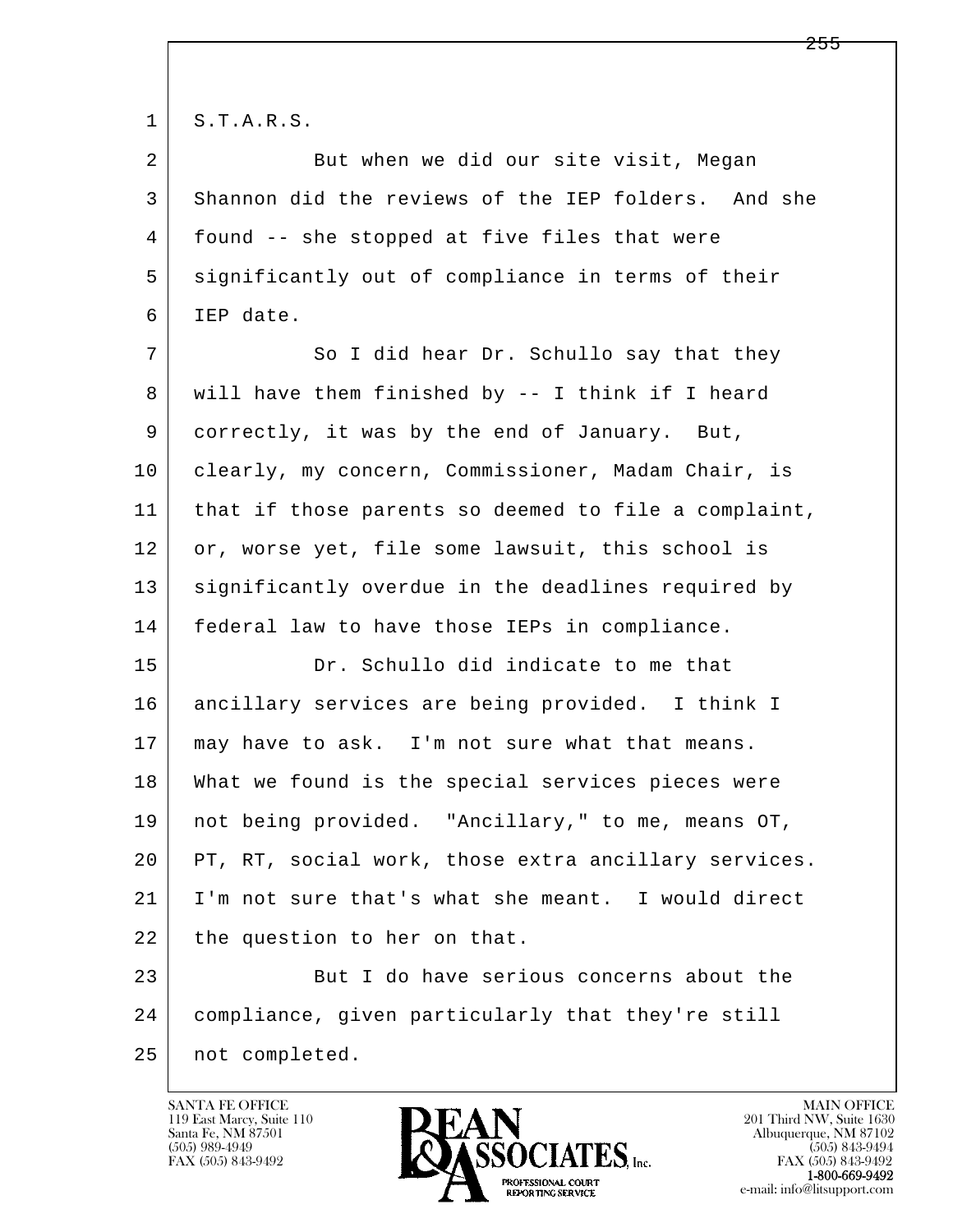l  $\overline{\phantom{a}}$ 1 THE CHAIR: Can I just ask why someone 2 would stop -- why the stop was at five and not -- so 3 | that we don't have a complete picture? 4 MS. MEGAN SHANNON: You want an answer 5 from here? We stopped at five because the area that 6 we were trying to pull the files from, one, were 7 being used for that financial audit; and, two, 8 because our site visit was running over -- I think 9 we got out of there at, like, 6:30 or 7:00. And 10 there was just not enough time to review everything. 11 MS. KAREN WOERNER: We always do a sample. 12 We just random-sample files when we go. So to 13 Megan's defense, that's something we normally do is 14 | pull files. Clearly, when she had five that were 15 significantly out of compliance out of the samples 16 she pulled, it didn't seem like it was necessary to 17 go on. 18 But certainly, if you are interested in a 19 complete review, we'd be happy to an audit of all 20 the IEP files. But we don't typically do all. 21 COMMISSIONER ARMBRUSTER: So I -- so I'm 22 just -- you know, I hate this job, for which I don't 23 get paid. You know, I see the determination and the 24 passion. And I know that you've started this 25 school, and you have this goal, and it's great for

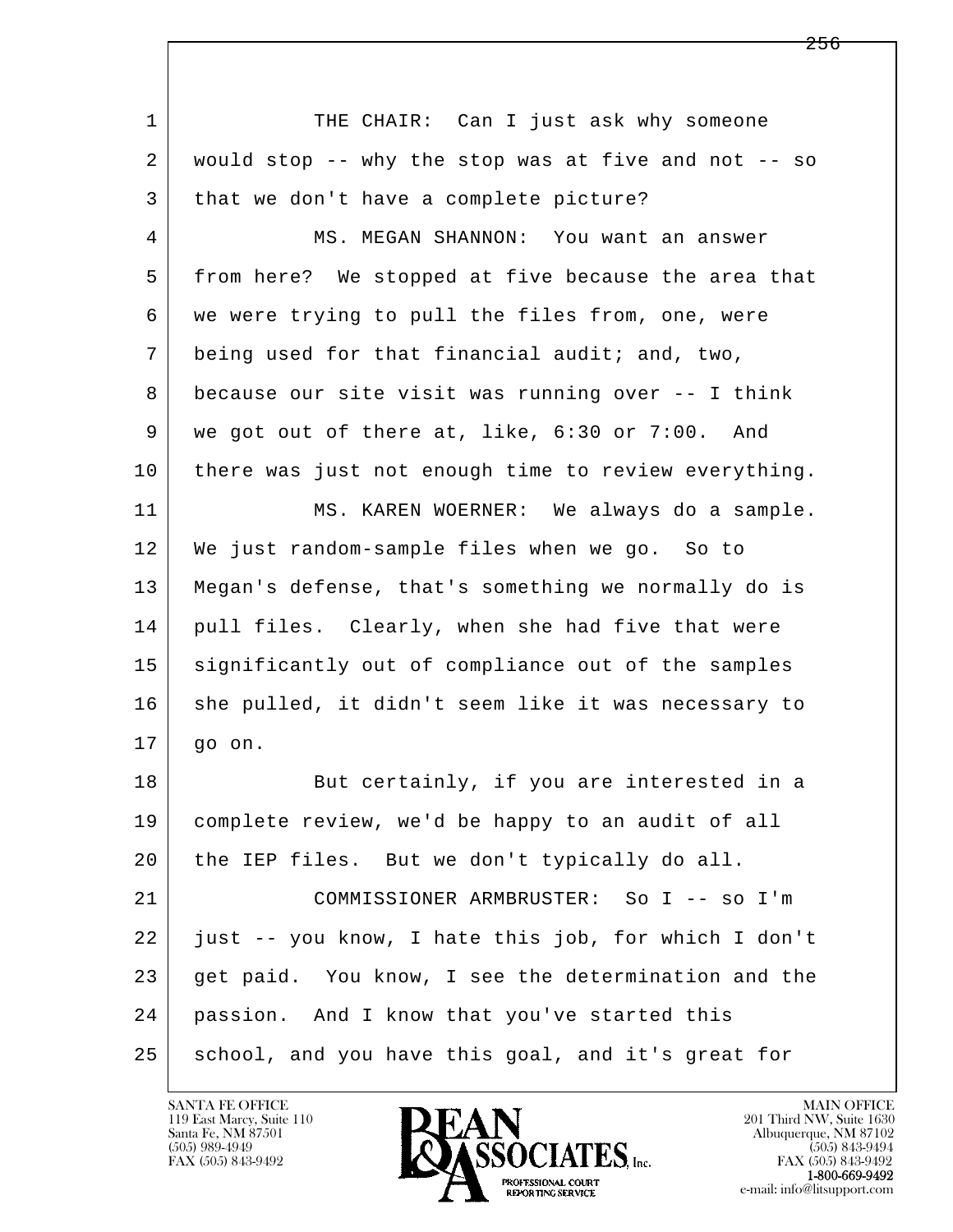1 some people.

| 2  | But as a Commissioner, I have to look at             |
|----|------------------------------------------------------|
| 3  | what's good for every child, not just certain        |
| 4  | children. I have to look at these IEPs, because      |
| 5  | that's my 39 years of life, to see if they're not    |
| 6  | being served.                                        |
| 7  | I'm looking at the EL students. I'm                  |
| 8  | looking at the "F" in the lowest quartile for the    |
| 9  | last four years.                                     |
| 10 | And so those -- these scores concern me.             |
| 11 | And when I'm getting even a "C," which is one of our |
| 12 | standards of excellence, it's a barely; it's barely  |
| 13 | a "C," unless I -- I did not use my calculator. But  |
| 14 | I was able to do this. It's barely a "C."            |
| 15 | So I'm just looking at a school that I'm             |
| 16 | not sure -- I guess this is becoming one of my best  |
| 17 | words -- is at capacity, a capacity to be what it    |
| 18 | needs to be, to be a charter that's doing better     |
| 19 | than Las Cruces. I think I was just reading here     |
| 20 | somewhere that the Las Cruces graduation rate was    |
| 21 | higher than this one. So it's -- I'm just            |
| 22 | struggling. I'm really struggling. And I don't --    |
| 23 | I'm just not sure I can support this.                |
| 24 | MR. GENE ELLIOTT: Madam Chairwoman, I'd              |
| 25 | like to make a comment. Commissioner Armbruster,     |

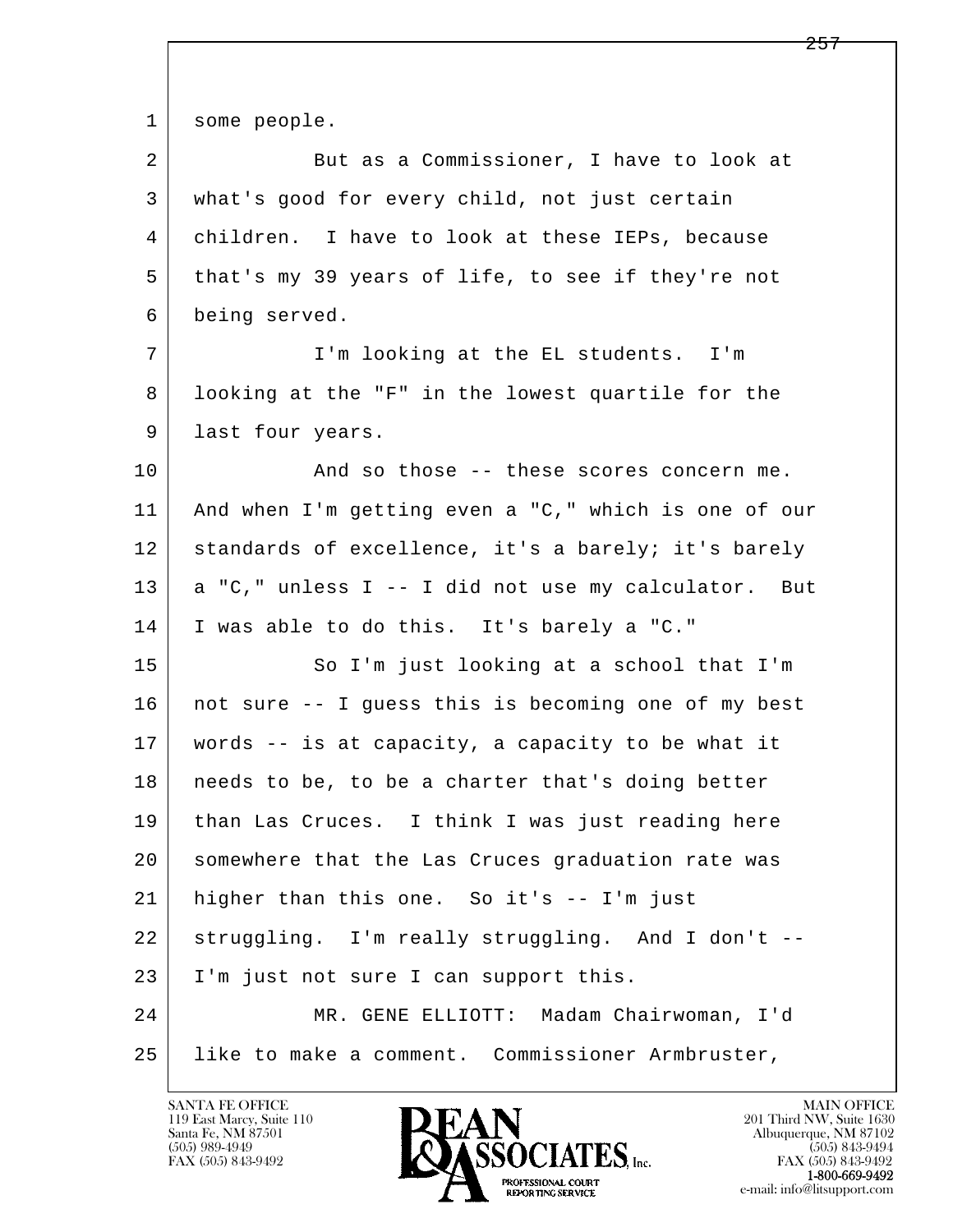l  $\overline{\phantom{a}}$  1 you made the statements about we can't make a 2 decision on the future because the past has been 3 checkered, shall we say. 4 | If that's the case, then we'd never fly an 5 airplane. We never would have flown an airplane. 6 We never would have gone to the moon. We never 7 would have had a lot of the conveniences that we 8 have. Because you start here and go to the future. 9 You don't start here and go to the past and correct 10 what wasn't. That's just my opinion now. 11 COMMISSIONER ARMBRUSTER: Sure. 12 MR. GENE ELLIOTT: So I would argue that 13 here and now is more important, and the future is 14 more important than what has been. If the lessons 15 were learned, that's the case. If the lessons were 16 | not learned, then you're right. 17 But the lessons have been learned, and 18 it's going to take time for this administrator to 19 correct what was deficiently done by the previous 20 administration. 21 And that's all I can say. This woman has 22 been working 12 to 15 hours a day. I have been on 23 her to take time off and to go home and rest. But 24 she will not give up. She is dedicated to this. 25 | And we are dedicated to supporting her.

119 East Marcy, Suite 110<br>Santa Fe, NM 87501

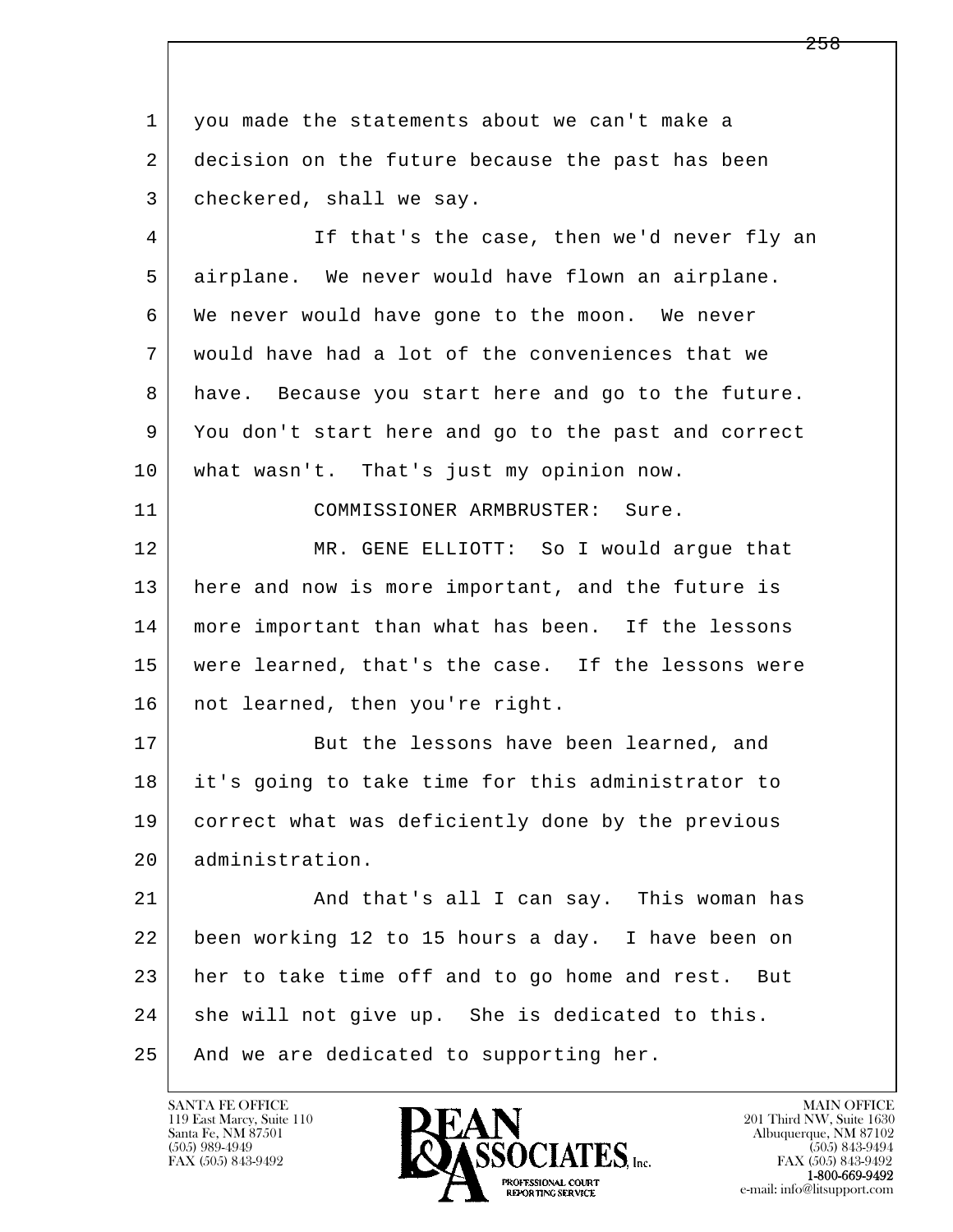l  $\overline{\phantom{a}}$  1 COMMISSIONER ARMBRUSTER: And I really 2 hope this is clear, that I am not blaming you. I'm 3 not. It's not a blame game. 4 MR. GENE ELLIOTT: No, I understand. 5 COMMISSIONER ARMBRUSTER: It's just that 6 our conditions of life, I guess, is what -- is that 7 we're looking at what has been to decide whether we 8 are going to go. Because everyone is going to do 9 better things in the future. That's -- you know, 10 that's sort of the -- what one would always hope. 11 But in these -- I've been on for three 12 years. So I can't talk about years back. I can 13 only talk about what I know. And I'm not even 14 surely I'm doing that quite well. 15 It's just that how much are we helping 16 kids succeed? What are the other -- the teachers 17 doing? I understand that one was terminated, and  $18$  that's fine. But it's  $-$  to me, it's a joint thing. 19 We're looking at EL students. We're looking at 20 students with needs. We're looking at graduation 21 rates. We're looking at this school has a cap of 22 250, and 161 students have come to this school. 23 It's just -- to me, it's -- you know, 24 | there's no credit recovery; although, I'm sure 25 that's somewhere in there.

119 East Marcy, Suite 110<br>Santa Fe, NM 87501



FAX (505) 843-9492<br>**1-800-669-9492**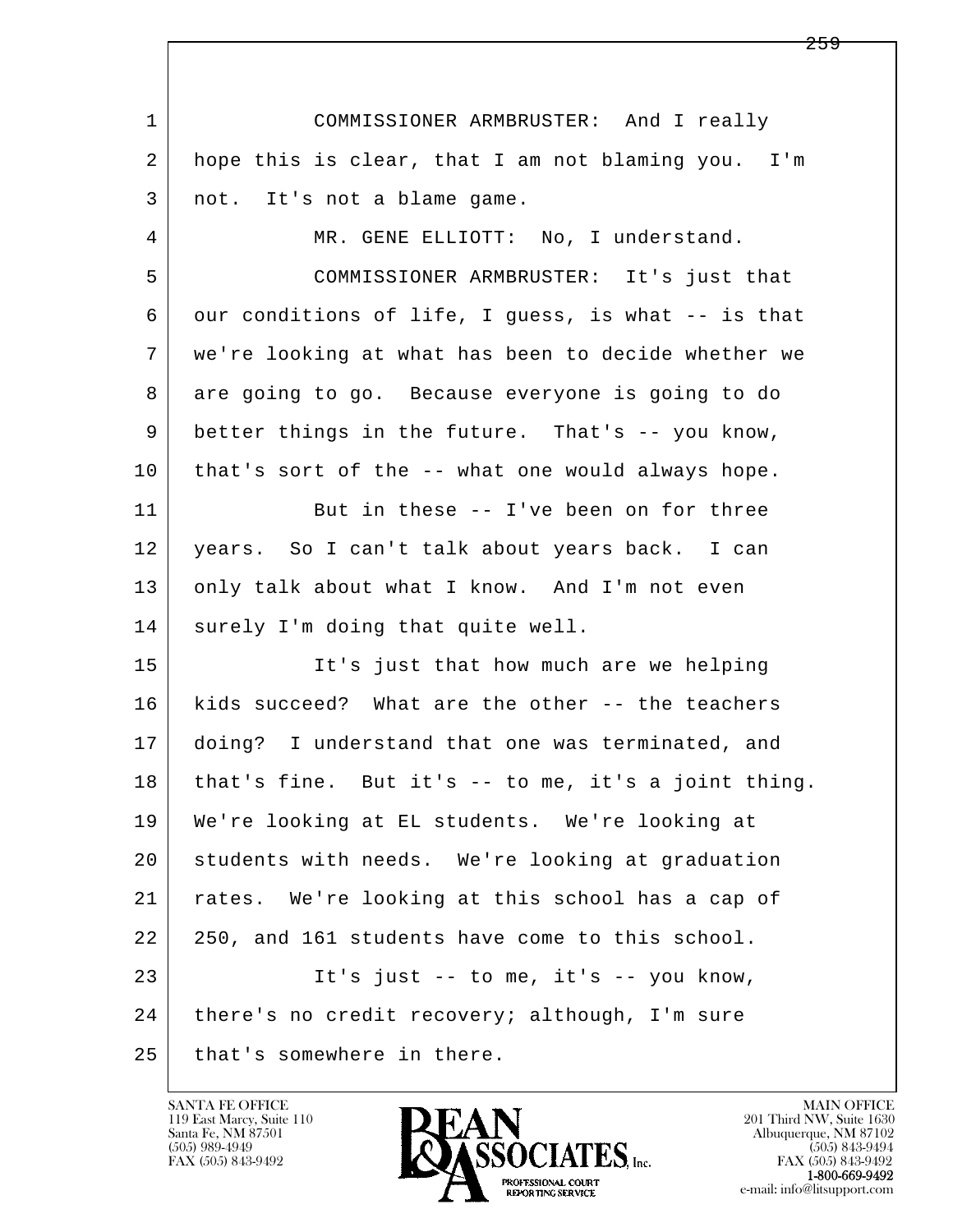| $\mathbf 1$ | But you're doing culinary arts, visual               |
|-------------|------------------------------------------------------|
| 2           | arts, performing arts, literary arts, and media;     |
| 3           | correct? The reading proficiency scores are going    |
| 4           | down, not up. The math scores are going down.        |
| 5           | Proficiencies are going down and not up. So these    |
| 6           | are things. And I'm going to be quiet now.           |
| 7           | DR. HOLLY SCHULLO: Commissioner                      |
| 8           | Armbruster, we share the same concerns. And I think  |
| 9           | most people would -- I jumped at the chance. It      |
| 10          | nudged me. I jumped at the chance to do the MBA in   |
| 11          | educational leadership.                              |
| 12          | But my background was just English                   |
| 13          | teacher. And then from there, I saw a need for       |
| 14          | gifted education. And I added on secondary English   |
| 15          | and gifted education. And deep down, I'm an          |
| 16          | intellectual. And when I had the opportunity to do   |
| 17          | the MBA, the first thing that they trained us was    |
| 18          | the SWOT analysis.                                   |
| 19          | So when I researched this school and I was           |
| 20          | looking at my forever school where I would work and  |
| 21          | retire from, something that I could really dig into, |
| 22          | my training supports changed. My training is going   |
| 23          | to give me the stamina to see this through.          |
| 24          | When I did the internal audit of special             |
| 25          | education, I did that myself. I told my board --     |

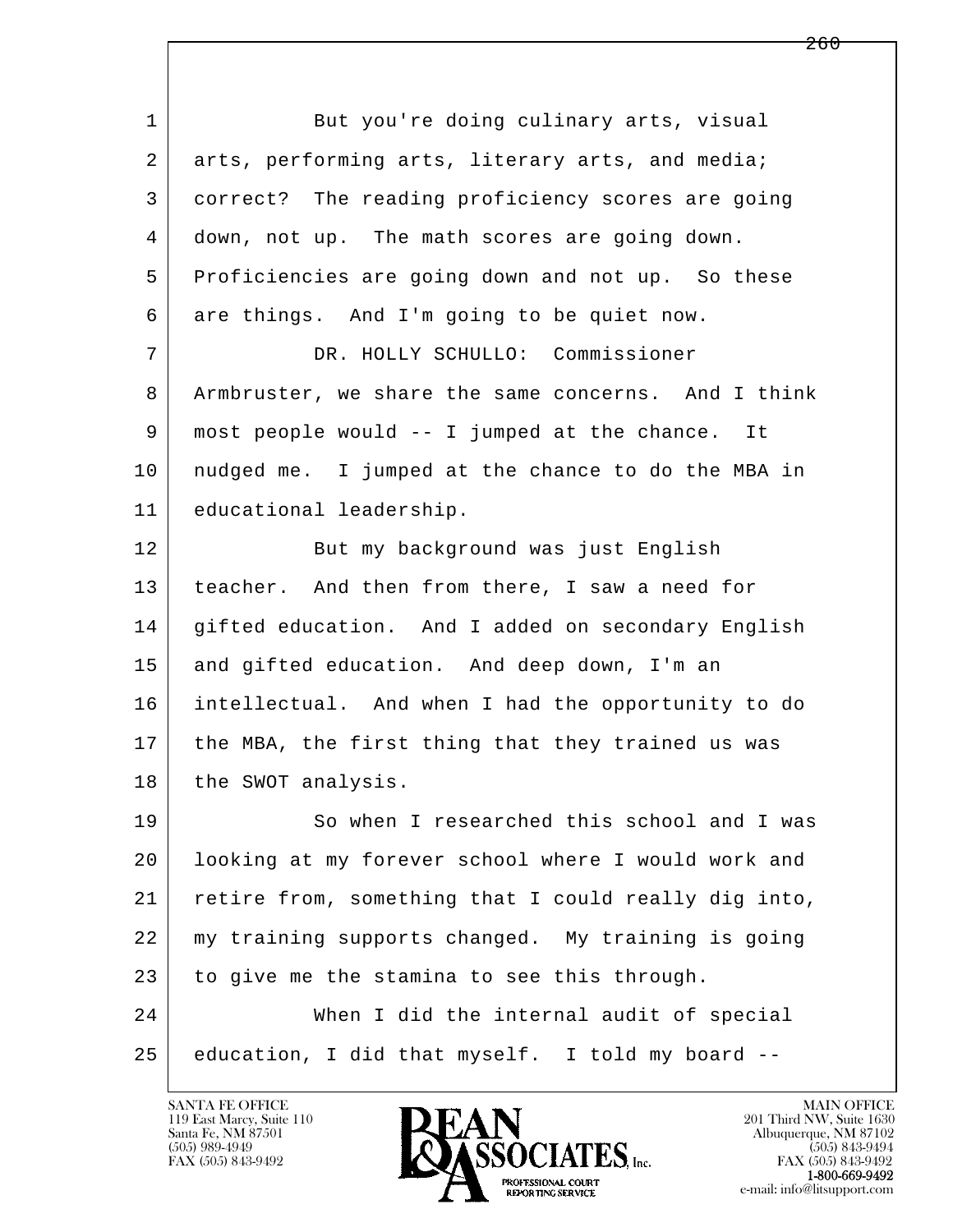| 1  | after I did it on a Saturday morning, I said, "I       |
|----|--------------------------------------------------------|
| 2  | think we need to look at some areas at the school      |
| 3  | here," because I have been supported to create         |
| 4  | change, because that's what we want.                   |
| 5  | So your concerns are my concerns. I can't              |
| 6  | move fast enough. And the other is even through,       |
| 7  | like, a renewal kit, I never received any training.    |
| 8  | We moved to the PowerSchool platform, and I did not    |
| 9  | receive any training on that, either.                  |
| 10 | But we're able to track our attendance                 |
| 11 | now. We know how our block schedules really look,      |
| 12 | how we -- are analyzing, through data, whether or      |
| 13 | not a block schedule is benefiting our math scores.    |
| 14 | It works for arts integration. We need more art in     |
| 15 | our math classes. We need more integration. So we      |
| 16 | have a lot of moving pieces.                           |
| 17 | But I will -- the SWOT analysis in the                 |
| 18 | beginning, I knew we needed to look at special         |
| 19 | education. I knew we needed to look at our             |
| 20 | finances. And I'm not telling my board president       |
| 21 | anything new, because he knew these things, too.<br>He |
| 22 | just wanted to know if he picked the right principal   |
| 23 | to see things through.                                 |
| 24 | I won't share my location. But I live                  |
| 25 | .7 miles from my school. Because when I moved down     |

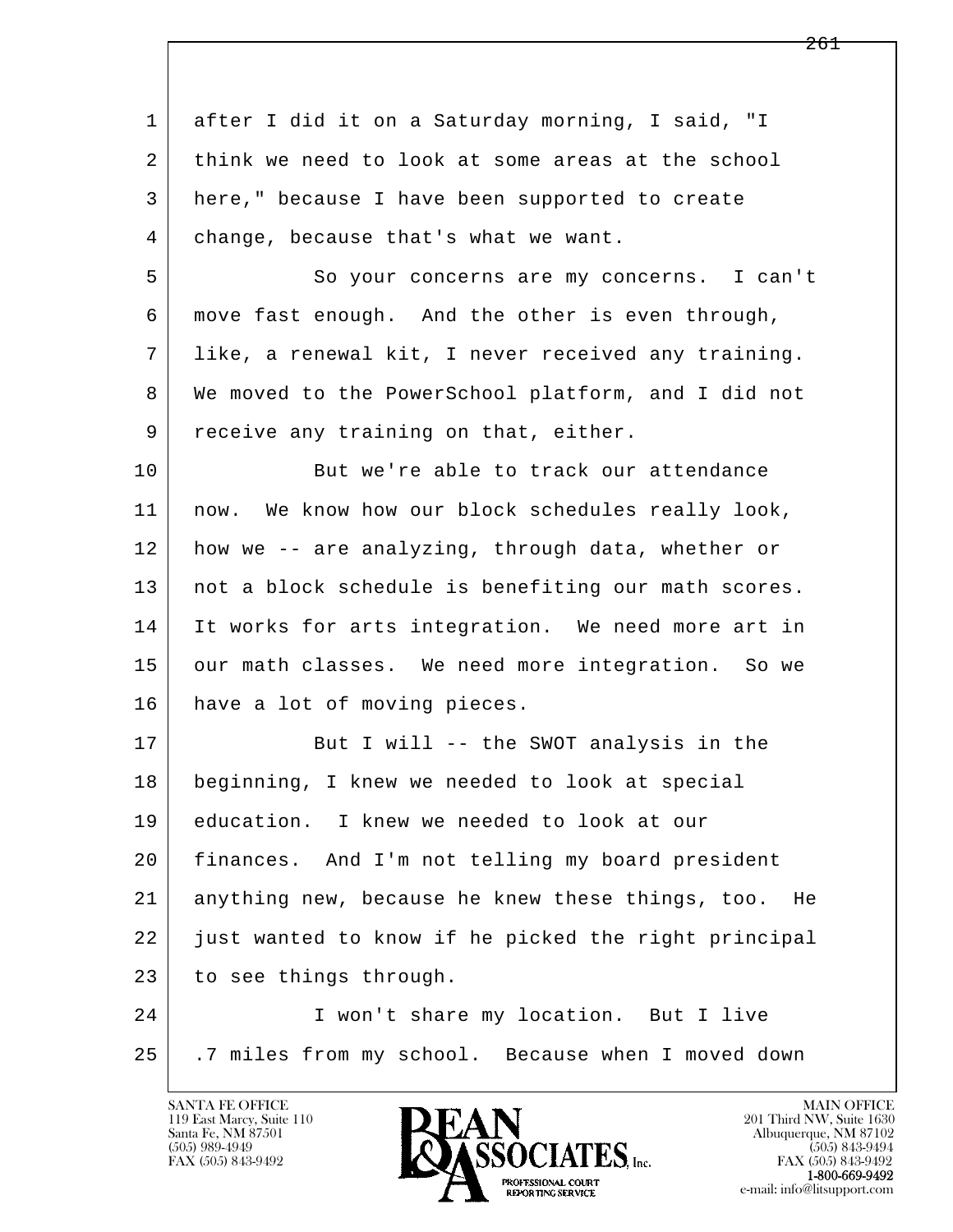l  $\overline{\phantom{a}}$  1 from Farmington, I knew that I would see the grocery 2 store, my school, and my apartment. I haven't 3 unpacked. 4 | And I'm learning. And for me, the process 5 has been amazing. I have been very fortunate to go 6 to the PEC conference over the summer, and right 7 from there, I hit the ground running, networking and 8 making friends and working with the schools in 9 Las Cruces, like New America that has that credit 10 recovery model. 11 | T'm looking in my own building. You know, 12 how we are going to work together? How do we work 13 together as schools around each other? How do we 14 share? 15 So we're sharing resources. It's more 16 than passion; it is a plan. I initiated the NM DASH 17 and I thought, "What a great platform." 18 I do a 90-day plan anyway through the 19 Woodrow Wilson Fellowship. I love the NM DASH plan. 20 And when I look at the schools up north 21 that have used them, their portfolios of schools are 22 "A"s and "B"s. And I like the NM DASH also because 23 I can track other changes that we're making in our 24 building, like monitor our Title IV funds. 25 So for me, that's not anything new to me

119 East Marcy, Suite 110<br>Santa Fe, NM 87501

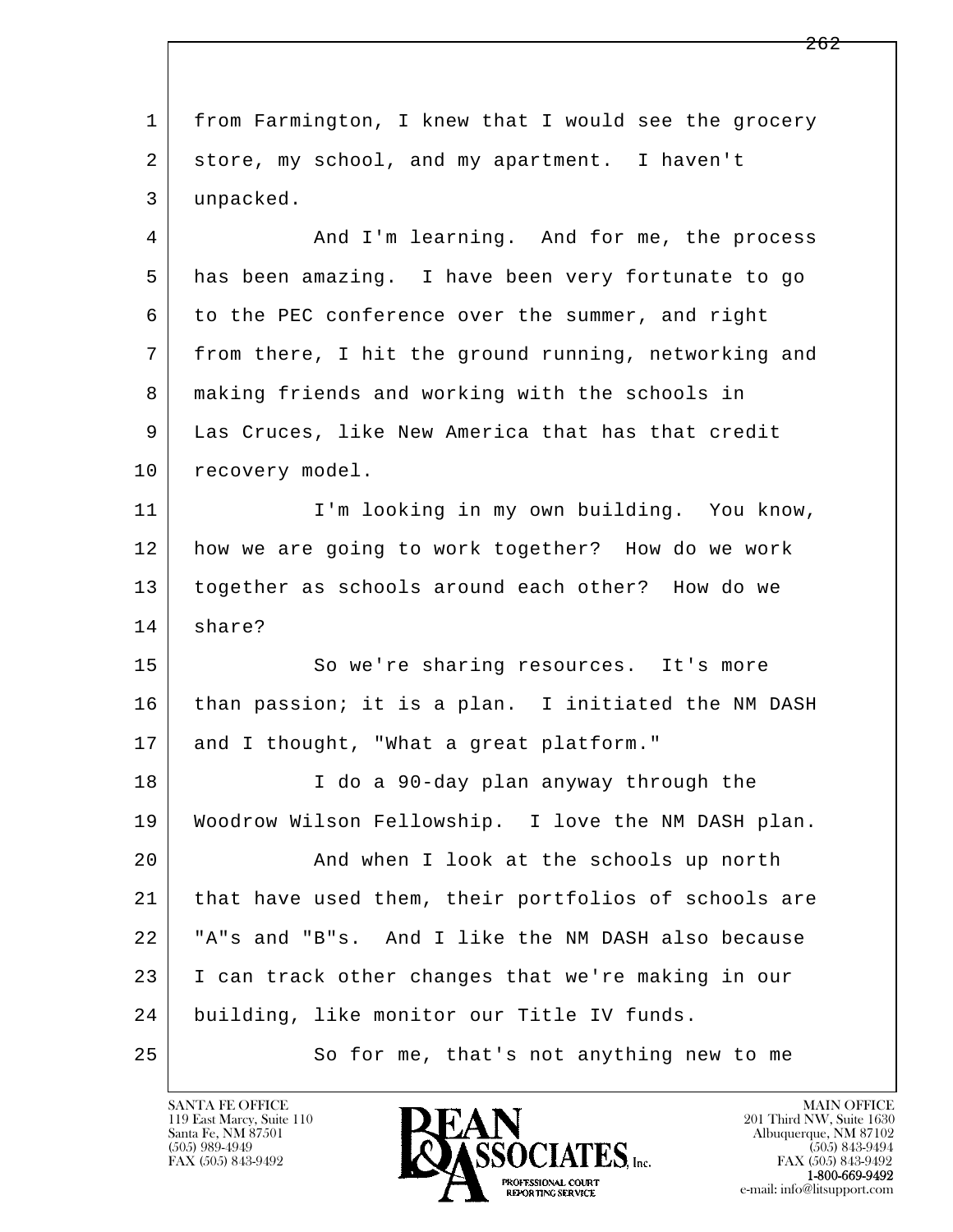l  $\overline{\phantom{a}}$ 1 to work with. I like the tools. 2 I think that Gene Elliott wanted to speak. 3 MR. GENE ELLIOTT: No. I just simply want 4 to say that we're committed to the school, and we 5 will -- I would think, Commissioner Armbruster, that 6 our agreement with the conditions that PED placed in 7 their report would compensate for some of the 8 fact -- maybe some of the concerns you might have 9 about the future; because we do agree with that. 10 COMMISSIONER ARMBRUSTER: And as governing 11 council president -- and you've been that since you 12 founded the school. Is that -- you've been on the 13 governing council? 14 | MR. GENE ELLIOTT: Yes, Commissioner 15 Armbruster. 16 COMMISSIONER ARMBRUSTER: So these things 17 have occurred under your watch. 18 MR. GENE ELLIOTT: I agree. 19 COMMISSIONER ARMBRUSTER: And that just  $20$  gives me  $-$  I hate this job  $-$  it just  $-$  I'm just 21 concerned about a capacity. I see your passion, and 22 I can see that you could run a good school. 23 But that's not my job right now. My job 24 is to evaluate what has occurred in the past and 25 hope that you have this going to the future. That's

119 East Marcy, Suite 110<br>Santa Fe, NM 87501

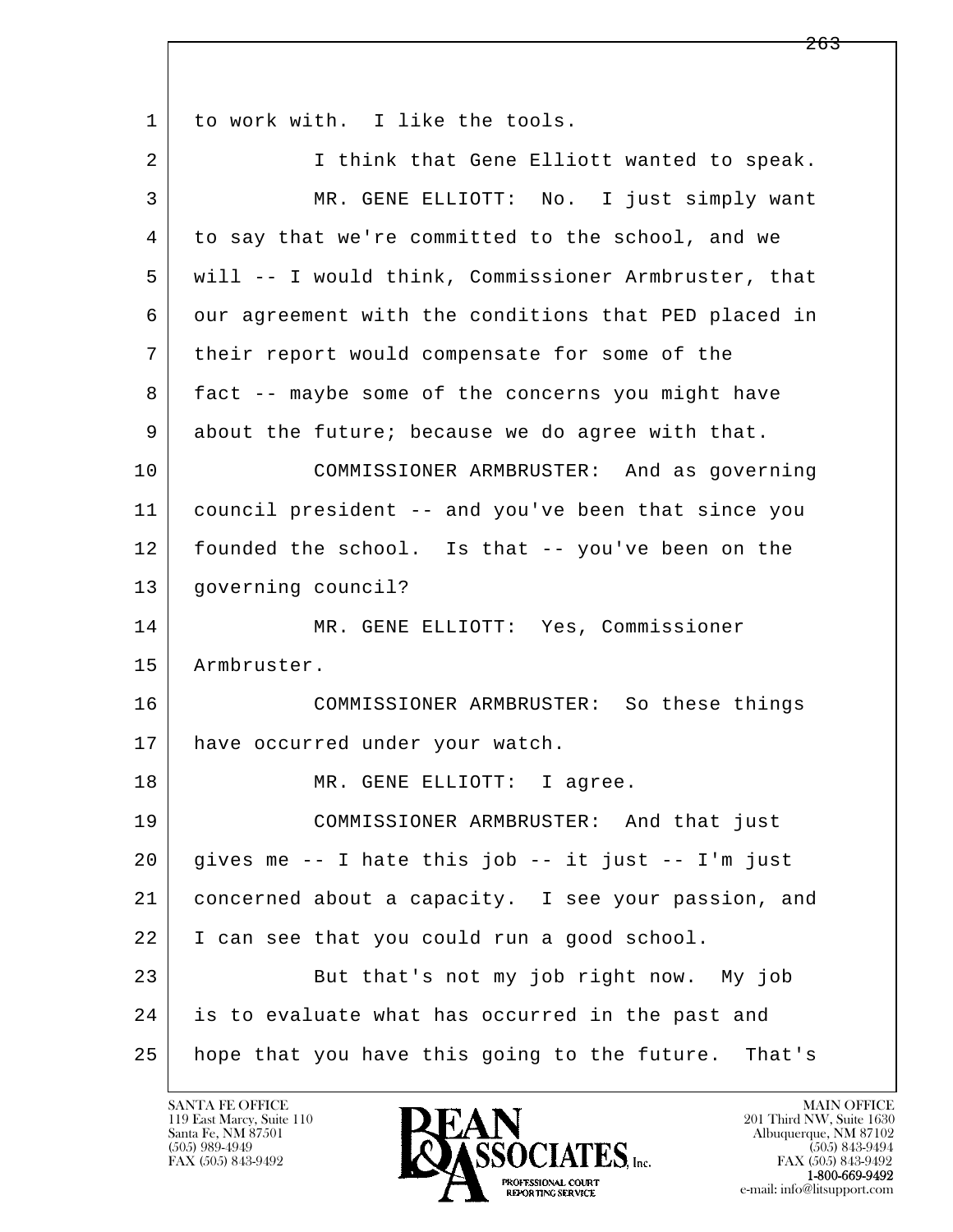l  $\overline{\phantom{a}}$  $1 \mid$  my job; so --2 MR. GENE ELLIOTT: One of the things that 3 makes a good governance council, however, is that we 4 draw a very distinct line between where our 5 responsibility leaves off and the administrator 6 takes over. And in the past, maybe to error -- I'm 7 not certain about that. But in the past, we have 8 honored that line. 9 and I'm not saying anything that it was 10 | not our responsibility to check. But there are so 11 many hours in the month and so many times you can 12 meet on a regular basis to consider the things that 13 we need to consider. 14 And I'm not making excuses at all. I'm 15 just simply talking about the reality of life. And  $16$  so there may have been some things -- obviously, 17 there are -- that the previous administrator did 18 that has got us to the point where we are. And we 19 did not pick up on it, and we did not question it at 20 all. But we were very conscious about that line. 21 COMMISSIONER ARMBRUSTER: Were you -- what 22 I'm reading is that the evaluation of the head 23 administrator had not -- there was not evidence of 24 that. Karen, I hope you're listening -- I have two 25 things on both sides -- that the school did not

119 East Marcy, Suite 110<br>Santa Fe, NM 87501

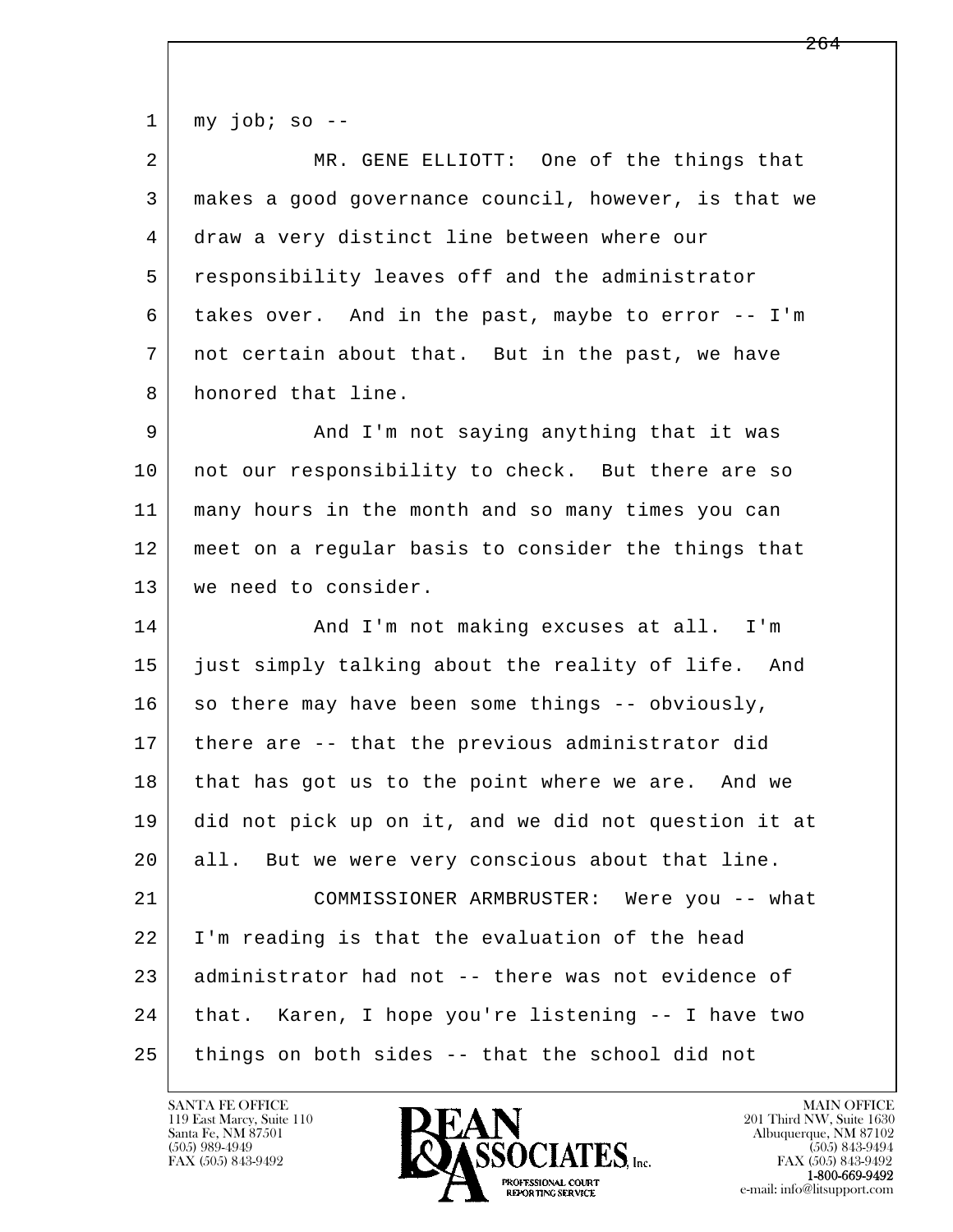l  $\overline{\phantom{a}}$  1 provide evidence that the governing council 2 evaluated the head administrator during the '16-'17 3 or in the previous year, which would have caught a 4 bunch of these things, I would think, because you 5 | know what to do and what we're asking. 6 I'm just not feeling capacity here. 7 | MR. GENE ELLIOTT: Okay. 8 COMMISSIONER ARMBRUSTER: And that's -- 9 MR. GENE ELLIOTT: Thank you. 10 COMMISSIONER ARMBRUSTER: I only speak for 11 me. 12 THE CHAIR: And I'm just -- and this is 13 nothing against Holly. But our votes aren't -- we 14 don't hitch our wagon to an administrator, simply 15 because it's -- I'll use a sports analogy. You sign 16 on to pay for NMSU with this coach. But the next 17 | year, who knows? They've got a better offer; 18 they're gone. 19 And I understand the verbal commitment and 20 so on. But that's not what we can hitch our wagon 21 to, because we make a decision based on the overall 22 health of a school, not on a particular individual 23 who's leading that school, no matter what they say. 24 Because who know -- you never know what's going to 25 happen around the corner. That's -- so I'm just

119 East Marcy, Suite 110<br>Santa Fe, NM 87501



FAX (505) 843-9492 FAX (505) 843-9492 e-mail: info@litsupport.com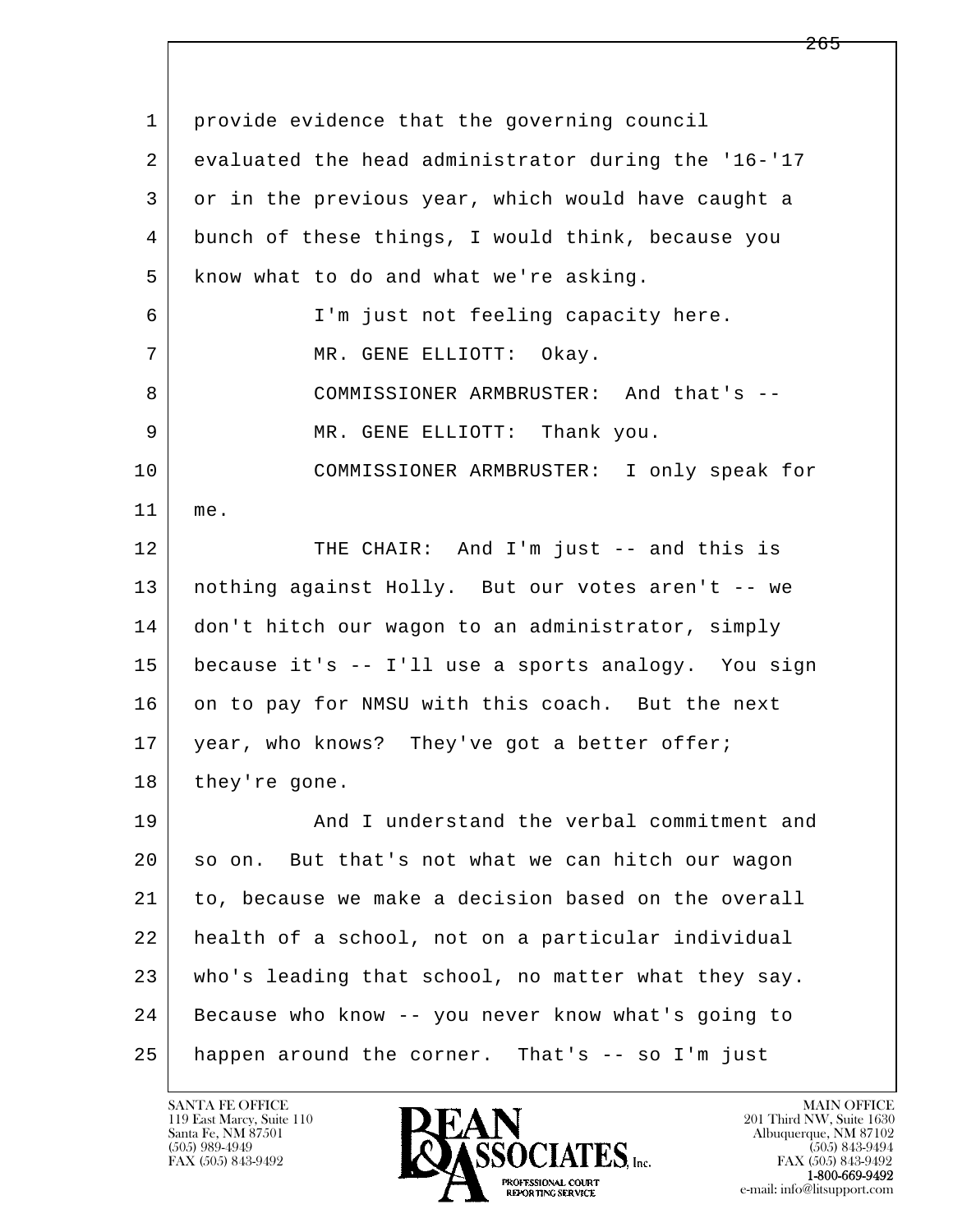l  $\overline{\phantom{a}}$ 1 | going to say that. 2 MR. GENE ELLIOTT: That's life. 3 THE CHAIR: But are there any other 4 questions? 5 COMMISSIONER ROBBINS: Madam Chair. I'd 6 just like to go ahead and make a motion, based upon 7 what has been stated here. 8 THE CHAIR: The motion has been crafted by 9 our attorney; so... 10 COMMISSIONER ROBBINS: I think we've 11 discussed this enough. I just want to compliment 12 these individuals. When the head of the governing 13 council said they accept these recommendations that 14 | CSD is putting forward as a condition for any 15 renewal, thank you. 16 THE CHAIR: Thanks. 17 COMMISSIONER PERALTA: I move that the PEC 18 renew the charter contract between the PEC and Alma 19 d'Arte for three years. Before I receive a second, 20 I am also going to recommend that the school return 21 back to the next PEC meeting in January so that 22 consideration will be taking place for the school to 23 enact a Corrective Action Plan for the current 24 school year to address the special ed and the ELL 25 deficiencies.

119 East Marcy, Suite 110<br>Santa Fe, NM 87501

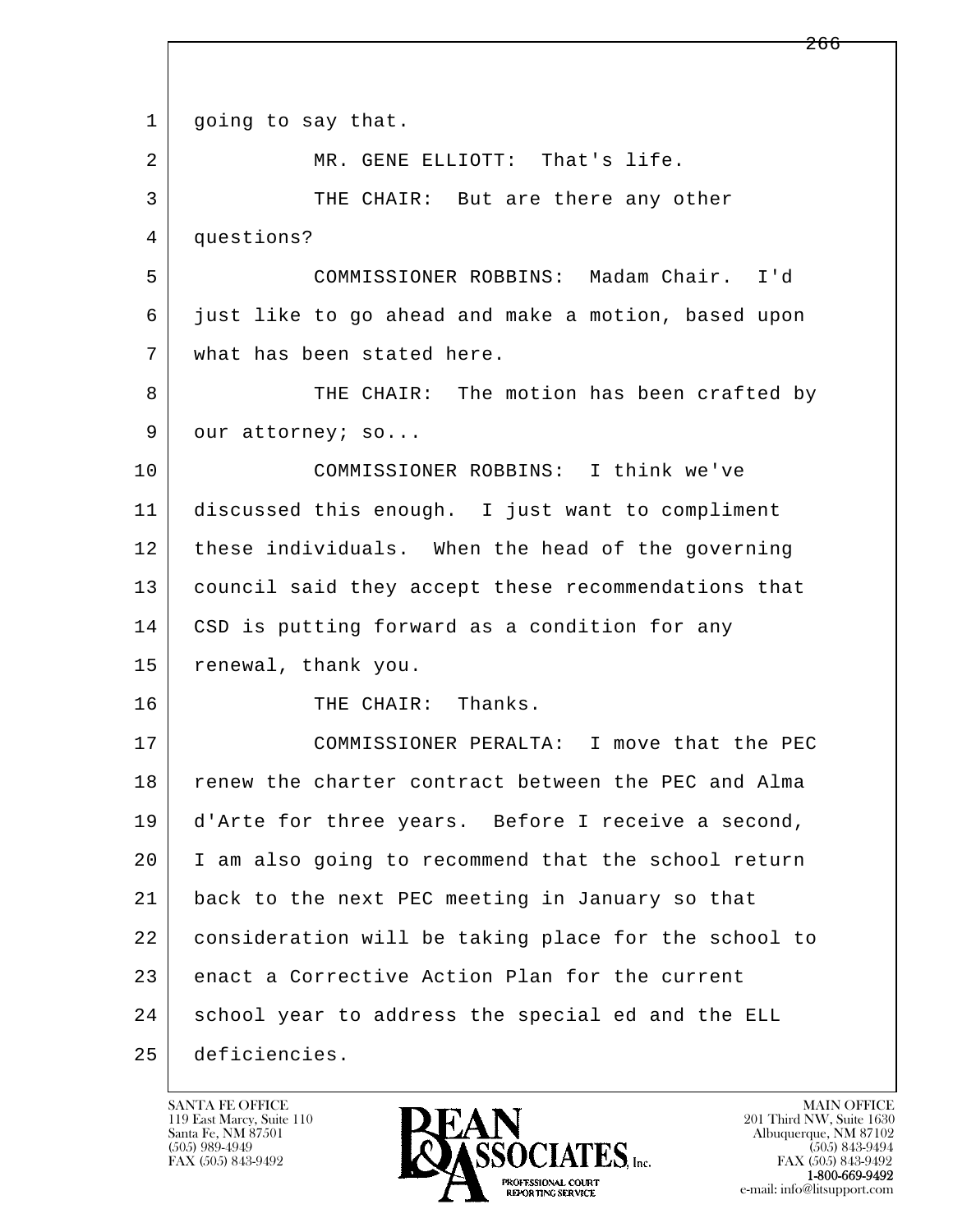l  $\overline{\phantom{a}}$  1 COMMISSIONER CABALLERO: Second. On 2 discussion, I'm -- are you saying this coming 3 January? 4 THE CHAIR: Yes. 5 COMMISSIONER CABALLERO: Okay. All right. 6 THE CHAIR: Let me just explain a little 7 bit, the concern was that if it became a condition, 8 the contract doesn't go into effect until next 9 school year. 10 COMMISSIONER CABALLERO: Right. And just 11 to let Commissioner Peralta, I had the same proposal 12 as yours. 13 MS. KAREN WOERNER: Great minds. 14 THE CHAIR: So would you like to second 15 that motion? 16 COMMISSIONER CABALLERO: Yes. Second. 17 | THE CHAIR: There's a motion by 18 Commissioner Peralta and a second by Commissioner 19 Caballero. Is there any further discussion? 20 (No response.) 21 THE CHAIR: Okay. 22 COMMISSIONER ARMBRUSTER: Are there any 23 abstentions? 24 (No response.) 25 COMMISSIONER ARMBRUSTER: Hearing none,

119 East Marcy, Suite 110<br>Santa Fe, NM 87501



FAX (505) 843-9492 FAX (505) 843-9492 1-800-669-9492 e-mail: info@litsupport.com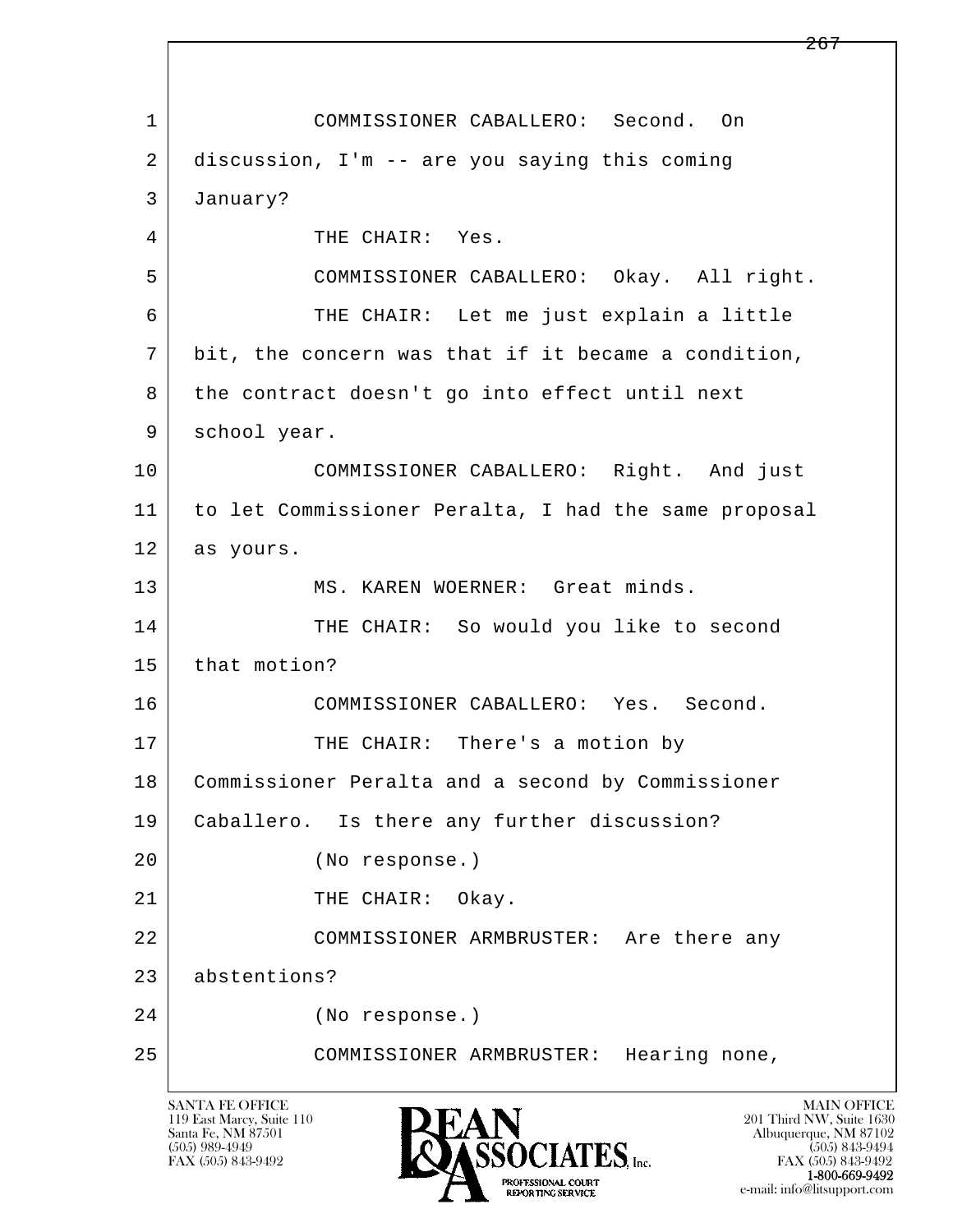l  $\overline{\phantom{a}}$  1 Commissioner Toulouse? 2 COMMISSIONER TOULOUSE: Yes. 3 COMMISSIONER ARMBRUSTER: Commissioner 4 Armbruster votes "No." 5 Commissioner Robbins? 6 COMMISSIONER ROBBINS: Yes. 7 COMMISSIONER ARMBRUSTER: Commissioner 8 Peralta? 9 COMMISSIONER PERALTA: Yes. 10 COMMISSIONER ARMBRUSTER: Commissioner 11 Gipson? 12 THE CHAIR: Yes. 13 COMMISSIONER ARMBRUSTER: Commissioner 14 Crone? 15 COMMISSIONER CRONE: No. 16 COMMISSIONER ARMBRUSTER: Commissioner 17 Caballero? 18 COMMISSIONER CABALLERO: Yes. 19 COMMISSIONER ARMBRUSTER: The motion 20 passes, five to two. 21 | THE CHAIR: Motion passes. 22 Congratulations. 23 MR. GENE ELLIOTT: Could somebody send 24 e-mail copy of the motion to Dr. Schullo? I know it 25 takes a while for your minutes to come out. We have

119 East Marcy, Suite 110<br>Santa Fe, NM 87501



FAX (505) 843-9492 FAX (505) 843-9492 e-mail: info@litsupport.com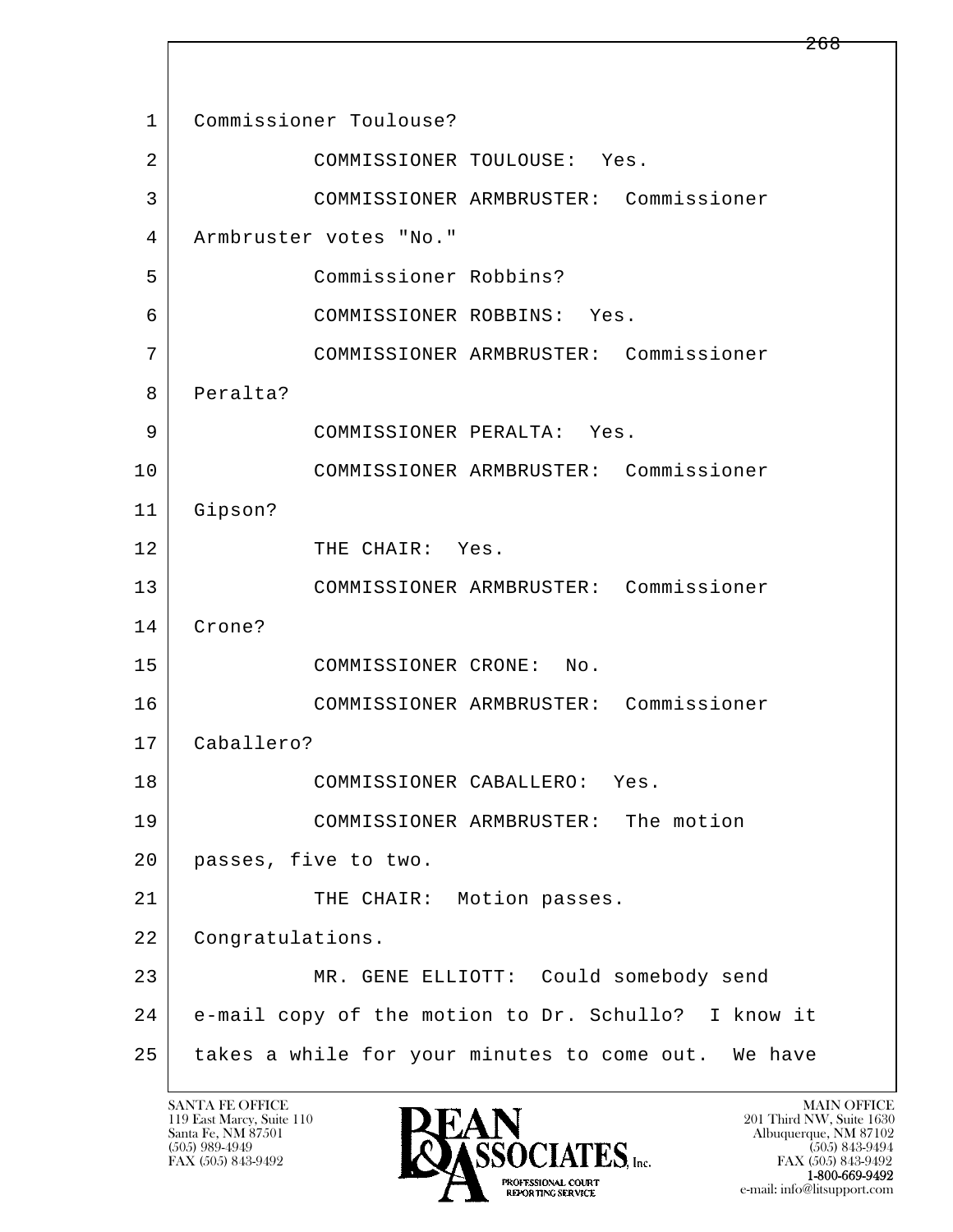l  $\overline{\phantom{a}}$  1 a governance council meeting on Monday. So if 2 somebody could e-mail the wording of that motion to 3 us so we can present it to the governance council -- 4 THE CHAIR: We have to check based on  $5$  our  $-$  6 (Chair consults with PEC counsel.) 7 THE CHAIR: Right. Let me just -- because 8 you're right. Thanks. The motion is simply for a 9 | three-year renewal. See? That's --10 MR. GENE ELLIOTT: But there were some 11 added comments that go along with that. 12 THE CHAIR: That's not part of the motion. 13 MR. GENE ELLIOTT: Okay. 14 THE CHAIR: That's not a condition of the 15 renewal. 16 MR. GENE ELLIOTT: Okay. 17 THE CHAIR: So there will be a 18 notification coming out to the school of their being 19 on the agenda for January to discuss a Corrective 20 Action Plan. And I'm also going to say -- 21 MR. GENE ELLIOTT: That's the part I'd 22 like to have the wording for so I make sure I give 23 it directly to the governance council. 24 THE CHAIR: Okay. All right. We'll do 25 something.

119 East Marcy, Suite 110<br>Santa Fe, NM 87501

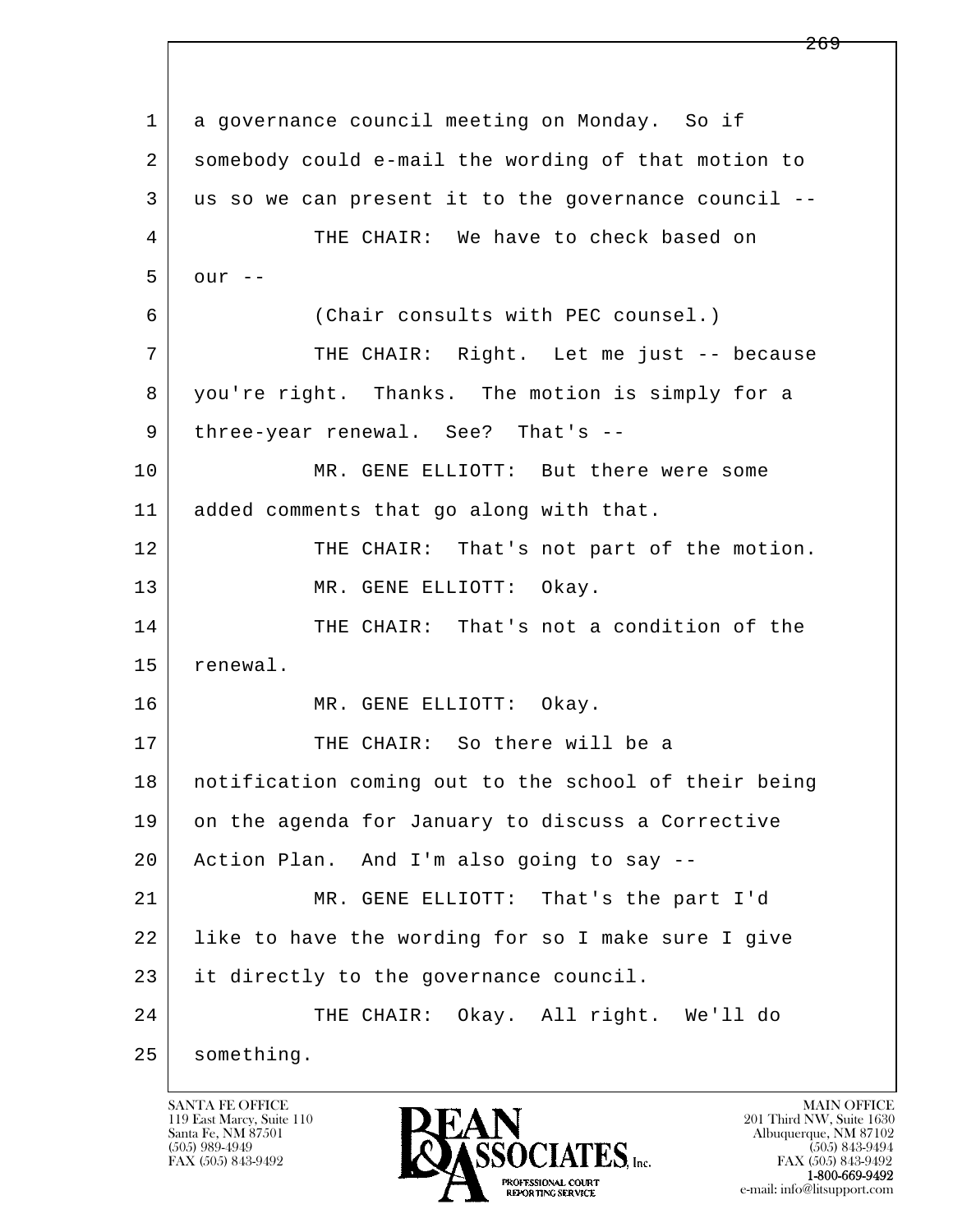l  $\overline{\phantom{a}}$ SANTA FE OFFICE MAIN OFFICE MAIN OFFICE MAIN OFFICE MAIN OFFICE 119 East Marcy, Suite 110 201 Third NW, Suite 1630<br>
Santa Fe, NM 87501 201 Third NW, Suite 1630 Santa Fe, NM 87501 Albuquerque, NM 87102 1 MR. GENE ELLIOTT: Just mail it to us so 2 we can place it on the agenda for next Monday, okay? 3 THE CHAIR: Okay. Thank you very much. 4 | MR. GENE ELLIOTT: Thank you so very much. 5 THE CHAIR: And we're going to sit in 6 recess until tomorrow morning. 7 (Proceedings in recess at 4:15 p.m.) 8 9 10 11 12 13 14 15 16 17 18 19 20 21 22 23 24 25

 $\bullet$  (505) 989-4949 (505) 843-9494 FAX (505) 843-9492 **FAX (505) 843-9492** FAX (505) 843-9492 1-800-669-9492 e-mail: info@litsupport.com